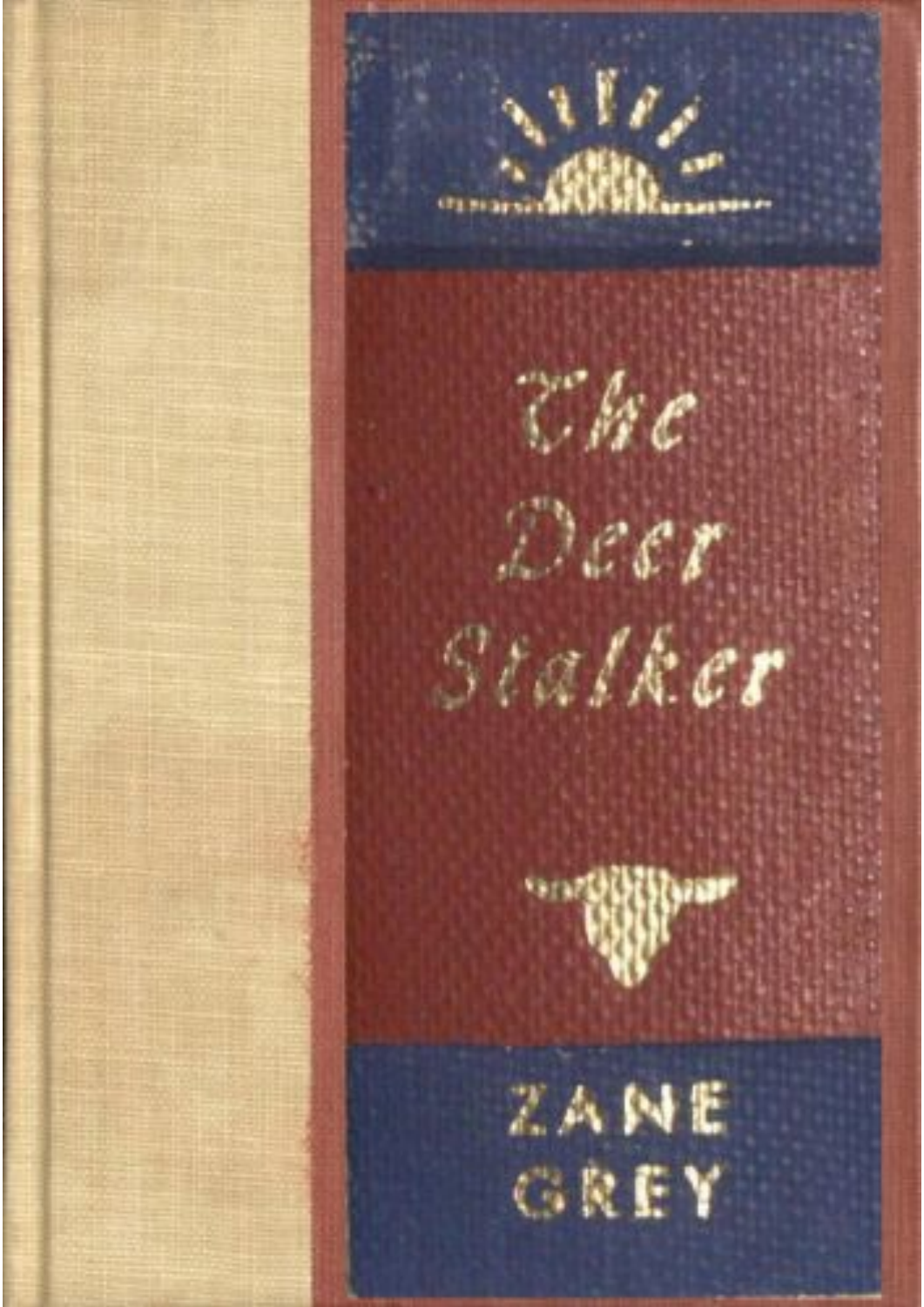#### **\* A Distributed Proofreaders Canada eBook \***

This eBook is made available at no cost and with very few restrictions. These restrictions apply only if (1) you make a change in the eBook (other than alteration for different display devices), or (2) you are making commercial use of the eBook. If either of these conditions applies, please contact a https://www.fadedpage.com administrator before proceeding. Thousands more FREE eBooks are available at https://www.fadedpage.com.

This work is in the Canadian public domain, but may be under copyright in some countries. If you live outside Canada, check your country's copyright laws. IF THE BOOK IS UNDER COPYRIGHT IN YOUR COUNTRY, DO NOT DOWNLOAD OR REDISTRIBUTE THIS FILE. *Title:* The Deer Stalker *Date of first publication:* 1925 *Author:* Zane Grey *Date first posted:* Sep. 30, 2019 *Date last updated:* Sep. 30, 2019

Faded Page eBook #20190968

This eBook was produced by: Stephen Hutcheson, Cindy Beyer & the online Distributed Proofreaders Canada team at https://www.pgdpcanada.net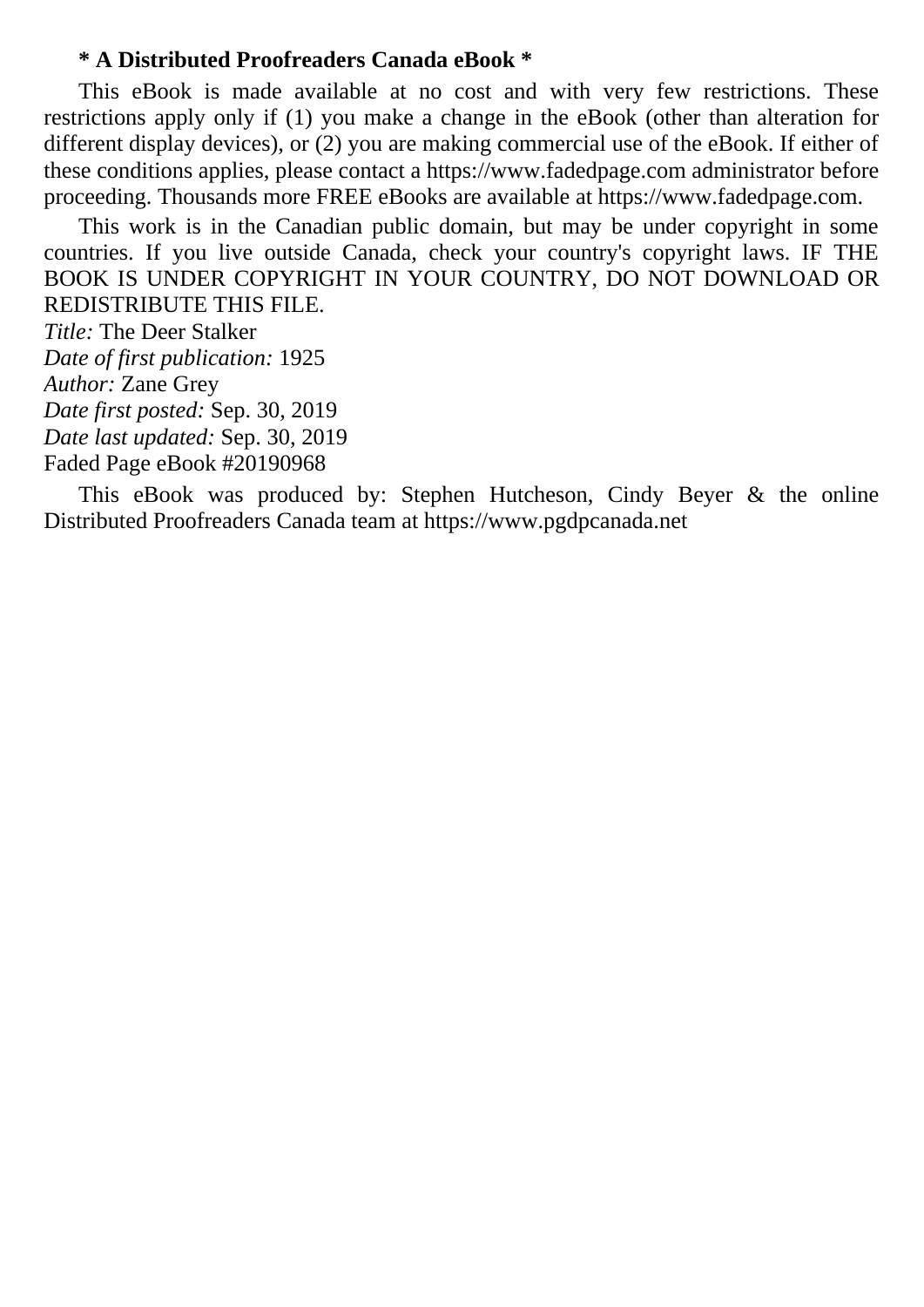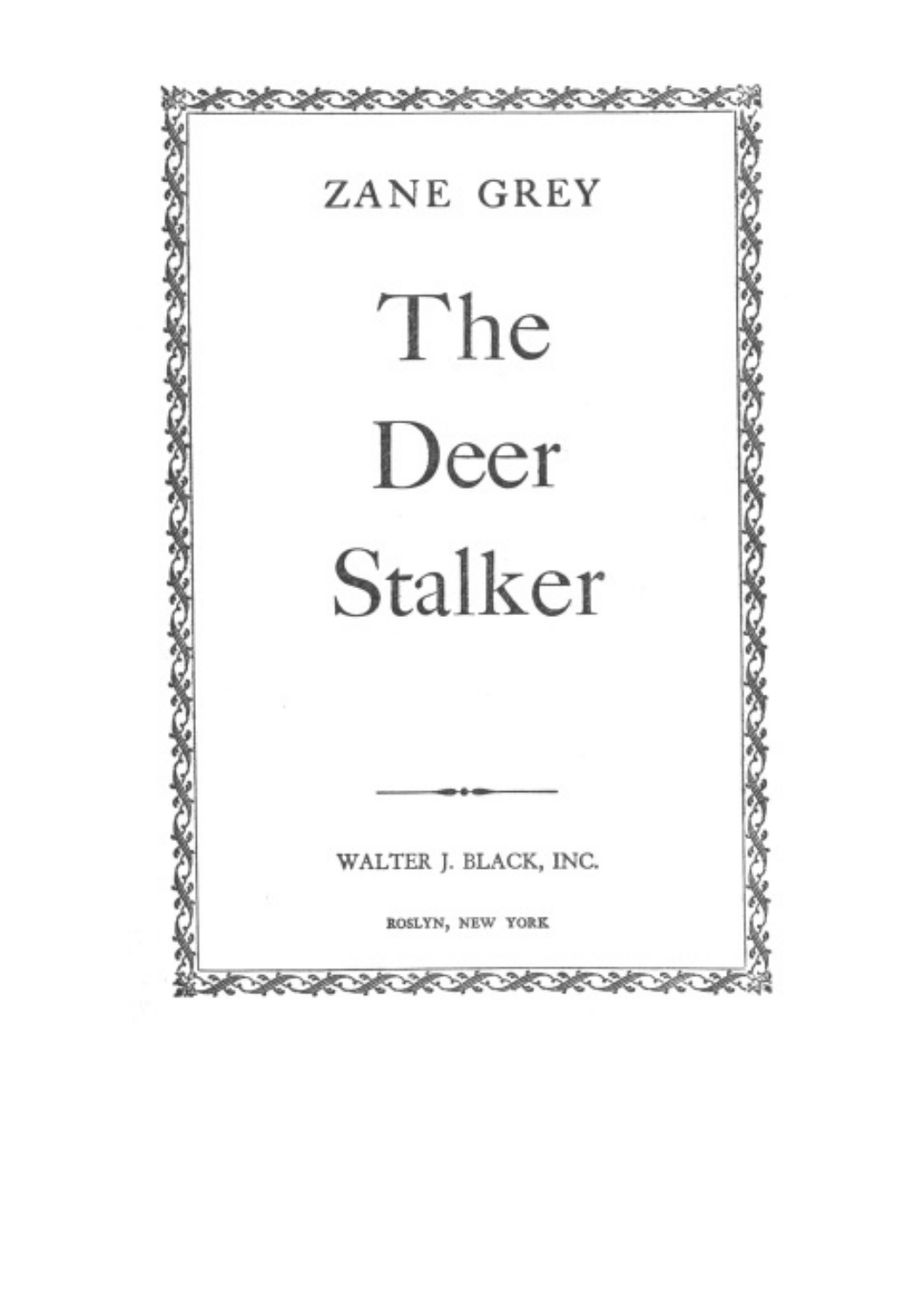#### **THE DEER STALKER**

*Copyright 1925 by Curtis Publishing Co.*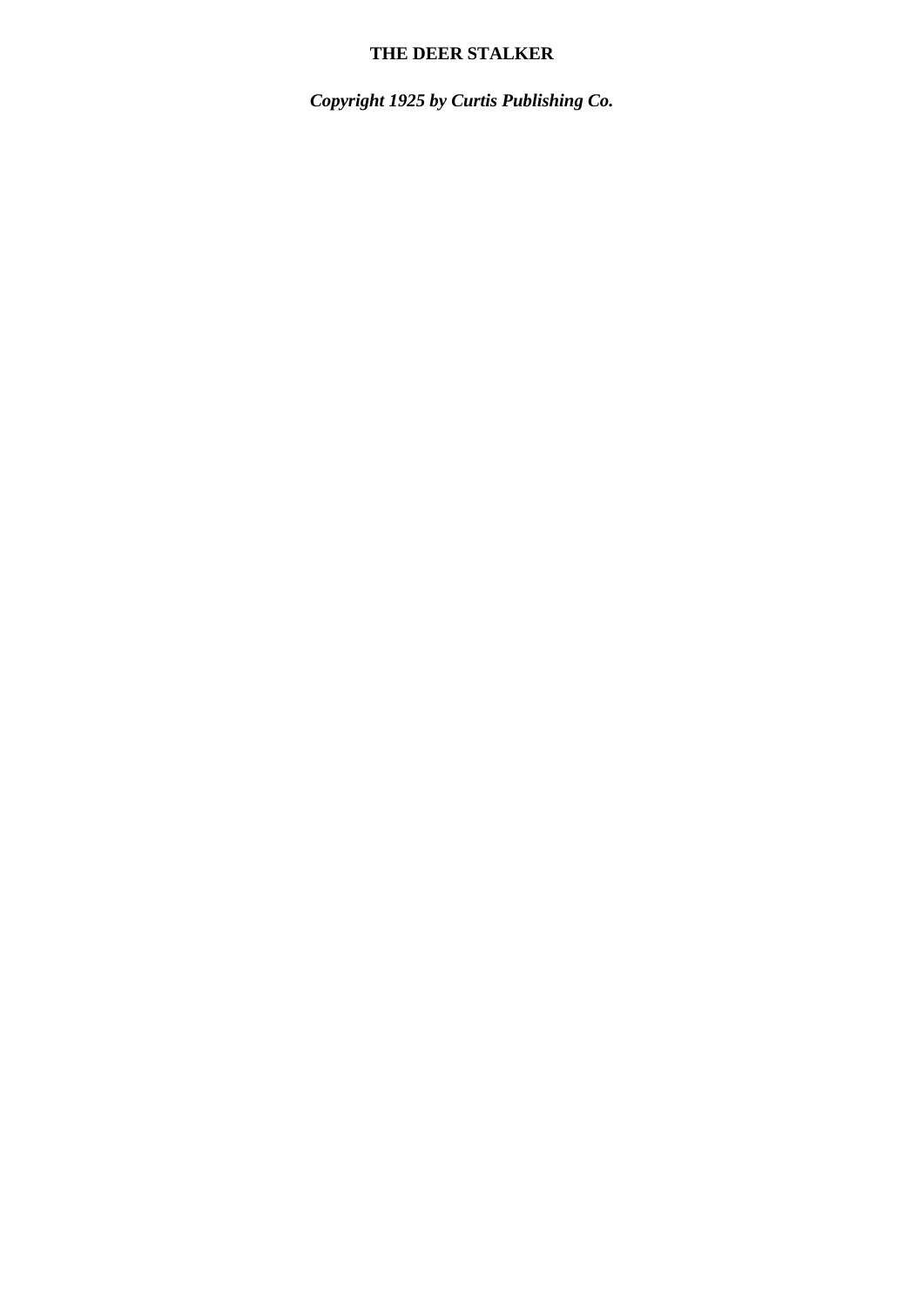**The Deer Stalker**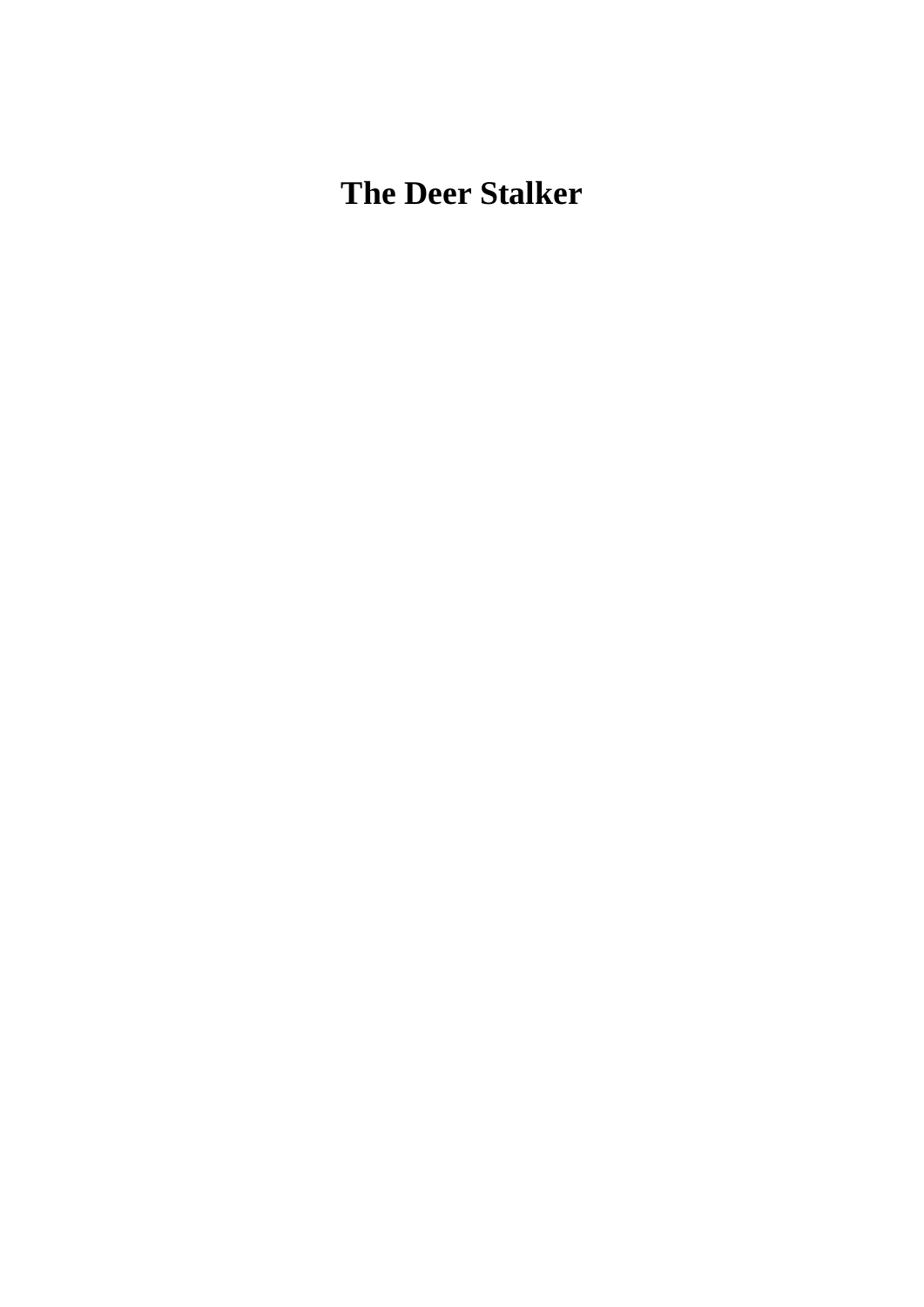## **C H A P T E R O N E**

THAD EBURNE rode slowly down a trail through the forest of Buckskin Mountain. It led from his lonely cabin to one of the ranger stations called V. T. Park. He had blazed and trodden it himself—a winding trail, made to dodge the automobile roads that during recent years had extended too far, he thought, into the wilderness of his beloved deer sanctuary. He loved the great herd of deer on Buckskin, and though he did not hate civilization, he feared its encroachment into what should always have been kept virgin forest.

Afternoon was far advanced, and the warmth of the early summer day was fading. Shafts of golden sunlight slanted down through the giant pines and spruces of the open forest. Big blue grouse flew up from the thickets along the trail and sped away in noisy flight; and every open glade showed at least one of the squirrels peculiar to that forest plateau. They were black as coal, had tufted ears and huge furry white tails.

Eburne paid more attention to these than to the deer that he encountered everywhere along the trail. It hurt him to look at them because of late he was always taking stock of their leanness or counting their ribs. For the deer of Buckskin Forest were starving and that was the deer stalker's great concern.

In a way, Thad Eburne had sacrified himself to the cause of forest conservation. True, he had first sought the ranger life to regain rugged health, but having achieved it years ago, he had not returned to the home and advantages he had left back in New England. A life in the open had always been his dream, and the West had claimed him. He was past thirty now. His ambition had been to work himself up in the service to the point where he could travel from one national forest preserve to another, fostering his ideals of conservation. But that long since had become only a dream. His very love of the wild animals, his antagonism to the killing of even wolves and wildcats, and especially cougars, had incurred the enmity of men above him in the service. Besides that he had fought the building of roads and the overtures of lumbering and mining men who would have exploited the beautiful preserve for their greedy ends. There were cattlemen, too, who hated Eburne for sternly holding them to their prescribed grazing permits. Graft had not worked with this ranger, and men of little brief authority found him a hard nut to crack. Wherefore he had remained merely a ranger, and had been advised that even his present situation was none too secure.

Thad had not worried himself by dwelling upon this implied threat; still, as he rode down the trail, on his return to V. T. Park, where he knew he must encounter one or more of his enemies and deliver reports that he knew would be disliked, his thoughts were far from pleasant.

Next to the great herd of deer, he loved this vast plateau, upon the level summit of which Buckskin Forest stretched its dark growth of virgin conifers. He felt that probably no living man, certainly none in the service, knew this vast, silent place so well as he. For eight years he had ranged it, sometimes alone for months, exploring, mapping, studying the deer, the snow, the water, the timber, the grass.

The wonder of that plateau country never lost its enchantment for the deer stalker. It was Grand Canyon country. Buckskin Forest occupied the highest eminence for many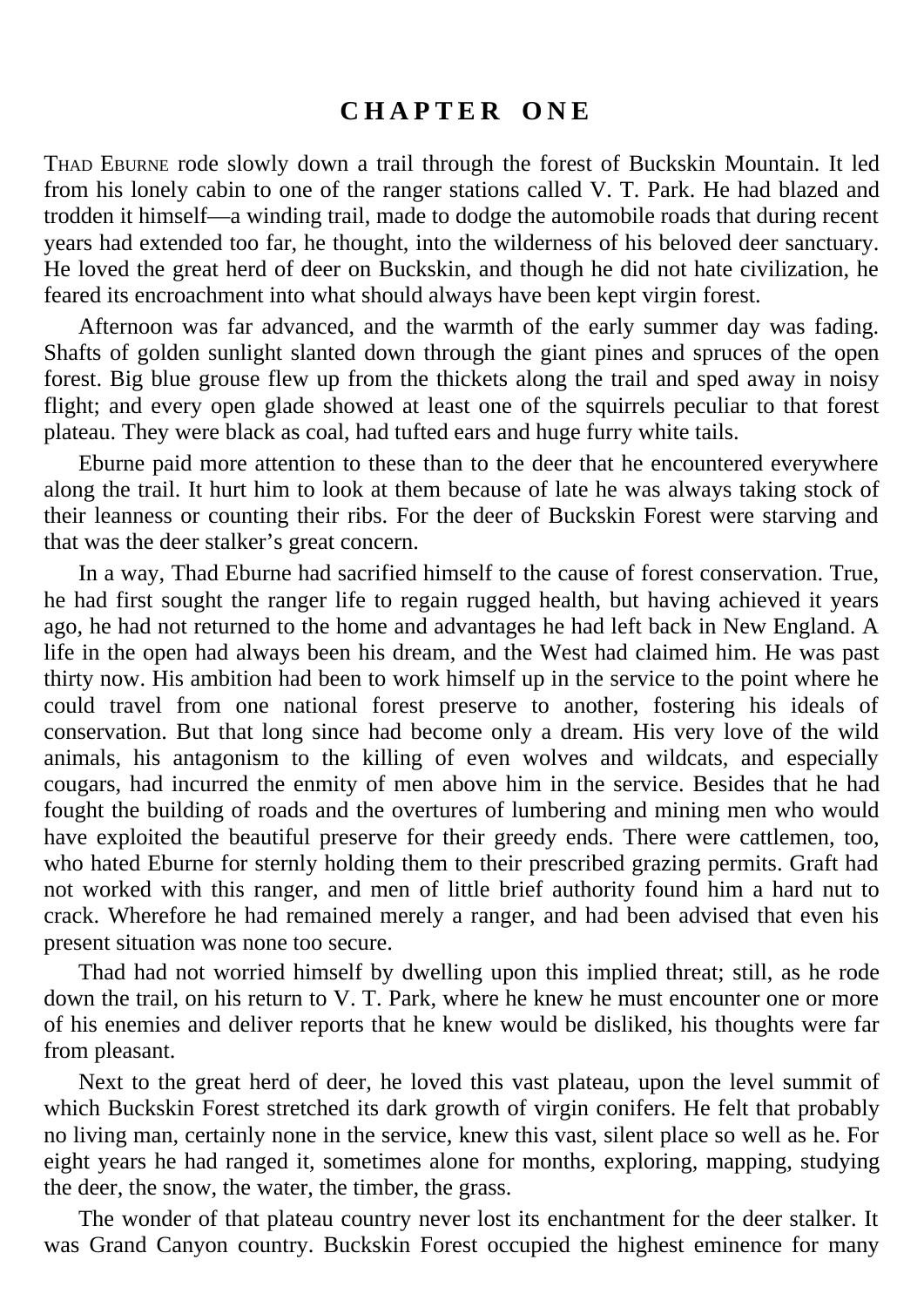miles around. To the north the dim round dome of Navajo Mountain peeped above the red ramparts across the intervening desert; to the south, equally distant, the sharp San Francisco Peaks notched the azure sky.

The plateau itself was geologically a fault—an abrupt crack and upthrust of the crust of the earth. A hundred miles and more of its southern edge formed the wild and sublime north rim of the Grand Canyon. Its long black-fringed line, sloping imperceptibly, extended almost to the Pink Cliffs of Utah. On the desert side it broke, and its yellow wall and dark-spotted slope gave way with a wonderful and majestic concord to the gray level of the barrens.

"It's made me well, changed me, gripped me, yet it's not a home," mused the ranger as he rode along the shadowing trail. "I've let the years roll by . . . . Still, what does that matter? I'll drift to another forest preserve, I suppose, and to another until—"

But he did not conclude the wandering thought. Morbid self-pity never abided long with him. Material success in life, so often worshiped as a false ideal, did not mean much to Eburne. His wants were few and his needs simple. Moreover, he had a strange undefined faith in his destiny, in something that was going to happen to him. Failure to advance in the forest service had not killed his zest for life nor the latent love of romance in his soul.

The forest was growing dark when Eburne rode into V. T. Park. Troops of deer, as tame as cattle, showed indistinctly in the gathering dusk. They had come down to water. A light shone brightly from the cabin. The hum of a motorcar droned out of the woods, gradually dying away. The ranger reflected that he must have missed someone, but whether tourists or service men, he had no regrets. The roads, though soft in spots, were already open to the summer traffic, an increasingly growing factor in a ranger's life. Most of the rangers welcomed the coming of the tourists, but Eburne did not care for it. He had no self-interest, and he had a clear vision of what the opening of Buckskin Forest would bring. To his reflective mind, the day would come when automobiles must inevitably prove fatal to the wild life and beauty of the forests. Snow had not yet melted off the north slopes of the woodland ravines, yet the influx of tourists and travelers already had begun.

Eburne attended to his horse and then entered the log cabin, burdened with saddlebags, pack, and gun. The big rude room was bright with the glow from blazing red logs in a stone fireplace. Blakener, a companion ranger, one of his few friends in the service, was the only occupant, and manifestly he had been interrupted in the process of eating supper. He was a mature man from the Middle West, rather stout, and of genial aspect.

"Howdy, Thad, you're just in time for grub," was his greeting.

"I'm hungry, all right," replied Eburne as he deposited his burden. "Who's been here? I heard a car."

"Cassell. Judson was with him. They came yesterday mornin'. 'Pears like Judson is gettin' in with the boss.—Better come an' eat while it's hot—an' before what I have to tell you spoils your appetite."

"Ahuh.—Any mail for me?"

"A lot this time. Papers, magazines, letters. But you come an' eat before I throw it out."

Blakener was indeed full of news, the first of which pleased Thad immensely. The day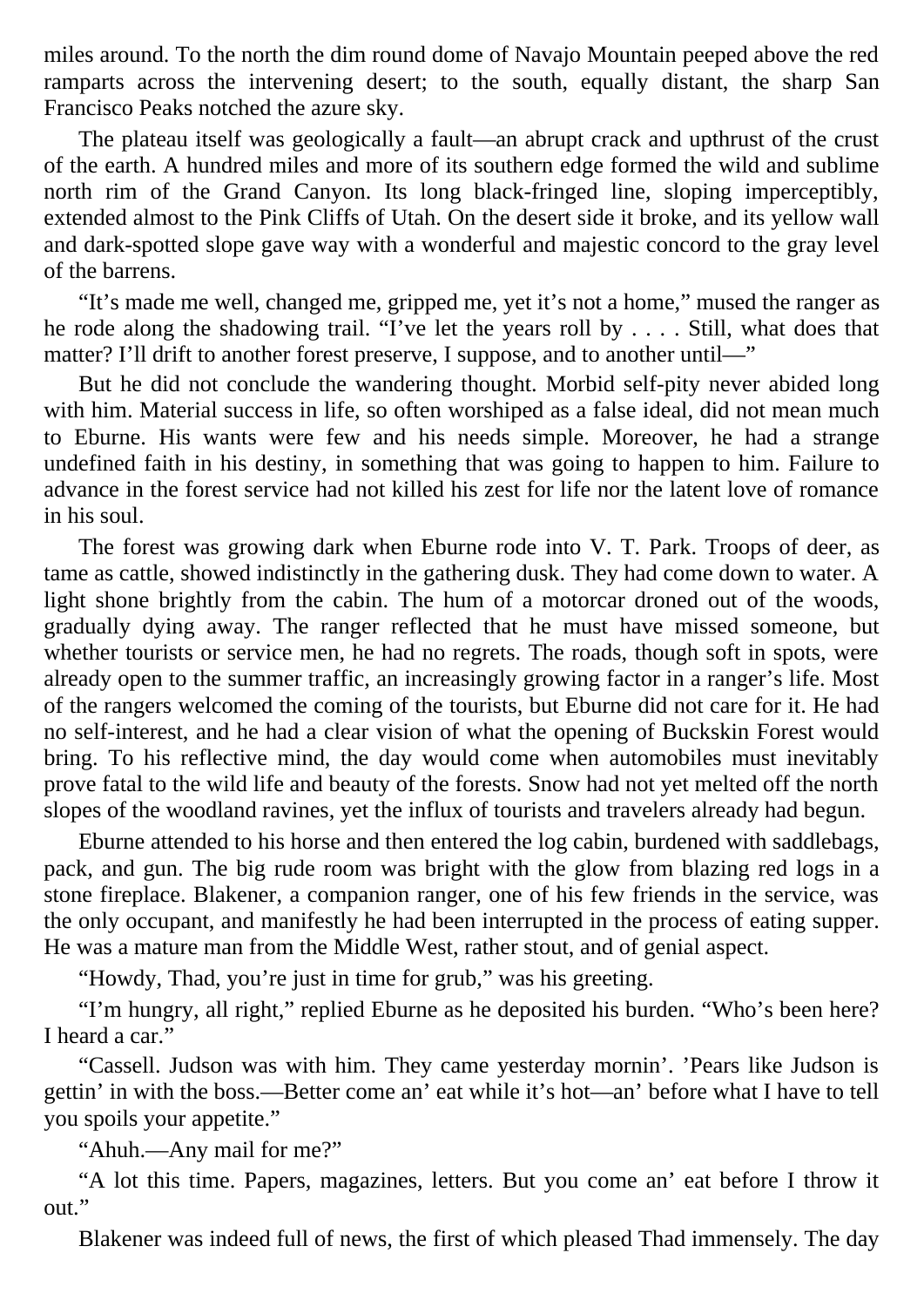before, Jim Evers had passed by V. T. Park on his way to see how his herd of tame buffalo had fared during the winter down in black Houserock Valley. Jim had once been a Texas ranger and later a predatory game hunter for the government. He was another one of the deer stalker's few friends. They had been much together in former years during that period when Evers had been hunting cougars along the canyon rim.

"Jim was sorry to miss you," said Blakener. "But he said he'd stop in on the way back to Fredonia. He talked a lot about the starvin' deer an' blamed the government a lot for killin' off the cougars. Jim recalled his old friend Buffalo Jones, who you know hunted an' lassoed cougars here some fifteen years ago. It was Jones who left Jim the pack of hounds an' the herd of tame buffalo. Well, Jim was talkin' about how true old Jones' prediction had come. Kill off the cougars an' deer would multiply so fast they'd eat off the range an' starve to death. Or else die of disease."

"That's just what's going to happen," declared Eburne. "This last trip convinced me of that more than ever. The deer have had a hard winter. . . . Yes, I remember how Jim and I used to talk about it. But we never expected the calamity so soon."

"Deer multiply like sheep," returned his companion. "We know that. When I told Cassell we'd estimated around twelve thousand increase this year, he didn't believe it. Fact is only us rangers who live on the ground know anythin' about the numbers of deer. I say there's fifty-thousand in the forest."

"I wouldn't wonder," assented Eburne thoughtfully. "Something must be done to save the herd."

"Cassell said there was a movement afoot to permit hunters to shoot deer this fall."

"Oh, no!" exclaimed Thad sharply. "Surely they're not thinking of that?"

"Humph. They just are. Judson was keen about it. He has a lot of friends in Utah an' he'd like to see them drive their cars down here to hunt. 'Pears to be some feelin' between Fredonia an' Kanab about this."

"No wonder. Fredonia is in Arizona and Kanab in Utah," replied the deer stalker.

"Sure. But just the same they're most all Mormons on both sides of the line. Funny they'd clash."

"Blakener, we don't know all we'd like to," said Thad bluntly. "But it's a fact that this Buckskin preserve—the Grand Canyon National Forest—lies in northern Arizona yet is actually governed by Utah."

Eburne learned presently that during the coming summer an investigating committee was to visit Buckskin to inquire into the condition of the deer herd and to make a report to the Secretary of Agriculture in Washington. Among the organizations from which representatives would be sent were the American National Livestock Breeders Association, the Boone and Crockett Club, the National Parks Association, the Audubon Society, and the American Game Protective Association.

"Well, I'm glad to hear that," declared Thad. "Surely, good will come of it."

"Sure sounds O. K. to me," went on Blakener. "You an' I have been detailed to guide that committee an' co-operate with them. Suits me better than entertainin' a lot of tourists<sup>"</sup>

"Suits me too. We can help that committee. Any fair-minded man will see how the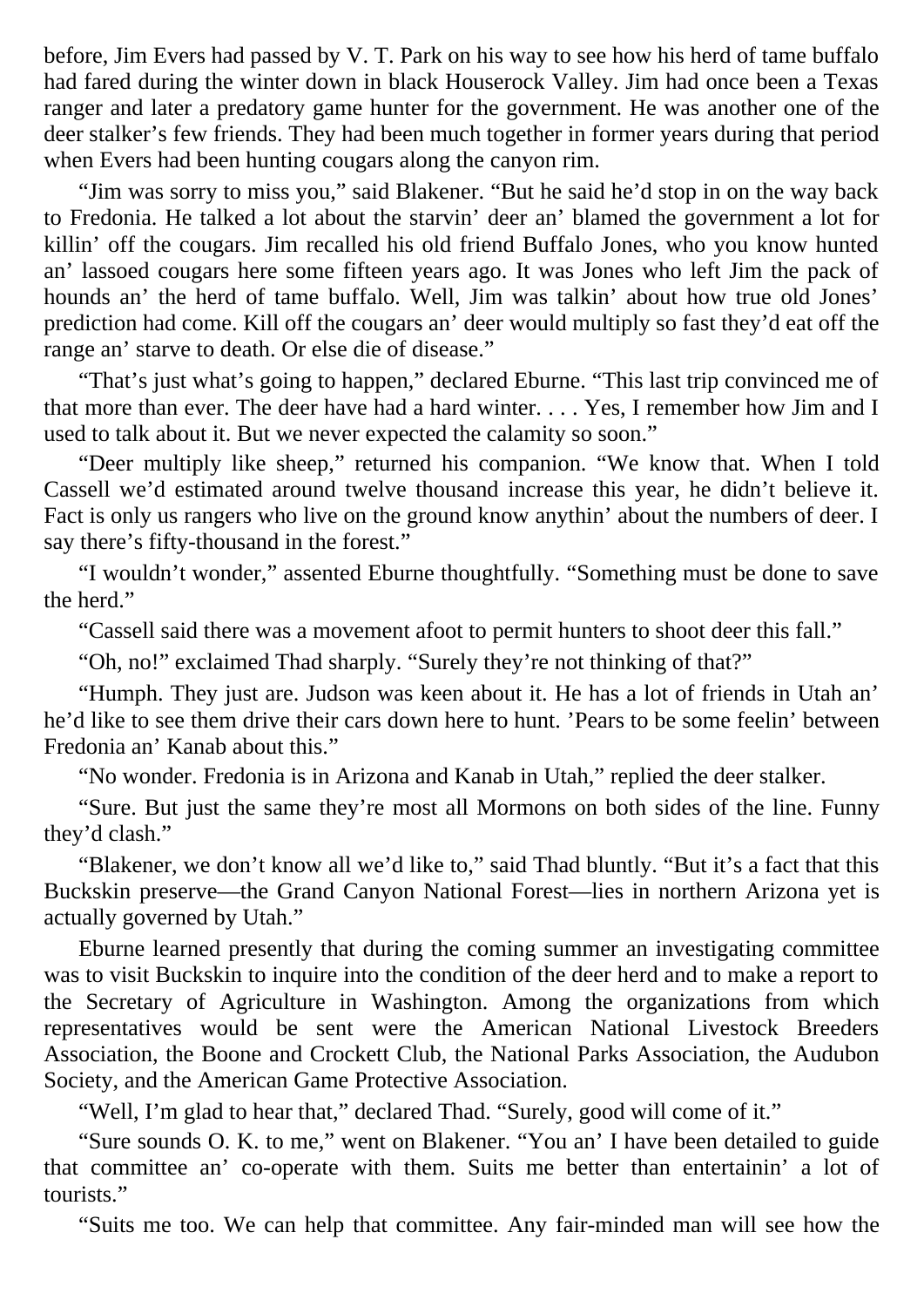deer have overmultiplied and have eaten all the forage off the range."

"Thad, I'll bet other orders Cassell left won't suit you so well," returned Blakener dryly.

"And what are they?" queried Eburne sharply.

"You're to trap deer alive," responded his comrade deliberately. "Fawns, does, bucks. You're to trap deer alive an' study how they react to captivity."

"Trap deer alive! Fawns, does, bucks!" exclaimed the ranger. "For Heaven's sake why?"

"They want to see if deer can be captured an' shipped."

"Ahuh! They want to deplete the herd that way—I think it's impossible, deer will kill themselves in traps."

"Well, there's your written orders," rejoined Blakener. "Cassell was pretty sore that you hadn't got in. He waited till near dark for you. Then he wrote these. You've got a job on your hands."

Eburne disliked the idea so thoroughly that he forthwith dismissed it from his mind; and after finishing his supper and sharing the chores with Blakener, he devoted himself to a perusal of his mail. Letters from home were rare, and when cheerful and full of good news, as were these, they were exceedingly welcome. His sister expected to be married sometime near Christmas—a bit of information that was hard for him to realize. She had been twelve years old when he had left home. How time flew by! Then his mother wrote at length, and some of her statements were thought-provoking. "You should come home to visit us. I am getting along in years and your father is ailing. . . . After your sister is married and settled we'd like to move to a milder climate—California, for instance, where we could see our son occasionally. . . . Your father has retired from active business. . . . And when, pray, do you intend to get yourself a wife?"

This last query roused both mirth and a slight edge of irritation in Eburne. Nevertheless, it made him think. How far indeed had he drifted from the old normal ways of life! Yet he had never definitely settled for himself the question of marriage, except to avoid dwelling upon it. But confronted by it now, in his mother's letter, he suddenly realized how futile and useless his future must appear in the eyes of his family, who had not understood him even when he was at home. Marriage, considered as an actuality instead of a dreamy possibility, seemed not for such as Thad Eburne. Where could he find a wife? His acquaintance with marriageable girls was absurdly limited. He knew several Mormon girls at Fredonia, and Clara Hilton, a young woman employed at the El Tovar Hotel across the Canyon. She had left no doubt in his mind as to her eligibility and willingness; in fact during Thad's several visits at the El Tovar, she had rather embarrassed him by her too obvious interest. Clara was good-looking, vivacious, but the idea of her as a wife was just plain ridiculous.

"It's funny," he declared, thinking aloud.

"What?" queried Blakener, rising from his task of replenishing the fire. "You don't look funny."

"My mother writes I should be getting a wife," replied Thad with a laugh. "And I was thinking about all the desirable ladies of my wide acquaintance."

"Thad, that's not funny," returned his partner seriously. "You're still a young man.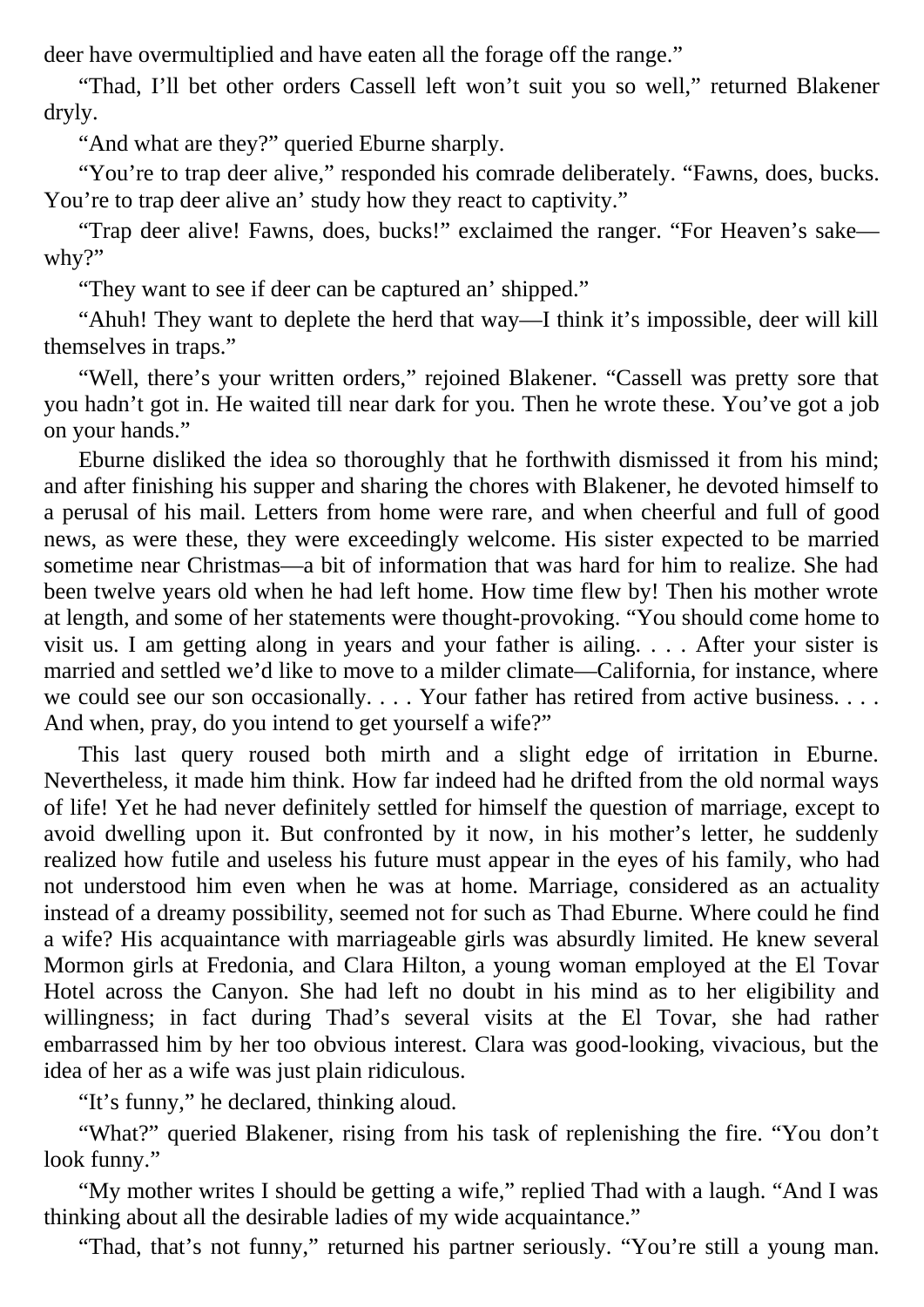Now, I never entered the service until I lost my wife. That was years ago. You're surely not goin' to stick to this rotten job forever?"

"I don't think it's a rotten job," said Thad soberly.

"But it is, all the same, an' especially for a well-educated man like you who could get somewhere."

"Blakener, I consider forestry as a splendid calling for any man who loves the open," protested Eburne. "The future of our forests is a mighty important thing. It must develop. Some men of brains have got to devote their lives to conserving the timber and wild creatures."

"We've argued that out before," rejoined Blakener. "It's true. But you can't ever get anywhere in this forest service. You've made enemies. An' I'm givin' you a tip that even your ranger job won't outlast the year."

"That's true, too," replied Thad with a sigh. "Well, sufficient unto the day! My failure to succeed in the service makes it just that much easier to dismiss the idea of a wife."

"Eburne, you don't do yourself justice! Everybody knows you're the best forest man in the whole service."

"Thank you, Blakener," said Thad in quick and grateful surprise.

"No thanks comin' from me," replied his comrade gruffly. "But there ought to be some from the government. You get all the hard jobs. Cassell really took pleasure in the idea of makin' you trap deer. He said you'd have them eatin' out of your hand. An' say, he grinned like a chessy cat. He sure hates your guts.—Thad, I'd chuck the job if I was you."

"It's a temptation. But for the sake of the deer I'll stick as long as they let me."

"You've saved money, haven't you?"

"Yes. Perhaps half of what I've earned here. But you don't get much in the service! Why did you ask?"

"Well, I'd chuck this trappin' deer job an' beat it," replied Blakener with slow earnestness. "Things are bound to get worse. An' this fall they'll sure let hunters in to kill these tame deer."

Eburne thoughtfully turned his friend's advice over in his mind. He was bound to confess there was a good deal of sense in Blakener's words. On the other hand he knew that if deer had to be trapped he should be the one to do it; and if an investigating committee was really coming to Buckskin, in the interest of the great herd he was the ranger best qualified to show them the true situation. He eliminated his personal feelings and fortunes and sat there watching the fire and pondering this new task that had been assigned him.

Outside, the night wind began to rise and mourn through the pines. It brought the faint yelp of a coyote. A branch swished against the roof of the cabin. The fire blazed and crackled, lighting the room with a ruddy glow.

"I've more news," spoke up Blakener presently as he removed his pipe and thoughtfully gazed at the fire.

"Out with it, then," retorted Thad, startled from his reverie. "It never rains but it pours."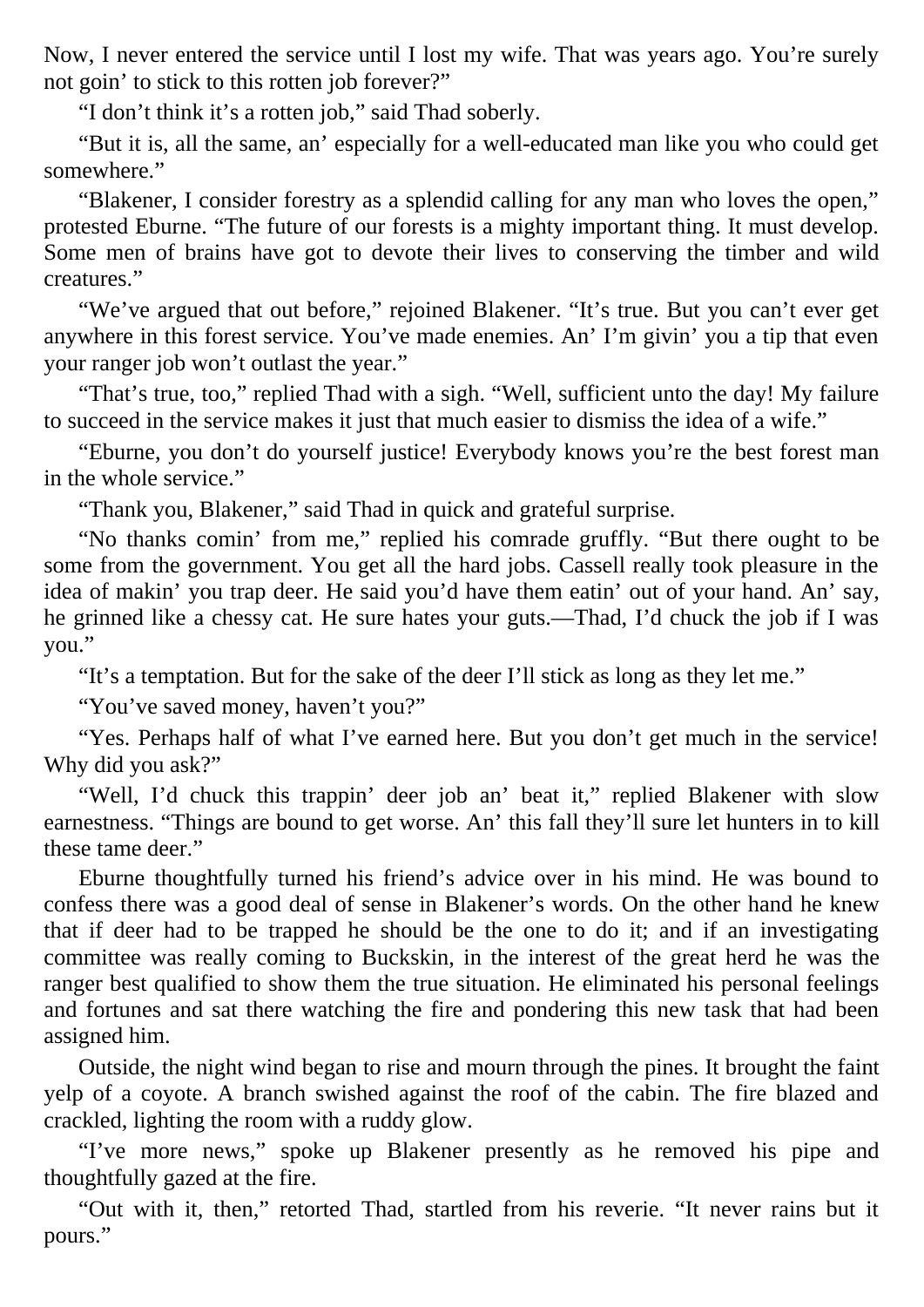"Well, several days after you left I rode over to Quakin' Asp," began Blakener slowly. "But I didn't ride in. I happened to get a glimpse of some horsemen actin' rather suspicious. So I got off an' slipped ahead through the woods an' hid where I could see. Well, sir, I'll be darned if I didn't fall into somethin' queer. I'd been right about the horsemen—Bing Dyott an' four of his outfit—an' my instinct to spy on them had been right, too. For it wasn't long till Judson an' Settlemire rode in. The meetin' had been planned. That was as plain as the nose on your face."

"Bing Dyott! Judson with Settlemire! Well, I'll be a—" exclaimed Eburne in genuine amazement.

"Humph! I thought it'd strike you queer. Well, Dyott an' Settlemire drew off to one side an' had a long confab. It was serious, an' they were sure acquainted with each other. Judson acted uneasy, as if he'd be glad when the council was over. Dyott's men lounged around whisperin' together mysterious like an' laughin' among themselves. . . . Well, presently Settlemire went back to his horse an' called Judson. They rode off toward the valley, no doubt makin' for Lower Pools where his cattle outfit is now. Then some of Dyotts men fetched up their pack-horses an' they started to make camp. Judgin' from the look of their horses an' packs, the gang had come a long way. Now, Eburne, can you make anythin' of this meetin'?"

"No, not offhand," replied Thad gravely. "But it doesn't look straight."

"Well, some things you'd call crooked are just plain business dealin'—with a big cattleman like Settlemire," rejoined Blakener. "We can think what we want, sure, but if we're goin' to make reports we've got to be careful. Let's keep mum about this. An' let's get our heads together right now to see what we can make of it."

Settlemire was at the head of the Houserock Cattle Company, which operated in southern Utah and northern Arizona. He was known to get along well with the Mormons, and it was suspected that he had influence with some one high in the forest service. His cattle outfit had broken about all of the forest regulations, and there was strong feeling between the rangers and his cowboys.

This prosperous cattleman had always bitterly resented the developing of the great deer herd upon Buckskin. He had government grazing permits to run his cattle all over the forest. Since the over-multiplication of the deer, these permits had been gradually reduced and withdrawn until this year they had been revoked entirely and Settlemire had been ordered to drive his cattle off the preserve.

"That was the order," declared Blakener. "I saw it myself this spring in Kanab. But Settlemire still has three thousand head runnin' over on the west side. An' he's makin' absolutely no move to round them up an' drive them off. He's not goin' to move them while there's any grass left. Now it's sure plain he's got a pull somewhere. An' we always knew why he opposed the spreadin' of the deer herd. But where do Judson an' Dyott fit in here?"

"That's a stumper, I'll agree," answered Eburne. "You see, in the case of Judson, we're somewhat in the dark as to his actual status. He's not a ranger or a supervisor. He claims to be an inspector. Anyway, we know he has always catered to rich cattlemen and dallied around with the tourists, especially when they're women. In this instance he's probably favoring Settlemire's schemes, whatever they are."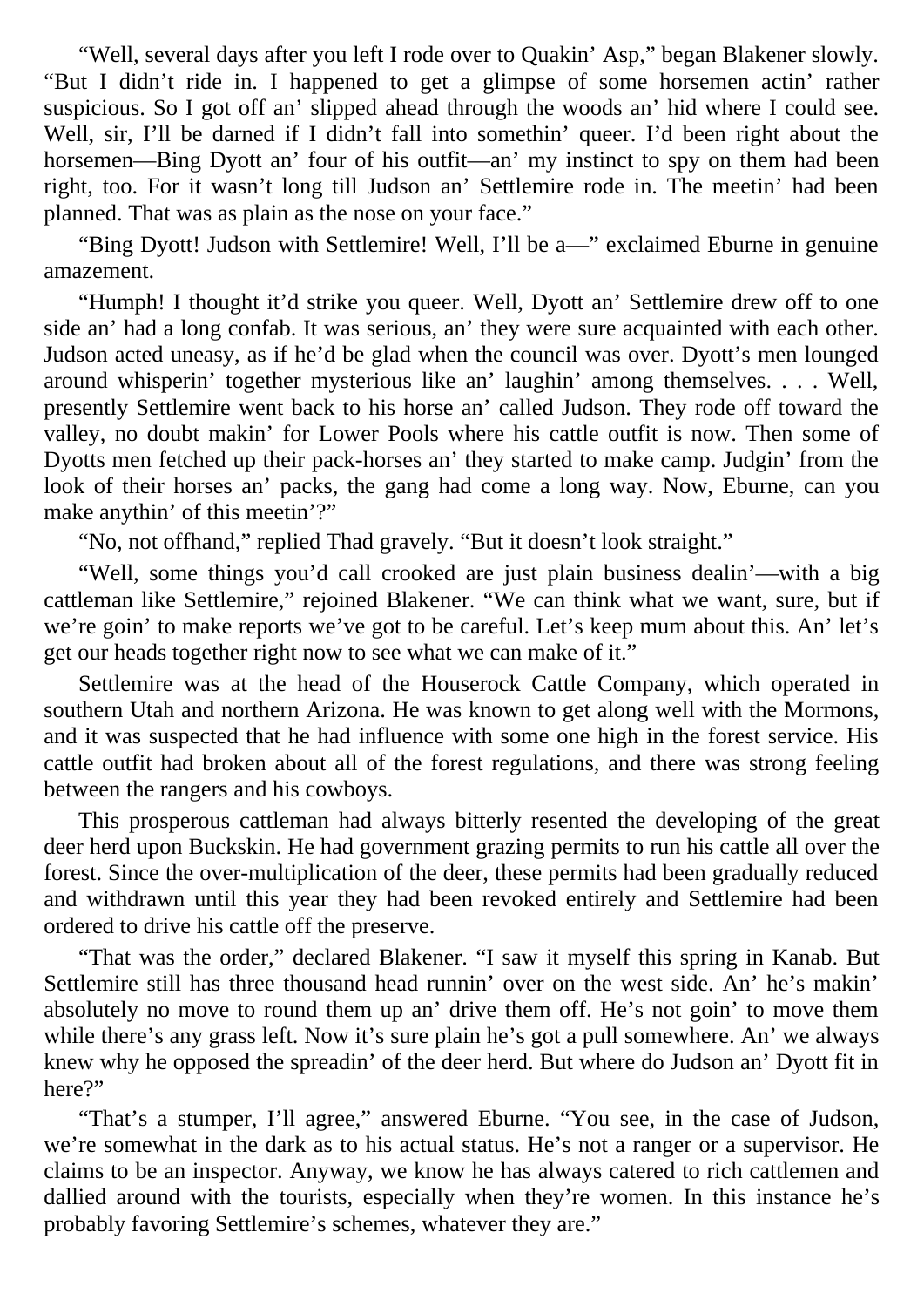"Sure. Settlemire wants to regain his grazin' permits an' to see the deer herd depleted by killin'. Judson is for both of these plans."

It was not so easy for the rangers to fix Dyott's part in the situation. Dyott had a bad name. Some fifteen years back he had been a rustler, and before that, as a boy, he had ridden with the notorious Hash Knife gang of the Mogollons. Of late years he had been making small deals in cattle, chiefly among the Mormons. Eburne had long suspected that Dyott killed deer on the preserve and sold the meat. His outfit was a hard-riding one that kept to the rough canyons and brakes of the forest. Rangers as a rule avoided contact with Dyott's men.

"It occurred to me that Settlemire might hire Dyott to drive the deer back from where his cattle are grazin'," suggested Blakener.

"Would that pay Settlemire?" asked Thad doubtfully.

"Well, it might save what cattle he has left."

"There must be something more, though that hunch is not to be overlooked," returned Thad. "If in addition to this, Dyott is in here to kill deer. . . . You say the preserve will be open to hunters this fall? That means thousands of deer killed and packed out. It wouldn't be impossible for Dyott's gang to clean up rich on some kind of a butchering deer job. Still, to find a market for a lot of meat! It'd be difficult."

"Maybe there's something in the wind we've not hit on yet," suggested Blakener.

"Right. Let's go to bed and sleep on it," rejoined Eburne, rising with a yawn.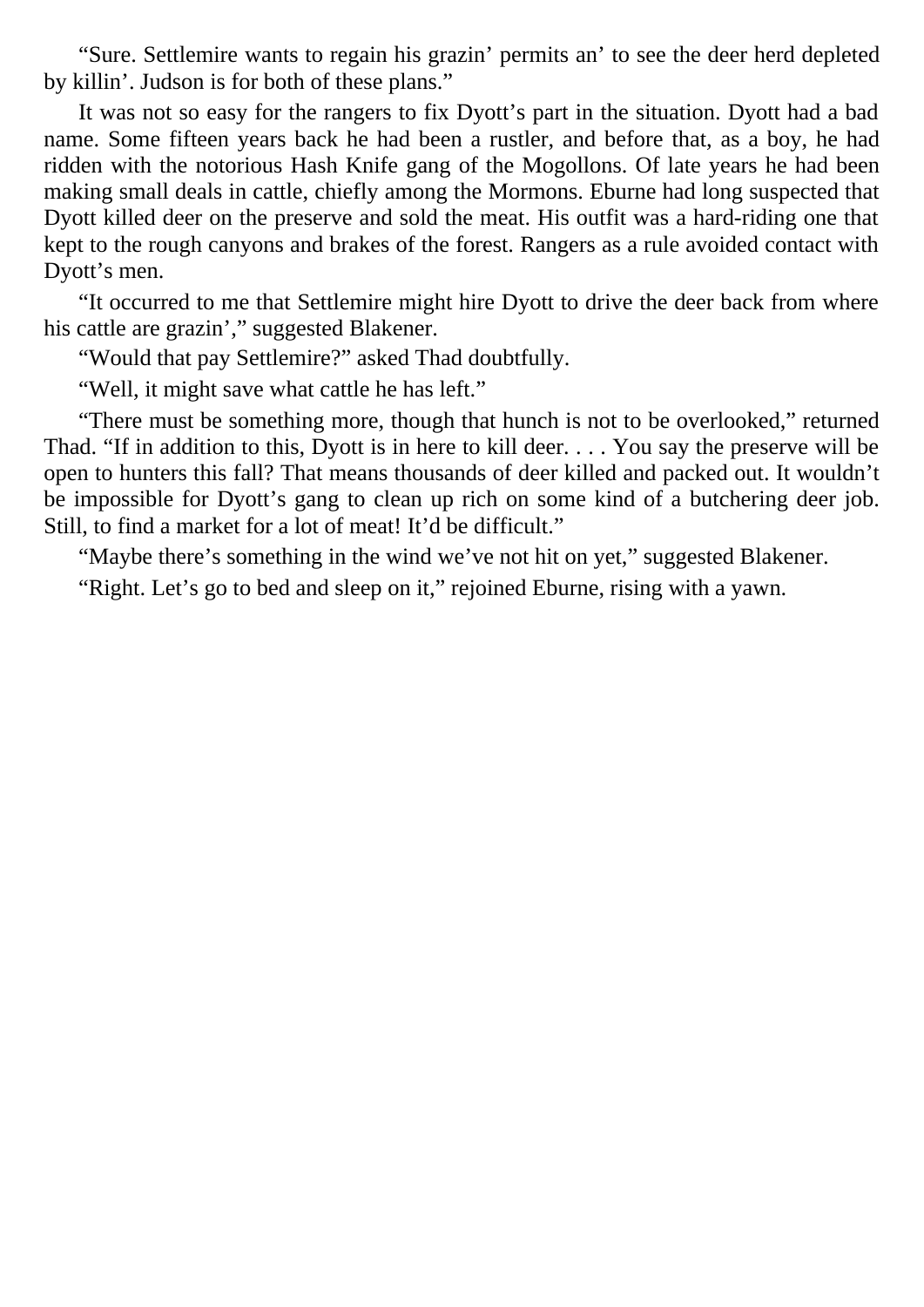## **C H A P T E R T W O**

EBURNE'S slumbers did not clarify in any degree the rather dubious relation between Dyott and the cattleman or inspire him with any wonderful ideas as to the best method of trapping deer.

He got out before sunrise and walked around the station, through the edge of the forest. Not one deer rewarded his roving eye. The morning was clear and cold. Bluebells peeped up wanly from the frost-whitened grass that he brushed as he strode along. There was no sound. The forest seemed a dead wilderness. He found his horse at the far end of the pasture and was glad to see that the grass there afforded better grazing than in the open forest.

The sun came up, rosy and bright, illuminating the steely blue scene. Thad returned to the cabin, where he helped get breakfast. His conversation with Blakener soon reverted to the deer question.

"Forgot to tell you," said Blakener with animation. "Cassell's goin' to send out two deer traps. Cleveland somethin' or other he called them—made in Michigan. Said he had some comin' from Ogden. Looks to me that he's had this trappin' stunt in his mind for some time."

"Probably he means to stick the dirty job on other rangers too," replied Eburne.

"Sure, I heard him tell Judson he'd had several orders for live deer."

"Humph! The more I think of it the more absurd it seems," said Thad forcefully. "Still, to be honest, I really don't *know*. I think deer will kill themselves if trapped in close quarters. But thinking isn't knowing. This is a chance for me to find out. I've my orders and I've got to carry them out or quit. As I won't quit, I'll just have to swallow my feelings and meanwhile add to my knowledge of deer."

"Sure. Now you're talkin'," rejoined his comrade heartily. "I'll tell you what, Thad, I'll help you all I can. But you've got to do the figurin'."

Eburne was quite conscious that it would take a good deal of mental and physical effort if there were to be even anything approaching success. To that end he set out on the unwelcome task. In the shed he found several bales of wire and a quantity of old lumber, slabs with the bark on one side. These would come in handy when the time arrived to build fences and pens. Then he walked down the park to look over the ground around the spring. The season had been the driest for years. Water was far from abundant. The spring was lower than Eburne had ever seen it. As far as he knew there were only four other springs on that side of Buckskin.

After carefully getting the lay of the land, Thad decided to fence in the water and have the wings converge into a narrow chute that led into a corral around the spring. He did not know how many deer watered at this place, but he believed they might number over a thousand. There was no other water near, and the deer in the vicinity had become used to this spring and they would not readily abandon it.

He spent the day watching and planning. About three o'clock, deer began to come down into the park to drink. Often as Thad had watched them, he seemed never to have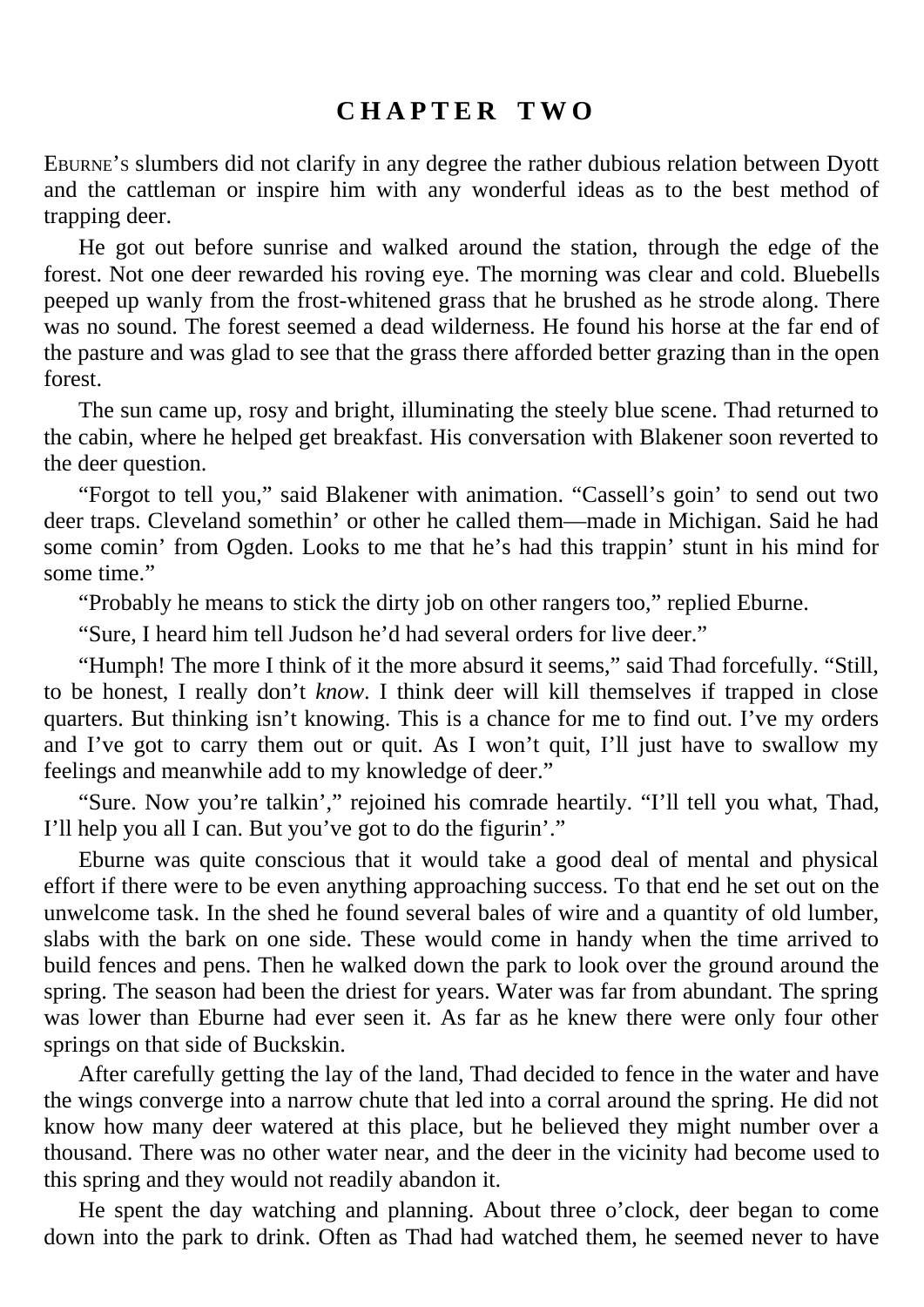seen them as gaunt as now. They were as tame as cattle yet were really wild deer. They came in troops, by twos and threes, and in sizable herds; and now and then a lordly stag, almost as big and stately as an elk, walked in alone. The little fawns caught Eburne's eye and delighted him. Some does had twin fawns, graceful, beautiful spotted little creatures, as playful as kittens.

These deer were all lean, and they somehow lacked the sleek, velvety, rich gray usually common to deer on the plateau. The bucks appeared to be in the best condition, as was natural. Sometimes there would be forty or fifty at a time around the water hole. They did not linger long, however, and soon worked off into the woods, plainly aware of Thad's presence. The newcomers would come in, scent or see him, stand with long ears erect, motionless as statues for moments, and then go on for their drink. Still, they were uneasy. If Thad had been on horseback or even moving along on foot, they would have shown less interest.

By sunset, Thad calculated that more than six hundred deer had come in to drink. No doubt many more came after it was too dark to see them.

"Well, Blakener," announced Eburne upon his return to the cabin, "if deer *can* be trapped this is the best place ever, and the most propitious time. They are hungry and thirsty. With water and hay we can coax them anywhere. Oh, we can trap them easily enough. But what they'll do the moment they're trapped! That's the rub."

"I saw one old buck walk by here," commented Blakener. "Say, he was as big as a steer. Now, I wonder what he'd do in a trap."

"He'd make us climb the fence," replied Thad. "An old buck is bad medicine, unless you're on a horse. . . . Well, tomorrow we'll begin to stretch wire. I don't believe we'll have to put in many posts. There're a lot of trees except down in the meadow. And I think it'll be best to do this work only in the mornings. I don't want to scare the deer before we get the trap built."

Next morning, while the deer stalker was laboriously stretching wire, a horseman rode into the park. He was leading a pack-horse, behind which trotted a number of hounds. The ranger did not need to look twice. The visitor was his old friend Jim Evers, the former predatory game hunter for the government.

"Hello there, old-timer," called the ranger heartily as his friend rode up.

"Howdy, Thad," drawled Evers, reaching out to grasp the proffered hand.

The Texan was a striking figure, despite the bowed shoulders that told of encroaching age. His face was lean, red, keen as an Indian's, and remarkable for the long sloping lines and the narrow slits from which his blue eyes flashed. His garb, his weapons, the trappings of his horses, his pack—all showed long service in the open.

"Blakener told me you'd ridden down to look over your buffalo," said Thad. "I'm glad I didn't miss you today. How'd you find the herd, Jim?"

"Wal, they wintered fine," replied the hunter. "Got twelve new calves. But I reckon I'm aboot ready to sell out. I cain't take care of thet herd. They shore ain't never been nothin' in it for me. I'm goin' to sell—one hundred dollars a head. Mebbe I can get the government to take them off my hands."

"Jim, I'm inclined to think the government already has one white elephant on its hands here—this tame deer herd."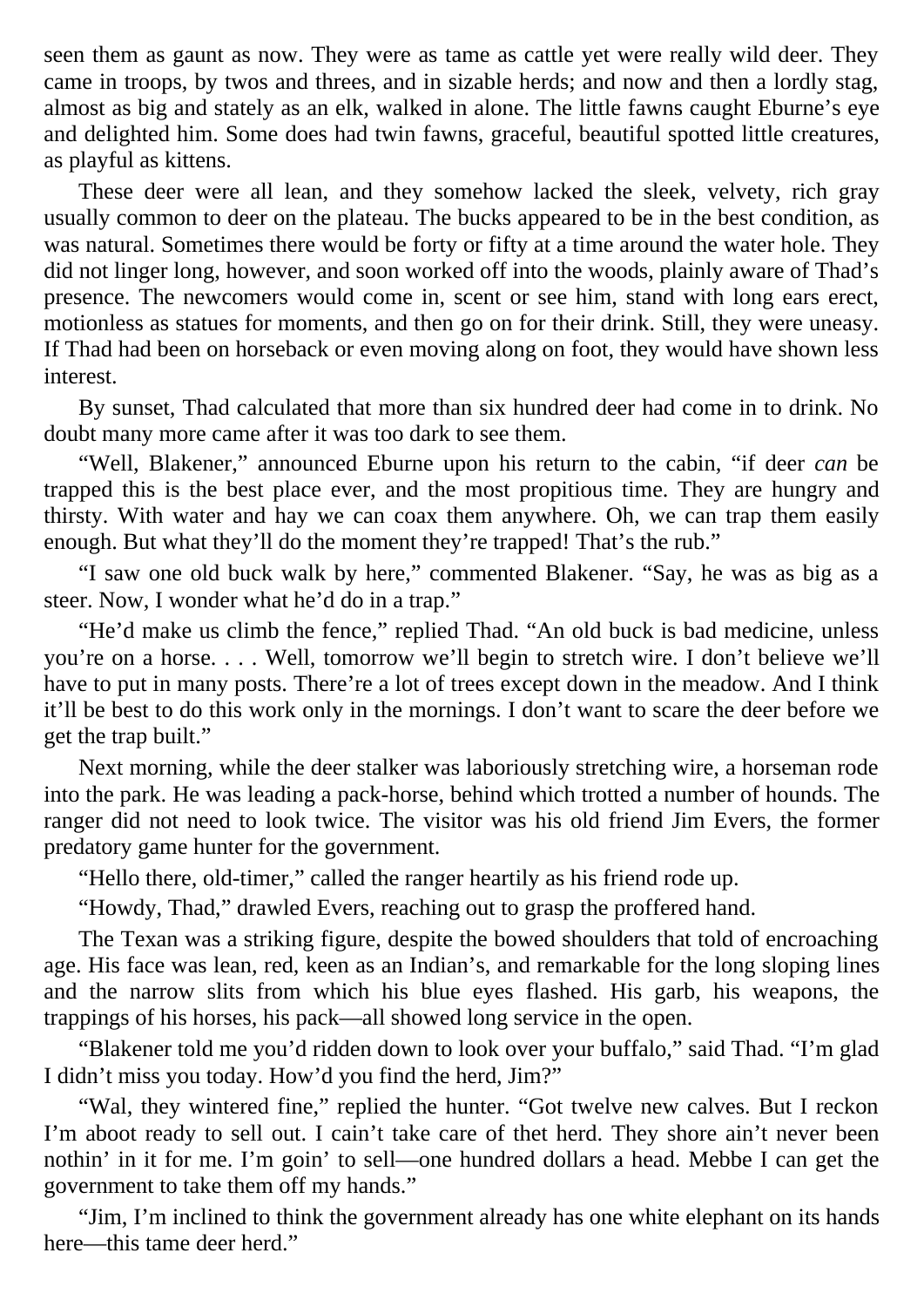"Great guns, yes," mildly exploded Jim. "It's a shame aboot these deer—Thad, I'm invitin' myself to eat with you an' stay all night."

"Old-timer, you're welcome as the flowers in May," responded Thad warmly, "Let's go up to the cabin and throw your pack. You can turn the horses loose in the corral."

"What you all doin' with this heah wire? Son, don't you calkilate fences is as bad as them automobiles?"

"Indeed I do, Jim. But I've my orders. And I'm supposed to trap some of these deer. Trap them alive to ship out of Arizona!"

"Wal, jumpin' juniper!" drawled the old hunter. "Who and what and why now?"

Eburne briefly explained the situation and was not a little gratified to have Evers forcefully deliver himself of views that coincided with his own.

"Wal, it's this way," continued the hunter, "these government fellars air all right an' want to do good, but they jest don't know. It takes a lifetime to learn anythin'. Now, I've been huntin' on Buckskin for twenty years. I've seen this deer herd grow from five to fifty thousand. You rangers say twenty thousand, but you don't see the deer us hunters see. Why, down in the brakes of the Siwash where you never get, there's ten deer to one thet's in heah. . . . Wal, killin' off the varmints, specially the cougars, has broken the balance of nature so far as these deer are concerned. Herds of deer, runnin' free, will never thrive whar the cougars have been killed off. The price of healthy life in the open is eternal vigilance—eternal watch an' struggle against death by violence. Man cain't remove thet balance an' expect nature to correct it. These heah deer ain't had nothin' to check their overbreedin' an' inbreedin'. They jest doubled an' trebled. Buckskin is a queer sort of range. Canyon on one side an' bare desert all around. The deer cain't migrate as they do in other places. They just eat up everythin'. An' now they're goin' to starve or die of disease."

"Something must be done before it's too late," asserted Eburne.

"Wal, Thad, it's most too late now. For part of the herd, anyhow. Conditions ain't favorable. There wasn't much snow last winter. Thet means poor grazin'. An' it'll be a dry summer. The deer air eatin' the aspens, junipers, buckbrush. You cain't find an aspen saplin'. Why, the deer seem turnin' into beavers. Then the government's goin' to let a jam of hunters come in this fall to kill deer."

"So Blakener told me. But I can't believe it, Jim. That would be such a rotten thing to do. After developing this wonderful herd, taming them almost to eat out of your hand, advertising them to thousands of tourists as the greatest sight in the west—to let hunters murder them! It's pretty low-down."

"Shore is. An' I'm not thinkin' much of the kind of hunters who'd shoot tame deer for sport. But I'm givin' you a hunch, Eburne: thet very stunt is comin' off. I'm on the inside. I've got friends in Kanab—they're Mormons—an' they tipped me off. They're all smackin' their lips at the prospect of venison all winter. An' laughin' up their sleeves because Arizona hunters won't be permitted to shoot on Buckskin."

"Well, I'll be hanged!" ejaculated Eburne, confounded. "Jim, you're hinting that the government will permit hunters to shoot deer this fall and the State will oppose it."

"Shore. An' the funny part will be to see you rangers helpin' the hunters avoid arrest." "I'll do nothing of the sort," declared Thad stoutly.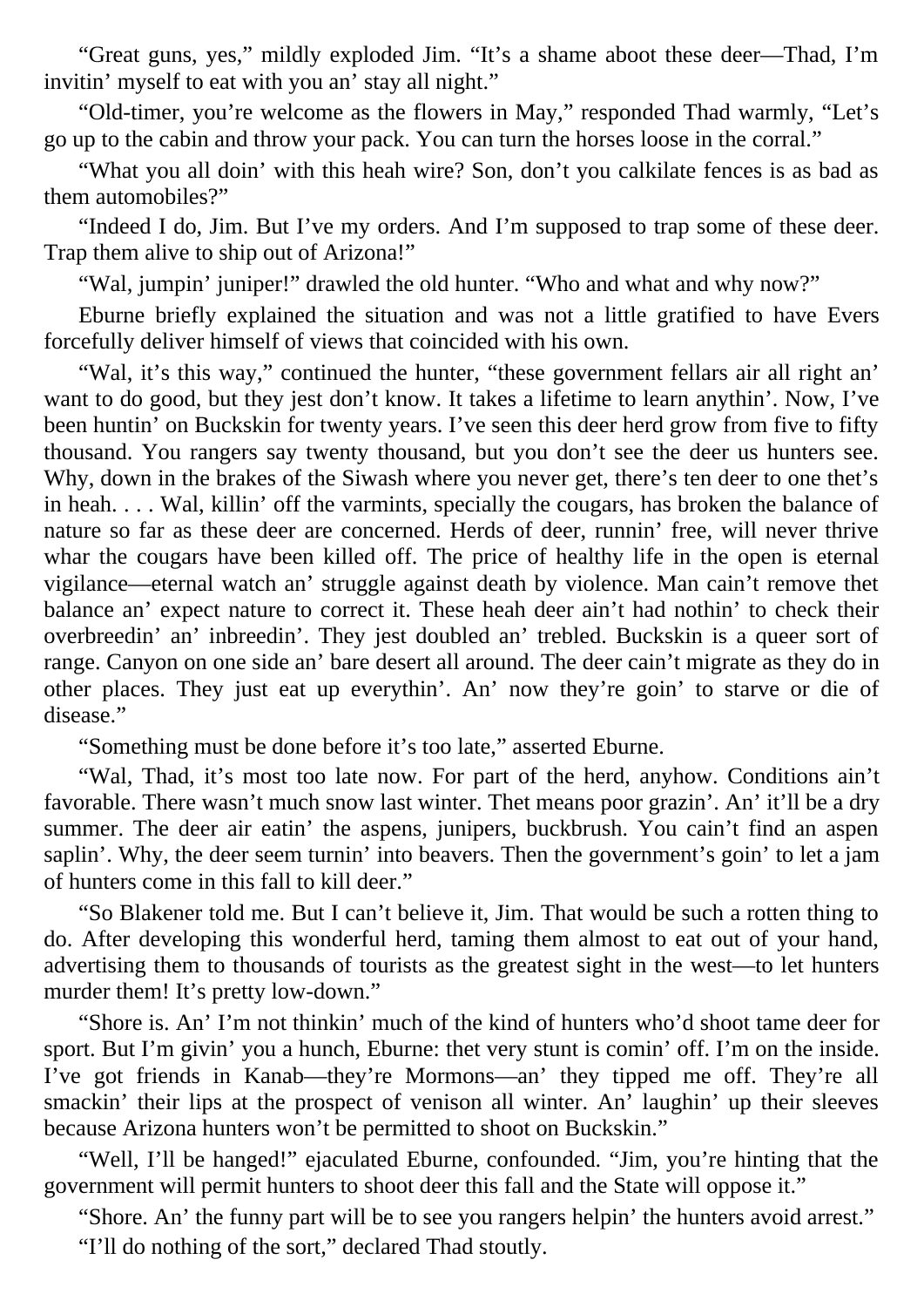"Wal, then you'll get fired," drawled Jim complacently. "It'll be a healthy mess, an' you can gamble I'm glad I'm out of the service."

"Come along. Let's go to the cabin," said the ranger shortly. He strode off, leading Jim's pack-horse. The long-eared hounds trotted beside him, wagging their tails and begging with solemn eyes. They had visited Eburne before. When the men reached the cabin, Blakener called out a cheery welcome to dinner. Thad helped the old hunter unpack and carry his effects inside. They had dinner, and an interesting talk in the pleasant living room. Later, as the afternoon advanced, Evers accompanied Eburne out to watch the deer come in.

"Wal, Thad, the particular reason I dropped in on you today I ain't told yet," said the hunter.

"Oh, you haven't?" returned Thad with curiosity. "Out with it, Jim. I hope to goodness you've saved the best for the last."

"Wal, it's only an idee, an' it's not mine, but it shore is amazin'," rejoined Evers thoughtfully.

Eburne did not importune the old hunter, though he sensed something out of the ordinary. They found a seat under a pine tree above the spring, so situated that they could watch the deer come to the spring without being seen. Already a few deer had entered the meadow and at the moment were standing motionless, long ears erect, gazing at the edge of the forest where the men were hidden. Evers lighted his pipe.

"Thad, you're well acquainted with Bill McKay?" he queried finally, with deliberation.

"Indeed I am. We're good friends. I think a heap of Bill. But I haven't seen him since he began boring for oil out on the Indian reservation."

"Wal, thet fell through like so many things Mac has tackled. He's onlucky. . . . I met him yesterday packin' across Houserock Valley. He's workin' a mine down in the canyon. Somewhere near the foot of Tanner's trail, but on this side of the river. Says there's copper, gold, an' silver. Wal, me an' Bill had a bite of grub together, an' we talked a lot. Naturally I touched on this heah deer problem, which is really close to my heart. I told Bill the conditions an' how they had riled up government, forest officers, rangers, Mormons, an' everybody generally. Then Bill whacked me with his sledge-hammer fist so hard he near knocked me flat. 'Jim,' he says, 'I've an idee!' "

"McKay always was full of ideas," rejoined Eburne as Jim paused to take a puff on his pipe and to allow time for suspense to take hold of his listener. "In fact he's a far-sighted man"

"Heah is what he said: 'Jim, you know the deer herd splits in winter, part goin' down off the mountain in the west brakes, an' part on this east slope. There's ten or fifteen thousand deer winter on these cedar an' sage slopes. Now you know there's a wall of rock reachin' from the Cocks Combs to the Saddle Gap, an' another wall runnin' off the other side under Saddle Mountain. These heah walls form a fence up which no deer can climb. An' they head up where the Saddle trail goes through the Gap an' down into the canyon.'—Mac dropped down on his knee when he was tellin' me all this, an' he drawed maps on the ground. An' I said yes, I agreed aboot the lay of the land."

Here Evers paused again, but he was too thrilled or obsessed by the information he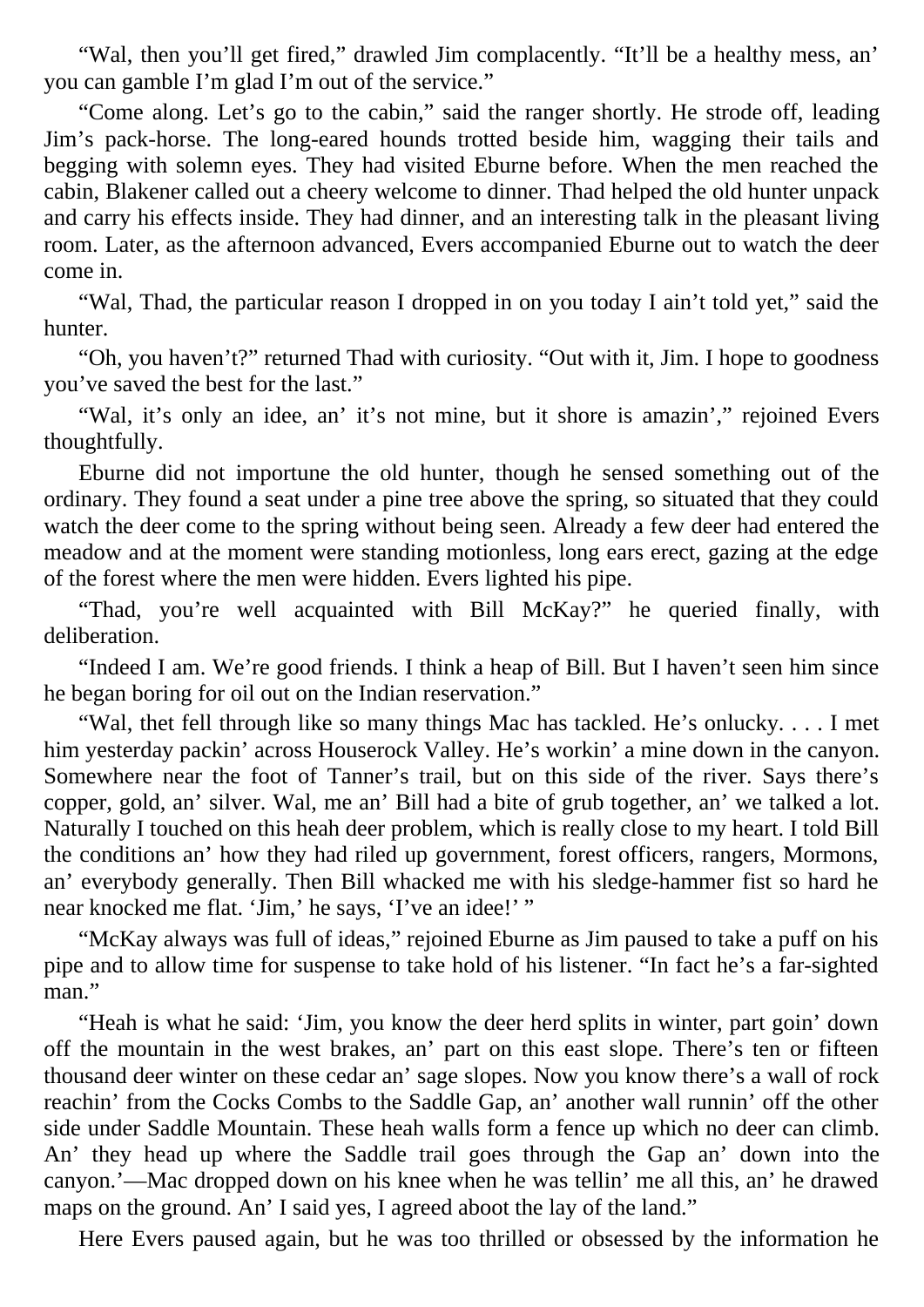had to impart to remember his pipe.

" 'Jim,' says Mac, 'give me a hundred Indians an' fifty cowboys an' I can drive ten thousand deer through the Saddle Gap, down the canyon, across the Colorado River, an' up Tanner's trail to the rim—right into forest ranges where feed an' water are aplenty.' "

Eburne stared. His jaw dropped. The idea was amazing.

"Drive ten thousand deer!" he exclaimed finally.

"Shore. Thet's what Mac said. First off I gave him the laugh. But the idee got me. It's great. I know the country. The deer are tame. They might drive. The more I thought aboot it the bigger the idee got. An' now I'm stuck on it. Shore it's grand."

"Drive ten thousand deer!" echoed Thad incredulously. "Through the saddle—down the canyon—up the rim."

"Shore. You're locoed now. But wait till thet idee soaks in," replied Jim with glee, nodding his gray old head. "It'll shore get you. Because it's a way to save the deer without trappin' or killin'. An' it'll be good for other ranges on the south side. Deer used to be thick in the Coconino Basin, around the San Francisco Peaks, an' south toward the Mogollons. Now they're gone. This drive would restock those ranges."

"Wonderful, but impossible!" ejaculated Eburne, breathing hard.

"No it ain't impossible," returned the old hunter stoutly. "I'd bet a million dollars if Buffalo Jones was heah he could drive them deer. He understood wild animals. But McKay will have the Indians to help. Navajos he wants—drivin' on foot with cowbells to ring."

"Jim, I tell you it's impossible," protested Thad, regretting that he must take this negative viewpoint. "Deer won't drive. You might move them, gradually work them into a great herd. But then! The instant they found you wanted them to go in any one direction, they'd bolt. They'd spill like ants over the ground. They'd scatter like a flock of quail. They'd run over horses and men. No, deer won't drive."

That was Eburne's intuitive reaction to McKay's astounding idea.

It was what he felt. He had been a deer stalker for many years, at first as a hunter, and then as a watcher, and finally as a lover of nature and of the most beautiful and graceful wild creatures in the woods.

"Wal, now, how do you know they won't drive?" demanded Jim persistently.

"I don't know. I just feel they won't," replied Eburne.

"Let's stick to what we know. Take for instance last month when Lee Daley an' a couple of cowboys drove them ten buffalo yearlin's of mine into an automobile truck. Who'd have thunk it could be done? Wal, it was, an' them buff calves went clear to Mexico where I sold them. Look how cowboys can drive wild steers. I reckon a bunch of wild steers is wuss than a herd of elephants. I remember them Stewart boys, wild hoss hunters years ago. They could drive anythin' on four legs. Wal, we never heerd of deer bein' drove, an it's good figurin' to believe it can be done till we find out for shore."

"Jim, you're right. I've nothing to stand on. I admit it *might* be done. How I hope it could!"

"Wal, McKay wants you to submit his proposition to the forest service an' to the government, with your approval," drawled Jim confidently, as if there were no question of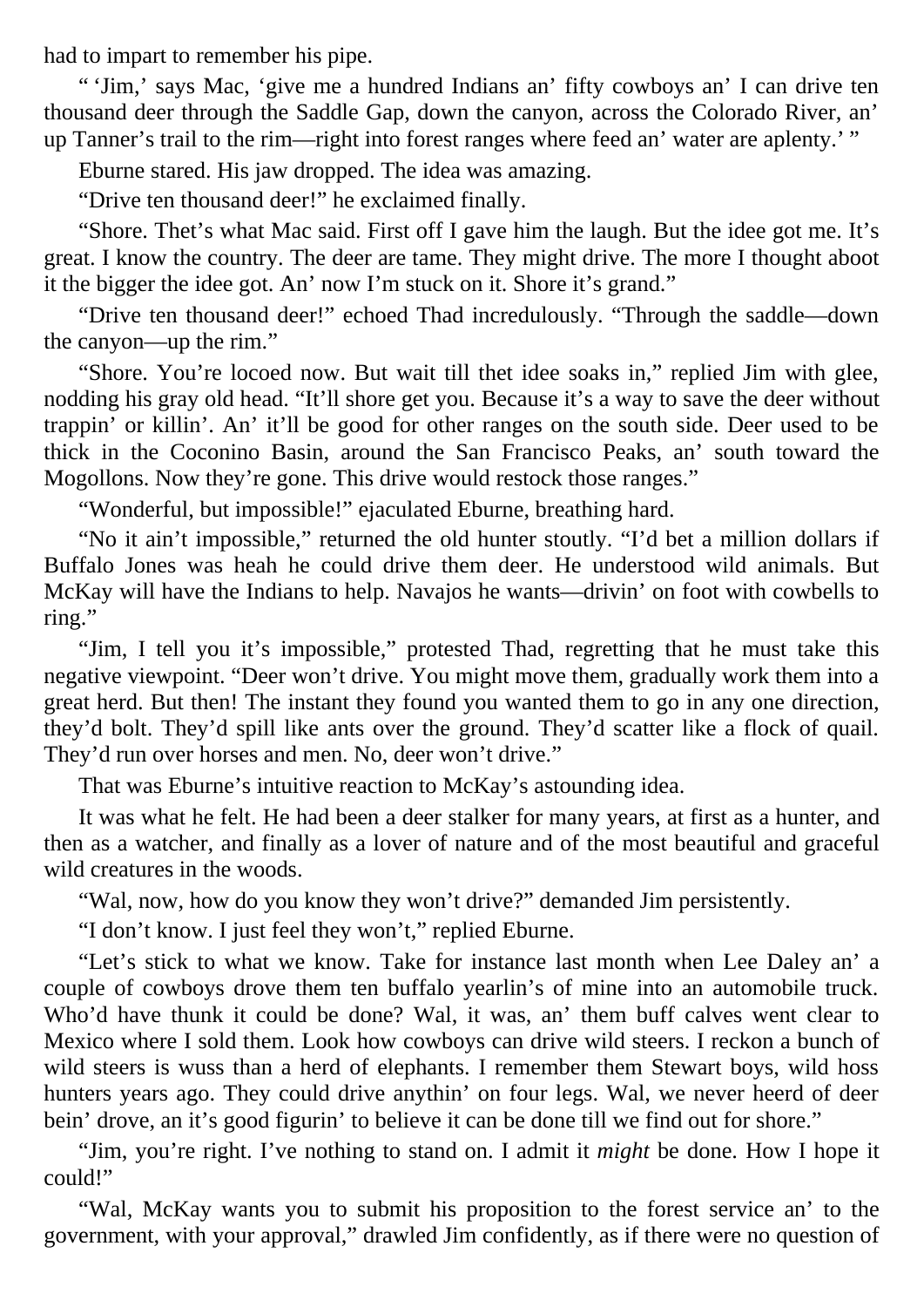Eburne's stand.

"By thunder, I'll do it!" burst out the ranger, suddenly elated. "Sure as you're born they'll fall for it. And then what a row with the opposing side who'll want to kill the deer! It tickles me, Jim, it's fascinating. It grows on me."

"Wal, I was plumb shore it would," replied Evers mildly. "Now let's get down to brass tacks. McKay wants to make money on the drive. He wants to ask the government two dollars an' fifty cents a head for deer drove across the canyon, an' thet much more a head for deer drove to other ranges."

"Little enough. He can get it," said Eburne.

"Wal, it's going to cost a lot to make the drive. The Indians an' cowboys will have to be paid wages an' fed. Outfits will have to be packed. Trucks to haul grain for horses an' supplies for camps. Mac's no hand at figgerin', but I calkilated somethin' like five hundred dollars a day."

"That's a lot of money," replied the ranger, seriously.

"Shore is. An' Mac hasn't got a dollar. He'll have to have backin'."

"He's welcome to all I have. But it's not enough."

"I'll chip in a little to help Mac. An' his friends in Flagstaff will donate. Shore he'll raise the money. You jest go ahead an' get a strong bid ready for the drive."

"Jim, wouldn't it be wise to go slow on approaching the government?" queried Eburne thoughtfully. "It's over four months till time for the deer to work down off the mountain. If we sprang this idea at once wouldn't that give our opponents too much time to work in their propaganda?"

"Reckon I'd wait till you've given this trappin' deer a good tryout. It's shore bound to be a failure, an' when you send in your reports to thet effect you can inclose McKay's proposition. Thet'd be a favorable time to hit them. But on the other hand you don't want to wait too long an' give the deer-killin' crowd a chance to get set. For that matter, they are set, but this new idee may throw them out. I shore hope so."

"Well, it's settled," returned Eburne with satisfaction. "Now Jim, let's sneak up closer to that bunch of deer coming in. Let's watch them. And you can work out your idea of what a trap corral should be like."

The ranger and the hunter spent the remainder of that afternoon spying upon the deer. By sunset about five hundred had come in to drink. The wire fence Eburne had already erected did not appear to interest the deer to any appreciable extent. It was evident that they would come in to drink if they had to pass through open gates and down a narrow aisle. The matter of their entering a trap, then, as Eburne had surmised, was not a difficult question. Indeed, though he had no definite plans formulated for traps, he had not been in the least concerned about his ability to construct them. Jim Evers hit the nail on the head when he drawled out, "Wal, it shore ain't gettin' deer alive in a trap thet'll stump you; it's gettin' them out alive!"

Traps and deer occupied the fireside talk for an hour after supper. Then Blakener sounded out the old hunter on the well-known controversy between cattlemen and forest service. Evers had served on both sides. He had lived on and around Buckskin for twenty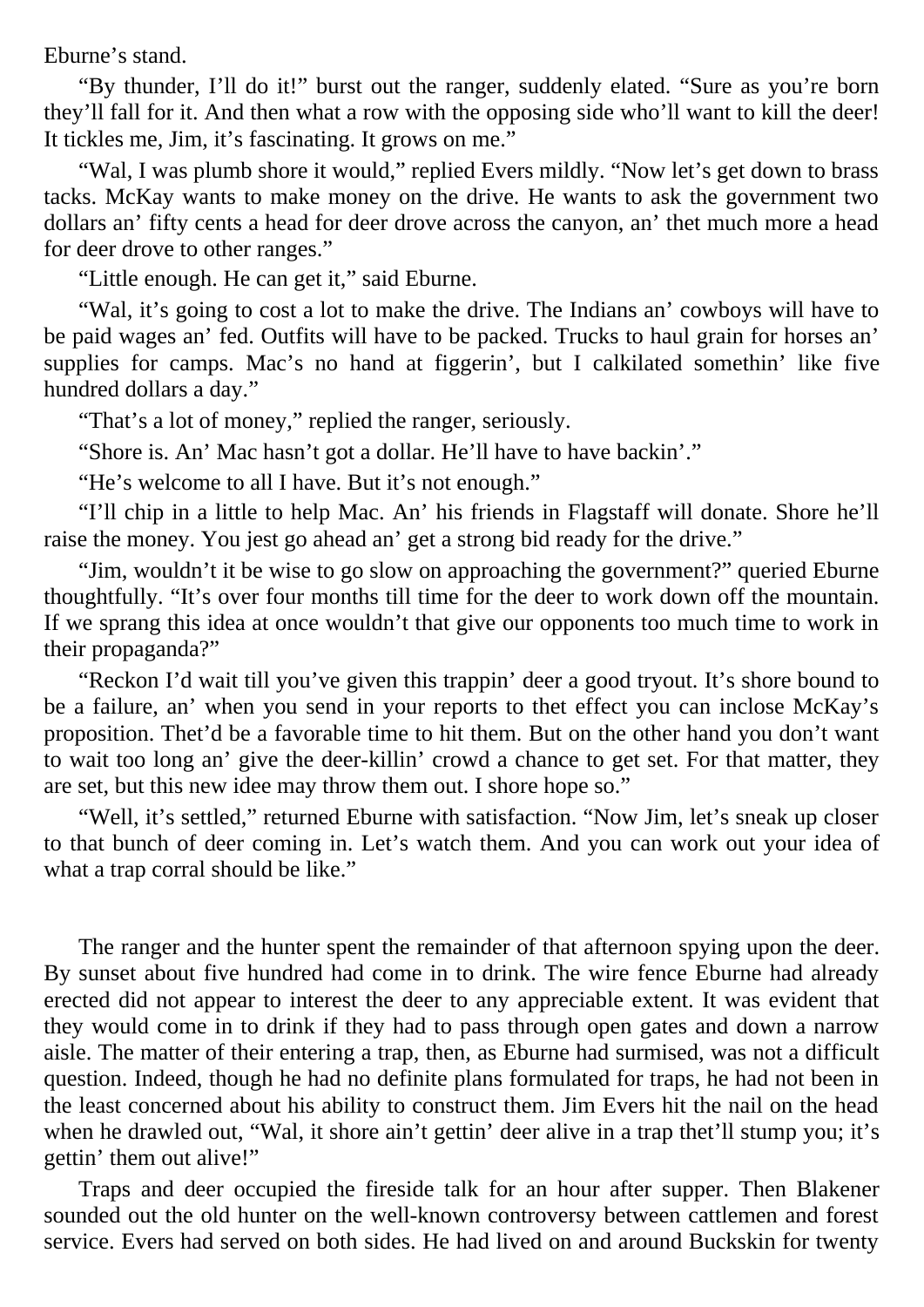years. It was his humble opinion that the government should never have coddled the deer herd to grow into such unmanageable numbers. The little ranchers and sheepmen, of whom there had formerly been many and now were few, had been dependent on the grass of the plateau. Many of them had been ruined by the multiplication of the deer and the consequent restrictions. Then, for fifteen years, non-native cattle companies had obtained the best of the grazing that had once belonged to the local ranchers. The company that at the present time and for the last six or eight years held the balance of power on Buckskin was composed of absentee owners and headed by the Californian, Settlemire. According to the hunter, Settlemire had neither legal nor moral right to the privileges he enjoyed. Apparently he was not a Mormon, which fact made his influence all the more astonishing. It had been Settlemire who had claimed he would see to it that the deer preserve should be opened to hunters in the early fall.

"Jim, why is it when the rangers order Settlemire's cowboys to drive their stock off the range they roll their cigarettes and grin and say: 'Reckon we gotta ride out on that job pronto,' and then never even make the attempt?"

"Wal, boys, don't ask me thet," drawled Evers. "But I've always wondered why you rangers didn't get together and drive Settlemire's stock off the range."

"We act under orders. We have but little leeway," replied Eburne. "I put that very proposition up to headquarters."

"An' what come off?" queried Evers, knowingly.

"I got disliked for my pains and called down for my suggestions," replied Thad tersely.

"Wal, boys, it's no wuss heah than anywheres," said Evers. "Reckon life is aboot the same wherever you go. I remember Texas when I was a boy. This heah Utah, is a picnic to live in compared to my home State then. Rich men do things that poor men cain't. There's always men in high positions thet oughtn't to be there. Or so it seems to us poor devils who have to hold the sack. But after you live a long while, like me, an' can look back a ways, you see thet everythin' happens for the best an' things work out better than if you done it yourself."

"Jim, your philosophy is fine," rejoined Eburne. "I wish I could accept it. But I'm still full of protest and fight—at this particular time against both the forest service officials, high and low, and the outside cattlemen."

"Thad, where'd it ever get you?" asked Evers with blunt kindness.

"Nowhere, materially. But I don't live just to get on and up in the world. If my conscience tells me a thing is wrong I'm against it. That's all. And I'll say so."

"Wal, a fellar's conscience can feel somethin's wrong, like what we was hintin' aboot Settlemire. But thet ain't proof. An' thet's why it'll be wise to keep your mouth shut. No one ever caught Settlemire even on the edge of a shady deal. Either he's honest or hard business or just slick."

"Jim, you know Bing Dyott, don't you?" queried Thad.

"I shore do. I knowed him in Texas thirty years ago. If all I know aboot thet hombre was told he'd go to jail for the rest of his life an' then hang. . . . But what's Dyott got to do with this argyment? He's different."

"Blakener saw Dyott meet Settlemire in these woods and hold a conference that was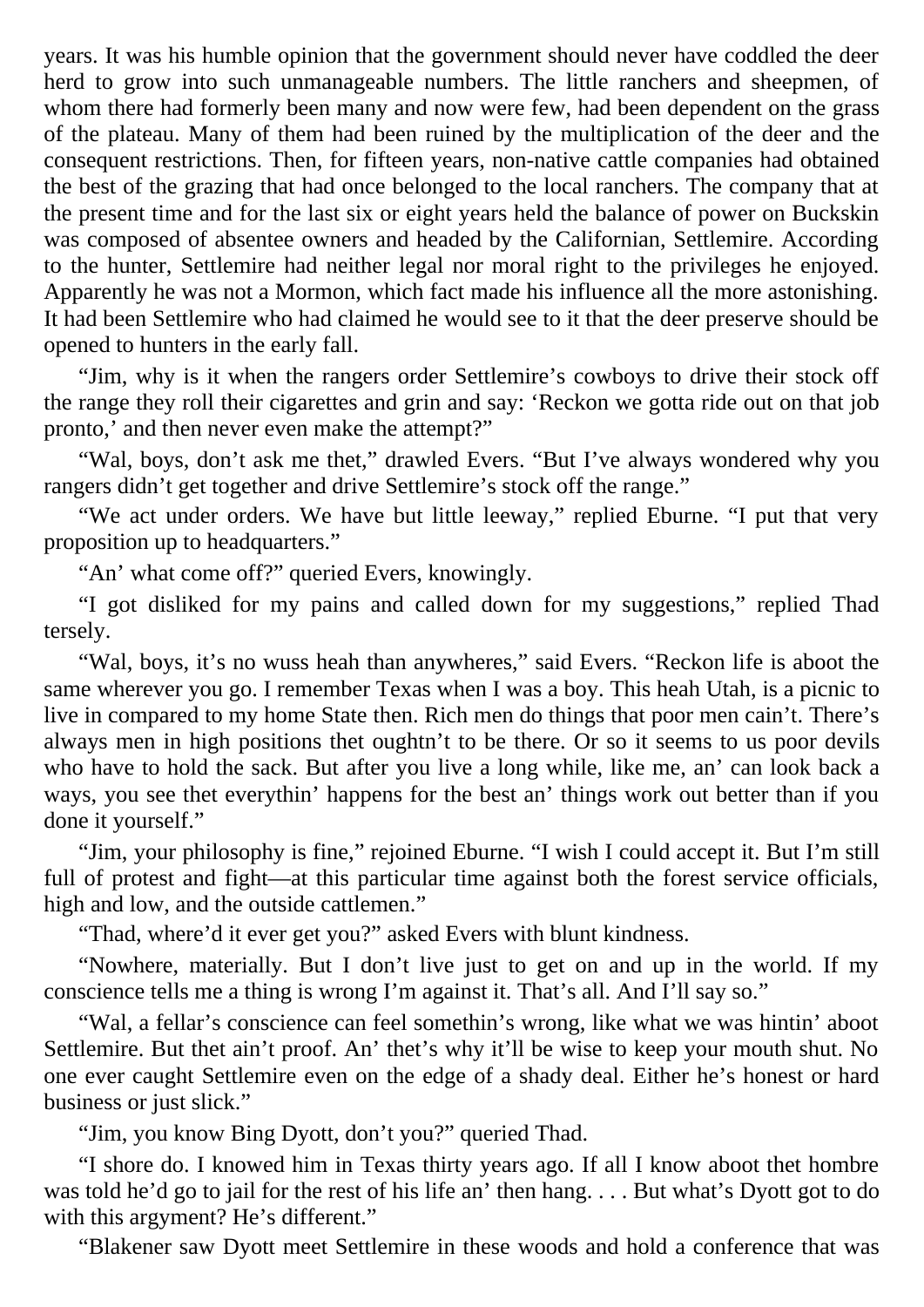sure serious, if no more."

Evers looked astounded and had to hear Eburne's account of the rendezvous witnessed by Blakener, after which he lapsed into silence.

"Wal," he said at length, "thet has a queer look. There's no mebbe aboot it. Dyott was foreman of an outfit in Utah some years ago. Settlemire bought it. He let Dyott run it. Then, a year or more ago, when the law went off grazin' permits, Dyott showed up heah on this range. Looks queer!"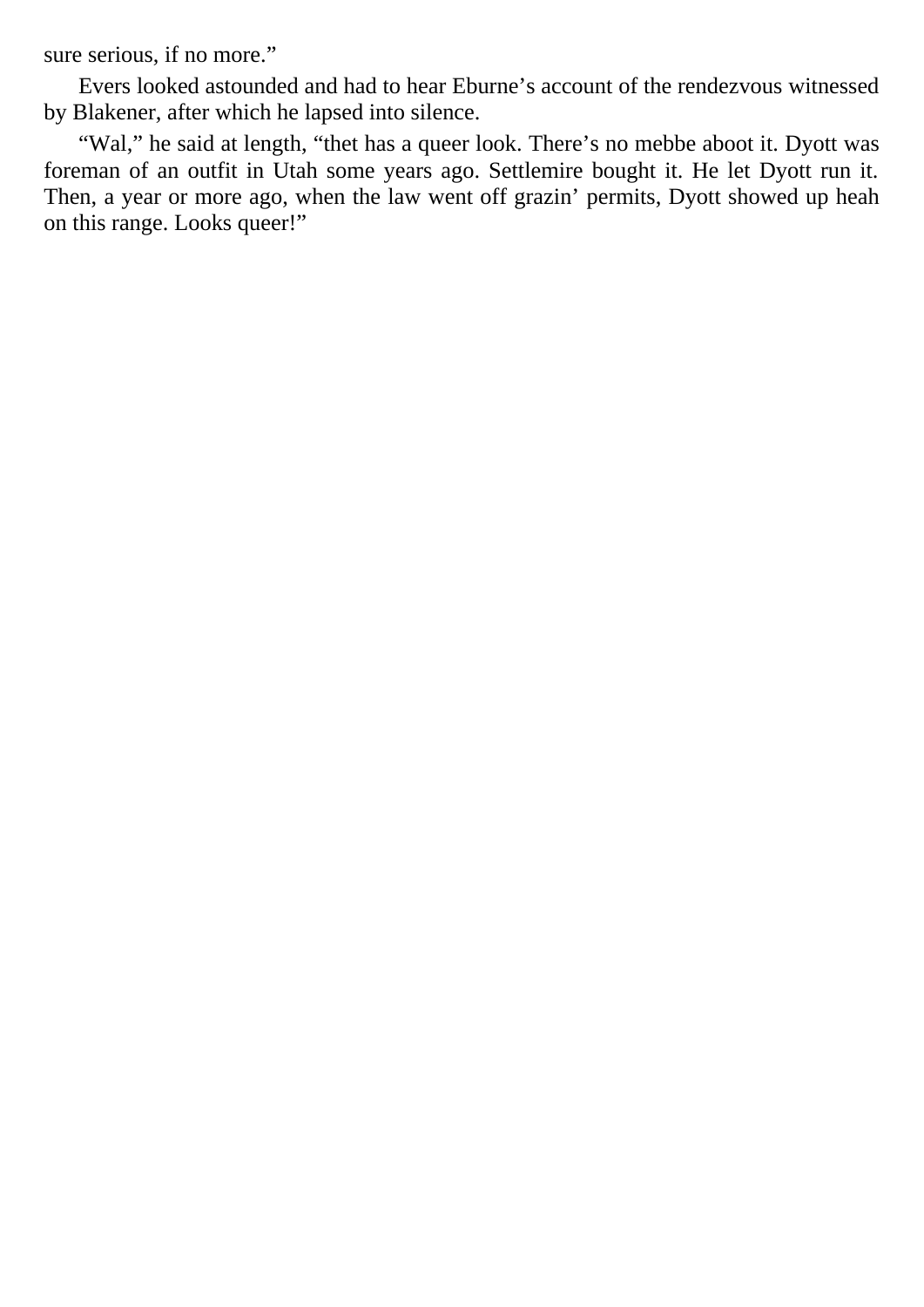# **C H A P T E R T H R E E**

IT took nearly two weeks for the two rangers, working during the mornings, to put up the wire fences as planned by Eburne. It was an experiment and not at all satisfactory to the men. But wire and lumber were scarce and must be replenished from Kanab before any further plans could be attempted.

The wide end of the corral, which extended by wings down along the meadow, was left open. The head that surrounded the spring had a gate for the deer to pass out. At a point close to the water, Eburne planned to place the traps to be sent by Cassell, and if these proved unsatisfactory he would construct one of his own design. The question as to how the trapped animals would act kept the ranger awake at night.

At length the Cleveland-Cliff traps arrived, and the driver who had packed them in his rickety Ford had also guided two automobiles loaded with tourists. He had not lost the opportunity to enlarge upon the wonders of Buckskin, the thousands of deer, and the hospitality of the rangers. Soon he departed, pocketing the generous tips bestowed by the sight-seers and leaving the rangers in an awkward situation.

One of the rules of the forest service demanded courtesy to visitors. An old slogan was that the national parks belonged to Americans. Eburne and Blakener greeted the strangers with a certain amount of reserve. Now that the vanguard of the summer tourists had arrived, the rangers realized that in addition to guarding their country's natural resources, they would have to serve as guides, cooks, and information bureau.

Thad did not have time to examine the traps until the visitors had left. Then he found them to be boxlike constructions, nine feet long, eight high, and between four and five wide. The entrance was a trap door. Manifestly the idea was to leave the door open for the deer to enter and pull at the bait of hay, which action would release the catch and close the door.

"Well, these traps won't do as they are, that's certain," declared Eburne.

Blakener, too, was doubtful of the traps' practicability, but he expressed himself in quite different language. They carried one of the contraptions up to the cabin porch, where, after supper, they studied it. It was easy to see where they could be improved.

Next morning they set about the task of lengthening the boxes and adding another trap door to each. When completed, they were rather heavy; and packing them out to the fenced-in water hole taxed the strength of the rangers. Finally they were set and baited to suit Eburne, and he repaired to his hiding place above the spring.

The crudely reconstructed traps did not look very enticing; however, they were made of old lumber and had nothing conspicuous about them. Thad had not the slightest doubt about deer going into them to nibble at the hay.

On this day the deer appeared slow in coming, and Thad grew tired of waiting. At long last, however, a whole troop filed across the meadow and entered the corral. Thad's position was such that he did not have a good view of the traps, and he crawled to a more advantageous, though less comfortable, place. The bucks were plainly curious about the traps, but the does and fawns gave them a wide berth. Eburne's instruction had been to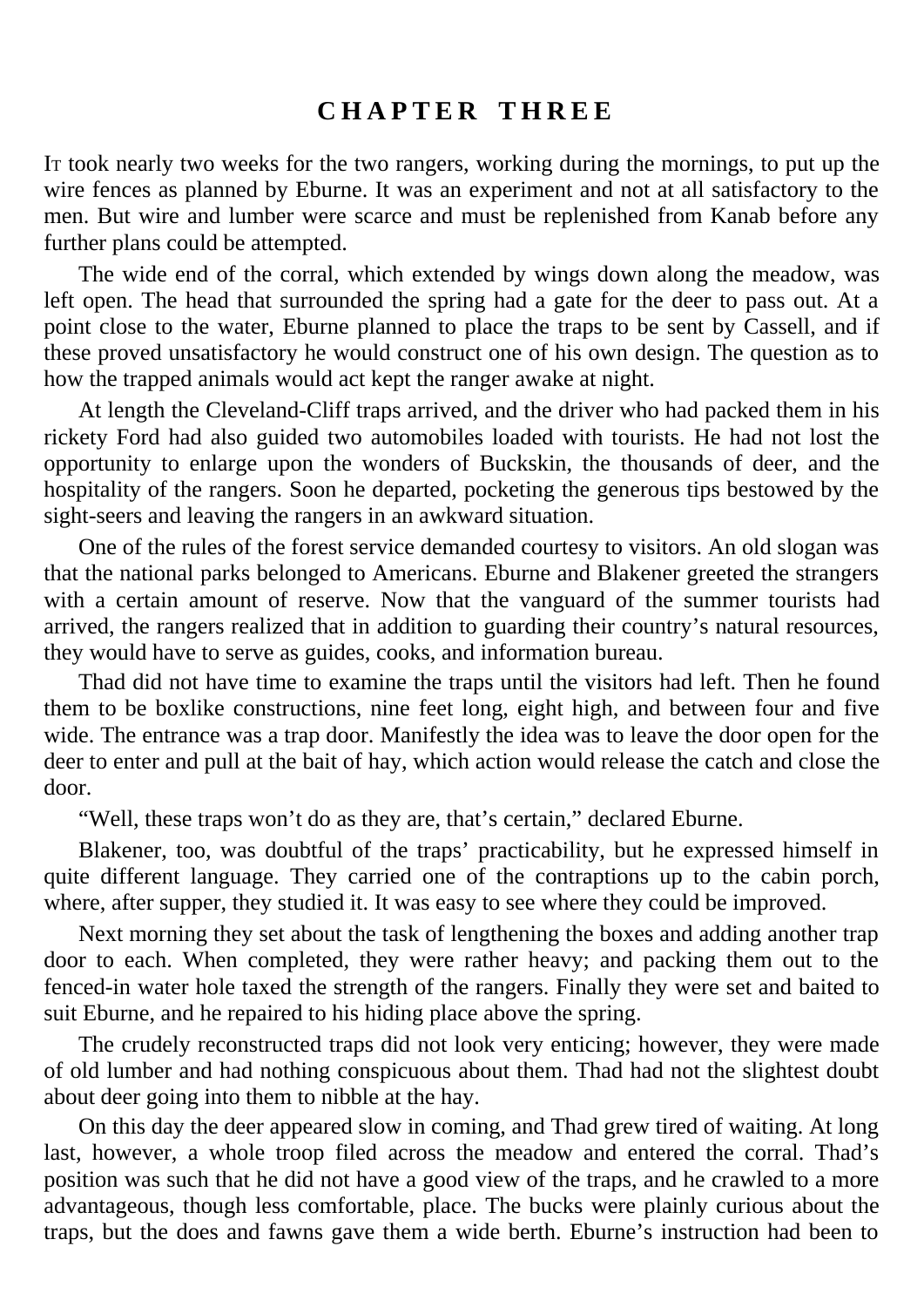make a speciality of the latter. Young bucks would be acceptable, but the tough old stags were not wanted.

It turned out that the desirable deer were not likely to be captured in this sort of trap. The older, bolder bucks, however, plainly showed they were going after that hay. Eburne espied one, presently, warily enter the trap. He waited, but nothing happened. If the buck was pulling on the hay, which Eburne doubted, it certainly did not spring the trap door. The failure of the trap to spring nonplused the ranger. At the same time he was pleased to see the other deer grouped around the trap which contained the buck. The fawns were especially amusing. They imitated the actions of their mothers, yet they seemed to have a good many ideas of their own as they flipped their short tails and kicked out with their hind legs.

There were probably twenty-five deer in this group, and their excitement over the buck in the trap seemed to make them forget why they had come to the spring. They forgot to drink or to exercise their usual caution.

Suddenly a crack and a bang sounded from the second trap, which Eburne could not see very well from where he sat. This was followed by a clattering and scraping, mixed with solid thumps. It was obvious that a buck had sprung the door of the trap.

Eburne was rising to get a better view when a crashing sound from the first trap warned him to expect violent action in that corner. The box trap rocked; and then, right out of the top of this eight-foot pen shot a big buck deer. Thad yelled with delight to see that magnificent leap. "Good boy!" he shouted.

The deer was unhurt but pretty badly scared. He bounded straight against the wire fence, staggered back, then, recovering himself, ran with prodigious leaps down into the meadow, followed by the whole troop. They halted at the edge of the forest to look back. Then one by one they trotted out of sight into the brown and green forest.

Meanwhile the trapped buck in the box was making a battering ram of himself. He could not break out, however, or scale the side of the trap. Eburne ran toward the spring, yelling for his partner Blakener to come. It did not take more than a glance to see that the deer had injured himself. Blood dripped from his mouth. Eburne was afraid the jaw was broken. But the deer would not stand still long enough for Eburne to make closer observations. As he stood there, Blakener came running from the cabin.

"Say, Blake, we've got one—a big buck," shouted Thad. "He sure raised the dickens. There was another buck got in the other trap. For some reason the door didn't work at first. Maybe he didn't pull on the hay. But when he did spring the trap—wow, he leaped right out of the box!"

"Stop your—kiddin'," panted Blakener.

"Honest. Look, see the trap door down—the hay pulled off the wire."

"By golly—" exclaimed Blakener, peering into the trap. Then he was interrupted by a terrific commotion in the other box. The captured buck had begun to thrash and crash around again.

"He'll kill himself. I knew this would happen," declared Eburne in distress. "We'll let him out into our pen."

Suiting action to word, Eburne lifted the slide door at the back of the trap. They had set the trap against an opening of appropriate size in the fence. The buck rushed out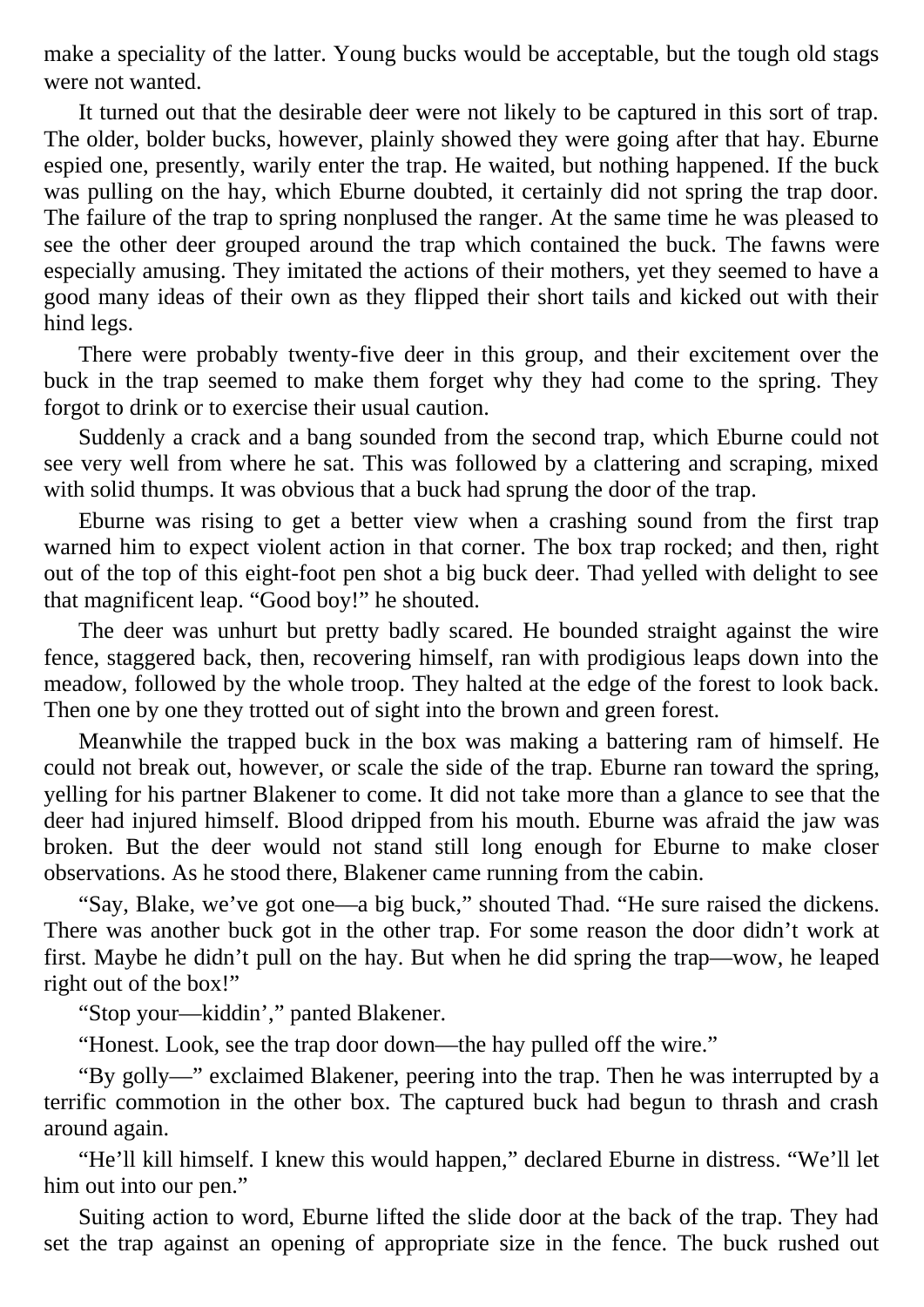blindly, colliding with the wire of this small round pen, bounced back, and then began to circle. Eburne closed the slide door in the trap. They now had the buck captive, but in quarters where he could see and move. Thad had built this little side pen for the does and fawns he hoped to catch. It was soon evident that the buck would not further injure himself. Eburne feared, however, that serious harm already had been done. The buck limped; he had skinned his knees and breast; his lower jaw hung down, dripping with blood.

"Bad hurt," said Blakener regretfully. "What'll we do? Let him go?"

"No. Not unless he kicks up more fuss," replied Eburne. "I'm afraid he's done for. We'll hold him a while, anyway."

"How about the traps?" queried Blakener.

"I'm afraid they won't do," replied the ranger. "Certainly not for big, strong deer. They'd be fine for fawns. But the foxy little things wouldn't go in. One out of a hundred might, but that would not make this kind of trap of any use to us. We'll try my pen trap idea."

On the other side of the corral Thad had constructed another small wire enclosure with a trap gate. There was water inside. A board pen, ten by twenty feet, had been built alongside this, into which deer could be quickly driven after they were captured. By shutting off access to the spring in the larger corral Eburne felt confident that even does and fawns might be induced to seek the water in the small pen.

While the rangers were talking over the advisability of trying this trap on the next herd of deer, a motorcar came humming out of the forest and halted before the cabin. The discordant honk of a horn disturbed the forest stillness. It frightened the captured buck into renewed frantic efforts to escape.

"Blake, there are some of your tourist friends," said Eburne banteringly. "I think I see a lady with red hair."

"Humph! So you do," replied Blakener. "Well, I don't see that you have anythin' on me. The fame of my sour-dough biscuits has penetrated to the outside world, an' also your fame as the ranger who loves deer. Strikes me you get off easier than I."

"Yes, when you have to dispense biscuits and I merely sentiment," replied Thad, laughing.

Together they returned to the cabin. This time Eburne was rather agreeably surprised. The tourists turned out to be a family from Boston touring the West and sensibly and happily appreciative of the country and the rangers. The deer stalker was not a little thrilled to hear the well-remembered Yankee twang. The red-haired lady was an attractive girl, neither handsome nor plain, neither aristocratic nor common, and her appearance, talk and action stirred a strange regretful emotion in Eburne. He was almost sorry to see the pleasant family depart soon afterward.

"Well, they fooled us," ejaculated Blakener. "Didn't even want no biscuits!"

"I'm kind of ashamed of my remarks about tourists," confessed Eburne. "They were nice people. And the auburn-haired girl—"

"She took my eye all right," interrupted Blakener as his comrade hesitated. "Not too pretty! Not stuck on herself!—Thad, some day there'll be a girl; she'll ride up here to V. T. Park—an' you'll be done with rangerin' forever."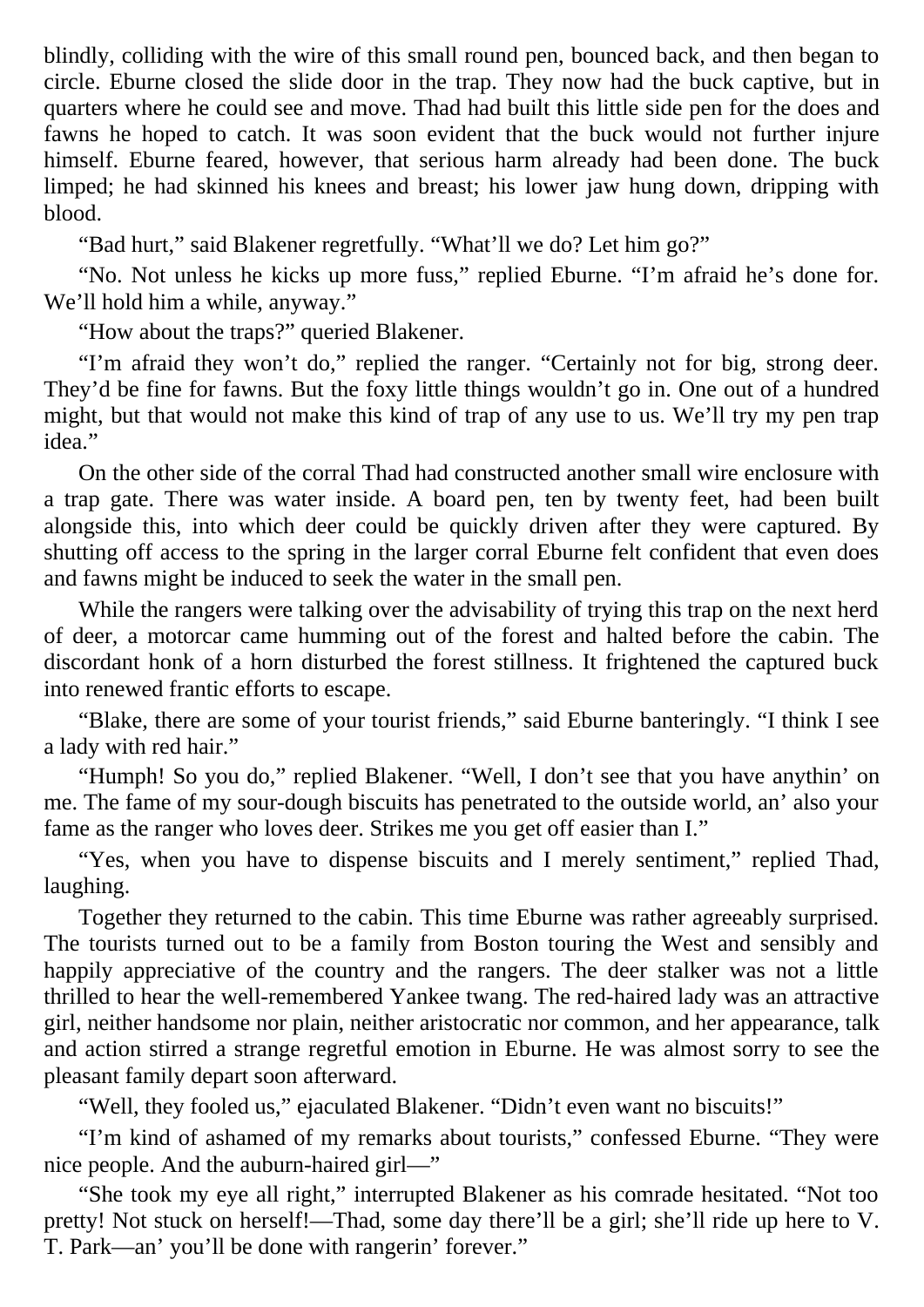"Could be," rejoined Thad musingly.

"Some day, Thad, you'll have to choose between stalkin' deer and trailin' after another kind of dear. For your sake I hope it comes soon."

"Right now is a good time to change the subject," said Eburne and went out to watch his deer trap. He approached by way of the knoll above the spring and kept out of sight. A number of deer had come in, none of which appeared unduly excited by the sight of the captured buck in the side corral. Soon Thad ascertained that the buck was lying down. He espied also two other deer inside the opposite pen—a buck and a doe, of a size and age that he did not want to experiment with. It would have been an easy matter to pull the string arranged at hand for this purpose and thereby shut the trap gate. But he waited for these deer to go out and hoped others more suitable for capture would come in. He was, however, doomed to disappointment. The does and fawns were extremely cautious, and though they evidently were thirsty, they left without getting a drink. The ranger watched for two hours longer, during which time many deer came as far as the new trap he had erected around the water. Not many fawns, however, were included in the number; and it was the young deer that Eburne wanted to take. It occurred to him that some other watering place, where does and fawns were more plentiful, might yield better results.

Before sunset that day he had planned a more elaborate trap, on a large scale, which he intended to build after giving the present one another tryout. The ranger's new idea was to extend the fences clear beyond the meadow, taking in a hillside. These fences would be narrowed into a chute, with a gate attached that could be shut behind the deer. Then the animals could be separated by some means or trick he had not yet worked out, and the deer he wanted to keep could be let into a round corral with a very high fence. Here they could be fed and watered until tame enough to handle.

Next morning the ranger was not surprised to find the captured buck dead. It had a broken jaw and leg and many contusions. He dragged it to the cabin, removed the skin, and saved most of the meat. The autopsy failed to reveal the least sign of fat around its ribs. Though Eburne had expected that the matured deer might do themselves some serious injury when captured, the actual realization of this first tragedy depressed him as if it had come as a surprise.

Early that afternoon, out of a small bunch of deer coming in for water, a yearling doe and a tiny fawn ventured far enough into Eburne's pen to permit him to spring the trap gate and capture them. He was elated and at once ran down to the fence. The other deer beat a precipitous retreat.

Eburne found the doe in better condition than most of the deer he had seen. It was badly frightened, yet ran round the pen instead of butting into the fence. The fawn was rather unsteady on its legs, either from weakness or extreme youth. It was red, fuzzy, with white spots, and the prettiest little animal Thad had ever seen. But for the antics of the doe, the fawn might not have been especially wild. At any rate, Thad had no difficulty in catching it and he packed it in his arms up to the cabin. Blakener was delighted. The two rangers had rescued and saved many a motherless lamb, and they were pretty sure this was an orphaned fawn. Whether it liked milk or not was of little concern to them; they fed it by force. And when Eburne at last set it down on the floor, it did not make any wild efforts to escape. It seemed bewildered rather than frightened.

"You poor forlorn little thing," said Eburne compassionately.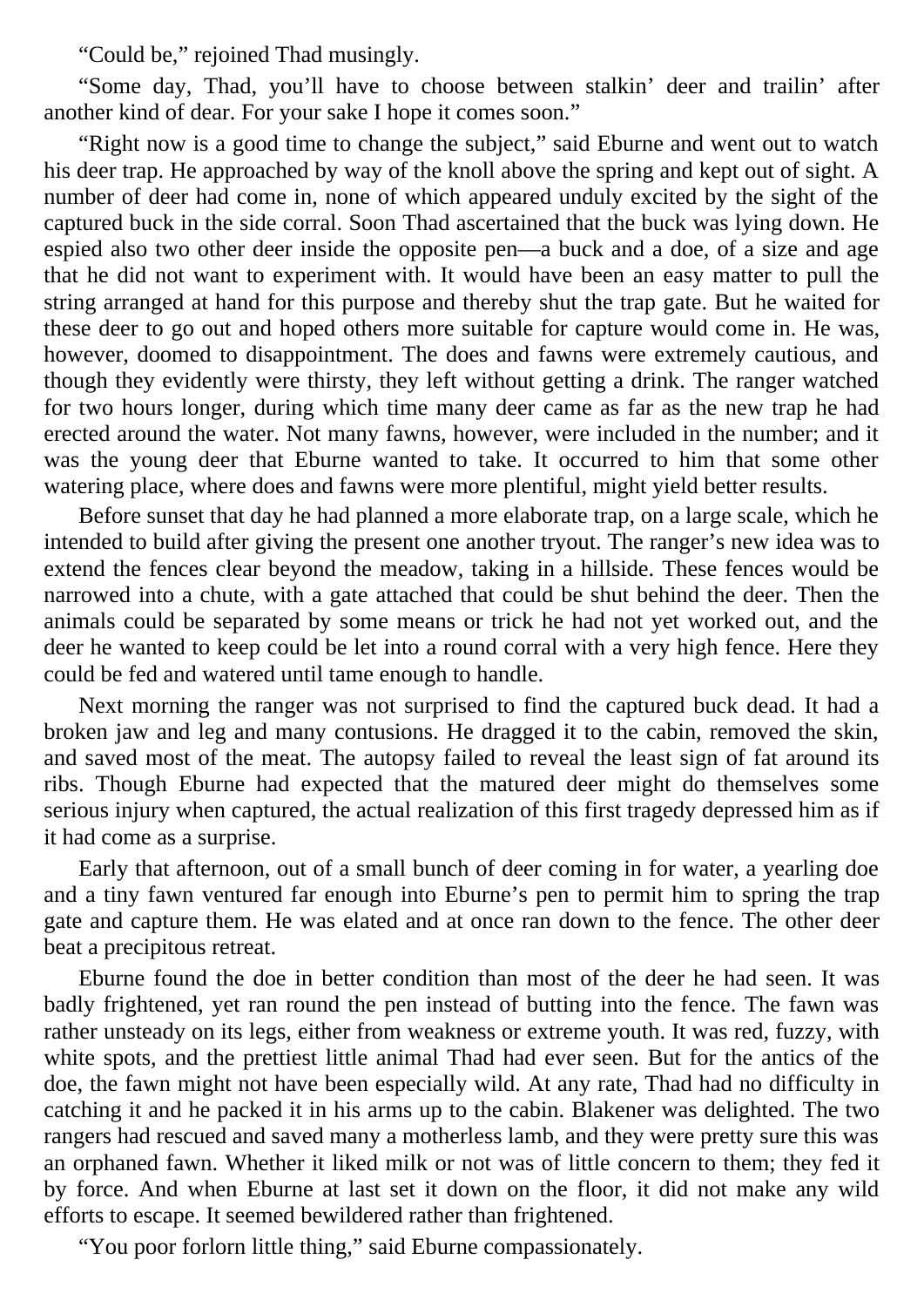"Thad, let him stay right in here," suggested Blakener. "He'll soon get tame. Why he's so young he's shaky on his legs— What'll we call him?"

"Say, Blake, you're as softhearted as I am," declared Eburne with a grin. "We forget we're capturing deer for our superiors to ship and sell somewhere. That reminds me, I've got a yearling doe out there in the trap. Let's go out and see if we can move her into the large pen. I believe if we open the gates she'll go out of one pen and into the other."

But the rangers found further proof of their meager knowledge of deer. The doe would not drive. Instead she ran so frantically and plunged into the fence so violently that they were forced to abandon the attempt. They left the gate open, but still the doe did not come out. Eburne concluded that she had hurt herself.

"Let's get out of sight," he suggested to Blakener.

"It's pretty discouragin'," admitted Blakener as they climbed the knoll to conceal themselves. "These wild deer can't be herded or trapped or driven."

"Seems so," agreed Eburne. "But I'm not satisfied yet that we can't catch them. We may hit on just the right way."

"But if out of a dozen or so deer we trap only one isn't bad hurt—that won't be a success."

"In any event it's far from humane. However, nothing was said about that. We've orders to trap deer alive for shipment out of the preserve. . . . Hello! There goes our doe. She limps, she's going on three legs."

The rangers watched the sleek, graceful form hobble down the aisle into the open meadow and out among other deer working in for water. Her advent occasioned a halt. The deer took a long time to come in. Blakener went back to the cabin while Eburne kept to his post. Before time to quit arrived he might have pulled the trap gate on several deer, but they appeared to be of a size and age that he did not want. At dusk he gave up for the day and trudged wearily back to camp.

When Thad entered the big room of the cabin, it was bright with light from fire and lamp. As he strode in, he espied the little captive fawn edging behind a chair. The ranger halted. The fawn peeped out, with long ears erect and large dark eyes shining, slowly drew its head back out of sight, and then very slyly peeped out again. The action captivated Eburne.

"Hey, your name's Bopeep," he called cheerily. When he moved again, the fawn darted to a far and dark corner of the room.

Blakener appeared in the kitchen doorway. "Thad, she's sure goin' to be a pet. Just before you came in I seen her standin' right here in the door. Big, gentle, soft eyes, like a woman's! It got me somehow. Hang this deer trappin'. Well, she stood here till I moved."

"Ahuh!" replied Thad, "you're figuring about the same as I, Blake."

"An' how's that?"

"Well, if Bopeep peeps at me any more as she just did, she's one fawn that'll never be shipped."

"You said a lot," replied Blakener soberly. "Come in here, an' I'll bet she peeps at you inside of five minutes."

Eburne complied with a laugh and thought he had divined why his partner was late in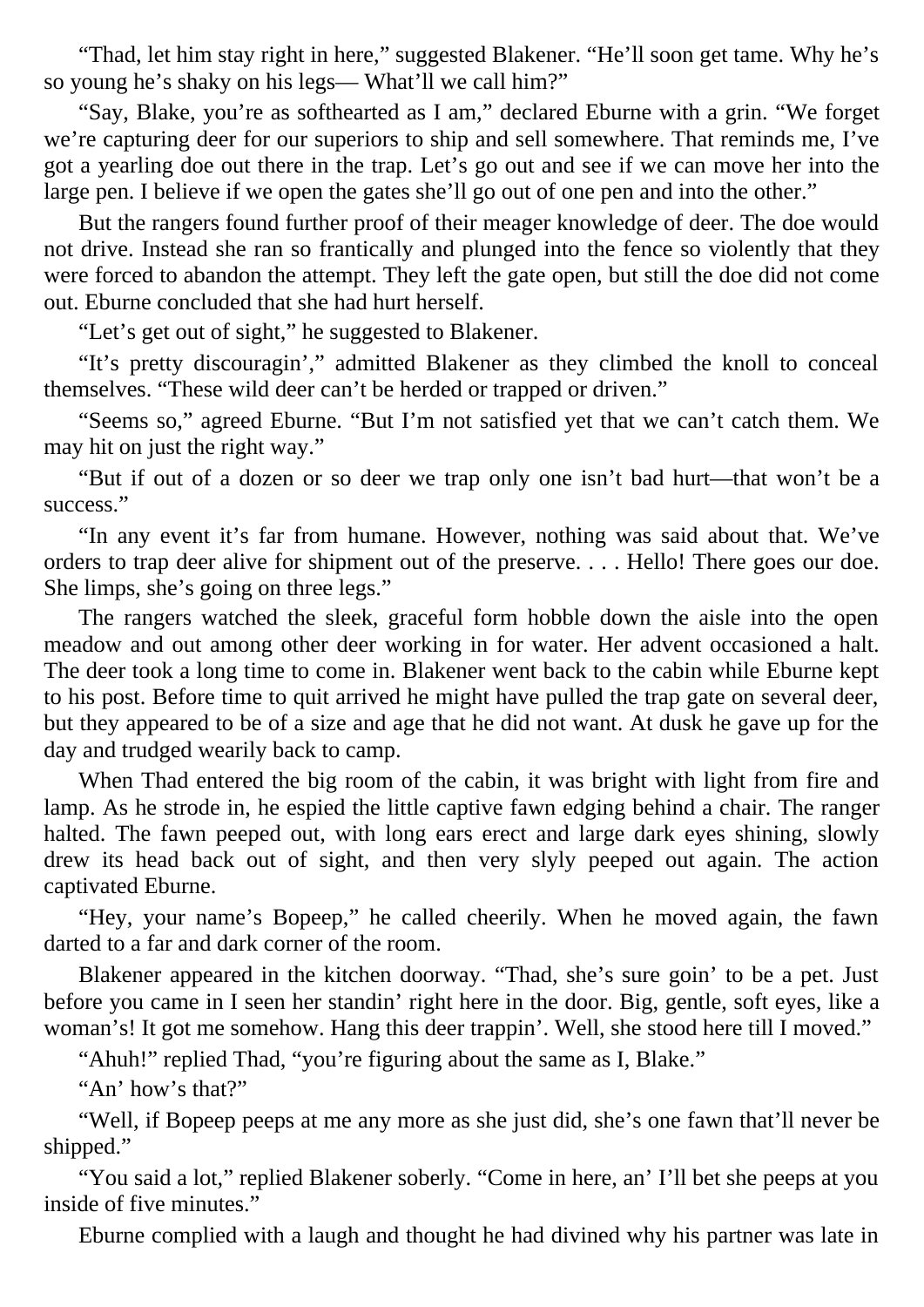getting supper. While he washed his hands and face and then stood up to wipe them dry, Blakener remained stock-still, his hands white with flour, and an expression of infantile pleasure on his face.

"What'd I tell you?" he whispered dramatically.

Then Thad espied Bopeep almost on the threshold. What wonderful dark, mournful, eloquent eyes! They drew a pang from the ranger's heart. The fawn was exquisitely timid and shy, yet scarcely frightened.

"What do you know about that?" whispered Blakener. "Lookin' for her mother. Now ain't that cute?"

During mealtime and for an hour after, Bopeep occupied most of the rangers' attention. They decided to let her stay in the cabin. It seemed to Eburne that this dark-eyed little fawn somehow brought out the loneliness of their lives. Blakener was not only amusing but pathetic. Thad divined in this simple reaction the fact that they both needed something to love. It was a melancholy realization and lingered long with him while he lay on the floor in his blankets, watching the flickering shadows of the dying fire. Outside the wind rose and soughed through the pines.

Next morning Eburne wrote letters to officers of the forest service, telling of the difficulties of deer-trapping and that he did not believe the plan would ever be practical or successful or humane. And if he was to continue his experiments, he should have a truckload of wire and lumber sent in at once. These letters were to be given to the first tourists who passed that way.

Eburne entered more earnestly into the business of trapping deer. He was convinced that the experiment would prove a failure, but he felt duty bound to do his best. That day resulted in several captures, only one of which appeared to be of any value. This was a yearling buck, which by dint of much effort and patience Thad finally got into the large corral.

Darkness had set in when he returned to the cabin. Blakener informed him that the important letters had gone to Kanab; also that Bopeep had shown unmistakable signs of becoming tame. Eburne was delighted and thought it made up a little for the unsatisfactory day. He was immensely curious to find out if these little fawns could be caught and tamed in sufficient numbers and to an extent that would warrant the labor and the sacrifice of other deer.

The following afternoon proved to be one of those times when more deer than usual entered the park. Not all of these came to water, but by midafternoon Eburne was sure several hundred deer had passed through the lane and out the corral gate. He had a number of chances to spring the trap gate, but he chose to let them go.

Then just before sunset a doe and a fawn unsuspectingly entered the trap. Eburne pulled the string that dropped the gate. He was congratulating himself on an easy capture when the doe became wild to escape and plunged around the enclosure. He concluded to remain where he was until she had quieted down. Presently, after a crashing thud into the fence, she did become quiet. Thad could not see very well. He waited a little while. Then, as he did not see any movement of gray forms or hear any sounds, he hurried down to the corral.

The doe was lying on the ground motionless, and the little fawn was standing beside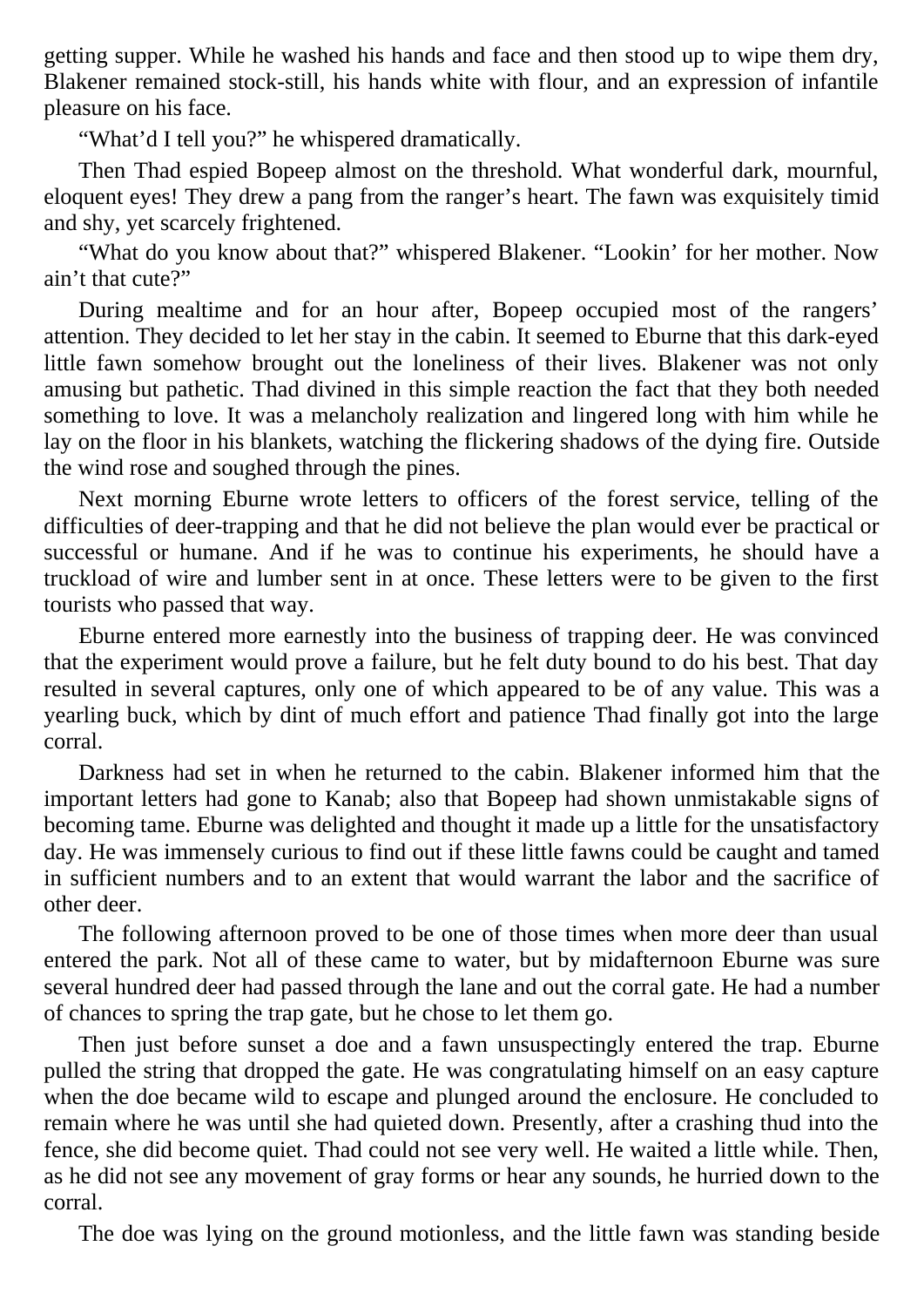her, shaking and bewildered. The ranger went inside. Examination proved that the doe had broken her neck. The accident shocked Thad more than any of the other tragedies, probably on account of the forlorn little fawn. He had no difficulty in catching it in his arms and at once strode off toward the cabin.

"It's a little buck," said Eburne to Blakener. "We'll call him Bo."

Blakener was delighted with the new addition to the household, yet when he heard the particulars of the capture, he regretted the necessity of this work. The little buck was slightly larger than Bopeep, but not so brightly spotted. He was very thin and poorly nourished.

"His mother was in the poorest condition of any deer I've seen," said Eburne. "We can't even use the meat. No wonder her fawn is thin. Let's feed him."

The two rangers had to use force. Blakener held Bo between his knees and opened his mouth while Eburne poured milk down his throat. Bo squirmed and choked, but he had to swallow. Bopeep stood close by, tremendously interested in this procedure. When he was released, to stagger in terror away from his captors, she followed him and stayed close to him.

"He'll tame easier because of Bopeep," said Eburne. "Well, Blake, you look after our menagerie while I go back to the rotten job."

By the time another week had passed, many things had happened. Eburne was a sadder and wiser man. Out of four captured deer, three had died of injury or grief and one had shown some slight indication of recovering. Another fawn had been added to keep company with Bo and Bopeep.

The matter of caring for the fawns was something entirely different. The rangers liked it immensely. Bopeep, especially, became lovable and as tame and playful as a kitten. Bo followed Blakener about the cabin as if he were his mother. And the third fawn was responding rapidly at least to kindness, if not to the kind of nourishment given him. In a few days more he became a pet like his comrades, but he did not thrive. And he died from no cause that the rangers could discover.

Bo and Bopeep grew to be such pets that they were permitted to go outdoors and follow the rangers around. One day Bo disappeared. Blakener, who was alone at the cabin when this happened, hurriedly searched all over the park, but in vain. Upon Eburne's return the two rangers decided that Bo had not become lost but had run off. They reluctantly gave up the search. On the morning of the third day, however, he came home and quite blithely pattered upon the porch and into the cabin, to the infinite amazement and pleasure of the rangers.

"Oho, you came back!" ejaculated Eburne. "Starved, hey? Lost all that fat we put on you?"

Bo manifested satisfaction over his return to the cabin and the companionship of Bopeep, but he did not appear to be hungry. This worried Eburne, who remarked to his comrade that these little wild creatures were extremely delicate and hard to understand. That evening Bo drank heartily of cold water, behind the rangers' backs, as it were; and the overindulgence killed him.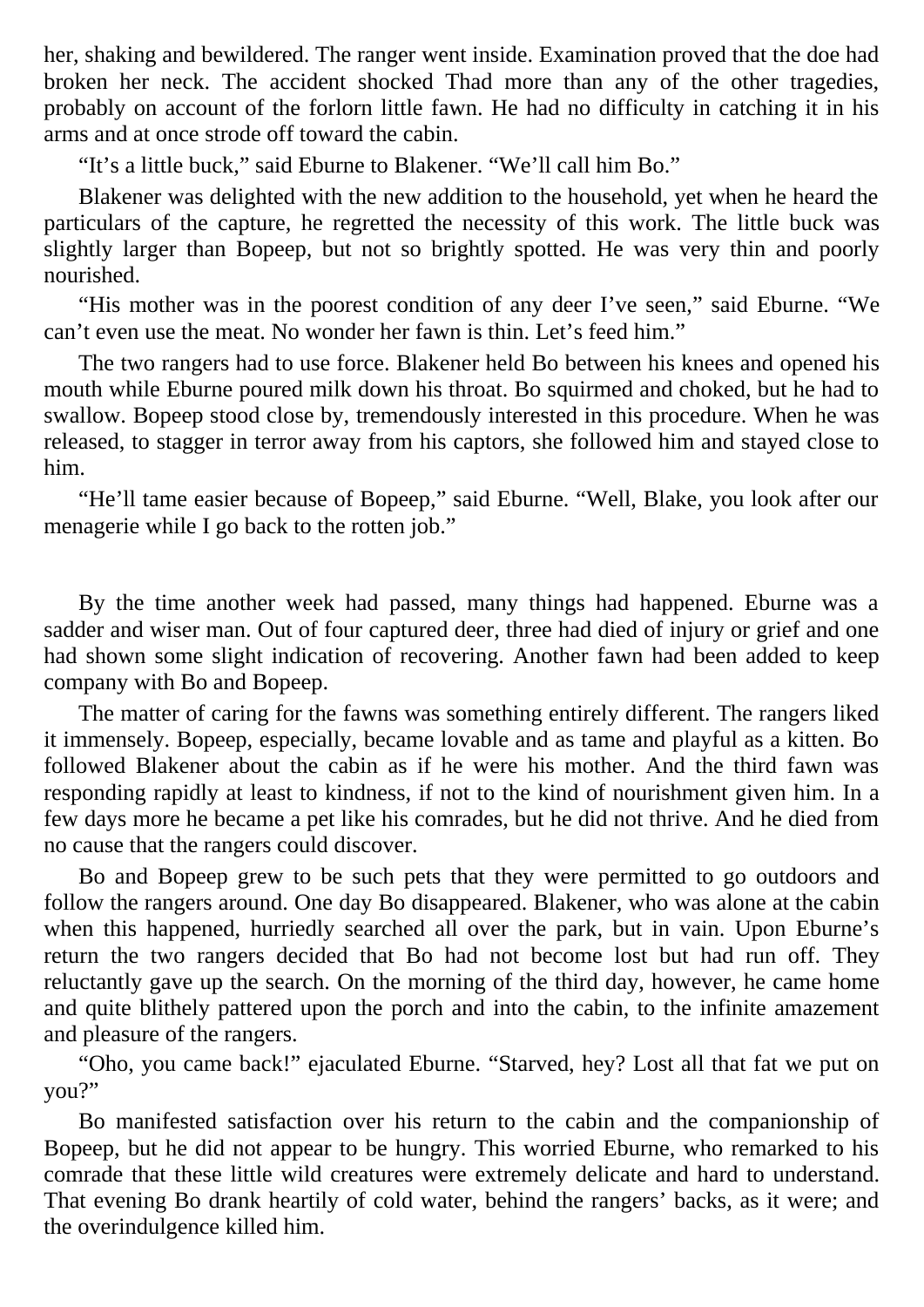This was a blow to the rangers. It absolutely convinced Eburne of the almost impossible task of saving any number of fawns, even if they could be secured. He wrote and dispatched a detailed report of all that had happened and his reluctance to go on with this deer-trapping work.

Beautiful summer weather had come, and every day more motoring tourists visited V. T. Park. Blakener resigned himself more or less gracefully to the inevitable, but Thad hated the sound and sight and smell of automobiles. Most of the tourists were agreeable and diverting, pleasant to meet, but he would rather have avoided them.

"Say, Thad, if I was you I'd go to Kanab an' lay that proposition of McKay's before the supervisors," suggested Blakener. "You've got a good excuse. That wire and lumber you ordered hasn't come. Reckon you can find out a lot of things interestin' for us."

"Blake, it's a good hunch. I'll go," declared Eburne. "Take good care of Bopeep while I'm gone. I'll find out when that investigating committee is due. And about this plan for opening the forest to the hunters. If the time proves right I'll submit McKay's proposition to the authorities. And don't you think I won't look into the Settlemire-Dyott deal, whatever it is."

"Fine and dandy," replied his partner. "Reckon you'll be gone a week or so. It's gettin' on into June now, Thad. Soon you'll be leavin' for your summer station at Big Spruce."

"Yes, unless I get fired—which is altogether possible," rejoined Eburne. "Believe me, Blake, I'm going to let my hair down with these officers."

"Huh! It won't do no good," growled Blakener.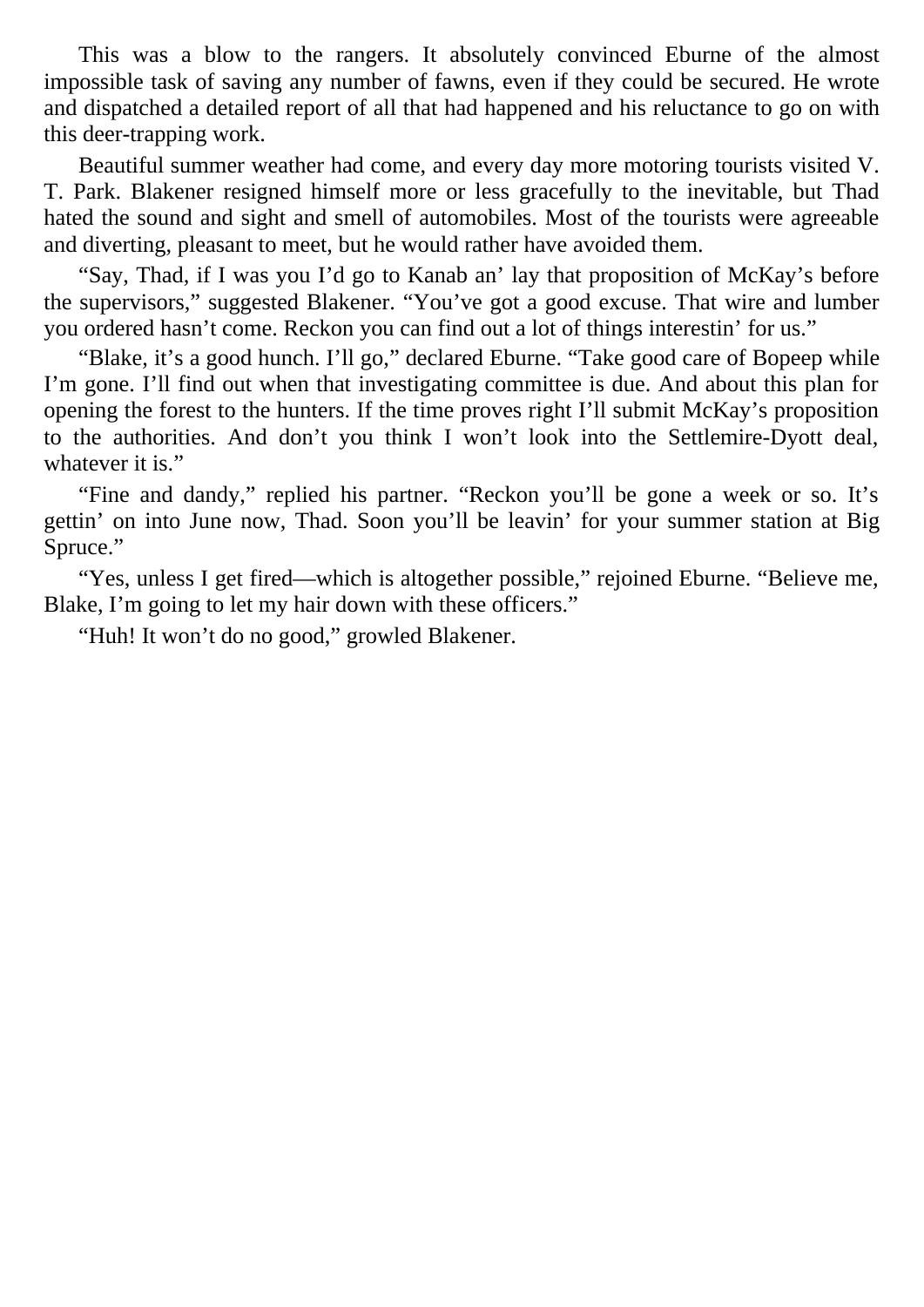### **C H A P T E R F O U R**

NIGHT had fallen when the Santa Fe train that was bearing Patricia Edgerton to a new and unknown future crossed the New Mexico state line into Arizona. The magic name Arizona dispelled for the first time on this long journey the gloom that had filled her mind. From childhood that name had been alluring. But now, when at last she had entered the region of enchanting colors and desert grandeur, she could not see anything for the mantle of darkness. Wearily then she sought illusive sleep. But she lay tossing in her berth until far into the night. She awoke to find the sun already high in the sky.

The train appeared to be straining and winding up a grade. Patricia could hear the panting of the engine. When she looked out she saw rough gray and green hills, steep at the base, with a wide stratum of yellow rock. In the narrow valley through which the train was winding, rugged pine trees, strange to her, grew wide apart and spread gnarled branches over the thin soil.

She had taken this side trip to visit the Grand Canyon for no other reason than that the ticket agent had suggested it. All she had wanted was to leave New York. To go and keep on going had been her motive, without regard to what she might see. Passengers on the train talked volubly and enthusiastically about the Grand Canyon. To them, manifestly, the sight of this place would be a long-awaited event. Several mild-faced old ladies had tried to engage Patricia in conversation. She wondered at their eagerness and envied them their age and the hearty enthusiasm with which they seemed to enjoy travel and each new experience.

After endless twistings and turnings the train arrived at Grand Canyon station. The building appeared to be set down in a pine forest. As Patricia descended from the Pullman and began pointing out her many pieces of luggage, she was struck by the wonderful keenness of the atmosphere and the warm fragrance of the thin air. It seemed dry and sweet with a piney tang.

She followed the grinning, uniformed bellboys up a wide wooden stairway, not at all steep, yet she soon found herself out of breath. She imagined the long train ride had exhausted her: then she was forced to deny the thought, as she was young and in perfect health. It had been strife and agony of mind which had taxed her strength.

At the top of the stairway the Hotel El Tovar appeared, a long, low, rambling structure, built of logs, yet pleasing to the eye and giving every indication of comfort. Broad roads and bridle paths led away from it, winding among the pines. From the porch she espied an odd flat-topped structure, its walls built of red stone, from which protruded rough poles. The thing had a primitive look, unmistakably Indian.

The sun shone intensely bright, she thought, for a May morning, and the sky appeared unusually blue and wide. As she crossed the broad hotel porch she was able to see beyond the line of shrubbery to where apparently the level ground ended abruptly. Beyond extended what seemed to be a pink and mauve and blue void. This, of course, must be the Grand Canyon. This must be the wonder of the world which people came so many miles to see. Abruptly she turned to follow the bellboys through the wide door.

Patricia found the interior of the El Tovar very pleasing to the eye, unconventional and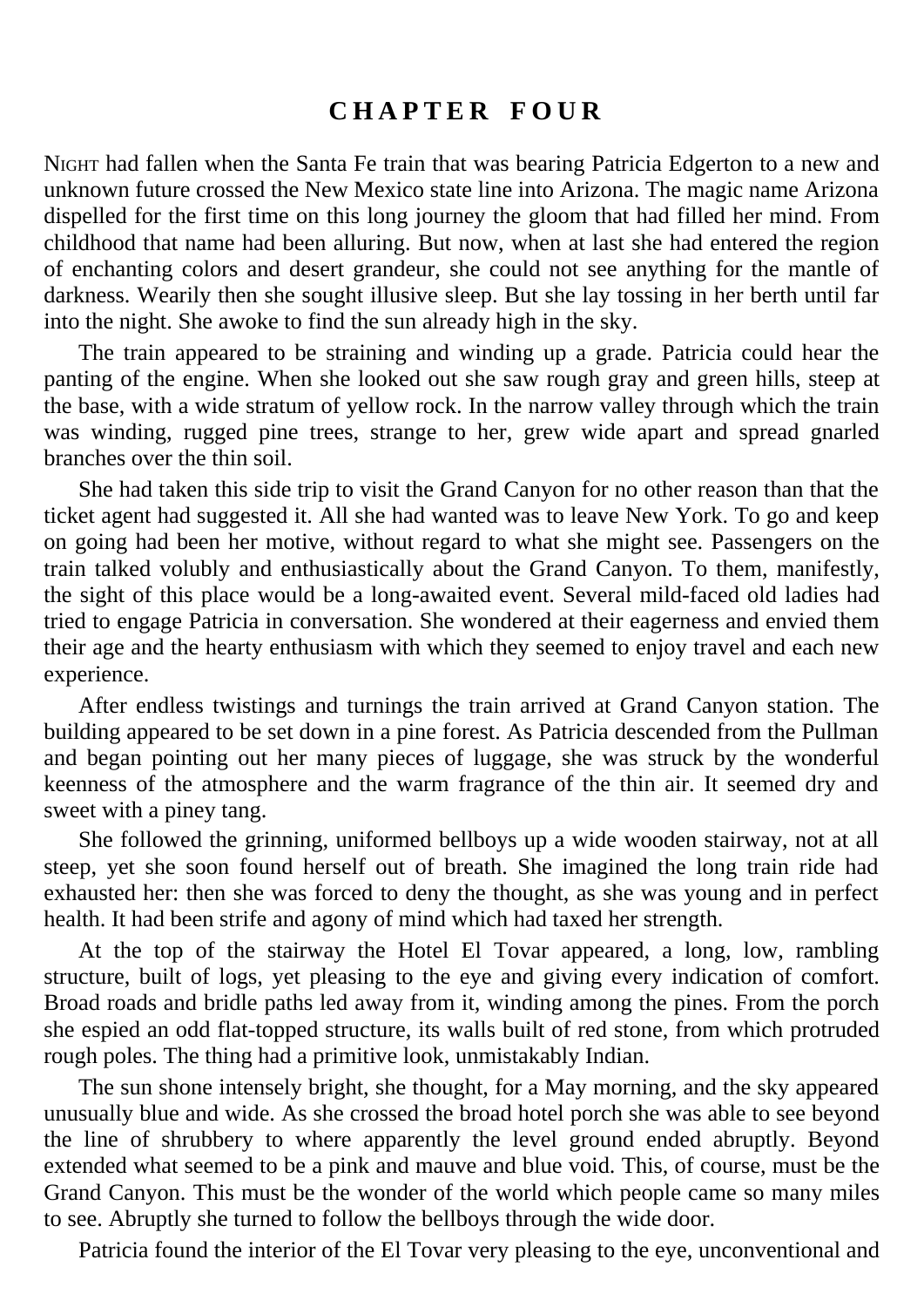western, with comfort the dominant note. The big stone fireplace with its smoldering red fire particularly appealed to her. As she took the pen from the clerk she found her fingers quite cold and stiff. After a moment's hesitation she suddenly remembered that she did not intend to use her surname and she registered under her middle name, signing Miss P. Clay, New York.

A room at the end of a long corridor on the second floor was assigned her, and from it she could see far out over an undulating green forest to dim, dark mountains on the horizon. Immediately she liked this room and view. The distant horizon awakened a vague sensation in her breast—something she had never felt before. Patricia gazed across the green distance and felt as lost as if she were alone in a gray-green world. How different from the East! Never before, except on the ocean, had she felt such a sense of illimitable space. She turned to unpack one of her bags when a tap sounded on her door. Upon opening it Patricia was confronted by a young woman, rather handsome in a dark, intense way, full-bodied and red-lipped.

"I'm Miss Hilton," she announced. "I've charge of the trail trips. Your train was late. If you are going down either the Bright Angel or Hermit trail you must hurry to get breakfast"

"Thank you," replied Patricia, aware of the woman's sharp, curious glance roving over her. "I'll make inquiry later if I wish to take any trips."

As she closed the door Patricia found herself wondering why hotel people chose to employ hawk-eyed women to attend to their guests. This young woman made her conscious of her appearance, or more than that—of herself. Another glance into the mirror acquainted Patricia with the fact that her face was pale and sad. Dark shadows lay under her eyes. "Once I was proud of my good looks," she mused as a wave of self-pity flooded over her. "Now I wish I were homely and old. . . . Ah! I suppose I'll be that soon enough."

She went in to breakfast. The dining room was half-octagonal in shape, bright and cheerful, with polished floor and white tables. The waitresses were clad in white. Patricia was given a seat beside a window through which the rich late morning sunlight poured. Evidently most of the hotel guests already had had breakfast, for there were only a scattered few at the tables. Patricia heard one woman exclaiming about the Canyon, and a man, manifestly an Englishman, responded languidly, "Jolly fine hole in the ground!"

Patricia's appetite was like her thoughts, listless. She did not care whether she ate or not, and her mind seemed duly at tension.

After breakfast, Patricia went into the lobby and stood before the fire. Groups of people, some in riding costumes, others in blue jeans, were hurrying about, talking excitedly of prospective trips. Patricia believed she would not want to stay long at the El Tovar. Could she find any place where she would want to stay? She had asked herself a thousand questions since leaving New York. None had been answered; no decisions had been made. She was adrift. She realized only one thing—that she wished to be alone, where she would see no one and where no one would see her, for a long, long time. Yet even while she longed for solitude and escape, she realized that they were unattainable. One could not escape from people any more than from oneself. Wherever she went women would be curious about her, men would approach her, and she must inevitably be influenced by her surroundings. This unique hotel where she had come to be away from all the people she knew had been built on this once inaccessible spot because from it one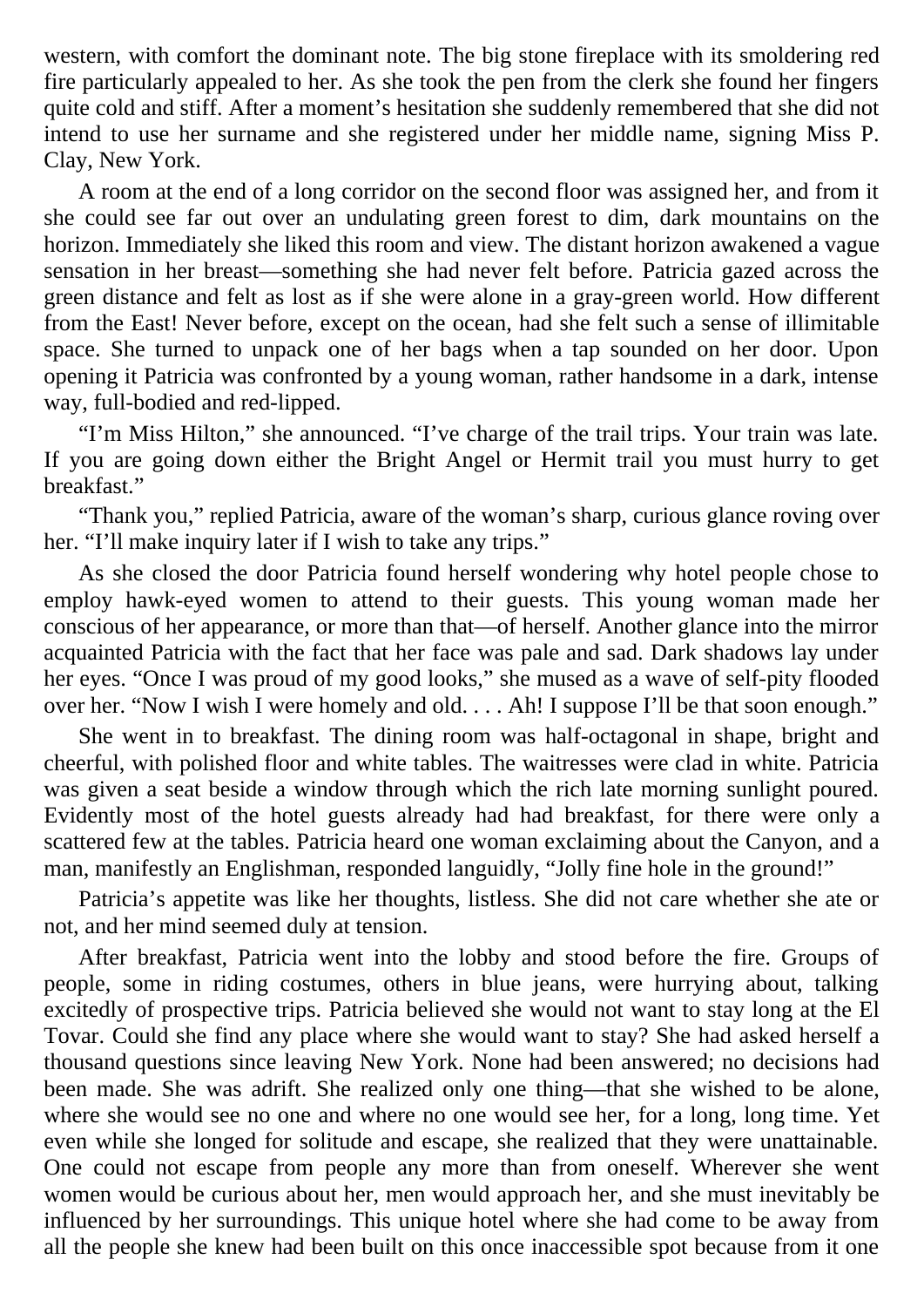could look down a mile deep to where a river ran. It did not rouse even a languid enthusiasm in Patricia; nevertheless she went out to look at it.

From the hotel porch she saw a stone parapet, which, she judged, marked the rim of the Canyon. Motionless figures of men and women, like statues, stood apart from one another along this stone wall. Their heads were bent and their postures indicated the awe and wonderment that had transfigured them.

Patricia walked forward, yet toward a point that would separate her from these absorbed watchers. As she approached the canyon rim, she could see beyond the parapet into the blue distance to where a black-fringed line rose out of what appeared to be a belt of gold. Certainly that distant band of black and gold could not have anything to do with the Canyon!

A wind, cool as ice and strangely pungent, swooped up out of the void and tore at her hair. Patricia was temporarily blinded; and she had reached the parapet to lean her knees against it before she had a chance for one glimpse at the Canyon. She had had no preparation for the sight that was to meet her eye.

She put back her thick hair from her eyes and looked down. For a moment she was stunned. But for the parapet against which she leaned, she would have been drawn by some irresistible force into the awful vastness below. She wanted to cry out in wonderment over this gigantic spectacle, but she had been struck mute, powerless to move, powerless to feel. Was this a chasm of dreams? Pictures were flat surfaces; descriptions were dead things—they had not prepared her for this staggering phenomenon.

Patricia stood there for endless moments, slowly coming out of her stupefaction, slowly awakening to reality. The appalling power of the human eye, the infinite possession-taking sight, had never before been revealed to her. It was as if some stupendous monster, alive, merciless with age-old knowledge, had lain in ambush for her, suddenly to strip bare the truth of her heart, the love of beauty, of life, of love, of mystery, of the physical in her and the spiritual that glorified it. This charm of red and black and purple, with its blank impendency, its unintelligible depths and terrors, resembled the gulf of her soul, into which she had now her first glimpse.

Patricia almost fell upon her knees. A woman accosted her, which made her realize that she was not a sole spectator there. Not that she cared! But habit of life reasserted itself, and while she had the strength left she wrenched her gaze from the Canyon and turned away.

As she closed the door of her room and locked it, she had a strange thought that she was another person. It was absurd but would not yield to reason. The mirror showed Patricia Edgerton, whiter, darker of eye, exalted by emotion, perhaps, yet the same woman. It was the crowding of new thoughts behind the level brow, behind the inscrutable eyes, that seemed to make her different. She paced the room; she sat in the deep chair to face the undulating green forest; and at last she flung herself on the couch to cover her eyes: "I didn't know this was in me!" she whispered. "What is it that has happened?"

Scorn, ridicule paled before her consciousness. She could not accept as explanation that after months of ennui and disgust with her life in the East, after a wild and reckless act of sacrifice, and then days of morbid gloom, the sight of the Grand Canyon had broken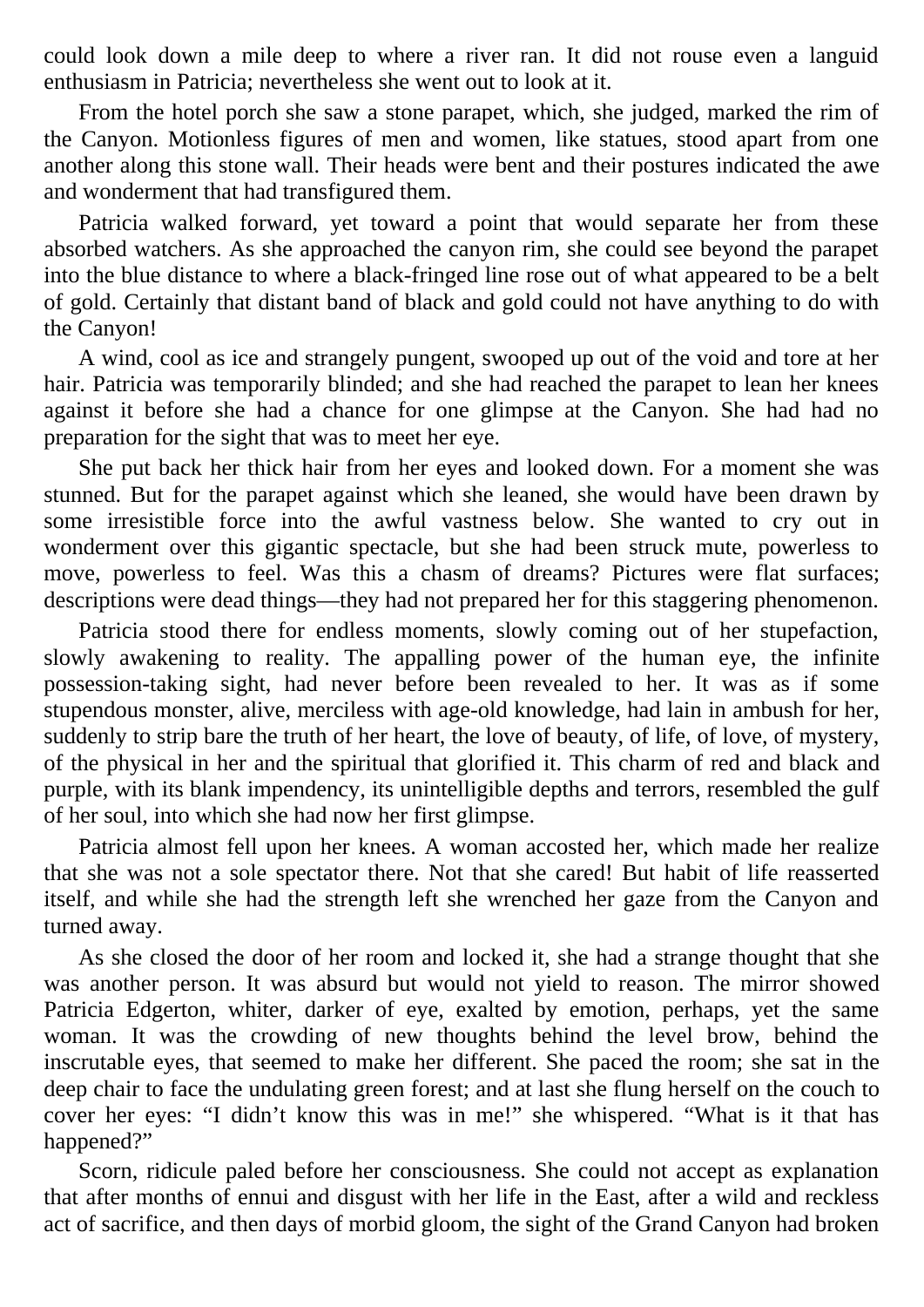her dark mood and kindled a white fire of emotion in her soul. True, this had actually happened, but it did not tell why. She was utterly amazed at herself. The transport, or whatever had happened within her, had been too exquisite, too enrapturing, too tremendous to be ephemeral.

Like so many of her class she had drifted away from the Church.

"I'm modern, materialistic, pagan," she whispered. "Could this—this amazement, joy, pain be that, in the Canyon, I caught a glimpse of God?"

Patricia hoped this might be true, but she doubted it. Yet every intelligent effort to understand herself, to master and explain this inexplicable emotion, left the miracle she had experienced more wonderful, bigger, more stable and far-reaching.

"Oh, I was sick of it all," she thought. "I had no real home. I seemed alone in the midst of luxury, idleness, uselessness, decadence. If I could have married. . . . But that rich, childless, middle-class crowd, bah!—I grew to hate it. Drinking men who wanted me to drink—so they could paw me. I couldn't do it. I couldn't stand it. . . . Then those few men —real men I did like—they thought only of money, of power. They never heard the pathetic little cry of my soul. . . . And the women—my friends, especially the girl-wife for whom I sacrificed my name—dancing, smoking, flirting, half-naked painted dolls. . . . Oh! I welcomed the chance to flee from it all. But I thought life was over for me. I saw no future, no home, no husband, no love, no children. I saw only drifting, wandering from place to place. I saw no work, no good in myself or in anybody. I had given up. For me the times were out of joint. I abandoned my class. I despised the greedy, vile, war-worn, un-Christian world that I came in contact with. The dreams of girlhood were all dead and buried. I was twenty-four years old and sick of what I thought was life."

So she pondered, as thoughts and memories she had tried to forget now surged through her mind, released by the miracle of the Canyon.

"It seems I'm out west," her thoughts went on. "I've stood on the rim of the Grand Canyon. That is nothing. Places are nothing. Yet—what is it that has come over me? It is simple enough. There are marvelous things in nature—and in my heart—that I never dreamed of."

"Oh, I hope it lasts," she murmured after a while. "It must last. I will make it. . . . I must do something. . . . I feel on the threshold of a new life. It terrifies me with hope, with joy, with. . . . Oh! What can I do? . . ."

Presently she moved to the desk in her room. She began to write swiftly, with a sure pen:

#### Dearest Alice,

I did not mean to write to you, but something has happened that makes it imperative.

When I saw this glorious canyon it seemed I faced my soul. I thought it was dead. Something lifted a burden from my mind. It is impossible for me now to leave you in distress of mind—to permit you to imagine longer that I chose ostracism and exile solely on your account. I meant to let you suffer under that belief. It was ignoble and morbid of me.

Oh, I'm so glad to tell you. Your husband will never know. It is utterly impossible, so strange were the circumstances. I dare to write you this because I know he went abroad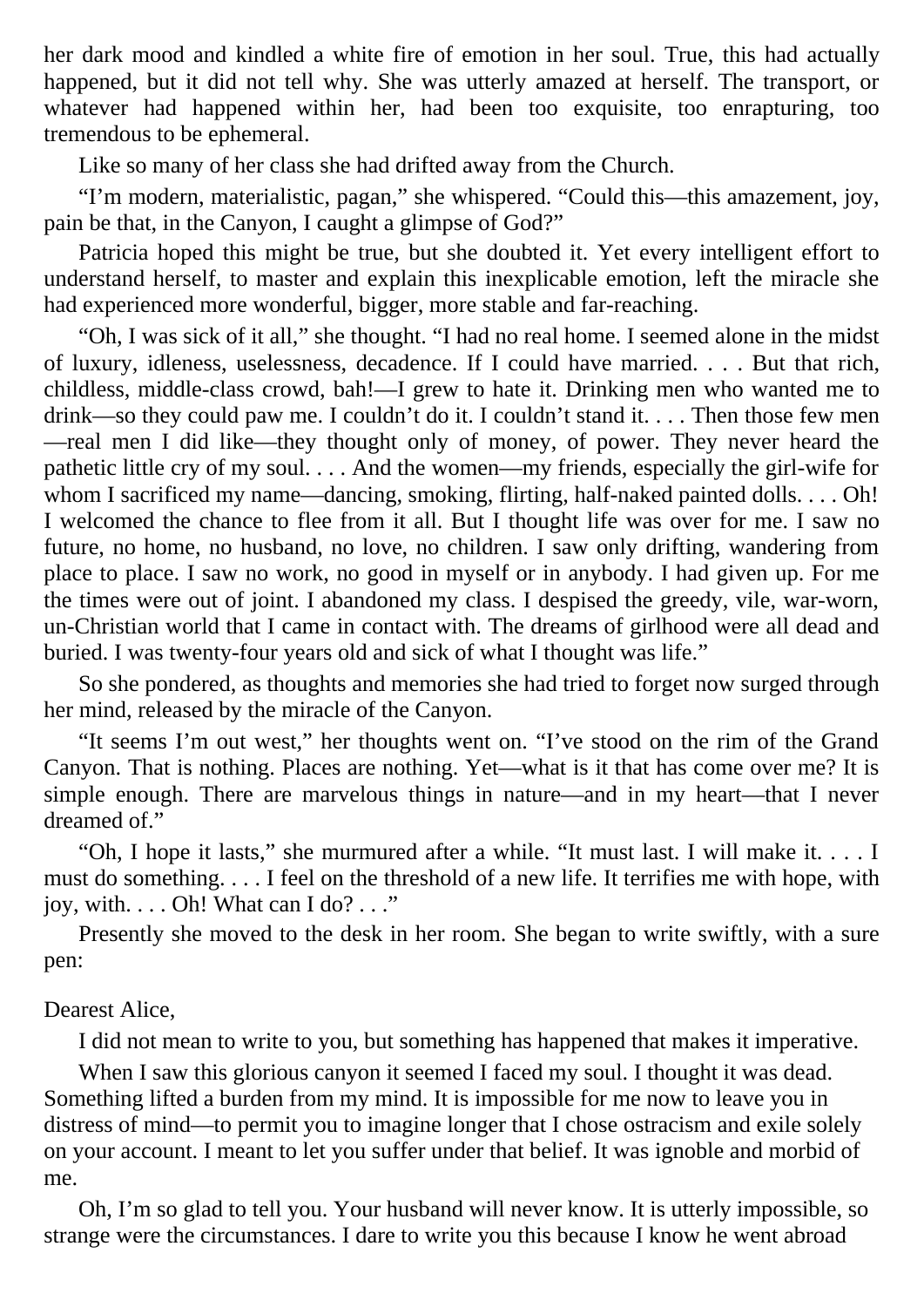believing it was me he caught instead of you.

But though my sacrifice was made for love of you—impulsive and heedless—all the time it must have been an unconscious selfishness. I had come to hate our set—that idle, luxurious, childless, dancing, drinking crowd. I was a part of it, yes, but not of it. You *know*. I didn't fit because in my heart, deeply buried, there was ever strife and antagonism. I wasn't big enough to cut loose and find myself—a man, children, work—but nevertheless I rebelled more and more until my heart sickened in my breast.

Allie, I welcomed that chance to escape, though I did not realize it on the impulse. You know what little home life I had—my mother dead, my father a clubman. He will not care. No one will care deeply, not even you. I have money, and no ties. I shall travel under my middle name, Clay. Don't grieve over me. It was a release. If only I could tell you. . . ! It seems ungracious for me to repudiate my friends, to disown my people, to abandon my home. That great, teeming, changing, hideous New York! It has changed since the war. The East has changed. Oh, I am not a hopeless cynic. I know there are good women and fine men back there. But as I had neither goodness nor nobility, none of them ever sought me out.

Strange—I saw none of the West on my way out. I lay blind, sick, clamped in my seat. Strange that my first sight of the West embraced this Grand Canyon of Arizona. It struck me like lightning. I cannot tell you what I saw. Just a rent in the earth. But such a rent and such an earth!

You will not understand me, Allie, yet you must believe. What does it matter *what* reached my soul and burned away my bitter doubt of self? It has happened. I have not one regret. I owe you infinitely more than you owe me. Yet I impose upon you a solemn obligation, which, if you have any womanhood left, you will keep forever. Let that be your last wild fling!

Patricia.

Just as swiftly as she had written, Patricia sealed and stamped the letter and went out to the desk to mail it. Her hand shook, her eyes dimmed, her ears did not clearly record what someone said to her. The hour had been crucial, the last moment one of exceeding strain. What had she irrevocably turned her back upon? Why had that letter been the means to an end? She could not say then, yet she felt that it meant her freedom. Hurrying back to her room, she flung herself upon the bed and wept as she had never wept before in all her life.

The paroxysm gradually subsided, and at length she turned on the pillow and wiped her tear-wet face and lay there spent and tremulous, motionless for many moments. She imagined she saw the retreat of a pale, deformed, and restless soul, beaten into subjection for all time. She felt the blood beat in her veins as if renewed, vivified by some magic current, clarified of taint and fever and poison.

"I shall stay here for a while," she mused, and the decision gave her unaccountable joy. She rose from the bed and gazed at her trunks and bags. Suddenly they seemed to contain useless burdens, endless monuments to her fashionable life, her craving for beautiful garments. Leisurely she unpacked some of them, divided between a melancholy retrospection and a sense of gladness that this unaccustomed task was to be hers from now on and that in this instance it meant she was settled here for days, weeks—as long as she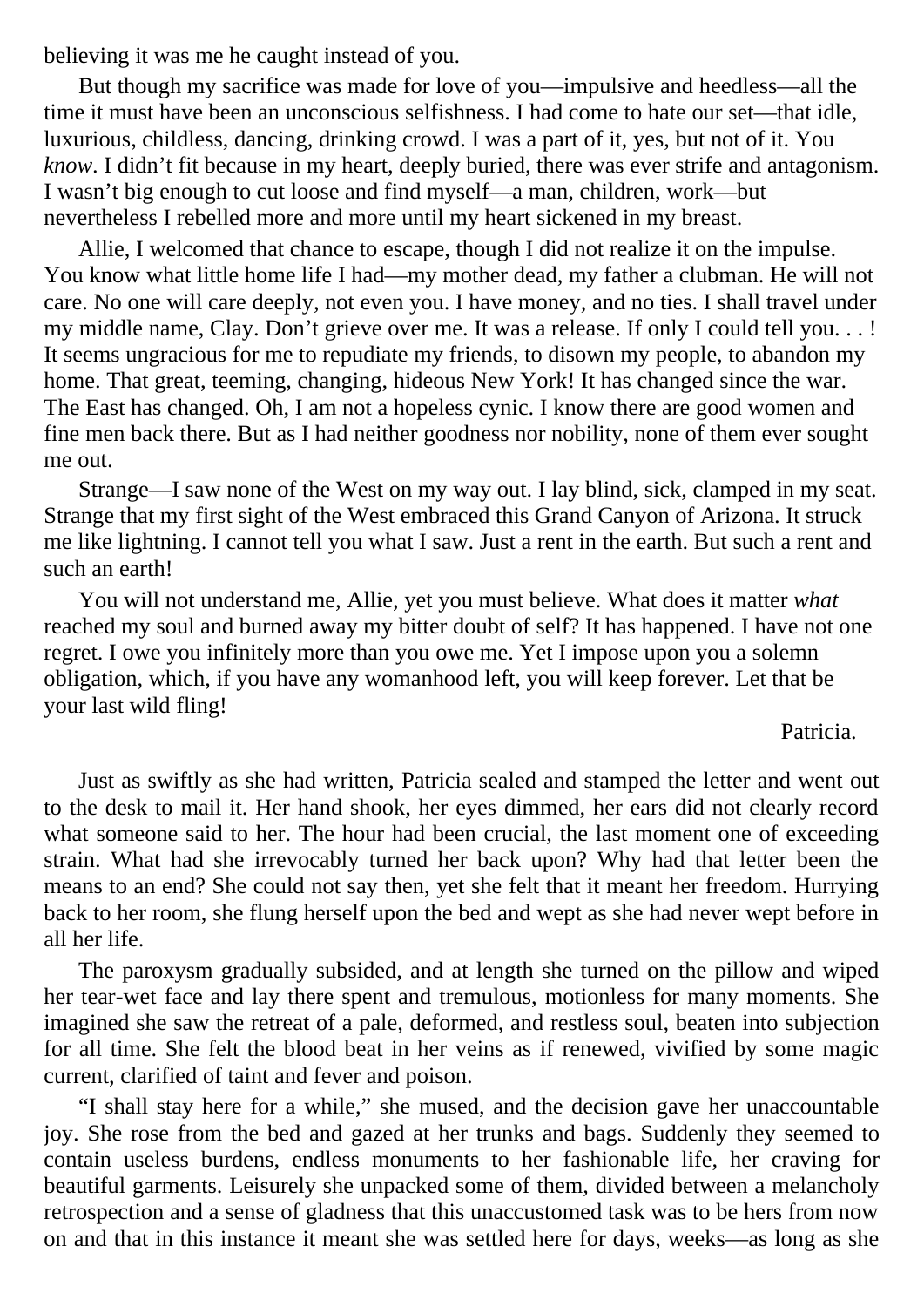liked.

In the afternoon Patricia went out to take her second look at the Canyon. She approached the rim as if it were an altar. She looked. The great gap seemed to yawn at her. Lights, shadows, distances of the morning had now vanished. The canyon was filled with a smoky haze, through which the millions of red lines and surfaces shone with softened accents.

Tourists were there on the rim, talking gaily, inventing banal witticisms about the Canyon, photographing each other in attitudes singularly out of harmony with the scene. The Grand Canyon of Arizona was but a place to them, another, and perhaps the greatest, addition to their accumulated sights.

Patricia passed them by. She could not stand there in awe, in rapture, in immeasurable gratitude, while carefree and shallow people mocked the thing she revered. A trail wound along the rim, soon leading Patricia away from the vicinity of the hotel. She followed it, now and then passing a woman on a bench or a man sitting on one of the rocky points. They, too, seemed to have sought seclusion. They did not glance at Patricia as she passed by. She wondered at them and thought she understood. Here was a shrine for the lonely soul, where one could face its agony or revel in its exaltation. Every human being must be powerfully affected in the presence of this spectacle. Perhaps the ignorant and the callous were excited to loquaciousness and self-consciousness by its majesty.

The trail zigzagged in and out of the fragrant cedar forest, sometimes on the rim, and again back out of sight of the blue abyss. The rim appeared to be notched like a saw, with little and deep cuts, and lengthy yellow points of rock running out alternating with tiny abutments and promontories. But everywhere the drop was perpendicular, a fact Patricia seemed to sense rather than see. She was aware of the void; it dominated every step, yet she did not directly look. Instead she feasted her eyes on unfamiliar green growths and the gray patches under the cedars and lavender-colored berries on thick bushy trees she could not name. She recognized her first cactus and had the proof of it by sticking her finger on a thorn. She saw flowers, too, a carmine blossom like a ragged paintbrush, and pale lilachued flowers, growing in close round patches, that smiled modestly out of the somber gray soil.

At length the trail ended. Patricia went on, finding the brush thick and the ground rough. She had intended to make her way to a vast promontory which extended out over the canyon, but she found that after all this walking it seemed no closer. Indeed, it was miles distant, and so she had her first lesson in the rarified, deceiving atmosphere. Moreover, to her surprise and dismay she suddenly found herself quite exhausted. She had walked briskly, as was her pleasure always, only to realize that her breathing had become difficult. Her heart labored under an oppression and she discovered that her nose was bleeding slightly.

After resting, she threaded her way through gnarled, spike-branched cedars, out to a point which jutted into the canyon. It was scarcely twenty feet wide, and the end was naked yellow rock, cracked and splintered, completely bare of foliage. Patricia put a hand on her breast. How her heart was pounding. The point she had chosen extended for some distance out from the main rim, and the approach to it was thick with brush and cedars. She was alone in solitude and silence such as she had never known in all her life before.

A cedar tree grew back a few yards from the bare rock of the canyon rim. It was small,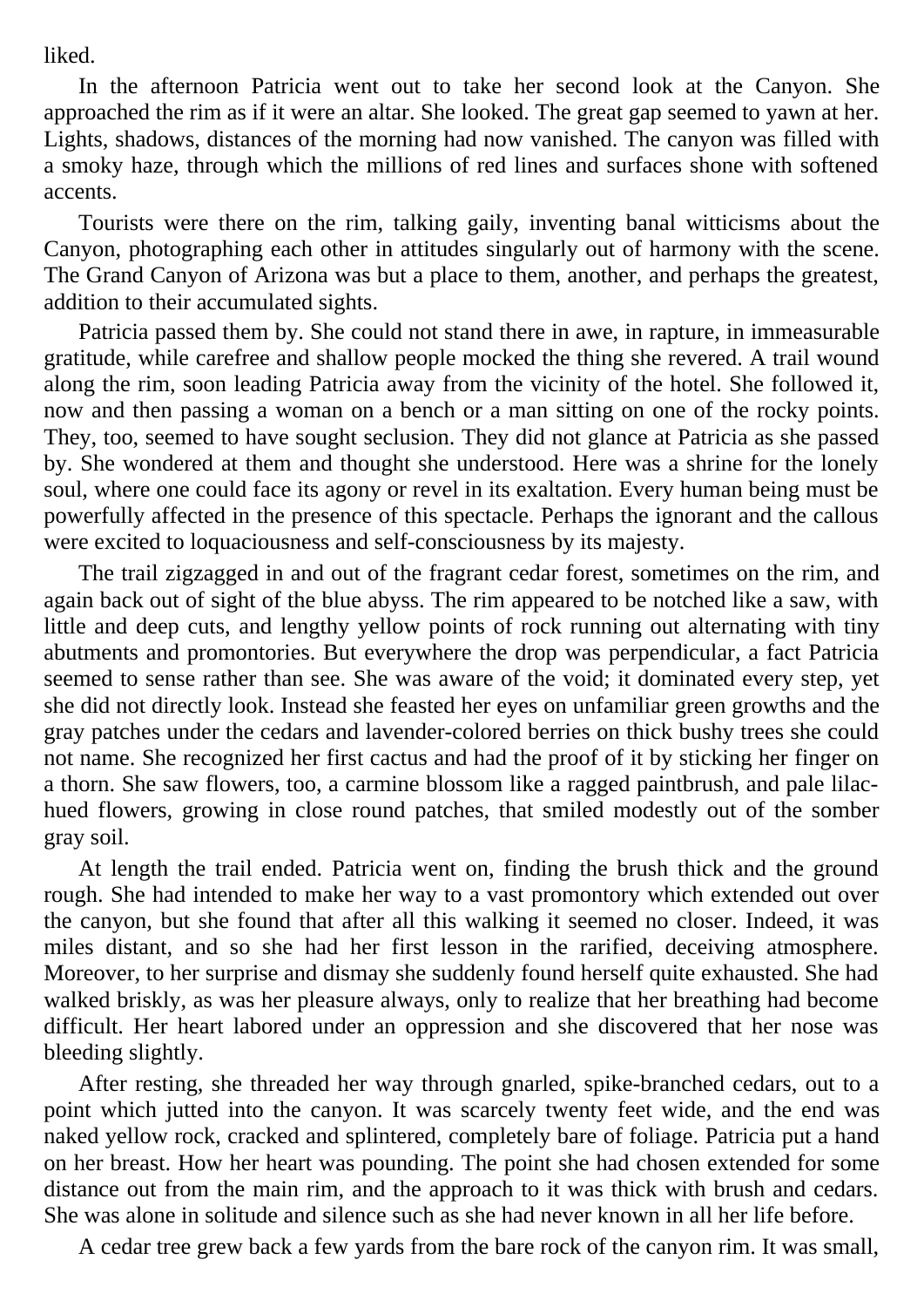darkly green, with low-branched spreading foliage. The ground under it was brown, clean, odorous, very inviting. Presently she would sit there, to look and watch and feel for hours, and then she would come back. This spot would be her sanctuary.

"Am I in my right mind?" she mused. "Do I intend to throw myself over this precipice? . . . A few steps! It would be so easy. No one would ever know what had become of me. I am not afraid."

She stepped bravely to the very brink. The golden sunlit depths gave place to blue, and these to purple. Appalling bottomless abyss! Patricia gazed down, down, down. She was fascinated. But she had no longing to destroy herself. If only a short time ago life had seemed to be a thing of complete indifference to her, now it seemed to her something to cherish and to make over. She found herself trembling, but not from fear. The thing that shook her nerve was that here, on the very rim of one of nature's great miracles, she had become the master of her own destiny.

Then she sought the restful seat under the cedar and abandoned herself to her senses. It was as if she had all of life to absorb something forever beautiful, growing, illusive, and infinite.

The sky was such a blue as she had never seen, not sea-blue or azure-blue, but a blue of marvelous deep transparency, as if it were a penetrable cloud canopy through which she could see. Her eyes seemed to be able to penetrate it, but beyond there was only more blue, the endless and immeasurable heavens.

Almost as unfathomable and mysterious as the blue sky were the depths of the canyon. She could distinguish the canyon floor, pale bronze through a purple veil, yet it was as evanescent as the heavens.

The Grand Canyon was an appalling rent, and not the least of its greatness lay in the ageless slopes of multi-hued rock that revealed the structure of the earth crust. Up the far slopes across the gulf, dark shadows were creeping, encroaching upon the red, swallowing the chrome cliffs. The westering sun, sinking behind the peaks and domes and turrets, and the rim, cast these mystic shadows. The purple depths turned to twilight gray. Far above and across the canyon, in the sunset light, blazed a golden belt with its black fringe silhouetted against the sky. Color and light and shadow changed and moved imperceptibly.

Patricia listened for some sound to break the unearthly silence. At first it seemed as though there were no sound. The place was dead with the silence of the infinite. The canyon represented a wearing of rock by the action of water. Slower than an infinitude of time, and as silent! Yet, by straining her ears, she was able to distinguish sounds. Her heart beat, quick, soft, muffled. Then she heard a very low, very faint roar, far away and deep down like that of a train in the distance. That was the Colorado River at the bottom of the canyon. Then there was an accompanying moan of the wind through the cedars, almost imperceptible. A bird, purple and black in hue, pitched with soft swish of wings down over the rim; and a tiny squirrel, gray as the rocks, dislodged little pebbles that rustled and rattled. So there were actual sounds, possible to hear; yet to Patricia these only accentuated the silence and loneliness.

The Canyon had its peculiar fragrance that revealed itself intangibly to Patricia's sensitive nostrils. She was familiar with the evergreen odor of the Adirondacks, the smell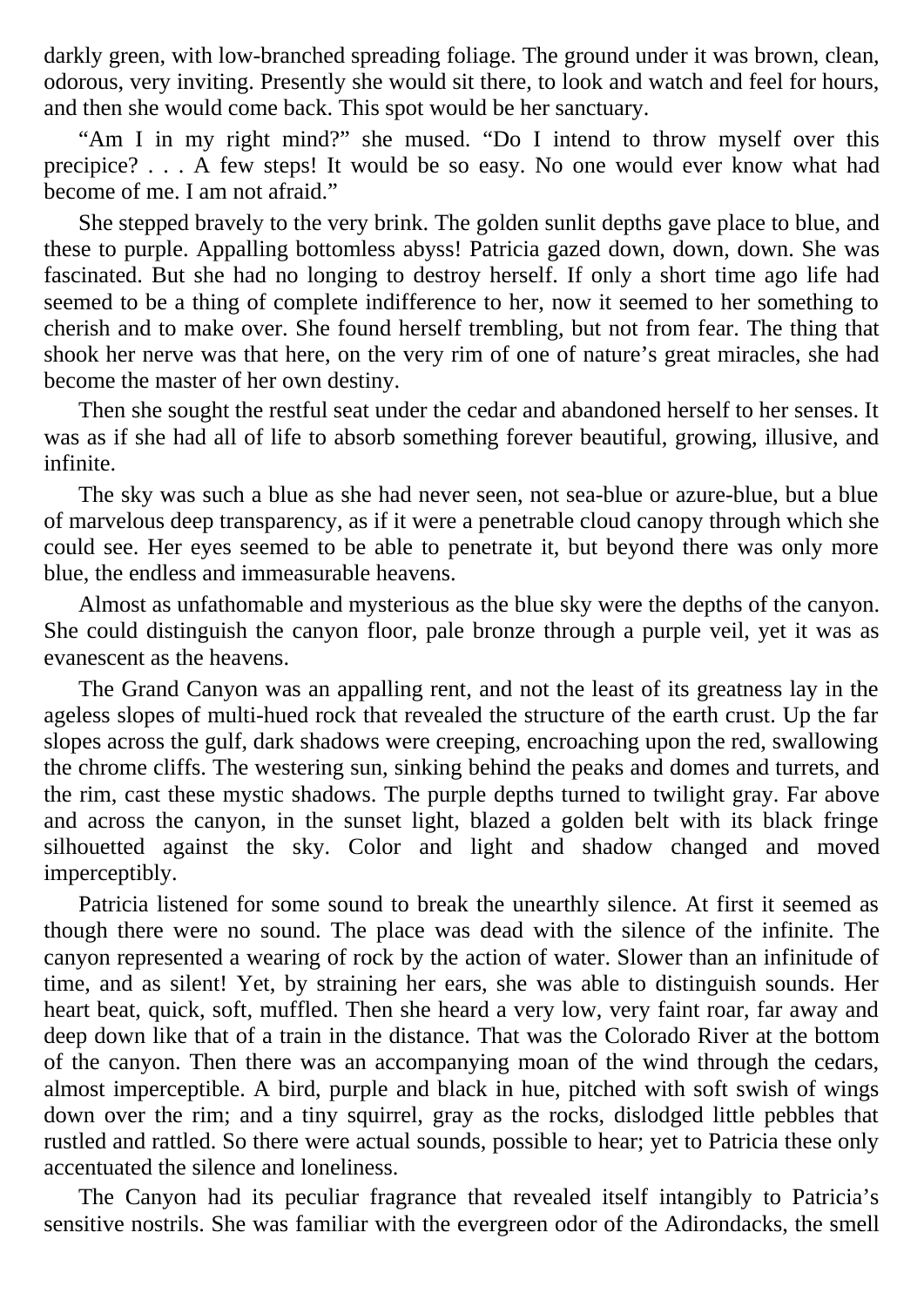of smoke of burning leaves in autumn, both of which were recalled to memory here. But this canyon fragrance was different. She gathered a handful of the dry cedar needles and then stripped some of the green foliage, and again she crushed sprigs of the pale gray sage growing close by. These lent something to the canyon fragrance, but only a part. How sweet, new, exhilarating, and marvelously dry! That dryness was its outstanding feature. Patricia remembered then that this country was Arizona desert.

The sun sank low, losing its white fire. Now there came a startling and marked change in the canyon. Patricia sat up quickly, suddenly alive to the imminence of a glorious transfiguration. Far below, shadows and shrouds obscured the walls, but now a moving mantle above the smoky haze cleared away under the dying fire of the setting sun. She saw leagues and leagues of the upper walls, a thousand million facets of chiseled rock, reflecting the deep red and rich gold of sunset. It was too beautiful for the eastern girl to bear, too glorious for her gaze. She closed her eyes. As she opened them again, the glory already was fading and dying. The sun slipped out of sight, and the canyon yawned dull red and drab, now appearing aloof and cold.

Patricia shivered, suddenly aware of the chill in the air. She must hurry so that she would not be caught out along the lonely rim after dark.

Once on the trail, she set out with swinging stride, buoyant and eager, thrilled yet anxious. Soon she found the exertion affected her like climbing a steep hill. It slowed her pace.

Meanwhile the shadowy mantle in the canyon seemed to rise to meet the dusk creeping under the cedars. A cool wind brushed through the cedars. The trail was deserted. At last the lights of the hotel gleamed out of the gathering darkness. Patricia found herself relieved at the sight of their friendly glow. She paused to catch her breath. She panted, her skin was wet and burning, her feet were heavy as lead, yet these sensations seemed good and strangely welcome.

She went on, at last to halt opposite the hotel and gaze at the Canyon. Now it was a black, windy void! It was full of night, mystery, terror. She hurried in to the lighted hotel.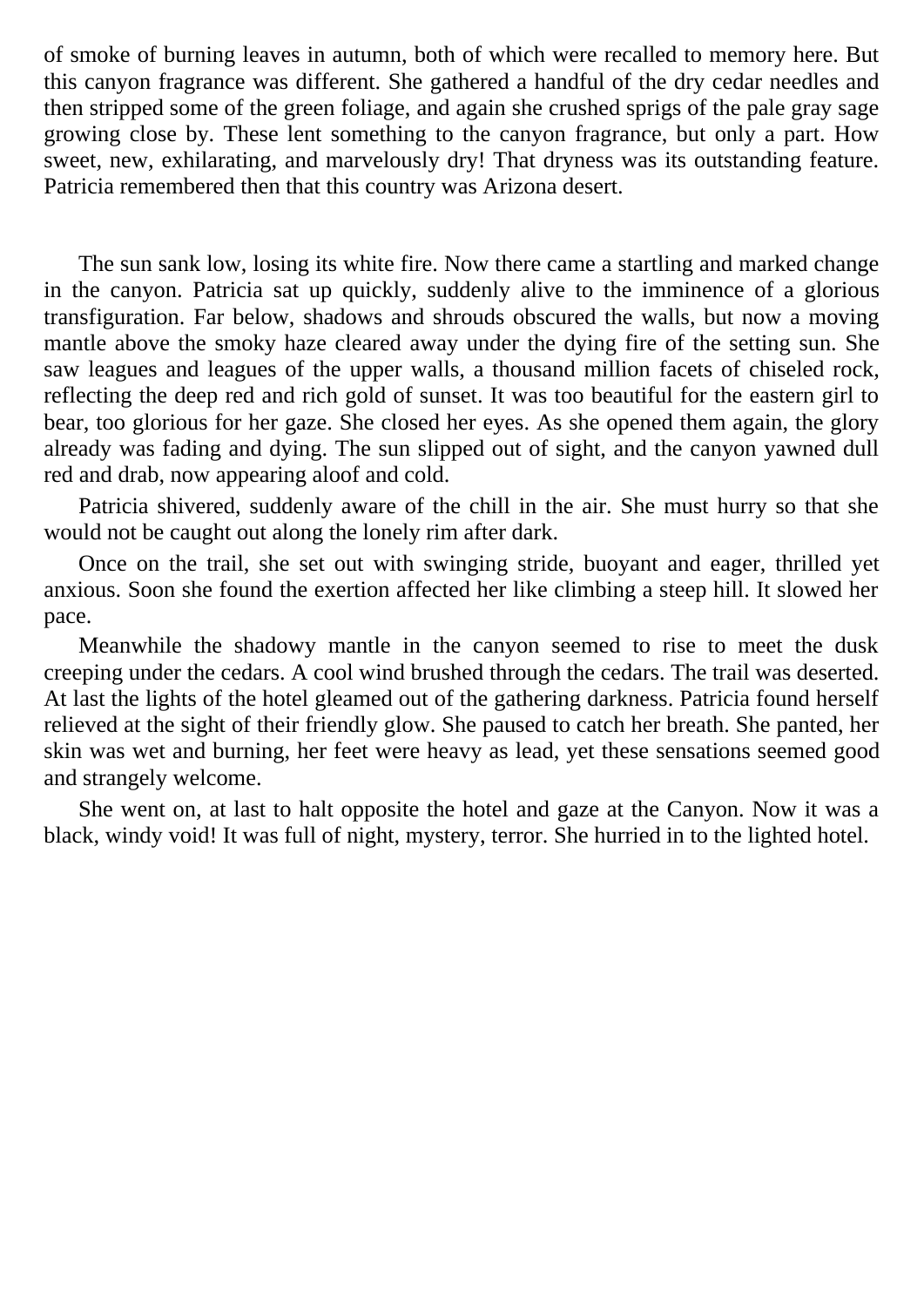## **C H A P T E R F I V E**

WHEN PATRICIA came to dress for dinner, she selected a gown from habit, without a thought of the motive that always actuated her friends. But her gowns were exquisite, and although she never approached any extreme in design or style, still they were in the latest mode. The moment she entered the dining room she was the recipient of flattering glances from tables all over the room.

As she passed the table next to her own, she heard a woman's whisper and then a girl's voice exclaiming in delight in the voice of a girl. After she had seated herself and given the waitress her order she casually glanced up and around. The dining room was brilliantly lit and filled with guests, presenting rather a social and conventional atmosphere. She was surprised and more at her ease.

At the table near her were two women and a girl, plainly dressed and undoubtedly westerners. The girl was rather small of stature, though not slight, and probably about eighteen. She was blond, with something attractive about her strong, tanned face. She was staring hard at Patricia with big, frank, clear eyes, dark with excitement and admiration. She blushed guiltily, evidently believing she had been rude to stare. It amused the eastern girl. How unsophisticated and old-fashioned! Then Patricia made the astonishing discovery that the girl's hair was not bobbed, nor were her eyebrows plucked or her lips smeared with rouge. She tried to recall when she had seen a girl between fifteen and twenty whose face was not made up.

When the girl looked up again Patricia smiled at her. The response was instant—a smile of shy surprise that rendered her face sweet and pretty. Patricia decided that here was a western girl she would like to know.

After dinner she found the lobby full of guests and all the desirable chairs, especially those near the open fire, occupied. She strolled through the hall and then the picture room, fully enjoying the attention she was attracting. Casually she glanced over the groups of guests chatting together or moving about, until she espied the blond head of the girl she was searching for. Patricia approached and found her with her friends at the end of the long desk where Miss Hilton made arrangements with guests for the trail trips.

"Clara, I shore don't want Nelson to be our guide," drawled the girl in a low contralto voice, unmistakably southern and singularly charming to the ear.

"Now, Sue, I thought Nels was sweet on you and you'd like him as a guide," replied the woman with a hint of malice.

"Reckon you're wrong," retorted the girl. "Can't we go down with Tine Higgenbottom? He's a Flagstaff boy. My aunt's nervous about mules and trails. I know Tine. He'll take a special interest in us. Please do me a favor, Clara."

"Yes, I can arrange it, Sue," rejoined Miss Hilton, studying her book. "Higgenbottom. Leaves at eight forty-five. Down Bright Angel to Indian Gardens, you said. Here are your tickets."

"My niece was born on a horse," spoke up the aunt, addressing Miss Hilton. "But Mrs. Price an' me are not much on ridin'. We want safe, gentle horses."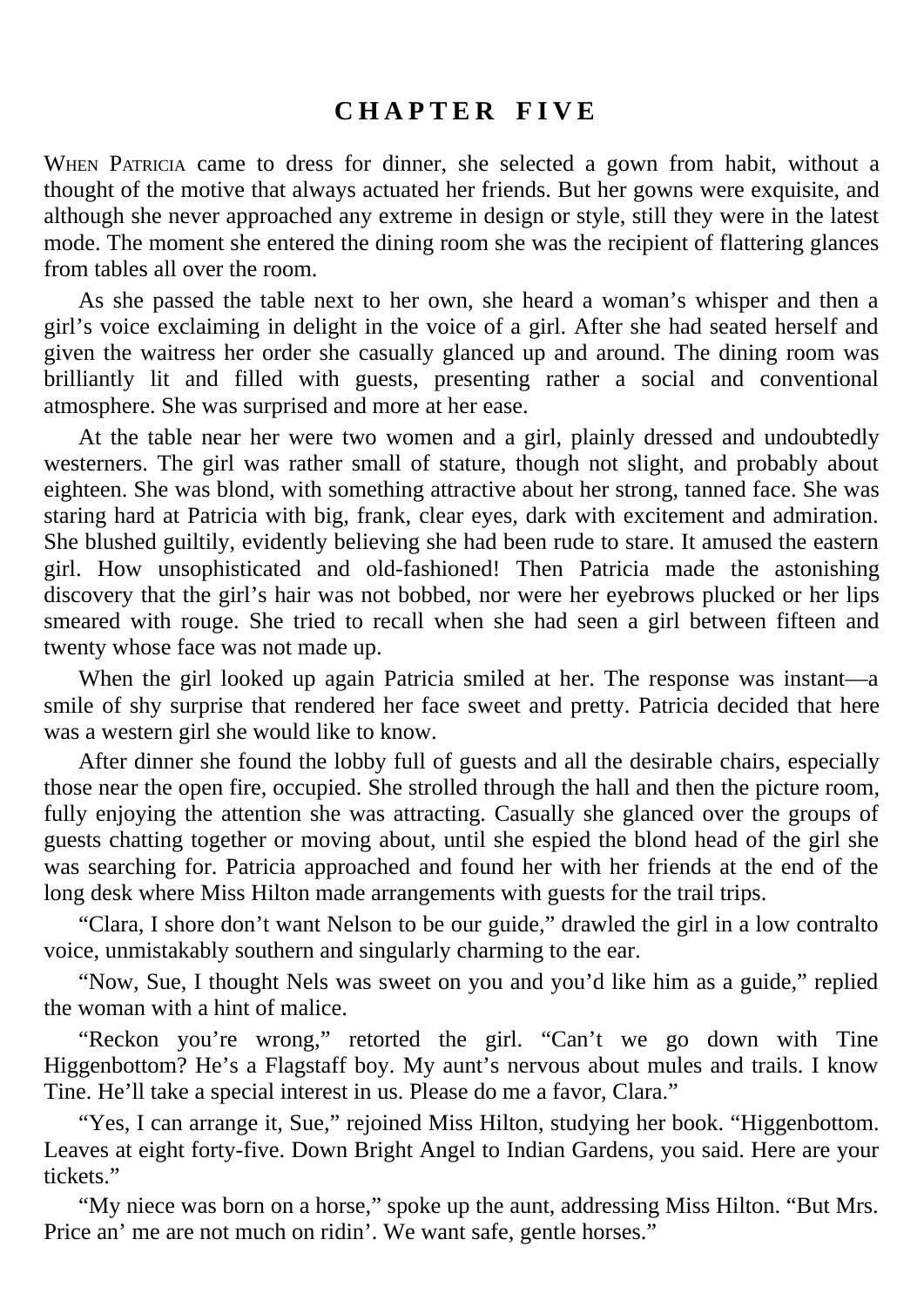"We use mules on the trails. They're perfectly safe, even for old ladies, which you two are far from being," replied Miss Hilton, smiling. "Don't worry. I've given you one of our best guides. And Sue knows every turn of the trails."

At this juncture Patricia stepped forward to confront the girl and said, "I beg your pardon. I was waiting to get a trail trip ticket from Miss Hilton and I heard the conversation. May I join your party?"

"Shore—we'd be glad to have you," was the girl's swift rejoinder. "Won't we, Auntie?"

"Indeed you're welcome," replied the woman, with practical interest. "I take it you're a tenderfoot from the East."

"Yes," said Patricia smiling. "This is my first trip west. I am Patricia Clay from New York"

"Well, we're glad to meet you. It's our first trip north, if not west. We're from Texas. This's my friend, Mrs. Price, an' this is my niece, Sue Warren. She's been two years at the normal-school in Flagstaff."

"Auntie, you forgot to introduce yourself," spoke up Sue gaily. "She's my father's sister, Mary Warren."

"I'm very fortunate," replied Patricia as she acknowledged the several introductions. "It will be something to remember—a day with real western folks, especially when one of them is a Texas girl who was born on a horse."

"Do you want a ticket, Miss Clay?" interrupted Miss Hilton rather abruptly.

"Yes, thank you," replied Patricia, aware of a scrutiny not wholly pleasant. Presently, having secured the ticket, she turned to the eager girl. The two older women had moved away to permit other tourists access to the trip agent. Patricia did not need to be keen to divine that she had made a conquest of this young western girl, and it stirred a warmth of pleasure in her breast.

"May I not talk with you a little?" she inquired.

"You shore may," returned the girl gladly. "I'd be unhappy if you didn't. Let's find a place all by ourselves."

She quite proudly drew her new friend past the groups of curious guests to a vacant corner where they found chairs.

"Was I very rude, staring at you so at dinner?" she asked, with a soft flush suffusing her cheeks.

"I did not think so," returned Patricia. "In fact I was flattered. And I returned the compliment, didn't I?"

"Auntie saw you first, as you came in," went on Sue. "She said, 'Heah comes a movie queen.' But I knew you weren't. Movie actresses paint, and they look different."

"When I saw you I said to myself, 'There's a girl who isn't a flapper, and I want to meet her'—so we are even," said Patricia, laughing.

"No, we shore aren't," declared Sue with a blush. "But it's nice of you to say so. I'm so tickled that I persuaded Auntie to come heah for dinner. You see, we're staying at the Bright Angel Inn. It's cheaper there, but plenty comfortable. We could not afford to stay at the El Tovar."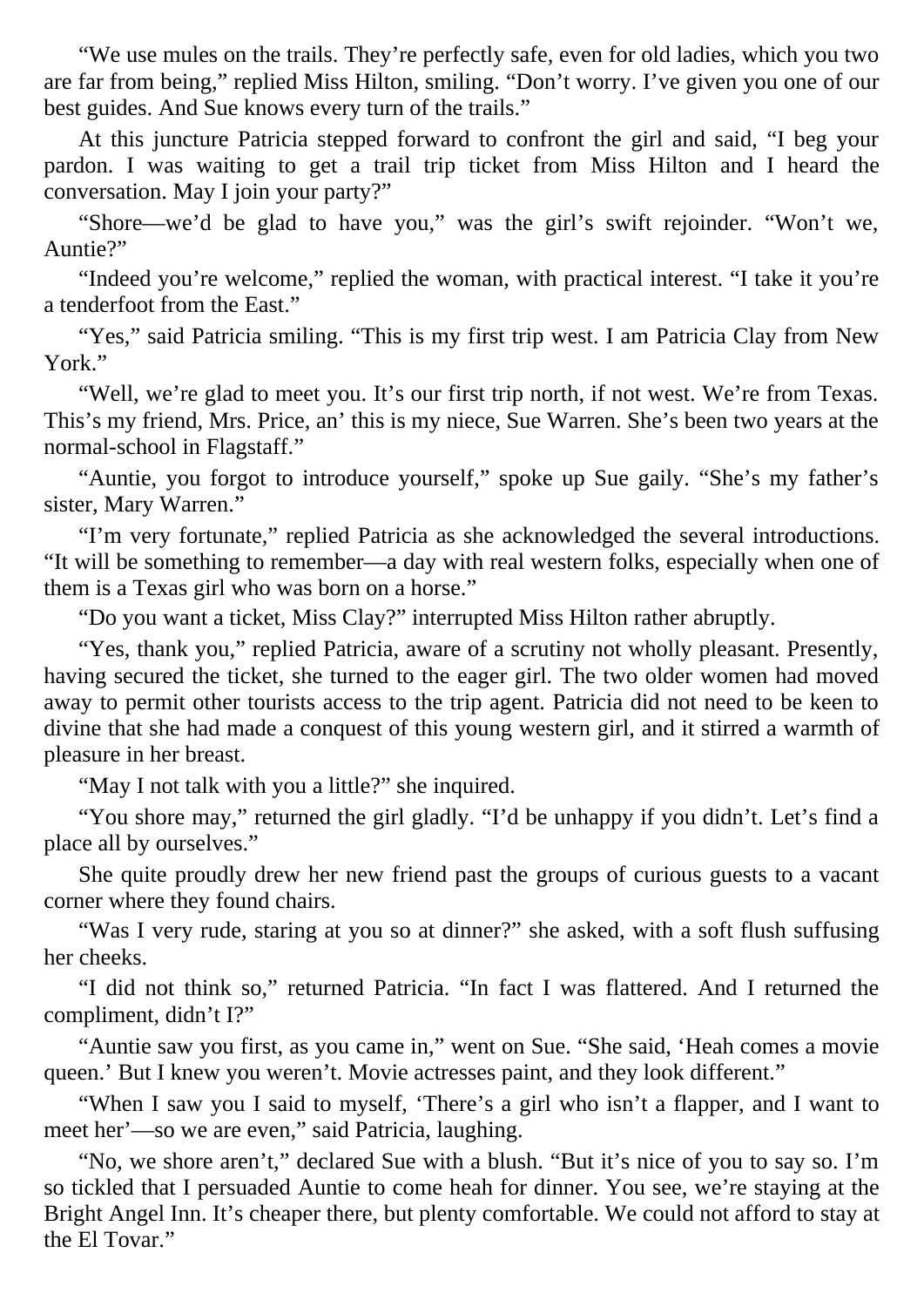"You'll be here at the Canyon for a few days, I hope," said Patricia.

"Tomorrow, anyway, and maybe another day—Sunday," returned Sue. "I must get back by Monday."

"You go to normal-school at Flagstaff, I think your aunt said. Then you're studying to be a teacher?"

"Shore am, and it's no fun. I wish I could stay heah longer. One more week before summer vacation. I might come over then if—if you—"

"I would like that very much," returned Patricia. "I'm alone. The Canyon has me in its grip. I feel I'll stay—quite a while. It was really quite an accident that I came here. The West didn't mean anything to me. It was just a great wide unknown region where I could escape from New York. But this wonderful place is like a dream of an enchanted land. I know it'll do me good."

"You've been ill?" asked the girl solicitously, with her large clear eyes intent on the eastern girl's face. She was naive, warm-hearted; and her simplicity had a potent charm.

"Oh, no—at least not in body," replied Patricia.

Sue laid a kindly hand, strong and warm, upon Patricia's. The pupils of her eyes dilated, darkened with swift thought, with earnest compassion.

"You've had trouble," she whispered. "Lost someone you loved. . . . Death, I reckon." "Why do you imagine that?" asked Patricia, curiously stirred.

"Your face is so pale. Your eyes are so dark and sad. . . . Oh, you're lovely, Miss Clay, but I—you—it was the sadness that caught me."

Patricia returned the pressure of that firm hand; and she averted her face slightly. "You are kind to a stranger," she murmured tremulously. "Yes, I have lost—a great deal though not exactly by death. But today that loss has seemed a gain, as it sent me out to your West, to your wonderful canyon."

"If you're miserable, if your heart is broken—the Canyon. . . . Oh, how I wish Thad Eburne was here to tell you what the Canyon can do!"

"Thad Eburne! Who in the world is he?" queried Patricia in surprise.

"Excuse me, Miss Clay. I—I quite forgot myself in my earnestness. . . . But Thad Eburne is a ranger who lives across the Canyon. I've only met him twice, first in Flagstaff and then heah. I heard him talk about the Canyon to a—a—well, a friend of mine, Nelson Stackhouse. Nelson was a cowpuncher over on the Bar Z, and a wild bad boy if there ever was one. He drank, he gambled, he fought. And all the time he swore he was in love with me! . . . Well, he got into trouble and Thad Eburne helped him out of jail. It was then that I heard Thad talk about the Canyon. He persuaded Nels to take a job over heah."

Patricia was quick in turn to sense the pain and strife in the young girl's troubled heart.

"Well! Did the Canyon help your friend?" she inquired as the girl seemed to lose her train of thought.

"I'm shore bound to confess it did," replied Sue with effort.

"This ranger, Thad Eburne, what is he like?"

"Thad's a wonderful man. Built like one of these Arizona riders, only he's not as scrawny. He has a keen, fine, dark face, almost as brown as a Navajo's. And his eyes well, I heard an old cowman say Eburne's eyes would make a dishonest man hate him and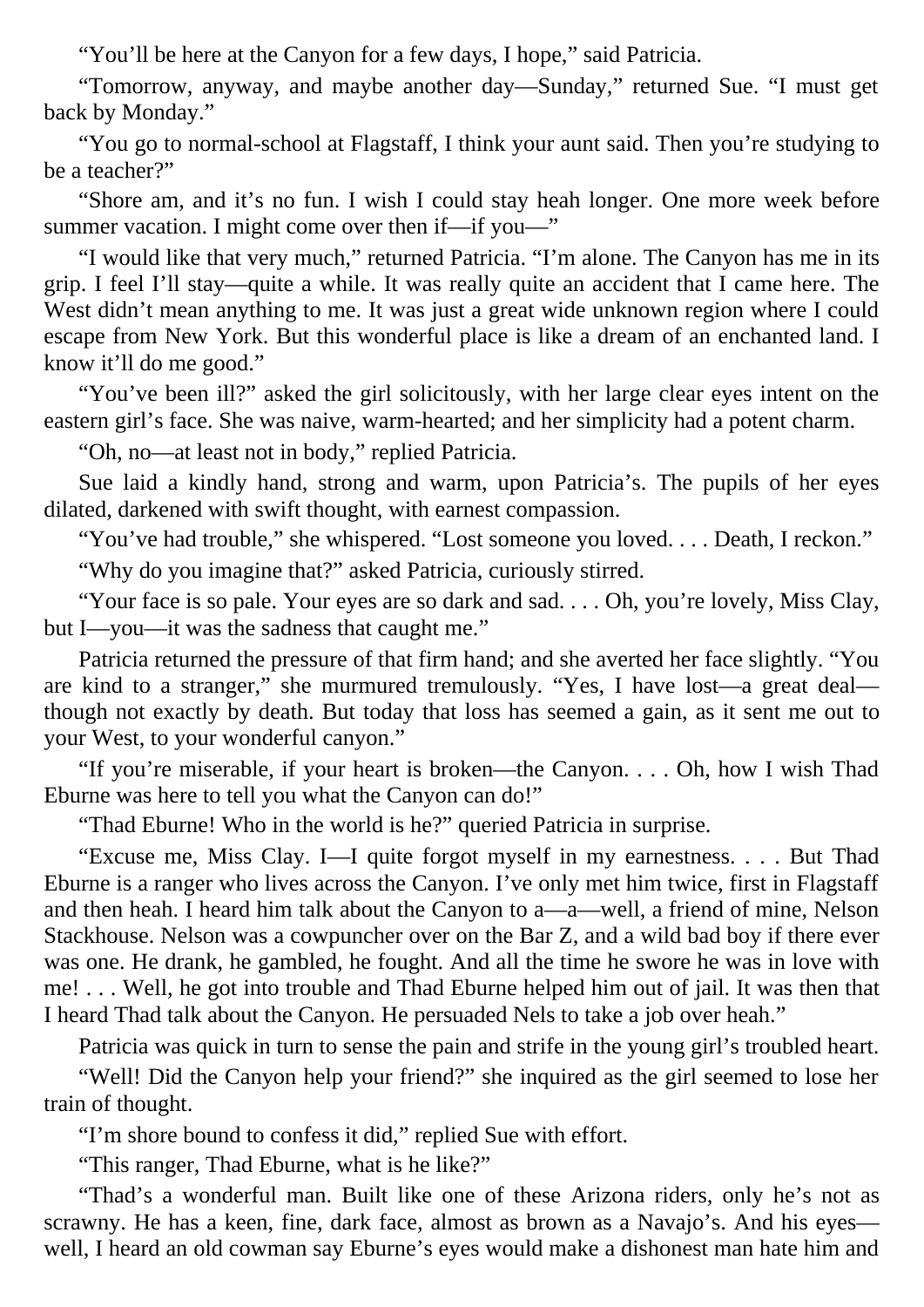an honest woman love him. And shore that's so. . . . Reckon I might have liked Thad Eburne pretty well. But he never even noticed me. Called me child! And he's only about thirty. But he seems older. He's an eastern man, well educated, and hails from New England. You'd think he was western-born—until he speaks. . . . He's a deer stalker."

"You mean a hunter? Like the hero in Cooper's novel *The Deerslayer*?"

"No. He's a deer tracker, according to what Nels told me. He works for the forest service, an inspector of wild animals in the national parks. Clara Hilton, the trail clerk heah at the El Tovar, claims to know Eburne well. She says he's softhearted about deer. She made fun of him. I like him for that. Deer are such shy, wild critters."

Further conversation led to the subject of the town of Flagstaff, about which Sue waxed eloquent. She never walked into town but she espied at least one cowboy, and always there were Indians and horses.

"I'll teach school in Flag and live there, if I can coax my mother to come," went on Sue. "My Daddy died years ago. There's nothing for Mother in Texas save memories. But I'll go back if I can't get her to come heah. . . . Shore, Flag isn't much of a town, but the people are nice, and there are such wonderful places to go; San Francisco Mountains, the Cliff Dwellings, Oak Creek Canyon, Montezuma's Well, Sunset Peak—the mountain of volcanic cinders, the Painted Desert, and more places than I've time to tell about."

"I shall visit Flagstaff," declared Patricia smilingly.

"Oh, that'll shore be fine!" exclaimed the girl, radiant. "But I want it to be when I'm out of school."

"We'll plan my little visit when you come again."

"Heah are my folks looking for me. I reckon I'll have to go," said Sue regretfully.

"I've enjoyed talking with you more than I can say," returned Patricia, rising and holding out her hand to the flushed and smiling girl.

"Thank you," she said shyly. "Shore it has been a red-letter day for me. Adios, Miss Clay—till tomorrow."

During the half hour longer that Patricia lingered in the lobby, part of which she spent before the open fire, Miss Hilton approached her twice, first to inquire if the eastern girl wanted to hire one of the company's riding habits, and secondly, if she might be interested in the Indian dances at the Hopi house. It dawned on her that these were but pretexts. Either the woman was eager to be seen talking with her, or she was openly attracted or intensely curious. She conceived an instant dislike for the woman, for which she rather reproved herself as being unreasonable. But the feeling was intuitive. Miss Hilton had an ingratiating manner, a ready and agreeable tongue, and she was handsome in a fullblooded way. Patricia had unusually acute receptive faculties, and she felt that Miss Hilton was jealous, calculating, inquisitive. She had nothing of the wholesomeness which characterized a girl like Sue Warren. Wherefore Patricia was polite, but brief, and did not respond to the woman's advances.

That night Patricia had a strange and distressing dream in which Miss Hilton figured largely as a vengeful nemesis. But when morning came Patricia could not recall it. There remained in her consciousness, however, an unpleasant aftertaste. While getting into her riding clothes, Patricia meditated.

"If you can't escape from people, you're doomed to love some and hate others. A few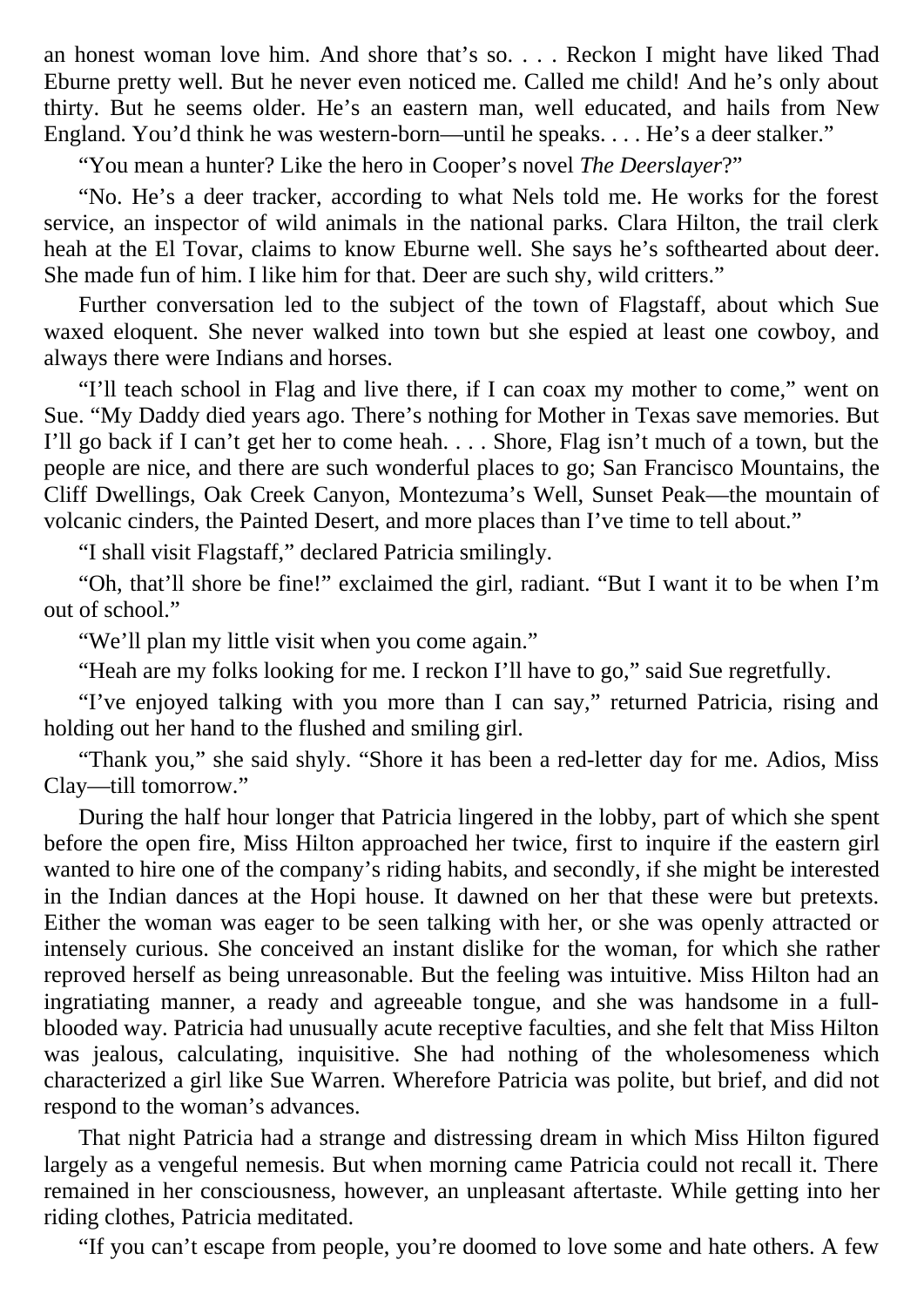love you and the most hate you. Ruskin was right when he wrote so many people are like thorns. They sting you. Others are like stones that weigh you down. Still others are weeds. . . . Oh, I wonder what I am going to be. . . . No thorn or log—or weed! That I swear. . . . But out here in the West human life must be wider, broader, freer. I suppose I'm bound to meet people like Miss Hilton, even out here in this land with its scanty population. For that matter, Sue Warren would make up for a thousand Miss Hiltons. I am going to love that frank, sweet girl.  $\dots$  I'm curious about her bad cowboy Nels.  $\dots$  And that deer stalker she admires so much. I wonder if there *are* men like that?"

At eight-thirty Patricia asked the clerk to direct her to where she could find the trail party she was to accompany. Outside the white sunlight dazzled her. Again the cold, pure, pine-scented air affected her like wine. It was only a short walk to the corral which was her destination.

Patricia espied two parties, one on each side of the corral. The more distant one, consisting of ten or twelve men and women, all mounted on sturdy mules, seemed about ready to start. They presented a ludicrous appearance. The riders were little and big, fat and lean, all garbed in a motley assortment of riding clothes.

Approaching the corral, Patricia, instead of entering the gate, went up to the fence and looked over the top bar at the second group of tourists. A few were already mounted, and they looked excited, self-conscious, and warm. Then she espied Sue, wearing flannel shirt, red scarf, fringed gauntlets, chaps, boots, and spurs—all of which had the look and the set of long service.

Sue stood beside her aunt, who sat, looking completely helpless, on a mule. A bowlegged cowboy, also in chaps, was endeavoring to shorten or lengthen the stirrups. A spirited argument was in progress. It was interrupted by the advent of another cowboy, a tall, slim, keen-faced young fellow, well-muscled, lean-checked, and square-jawed, with eyes of sleepy blue. He sauntered over, his big spurs jingling, and pushed a huge sombrero onto the back of his head.

"Tine, my outfit's rarin' to go, but I forgot my cigarettes," he said, in a slow, cool voice.

"Say, Nels, I'm plumb tired bein' your tobacco store," complained the other, his hands going to his breast pocket. He was ruddy-faced and painfully homely.

"You smoke too much, Tine," replied the cowboy with a grin. "Doc Miller told me so an' that I was savin' your life."

"Ahuh!" grunted Tine, fumbling in his pocket. He appeared full of protest and derision. Yet there was an unconscious loyal resignation in his glance.

"Thanks, cowboy," acknowledged the other, accepting the proffered package. Then he doffed his sombrero to Sue.

"Howdy, Texas," he drawled, his sleepy eyes on her pretty face.

"Good mawnin', Mr. Stackhouse," replied the girl. She tilted her chin ever so little and eyed him coolly. But when presently she turned her shoulder to him, Patricia espied a tinge of red through the golden tan of her cheeks. It suited the easterner then to step briskly to the corral gate and approach the young people. Sue stared an instant, and then her face grew bright.

"Shore I didn't know you," she burst out. "Good mawnin'. I was just going to run in to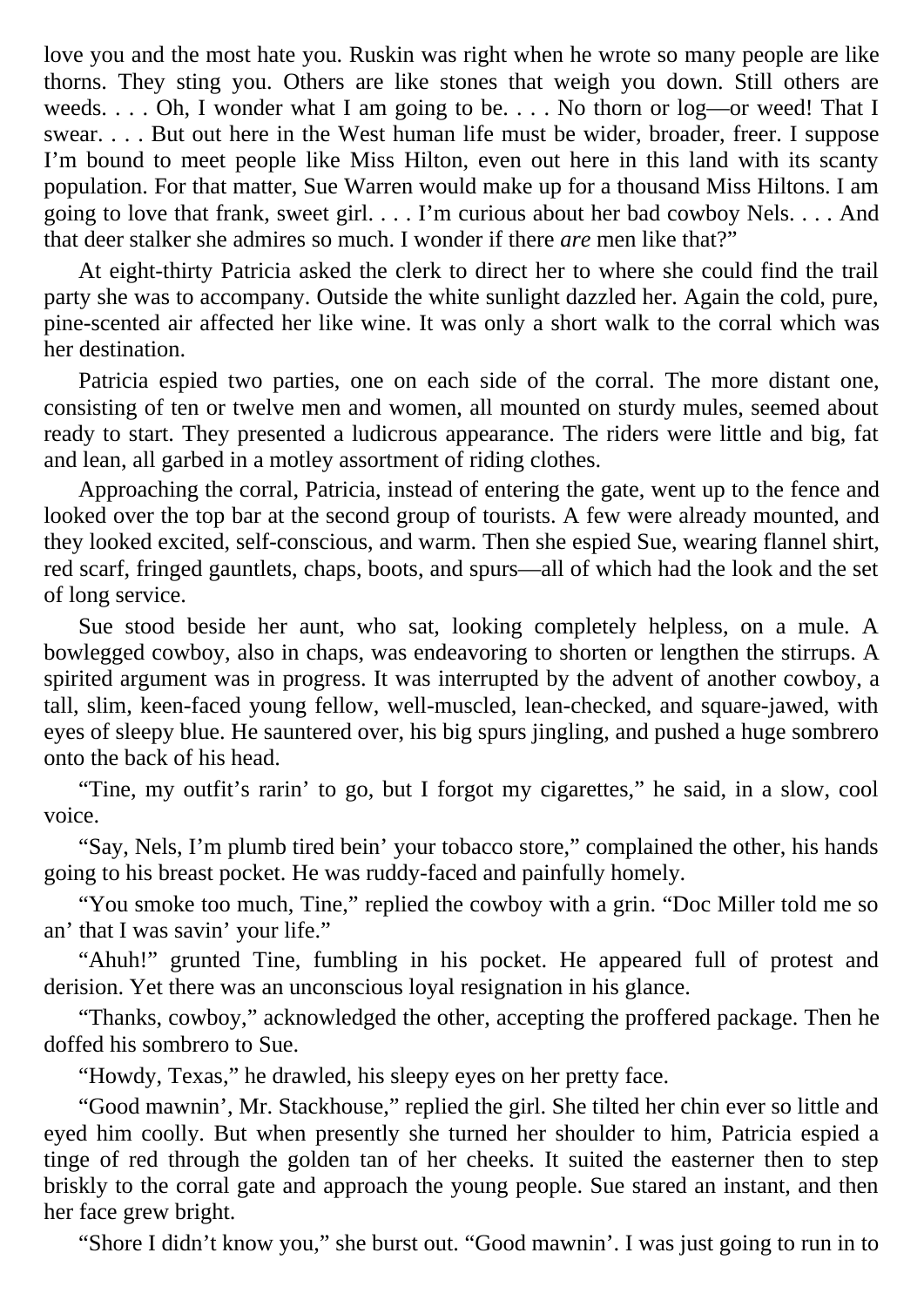fetch you."

Patricia greeted her and the older woman, then looked from the cowboys to Sue and back again.

"Miss Clay, this is our guide, Tine Higgenbottom," announced Sue, "and this—Mr. Nelson Stackhouse."

The cowboys doffed their sombreros, not ungallantly, and mumbled their acknowledgments.

"Heah's your mount," interposed Sue, drawing Patricia away. "Joker's his name. He's a character. He gets that name from his habit of stopping along the trail, at the edge of the worst precipices, to look down. Tine swears the mule does it to scare tenderfoot tourists. He never plays his trick on expert riders."

"But, Sue, I'm a tenderfoot," rejoined Patricia dubiously. "I'm not so sure I want Joker."

"He's absolutely safe. Now get up and try your stirrups.—Funny aboot clothes, isn't it? Last night you looked so tall and slim. But in this riding outfit you do look like a movie star."

"Sue, I haven't anything on you," retorted Patricia, as she mounted to the saddle and smiled down into the glowing face of the girl. "In that riding rig you beat any cowgirl I ever saw at the rodeo. You look the real thing and I'll bet you are. So there!"

"Oh—Miss Clay—you shore embarrass me, but I'd be lying if I said I didn't like it. . . . Now stand in your stirrups."

"They feel just about right."

"Well, they're long. I'll take them up a hole."

Patricia slipped one foot out of a stirrup and bent to the opposite side of the saddle to ease the strain. And as she did so her sharp ear caught the whispering of the two cowboy guides who had drawn aside and had their backs turned.

"You see, Nels, I get trusted with the pretty western gurls, an' the swell peaches from Noo York. You're a handsome devil. I'm only a sawed-off, bowlegged, ugly cowpuncher."

"Tine, this ain't funny—yore ridin' off with Sue. I reckoned you was my pard. An' here you're double-crossin' me."

"Aw naw, Nels, you're loco."

"But couldn't you get sick or kicked or somethin'—so I could take this party and be with Sue? All the other guides are out. An' Sue's madder'n blazes at me."

"Huh! An' lose my job? Nels, you're not orful bright. It's better for you that I take Sue. 'Cause I'll fix it up for you. I got a hunch."

"You give me hunches before," complained Nels, "an' the last one near cost me my head."

"How come?"

"Didn't you say I ought to grab Sue up an' kiss her? Well, I did! She socked me one an' she's still sore at me."

"Nels, you didn't go at it right. Listen to this hunch. I'll talk this dame from Noo York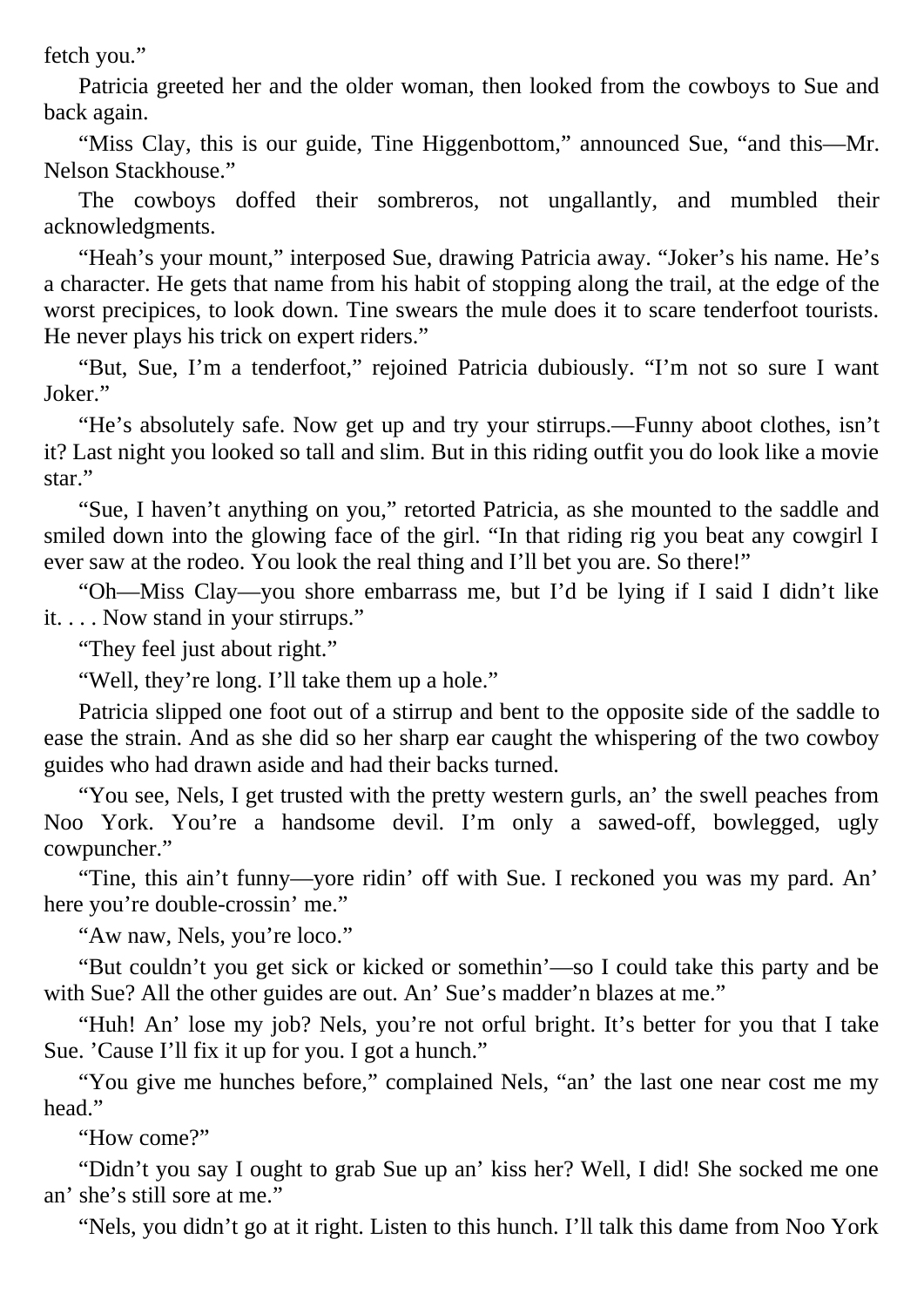into a trip over to the North Rim. She'll go. She's a thoroughbred, with money to burn. An' say, Nels, ain't she a lollapaloosa?"

"I'll say she is. Never saw such a looker like her in all my born life."

"Neither did I. An' what's better, she's nice an' sweet. Not stuck up like most of them eastern dudes. . . . Well, Nels, what you think of my idee?"

"Mighty fine. But there ain't no such luck. Why, cowboy, if you pulled that stunt for me I'd—I'd—"

"Good as done. Beat it! There's that fox Hilton lookin'. Meet you at the Gardens, mebbe. You work fast an' I'll work slow. So long."

The cowboys separated, Stackhouse striding to his mule and mounting with effortless ease and grace, while Higgenbottom advanced to meet newcomers joining his party. Patricia sat there, smiling to herself over the little plot she had unwittingly overheard. What boys they were! Already Patricia liked them. Should she reveal their plot to Sue or keep it secret and appear innocently to succumb to the machinations of these conspirators? Thought of a trip to the wild north rim certainly stirred Patricia; and if such trips were made by tourists, as the guides had implied, she would like to go. There had been longing in the voice of this boy Nels. But was he worthy of Sue? Patricia's first impression of Stackhouse had not been too favorable. Now she saw that she might have misjudged him. She decided to let the developments of the day guide her to a decision.

Suddenly she became aware that Sue was tugging at her arm.

"Whatever were you thinkin' aboot?" queried the girl gravely. Her big eyes, almost colorless except for the dank hazel centers were uplifted to the light of the sun.

"Why?" she asked, smiling down.

"I spoke to you twice. You shore were far away."

"Pardon my abstraction. No, Sue, I was *not* far away. I was thinking of—of what happiness I might find in association with you."

"Me! Oh, how good of you!" exclaimed Sue, suddenly excited "You mean comin' to see me in Flag?"

"Perhaps! But I shall not tell you now."

Sue gave her a steady gaze, thoughtful, wondering; and then replied, "Shore I could tell you somethin', too, only I won't now."

Higgenbottom placed Sue's aunt next to him in line, then Mrs. Price, then Sue and Patricia, and let the others fall in as they chose. They rode in single file down a road behind the hotel, across a wide flat past a rather picturesque building, that Sue said was the Bright Angel Inn, and so on to where the trail headed gradually down into the cedars.

Patricia saw where a great notch cut into the rim, and it was down the near side of this depression that the trail zigzagged. It was a wide, well-trodden trail, not at all steep at the start. Patricia failed to feel the trepidation she had expected: indeed she seemed quite gay, and she even found herself shouting bantering replies to some of the facetious remarks made by those behind her.

"Auntie, let your mule alone," protested Sue. "You don't have to turn his haid that way. He doesn't like it. What do you suppose he's learned, traveling up and down this trail a thousand times?"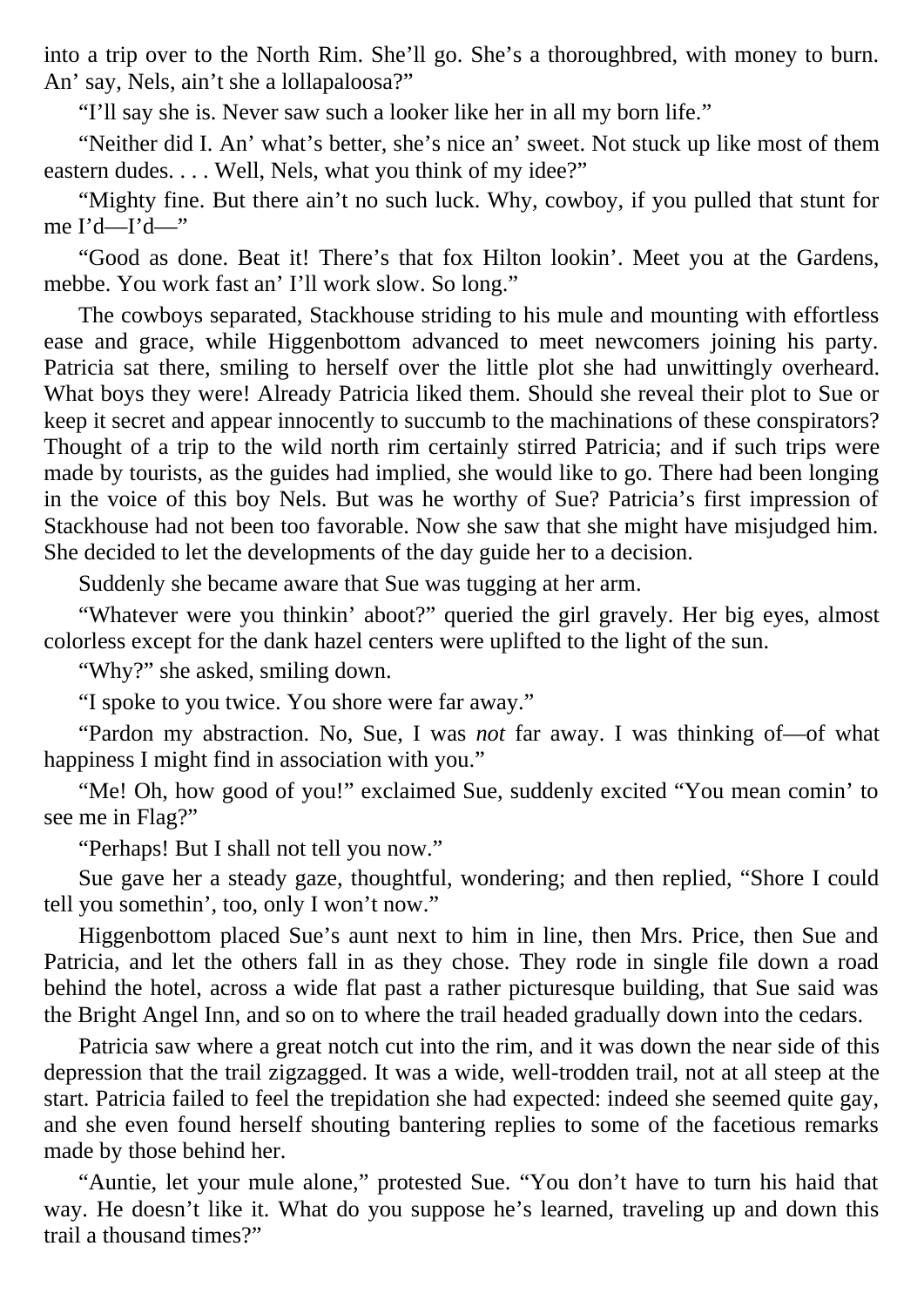"My dear, mules are like some people—they never learn anythin'," declared her aunt. "This one doesn't want to go anywhere but back."

The trail zigzagged down a pine-wooded slope that hid the canyon from sight. It began to grow steeper now. The yellow wall of rock on the other side of the notch loomed above them as the trail pitched ever downward. How scarred it was, and seamed! From above on the rim it had looked different; now, as she descended toward the river, far, far below, she began to appreciate the canyon's tremendous depth. Sue observed her craning her neck.

"That's what they call 'the Limestone'," she said. "Reckon it's aboot a thousand feet. Some cliff, don't you think?"

"It's amazing. Indeed, I'm glad I didn't try to form any positive conceptions of size and distance. I can see now, I'd have to change them."

"Shore. It'll be better for you to pay attention to the trail and things near at hand," advised Sue. "Then as you go down you meet places close up, and in the end you've passed from near to far."

Patricia thought it good advice. Besides she did not want a recurrence of her mood of yesterday. That was for lonely vigils. Today she would try to enter into the spirit of the trip as the other tourists were—as something of fun and adventure. They seemed impressed, naturally, by the majesty of the canyon walls and the color and beauty, but not in any sense overwhelmed.

"Sue, how often have you been down?" she inquired.

"Let's see, four—no, six times down Bright Angel, and two down Hermit trail. I've come with normal-school girls, as a sort of amateur guide."

"So many! And do you still find it thrilling?"

"I shore do. Reckon I love it more every trip. But I'm a little worried this time. That mule Auntie's on is going to balk with her shore as shootin'. If he does it in a bad place, she'll be scared."

The trail grew narrower, steeper, more crooked; it passed under beetling gray walls, and through cuts in the rocks so narrow that she bumped her knees, and around abrupt corners where she could not see anyone either ahead or behind. After that there was a level stretch where the narrow trail rounded a bold bluff, with a sheer, breath-taking drop to the left. Patricia did not look a second time. She heard Mrs. Price say she wished she had stayed on top; and behind, one of the women screamed.

"Let your mule have his own way," called the guide, with a reassuring grin on his ruddy face.

Patricia began to have some conception of how it must feel going down into a mine. Above, the great walls closed in, seemingly to blot out the sky. Below, the green and yellow slope apparently ended; she caught a glimpse of blue space, where there was nothing, and it looked as if she were riding to a point where further progress would be impossible. Yet the trail always found a way, mostly down, but often on a level and sometimes upgrade for a brief space.

Sue told her that they had descended from the Limestone to the Red Rock. The change was striking. The large pine trees gave way to cedars, then even the cedars became stunted, finally yielding to brush. Huge boulders alternated with rocks of every size and shape, many that evidently had rolled from the cracked walls above and seemed poised as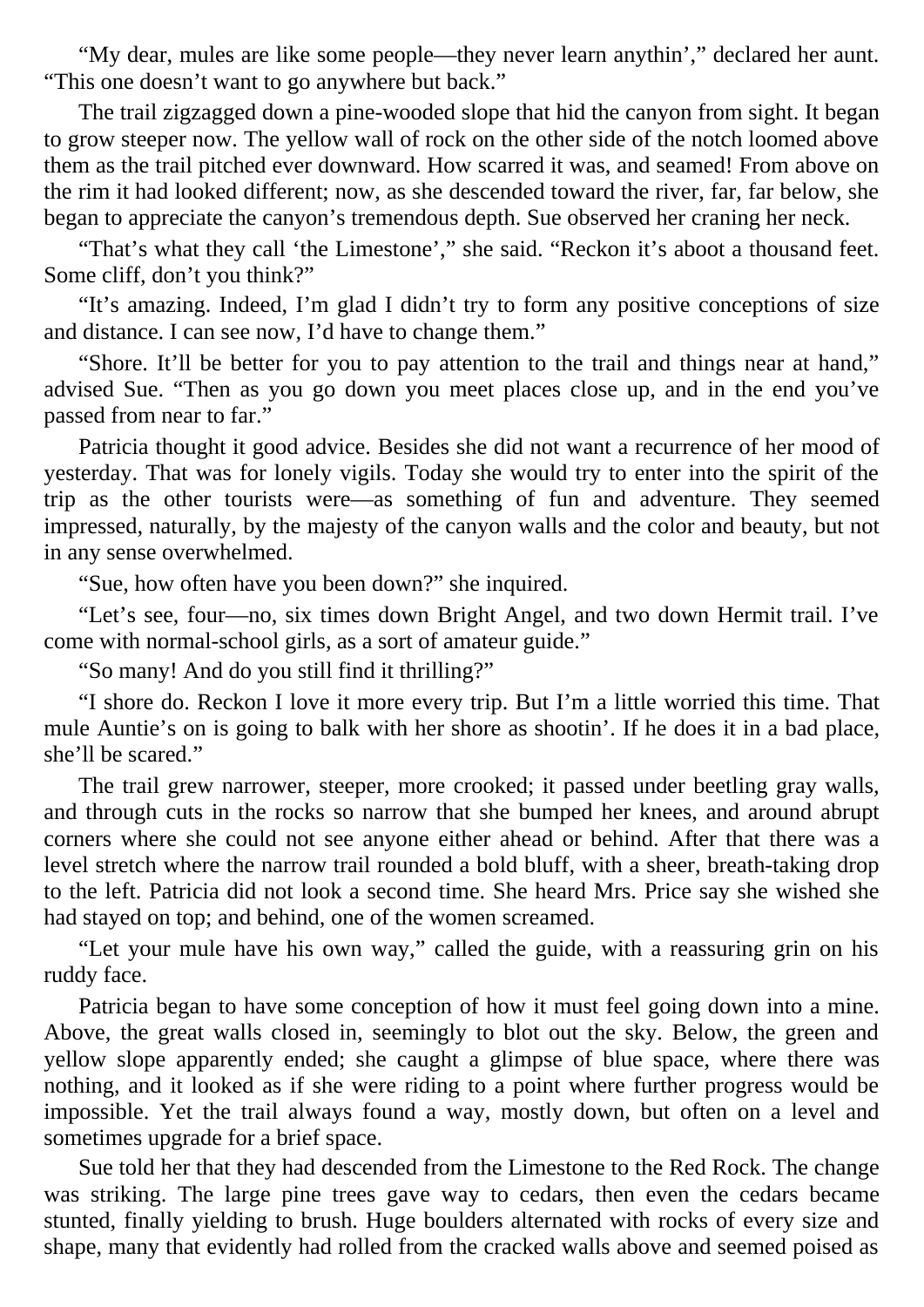if they might start rolling again at any moment. To ride beneath one of these great balancing rocks shook Patricia's nerve, but the trail wound past so many that she grew used to them. Wilder and more rugged became the slopes, steeper and darker of hue, with less and less green foliage to be seen. Suddenly they rounded a sharp turn and could see the trail zigzagging to a sheer, dizzy descent. The guide halted, looking nonchalantly back.

"Heavens!" ejaculated Mrs. Price. "Do we have to ride down there?"

"Jacob's Ladder. It ain't bad," replied Higgenbottom. "Wait till we hit the Devil's Corkscrew!"

"Well, this is devilish enough for me," declared Sue's aunt. "I'm goin' to walk."

"Auntie, don't pay any attention to Tine," advised Sue. "I told you he'd tease you. Nobody rides down heah. Everybody walks."

"Thank goodness!" declared Patricia as she dismounted behind Sue.

The trail here appeared slanted to an angle of forty-five degrees and would have presented a serious obstacle to most tourists if sapling poles had not been laid step after step down to where the descent became more gradual again. Patricia mounted her mule and once again rode along behind Sue. It was growing noticeably warmer in the canyon. The cleft down which they had descended grew wider as they approached what appeared to be a triangular-shaped plateau, spreading toward the black ragged line that Sue said marked the second or Marble Canyon. It did not seem possible to the New York girl that they would be able to get past a huge break in the wall below; but the trail took another unexpected turn to go around the narrow head of a gorge, and she could see it stretching level over red rock for a long distance ahead. Beyond that, it went down and down, crossing the bottom of the gorge and working its way onto another gigantic step-off. The abyss yawned again on Patricia's left; and when Sue called out warningly: "Keep your haid, heah!" the sensations of height and depth began to assume proportions that dwarfed any she had felt before. The trail was only a yard wide, with an overhanging cliff to the right and the bottomless pit on the left. Then it began to ascend. Patricia saw above her a corner of red wall. Here the trail seemed to disappear completely. Higgenbottom reached the point, and turned to call lazily: "Lover's Leap. Watch your step!" Sue let out a peal of silvery laughter. "Listen to that cowboy," she said to Patricia. "Don't you believe him. He's only kiddin' me. Nels and I once had a scrap right heah. Nels swore he'd jump off the corner there. And I dared him to. Shore it was a bluff."

Mrs. Price vanished around the corner; then Sue's aunt, and then Sue. Patricia's mule reached it, but instead of turning close to the wall, as had the others, he deliberately walked out the few feet of that jutting point and stood on the very verge of a precipice that seemed to have no bottom. He looked down; he wagged his ears. Patricia was terrified, but she did not yield to a frantic desire to scream and jerk the mule back. One of the women in the line behind cried out. They all halted.

"Let him alone!" came Sue's clear warning voice. Then Patricia remembered that she was astride Joker, the wise old mule who played tricks on tenderfoot tourists. Presently he wagged his ears and stepped back, very carefully, foot by foot, until he bumped into the wall, whereupon he turned into the trail and went on. The New York girl's heart descended from her throat; and all of a sudden she was weak, cold perspiration breaking out on her face.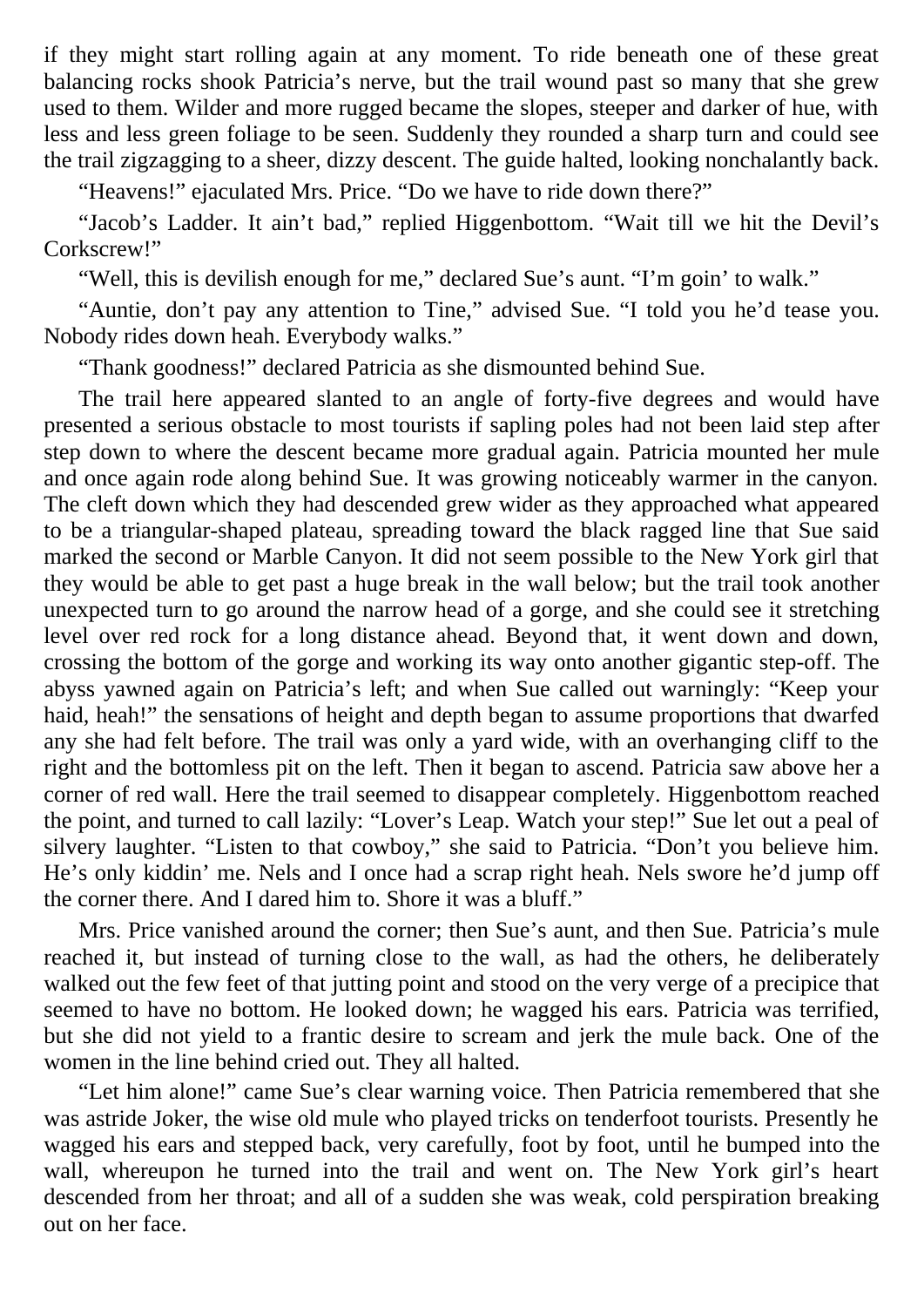Sue was waiting ahead along the trail. Manifestly she was trying her best to look concerned when she wanted to give way to glee.

"That stubborn old mule tried it on you, didn't he?" she queried demurely.

"Sue Warren! You knew he would," cried Patricia accusingly.

"Why—Miss—Clay," said Sue haltingly. Then she ducked her telltale face, and her merry laugh rang out. The cowboy guide followed suit, and his "haw haw" came echoing back from the opposite cliff and bellowed down the gorge.

Patricia regretted she could not share the mirth of these young westerners. But considering that she was still trembling and her breast had not yet recovered from its caved-in sensation, she felt that she could not quite get their point of view. She had heard and read how westerners played tricks on easterners. It was not quite beyond her to think of one in retaliation. Yet, when composure had fully returned, she warmed to them only the more.

The descent varied and the trail still held curves and grades that made Patricia's heart skip many a beat. There were no more stops, however, and at last the guide led them out of a narrow defile onto the apex of that triangular plateau which they had seen from above. From up there it had appeared level, but now they could see that it sloped downhill, rugged and rough for a considerable distance.

As Patricia approached the Indian Gardens, she found that what from the rim had appeared to be a green dot was in reality a beautiful oasis of cottonwoods and willows among which tents and cottages nestled. A stream of crystal water babbled between borders of bright green grass.

The guide led his party out across the plateau. Patricia saw the white trail winding across the undulating gray barren. Sue pointed out where it forked, one branch running down into a dark cleft and the other continuing out across the plateau.

"Some trail parties go on down to the Colorado and some out to the rim of Marble Canyon," explained Sue. "I chose this halfway trip for Auntie because it's not so hard. When I come over again we'll shore take the river trip."

Over this rolling wide plateau, Patricia was conscious of neither mule nor trail, but only of the majesty of the scenery all about her. Stupendous walls of red sheered up from the plateau, and above them, step by step, yellow and green slopes led aloft to the magnificent belt of limestone, and high over that towered the fringed rim, remote and far away. The gap by which they had descended seemed nothing but a tiny crack in the walls. Before her spread the plateau, miles across, and beyond it rose a succession of upflung pyramids, colossal at the base, and slanting to turrets, parapets, domes and peaks, pinnacles and crags, rising to the dignity of mountain summits. The golden, black-fringed belt of the North Rim, which she well remembered, was hidden from sight.

What a wild and naked world of rock, glaring under the noonday sun! It was unreal, ghastly, stark, yet of a noble austerity that exalted the soul. Patricia felt insulated, bound, shut off from the cool heights, lost in the depths of the rock-riven earth. Was it too vast, too huge for beauty—this varicolored canyon that was only a crack in the greater canyon?

She became aware, presently, that Sue had dismounted and was waiting.

"I've something for you," she said, "Take off your glove." And she raised her closed hand.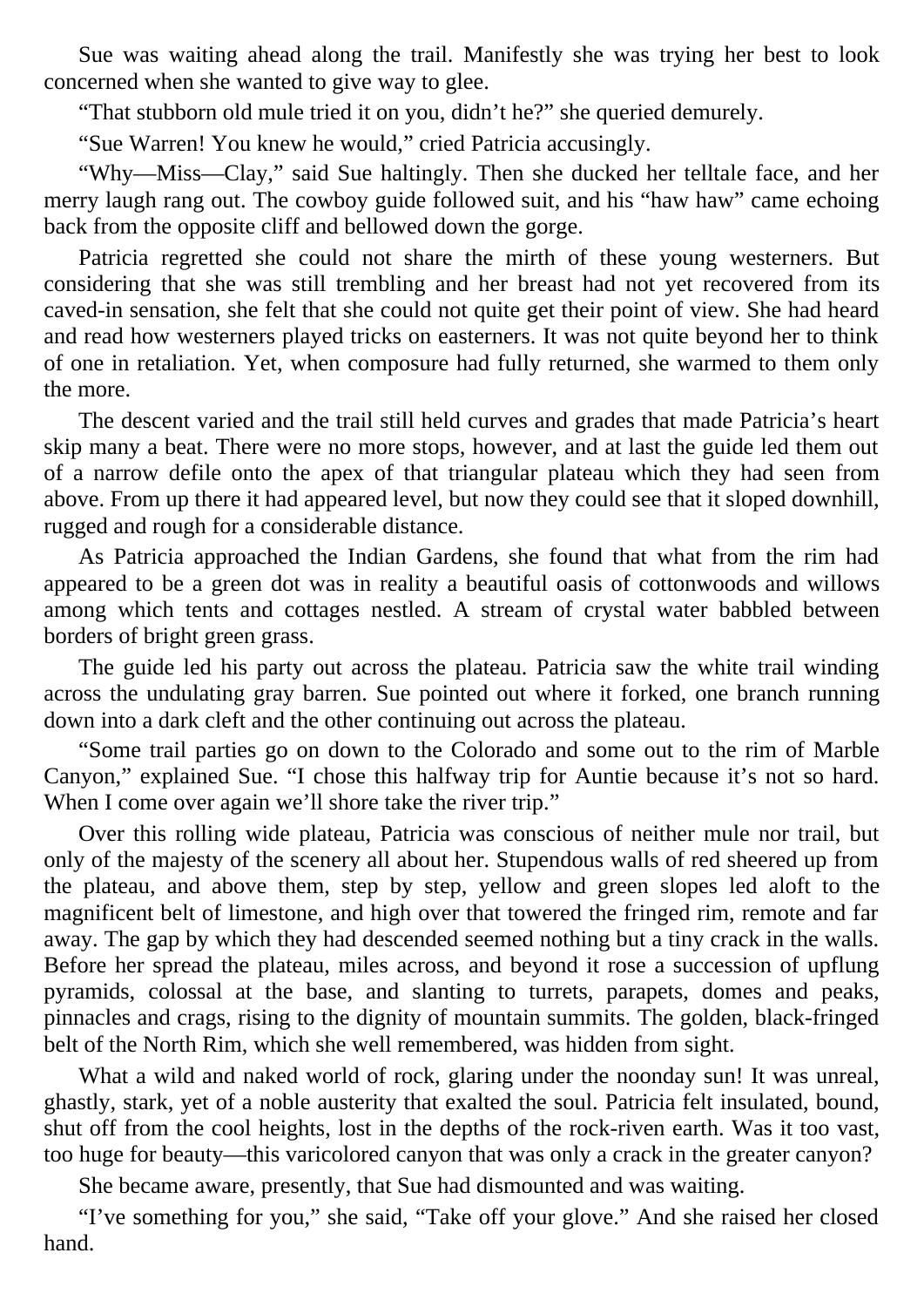"No!" exclaimed Patricia.

"But it's very beautiful," protested Sue.

"I don't care if it is. I'll bet you've a bug or something horrid."

"Are you afraid, tenderfoot?" bantered Sue, yet with a challenge in her voice.

Patricia pulled off her glove and held out her hand. Sue put hers over it and left something warm and throbbing in her palm. Then the eastern girl's eyes fell upon a tiny horned toad, scalloped and ridged, softly red and gray and bronze, with eyes like jewels.

"There. That's the desert for you," declared Sue. "In the palm of your hand."

"It's beautiful—if that's what you want me to see," returned Patricia.

Sue took the toad and set it free upon the ground. "Run away and keep out of the trail. Some rider whose eyes are not so sharp as mine will let his horse step on you."

"That toad was the most perfect example of protective coloration I ever saw," remarked Patricia.

"Yes. I'd never seen him if he'd kept squatted down. But he ran."

The ride across the plateau ended all too soon for Patricia, though, as she dismounted on the rim of a black chasm, she forgot all the other spectacles she had already seen. Sue led her aside from the group.

"Marble Canyon," she said, standing beside her. "It's as far down to the river as the distance we've already come down from the rim. There's the mouth of Bright Angel Canyon, on the other side. Rangers cross there in a cage, and sometimes tourists with guides. We hear a footbridge is to be built. And shore that would be fine."

Patricia had no words to describe what she saw. She gazed at a black V-shaped gap, vast as a valley between mountain ranges, somber and terrible, a grave it seemed for that dark red river. A sullen roar of chafing waters floated up, filling the desert silence. Patricia saw the winding river, frothy and turbulent between the constricting walls. This then was the secret of the Grand Canyon—that implacable, resistless river, flowing on forever, cutting, wearing, tearing.

The whole scene affected Patricia profoundly. Here it approached intimacy, whereas from the rim above, depths and distances were beyond human comprehension. Here the abysmal bowels of the earth, the travail of the ages lay naked under the eye.

This somber rent was neither beautiful nor glorious. It oppressed her, weighted her heart, tortured her mind. Dante's Inferno! If it was so sinister in the full light of the noonday sun, what would it be at twilight, at dusk, at midnight?

"Let us ride back to the Gardens," Patricia suddenly suggested to Sue.

The young girl pressed her arm understandingly and without speaking a word turned to help her mount and led the way back across the plateau.

It was very pleasant in the shade of the cottonwoods, eating lunch on the velvety green grass beside the murmuring brook. The air was drowsy, full of summer heat. Bees and flies buzzed around. Patricia noted with surprise the absence of birds. Through the foliage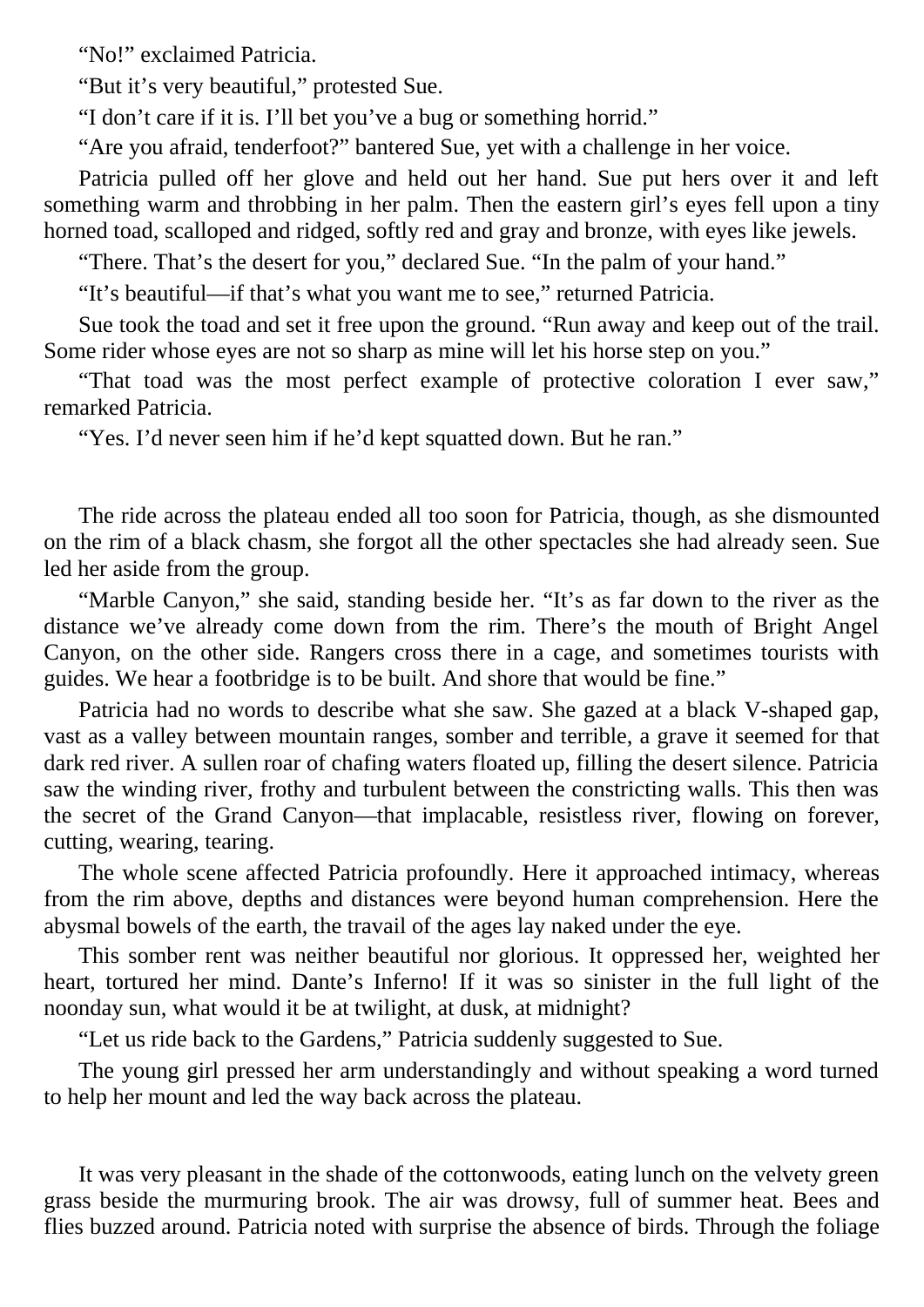of the trees the red walls gleamed in vivid contrast.

Higgenbottom did not appear to be in any hurry to start back; indeed none of his party seemed eager to begin the ascent.

"Three hours ridin'—an' walkin'," drawled the cowboy. "Get good an' rested here before we start."

Patricia saw that he was on the lookout for his friend, Nels Stackhouse. She herself was waiting and eager for the cowboy to begin his campaign. He chose a time, presently, when Patricia and Sue were alone. Then he seated himself on the grass, removed his big sombrero, wiped his wet brow, and then fired his first round.

"Miss Clay, you said you wasn't born on a hoss, like Sue hyar, but you sure beat any tenderfoot I ever saw. I wasn't worried none about you. Why, you could tackle real bad trails."

"Indeed? Thank you, Mr. Higgenbottom," replied Patricia, with gratitude that was not wholly pretense. Maybe the deceitful wretch's flattery concealed a grain of truth! Patricia found herself enjoying the situation.

"She's got nerve and sense, Tine," interposed Sue with asperity. "What'd you expect?"

"Say, Sue, don't I have tenderfoot women ridin' mules down this trail most every day?" he drawled good-naturedly.

"Shore. But not like Miss Clay."

"Wal, that's what I was tryin' to say. I'm sure appreciatin' her, an' you know, Sue, what a treat it is to have a girl like you on a trip. A guide has feelin's, though mebbe no one would suspect it. An' this job ain't no picnic. . . . Wal, Miss Clay, I was goin' to ask you how you like this little ride?"

"It has been a wonderful experience," replied Patricia sincerely.

"Wal, that's fine. Most ladies complain about somethin'. Now haven't you jest one kick comin'!"

"No, indeed. I'd be very ungracious to feel anything but delight and gratitude."

"But wouldn't this trail ridin' an' settin' in the shade like this, an' lookin' at the walls, be a thousand times wonderfuller if, say, they was jest a few of us an' we was off the beaten track? Away from the tourists?"

How intelligently he had read her mind, and how subtly he had stated the truth! This cowboy was a past master in the art of salesmanship.

"Yes, I confess it would," returned Patricia frankly.

"Look heah, Tine," spoke up Sue with spirit, "stop beating aboot the bush."

"Sue, I ain't beatin' round nothin'," declared Tine vehemently, but with a grin on his ruddy face. "Can I help it if you're smart enough to read my mind?"

"Tine, I don't know what you're aimin' to do," replied Sue dubiously, shaking her blond head at him.

"Wal, I jest think Miss Clay would love a trip over on the North Rim. An' you'd love to go along. Now then!"

"Oh!" exclaimed Sue rapturously, disarmed of her suspicions by her enthusiasm over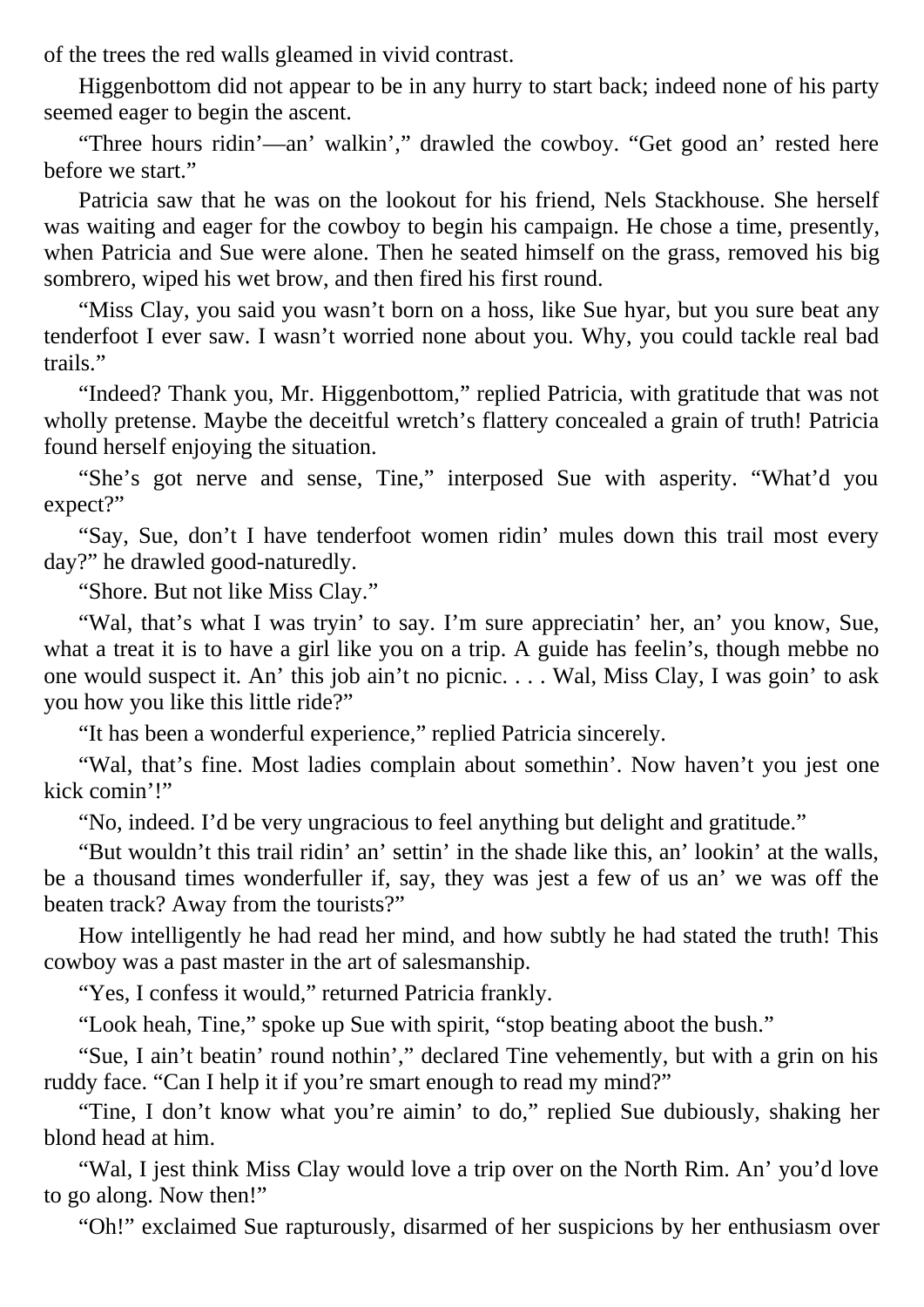the prospect of a visit to the North Rim.

"Mr. Higgenbottom, it's kind of you to plan a trip for my benefit. Please tell me about this North Rim trip," Patricia said, making no effort to conceal her pleasure and completely forgetting that the guide had an ulterior motive.

The cowboy's response was something that almost broke Patricia's pretended reserve. He got up from his leisurely crouch, and the glance he bestowed upon Sue was one that carried a meaning which was beyond her. His air seemed one of supreme assurance and nonchalance.

"Wal, Miss Clay, this North Rim trip is no different from the Hermit trail trip or the Havasupi Canyon trip. You read about 'em in the booklet. The hotel company runs 'em. Girls, grandfathers, old women, an' kids can take 'em. But the North Rim trip is different. It's long, hard, an' expensive. It's seldom taken. We had only three parties all last summer and fall. . . . We take a pack outfit an' a cook an' go down past here to the river. We cross in a cage swung on a steel cable, perfectly safe, but say, you'll get some kick out of that! Then we tackle the fifteen-mile trip up Bright Angel Canyon. It makes this trail look like Fifth Avenue. For miles your hoss—for you ride on a hoss this trip—has to wade the creek, an' right under beautiful waterfalls. If we're lucky we get up on top the same day, mebbe by sunset. An' say, sunset from the North Rim, lookin' down a hundred miles of canyon, is sure enough to make an angel out of a sinner. We camp on top in Buckskin Forest, the finest woods in the world. There'll be snow in shady places. An' that's good, 'cause we can camp anywhere. The North Rim is two thousand feet higher than the El Tovar. There's the silver spruce trees—an' if you love trees you must see them, an' the big black squirrels with white tails, an' the deer. . . . Honest, Miss Clay, you'll see thousands of deer—born wild, an' yet as tame as calves in the pasture. They come right into camp, an' you can almost ketch the little fawns. . . . You won't see a soul on the whole trip unless a ranger rides by. An' rangers are scarce an' Buckskin is big. It's wild, lonely, but somehow awful sweet over there. Makes me feel queer! An' sittin' on that North Rim, at sunrise an' sunset, by dark an' by moonlight, is jest about as grand, I reckon, as goin' to Heaven!"

"Very well, Mr. Higgenbottom. We shall go," replied Patricia simply.

The cowboy rose swiftly. He gave his chaps a hitch and put on his gauntlets. His face presented an interesting study. It glowed, yet the ruddy color was less evident. There was something about him then that thrilled Patricia and surprised her. It seemed to be an emotion the intensity of which there was no apparent call for. Then she remembered he was playing a deep game out of loyalty to his friend Nels. Patricia liked him all the better for it. He was acting a part, but at the same time it was plain to see that his feeling for the North Rim was sincere. A thrill of excitement stirred in Patricia's breast. The North Rim! She could scarcely wait to visit it.

"Miss Clay, I didn't make no mistake about you," said the cowboy quietly; and Patricia knew she had been paid a rare compliment. "When would you like to go? Reckon I'd like a little time, 'cause I want a special outfit an' hosses."

Patricia turned to Sue and was amazed and concerned to see that the girl's face had paled and her large eyes had darkened.

"When can you go, Sue?" asked Patricia.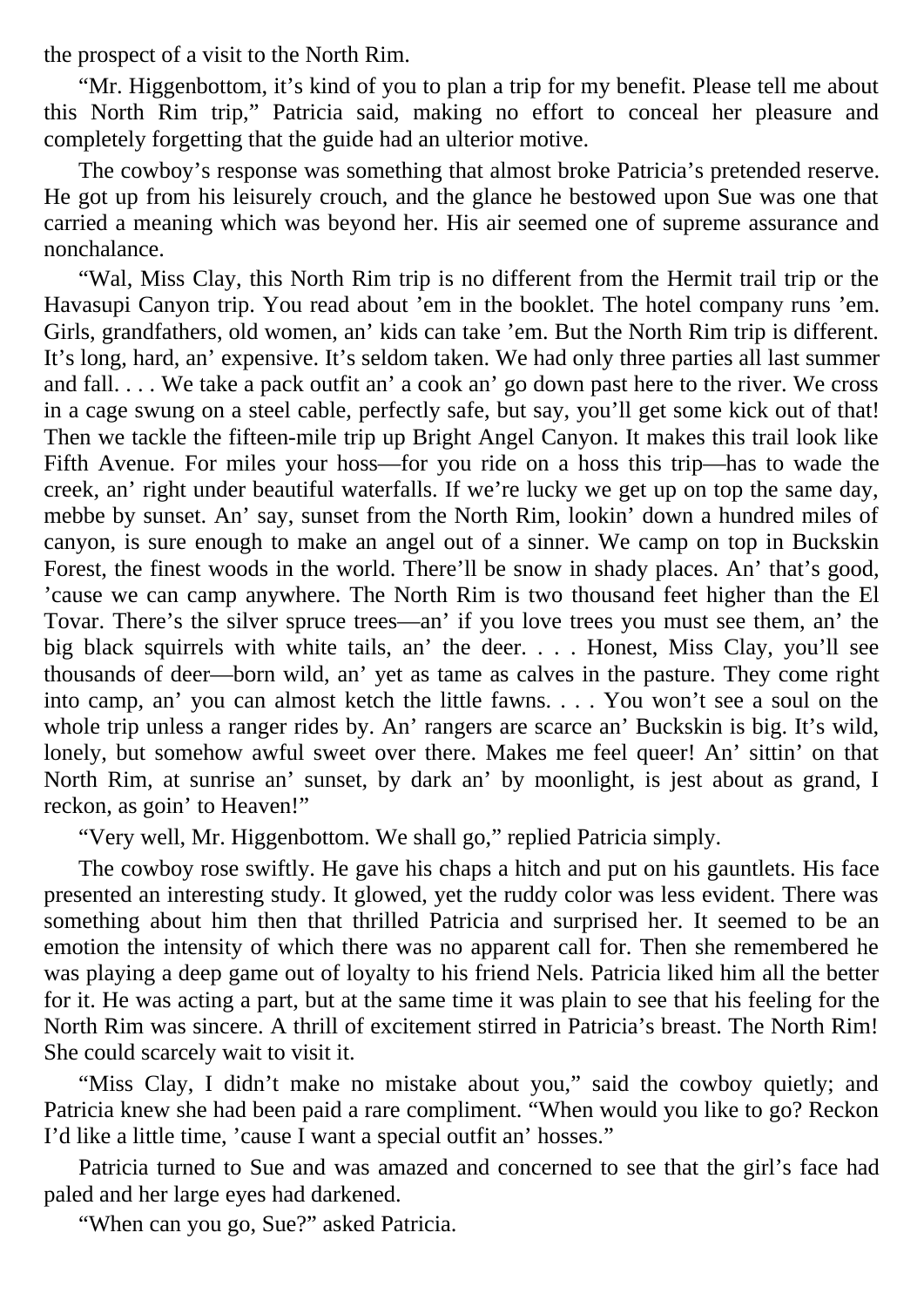"Are you—really going to take me?" returned Sue, almost breathlessly.

"I wouldn't go without you. Set a date. I'll hire a car and drive over to Flagstaff for you."

Sue was plainly laboring under a temptation too enchanting to resist. The color rushed back to her cheeks and the light into her eyes. If Patricia had wished for some expression of thanks she would have been more than satisfied.

"A week from Monday," replied Sue, almost in a whisper.

"Then it's settled," said Patricia trying to pretend she was making a matter-of-course arrangement, when in reality she was tingling all over with excitement and anticipation. "Mr. Higgenbottom, you be prepared to start with us early in the morning a week from Tuesday. Take supplies enough so we can stay as long as we like."

"All right—Miss—" he replied haltingly, as if divided between elation and an inhibiting emotion. He was gazing down into Sue's upturned face.

"Tine—you'll want *him*," she asserted rather than questioned.

" 'Course I'll want Nels. He's the best packer an' hoss wrangler of the lot. An' he's a pretty good camp-rustler."

"You needn't enumerate Mr. Stackhouse's merits," replied Sue almost coldly. "But to oblige me, won't you take someone else?"

"Sue, I reckon there's little I wouldn't do to oblige you. But I'd hate to go without Nels. Honest, it's not all because we're pards—"

"Be on the level, Tine," interrupted Sue.

The blood suffused the cowboy's face and he jerked up as if he had been stung.

"Sue Warren, I am on the level," he retorted hotly. "Mebbe more'n you'd ever believe. I'm standin' up for Nels, agin anybody, an' especially you."

"Then I beg your pardon, Tine," returned Sue. "I didn't mean to offend. I respect you for standing up for your friend, even if I do not admire your judgment."

Here the cowboy turned to Patricia, evidently in rather deep straits. Else he was a wonderful dissembler.

"Miss Clay, please excuse me for bein' sort of obstinate," he said. "You're hirin' me to take this trip an' you ought to know somethin' about Nels Stackhouse. You met him up in the corral. Wal, he's my pard. I'm bound to admit Nels has been a pretty tough hombre. But after he met Sue an' this here ranger Eburne, why he bucked up an' went straight. He hasn't had a drink or a fight since he started ridin' for this outfit. He's saved his money. What more could anybody ask of a cowboy?"

"I'm sure I don't know," replied Patricia, smiling up at him. "I couldn't, that's certain, but perhaps Sue is more exacting than I am. The matter rests entirely with her."

"Shore you both—make me ashamed," said Sue, averting her face. "I—I withdraw my objection."

"Wal, that's fine!" exploded Tine, turning away. Then he called out: "By golly, heah comes Nels now with his trail party. He sure must have rustled along. . . . I'll fetch him over."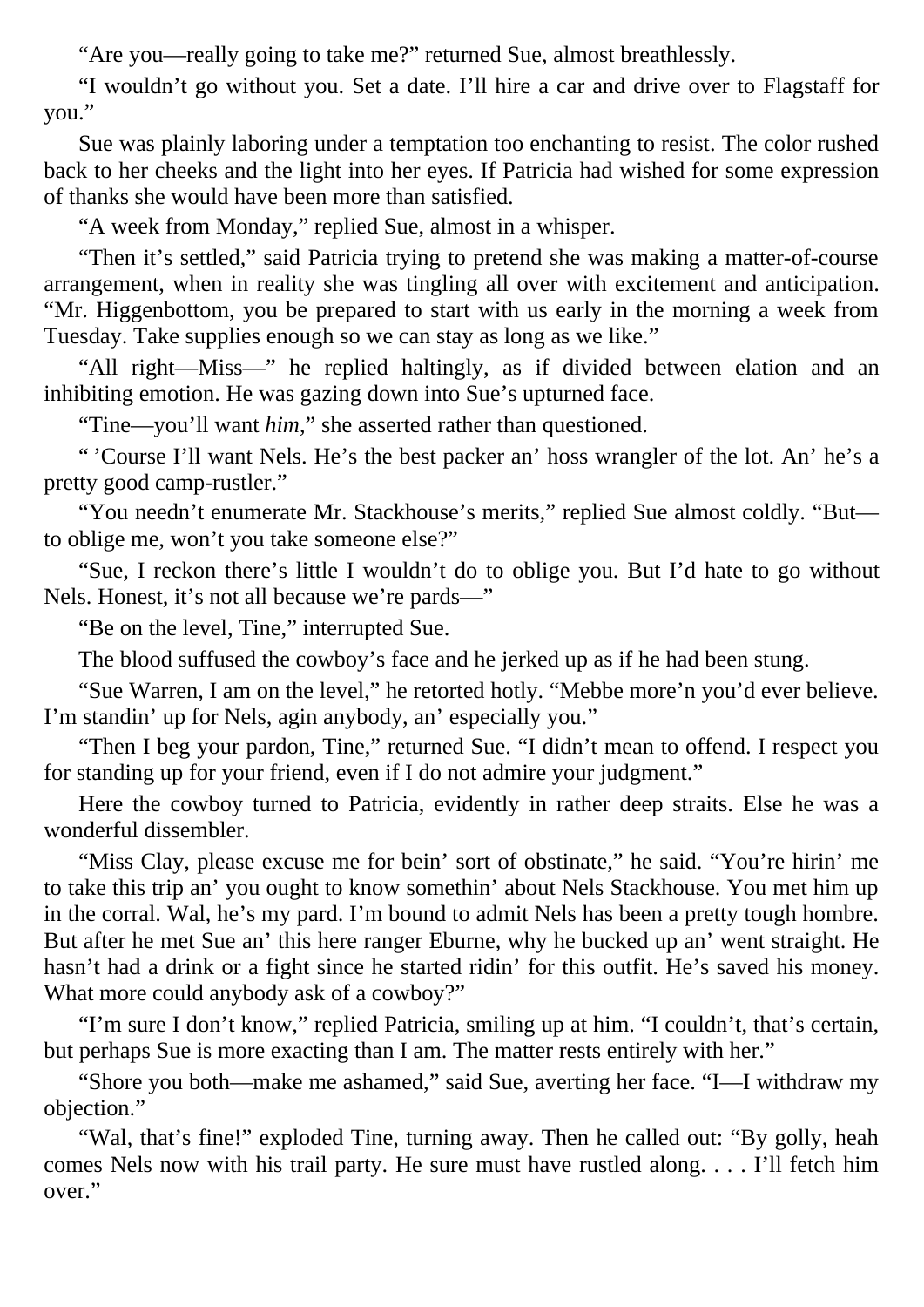## **C H A P T E R S I X**

THE cowboy's mode of locomotion, with his short bowlegs and wide batwing chaps, was amusing even when natural, but now, when he appeared to be trying to fly through the air, it was ludicrous. When he reached Stackhouse he exhibited other violent indications of thinking well of himself. He patted his back, threw out his chest, shook hands with himself. Nels broke out in a wide grin. Presently Tine led his friend toward the spot where Patricia and Sue were resting.

"Sue, if this boy is really objectionable to you, please be frank and tell me," said Patricia.

"Tine shore won't go with anybody else. I know these cowboys," replied Sue.

"Could we not engage others?"

"Yes-s, but—" admitted Sue inconsistently. "If only Tine wasn't lying aboot Nels!"

Patricia thought it best to let matters rest as they were. The cowboys approached rather slowly, and it was obvious from his gestures that Tine was now trying to make something convincing to Nels. At last they reached the brook and leaped it with jingling spurs. Tine's elation had suffered an eclipse. The other cowboy had lost the manner that had characterized him up on the rim. He removed his sombrero and bowed to Patricia, not ungracefully. The eastern girl thought she saw in this young cowboy what had attracted Sue and why Sue still loved him in spite of her better judgment.

"Miss Clay, are you really engagin' Higgenbottom to take the North Rim trip?" Stackhouse queried.

"Yes, indeed. It's all settled. He wants you to give him a hand," replied Patricia. "I'd certainly appreciate your services."

"I'm powerful pleased, Miss Clay," he said, "an' I'd be proud to go, but you'll excuse me, now, if I cain't, won't you?"

"Why, certainly," returned the New York girl, considerably surprised. She did not know what to make of this sudden change in the script. If the boy was not perfectly sincere, he surely was a wonderful actor. Then he turned to Sue.

"Miss Warren, I reckon you didn't tell Tine you'd be tickled to death to have me go?" he inquired.

"Well, Mr. Stackhouse, I don't remember using just exactly those words," returned Sue demurely. There seemed just a hint of sarcasm in her soft voice, but she dimpled as she spoke.

The cowboy turned to Tine. "There! She's made you out a liar for the nine hundredth time"

Tine's face grew ruddier. He threw up his hands. "That's the thanks I get. How can I remember everythin' perfickly? Talk to Sue yourself. Mebbe she'll tell you *jest* what she told me"

Whereupon Tine clapped on his huge sombrero and trudged away with head bowed, muttering to himself.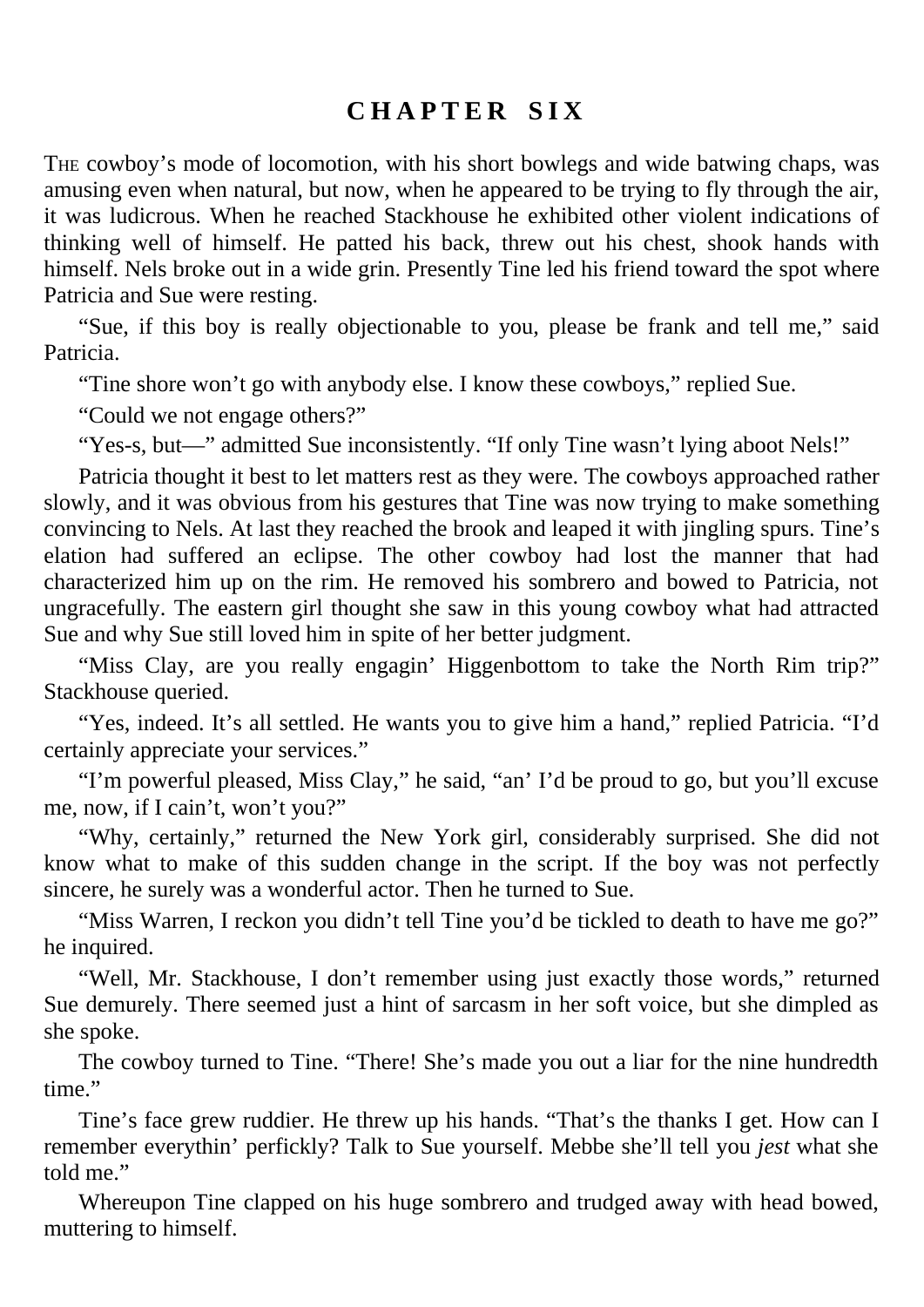"You don't want me on that trip, Sue Warren. Let's have the truth! Do you?" demanded Nels, facing her again.

"What if I didn't?" retorted Sue pertly.

"Wal, there ain't enough mules in sight to drag me on it—if you didn't."

"What else did Tine tell you?" queried Sue with sudden curiosity.

"Never mind now. He must have been out of his haid. But he made me blamed sore. . . . I'm tellin' you truthful that up on the rim, this mornin', he said he would get Miss Clay to take the North Rim trip an' ring me in on it. I was sure tickled.  $\dots$  Now leavin' myself out, I think it's a wonderful time for you an' Miss Clay to go. I had a letter from my friend Eburne. You remember him. Wal, he wrote a lot about the deer. They've overmultiplied till there are thousands an' thousands more'n they ought to be. An' if somethin' cain't be done to save them they're goin' to starve."

"Oh, how dreadful!" ejaculated Sue.

"Indeed it is. What can be done?" added Patricia with quickening interest.

"Thad didn't say. He sure felt bad, an' I know he's doin' all that's possible. . . . So it'd be a great time to go an' see these deer. Mebbe the last chance! Anyway, I'm glad you're goin', an' I'm sorry I'll have to refuse."

"Have you refused?" asked Sue bluntly.

"Wal, I reckon—it amounts to that," he rejoined hesitatingly.

"Why?"

"I've a lot of reasons."

"But you're employed by the company. Miss Clay has engaged Tine. He needs you. Says you're the best packer and horse wrangler in the West. In fact he praised you so especially your *present* virtues—that I feel you're a stranger. . . . How can you get out of going?"

"They can fire me if they want to. Fact is, I've a hankerin' for a real hoss an' ridin' the range. I've been offered a job as foreman on the Coffee Pot outfit. Looks good to me."

"They're a lot of tough cowboys," protested Sue.

"Sure. . . . But this here's no way for us to talk before Miss Clay. An' it's time to hit the trail."

"What will Thad Eburne think of you if you leave the Canyon, where you're so well liked, and go back—to—to punching cattle?"

Nels dropped his head and turned his wide sombrero around and around in his hands. "Reckon he'd think me plain no good."

"What will *you* think?" she flashed, with color in her cheeks.

"Now, Miss Warren, you sure ain't carin' what I think about anythin' or anybody," replied Nels.

"Nelson, are you bluffing—or on the level?" she asked.

"Reckon we're wastin' time an' sure not thinkin' of Miss Clay," he said and half turned away.

"Then you won't go for Tine?"

" $N_0$ "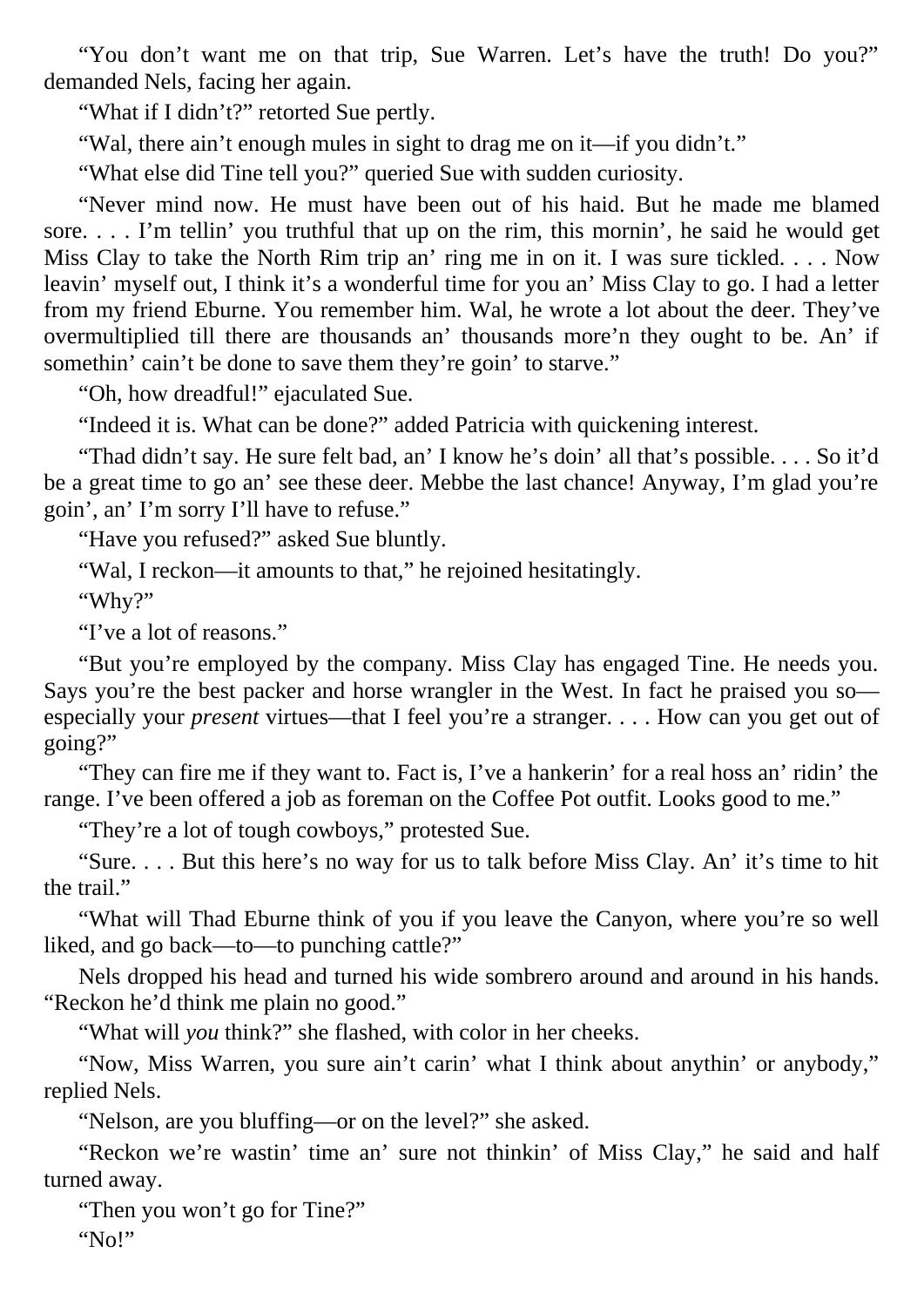"All right, then, Nels. . . . Will you go for me?" she asked softly.

"Now—Miss Warren, of course, if you put it that way, I'll be glad to oblige you," he replied blandly and, bowing to her and Patricia he leaped the brook and strode out into the sunlight.

"You shore can never tell about a cowboy," mused Sue, gazing after him.

"I'll tell you sometime, little girl," interposed Patricia gaily. "Cheer up. It's all settled. We're going to have an adventure."

"Shore, it might be more for me," sighed Sue and for a moment was lost in thought. Then Tine's call roused her to action. "Come on, let's get on and be going. They'll bunch the two parties on the way out. We want to be in front."

Back in the saddle once more, Patricia shaded her eyes and looked up toward the rim where they were returning. She gathered that the ascent would be harder work, but less wearing on the nerves. The more she gazed up that cleft in the perpendicular wall, the more she marveled that humans on muleback could ever climb it. Soon she was riding out of the sunlight into shadow. The great walls rose, dark bronze and dull red, vermilion, and then blazing gold, with a black fringe at the top. As she looked, the upper sunlit steps receded from her sight; the cavalcade left the plateau and began to ascend the first steep slope of the return trail.

As the sure-footed animals strung out, Patricia noticed that the party had grown silent and absorbed with their own thoughts. By the time the red rock had been surmounted, Patricia was pretty tired. How high the blue limestone loomed! And the rim, so far above, seemed unattainable.

The time came when Patricia no longer gazed upward; not even when Sue called back: "Hang on. We're almost up." The last zigzags, especially those that faced toward the canyon, were endurable because again Patricia saw the glamour of sunset on the upper slopes and walls. She was still climbing when the colors died, when the cold grays and purples predominated as dusk mantled the abyss. And it was nearly dark when Sue and her aunt and Mrs. Price dismounted before Bright Angel Inn.

"Shore it was dandy," said Sue. "Shall I say good night now, or come over to the El Tovar after dinner? You're mighty tired."

"Come to dinner, and bring your aunt and Mrs. Price," replied Patricia.

"Many thanks, Miss Clay," returned Sue's aunt, as she limped painfully up the steps. "I'm near dead an' I reckon Mrs. Price is too. But Sue can go. . . . We had a fine ride. I wouldn't have missed it for worlds."

"I'll be right over," added Sue gladly.

Patricia was almost the last rider to dismount at the corral and creep with little stiff steps into the hotel. She found herself chafed, bruised, blistered, and full of pangs. No active pursuit in which she had ever engaged had cost her so much effort and endurance. Yet she had imagined herself as strong, tireless. It hurt her pride and vanity and stirred more resentment against the butterfly life she had led. Bathing and dressing alleviated her discomfort somewhat, but after sitting for a few moments in the chair by the window, she found it difficult to get on her feet. Her face was smarting with sunburn. Patricia stared at her reflection in the mirror and could not help feeling good in body and soul despite the stiffness in her muscles. All day out in the open! Already the West was having its healing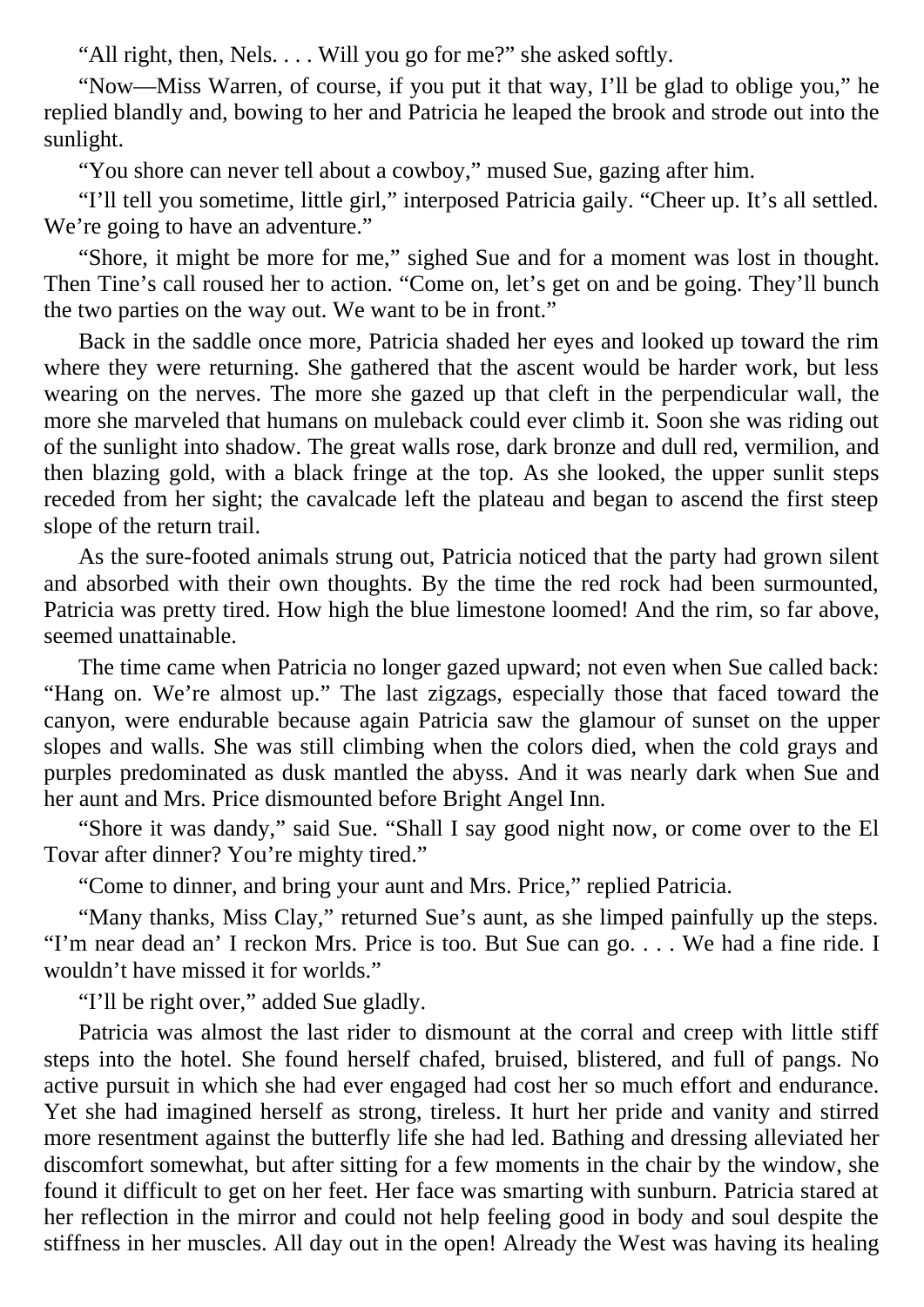effect upon her spirit. Suddenly she found herself thinking of the coming excursion to the North Rim, to the forest where the herds of deer were starving because nature let them be born and failed to supply the food necessary for their existence.

Sue was waiting for her in the lobby, and her devouring look did not need her accompanying words: "If I were a man it'd shore be all day with me!"

"Sue, I fear you are a sad little flatterer," smiled Patricia.

"Sad? I'm the happiest one you ever saw. Wait till I get so I'm not afraid to say what I feel!"

"Don't be afraid of me. I'll welcome your confidences— Come, let's go in to dinner. And afterward—shall I show you some of my dude finery, which you seem to admire so much, or will you take me to see the Hopis dance?"

"Let's do both," replied Sue shyly.

Later they went to the Hopi house, where Patricia found herself enchanted with the cavelike rooms, the colorful baskets and blankets, her first sight of real Indians, and the primitive dancing to the cadence of the drums, and above all the round-faced, brown-eyed Indian children. They looked so serious as they tried to imitate the motions of their elders. When they danced, Patricia could not refrain from laughter as she joined in the applause and the showering of pennies and nickels upon the floor. What fun to see the little rascals dart like mice and pounce upon the money. Indeed, they knew or had been taught what Uncle Sam's coins meant.

But Patricia's enjoyment was nothing compared to the delight Sue expressed when she saw some of Patricia's jewels and gowns and lingerie. Sue had the eternal feminine love of beautiful things; her heart, however, felt no trace of envy. At length she laid down the last shimmering fabric and said, "We western girls must shore seem to you to be campin' out in the woods."

"Sue, you are many times happier than I am, for all these possessions," replied Patricia earnestly. "I hope we become friends and that I may share some of your happiness."

"If that's what you hope, then we're friends right now," declared the girl, with her shining eyes on Patricia. "Things happen quick out west. You like people or you don't; there's no two-facedness, no kiddin' people along, that is, among my kind. The West is honest, open, big—raw I s'pose, to people when they first land heah. Somethin' like today! I saw how hard it was on you, and how crude my folks and the cowboys, and I too, must have seemed to you. But the way you stood the trip and us—why, shore that satisfied me that you are as game and fine as you are lovely."

Patricia put her arm round this gallant, outspoken young girl and did not trust herself to make any reply.

After Sue had gone, Patricia thoughtfully put her dresses away. She recalled the look of unconcealed admiration in the young Texas girl's eyes. There had been no trace of envy in them. She compared this unspoiled straightforward schoolgirl with the friends she had known in the East. She might do much for this little western girl, in the doing of which she would find forgetfulness of self and true happiness for the first time in her life. She divined that time would be generous with her, provided she avoided brooding introspection and idleness. One hard day in the open had given her a glimpse of the power of physical effort over self-pity. Within a span of twenty-four hours, tremendous and vital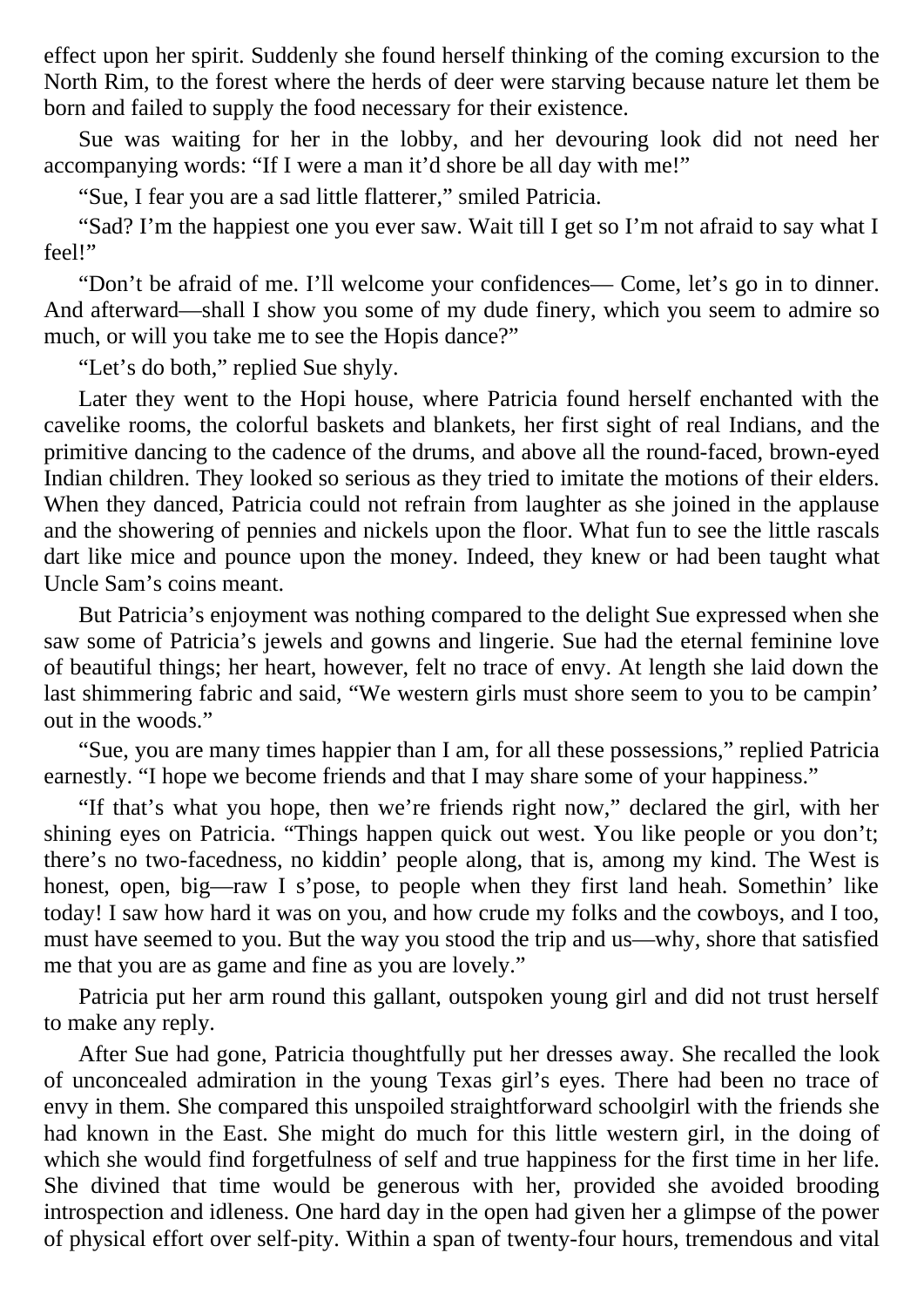issues had dawned upon her; and she was humbly grateful for the new promise life held out to her. Just as the canyon had seemed to her last night to be a symbol of the chasm between the life she had known and the new life ahead, so this sweet, free-handed and free-hearted western girl was a symbol of her own new freedom from something evil that was gone from her life forever. In those old days Patricia would never have believed that she could have found so much in common with a normal-school girl so many years her junior.

Next morning she planned what to do with her time for the ensuing week. She would spend the morning hours walking and horseback riding to prepare herself for the hard trip to the North Rim with Sue Warren; each afternoon she would take one of the several bus drives along the rim; and in the evenings she would read books on the geological history of the Grand Canyon.

On her walks along the canyon rim, she met many tourists clicking cameras in each other's faces, usually with their backs to the awesome beauty of view, and she found it easy to be impatient with them at first. In the main they were all good-natured sight-seeing people, hail-fellow-well-met, ready to talk at the least encouraging look, and certainly she appreciated that they had as much right to the canyon as she. But most of them were not serious, and as she was alone, and unfortunately one of those women who attract, she met with many situations that she would rather have avoided. These, however, only occurred on the drives; when she walked or rode she seldom met anyone. People made fun of the canyon, indulged in jokes relative to its color, depth, width, and raved about it. But some were awed by its grandeur, and these individuals always got off by themselves.

Of all points on the rim that she saw, Patricia liked Desert View the best. It was over twenty miles by automobile from the hotel and overlooked the Painted Desert and the confluence of the Little Colorado Canyon with the Grand Canyon. Moreover, there was ample room to get off by herself. Here she could look across and up at Greenland Point, a great promontory that stood out over the vast red chasm in lonely magnificence. The thought that she was soon to camp on Greenland Point stirred her with impatience for the journey to come.

Only one incident marred the all-satisfying pleasure of these days, and that had to do with Miss Hilton. Patricia had to consult her about the hiring of saddle horses, and on one occasion, when no other person happened to be near, the agent looked at Patricia with curious bright eyes.

"Think I've seen your picture in some paper," she said.

"Indeed. Surely not a western paper," rejoined Patricia.

"No. It was in the Sunday supplement of some New York paper. An eastern tourist left it here. The picture favored you. But I'm sure the name wasn't Clay."

Patricia passed the matter off with some casual answer, but later she pondered over it. That perhaps had been the cause of this woman's rather inquisitive manner, probably augmented by the fact that the eastern girl had not responded to her first ingratiating advances. Patricia did not like Miss Hilton's reference to the picture because it recalled the past and, especially, the scandal in which her name had become involved. As a matter of fact, one of New York's scandal sheets had published a picture of Patricia, together with a story by a clever and unscrupulous reporter. That had been one of the things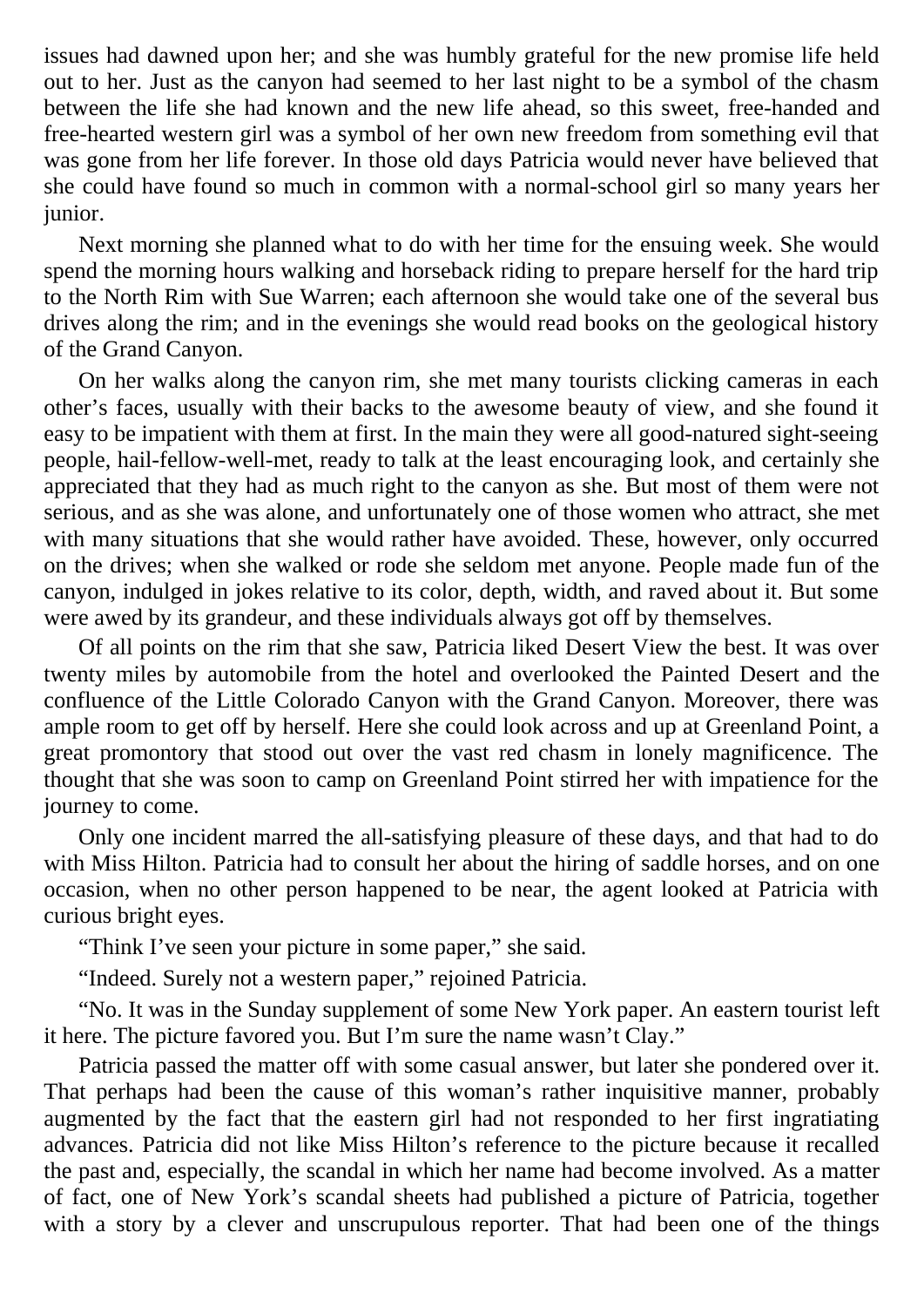Patricia had endured for the sake of her friend.

"I wonder—could this Miss Hilton have seen that newspaper?" mused Patricia. "It's possible, but. . . . Well, it doesn't matter. What do I care what she thinks or knows?—But still, there's Sue—"

It occurred to Patricia that really annoying circumstances might grow out of such a possibility. A jealous, gossipy woman could make her visit at the El Tovar unpleasant and might curtail it. There were, too, other considerations. She had Sue Warren to think of. She did not want it to become known that Sue had taken a trip with a woman of questionable repute. Therefore she made it a point to match wits with Miss Hilton, with the result that she discovered the woman felt no certainty about the thing at which she had hinted. So, reassured, Patricia dismissed the incident and worry from her mind.

The morning arrived at last on which Patricia was to drive over to Flagstaff for Sue. She ate an early breakfast and started at once so that she could return that same night before dark.

The day had broken cool and rosy, like early spring in the East. She had engaged a touring-car and a driver well recommended by the hotel manager for the eighty-mile drive. Patricia was quite familiar now with the first fifteen miles of the road, which led through a magnificent pine forest. Beyond Grand View, the road turned away from the canyon and wound downgrade and soon left the pines for cedars. These failed, also, at length, and Patricia found the way proceeding between low gray hills.

Suddenly the car left the cedar forest and shot out into the open desert, dazzling in the sunlight, a vast sweeping floor that extended down and down, gray, drab, and white, to lead Patricia's fascinated gaze on to an upsweep of land, spotted and patched with green, which in turn rose to join the sweeping line of timbered mountains, rising black and ragged to sharp snow-capped peaks that split the blue sky. On the right, far distant, gray hills, marvelously symmetrical and bare, scalloped the horizon. To the left, the gray floor descended endlessly to vanish in purple haze and then rise again in brightly colored steps, surmounted by black buttes—the Painted Desert.

The driver drew Patricia's attention to Sunset Peak, explaining that its hues of red and gold and purple came from the fact that it was a mountain of volcanic cinders and, no matter what the time of day, it always shone with sunset colors. Far distant as it was, it loomed high, dome-shaped, and bright.

The scene changed with every mile. Patricia regretted the swift car and the way it swallowed up the long winding road. The air grew hot. She saw dust clouds down on the desert. It took an hour to traverse that vast shallow bowl of valley between the gray hills and the green cedars, yet for Patricia the time was all too short. Then soon again the cedars obstructed the distant view, and the car hummed on like the wind, up a winding grade, once more into a pine forest. She saw a signboard informing the traveler that it was twenty miles to Flagstaff. She could see nothing but trees, and the gray grassy slopes rising to either side and in front. There appeared to be a pass between two foothills, and when the car had wound up through the notch, the road pitched downward once more, winding through the forest for miles. It crossed a white-grassed park where cattle grazed, plunged into woods again, and passed a huge sawmill to run parallel with a railroad. Soon Patricia saw smoke, and then fences and ranch houses, and at last the outskirts of Flagstaff.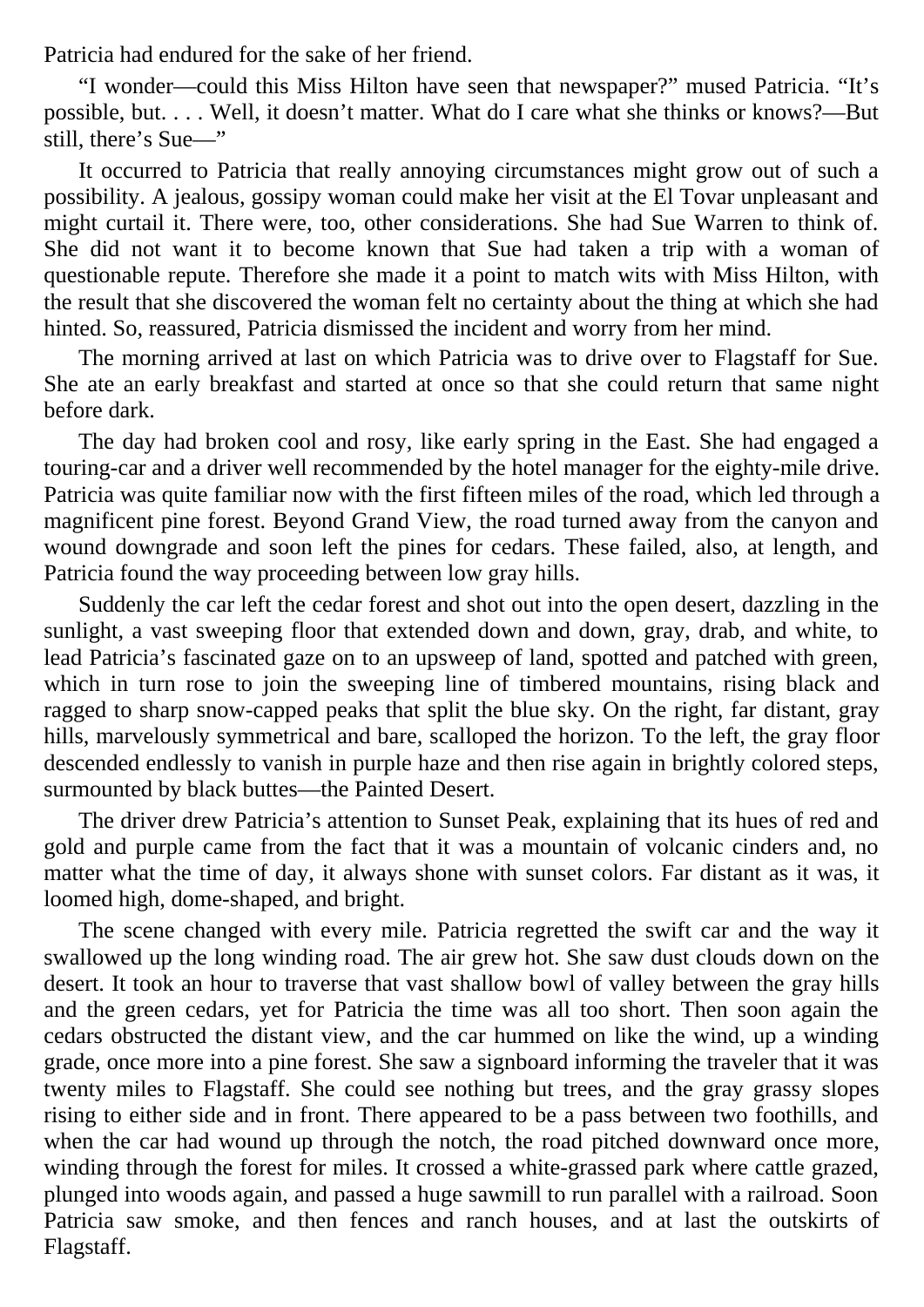The town was ideally located in the pine belt that sloped down from the mountains. Patricia liked the broad main street, where autoists vied with Indian teamsters, and along which mounted cowboys loped with jingling spurs. Some of them waved as the car swept past, and she thought of Sue's friends Nels and Tine, and the canyon adventure so near at hand. Patricia discovered she was impatient to be off on that ride. Recalling Tine's moving description of the great forest and the vast herd of starving deer and the ranger who was in charge of them—she could not remember his name—she found herself strangely looking forward to the trip. She called at the hotel where Mrs. Price and Sue's aunt were staying, to find Sue with them, wistfully eager and glad, though changed somewhat to Patricia's remembering eye. Sue's cheeks were neither so full nor warmtinted as they had been. The girl's face, when in repose, seemed somewhat sad.

The four had luncheon together, during which the amiable talk of the elder women added much to Patricia's knowledge of Sue's affairs. Later, when Patricia and Sue's aunt were alone for a moment, the older woman grew confidential.

"Sue's worked awful hard. An' she's been worried. Reckon you noticed that she looks fagged. Well, the fact is she's had bad news. Don't let on I told you. Sue has got to get right down to work, to care for her mother. They're poor an' it took all they had an' all I could afford to give Sue an education. . . . I'm glad you're takin' Sue on this wonderful trip. She loves this country. An' she needs a rest an' change. It'll buck her up. Reckon you're very kind to take such an interest in Sue."

"Thank you for confiding in me," replied Patricia. "I'm sorry about Sue. Perhaps I can cheer her up, at least make her forget her worries until we return. Then we'll see what's to be done."

Not long afterward, Patricia and Sue were speeding along the level road on the way back toward the green-forested mountains. The western girl took off her hat and leaned her blond head back against the cushion.

"Oh, shore it's too good to be true," she exulted. "I was so tired and—and . . . I'll forget it. Heah I am with you again! I was half afraid you might not come."

"I did, though," replied Patricia, laughing. "Tell me about your school work."

"It was hard and hateful. But I passed. I'm a full-fledged teacher," she returned. "Can you imagine me with a room full of boys and girls—especially boys? Oh, golly Ned!"

"Yes, I can imagine that, and I can see what a perfectly splendid little teacher you'll make."

"I shore hope you're right," replied Sue with a thoughtful look.

Patricia laid her hand upon Sue's. "Will you do something for me?" she asked earnestly.

"I shore will," answered Sue quickly, turning her face in eager surprise.

"Forget all the hard work you've had—and your present worries."

"Ab-so-lute-ly!" declared Sue. "I meant to, without your asking. Shore it's good of you. . . . Reckon my face gives me away. I look horrid."

"Oh, no—just a little weary," returned Patricia. "Now that's settled. You've forgotten. . . . We're going to have a wonderful time together. For me it will be an adventure like the fulfillment of a dream that dwelt unknown in my heart. . . . Who knows,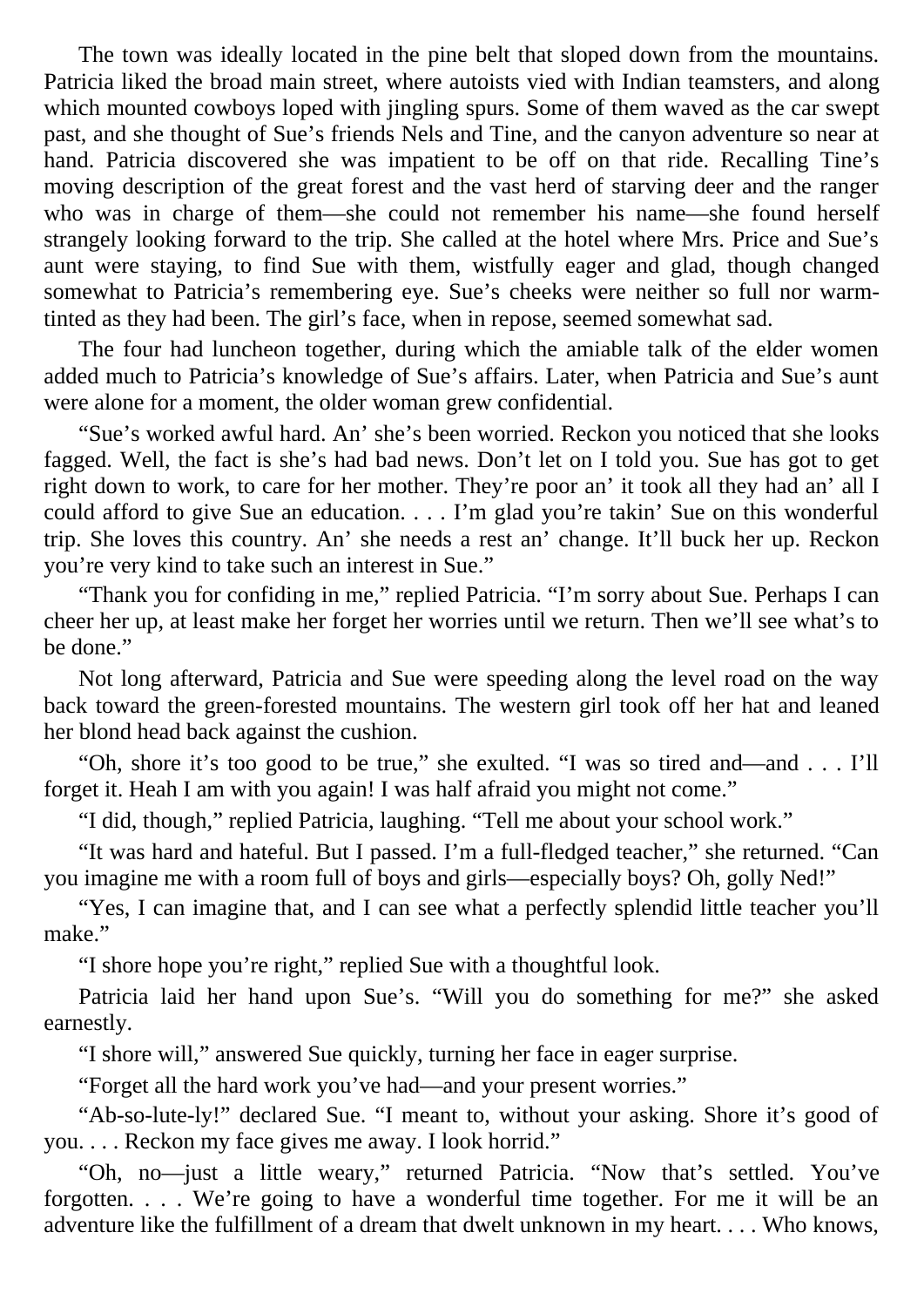indeed, what may not come of it?"

"*Quien sabe?*" said Sue, with her sweet, soft, deep-toned laugh. "You said a lot. And you were only thinking of us."

"Well, young lady, who else is there to think of?"

"I was just thinking of Nels Stackhouse, and that ranger friend of his. Nels will hunt him up."

"Suppose he does? It would be quite natural," replied Patricia slowly. "And I'm sure I'll be pleased to meet your deer stalker."

"Shore, but I was thinking of the hard luck it'll be for Nels and Thad," rejoined Sue with a merry laugh. She blushed slightly, and a roguish gleam twinkled in her eyes.

"Hard luck?" queried Patricia musingly. "I don't quite follow you, Sue."

"Listen. That North Rim is the widest, most beautiful and romantic place in the West. Now as far as I'm concerned, poor Nels is in a bad way already. Well, I'm not going to run from him, or be cross or nasty or distant, or anything but my best and happiest self. That's for you. I don't care a rap what it does to Nels. I've a hunch, though, he'll be funny. Cowboys are all funny. They fall in love and out of it same as they fall off a horse. So much for Nels. . . . Now if Thad Eburne does turn up at our camp, which is a safe bet, he's shore going to see you, isn't he?"

"Why, of course. I'll not be invisible. But what of it?"

"Shore that lonely deer-loving ranger will be the same as struck by lightning," replied Sue soberly, as if she had just realized the possibility of a catastrophe for which she would be partially responsible.

"Child, you speak in riddles," said Patricia.

"I'm no child, Miss Clay," returned Sue. "I'm a western girl who knows the West and western men. Thad Eburne will fall in love with you. I'll bet he hasn't seen a half-dozen girls in a dozen years. You're so lovely—so different—so—oh, any man would! I'd not give two bits for one who wouldn't. . . . Then Thad, poor devil, would have your face to haunt his lonely campfire!—Still, I don't know but what that'd be better for him."

Patricia found herself surprised, not at Sue's half playful, half serious words, but at their unaccountable effect. She discovered that she was looking forward to meeting this mysterious deer stalker, she who had been so sure that she never wanted to meet another man in her life.

"Sue Warren, I begin to sympathize with Nels," declared Patricia. "If I were he, or any young man, I'd—I'd— Well, no matter. Mr. Eburne will weather this crisis as he must have weathered many others. Meanwhile you're going to teach me about the West. I want to know everything about everything. Name the green things, the birds and animals and places, the stories, legends, gossip, facts—all about all that makes up the West."

"Shore I was trying to tell you about what a pretty dude should know about the West," replied Sue archly. "And I reckon to be on the safe side I'd better let you ask some questions."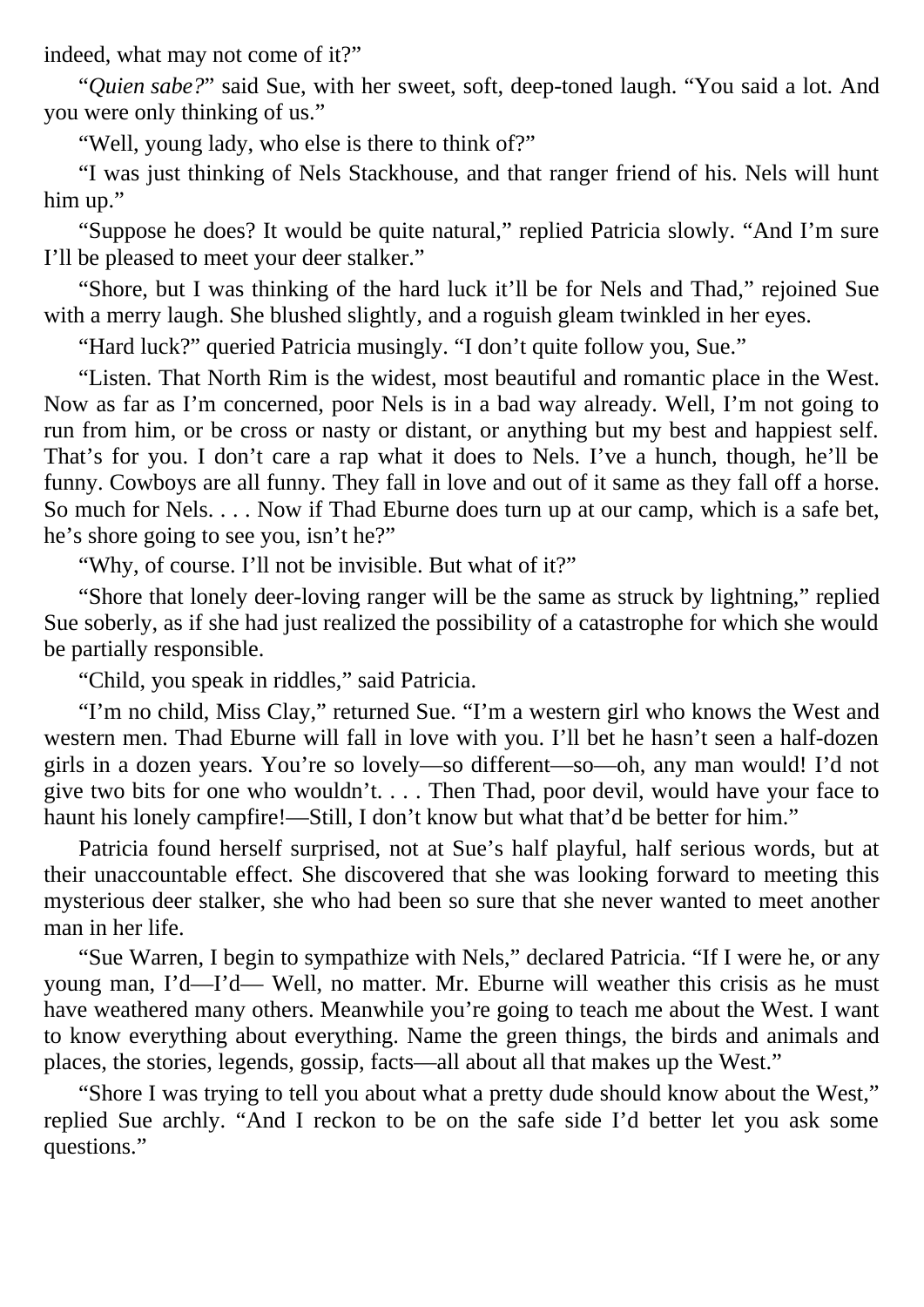## **C H A P T E R S E V E N**

THAD EBURNE had not returned to V. T. Park from Kanab but had taken a middle course through Buckskin Forest, and on the evening of the fourth day he camped at a spring above the Saddle.

He had traveled leisurely, leading his pack-animal and taking pains to note everything possible in reference to the deer. He estimated that he must have passed more than five thousand of them, most of which were on the west side of the mountain, near the heads of ravines which ran down into the canyon. There was little grazing left for sheep and cattle, let alone deer. In another month, when the eastern committee of naturalists would arrive to study the condition of the deer and the preserve, there would be no grazing left, thanks to the unprecedented dry season. And it had followed years of comparatively little snow and rain.

Eburne's visit to Kanab had been productive of both gratification and dismay. He found the forest service officials there, most of whom were favorably disposed to McKay's proposition to drive ten thousand deer across the canyon. They spoke of it as preposterous, yet undoubtedly were intrigued by the originality, the audacity of the idea. McKay was to be assured that it would receive careful consideration, with chances greatly in favor of its acceptance. Opposed to this was the no longer disputed fact that on the west side of the preserve there would be an open hunting season. Thad learned nothing about Dyott and Settlemire, but he did not push his casual questioning to the point of betraying what he knew. In fact, he believed he had more information than anyone in Kanab; however, the reticence and taciturnity of the Mormons was in no ways reassuring. What they knew they kept to themselves. Finally, Thad had been relieved to meet with no more open hostility from Cassell, or from anyone except Judson. Still, Cassell had appeared to be a much preoccupied official; he did not listen intently to Thad's detailed account of the deer-trapping and put the whole matter off until October.

Early next morning, Thad left his camp and rode over the rim on the Saddle trail that led down into the canyon to the river. He had never been at McKay's mining claim but had no doubt he could find it.

This trail down to the river was one of the wildest and most unfrequented along the whole two hundred miles of the canyon. Thad always walked and led his horse over bad places. He was glad to see clear and comparatively fresh tracks in the dust. No doubt McKay had made them recently.

The grandeur and solitude of the canyon were never lost on Eburne. He gathered the harvest of a faithful and ever-revering eye. The glory of the morning sun had just burst over the endless barren corrugated reaches of the Painted Desert. Away to the east, below the towering rampart of the Vermillion Cliffs, the canyon split the red walls and wound out upon the vast heave and bulge of the desert. It was a zigzag black line, exposed only here and there, strange even to a familiar gaze, and something beyond comprehension to a spectator who did not know what it was. But that line was the Grand Canyon. There, beyond Saddle Mountain, the mouth of the canyon of the Little Colorado came in, with its mile-high walls, and, far to the west, the great blue gaps below Grand View smoked in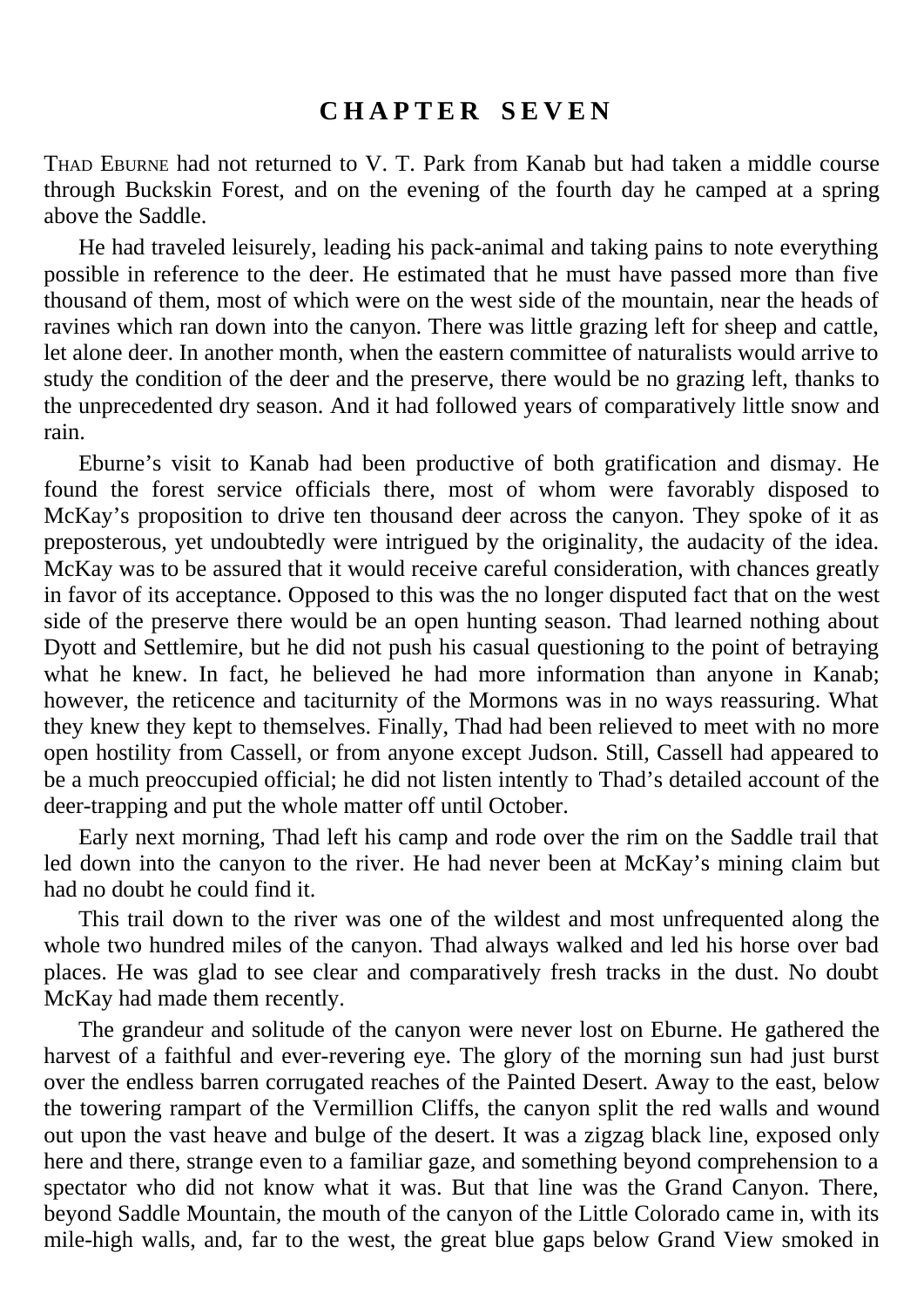their slumbering shadows.

Thad walked and rode until he saw the vast fanlike and illusive shapes of the Mancoweeps lying beneath him. They were as strange as their name. Farther on and below him gleamed the Toyweeps, and below them the river wound, sand-bordered and rock-constricted. A solemn roar soared upward from the river. Often Eburne stopped to rest and listen and look. He never wearied of any canyon scene. He never felt alone. Years along the canyon rims had bred in him something of the Indian's spirit.

Some hours later, hot and dusty, Thad turned a corner in the wall at the bottom of the canyon and encountered the object of his search.

"Howdy, Mac," he called.

"Eburne! Wal, I'm a monkey's uncle!" shouted McKay, dropping his pick. "By gosh, I'd most give up seein' you."

He was a huge stalwart man, heavy of shoulder, body, and leg. His face was broad, dark, full of the deep wrinkles of toil and pain and years. McKay was sixty, yet not a gray hair showed on his tousled head. He had deep-set black eyes, honest and bold, a nose like a Roman warrior, a determined full-lipped mouth, tobacco-stained and chapped by exposure, and a great square chin, craggy and hard as one of the rim promontories. His garb of blue jeans was ragged and earth-stained.

Eburne lost no time blurting out his good news. Mac's seamed face changed into a mass of lines, working, twisting, somehow expressing great gratification and joy.

"You don't say! Wal, aint thet jest too blamed good?" he exploded. "I was afeared they wouldn't even listen."

"I think it'll go over," replied Thad, "and here's why." Then he proceeded to tell about the failure to trap deer, the fact of the coming investigation, the drought and the growing scarcity of feed, and lastly, the probable antagonism of the State to the federal service, which were almost sure to result in an acceptance of McKay's proposition.

"They'll have a row," concluded Thad.

"Nothin' shorer in the world. But I believe the governor will be on my side. He'll shore be agin' the shootin' of deer. Mebbe I kin get the State game warden to back me up."

"You don't need them, and perhaps it'd be better if they'd openly oppose the drive, as we know they will the shooting."

"Wal, then, I'll go slow about askin' them."

"Mac, before you tell me your plan of the drive, I want to know how you're going to raise the money."

"I'll be hanged if I know," declared McKay, scratching his unkempt head. "Thet's been worryin' me some."

"It's the most important factor," declared Thad emphatically. "It's going to cost a lot of money."

"Now, I hadn't figgered it'd cost anythin' like what I'd make out of it. Fact is I was figgerin' on payin' the expense out of the earnin's."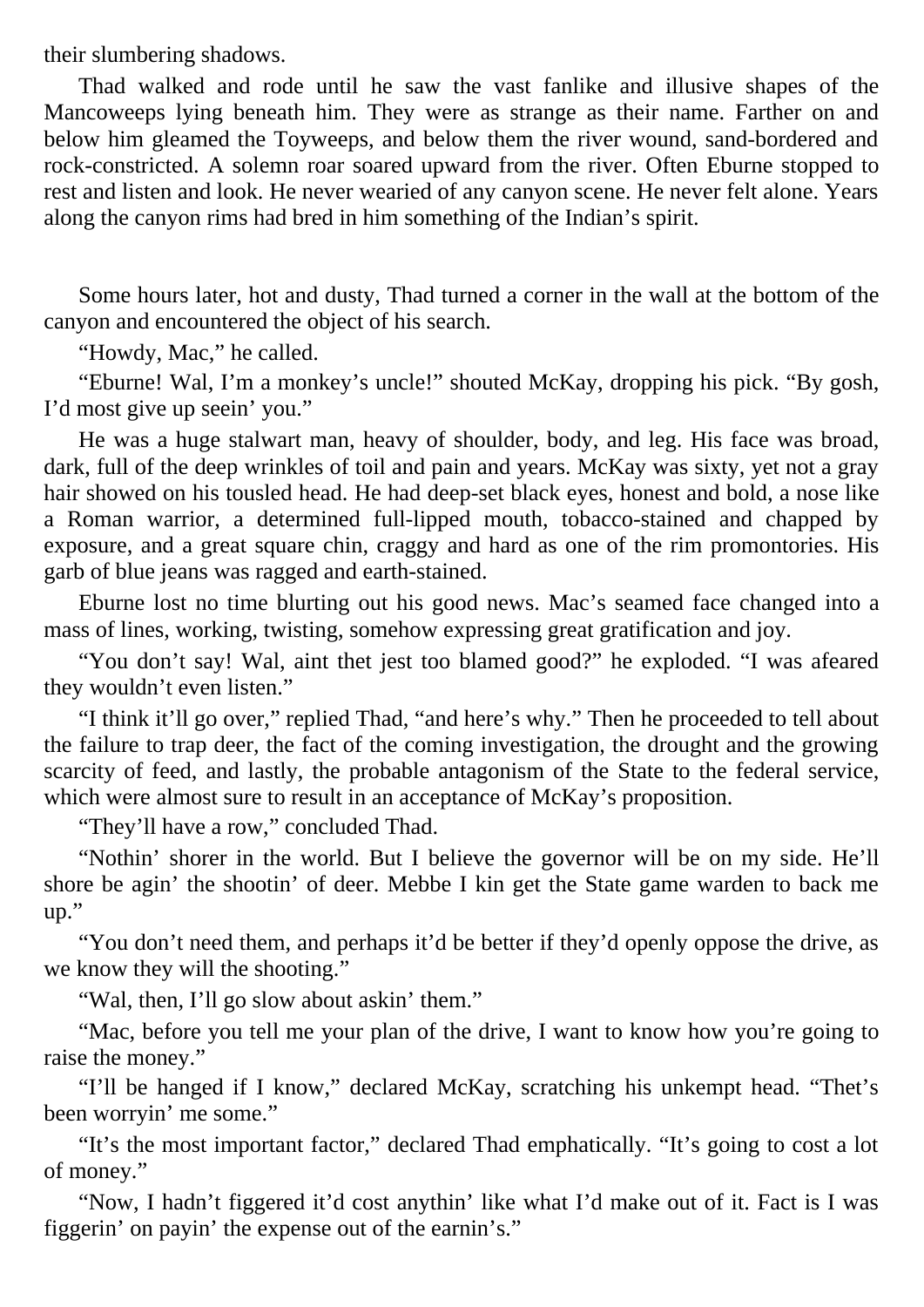"You can't do that. You'll need some ready cash, anyhow," protested Eburne, realizing at once the man's simplicity and lack of organizing capacity.

"Wal, I can raise some."

"How much?"

"Mebbe five hundred dollars."

"All right. I'll lend you a thousand. Then if you can raise some more by borrowing from people in Flag. . . . Say, Mac, there ought to be some moving picture outfit willing to pay something in advance. Because if you drive the deer it will make a grand picture."

"By gosh, Thad, I hadn't figgered on you lendin' me money, or raisin' any more thet way. It's mighty white of you. An' thet hunch just about settles the difficulty."

"No. It only helps. If you get a start you stand a chance of finishing. But you've got to start. That means money for outfit, supplies, for transportation, and all that sort of thing. Fifteen hundred dollars isn't enough."

"Wal, if it ain't, I'll get more," returned McKay offhand. His mind would not concentrate on figures, or evidently on small enterprises. He had always been mixed up in some large deal, more or less visionary, as his late boring for oil out in Utah, or his present delving for copper and gold here in the bottom of the Grand Canyon testified. Still, it was McKay's kind of imagination and enthusiasm that carried great projects to successful conclusion. McKay would hit the nail on the head sometime—find the treasure at the foot of the rainbow!

"Mac, just how do you plan to make this deer drive?" asked Eburne thoughtfully. "Jim Evers told me what you told him, but now, since I've ridden down that Saddle trail, somehow I'm not so sure."

"Simple as a, b, c," declared McKay, plumping his huge knee down on the sand. His large calloused fingers picked up a fragment of stone. "Now, you look ahere." And he began to make marks on the smooth sand. "Here's the cedar slopes all along the east side of Buckskin, clear from the Cocks Combs along by Warm Springs to the Saddle. All the deer on the east side of the mountain go down when the first snow flies to winter on them sage an' cedar slopes. There's juniper an' buckbrush, which's what the deer will browse on this winter. Or starve! Wal, I'm gamblin' thet a big outfit of Indians on foot, ringin' cowbells, an' a lot of riders on each end of the Indian line can drive an' herd thousands of deer along them cedar slopes to the rim wall under the Saddle. There's one place I'll have to fence with wire."

McKay desisted in his talk and map-drawing long enough to bite off an enormous quid of tobacco, after which he resumed as volubly as before.

"I aim to drive the deer into thet big gap leadin' up to the Saddle. There they'll hit the trail down into the canyon. They can't go up, an' if they pile off the trail it'll only be down in the gulch. Thet leads into one canyon after another, all walled an' steep, an' they go clear to the river. Once through the gap, them deer have got to go down. We can fence breaks along the inside of the trail. Some wire with burlap or cheesecloth stickin' on it will turn deer back. Now, by fencin' a place at the river, we could head the deer right into the water. They'll swim across, hit Tanner's trail, which is the only place a rabbit could climb out, an' they'll go up on the big blue limestone bench.—Why, Thad, it's a cinch."

Eburne was won over, even against his better judgment. It was easy to take stock in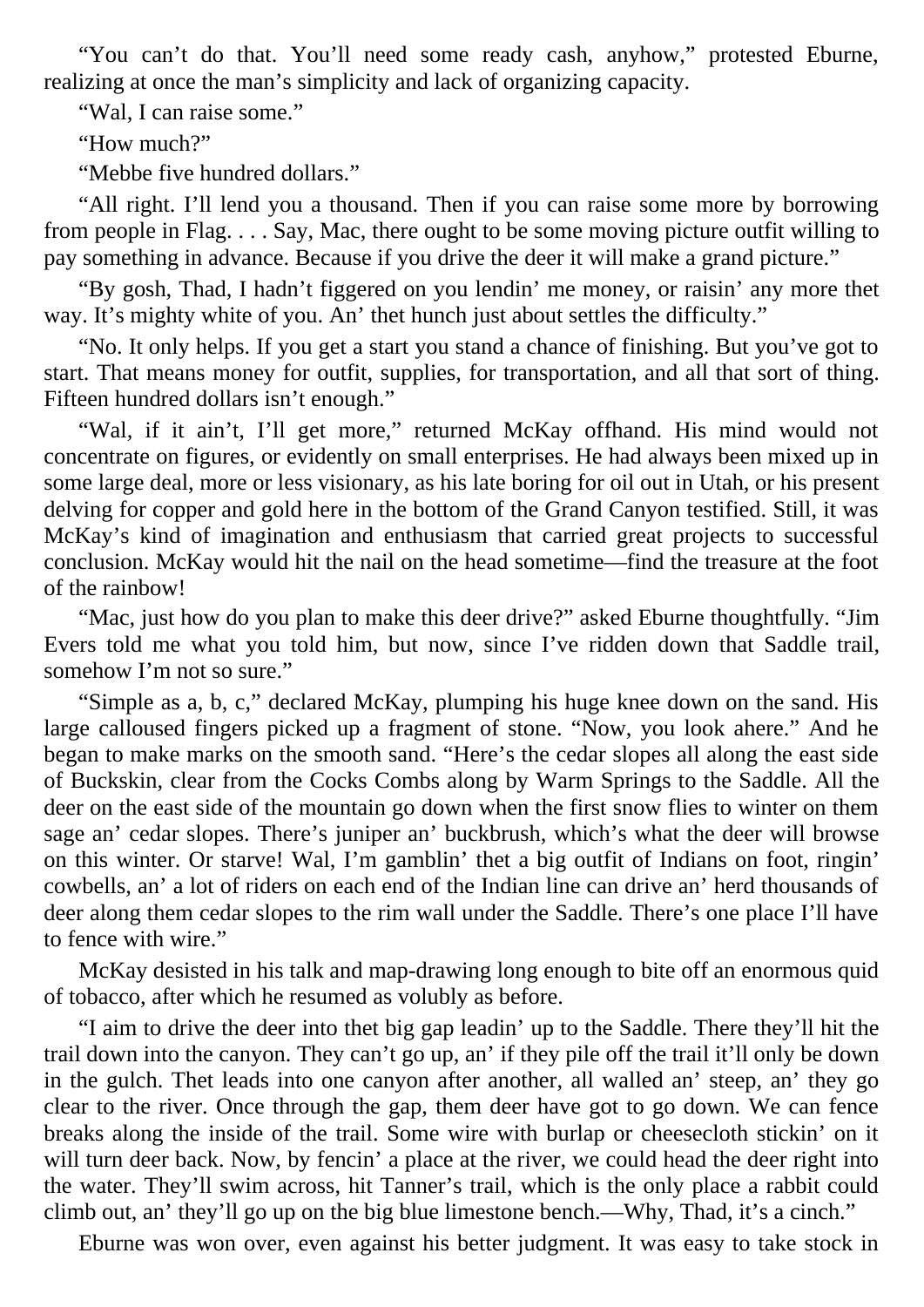something he wished for with all his heart. This idea was so incomparably better than that of shooting or trapping the deer.

"Mac, you've sold me on your drive," he declared. "Put it up that way to anyone who wants to save the deer and they'll fall for it too. My advice is for you to go to Flag at once and begin your preparations."

"But, Thad, there's no need rustlin'. I've work to finish up here, an' we can't start the drive till the snow flies," protested McKay.

"But, man, you can get ready," returned Eburne vehemently. "Don't you see the absolute necessity of that?"

"Reckon I don't, with all due respect to you," replied McKay bluntly.

"There are many reasons," went on Thad, striving to maintain his patience. "You must begin to raise money while getting your drive approved by the service. You might lose because of lack of preparation or by putting the drive off until winter sets in. November would be ideal, if snow came. But usually snow doesn't come to stay before early December. That's pretty late, unless you're ready to drive when the first snow sends the deer down. You'd be taking fearful chances to begin after that."

"Aw, the weather keeps good on them cedar slopes till Christmas," declared McKay. "No, Thad, nothin' is goin' to fuss me 'cept thet order from the forest supervisors. Gimme thet an' the deer's as good as drove."

"Mac, I told you it was pretty sure. I know these men. There's only one thing likely to kill it."

"An' what's thet?"

"Jealousy. The fact that the plan did not originate in the minds of the supervisors."

"Ahuh! I get you. An' thet's a stumper. Howsomever, if the Service people really want to save the deer, my idee will stick in their craws."

"Yes, I'm banking on that myself. I know personally how proud all the forest service are of the deer herd. I'm bound to confess it."

"Wal, I've a hunch they'll be so tickled with my drive thet they'll have me make one every year. An' I'll clean up some big money, beside doin' the country good. . . . When'll I see you again, Thad?"

"Not soon, unless you come up to Big Spruce. I'll be there alone for a few weeks. Then I'll be one of the guides with the deer investigating committee. After that I'll probably go across the canyon to Bright Angel. When the shooting season opens I'll be back riding the forest. That is going to be some job. Last, when the snow flies I hope to be with you on the big drive."

"Mebbe I'll ride up to see you when I'm through here. It wouldn't be a bad idee for me to have another look at the trail. Every time I go over it I change my mind. Funny! But them Mancoweeps are sure the foolinest places in this here canyon. . . . Thad, I near forgot to tell you I seen a lot of fresh hoss tracks round the lower slope of Toyweeps. Shod hosses, too. I hadn't time to trail them far. Lost them anyhow. But I figgered it was queer an' might have somethin' to do with Bing Dyott ridin' Buckskin again."

"Mac, what do you make of him?"

"I don't make nothin' of Dyott. I *know* him. Twenty years ago I knowed him. Bing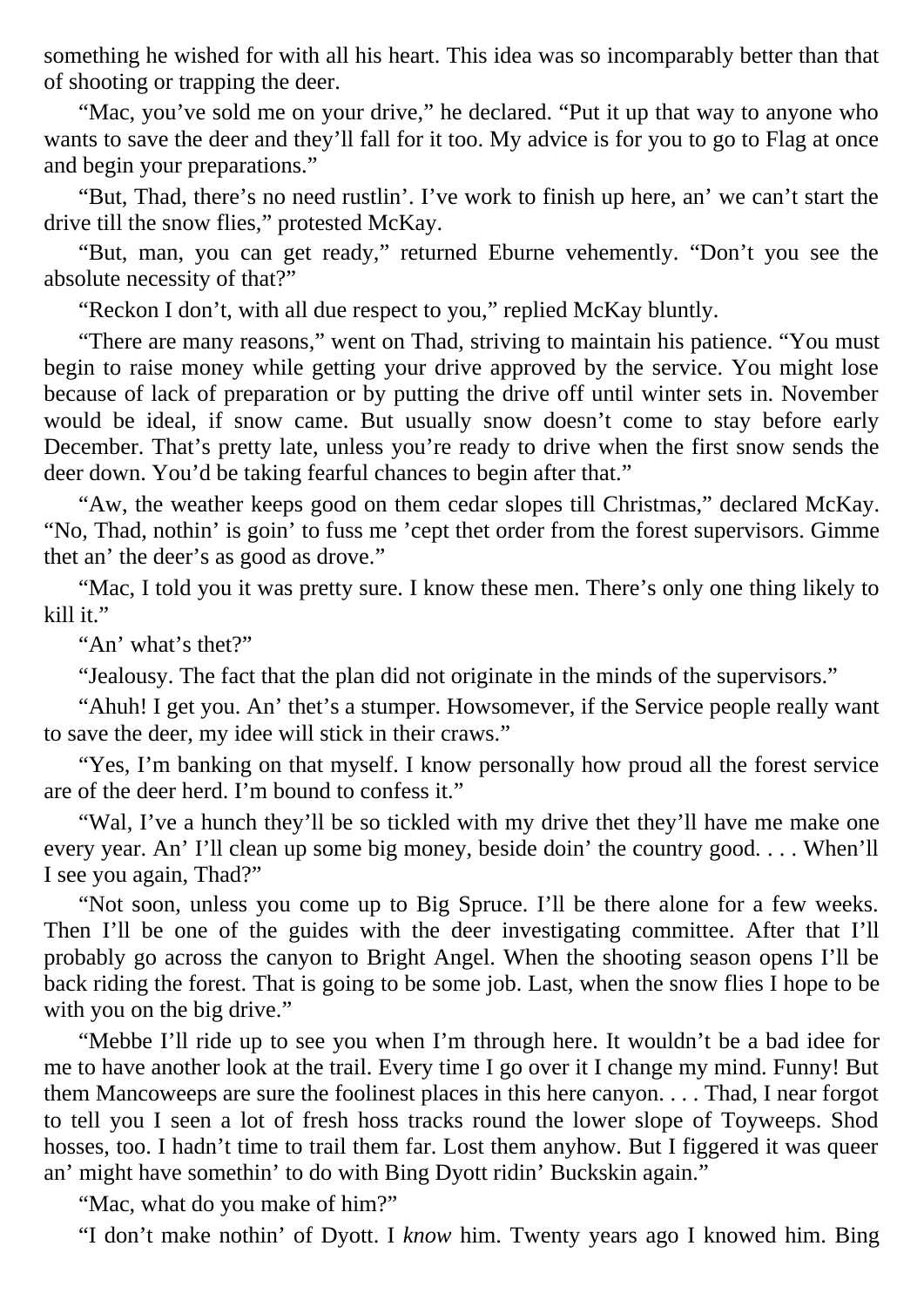hasn't changed none. But times have. When I was drillin' for oil up in Utah, he was pullin' off some two-bit rustler deals. They don't pay, an' he can't risk the old-time stuff. Now I figger this way. Dyott's bein' on Buckskin this summer has got somethin' to do with your deer herd. What else is there on the mountain? No wild hosses. An' he sure wouldn't do real work, such as this here diggin'."

"I agree with you," replied Thad soberly. "But *what* is his game?"

"Wal, have you any idee he means good by the deer herd?" queried McKay with something of sarcasm.

"Good? No, I haven't. But neither can I see Dyott and his gang constituting any evil. That is, to an appreciable extent. He'll kill deer for meat. Maybe he's so hard up that he'll try to make a little stake this fall by killing and selling deer. I did have another suspicion, which concerned Dyott's possible relation to certain cattle interests. But I hesitate to-"

"Wal, thet's a pretty good idee," interrupted McKay. "Hesitatin' is good sense. I've knowed the cattle business in this country for over forty years. No easterner can ever savvy it."

Eburne reflected upon the peculiar import in this old Arizonian's speech. Manifestly his point of view, whatever it was, differed markedly from his own or that of Jim Evers or Blakener. Cattle and sheep meant little or nothing to newcomers to Arizona. But the old stock—how the very fiber of their lives seemed woven in with brands and wool and the long-established customs of early days!

Eburne left his friend early and addressed himself industriously to the long ascent, well satisfied with his visit on all scores except that allusion of McKay's to Bing Dyott. It was open to much interpretation. As far as the ex-rustler was concerned, the plot thickened.

Sunset found Thad back in camp, wholesomely tired and glad his outside tasks were, for the present, done. He would leisurely travel back to V. T. Park to see Blakener and get fresh supplies, then go to his summer camp at Big Spruce Spring, there to await the coming of the appointed committee. He would be glad for a rest and freedom from the perplexing problems and strifes which, after all, had so little to do with his real purpose there in the forest. These were outside duties that had been imposed upon him and had little to do with the warm, intimate kinship he felt for the woods and its wild denizens.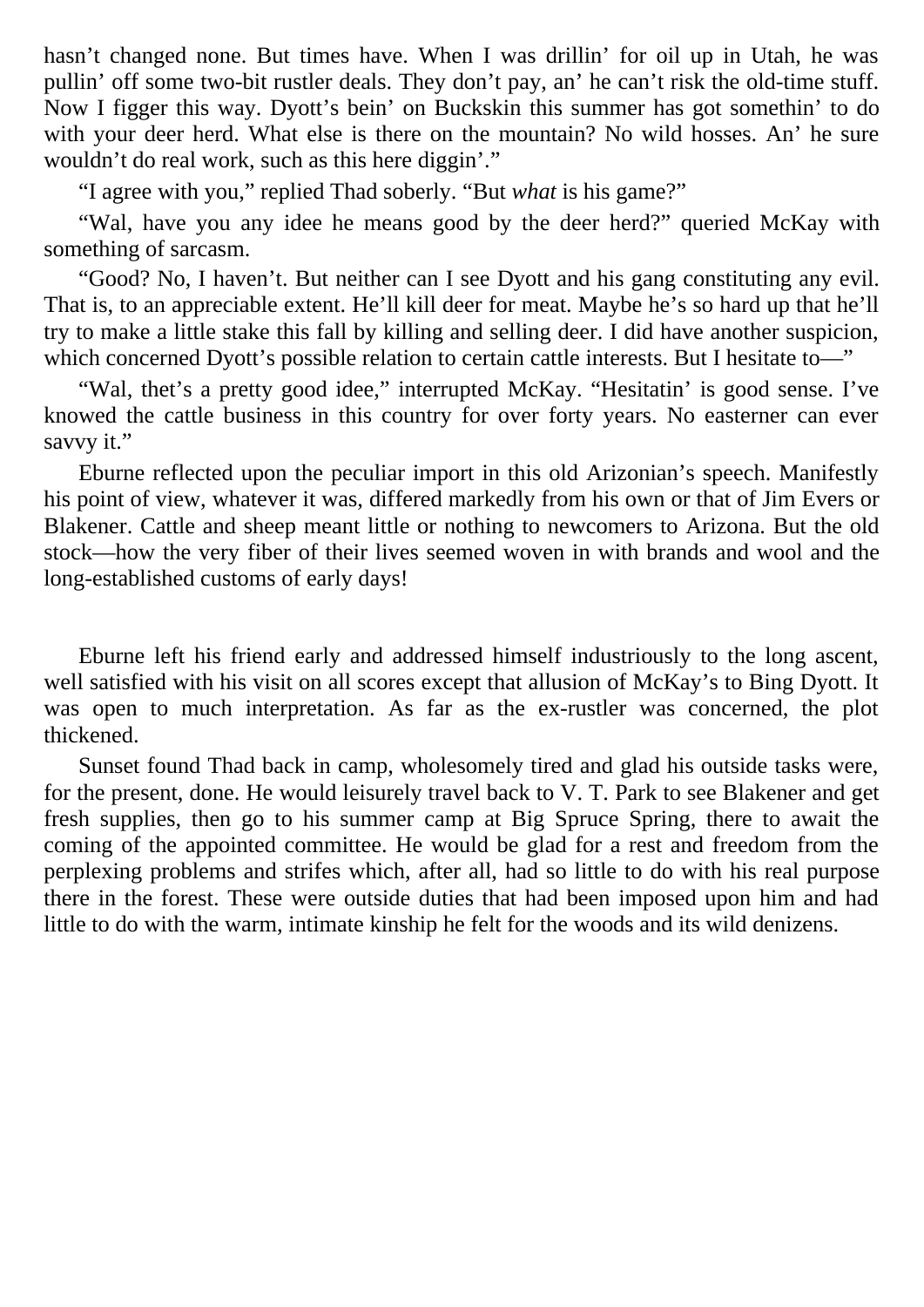## **C H A P T E R E I G H T**

PATRICIA and Sue had a late dinner, owing to a delay in getting back to the El Tovar.

"I promised our duffel bags for tonight," said Patricia. "Tine is to call for them. It appears Nels and the cook are to leave with pack-animals at daybreak. We're to follow with Tine and catch up with them on the trail."

They found the guide waiting for them in the lobby. "Like to have your bags," he requested, after greeting them.

"Mine's all ready, Tine," replied Sue.

"I can finish packing in a few minutes," added Patricia.

"Then I'll take Sue's along with me an' come back to fetch yours," returned the guide.

Patricia noted with dismay the small size and light weight of Sue's bag. "Oh, I am a tenderfoot," she exclaimed, pointing to a large bag she had packed and a small one not quite ready. "I didn't know what to take and what to leave out."

"Shore that's all right. Pack what you want," reassured Sue smilingly. "I'd have brought more things, only I didn't own any more."

"You relieve me, Sue. I always was a great person to carry so much more than I needed. I'll be glad to share with you."

"I wonder why I'm such a lucky girl?" queried Sue, gravely gazing up at her new friend.

"How are you lucky?"

"To meet you and go with you."

"If you call that lucky and want to know why, I can surely enlighten you."

"I shore want to know."

"It's because you're frank and lovable," replied Patricia, pausing in her work. "Indeed, I've come to sympathize greatly with Nels Stackhouse. I think I know what ails him."

Sue blushed scarlet and actually covered her face with her hands. "Oh, I—you—you spoiled such a sweet compliment," she exclaimed in confusion.

"Sue, I took the trouble to make inquiries about Nelson, just to satisfy myself," said Patricia seriously. "He has a fine record here. Straight, sober, industrious, gentlemanly, they say. He is very well liked. Now, whatever he has been in the past, this change ought to weigh with you. It's what a man is that counts. I believe I'd rather have a man that had once been bad and turned over a new leaf than one who'd always been good."

"But don't you see—it—it only makes me—him—oh, everything all the worse?" burst out Sue, almost piteously. Tears were on the verge of welling up in her eyes.

"No, Sue, I don't see," returned Patricia gravely.

They were interrupted by a knock on the door. Tine had come for the rest of the baggage.

"Miss Clay, I near forgot somethin'," he announced. "Nels wants to know if he's to pack two bed rolls."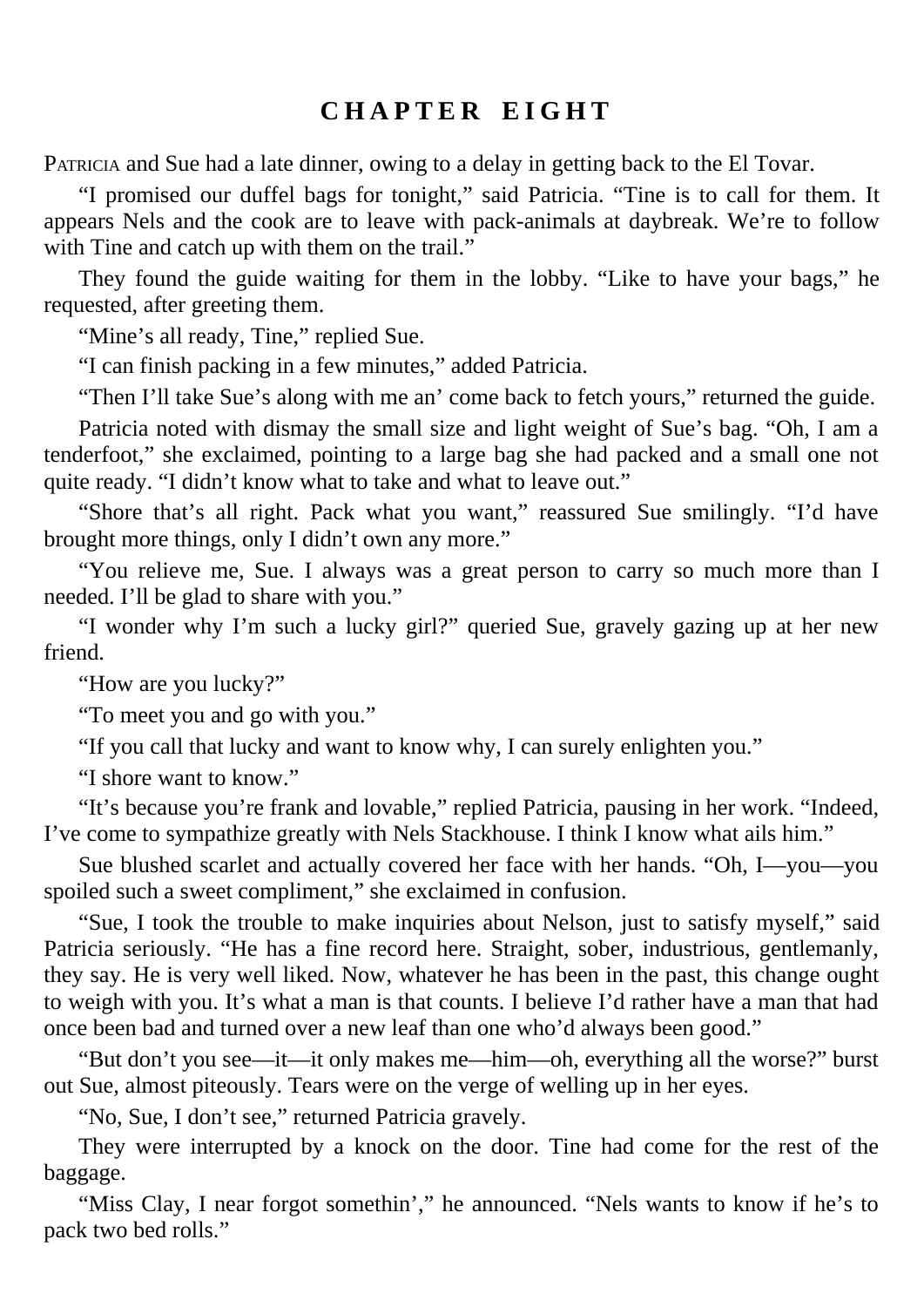"What are they?" inquired Patricia dubiously.

"A bed roll is a bunch of blankets rolled up in a tarp," replied Tine with droll dry gravity. "An' a tarp is a big piece of heavy canvas. Both together they make a bed. An' a bed is somethin'—"

"Thank you, Tine," interrupted Patricia. "I hope your idea of a tenderfoot isn't something as elemental. . . . You said Nels wanted to know if he is to pack two of these bed rolls. I'm sure I don't know."

"Cowboys and packers always travel as light as possible," explained Sue. "What Nels means is, will one bed be enough for you and me."

"Oh! . . . What do you think?"

"Shore it would—for me. I'm used to sleeping double. It's great fun when you're camping. But you must consider your own comfort."

"I should think you'd be a comfort," responded Patricia, "especially out in the dark, lonely woods where there are wild beasts and creeping things.—Tine, you're to pack only one bed roll for us."

"All right," said Tine, shouldering the bags. "Seven o'clock tomorrow. I'll be waitin'."

That night, long after Sue had fallen asleep, with her curly head nestled low on the pillow, Patricia lay wide awake, thinking, listening to the strange sough of the wind in the pines.

In the semi-darkness, for moonlight was shining in the window, the New York girl could see Sue's little head and sweet face; and if she had yielded to her yearning, she would have slipped closer and drawn the girl into her arms. Patricia knew she was going to love this western girl, if she did not already do so. And the knowledge hurt. Love had cost her a great deal. But she found she was neither bitter nor cynical any more. She had discovered the uplifting, all-satisfying, mellowing power of love. Yet she did not yield to it easily. Sue was shy with her, a little afraid of her. And Patricia's long habit of restraint made it hard for her to unbend.

But she knew that this acquaintance, so casually begun, would grow into a lasting friendship. Patricia experienced real happiness in dreaming of what she would like to do for Sue. It had been her good or bad fortune to have more money than she knew what to do with. She gave herself credit for having always been charitable. Yet if she had ever done any good in the past, it had not brought happiness to her such as the thought of helping Sue now brought her. But Sue Warren did not want charity. She needed work, independence, freedom from worry, and a home. The New York girl began to formulate plans to achieve these for the Texan without hurting her independent spirit. If Sue really loved this keen-eyed cowboy Nels, which was something Patricia had begun to suspect, and if Nels turned out to be a man!—"I'd buy a ranch and have Nels manage it," mused Patricia, and was charmed with the thought.

The trip to the North Rim would decide a great deal for this western girl and her cowboy; and Patricia had a premonition that it would be well for them. Then she wondered what the trip might decide for Patricia Edgerton. Almost mockingly she recalled Sue's playful words about the deer stalker. But in the silence of the night, with the sleeping girl so close and warm beside her, Patricia could not think long of self. She found it now for the first time in her life easier to think of giving instead of getting. And she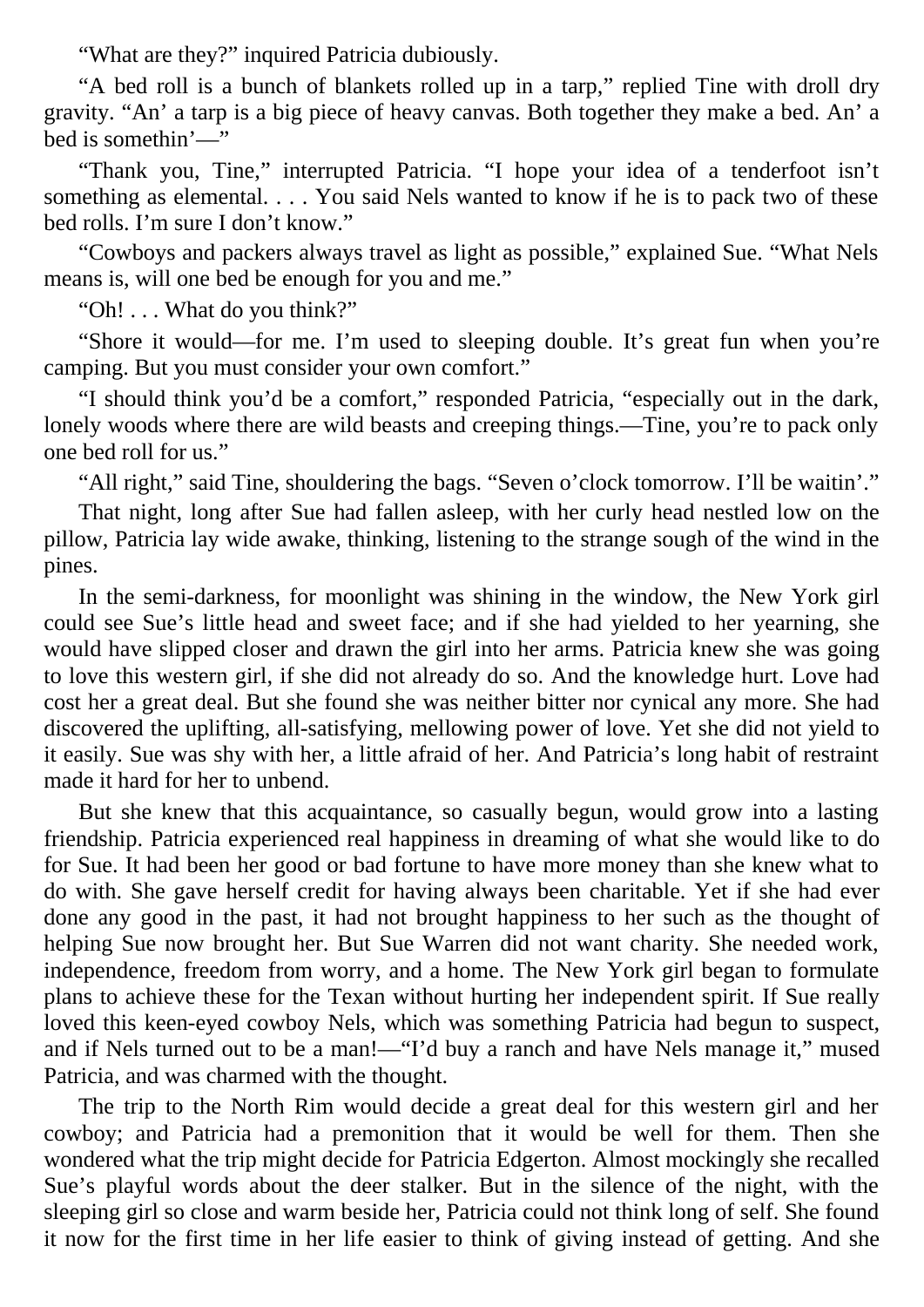found it pleasant.

Shadows of branches moved across the moonlit bed. The moan of the wind was sad, but it did not fill her with loneliness. The unknown future called out of the sound of the wind in the forest. It began there in that silent room—her future—and it stretched across the canyon, and then wherever she might go. But she could not evade it, and for the first time in years she did not want to. In fact, she was eager now to hurry toward it and meet it!

"Good mawnin'," the soft southern voice penetrated Patricia's dreams. She stirred; she awoke. Sue was standing beside her, gently shaking her. "Shore thought you'd never wake. It's six o'clock. And the boys will be rarin' to go."

Not since girlhood had Patricia awakened with the zest and thrill that stirred in her this morning. As she took her bath she wondered when she would again be able to enjoy the luxury of a warm bath. Bath tubs were apt to be rare on the Northern Rim! They hurried down to breakfast, and at the appointed hour were at the head of the trail. Tine awaited them with small, staunch, gentle horses saddled and a cheerful grin on his face.

The sun was tipping the long cedared escarpment to the east of El Tovar. Golden bars and shafts, yellow fan shapes of light streamed slantingly down into the canyon. Through these streaked veils, transparent as amber, slumbered the chasm, purple in hue, mystic in line, deceptive in depth.

Patricia rode down the trail, under the golden rays, into the shade beyond, with the beauty of the morning stirring her heart.

The horses Tine had selected were fast-gaited and sure-footed. They were at home on the steep trails. Patricia, after her ten days of training, could ride with ease and pleasure. Only once did she dismount on the way down to the plateau. By the end of two hours they had passed Indian Gardens and had reached the fork of the trail, where the way on the right led down to the river.

The new trail seemed to plunge headlong into a rugged bronze-hued crack. It wound, wove, zigzagged down, down into narrow gorges, vastly different from the open country above. All was iron-bound rock, dull, dark, burned by some mighty cataclysm of fire in ages past. The air grew hot and oppressive. Tine lost no time on this descent, and Sue kept close to him, and Patricia a dozen yards behind. This lower trail was a surprise. It followed narrow passages that certainly were canyons, yet none such as she had seen before. The trail was steeper, more difficult, more restricted as to view, and it curled under cliffs that reached to the heavens. Patricia gazed aloft to see a narrow winding stream of blue which was the sky.

At last the canyon opened, so that she could view looming walls, bottomless depths. Patricia saw Sue dismount at what appeared the end of an iron-red ridge.

"Devil's Corkscrew!" she called. "Get down and walk."

Patricia was glad to comply. When she reached the point, it was well indeed she stood on her feet. The descent from that ridge dropped almost perpendicularly. Far below she could make out a narrow winding sandy floor, with a stream of water in the middle. She let her horse go ahead.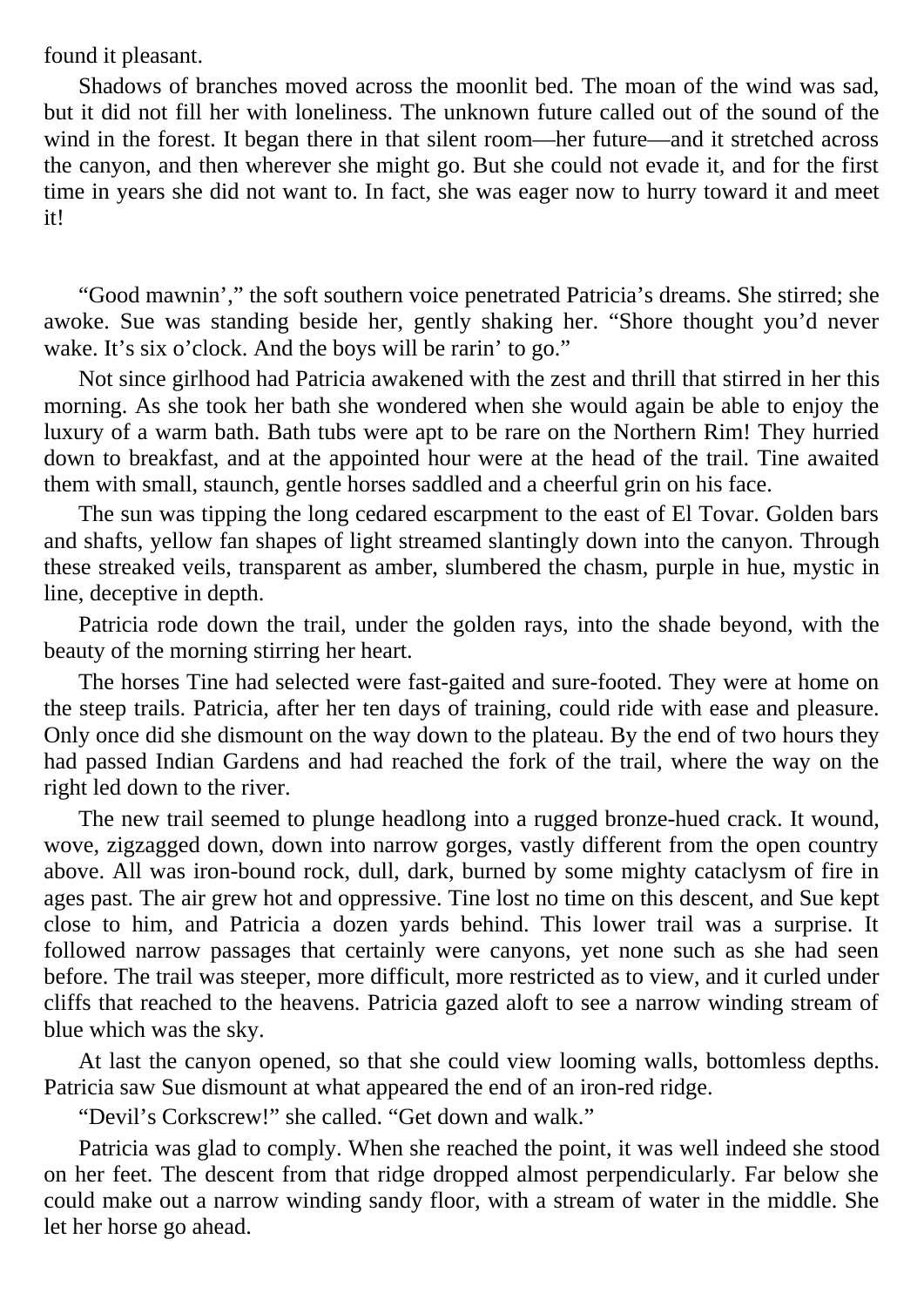That corkscrew descent dropped a thousand feet, it seemed to the New York girl, and when she reached the bottom and gazed back upward, she marveled at its apparently unscalable height.

Mounting again she spurred her horse forward in order that she would not get too far behind the others. Though cottonwood trees and willows, exquisitely green, and long grasses and ferns and flowers relieved the stark barrenness of that canyon, Patricia felt imprisoned.

The stream bed was sandy, gravelly, and the water ran over it clear and shallow, welcome to eye and ear. For a brief moment Patricia felt the hot summer sun on her back. As the canyon wound on, stretches of dark shade alternated with the sunlit ones.

Then, suddenly, she became conscious of a deep, low roar. It swelled in her ears. Soon she recognized it as the sound of a swift-running river. A moment later the trail turned sharply left, and Patricia saw that she was riding into the black Y-shaped chasm she had seen from above—the Marble Canyon of the Colorado.

Tine and Sue dismounted on a sand bar, and while Sue waited, the cowboy gathered up her bridle and turned to meet Patricia.

"Get down an' come in," he drawled, with his ruddy smile. "You're at the foot of Bright Angel, an' there's the river."

Patricia saw it, sullen, dark red in color, gliding, hurrying, leaping, chafing its black, ragged shores, roaring around a bend in the canyon beyond her sight. She gazed up. The black, scarred slope led her bewildered gaze to far-towering sun-tinted peaks and crags and spires and walls. She could not speak. Sue met her and led her across the sand bar and onto the edge of the black shore, beyond which the reddish water swirled greedily.

"Here's your black archaic Rock," said Sue, pointing to the marble under their feet. "And there, my lady from New York, is our cage—our bus line across the river, our automobile by cable."

It was then that Patricia saw a dark cable sagging across the river, quite high up, and a boxlike cage of slabs slung on wires and pulleys. She also espied Nelson Stackhouse sitting on a stone, his sombrero in his hands, with a grin on his tanned face for the approaching Tine.

"Yes. I see Nels, too," replied Patricia, suddenly remembering the rest of their party.

"Why, shore. So do I, now," drawled Sue, with her low, lazy laugh, tantalizing and sweet. "Come on, lady, heah's where you take your medicine."

"Oh, Sue, you mean I'll need chloroform," cried the eastern girl, viewing rather doubtfully that apparently flimsy vehicle in which she was supposed to cross.

"Mawnin', folks," was Nels's greeting. "Reckon you made fast time. Only eleven o'clock! That's sure fine, 'cause if we're lucky we'll get on top before dark."

"Where do we eat?" queried Sue jokingly.

"Over there. Nice shady, sandy place. Reckon we can spare an hour for rest an' lunch. . . . Climb up to the cage an' I'll shoot you across."

It was quite a little step up to the place where the cage rested, one edge tilted on the rock. Patricia entered first, aware of Sue and Tine bantering about something behind her. But what it was she did not hear. Perhaps the roar of the river deadened their voices. Sue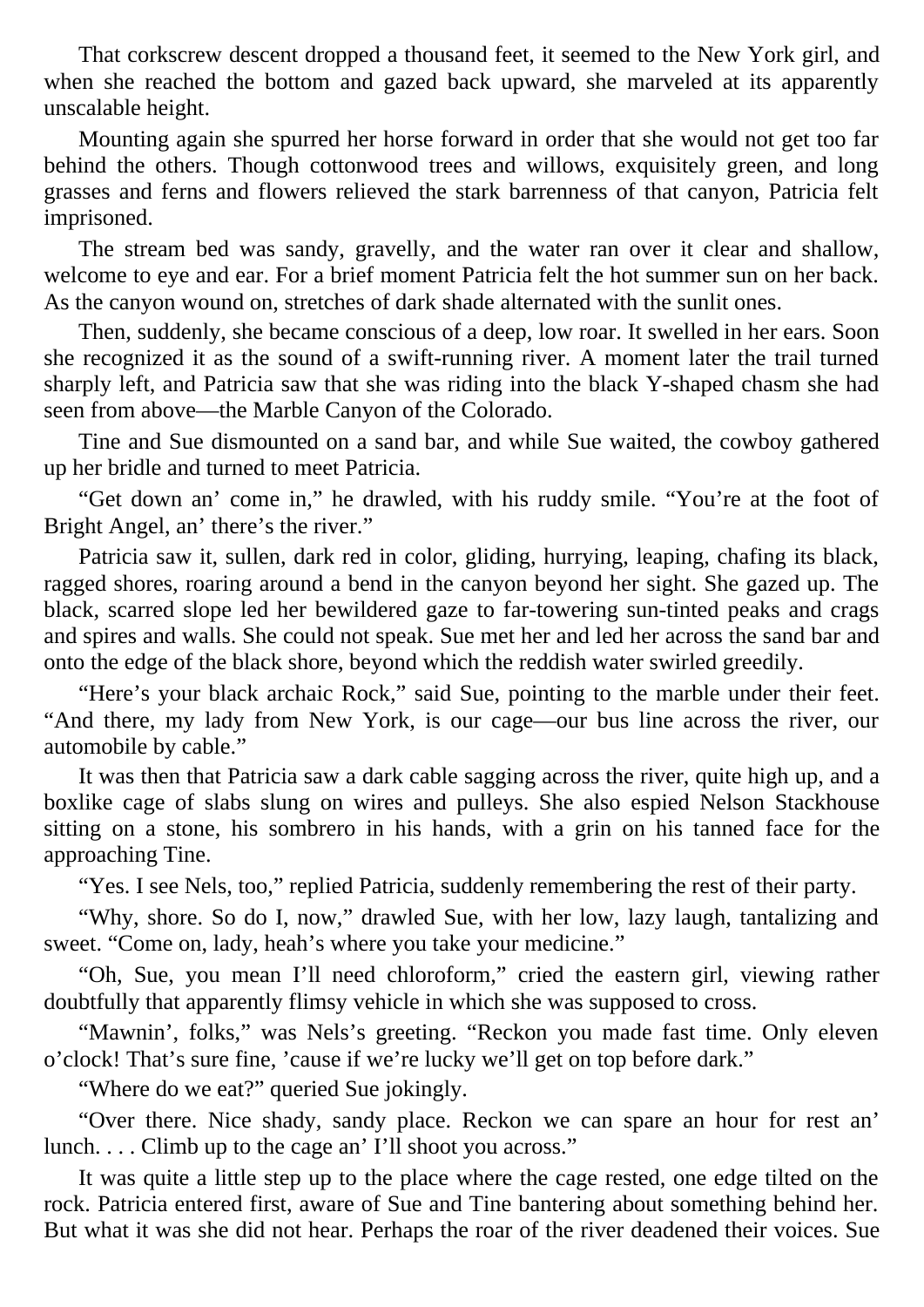stepped in beside her and took hold of her with firm hands.

"Hang on to the pommel. Shore she may pitch with us," cried Sue gaily.

Nels closed the gate and took his position above her. "Shove her off," he yelled.

"Adios!" shouted Tine with a look of glee at Patricia.

There was a lurch. Then the cage shot away from the shore. It swayed from side to side, creaking, groaning. Patricia shut her eyes in instinctive terror. She clung to Sue. Wind and motion and the roar of the river quite robbed her of her sense of bearing. Then she grew aware of a lessening speed and sway, but the frightful river underneath still roared on. Thus she stood for what seemed endless moments, which at last were broken by a violent bump.

"Change for the North Rim," cheerily called Nels.

Patricia opened her eyes, to see rather dimly that they were across and that Sue was leading her out onto the sand.

"Whew! If that wasn't the limit, Nels Stackhouse," declared Sue indignantly. "Why didn't you—you prepare us?"

"I—I'm all right," spoke up Patricia. "Just surprised—and scared."

"Reckoned you'd both get an awful kick out of that," said Nels disappointedly.

"You reckoned correctly, Mr. Stackhouse," returned Patricia.

"Now, Sue, didn't you get one too?" queried Nels.

Sue vouchsafed him no answer and led the New York girl into a shady spot where clean red sand invited rest.

"Did it make you sick?" asked Sue solicitously, bending over her.

"Yes, a little."

"It did me, too. But I'm aboot over it. I've heard of Bass's cage, down the river twenty-five miles. They say that it's hundreds of feet above the river and the cable sags far down. It must be awful to cross there. We got off easy."

Patricia soon recovered from the momentary nausea and dizziness, but her heart did not at once recover its normal beat. She watched the cowboys cross with the horses, one at a time.

"I wonder why those boys didn't let us come last," she murmured. "If I had seen the horses cross first, I'm sure I wouldn't have minded it—so much."

"Shore, I don't wonder," retorted Sue, "but I suspect that Nels Stackhouse did it on purpose."

"Well, evidently he thinks I want thrills and you need them," laughed Patricia. "Don't be angry, Sue. We'll think up a trick to play on them."

"That should be easy," agreed Sue.

They did not have long to enjoy the spot they had selected, for the cowboys soon had their horses in motion and led them into a side canyon, high-walled and sheer which widened presently and merged into an intersecting canyon. Here the deep roar of the Colorado River was replaced by the shallow rush of a brook over stones. Patricia cried out with pleasure when she espied a green-white, swift stream tearing and foaming down along a deep-cut channel. A halt was made in another shady place, where the sand was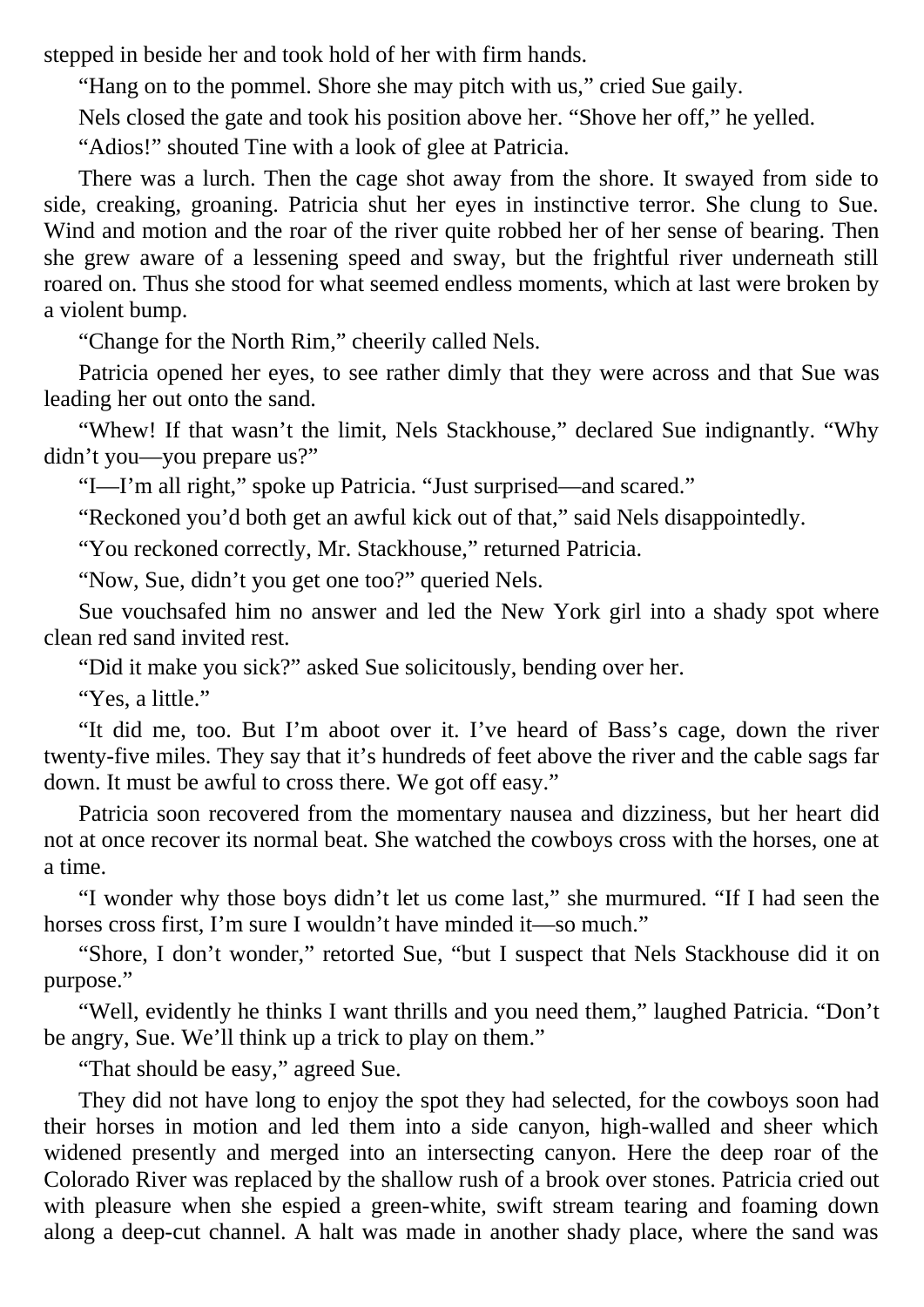white and clean and warm.

Then Patricia became aware of several pack-mules and the last addition to their party, a fat, jocund-looking individual, who obviously was the cook. When presently he spread a piece of clean canvas upon the sand and deftly heaped a generous lunch thereon, the New York girl was willing to concede that he was a welcome member of the party.

"Ladies, this here is Bill Little, who come all the way from Winslow to cook for us," introduced Tine grandiloquently. "Reckon he has only one fault. His grub tastes so good you never eat enough an' jest naturoolly get gastromeetis."

Tine's speech struck a gay keynote for the meal, and it turned out to be a merry occasion. Sue was on her good behavior. She did not address Nels with any of her bantering remarks, though her big eyes, excited and dark, often flashed over him. Nels appeared quiet and somehow subdued. The good fortune of being on the trip with the little Texas girl seemed to leave the cowboy tongue-tied. Tine, however, made up for his quiet friend. All too soon this pleasant interlude ended.

"Reckon we got to rustle," warned Tine, consulting his watch. "Half after twelve. I'll say we're a swift outfit. But it's step out pert now, folks, an' no laggin'. An' ladies, don't fuss if you get your feet wet."

"Do we ford that stream?"

"Miss, that's Bright Angel Creek, an' we ford it, swim it, ride in it jest nine hundred an' forty-six times."

"You're not serious?" queried Patricia, smiling.

"Most as serious as Nels, if you've noticed him. Jest you count the times we pile into that creek"

Bill and his pack-mules headed the advance up the canyon. Patricia failed to see any trail such as had made travel easy on the other side of the river. When she rode up ahead beside Sue, she saw that the cook was driving his mules across the creek. With their heavy packs they had no easy job of it. The water looked deep and swift.

"Reckon it's lower than I ever saw it at this time of year," observed Nels. "Not much snow last winter. We're pretty lucky."

Tine beckoned to Patricia. "Pile in after me, an' keep on comin'. If your hoss slips, yell to me. Better shake loose from your stirrups when the water's deep."

Single file they rode into the foaming water, Nels leading, with Sue close behind, then Tine and Patricia. The horses splashed in as if they enjoyed it. Patricia felt cold, sweet water on her hot face. The sensations that followed were not as pleasant. She had to lift her boots high to keep them dry. The hoofs of the horses clattered upon the submerged rocks. The green-white water swirled up to the breast of her mount, but sturdily he stemmed the current and crossed without so much as a slip. Patricia gathered courage, and when she faced the next ford, she essayed it with less trepidation. The time came when she thrilled at the many crossings, unmindful of rush and roar, welcoming the splashing.

The canyon opened wider, allowing the afternoon sun to pour its warmth down upon the riders. The sand and stone and walls of rock reflected the heat. Sue's tanned cheeks took on a tinge of red. Patricia felt the burn on her own face and through her blouse. They rode on and on, winding, climbing, fording, never far from the creek, always working back to it, and sometimes riding straight up the channel.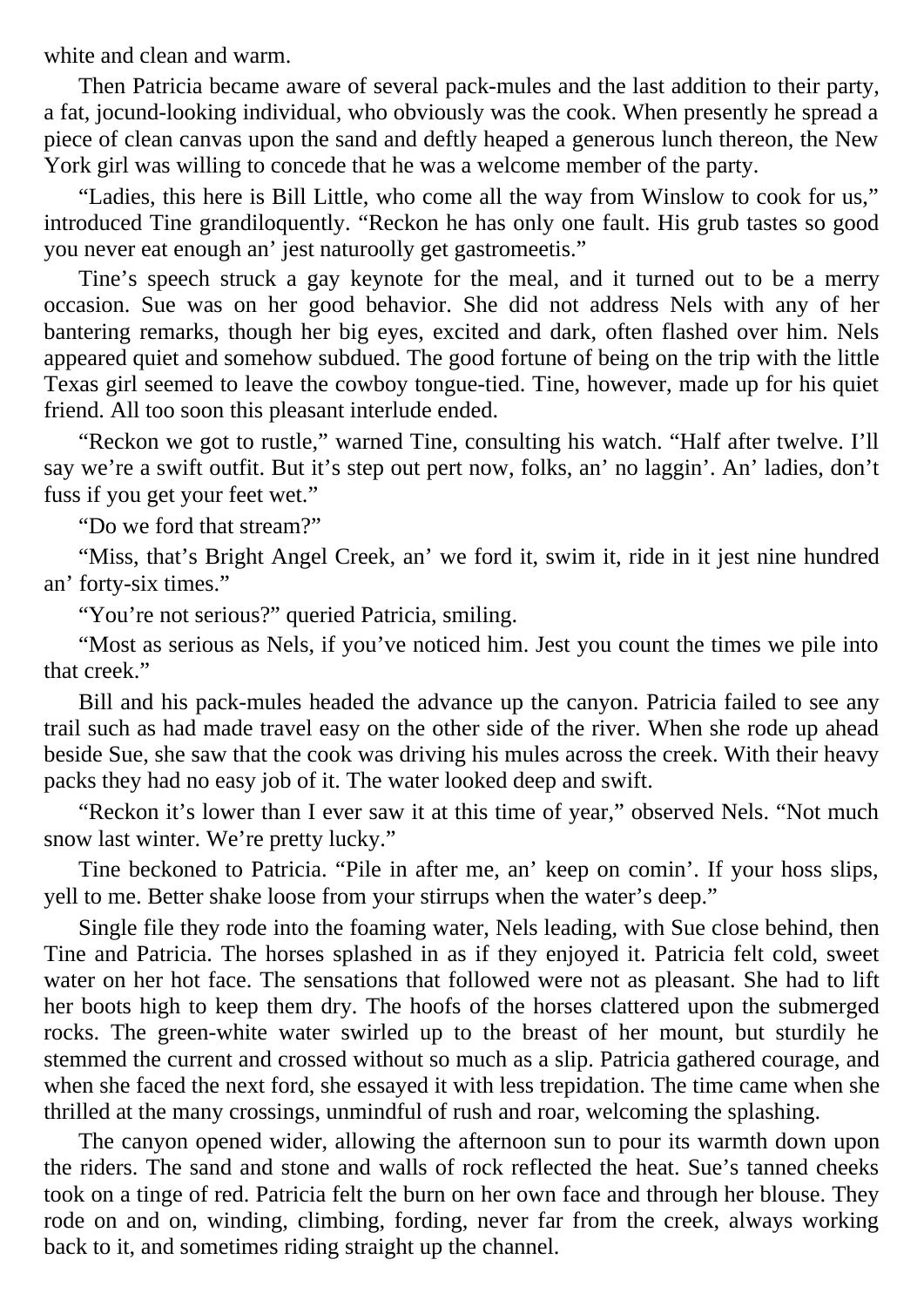Patricia found that every rider had to fare for himself. Tine, observing how well she got along, paid her the compliment of letting her alone, though at bad places he always had an eye on her. Nels rode ahead of Sue; and they all kept yards apart, seldom speaking, each absorbed in the business of the moment.

The wild, ragged, iron-red canyon gradually became for Patricia a stubborn obstacle to be overcome. By midafternoon the creek had become a torrent pouring in tiny cascades down the steep gorge. Now and then a waterfall with rainbows of mist and golden veils, like gilded cobweb lace, blocked their way, and they had to climb around it. The trail zigzagged more, bit deeper into the red earth, grew steeper and steeper; and the dim, lofty parapets began to look less unattainable.

As the afternoon wore on, Patricia grew tired. She kept the others in sight, though how she accomplished it was a puzzle to her. She became less and less interested in the scenery. The trail climbed steadily upward. Fording the stream no longer intrigued her. And late in the afternoon, when she wearily rode out of a notch in the gray limestone to join her waiting companions at the edge of a forest, it was none too soon for her. Evidently, Bright Angel Canyon cut far into the rim, for the main canyon seemed a smoky void far back toward the south.

"Now to find a snowbank where we can camp," remarked Nels, leading the way into the forest.

"Looks awful dry to me, cowboy," rejoined Tine.

They entered a magnificent forest of majestic pines and stately spear-pointed spruces with spreading silvery branches. As Patricia rode over the pine needles that deadened the hoofbeats of the horses, she soon recovered her enthusiasm and, weary though she was, realized with a thrill that this dark forest was the black band she had seen from the canyon rim days before.

"Buckskin Forest," called Sue, "and heah's your deer!"

Sleek, graceful gray forms appeared ahead, some standing quietly with ears alert, others bounding away with their white flags raised. A whole troop of wild deer! Little spotted fawns, slender does, sturdy bucks trotted to one side of the glade and stood motionless.

The sun was westering, almost ready to sink, and shadows were creeping along the forest floor. Nels peered intently on both sides of the trail, manifestly searching for a snowbank on some sheltered north side of a ravine. Finally Nels and Tine separated, the better to search. Bill appeared to be having trouble with the pack train. The mules seemed uneasy in this deer country. Suddenly Patricia heard a crashing of brush. She wheeled in time to see a big buck leap out of a thicket right in front of the mules. They broke into a run, turning back on their trail, and quickly disappeared, with Bill galloping behind them.

Some moments passed before the cowboys rode back, attracted by the noise. Nels spurred his horse and sped away through the forest.

"Think of that!" ejaculated Tine. "Them mules stampeded. I jest knowed Bill couldn't drive them."

"They shore bolted," declared Sue seriously.

"Reckon they'll run clear back to the canyon an' down, by gosh, if they get there first! But mebbe Nels will head them."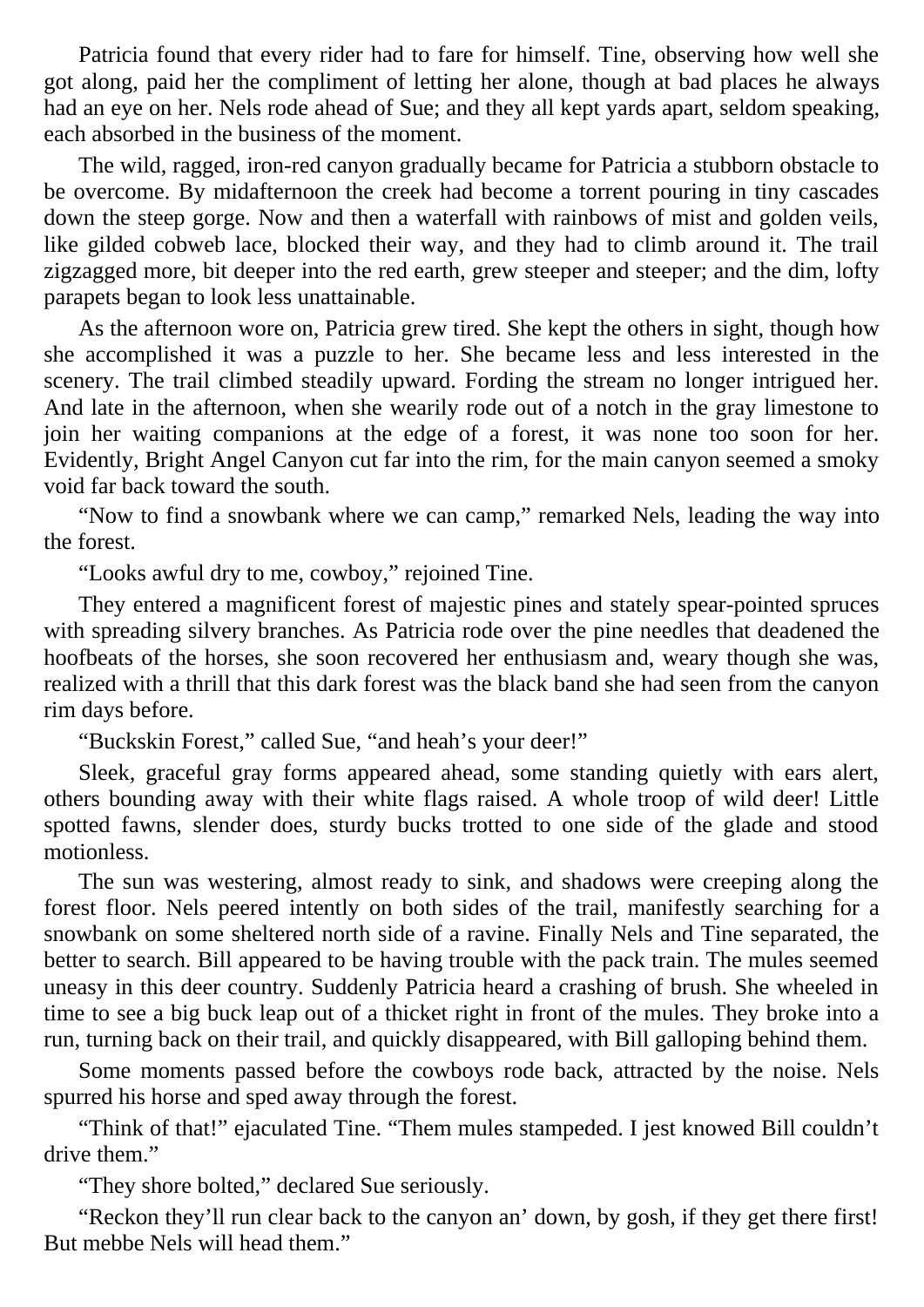"Tine, you'd better help Nels," suggested Sue. "It's after sundown, and if we're going to make camp before dark there'll have to be some rustling. We'll get off and tie our horses heah."

Tine rode off at a swinging gallop.

"You look worried," remarked Patricia, glancing at Sue.

"Shore. I feel that way," replied Sue as she dismounted. "Things happen, and sometimes they're not any fun. The boys may have trouble finding those mules. It's pretty late to see far in the woods. Well, we've got to make the best of it. Tie your horse and we'll walk around a bit."

Some little way from the spruce thicket where they tethered their horses, a long beautiful glade opened in the forest. The gray forms of deer kept crossing it, adding a singular effect of wildness to the woodland scene.

"Shore you're walking Spanish," laughed Sue as she espied Patricia's cramped little steps.

"It was a long ride," answered Patricia ruefully.

"Well, pupil, another ride like that will graduate you out of the tenderfoot class," declared Sue. "You shore did fine. Tine thinks you're great—Say, isn't that a cabin down there at the end of this open stretch?"

"It surely is," replied Patricia, espying a long gray log structure just at the edge of the forest.

"Looks old—deserted," said Sue. "Let's go down there. We might find water."

"Who ever could have built a cabin in these lonely woods?" queried Patricia.

"Rangers or wild horse hunters, most likely."

They soon reached the cabin, to find it an old but well-preserved place. Patricia experienced a little chill as she peered in through the open doorway. The big room was empty except for a bench before a rude stone fireplace. A ladder close to the right of the door led up to a loft that extended over half the room.

"Wonder if the boys knew of this cabin," said Sue. "It'd not be a bad place to camp, especially if they get back late. I'm shore glad—"

Sue broke off abruptly and bent her head. "I hear horses," she added quickly.

Patricia could not hear anything but the soft rustle of pine boughs against the roof.

"Listen. Off heah," said Sue, pointing. "Wrong direction for the boys to come back. . . . Now, I don't like this."

Patricia became conscious of a tremor running over her frame. She listened and soon heard the faint sound of horses' hoofs on the forest floor.

"I see a bunch of riders," Sue whispered, and clutching Patricia's arm, she dragged her quickly inside the cabin. Then she peered out from behind the half-open door.

Patricia did likewise, disturbed by Sue's agitation and her sudden action. But she could not see any riders, though the muffled thud of hoofs seemed louder. The sun had gone down, and among the huge trees of the forest, gray gloom was spreading. But in the glade daylight still lingered.

"If there were any cattle up heah I'd say that was a bunch of cowboys," muttered Sue,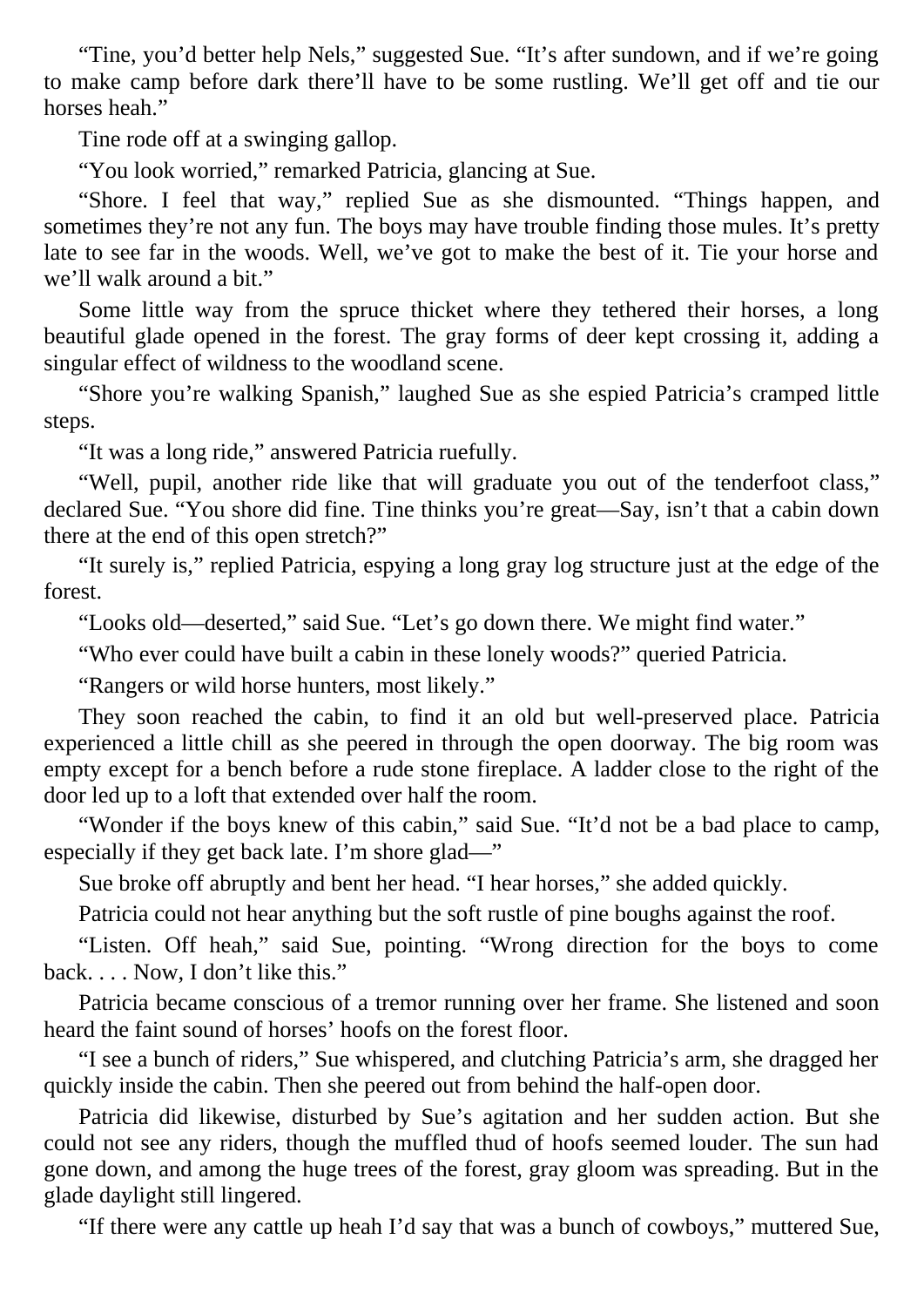talking to herself. "Four riders, with pack-horses. . . . No, there's not a cowboy in that outfit."

"What are they?" whispered Patricia, beginning to be alarmed.

"Men. And tough-lookin' hombres at that," replied Sue swiftly. "Looks like they'd pass close."

"Suppose they do?" queried Patricia.

"Shore it'll be all right if they do. . . . Gosh! They're haided right for the cabin. I don't like this a little bit."

"Sue! You frighten me."

"Miss Clay, we're alone. We haven't even got a gun. There are two desperados in that bunch, and the fellow ridin' ahaid is no ranger, or cowman, or rancher."

"You mean—they might be desperate characters?" faltered Patricia.

"I shore do. It's not impossible to meet bad men on this side of the canyon. . . . Oh, don't look like that. It's all right. It just worries me. Shore they won't harm us. But they're comin' right to the cabin. . . . Let's hide up in the loft!"

Patricia felt again that strong clutch on her arm, and she was dragged to the foot of the ladder. Sue climbed up like a squirrel. "Hurry," she whispered down. "Don't make a noise."

Patricia climbed awkwardly, with unsure hands and feet, but she reached the loft, where Sue drew her back from the edge and whispered, "Lie down flat and be quiet!"

The intense silence of the next moment was broken by hoarse voices.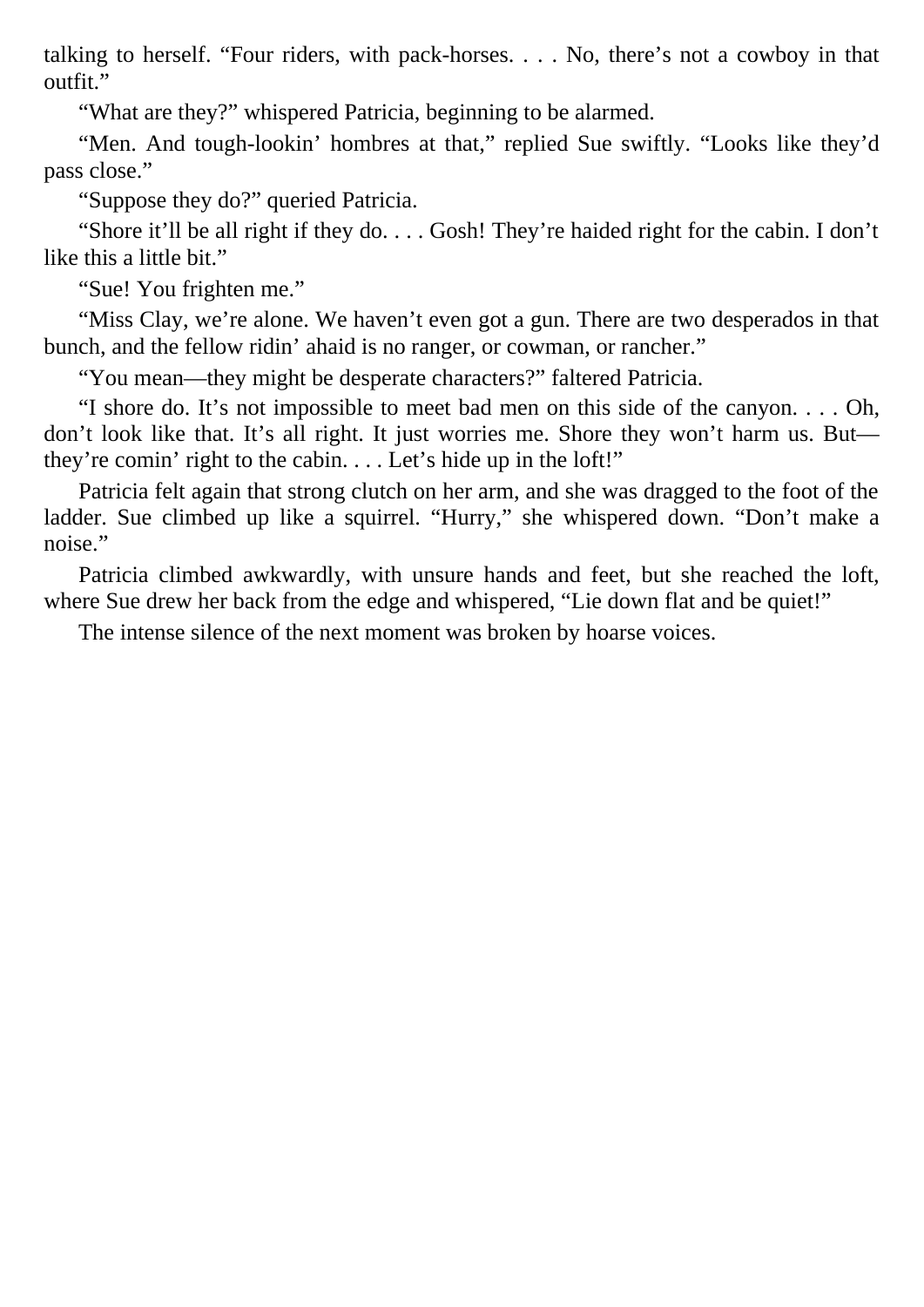# **C H A P T E R N I N E**

THE thud of hoofs slowing to a stop, the jingle of spurs, the creak of saddles attested to the fact that riders had halted to dismount before the cabin.

"Reckon this hyar shack's the place," spoke a husky voice, deep and thick, suggesting a matured man. "I ain't never been hyar."

"Wal, Bing, it cain't be no other place," replied another voice, high-pitched and nasal. "Pedro herded sheep on this end of Buckskin. We're about a quarter mile from the road, straight up from the swale you said was where we turned off. Sure this is Long Park."

"Boss, air we throwin' the packs?" asked a third man.

"Jake, I ain't sartin what we'll do yet," returned the leader. "But if there's water I reckon we might as well camp heah. Pedro, how far is Long Park from thet ranger Eburne's cabin?"

"Aboot three mile," came the reply.

"Too close for comfort. Wal, we'll see. Suppose you all scatter out an' look fer water."

"Bing, I hear a car hummin' up the road," said the man with the high-pitched voice.

Silence ensued, into which presently crept the low, melodious murmur of an automobile.

"Ha! That's my men. They're on time. Now you all clear out an' come back when I whistle. Find some water or snow."

"Bing, wouldn't it be sense to let me hang around?"

"Yes, it would, Dave," replied the other. "But he said for me to be hyar alone, at dark. He wouldn't talk else I did. It's a queer deal, Dave. I'm skatin' on thin ice, savvy? Take the hosses in the woods an' wait."

The voices ceased, and there were more thuds of hoofs, creaks of leather, and metallic jingles. These grew softer, gradually died away.

Sue placed her lips to Patricia's ear and whispered, "We've shore happened on somethin'. Don't make a noise."

Patricia had been clamped as in a vise, palpitating, yet thrilling with intense excitement. She relaxed her rigid muscles and sank on the dusty floor of the loft. In the dim light she saw Sue raise her head to peep down into the cabin. At the same moment she heard the man outside grunt as he sat down in the doorway. Then followed the scratch of a match, a flickering light that died, and the sound of slow puffs. Silently Sue lowered head and shoulders.

Patricia strove to hold in mind the thought that there was no real danger, that these strange men would soon leave or the cowboys would return. But the idea wavered. Sue had said there were bad men on this side of the river. These probably were the very ones she had had in mind.

The odor of tobacco smoke floated up to the loft. The man below puffed heavily. Patricia heard the chirp of insects, the sound of faintly rising wind, the distant yelp of some wild creature. Sue's persuasive and cautioning hand found her arm and clasped it.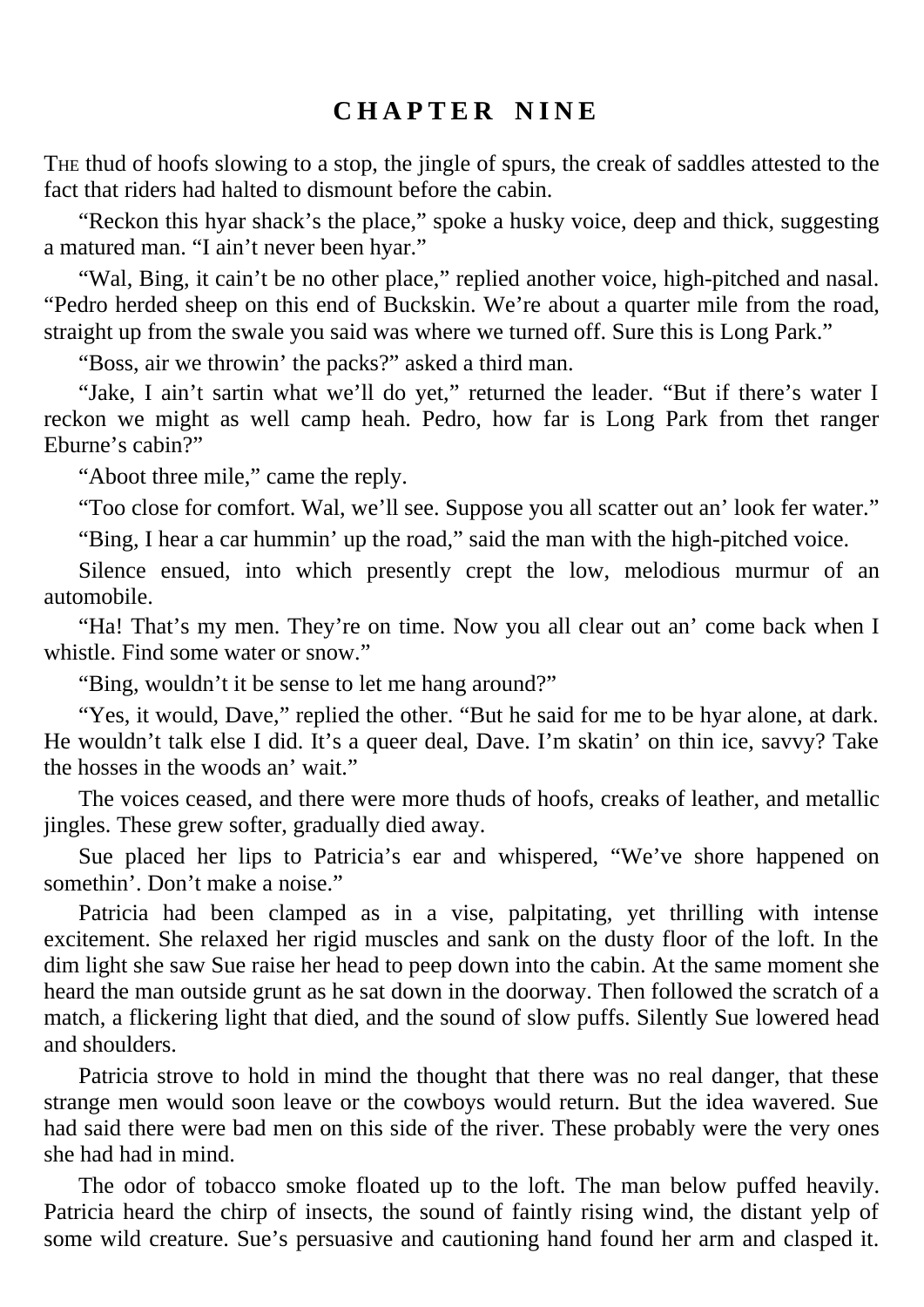Twilight had fallen, and inside the cabin was dark. Then rapid footsteps sounded outside.

"That you, Dyott?" queried a low, sharp voice.

"Reckon so," replied the man in the doorway.

"Are you alone?"

"My outfit's off in the woods."

Patricia heard these quick queries and replies with tingling ears.

"Wal, all right, walk around the cabin if you want," growled the man in the doorway, whose name seemed to be Dyott.

She heard the rapid footsteps pass around the cabin. Dyott's boots scraped on the doorstep. He had risen. Then he knocked something on wood—his pipe.

"Get inside," said the man with the sharp voice. "Talk in whispers. Walls have ears. And be quick."

Dyott cursed under his breath. Then his heavy boots stamped on the cabin floor, to be followed by the quick light ones of his visitor. They went to the far end of the cabin, and there began a colloquy of whispers—the husky, impatient, reluctant whispers of one, and the guarded, decisive, imperative whispers of the other. Patricia could not distinguish a single word. But then her ears were full of a throbbing and beating. She felt the racing of her blood, a constriction in her throat.

Soon the colloquy ended. The man with the quick steps and sharp voice left the cabin as silently and mysteriously as he had come. Dyott's heavy feet appeared to drag across the floor, and he was breathing hard.

"Holy Moses!" he ejaculated hoarsely. "I'll end by pluggin' thet fellar."

Then he whistled and strode from the doorway, out into the open, where the girls could hear him pacing up and down.

Patricia leaned noiselessly over to Sue and whispered, "Who are they? What does it mean? Are you afraid of—of anything?"

"Shore stumps me," replied Sue. "But I'm not afraid—yet. Reckon worse's to come."

"Oh—what—how?"

"That outfit's going to camp heah, and we're likely to be discovered before the boys get back."

Patricia's answer was checked by Sue's hand softly covering her mouth, and an excited whisper: "Keep still. They're coming."

Again the sound of hoofs and hoarse voices could be heard coming from the woods. What was going to happen? Surely she and Sue would be found hiding up here. And if they were discovered, what then?

"Find any water?" called Dyott.

"That's a snowbank handy," came the reply.

"Fetch the packs in, an' rustle firewood. We'll camp hyar."

Patricia was certain that she felt Sue's hand tremble in its contact with her arm. As for herself, the cold chills were chasing hot flushes over her body. She tried to make herself believe that the cowboys would return soon. Meanwhile her ears were filled with the hard words and coarse laughter of these men, of the pound of hoofs and thud of packs, the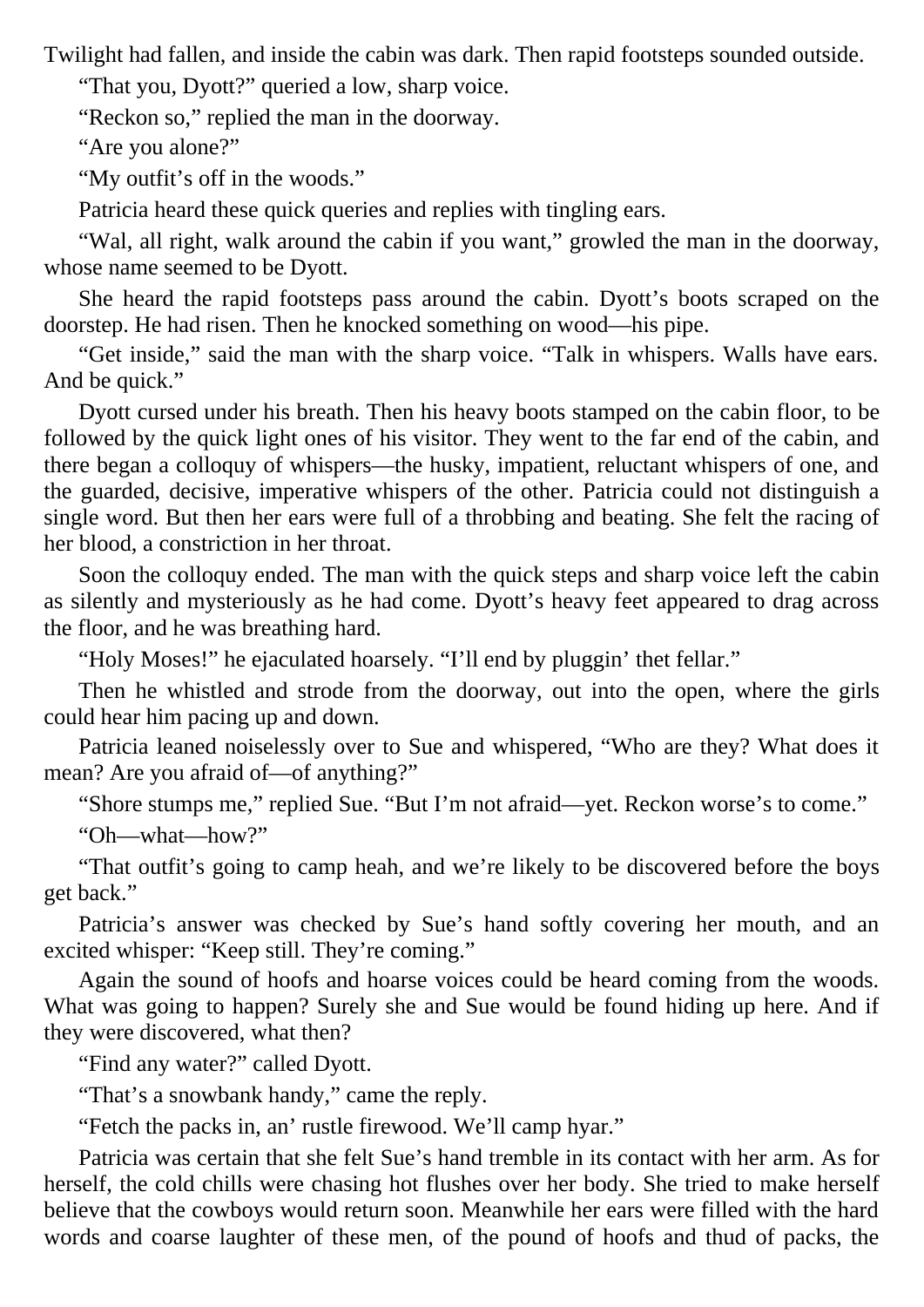shuffling scrape of boots accompanied by the musical clink of spurs. A man entered the cabin, and there followed the sound of brush being dumped on the floor. Again Patricia heard the scratch of a match and saw a faint light gleam. It grew. The roof became distinguishable. Sue's form took shape. Then the crackling of sticks and the spluttering of flames told that a fire had been kindled. Other men entered to throw packs thudding on the floor, and following that came the clatter of pots and pans, the clink of metal.

It relieved Patricia to see that the space above Sue and her was obscured in black darkness, for the floor of the loft obstructed direct light from the fire. If they could only keep still! Patricia could conceive of no reason why the men should want to explore the loft, unless something made them suspicious. Yet the strain of guarding against making the slightest sound, of sneezing or coughing, was unbearable. That whispered colloquy in the darkness of the cabin between the man Dyott and his visitor did not have an honest look. Even a tenderfoot could discern that. And if Dyott discovered there had been listeners in the cabin at the time of his meeting with the stranger, he might be ugly.

"Bing, how'd you make out?" queried one of the men when evidently he and the leader were alone.

"Wal, Dave, not to please me particular," was the response. "Settled fer thet Utah deal. But this hyar new idee of mine didn't jibe. You know he's really agin Settlemire, though he pretends to be fer him, an' thet's why he won't trust me. It's do his way or nuthin'. An' I had to take him up."

"Makes a lot of work fer us—when our plan'd be easy," complained Jake.

"Wal, I'd a hunch thet after this he wouldn't be able to hold a Mormon jail over my head," replied Dyott gruffly, as if to excuse his weakness in giving in to the stranger.

"Ahuh! Mebbe you was—" The entrance of others interrupted Dave's response, and he lapsed into silence.

Patricia moved her head carefully to find an easier position, and she rested it upon her arm. She was lying prone, face down, the same as Sue, who was, however, a foot closer to the edge of the loft floor. Patricia caught a faint ray of light penetrating the floor, very close to her. It appeared to come through a long crack. By moving slightly, she could see down into the room below. The fire was bright; pots were steaming at its edge; an iron kettle sat right in the flames, and a little grizzled man appeared to be wiping it out with a rag. She saw one other man, who sat within range of her vision. He had a thin face, dark, smooth, with sloe-black, glittering eyes. He held a cigarette between his fingers, daintily, and now and then he put it to his lips. Surely he must be one of the desperados Sue had mentioned. This position grew uncomfortable, cramping her neck. She resumed the former one, at the same time reaching cautiously to find Sue's hand. She appeared to be calmer now. There was absolutely no doubt in her mind that very soon one of the cowboys, or all, would enter the cabin. They would return to where they had left her and Sue, find them gone and the horses tied, and at once begin a search, which would lead to the cabin. But suddenly the thought occurred to Patricia that when they did come the situation might be worse rather than better. Those cowboys might put up a fight! But then how were they to know Sue and she were hidden up here, unless they revealed themselves.

Sue's thoughts must have been following the same line, for just then she whispered in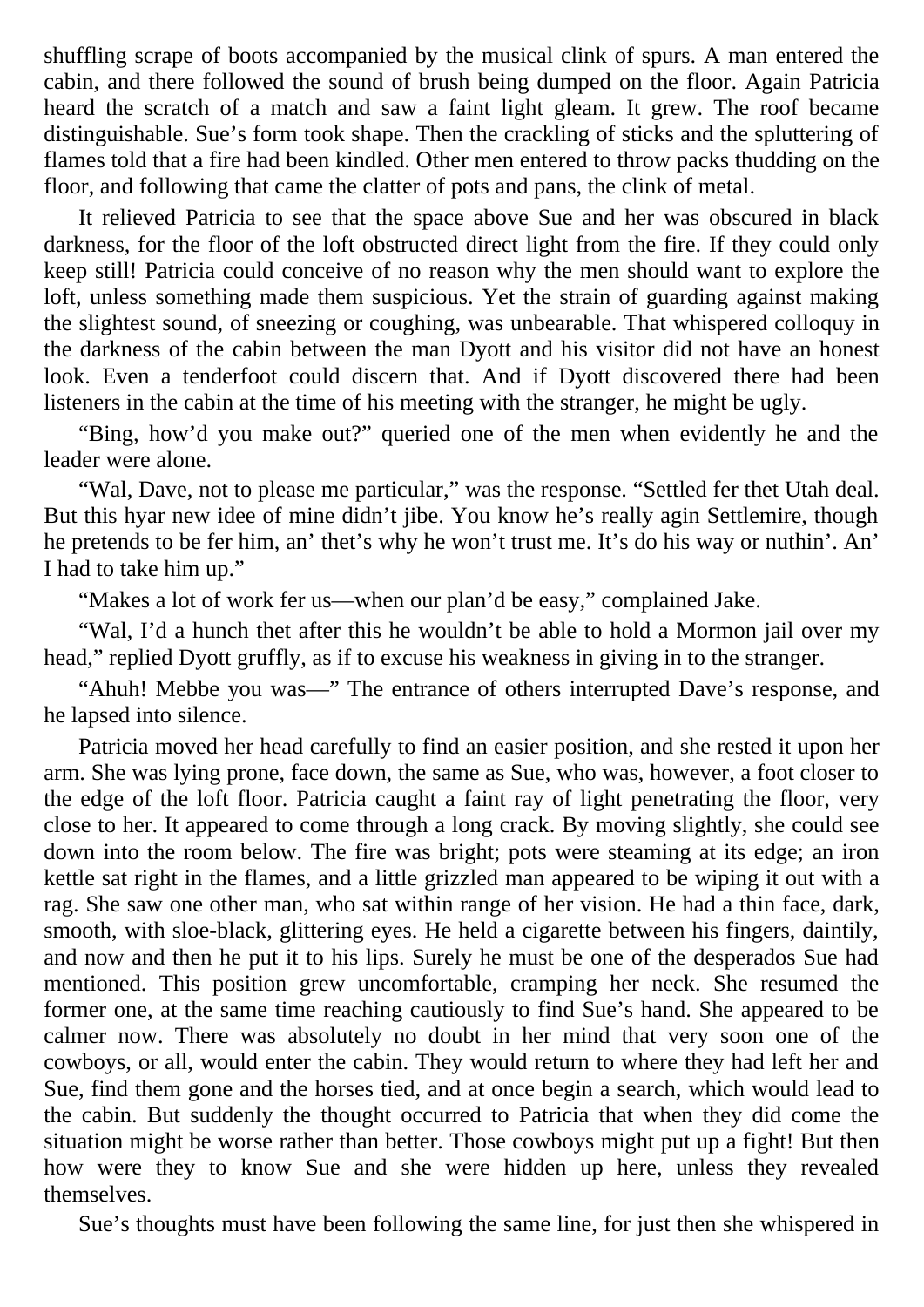Patricia's ear, "When Nels and Tine come we'd better keep mum until we see how this Dyott acts."

"I was thinking the same thing," returned Patricia. "But how will they find out we're up here?"

"That Nels is sharp. If he walks in this cabin he'll shore know I'm up heah."

Sue's reply was illuminating in a way she had not intended it to be.

She had scarcely concluded when a rapid and rhythmic beat of hoofs came to the ears of the girls on the loft floor. Sue gave her hand a quick squeeze, then let go.

"Bing, thar's someone comin'," spoke up one of the men.

"Heard him myself. Reckon it's that thar ranger Eburne," growled Dyott.

"Nope. Thet's a cowboy, or I don't know nuthin'."

Outside, spurs jingled, boots thudded. A quick step sounded at the door. The men below were silent.

"Howdy, men," drawled a cool, slow voice Patricia easily recognized as belonging to Nels.

Sue raised herself on her hands to peep over the edge of the loft floor. Patricia, as curious as she was agitated, bent over to put an eye to the crack in the floor. She saw Nels saunter into the line of her sight and up to the bright fire.

"Who'n thunderation air you?" demanded Dyott.

"I was just goin' to ask you that same. More civil like, though," returned Nels.

"Wal, we're a hoss outfit from Utah, lookin' for strays."

"I'm Nels Stackhouse from Flag. Me an' my pard Higgenbottom come over to see the deer herd."

"Ahuh! Wal, fetch him in an' eat with us."

"Thanks, reckon we don't care if we do," drawled Nels.

Patricia could not see Dyott, but she had a fairly good view of Nels. He surely was a capital actor. He seemed casual, indifferent, lazy, with no particular interest in these men. Yet the covert roving gleam of his eyes revealed much to the New York girl. Suddenly his gaze swept the loft, glinted, and dropped blankly. An instant later she felt Sue leaning over her, scarcely breathing.

"Nels saw me," she whispered tensely.

More of the jingling spurs and lazy steps gave Patricia the idea Nels was leaving.

"Me an' my pard aimed to camp here tonight. Any objections?" he said.

"None a-tall," rejoined Dyott. "More the merrier."

They heard Nels walk out, mount his horse, and ride away.

"Nice set-up young cowpuncher," remarked one of the men. "Funny how you can allus tell thet brand."

"Wal, I was thinkin' it wouldn't be a bad idee to git some outside news," rejoined Dyott thoughtfully. "So I was sociable."

This last remark of Dyott's had subtle power to ease the tension of Patricia's nerves. Sue very cautiously edged closer to her until their shoulders touched. In the pale gloom of the loft she could just make out the girl's face. Her fingers, too, as they closed in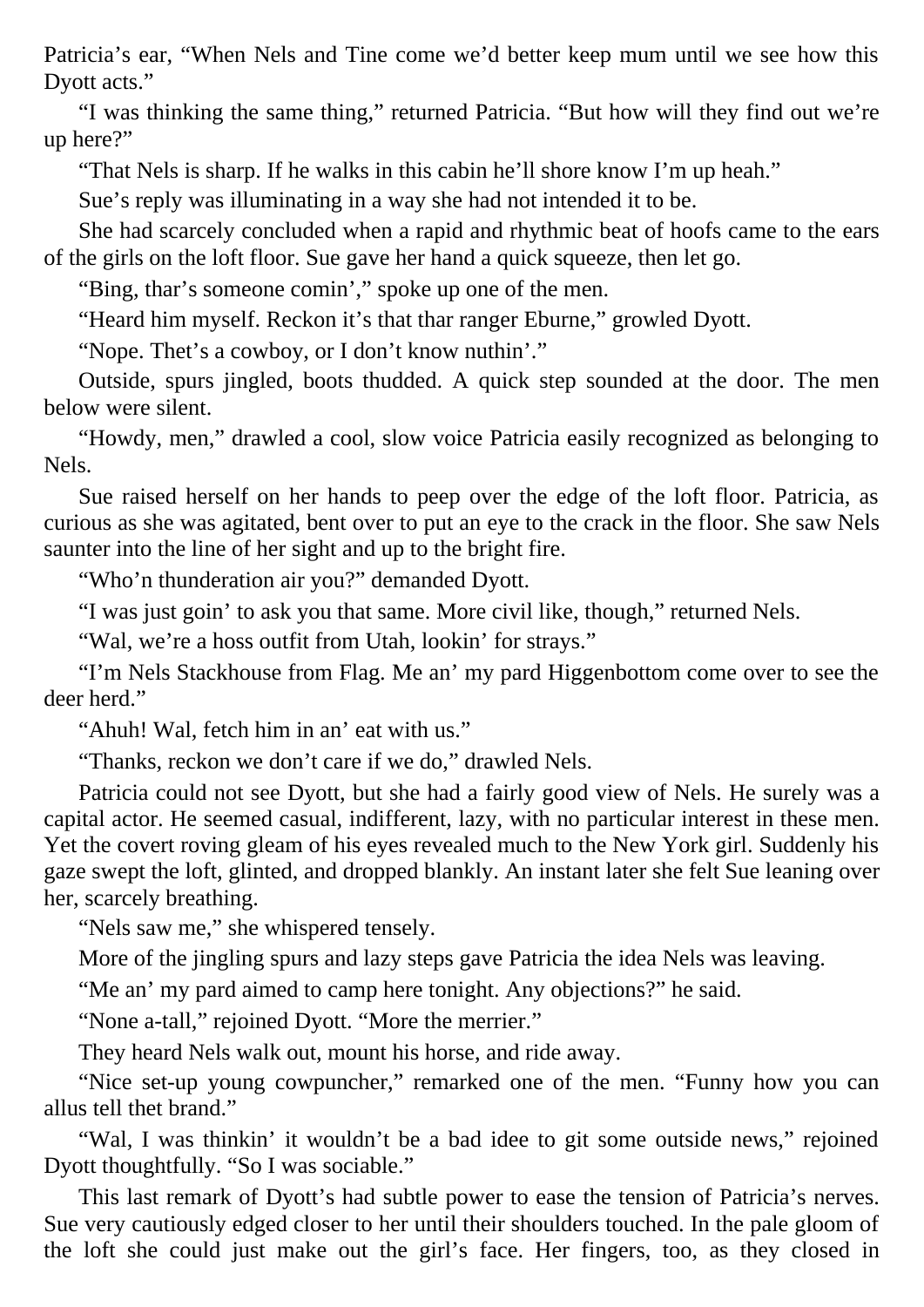Patricia's, had less of that steel-like grasp. Sue, too, was feeling relieved that Nels and Tine were close at hand.

"If they find us heah there'll be a fight, shore," she whispered. "Nels has a name for bein' a bad hombre. But I begin to feel we'll escape."

"Why a fight—if they discover us?" whispered Patricia in Sue's ear.

"Because Nels won't stand much. And this Dyott will get ugly if he finds out we were heah when he met that man. He wasn't very anxious to have any witnesses to that meetin'."

"Did you hear anything they said?"

"After they began whisperin' I couldn't catch a single word. But Dyott would never believe it."

Down below, the men were moving about and there was a clatter of cooking utensils. Under cover of the noise, the girls held a whispered conversation without risk of detection. It helped Patricia toward a recovery of her composure.

"There, the boys are heah. Hear them?" whispered Sue.

Somebody below was also aware of the arrival of the cowboys. Heavy steps approached the door.

"Grub's ready, boys," called Dyott.

But Nels and Tine, though answering, did not at once come in. Presently the sound of hoofs ceased, to be followed by clinking footsteps outside, on the step, and then in the cabin. Heavy thuds on the floor marked the dropping of bed rolls.

"This here's my ridin' mate," said Nels, as obviously he and Tine were walking toward the fire.

"What's your handle, son?" queried Dyott.

"Higgenbottom. Tine Higgenbottom," replied the cowboy.

"What a handle! Thet's orful."

"What might your name be, Mister?" asked Tine coolly.

"Wal, it might be Abe Lincoln, only it ain't," replied Dyott.

"Haw! Haw! Haw!" roared one of Dvott's men.

"Reckon who I am won't interest you boys much," said Dyott, "an' if you ain't got any fine hosses you won't be sorry you met me."

"My pard said you was a wild hoss hunter, not buyer."

"Wal, reckon I'm both."

"It ain't worryin' me none, 'cause I'm ridin' a plug."

"Come an' git it before I throw it out," yelled the cook.

The call to supper roused loud acclaims, stirrings about, clankings of tin pans, pouring of hot coffee, and sundry other sounds incident to a group of hungry men crowding around for food. Then things quieted down, while the men were busy eating. Patricia became aware of a pleasant permeating fragrance of coffee. It made her realize that it was a long time since she had eaten. Sue whispered in her ear, "Of all the hard luck! I'm starved. And they shore got a cook."

"Jevver hear of Oliver Twist?" queried Tine.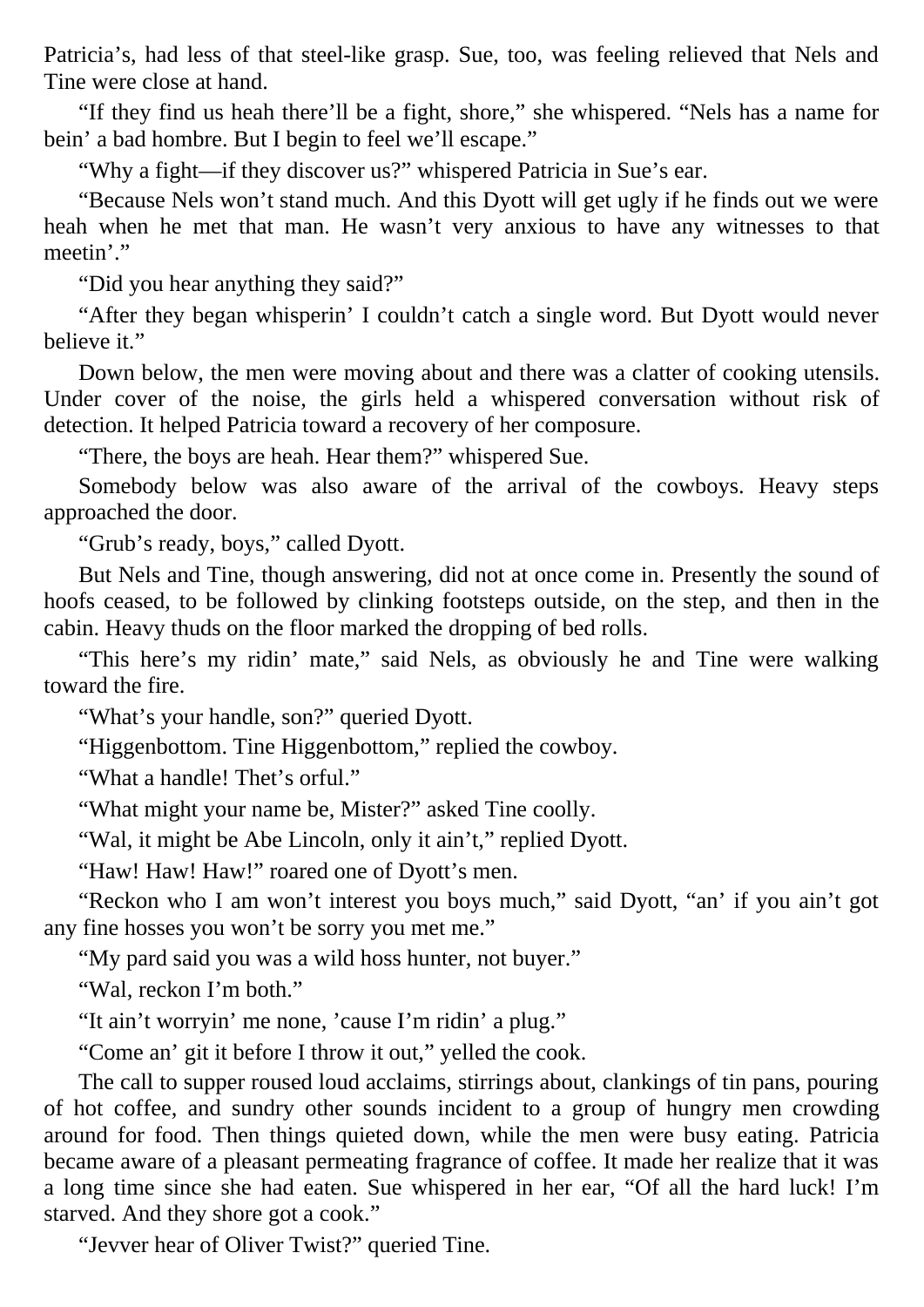"Nope. Whar does he ride?"

"He was a boy who asked for more grub. Mister Lincoln, I'll say you have some cook."

"Help yourself, lad," replied the cook, speaking for himself. "Plenty meat an' beans."

"Wal, tell us what's going on in Flag an' all over," demanded Dyott presently, raising from his seat.

"Lots of news," drawled Nels, and he began to talk as if that were his forte. "There's a lot of fellars dyin' from drinkin' bootleg whiskey. Tur'ble stuff that is. An' there's more fightin' in Noo York between bootleggers an' officers than there was in the war. The Japs are buildin' a million flyin' ships to fly over the U. S. an' blow it off the map."

From that introduction Nels skipped blandly to Flagstaff and discoursed on local politics, business, cattle, sheep, lumber, the dry season, motion pictures, railroad wrecks, and what not.

"Wal, boy, you're a regular encyclopeder," replied Dyott.

"Bing, we're shore livin' in a cave holed up at each end," said the man Dave significantly.

"Seems like," returned Dyott. "Say boys, air thar any talk about the starvin' deer on Buckskin?"

"Some," replied Nels reflectively. "I read in the paper about it. Not much talk yet, though."

"Wal, it's a fact. Reckon most the herd'll starve this fall an' winter. Twenty or thirty thousand, anyway. They're eatin' bark now."

"Too bad," said Nels. "That was one thing me an' Tine wanted to find out. If there was such a big bunch of deer in the first place, an' if they was starvin' in the second."

"They're starvin' every place. Haw! Haw!" replied Dyott. "Wal, men, seein' we have to wrangle hosses at daylight an' git started early, we'd better turn in."

Somebody kicked the dying fire and threw on a stick of wood. Then followed shuffling of feet, sliding of packs.

Patricia heard boots on the ladder. Sue's hand pressed down on her hand, as if to compel silence. But Patricia could neither have screamed nor moved just then. Someone was climbing to the loft. Her blood froze. She held her breath.

"Tine, throw my bed roll up. I'll bunk in the loft," called Nels.

Sue let out a little gasp. Patricia for a moment lay rigid; then her body went slack. She opened her eyes to see Nels's head and shoulders above the floor of the loft. He sat on the edge and leaned to catch his bed.

"Tine, reckon you stuffed too much good grub," drawled Nels. "You're plumb weak. Heave her, now—"

There followed a grunt, a deep breath, a wrestling sound, then hand slapping hard on canvas, and a dull thud.

"You didn't have to stand under it when you pitched it. Tine, your mind ain't operatin'. Try again."

Nels caught his bed roll and heaved it up on the loft floor and rolled it over between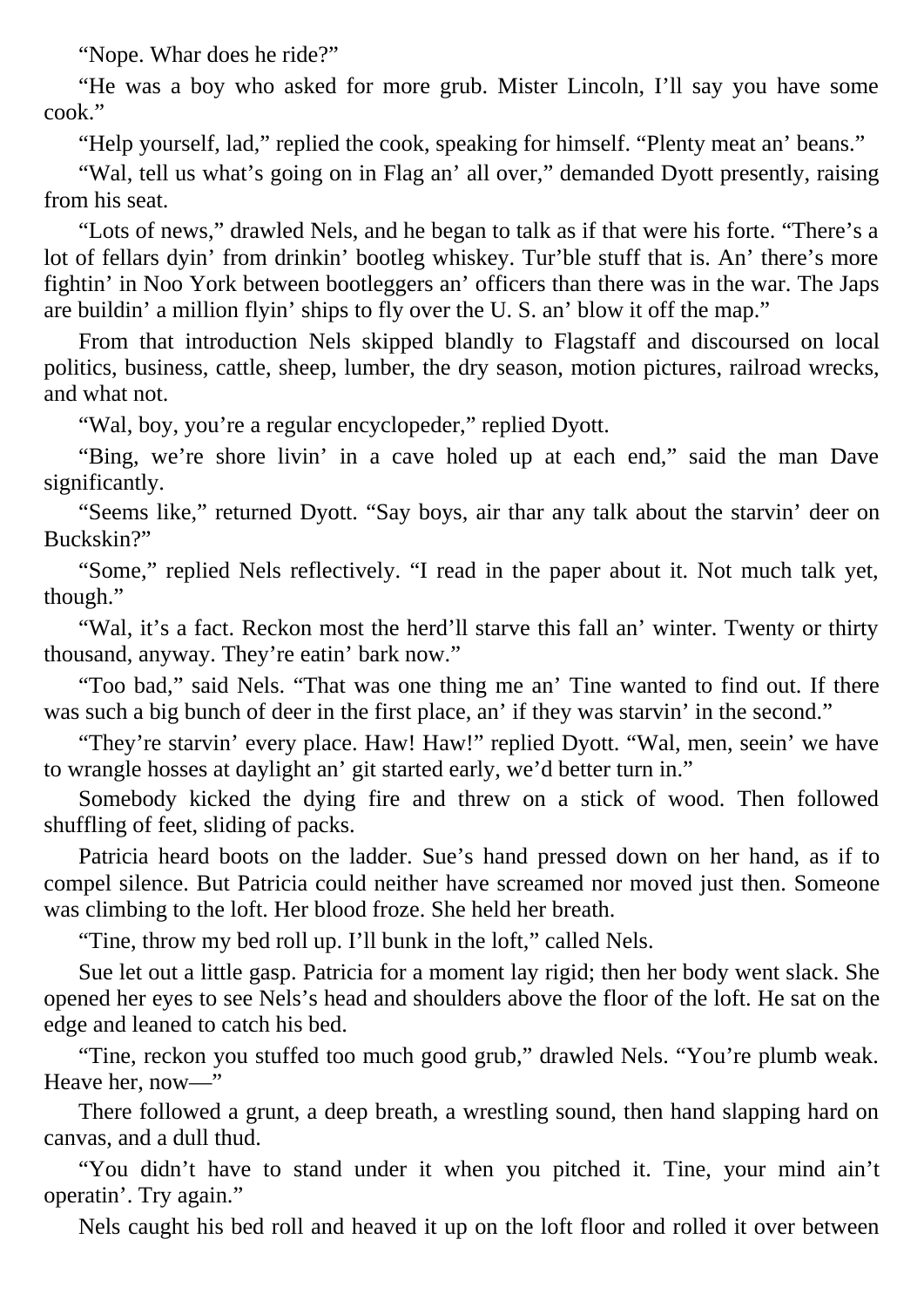the ladder and where the girls lay. He was on his knees whistling, not very distinct in the gloom. Then he stretched out and put a reassuring hand on Sue's shoulder and after that on Patricia's. It had a warning yet hopeful pressure. But he did not bend nearer. Unrolling his pack, he pulled out blankets and tossed one to Sue and one to Patricia, all the time humming tunelessly.

"Nels, shall I bunk up there too?" queried Tine.

"It ain't particular level up here, Tine," responded Nels, "but now I got my roll open I reckon I'll stay. You sleep right under the edge, so when I fall off I'll light on somethin' soft."

Nels did not get into his bed but reclined upon it, with his hand toward the girls, and only a few feet away. Sue had quietly spread her blanket and rolled upon it, a task Patricia finally had courage to essay. It took her a long time to accomplish it noiselessly. The blanket mitigated some of her discomfort.

After a few moments, Nels's dark form began to worm silently closer, until his head was right at Sue's. He whispered, but Patricia could not catch what he was saying. After he had moved back to his former position, Sue leaned over toward Patricia.

"Nels says when they're all asleep we'll slip out," she whispered.

That was welcome news to Patricia. And she relaxed into a less strained position. Possibly the distant day might come when she could recall this adventure with a pleasurable thrill.

Gradually the men below quieted down, and deep breathing and snores took the place of voices. The fire burned to a ruddy glow of coals and soon pitch-darkness enveloped the loft. Mice began to squeak and patter somewhere under the roof; the wind outside had a strange mournful sound; she heard the sharp bark of a forest animal. It began to be a difficult matter to keep her eyes open. She could not see anything, but when she shut them, a drowsiness stole over her. That she might go to sleep was amazing. Still, the day had been one of long and toiling hours, and she now felt unutterably weary. She fought sleep. Then, when she was about to succumb to it, she felt Sue's hands.

"Come, we're going," Sue whispered. "Crawl close to me. Careful. No noise!"

Sue's voice, with its purport, caused Patricia's muscles to shake so that she could scarcely get to her hands and knees. Inch by inch Sue crawled. And Patricia, guided by Sue's boots, kept close behind. But she could not crawl without rustling, scraping sounds. When Sue reached back to give her a sharp tug, she knew what it meant, and that made her only worse. How black the darkness! The cabin was like a cave underneath the ground. Patricia nerved herself to the utmost in anticipation of descending that ladder silently. This was her first real experience with actual physical fear. There were other emotions, too, but fear predominated. While she found to her surprise that her spirit rose rather than sank under it, she had no control of her muscles, and inevitably she made a noise.

"Hey cowboy, what you fussin' about up thar?" came a gruff query from Dyott.

After a moment, Nels replied, "Huh? What? It's me. Aw, reckon I had a nightmare."

"Wal, I most forgot you was up thar," said Dyott. "Had an idee a wildcat was prowlin' around. Come near takin' a shot at you."

Then silence ensued, fraught with a terrible suspense. Nels did not answer or move.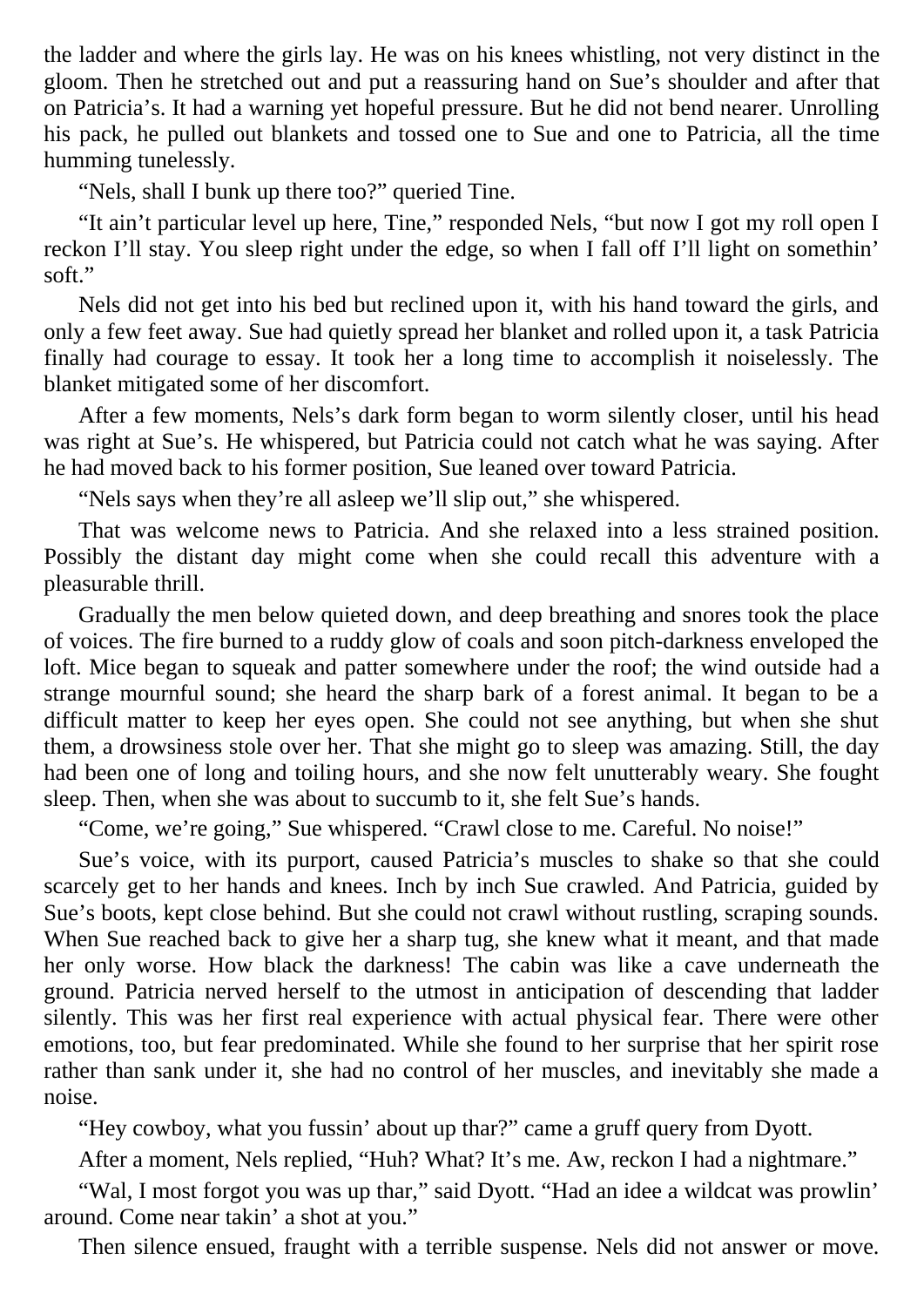Sue did not move. Patricia had to stay there on hands and knees, absolutely motionless, for so long that she grew numb. At last Sue turned and crawled back beside her to whisper so softly that Patricia could scarcely get her meaning:

"Nels says too big risk. Must wait till mawnin'."

Sue's message brought immense relief to Patricia. At the same time she realized that it was her fault that Nels's plans had to be changed. Anything but that infinitely slow, silent crawl toward the ladder in the darkness! Somehow she got back to the blanket and sank upon it utterly spent. She had been shivering and now she was burning. She had no fear now of falling asleep! The long hours seemed to drag, but for all she knew they might have been moments. Sue neither moved nor whispered again. The time came when Patricia had to stretch forth a hand to assure herself that Sue was really there. Her hand was trembling. Instantly Sue seized it and held it tightly for a moment.

Waiting and listening, with mind crowded by thoughts and feelings, Patricia lay there in the pitch-black night so long that it seemed as though she could no longer endure the motionless position, the lonely moan of wind outside, the constant proximity to these ruffians below. Then, suddenly, she made the discovery that the blackness of the loft was changing to gray. Dawn would be coming soon, and with it some decisive change for better or worse in their present predicament.

Someone below rolled over, yawned heavily, and sat up, evidently to pull on his boots.

"Pedro, you an' Mex crawl out an' wrangle the hosses—you hear me?"

It was Dyott's voice giving these orders. Other orders followed, and they were carried out with alacrity. In a very few moments all his crew were up, and a fire was crackling.

"Nels," called Higgenbottom, "are you dead?"

"Say, is it time to get up?" called Nels sleepily.

"It's time for a lot," replied Tine in an ambiguous tone. He might have meant anything.

Presently Patricia and Sue were left alone in the loft, gazing at each other in the growing light. Below them a considerable bustle attested to the hurried preparations of Dyott's men for an early departure. Patricia heard the voices of Nels and Tine mingled with the others. Time passed, and daylight appeared to have arrived. If anything untoward was to happen, it would not be long now. Again Patricia felt the mounting of suspense. But daylight seemed to lend her more reason and control, if not actual courage. Sue was growing impatient and curious; she crawled forward a little, dared to raise her head to peep. When Patricia heard the thud of many hoofs and realized horses were being brought in, she applied her eye to the crack in the floor, and by pressing her face down to the board, she managed to see part of the cabin room below, the doorway, and the ground outside. It was broad daylight now.

She saw a big man pause before the doorstep, stoop, and pick up something. Nothing less than her beaded and fringed buckskin gloves! Patricia suffered a violent shock, then a bursting sensation of ice suddenly congealing all along her veins.

"Dyott, come out hyar," called the man sharply.

Another burly man entered the range of Patricia's vision, blocked the doorway, then stepped outside. At the same instant, Nels appeared a little farther out; and in a flash his tanned face turned pale. His eyes, sharp between narrowed eyelids, were fixed on the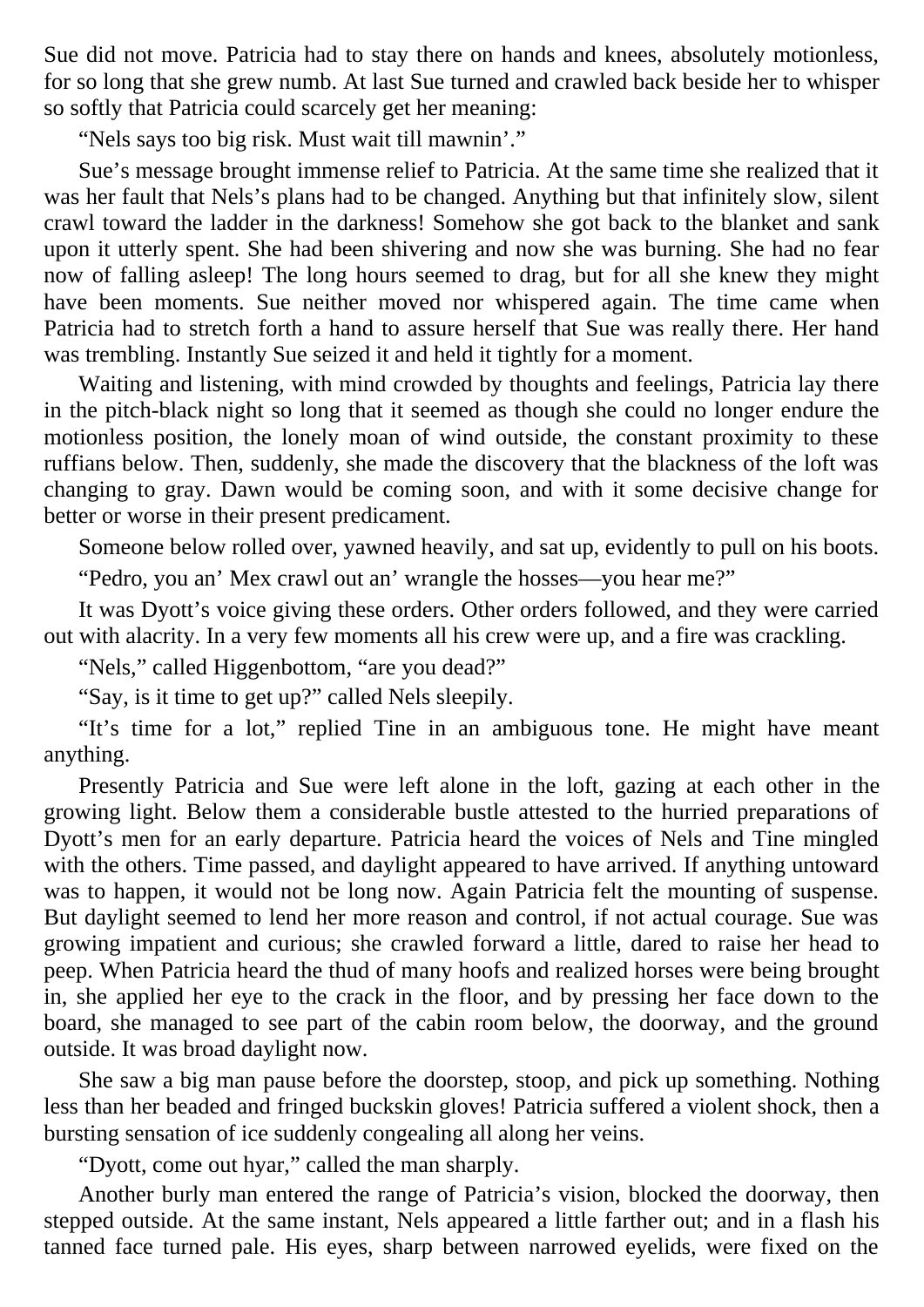gloves the man was holding out to Dyott.

"Found them right thar," he said, pointing to the ground beside the step.

"Wal!" ejaculated Dyott.

Nels stepped forward to confront the leader.

"Reckon I dropped them," he said.

"Orful pretty gauntlets," dryly remarked Dyott's comrade.

"Dave, them's a gurl's," declared Dyott, holding one of them out and letting it hang.

"I knowed thet as soon as I seen them," replied Dave, with a huge dirty paw stroking his bearded chin.

Nels reached a lean hand, like a claw, to take the gloves, but Dyott pulled them away. He glared at Nels and then at Tine, who had come close.

"Say man, they're mine," said Nels testily. "Bought them at El Tovar for my girl. Reckon I dropped them out of my pocket last evenin'."

"Pocket, nothin'!" burst out Dyott. "They look like thet, don't they? Flat like you set on them in the saddle, huh? I don't think! Them gloves have still got the shape of hands to 'em."

Dyott thrust them to the man Dave and then swiftly he drew a gun on Nels.

"An' you too," he said, hard and grim, indicating Higgenbottom by a wave of the gun. "Line up together, an' be orful careful."

"Is this a holdup?" queried Nels sharply.

"Dave, hyar's my gun. Jest keep these gennelmen covered. I've a hunch."

Patricia shrank back from the crack and looked at Sue. She was crouched, as if ready to spring erect. Below, the excitement had extended to the rest of Dyott's men.

"Ahuh! Look at thet," spoke up the leader harshly. "Little boot track, made last night. Hyar's more, an' a little one. . . . Git back out of the door, you fellars."

Dyott stamped inside and plumped down on his knees at the foot of the ladder. There followed a moment of silence, in which Patricia thought she was going to faint. Suddenly she heard Dyott's boots crunch on the floor and then thud on the rungs of the ladder. Sue swung erect to her knees, rigid, instinct with fright. Patricia was at last terrified.

A big-headed, burly-shouldered man appeared above the level of the loft floor, wheeled on the ladder to see the girls.

"Wal!" he shouted. "Reckon I had it figgered. . . . Come down out of hyar!"

That broke up the inaction below; the men crowded forward, exclaiming.

"Who's up thar, Bing?" queried one ringingly.

"What'd you think? A couple of gurls!"

"Ben up thar all night?"

"Wal, I should smile, an' *thet's* what's eatin' me," replied Dyott. "Who air you, anyway?"

"None of your business," retorted Sue.

"Is thet so? Wal, pile down out of hyar pronto. I want a look at you gurls."

Sue made no move to comply, and Patricia felt clamped in cold lead. She saw the man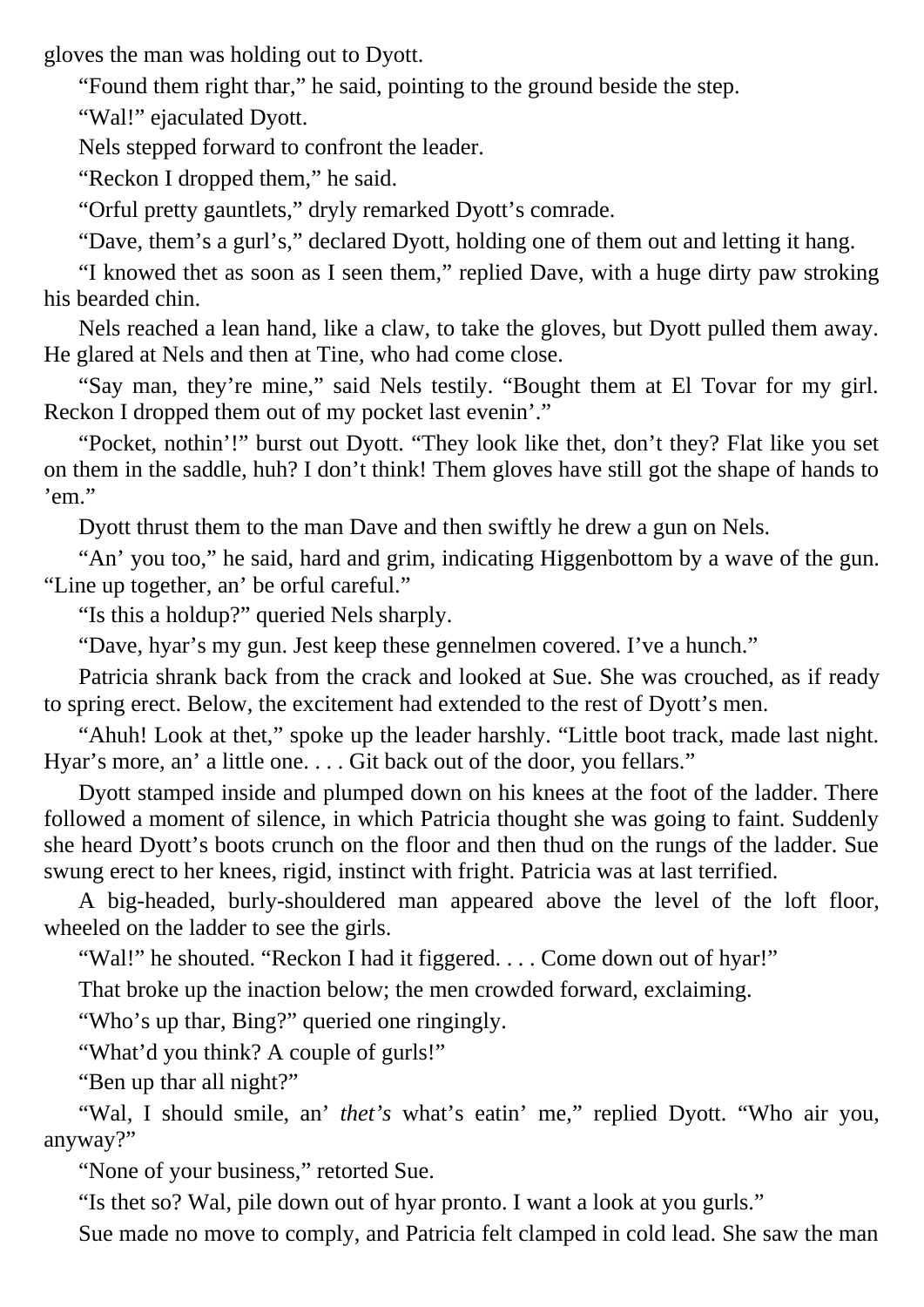lurch up higher, thrust a huge knee over on the loft floor, and glare at Sue.

"Air you comin' down? If I have to git up hyar—" he said roughly, snatching at Sue and almost reaching her.

"Don't you—touch me," cried Sue, her voice breaking in fear and rage. "Get back down the ladder. I'll come—we'll both come."

Dyott backed down out of sight and jumped heavily to the floor.

"Bing, what's the deal?" demanded the man with the sharp voice.

"Great Scott, men, thar's two gurls up thar," answered Dyott.

"Then they was thar last night when you come in hyar with your man."

"Thet's jest what we're up against," said Dyott sullenly. "Hey you up thar. Hurry down."

Sue must have had a thought of how terrible this must be for Patricia, for she helped her to her feet and to the ladder. Then Sue descended first. Patricia found strength to grasp the upper rung, step down, and slowly descend to face the four most villainous-looking men she had ever seen. The biggest of them, bearded, gleaming-eyed, fiercely ugly, deliberately thrust her and Sue out of the door. The eastern girl nearly fell. She caught herself and staggered back against the log cabin. The fifth ruffian still had Nels and Tine covered with a gun.

"Let's hev a look at you," began Dyott. "Ahuh! Two pretty gurls, one little an' one big. Both wearin' men's pants! Wal, reckon you can be handled like men."

"Dyott, you'll get yours if you touch those girls," burst out Nels, white and glazingeyed.

"Come hyar, you yellow-haired kitten," growled Dyott, suddenly grasping Sue by the front of her blouse. It ripped. He swung her clear off her feet and, drawing her close, bent his huge head until it was almost parallel with her face. "You was up thar last night when we rode in hyar, wasn't you?"

"Yes—we were," panted Sue. "Let go—you brute!"

"Stop squirmin' an' squallin' or I'll tear your shirt off," he bawled. "Listen hyar. You was up thar by accident? Seen us comin' an' hid, huh?"

"Yes," answered Sue, ceasing her struggles. Her face was now white except for red spots in her cheeks, and her eyes burned with a wonderful fire.

"You heard me come in with thet man an' what he said?" he queried furiously.

"I heard every word," declared Sue.

He flung her back against the wall beside Patricia, and as he faced his men, he actually threw up his hands.

"Well, he was right. The walls did hev ears. Now what'n earth's to come off?"

None of his men appeared able to help him out of his dilemma. Dyott glared at them, then at Dave and the cowboys.

"Reckon I can tell you what you'd better do," spoke up Nels.

"Shet up, you loose-jawed gab flinger, or I'll mash you one," returned Dyott fiercely. Then he wheeled to Sue. "Who're you?"

"My name is Sue Warren. I'm from Flagstaff," replied the girl. "My friend heah is a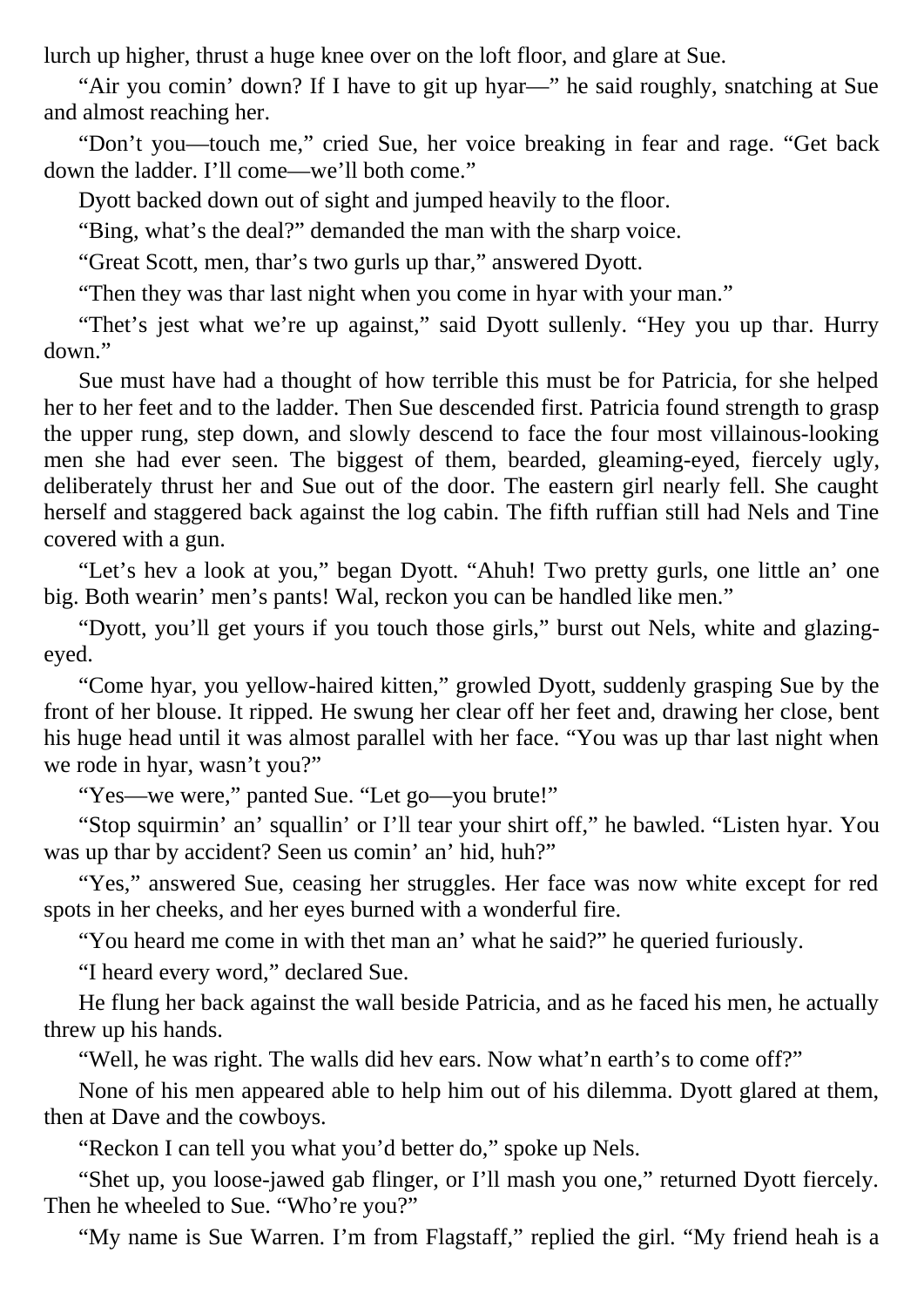tourist from New York. We crossed the canyon with the cowboys as guides. Our pack outfit stampeded, and while they chased off we happened on this cabin. We saw you ridin' up and we hid in the loft."

"Ahuh! I figgered somethin' like," returned Dyott darkly. "Wal, it'd been better fer you if you'd not hid up thar."

Dyott turned to the tall sallow-faced, drooping-mustached member of his gang.

"Reckon we gotta tie up this outfit. I'll take them down in the brakes an' hold them prisoners till—"

"Bing, I'm advisin' agin thet," interrupted the man. "It's bad enough to throw a gun on cowboys, let alone kidnap two girls. Well, man, we ain't back in the old Hash Knife days."

"I've a chance to clean up an' I'm takin' it," responded Dyott grimly.

"Wal, I'm passin' the buck. I'll stand fer the deal we're on, 'cause there're men in sympathy with it. But this hyar stunt is a fool stunt."

"Say, you'd let this sassy little cat go blab all she's heerd?" demanded Dyott incredulously.

"Sure I would," replied the other bluntly. "Thet'd be better than makin' it wuss. Mebbe she's bluffin, anyhow. She looks equal to it."

"Wal, I can't afford the risk. Even if she never heerd a word, she could queer my deal. . . . Tie them cowboys up."

Two of the men advanced, one to take a lariat from a saddled horse, and the other to walk back of Nels and pinion his arms behind.

"Bing Dyott, you'll pay dear for this," muttered Nels, his lean face corded and drawn.

"*Look out! Grab her!*" yelled the tall man.

The sharp command roused Patricia out of her trance. Sue had darted by the men. She was as quick as a fleet-footed boy. Leaping upon one of the horses, she screamed and kicked. It reared with a snort, plunged down, and broke into headlong flight across the glade. Dyott and his men stood petrified. In a moment Sue had entered the forest; in another she was out of sight. Nels let out a cowboy yell. It was a shout of relief and admiration of the Texas girl's courage.

"Chase her," harshly ordered Dyott, frantic with rage. "Pedro! Mex! Run her down!"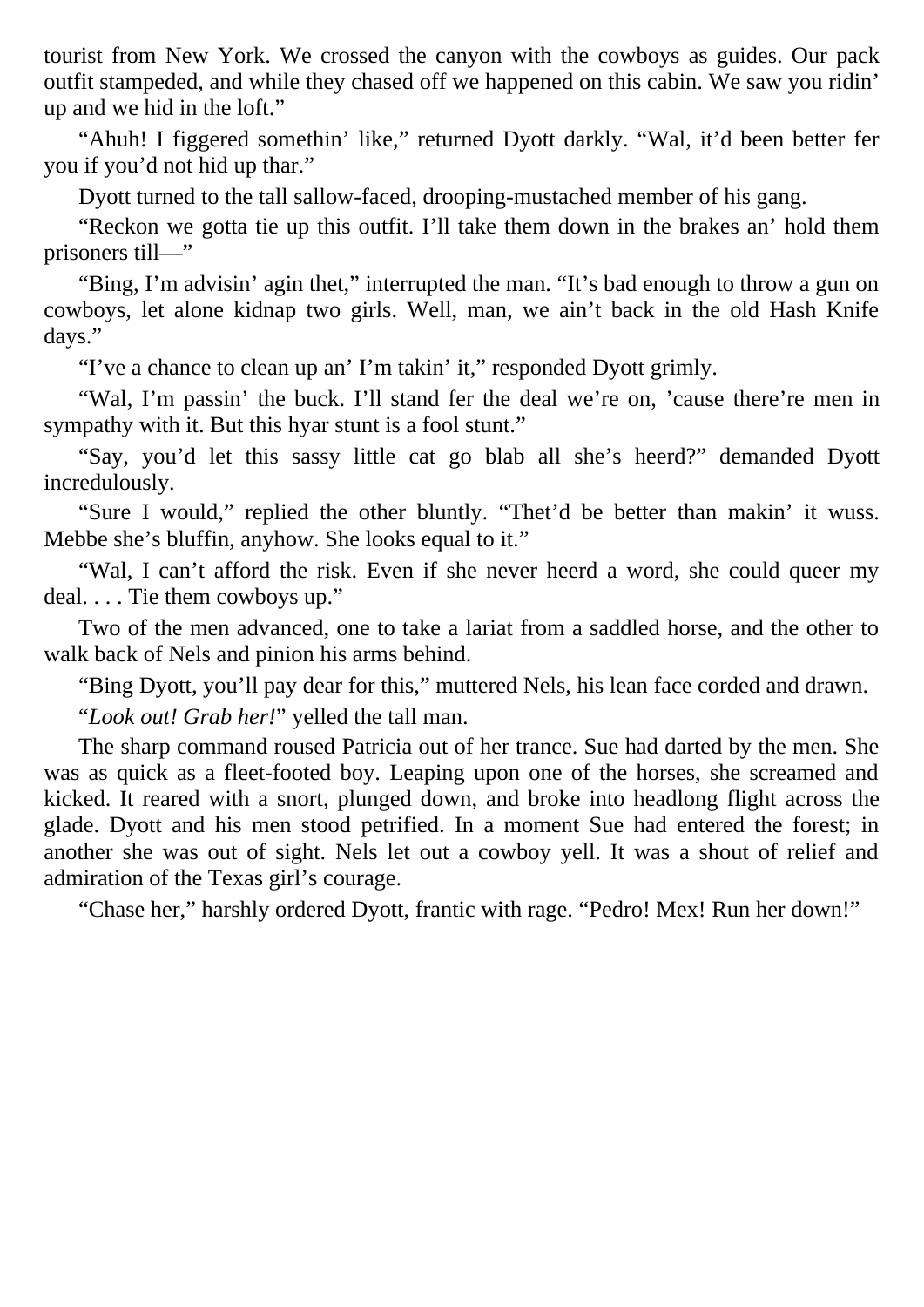## **C H A P T E R T E N**

EBURNE left his cabin at Big Spruce and rode down toward V. T. Park, which was distant by a day's slow horseback ride. At a point where the trail crossed the new road, he espied fresh motorcar tracks.

"Way up here," he muttered in surprise. "First wheel track I've seen up here this summer, or for that matter the first I ever saw. They would have to build this new road."

He got off to make sure just how fresh the tracks were. "Made this morning maybe. Last night sure." Mounting again, he turned down the road, for no particular reason that he could account for except that the impulse was strong.

The morning was beautiful, one of the first without frost, and all about him birds, deer, squirrels, and grouse seemed to be participating in the joy of life. Eburne would have had that forest as the Indian would—without roads, cars, white men, cattle. Let nature take care of the deer! But this was impossible because government appeared to be made up of the same kind of men as those who lived off the range. They wanted to run things to suit themselves, and each set of men, the same as new ranchers, cattlemen, prospectors, hunters, changed these things according to their idiosyncrasies or personal desires.

Presently the ranger's keen nose detected smoke, and soon, at a turn of the road, he espied an automobile camp near the edge of a grass park. He rode up at a brisk pace to confront three men eating breakfast around a campfire. Two of them he recognized as Settlemire and Judson, but the third man he had never seen before. Eburne was fairly familiar with his type, which appeared anything but that of a tourist. He had the sharp, pale face of a man of affairs from Chicago or Los Angeles, looking for some business deal in oil or lumber or cattle.

"Hello, Settlemire. What you doing way up here in the woods?" he inquired with cool curiosity. He did not greet Judson. They had clashed more than once. Upon the third member of the trio Eburne bent speculative eyes.

"Hello, Eburne. If it's any of your business, I'm up here for my health," retorted Settlemire with ill-concealed chagrin and hostility.

"I'm an honest-to-goodness forest ranger. Do you get that?" replied Eburne.

"Yes, I suppose I do. But it doesn't matter particularly to me what you are."

"Well, it explains *my* business here," Eburne returned.

Settlemire recovered himself somewhat and began to talk about his cattle, complaining of the lack of grass and asserting that if the government did not order ten thousand deer killed on the preserve he would remove his cattle to Utah.

"What difference would that make to the government?" queried Thad curtly. "Besides you've already had the government orders to move your cattle off the preserve. *And* you haven't done it!"

"I have, too—thousands of cattle," declared Settlemire.

"You've still four thousand head over on the west side," rejoined Eburne coolly.

"Is that so? You know more about it than I do, I suppose. But you don't know that the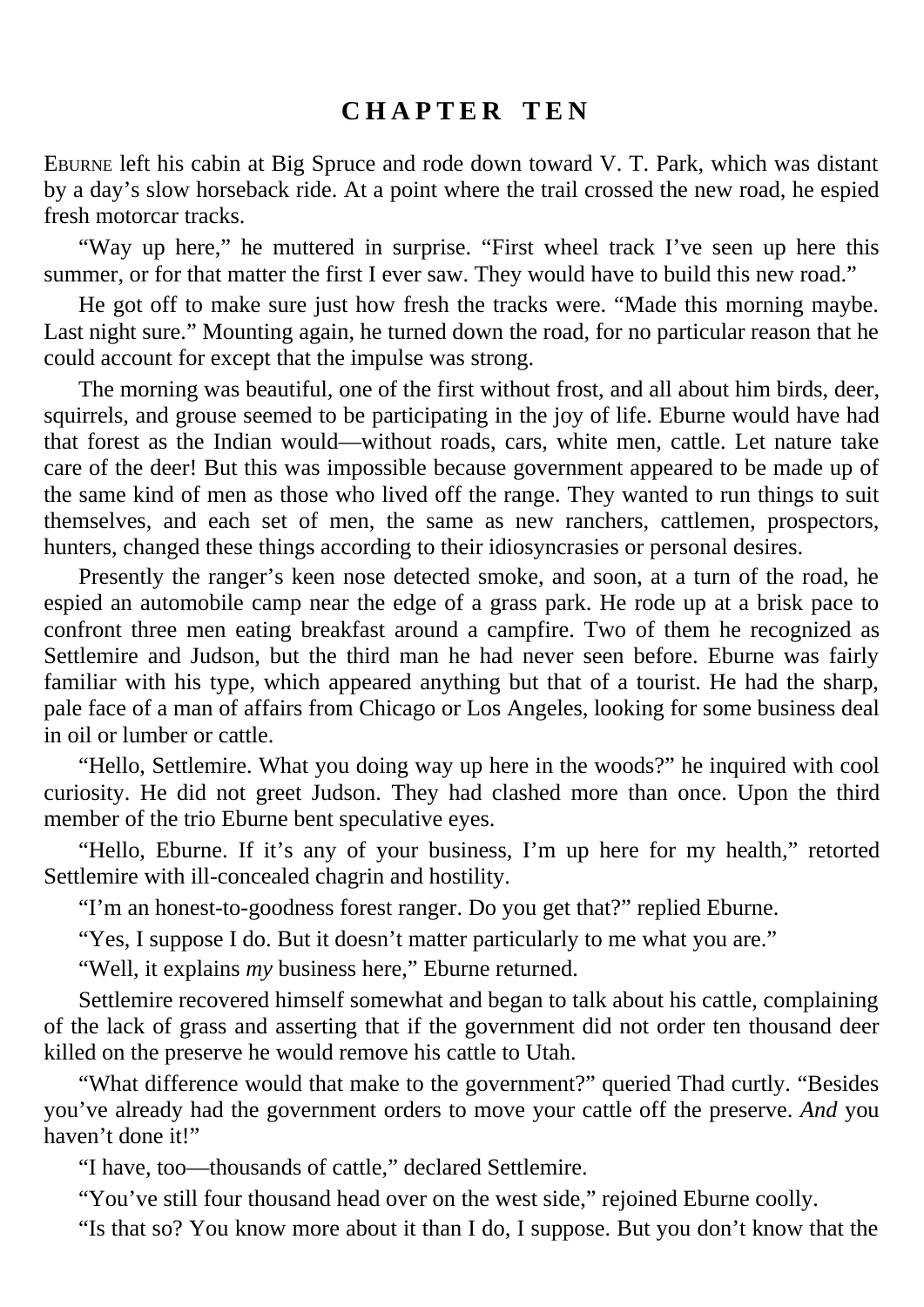government is one thing and the forest service another."

"Yes, I know that, too."

Settlemire spoke of the over-multiplication of deer, that owing to this and a dry year, his cattle and those belonging to other ranchers were starving for grass and water. "I had a chance to sell out," he concluded, waving a nervous hand at the third man. "But he won't buy because of this deer problem."

"Settlemire, don't you realize you're dealing with United States property?" asked Eburne, amazed.

"My cattle belong to me," returned Settlemire.

"Your cattle, yes. But not this range. That belongs to the United States government, and right now you are using it against the law."

"Yes, and I'm going to get the government to permit the killing of ten thousand deer."

"Where?" demanded Eburne hotly.

"Right here in your Buckskin."

"You can't do it," replied the ranger with passion. "I can't conceive of the government permitting a horde of pot-hunters and amateur sportsmen and automobilists to come in here. They'd murder these tame deer and cripple twice as many as they killed. Great Scott, *what* kind of hunters would shoot these tame, half-starved animals?"

"Thought you was a vegetarian, Eburne," returned Settlemire with sarcasm. "No doubt you've helped the deer graze off the range."

Judson and the stranger haw-hawed at this as if it was a huge joke. Eburne passed the insult by, though it made his blood boil.

"Ten or twenty thousand of these deer have got to be killed," added Settlemire with finality.

"Settlemire, if the federal government permits the killing of deer, the State government will oppose it," returned Eburne with equal finality.

"You're for McKay's plan, hey?" queried Settlemire jeeringly.

"I sure am. The right and humane thing to do in this case is to save the deer. Not to kill them or try to trap them alive. They should be driven from Buckskin into other parts of Arizona where deer are scarce and feed abundant."

"You're a ranger, a deer stalker, they call you, and yet you've faith in that wild plan to drive ten thousand deer across the Grand Canyon?" queried Settlemire derisively.

"It *might* be done," answered Thad.

Here Judson intervened by rising to kick a billet of wood upon the fire and to speak with deliberation: "Settlemire, you know Eburne's great at chasing deer across the canyon. But you spell it d—e—a—r!"

Loud guffaws greeted this sally.

Without more ado, Thad slipped off his horse and, leisurely stepping up to Judson, he swung his fist hard on Judson's jaw, knocking him over the improvised camp table, flat to the ground.

"That'll do from you," said Thad without any rancor, but his tone was menacing.

Judson was not quick in getting to his feet. Livid, with a hand at his bleeding mouth,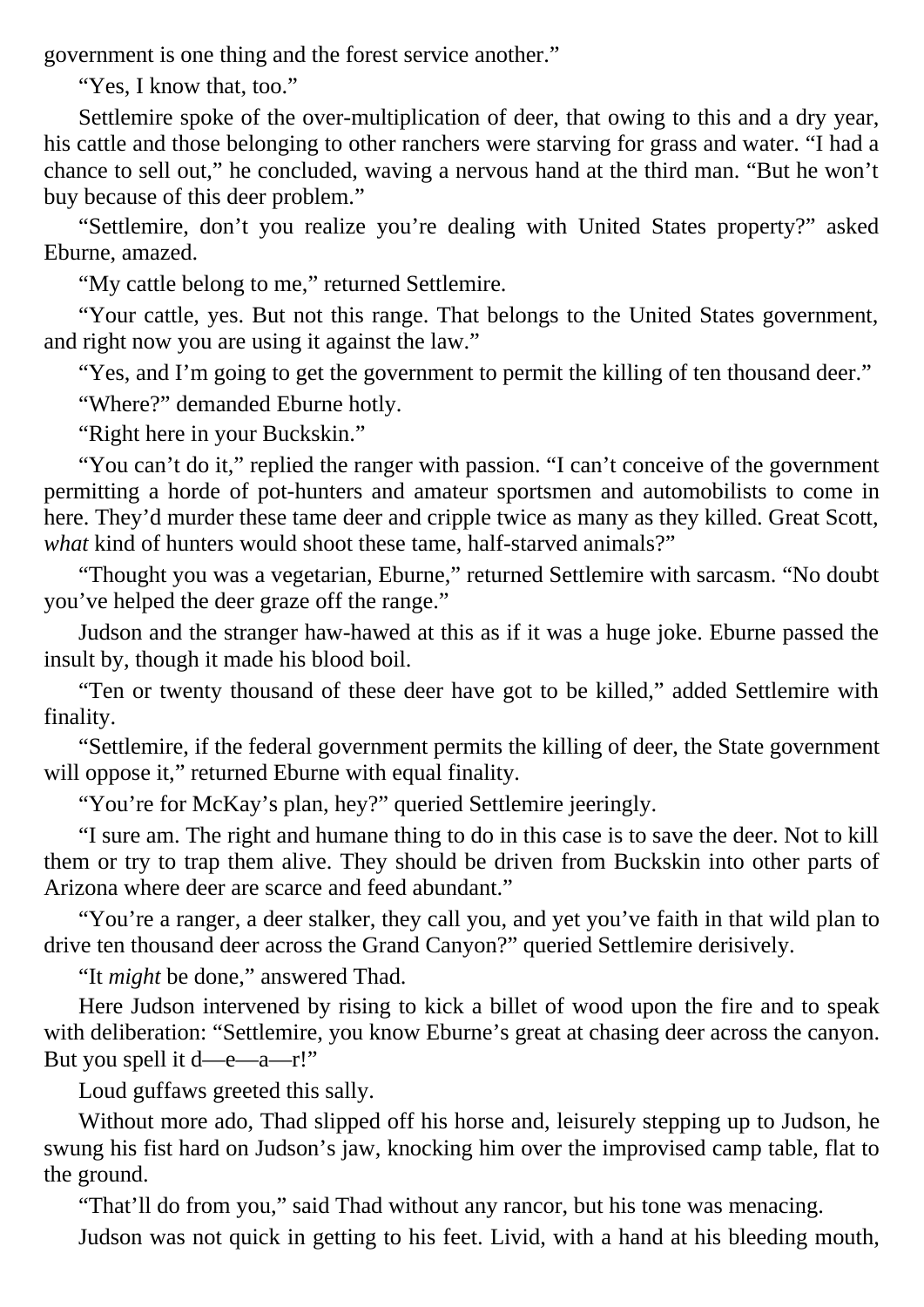he glared at Eburne.

"You fellows want to be careful how you talk to me—personally," went on Thad. "And as far as other things are concerned, for instance deer and cattle and campfires, don't forget I'm still an officer in the forest service. And I've not only the power but *cause* to arrest you."

"You're locoed, Eburne," harshly retorted Settlemire, but his face lost some of its heat. "If you did take me to Kanab on some framed-up case, all that'd happen would be you losing your job."

"Not quite all," returned Thad coolly. "I might be able to show the *state* government, anyhow, that you'd benefit by the killing of ten thousand deer. . . . And that it's not beyond the bounds of possibility for you to help do it."

"Help do it! How, Mister Ranger?" inquired the cattleman.

"Why, shoot them yourself," rejoined Thad contemptuously.

"Bah!" ejaculated Settlemire, and it was an expression of relief.

"Your meeting Big Dyott up here in the woods looks queer," flashed Eburne.

"Who says that? I never did," blustered the cattleman.

"You're a liar. Blakener *saw* you, and he'd swear to it."

"Dyott was foreman of my Sevier River ranch. I could talk to him if I met him, couldn't I?"

"Yes, he *was* your foreman. And he also was one of the Hash Knife gang. Settlemire, you can't bluff me. You big cattlemen pull political strings, you make friends, you run the little cattlemen off the range, you steal each other's water and calves. And you call it business. I've got another name for it. You all evade the law, or get around it, or keep within it, technically. But watch your step. I'm on your trail, Settlemire. No doubt you can get me fired. But you can't keep me out of these woods. . . . That's all. Good day."

As Eburne mounted and turned his horse back down the road, there was a blank silence. Suddenly it was broken by the sharp high-pitched voice of the third man. He was talking fast, and his tone was angry. Thad could not distinguish what he said. "Wonder who he is," soliloquized Thad. "Some outsider like Settlemire. A sucker, maybe. But he didn't look it. He'll be one, though, if he buys Settlemire out or any of these big cow outfits." Thad rode on, soon getting out of earshot of the men. He felt a deep inward satisfaction at having expressed his feelings. What the result would be was of small moment. He loved the great deer herd, but he did not care much any longer for this thankless job. All he hoped for was that he would not get the inevitable discharge before McKay's deer drive. Still, that need not prevent his helping.

Preoccupied in mind, he rode back, and passed where the trail crossed, and for a considerable distance before he was aware of it. When about to turn, he heard the swift rhythmic beat of galloping hoofs.

"Shod horse, whoever's riding him," muttered Thad. "And he's sure running!"

Reining in, Thad gazed down the road to a thickly wooded bend. Soon a big bay horse shot into sight. His rider was a bareheaded girl whose golden hair streamed in the wind.

"A girl! I'll be hanged," ejaculated Eburne. "Something wrong. . . . Say, but she can ride!"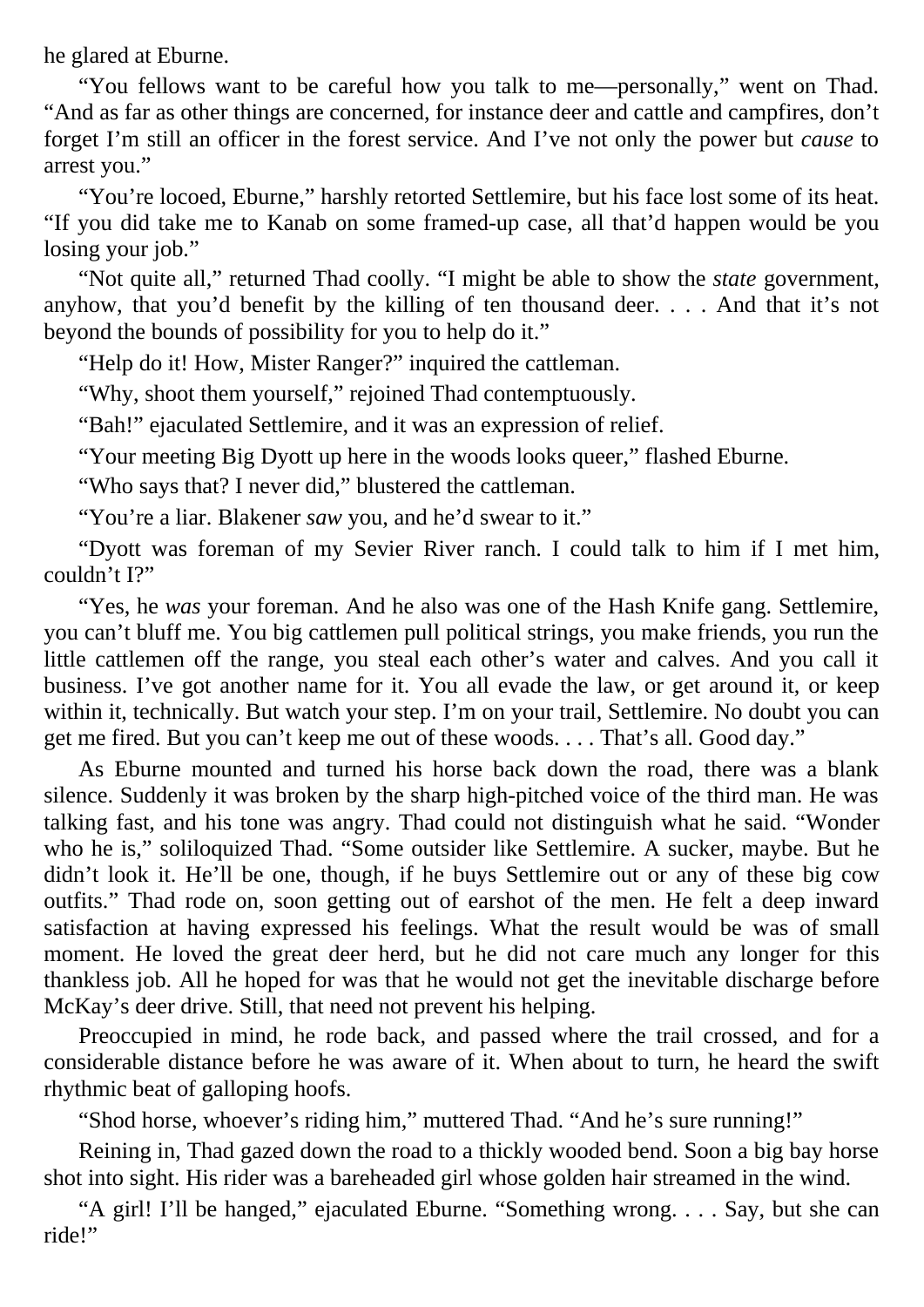At second glance, the ranger thought the horse was running away. But as he came gliding on smoothly, evenly, fleet as a deer, Thad felt assured the rider was making him run. The stirrups were flying out, dangling. She did not have her feet in them, which fact further attested to her horsemanship. She could not have avoided seeing Thad, for he stood right in the middle of the road. The rhythm of the clattering hoofbeats broke. Then Thad saw that the rider was pulling up her horse. But she was able to break only his gait. She appeared to be a mere slip of a girl, certainly not strong enough to check that powerful steed. Suddenly she leaned far back in the saddle and dragged with all her might. The horse slowed, plunged with thudding hoofs, reared aloft, mouth open flecked with froth, eyes wild, and then came crashing down to skid along the woods road.

"Stop, you big—" panted the girl, straining at the bridle. Her white face seemed distorted. She pulled the horse to a stop in front of Thad.

"*Thad Eburne!*" she screamed, and that tense, drawn face changed as if by magic.

"Sue Warren!" exclaimed Thad in amazement. "For Heaven's sake, what does this mean?"

"They're—after—me," she cried. "Come off—the road."

With that she urged the horse at a gallop into the woods. Thad followed, gazing back along the road. But no riders appeared, and soon the road disappeared from sight. He tried to catch up with the girl, but her horse got down to running again and he was very fast. He ran away from the ranger's horse. Then, at a good safe distance from the road, the girl halted him and waited for Thad. He soon reached her side.

"Oh—what luck—to meet you!" she panted, reaching for his outstretched hand. "I'm so—out of breath. It shore—tore me to pieces—ridin' this horse."

"Sue, who's after you?" demanded Thad sharply, his keen eyes on her pale, drawn face.

"Bing Dyott's men," replied Sue. "Some of them—anyhow. . . . Listen. We've got—to be—quick." She put a hand on her heaving breast and tried to get a deep, full breath. "I'm over heah—with a Miss—Patricia Clay. We met at the El Tovar. She wanted to see—the North Rim. Nels Stackhouse and Tine Higgenbottom brought us over. Last night, just after we got on top, the pack-mules bolted. The boys went back. Miss Clay and I walked around. We found a cabin over heah at the end of a long, narrow park. Then we saw a bunch of riders. I shore didn't like their looks. We went into the cabin, hopin' they'd pass by. But they didn't. Then we hid in the loft. I heard Dyott send his gang out into the woods. He was waiting for a man who was to meet him there. It got dark. The man came. He had a sharp, high voice. They went into the cabin and whispered. It shore was a secret deal of some kind. Then the man left quick as he'd come. Dyott's gang came in, made a fire, started supper. Pretty soon Nels arrived. He was suspicious. He shore had a hunch we were up in that loft. But he jollied Dyott. Lied like a trooper. Then I moved so Nels could see me. He left then, to come back with Tine. They ate with the gang. Nels came up in the loft and fixed his bed up there. We tried to slip out, but Dyott heard somethin'. He was suspicious. We didn't dare. We stayed there all night. Not a wink! . . . Day came. Nels went down. Dyott's man found Miss Clay's gloves. That let the cat out of the bag. Dyott threw a gun on Nels and Tine and then forced us to come down. He was furious. He was afraid we'd heard the whispered secret with the strange visitor. I lied. I said I'd heard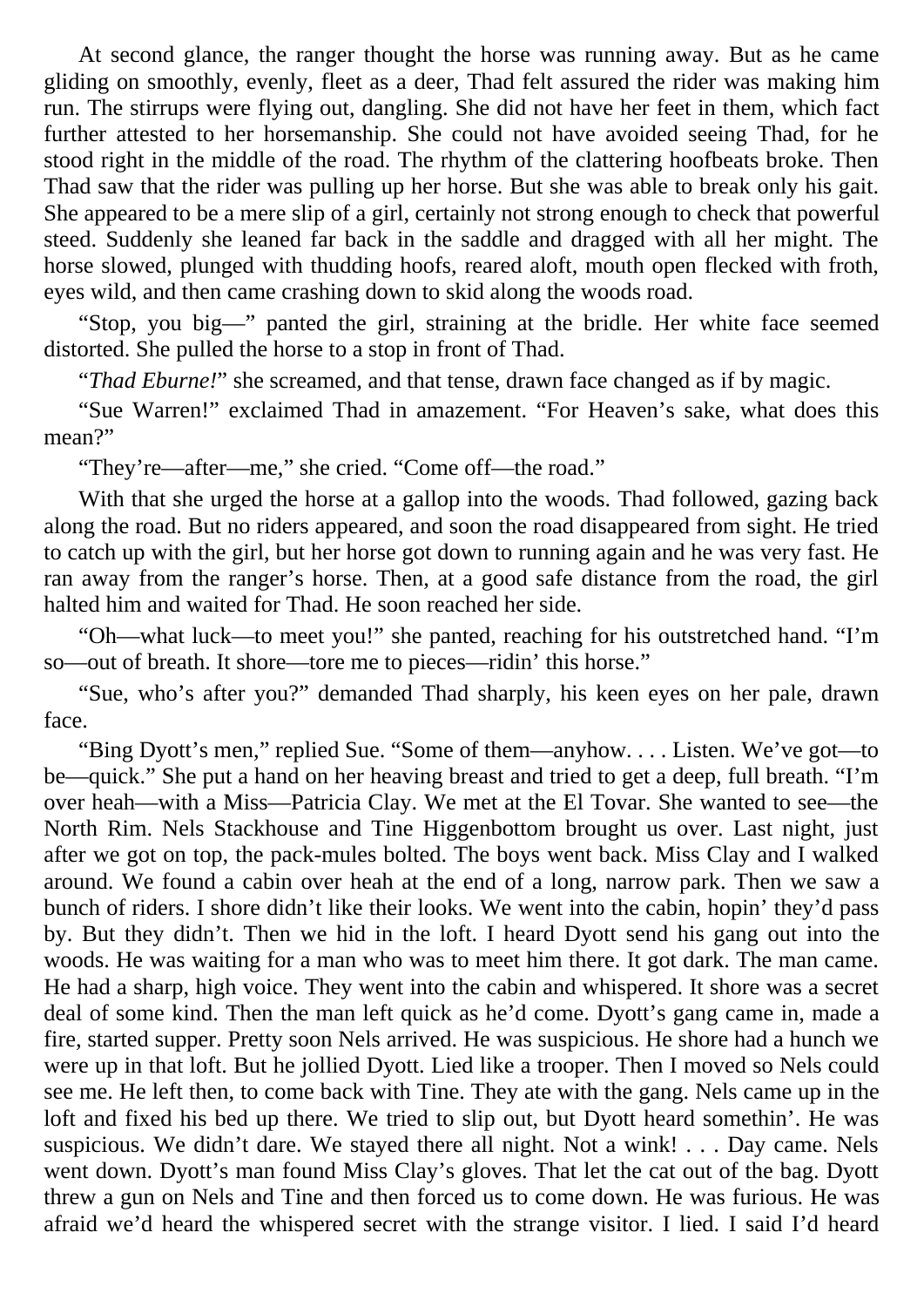every word. That was a mistake, for if I hadn't we might have got off. Dyott threatened to keep us all prisoners. One of his gang opposed this. But Dyott was scared and mad. He ordered them to tie up Nels and Tine. Then I jumped on this horse, got away. Shore haven't ridden more than three or four miles. Didn't see anyone chasin' me, but they must be, for I heard Dyott yell."

"I know the place," replied Thad tersely. "We'll ride around and come up back of the cabin."

Eburne's first thought, as he wheeled his horse away, was of the bravery of the little western girl. She had talked as fast as she had ridden, but she hadn't shown any hint of fright. Then the significance of her words dawned upon him. Dyott had a rendezvous with some man he did not want his gang to see or hear! That man was the stranger with Settlemire. Eburne remembered the sharp, high-pitched voice. The plot was thickening, if it was a plot; or else it was just a miserable little deal between Dyott and these cattlemen. Eburne recalled many such. This reaction of Dyott's, however, was serious, whether or not he had good cause. It was not an absolutely rare thing for a gun to be drawn along that border between Arizona and Utah, even in these modern days, but the mistreatment and threatening of women tourists with guides was something unusual and desperate. This was going too far. Eburne's anger rose as he led the way back to the road.

He rode at a swinging gallop through the woods, every glade and ravine of which he knew, until he reached a thickly wooded swale. Here he dismounted, and tying his horse, jerked his rifle from its saddle sheath.

"Shore I'm goin' with you," declared Sue resolutely, leaping off her big mount.

"All right. But stay behind me, and do what I tell you," said Eburne.

He hurried with rapid stride through the forest, never slackening his pace until he caught sight of a sunlit open park ahead. He had struck it at about the middle. The cabin, he knew, was situated at the east end, at the edge of thick timber. Altering his course a little, he went on and soon made out the dark blot of the cabin against the light of the clearing. Luckily the timber all around was thick. Eburne turned to find Sue right at his heels, keen as a whip. He did not need to tell her anything.

When he got within a hundred yards of the cabin, he saw a couple of saddled horses nibbling at the grass just inside the clearing. He heard a loud voice, but the owner of it was out of sight behind the cabin. Eburne paused. There was a thick clump of brush and saplings at the right of the cabin. For this shelter he headed, half running. He heard Sue's soft footsteps close behind. In a few moments he reached the covert and again halted a moment to catch his breath. His straining ears caught the sound of angry words: ". . . I'll tell you thet you're dead wrong."

"Dave, if you're scared, beat it back to Utah," answered a harsh voice that Eburne took to be Dyott's.

Then the ranger, slipping between the brush and the cabin, reached the corner and looked around. He saw a man, back to him, sitting on a log. Nearby lay the two cowboys, Nels and Tine, bound hand and foot.

Eburne leaned forward for a better look around the notched logs. Suddenly his gaze encountered a woman's face. He saw her form, too, but only vaguely. The face was the most beautiful he had ever beheld. It was white as snow, with great dark, frightened eyes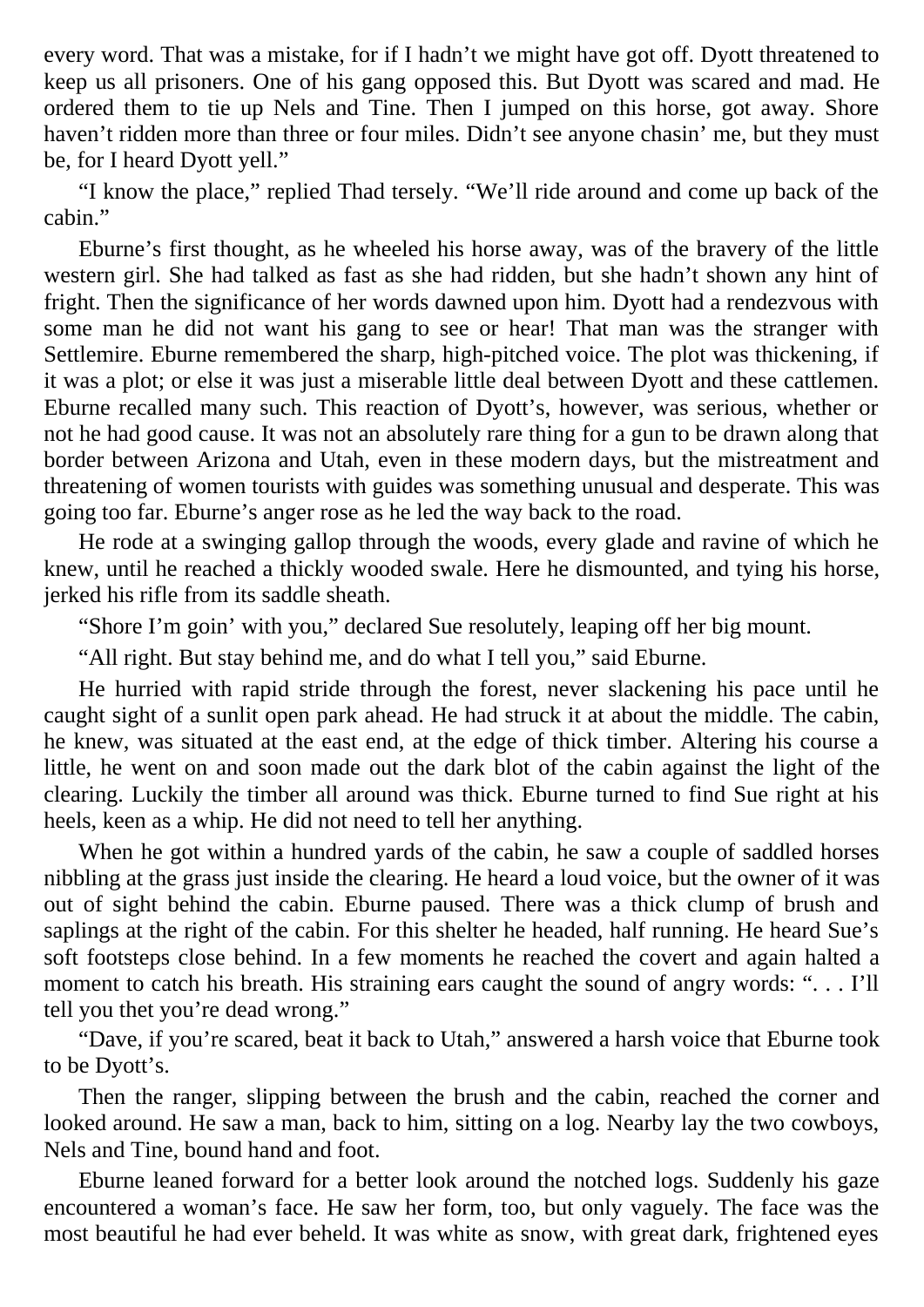fixed in loathing upon someone not visible to Eburne. Her lips were parted and trembling. Then he saw that she was leaning against a sapling—that her arms were tied behind her.

A fury, desperately hard to resist, rose in Eburne, but he had control enough to wait. Dyott was not in sight. It would not be wise to rush out there and risk a shot from him from inside the cabin. At that moment Eburne heard his heavy footfalls on the floor, then on the doorstep. A burly man in shirt sleeves, with lowered bushy head, heaved within range of Eburne's sight.

"Air you goin' to tell me?" he demanded impatiently of the trembling woman.

"I can't tell you what I never heard," she replied.

"You lie! Thet yellow-headed little cat heerd. She spit it at me. You're lyin' to me. If you don't tell it'll be the wuss for you."

"I didn't—hear," she faltered.

The other man spoke up. "Bing, I reckon she ain't lyin'. Thar ain't any reason why she wouldn't say so if she heerd yore precious secret."

"Shet up!" yelled Dyott.

Then he took a long step that brought him within reach of the woman. She shrank as his big dirty hand neared her breast and she struggled to free herself from the tree to which her hands were bound behind her.

Eburne leaped from his shelter and discharged his rifle over Dyott's head. Then, working the lever, he ran to the cabin doorway, from where he could command the situation.

"Don't move, you on the log," he called.

"I ain't movin' an I ain't goin' to," replied the man.

The girl in dungerees ceased struggling with her bonds as her eyes became fixed upon the ranger. Her tormentor had stopped in his tracks.

"Dyott, I'll not miss next shot," said Eburne. "Turn around."

The burly form moved around as on a pivot, to disclose a livid visage, pallid under beard and dirt. It had deep-set, smouldering eyes, a big nose, and a loose mouth.

"Eburne, the deer stalker?" he muttered in surprise.

"Yes, you—you skunk! I've a mind to kill you."

Swiftly, then, Eburne reversed the rifle and swung it. Dyott tried to jerk his head back, but the stock struck him behind his left ear, felling him like a bullock before the ax. Then, as Eburne wheeled to face a possible move from the other man, Sue rushed past him to the assistance of her friend.

"Oh, Patricia, everythin's all right," she cried. "Brace up. Shore it's Thad Eburne come to rescue you."

"Say, Eburne, reckon you needn't point thet cocked rifle so close to me," declared the man on the log, querulously. "It makes me nervous. An' I haven't done nuthin'."

"That's so, Thad," spoke up Nels. "He tried to make Dyott see sense."

Whereupon Eburne, still keeping one eye on the man in question, took out his knife and cut the ropes that bound Nels, and then those on Tine. Both cowboys got up, red in the face, stretching themselves and rubbing out the kinks in sundry places.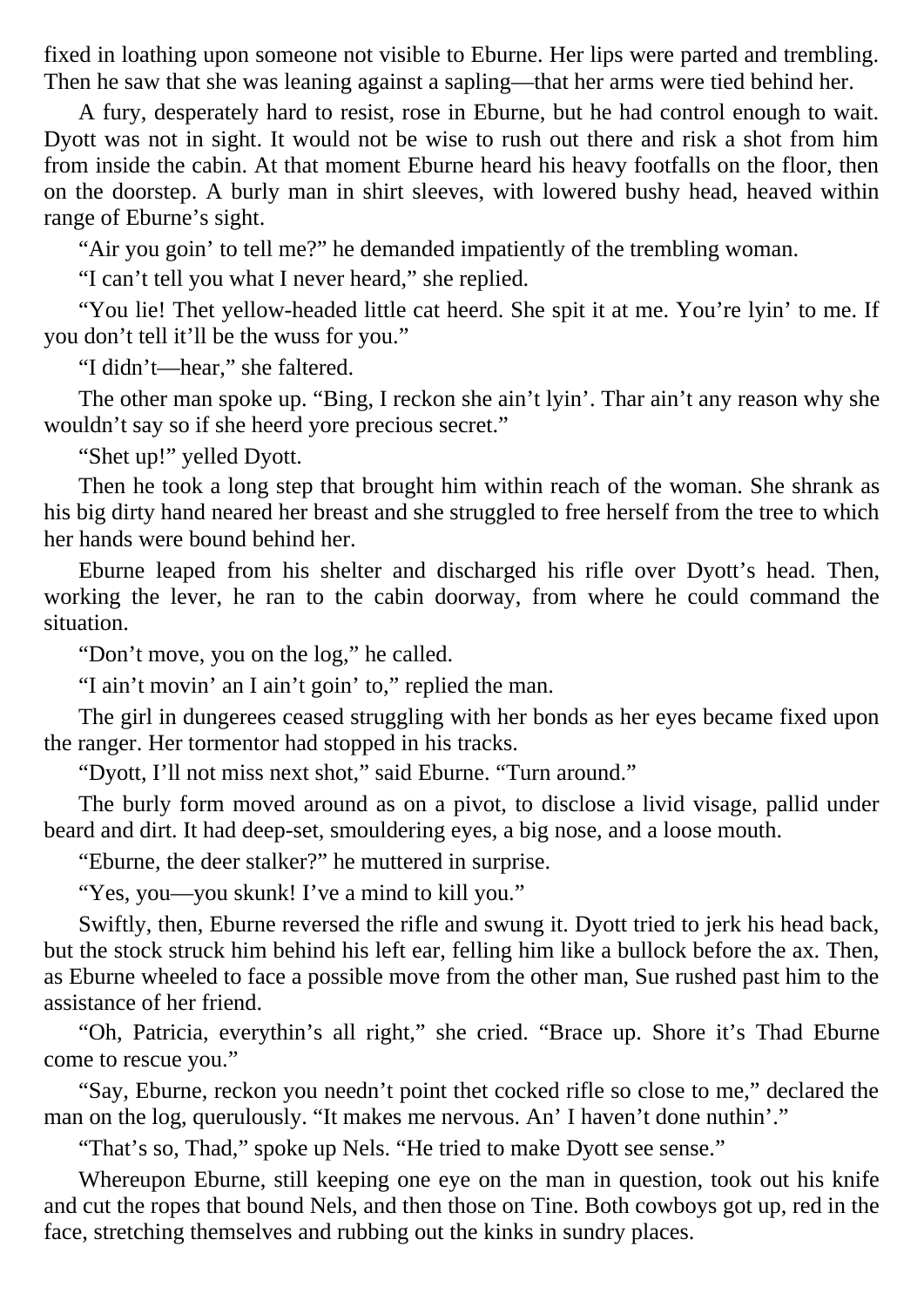"Thad, you sure cracked Dyott one on his thick nut," declared Nels with satisfaction as he viewed the prostrate form. Then he walked over for a closer look. Dyott was not unconscious, though he appeared stunned.

Tine came over to have his say, which was not overelegant in form or content. Meanwhile Sue had freed Patricia from her bonds and led the bewildered girl to the doorstep and seated her there.

Eburne handed his rifle to Nels. "Keep an eye on these men till I see what's best to do," he said. Then, with a quickening of his pulse, he strode over to the doorstep.

"Are you—all right?" he asked haltingly, under the restraint of an unfamiliar emotion. Patricia's head with its dark, rippling masses of hair, somewhat disheveled, lay against Sue's shoulder. Faint blue veins quivered under the clear whiteness of her skin; her eyes were a singularly dark hazel as they looked up into the face of the tall ranger.

"Yes, thank you," she replied.

"Patricia, this is Thad Eburne, the ranger I told you about," said Sue. "Thad, this's Miss Clay from New York."

"Mr. Eburne, it's no exaggeration to say I was happy to meet you—a moment ago," murmured Patricia, suddenly smiling.

"I'm happy to meet you, Miss Clay, but I am sorry you have had such a rough time of it over here on our side of the river. Still, I suspect men like Dyott can be found most anyplace." He found her grave, penetrating gaze most unaccountably hard to meet.

"Thad, hadn't we better get away from heah before the others come back?" queried Sue. "They must have chased me."

"Indeed, yes," declared Eburne quickly. "You girls have had more than enough. Do you feel up to a short ride, Miss Clay?" he asked.

Patricia rose rather unsteadily to her feet, with Sue helping.

"I'm fine," she replied frankly. "Let's go where I never have to set eyes on that vile ruffian again."

"Thad, you shore gave him a wallop," said Sue, and with a grimace she took a quick glance at Dyott. "Reckon he's got a haid of wood."

"Nels, where's your outfit?" queried Eburne, turning to the cowboys.

"Over here a ways in the woods," replied Nels, handing back the rifle. "I left our cook with the grub an' pack-mules. Tine an' me fetched our beds over."

"Get them and come along," said Thad, and then turned to the man on the log. "You tell Dyott if I run into him again on this preserve I'll arrest him and put him in jail. Not in Utah, but in Flagstaff! One of these girls has several influential friends down there."

"Sure will, Eburne. An' if you want to know, I'm trailin' back across the line."

Sue was leading Patricia out into the park, and Thad joined them.

"Patricia, it was *bad*," Sue was saying, talking fast and cheerfully. "But it might have been worse. Suppose I hadn't run into Thad! That brute was mad clear through.... Well, anyway, it's over. And after a few days, when you forget it, you'll have just as wonderful a time as we expected. I shore think you were a thoroughbred not to go down and out completely. Heah with those men, and the cowboys hawg-tied! Oh, but Nels is mad. He'll shore kill that Dyott if he ever meets him alone."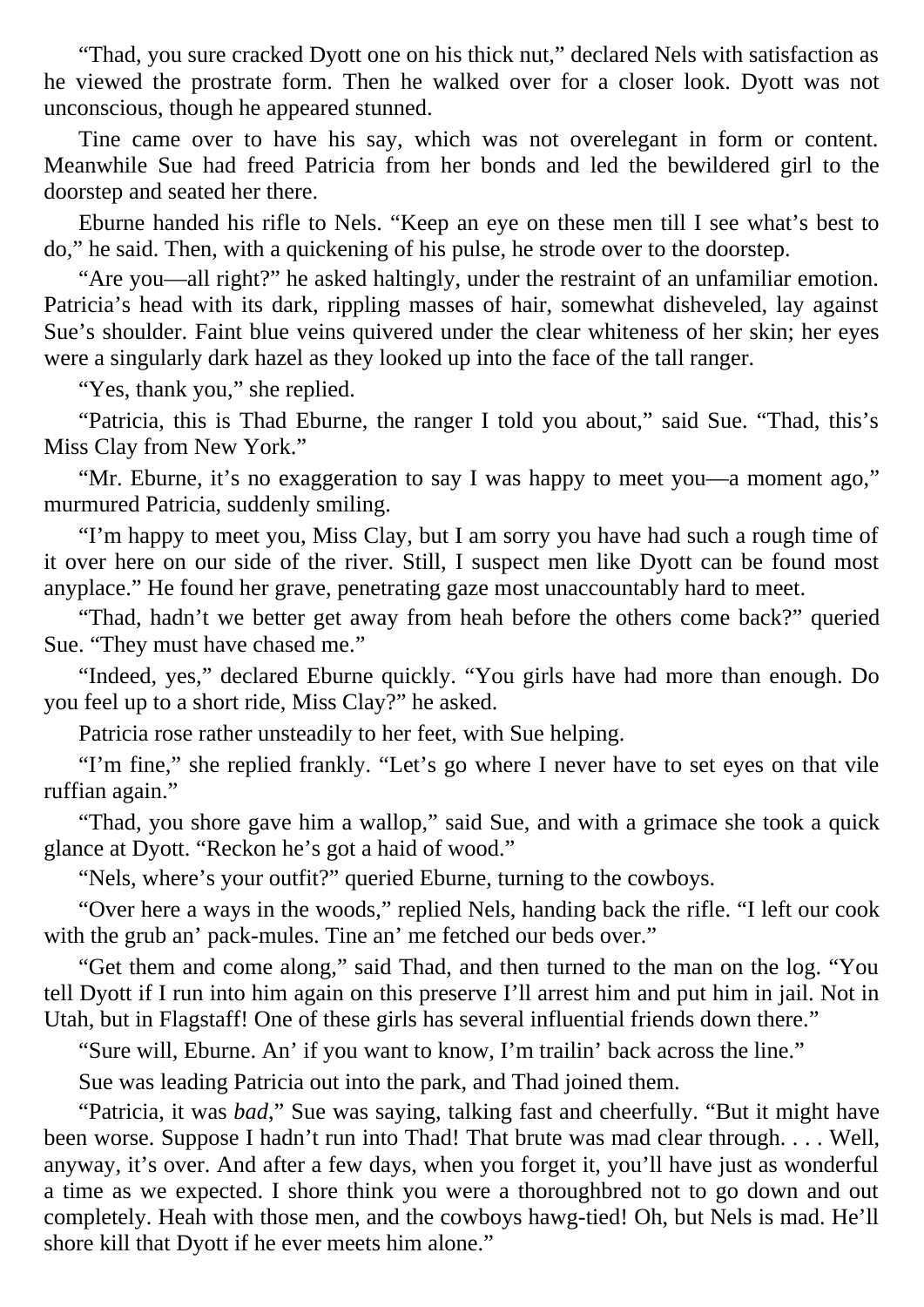Sue glanced nervously back over her shoulder. Thad turned to see Tine staggering across the park with his bed roll on his shoulder and Nels coming out of the cabin.

"They're both coming," said Thad.

"Sue, it took four of those men to tie up your friend," remarked Patricia.

"Which one?" asked Sue.

"Why, Nels. Dyott pointed a big revolver at both boys. Tine kept quiet, but Nels fought. They had all they could do to conquer him."

"Nels shore used to fight for fun and for exercise when he was in a good humor. And when he was drinking—oh, he was terrible."

Thad stole a sidelong glance at Miss Clay. Yes, she was quite tall, her head coming above his shoulder. A slight color was flushing her white cheeks. What long, dark eyelashes! From this side view her eyes appeared almost purple.

"Look at my wrists, where he tied me," she said suddenly, extending her hands. There were red and blue marks around the slender white wrists. "Oh, I forgot my gloves. He has them."

"Who? Dyott? I'll go back and get them," returned Thad.

"Don't, I beg of you," she cried, turning to him. "I have others, I couldn't wear those again."

"I'll go anyhow," said Thad and, wheeling, he strode back across the park. He passed Tine, but Nels threw down his bed roll and joined him.

"Reckon I want to be in on anythin' now I'm not hawg-tied," he explained.

Dyott was sitting up while his ally tried to stanch the blood from a wound in his scalp.

"Dyott, I want the gloves that belong to the young lady," demanded Thad.

"They're stickin' in my coat pocket, over thar," returned Dyott, pointing. And after Thad had secured the gloves, he added, "Eburne, I'm goin' to carry your mark. So I won't forget you."

"Is that a threat, Dyott?" queried Thad.

"Take it any way you like."

Thad glanced down at the brutal blood-stained face and thought better of the remark that was about to pass his lips.

"Dyott, take a hunch from me. Don't let these selfish cattlemen force or bribe you into deals they'd never have to suffer for if you got caught."

With that, Thad dragged the aggressive Nels away.

"Say, Thad, you're a queer cuss," drawled the cowboy. "Bust a man's head an' then talk kind to him!"

"Nels, I sort of got an idea that old rustler was being imposed upon and I felt sorry for him. Sure he ought to have been shot for mistreating the young ladies. But such men in these days don't always get their just deserts. If it's found out I cracked his head, I'll have trouble."

"Wal, it's a cinch Dyott won't blab."

They caught up with Tine and then joined the girls. Thad tendered the gloves to their owner, who received them with reluctant thanks. Presently Thad espied the El Tovar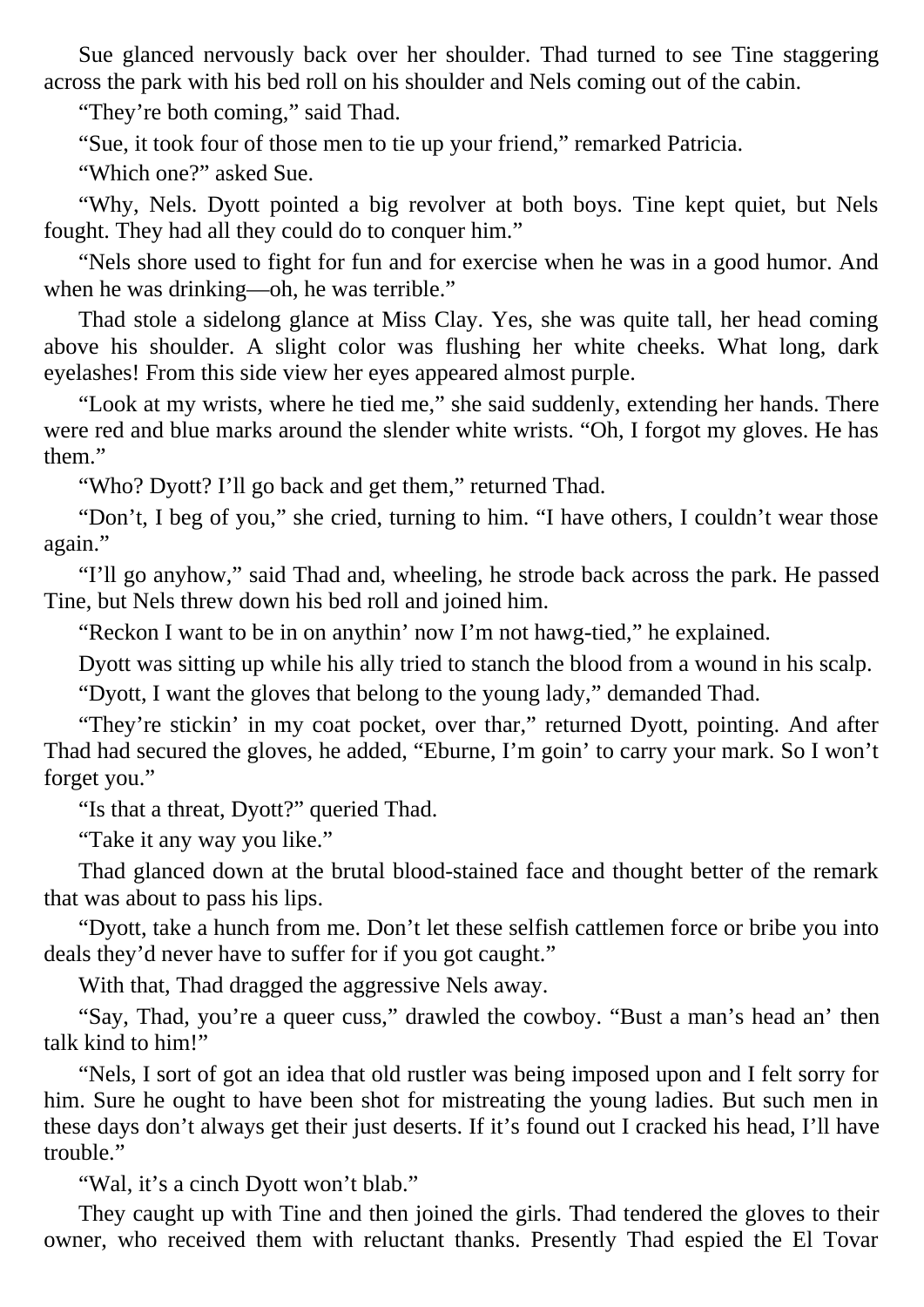horses and mules some distance away in the pine woods. Beyond, a film of blue smoke hung against the green foliage. The cowboys' camp appeared to be in charge of a very badly worried cook.

"Little, shake with Thad Eburne, ranger," said Nels. "An' then rustle some grub. If I'm near starved, what must Miss Clay an' Sue be? They haven't had a bite since yesterday noon."

"Patricia, you sit right heah," Sue was saying. "I'll fetch some water and a towel. I'll bathe your face and brush your hair. Then, with a bite to eat and a few hours sleep—"

"Excuse me, Sue," interrupted Thad. "Suppose we get farther away from Dyott and his gang. I don't trust them."

"Shore I never thought of that," replied Sue. "We'd be nervous heah."

"Miss Clay, do you think you can stand another short stretch in the saddle?" inquired Thad.

"I think so," she replied, smiling at him. "I'd certainly rather make the effort than stay here."

"Well, we'll go then, as soon as you've had a little rest and something to eat," replied Thad. "Meanwhile I'll get my horse and return the one Sue rode. Then we'll ride over to my cabin. It's isolated and not far from the rim. I'm sure you'll enjoy camping there a while."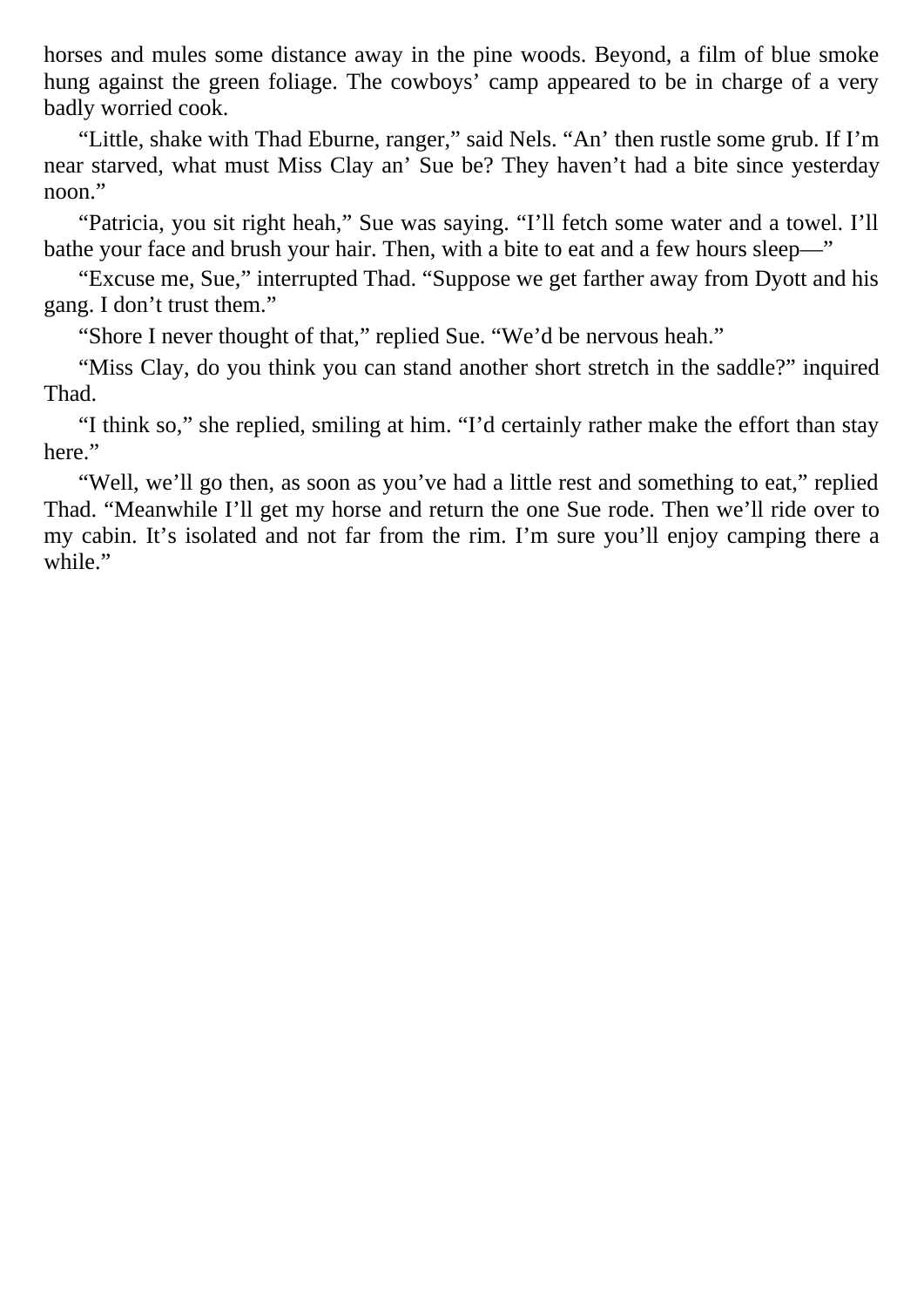#### **C H A P T E R E L E V E N**

IT seemed to Patricia that the ranger's "short stretch" to his cabin was very long indeed. Yet, despite the fact that she swayed in her saddle, she felt a strange pleasure in the ride. Already the terror she had experienced during the past few hours had passed completely from her mind. A sense of peace and confidence filled her spirit. How much the magnificent figure of the ranger, tall, lithe, with his keen, dark, lean face, up there as the head of the party, had to do with her feeling of well-being she did not know. Now and then he looked back at her with solicitude in his gaze.

Eburne and Tine were riding in front with Little and the pack-mules. Sue rode beside Patricia, keeping close watch on her, with a hand ever ready. Nels acted in a way rather unusual for him. Patricia became aware that the cowboy could not keep away from Sue. He watched her all the time with faithful doglike eyes of devotion. It was impossible that Sue did not notice this, yet she gave not the slightest sign. She kept on trying to amuse and interest Patricia, doing everything she could to keep the eastern girl's mind off the distressing experience she had just gone through.

"Sue, I'm all right," said Patricia at length. "I'm not worrying and I shall not fall off my horse. You ride ahead with Nels. You make me feel so—so helpless."

"But you're so pale, Miss Clay. I'm afraid you had more of a shock than you think. Anyway, Thad told me to stick close to you," Sue replied, "and I'm obeying orders."

"Never mind what he said. And don't call me Miss Clay. You've called me Patricia several times. I liked it."

"That will be dandy," said Sue shyly. "This mawnin' I do feel as if I've known you a long time. When people get out this way in the open they soon grow close together or far apart. Shore there's nothing like a hard camping trip to show what's in a person. And I feel aboot you just like Thad Eburne does."

"How is that?" asked Patricia, with a curiosity she could not disguise.

"He said, 'Sue, she's shore game and sweet. It was a rotten deal for a girl new to the West. This experience has taken more out of her than she realizes. You keep close watch over her. It'd only embarrass her if I did.' "

"That was nice of him," murmured Patricia, flushing. "But I don't think very highly of myself. Last night if I had not been clumsy and confused we'd have escaped. That would have been just fun for a western girl like you. And this morning I was terribly frightened."

"Maybe you'll not believe it, but I was too," admitted Sue. "You see, how could I tell what had happened to you? When we saw Dyott going for you, and you tied helpless to that tree, you were enough to scare anyone. I've never seen Thad so mad."

"How did I look?" queried Patricia.

"Shore if I'd been a man it'd have been all day with me," drawled Sue.

"You've said something like that before. I gather you mean to be flattering. But you're not too explicit. How did I look? Sue, please allow for a little natural vanity."

"Oh, so that's it," laughed Sue, "Well, if you'd try for a million years you shore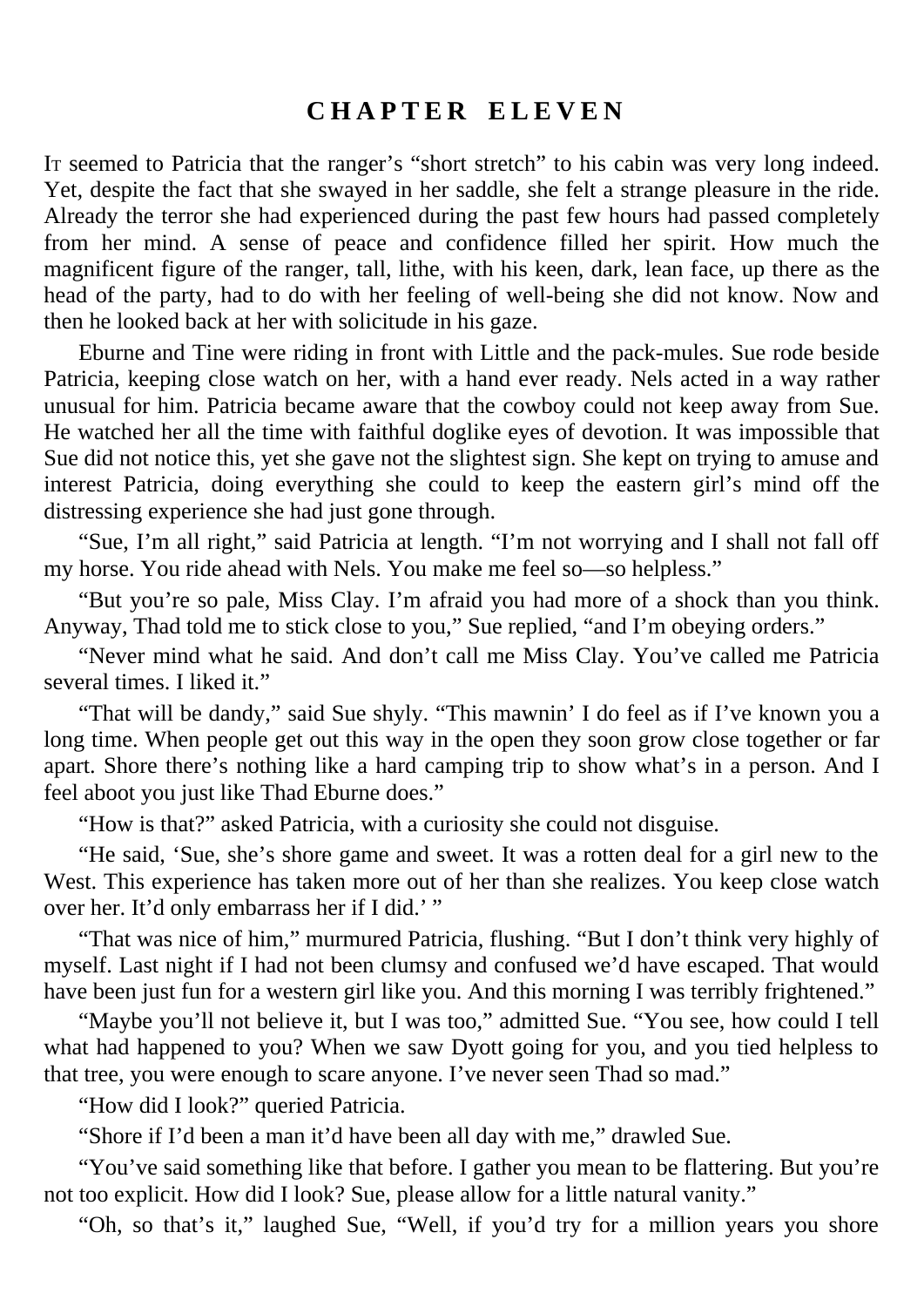couldn't make yourself look more appealing. Patricia, you were white as death. Your eyes were something to see: proud, defiant, and despairing. You'd have fallen but for that sapling where you were tied. And your body quivered all over. Reckon Thad was looking for Dyott and missed all I saw. But if he *did* see you I'll bet his heart is plumb gone forever."

"Sue Warren, I did not ask for quite so much—information or deduction," replied Patricia confusedly. "I begin to fear you are a little—well, a confirmed scallawag if not a tease. No wonder poor Nels lives in perpetual torment."

"Patricia, I'd love to tease you if I dared," said Sue with sweet earnestness. "I'm western, you know, and blunt, and perhaps I seem crude to you. But I don't lie and I do hit things plumb on the haid."

"You may tease me all you like," returned Patricia. "But I'm not teasing when I say that you are the bravest girl I've ever known. I wish I could ever be half as game. Now go ride with Nels. Let me try to take care of myself."

"That cowboy is shore queer this morning," declared Sue dubiously as she gazed ahead at the rider, usually so easy and graceful in the saddle, but who now kept turning sidewise to look at Sue.

"Sue, I can hit things on the head, too," said Patricia. "I'd say that our experience has humiliated and awakened him. He must feel to blame. He must be furious with himself because he did not prevent the incident or rescue us from it. That was just bad luck. And then when you defied the men and rode off for help—he'll never get over that."

"Why not, Patricia?" inquired Sue with slow-dawning smile.

"He liked you before, but now he adores you," replied Patricia quickly.

"You like Nels, don't you, and you're on his side?" said Sue soberly, her eyes glinting with fun. "Reckon that is going to be bad for me. Shore I'll find it hard to hold out against you both."

"Sue, why not consider the possibility of *not* holding out?" asked Patricia. "I've known many men and have met hundreds more. This boy seems to be true-blue."

"Shore he is, right now," cried Sue bitterly. "But will it last?"

"I'm sure it will, if you make it last."

Now there were tears in Sue's eyes and she seemed to be fighting hard to control herself. Patricia divined that the girl wanted and needed sympathy, yet could not bring herself to the point of confession. Despite the unusual situation and the dawning of what portended to be a lasting friendship, the time had been too short for a real exchange of their innermost thoughts.

"Sue, come to me when you're ready. Now go give Nels a chance to excuse himself for what he feels to be his shortcomings in regard to last night's adventure."

She saw Sue spur her horse up beside Nels's. Soon they were talking earnestly. Then Sue laughed, and Nels looked glumly at his hands. The Texas girl wasn't giving her admirer too easy a time of relieving what was weighing on his conscience.

But Patricia's mind soon drifted from them to the grandeur of the scenery through which they were passing. Her tired body did not prevent her from delighting in the wildness and beauty of the forest. They were riding gradually upgrade, through a sunlit,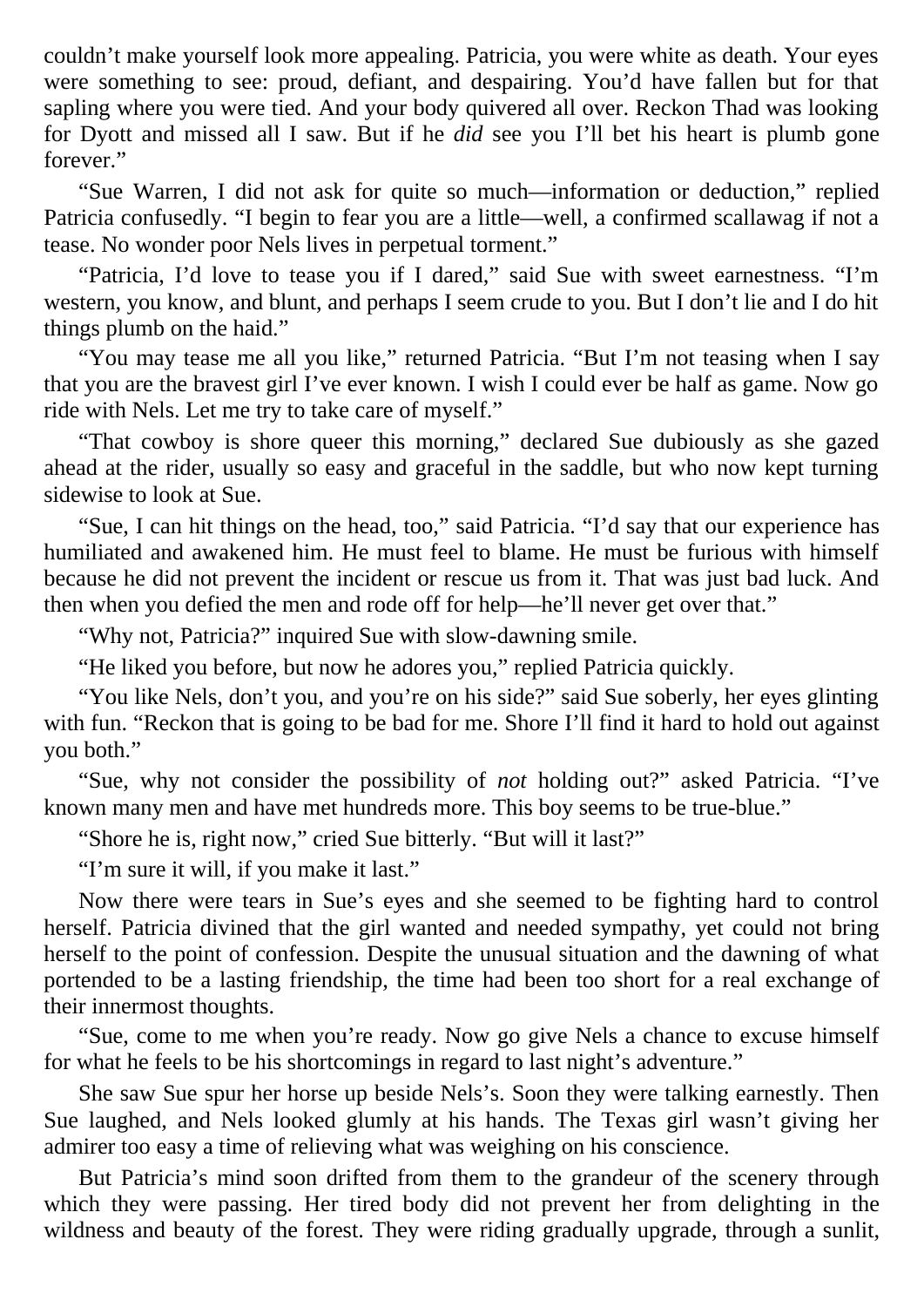golden-rayed, shadow-barred woodland, inhabited by herds of grazing deer. Most of the graceful creatures stood and watched the cavalcade. Others bounded away or slipped into green thickets. It was no longer a lonely forest. The pines and spruces towered magnificently, spreading gnarled brown branches and spear-pointed silver tips to mingle with each other high above the trail. White banks of snow gleamed in the thick coverts. The air was cool, yet the sun shone hot. And everywhere the perfume of the forest, thick, piny, sweet, and dry, hung like incense between earth and sky.

It was noon when the party arrived at the ranger's cabin, a small one-room structure of logs, picturesquely located at the foot of a sunny slope above which the great monarchs of the forest towered.

"May I help you off?" asked Eburne, who was at her side before Patricia could swing a leg out of her stirrup. He led the two girls up onto the porch and into the cabin. It was lighted by a door and two windows and it was clean and neat, with red-blanketed bed built of stout aspen poles, a big stone fireplace, rude and smoke-blackened, and a comfortable home-made chair. The peeled log walls were adorned with bleached antlers and some of the biggest pine cones Patricia had ever seen.

"Well, Thad Eburne," burst out Sue, "you shameless old bachelor housekeeper! How dare you keep a place as spick-and-span, as nice and cosy as this? Shore you defy woman! Beware! Some girl will rope you in and revenge our sex by messing up this dandy place."

"No such luck for me, Sue," laughed Eburne, evidently pleased with her compliment. Yet there was a touch of seriousness in his voice. "You and Miss Clay take this cabin. We men will live outdoors. I think it would be a good idea if you young ladies would lie down and sleep for an hour or two."

"We shore will. I'm daid on my feet," rejoined Sue heartily.

Eburne went out, saying he would unpack and bring in their bags.

"Patricia, what do you think of this little old cabin in the woods?" asked Sue.

"It's a revelation to me," sighed Patricia as she sank on the bed and gazed around the room.

"Me too. But don't get the impression that all western cabins are alike, or ever were like this one. I was born in one, Patricia! I've been in many pioneer cabins. You could live in them, eat and sleep, keep warm and dry. But this one is shore different. Why, heah's a lamp. Books! Magazines! Maps!"

"Sue, your deer stalker does not need a wife," murmured Patricia with a smile, as she gratefully laid her head back upon the red coverlet.

"Looks that way," replied Sue meditatively. "But there's shore many a woman who needs a man like him. Patricia, I'm going to pull off your boots and cover you with a blanket. Then I'll crawl in beside you."

To Patricia, Sue's last words seemed to come from far away. She was sinking into sweet rest when heavy steps roused her. It was the ranger entering to deposit the bags. She tried to open her eyes, but the lids were too heavy. She heard him whisper and Sue's whispered answer. Then again she drifted away, relaxing in oblivion.

Days had passed, how many Patricia never knew or cared. They flowed by like so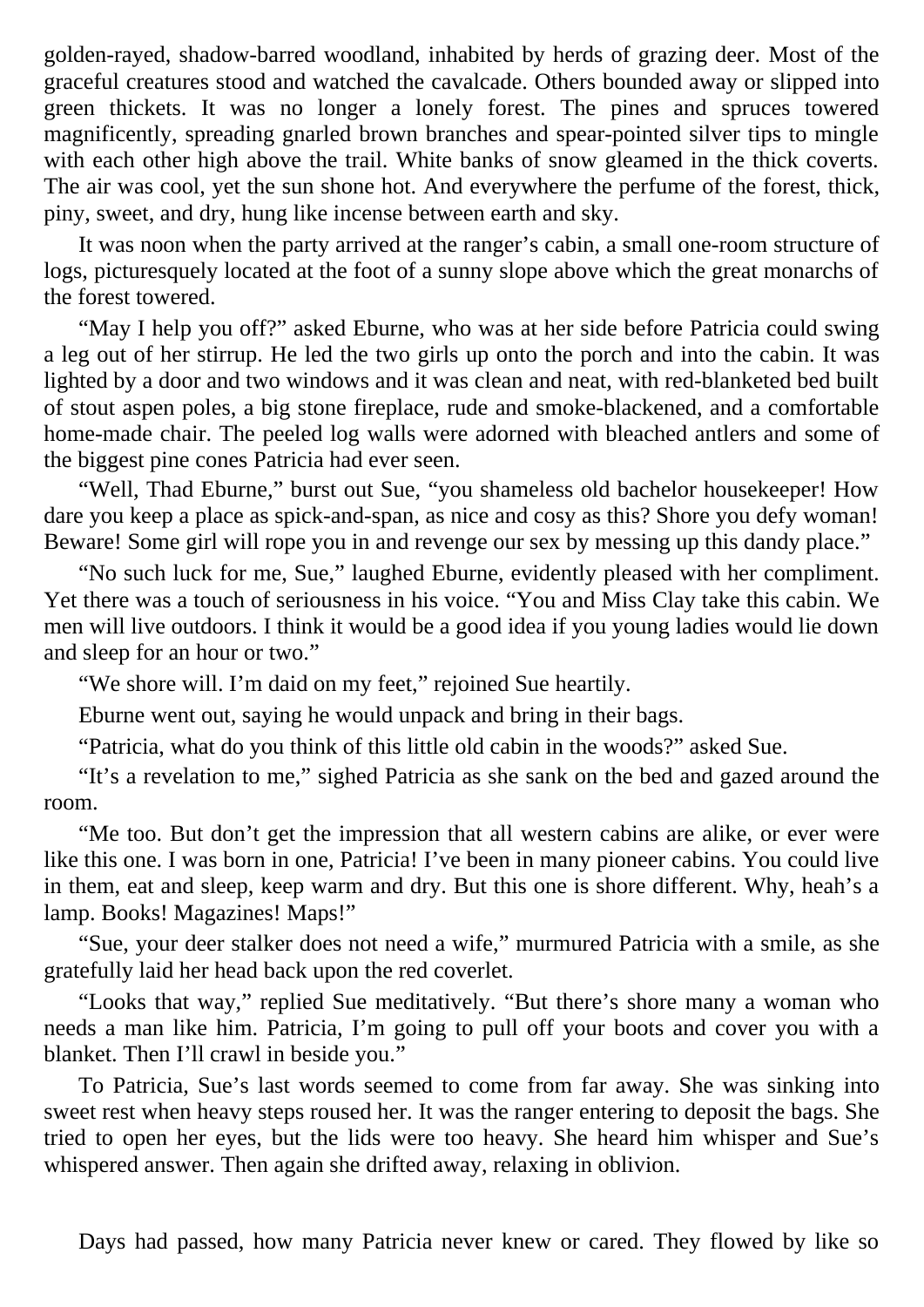many endless, dreamy, golden eons, filled with many activities, many excursions into the purple depths of the canyon, many hours of sitting thoughtfully looking out upon a beautiful world from some point of vantage. A sweet lassitude seemed to fill her spirit. Never, since childhood, had life seemed so uncomplicated, so enchanting. Day after day the sun rose in a cloudless sky and went down in golden and mauve sunsets.

She and Sue with Eburne and the cowboys had roamed the forest and ridden the rim, descended and climbed and explored, watched the troops of deer and listened to the barking squirrels.

The adventures shared and the unplanned freedom of those days meant much to her, but even more precious were the many lonely walks and vigils with the ranger, sometimes through the forest in the rich, thick golden light of morning, but mostly along the wild craggy rim, in the solemn hours of noonday or when the afternoon began to wane, at sunset and dusk, or in the black night before the white moon soared overhead, blanching the canyon into silver mist; and in the dim gray dawn when all that world was saddest and loneliest, or when the sun rose, bursting red, blazing fire, heralding the day and the world and life and love.

One afternoon, when the shadows were beginning to lengthen and turn to somber black under the eastern faces of cliffs, Patricia and Eburne sat on the rim in a favorite spot, where a lone giant pine rose from its fragrant mat of fallen needles on the very edge of the chasm. They crouched like eagles upon a mountain crag. The canyon view here was limited to its upper strata of blue limestone and red rock. The wild ruggedness of the North Rim was here at its grandest, a wilderness of timber, of blue cliffs or yellow crags and red slopes, spread out in an utter solitude and dominated by an ever-changing beauty.

Before Patricia had absorbed the canyon or had been absorbed by it she had found conversation impossible. But now she could watch and listen and feel in silence for hours, or she could express herself as never before in her life.

At the ranger's cabin, in the forest, among the deer, the New York girl had been insatiably thirsty for knowledge. She knew now all about the tragedy of the deer herd, the history of Buckskin Forest, the conflict between the various types and classes of men who lived off the range. Moreover, she had gotten from Eburne the story of his life there in the lonely woods, and she had divined the ideal that kept him there. The two young people, he lonely for contact with someone who would understand him, she lonely in a new world she had never known to exist, gravitated toward each other as two lonely planets.

For a long time they sat there under the ancient pine tree in silence, then suddenly he spoke.

"You have been here ten days," said Eburne, his fine eyes upon her thoughtful face.

"So long? Oh, impossible," she exclaimed.

"It doesn't seem so long. I was surprised when Nels spoke of your supplies getting low. Of course you're welcome to mine. But they are coarse and not too fresh."

"How hungry I've been! I never knew how good plain food could taste. But I could go without or certainly eat your food to stay a little longer in this blessed place."

"But you must go presently?" he queried gently.

"Please do not make me think of it," she entreated, with almost a note of impatience in her voice.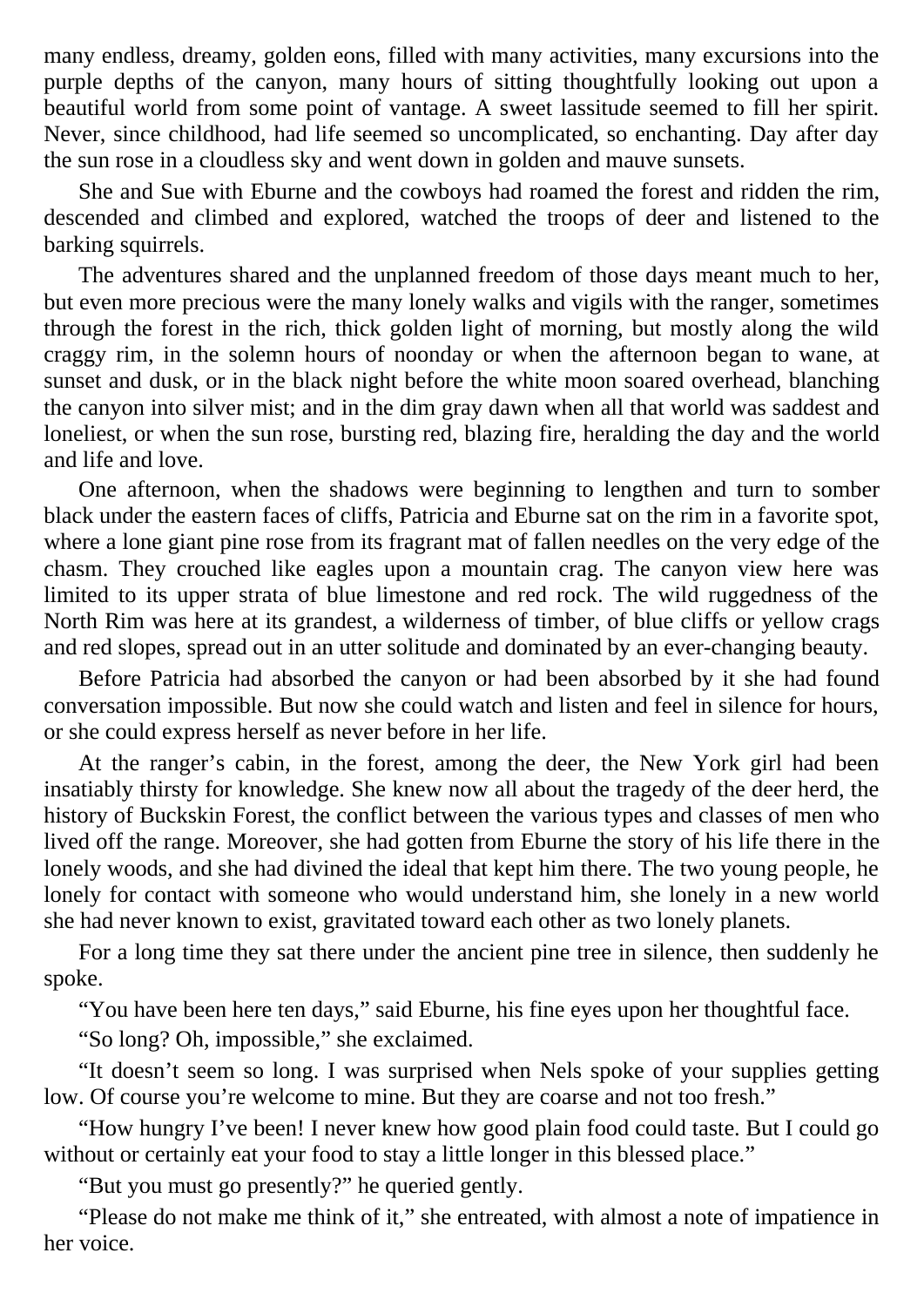"It is something to be faced," he said softly. "But before the time comes I hope to know more about you—Patricia."

She seemed not to notice the ranger's use of her given name.

"Does that matter, Mr. Eburne?" she asked wistfully.

"No, come to think of it," he returned thoughtfully. "You came, you will leave. My life will go on here, I suppose, or anywhere else that I may drift. Yet because of these days nothing can ever be the same again."

"We all change. People have incalculable influence upon each other," she spoke rather hurriedly, as though to evade her own rushing thoughts. "I have utterly changed in these few days. I owe so much to little Sue, and the canyon—and to you."

"Me? Indeed you owe me nothing, except what I did in the line of duty. I wish I could have done more."

"We do not agree on what I owe you. I'll not argue, but even the minor things which you call 'in the line of duty' have meant so much to me. The forest and the deer! I have seen them through your eyes. There are many things, Mr. Eburne."

"Will you forgive me if I persist in being inquisitive? When you leave the canyon where will you go?"

"Flagstaff, I think, for a little while. I want to see all those wonderful desert places. And if Nels and Sue come to some understanding for the future, I want to help her."

"They will. He's a fine, spirited boy, with lots of good in him. She cares, but she's afraid. She needn't be, for Nels will go straight. He'll not be a trail guide very long. That boy is bright. He has a future."

"You are encouraging me in a secret little plan of my own."

"Won't you tell me?" he asked. "I've had some little interest in Nels. I got him to come to the Canyon."

"Sue told me of your kindness to Nels. It was splendid of you. . . . Now please keep my little secret. If Sue really loves Nels I would like to buy a ranch somewhere around Flagstaff and have him manage it."

"You are—generous indeed," he replied slowly. "I'm very happy to hear that. . . . Then, in such case, you would come to Flagstaff occasionally."

"I shore would, as Sue says," answered Patricia happily.

"That'll be good to know. You'll be back in the West sometimes. . . . You see, Miss Clay—Patricia—I fell in love with you at first sight. It's a terrible fact for me, yet somehow it'll be my salvation. I want you to know—if I wasn't a poor ranger, I mean—if I had a future worthy of such a woman as you, I'd ask you to marry me."

"Mr. Eburne! . . . You shouldn't . . . I mean . . . you don't know . . ." murmured Patricia, closing her eyes as they suddenly filled with tears. She could not face him after that simple statement, nor the dreaming canyon below, nor the tumult of uncertainty and panic his confession had aroused. Her ears seemed full of the thrumming beats of her heart. Suddenly she longed to be alone. She had somehow felt that Eburne loved her; but to hear him avow it, with simple strong words, in unconscious pathos, unnerved her completely. She found herself trembling. She could not speak.

"After Flagstaff, you'll go to California, I suppose, then back east?" he was asking.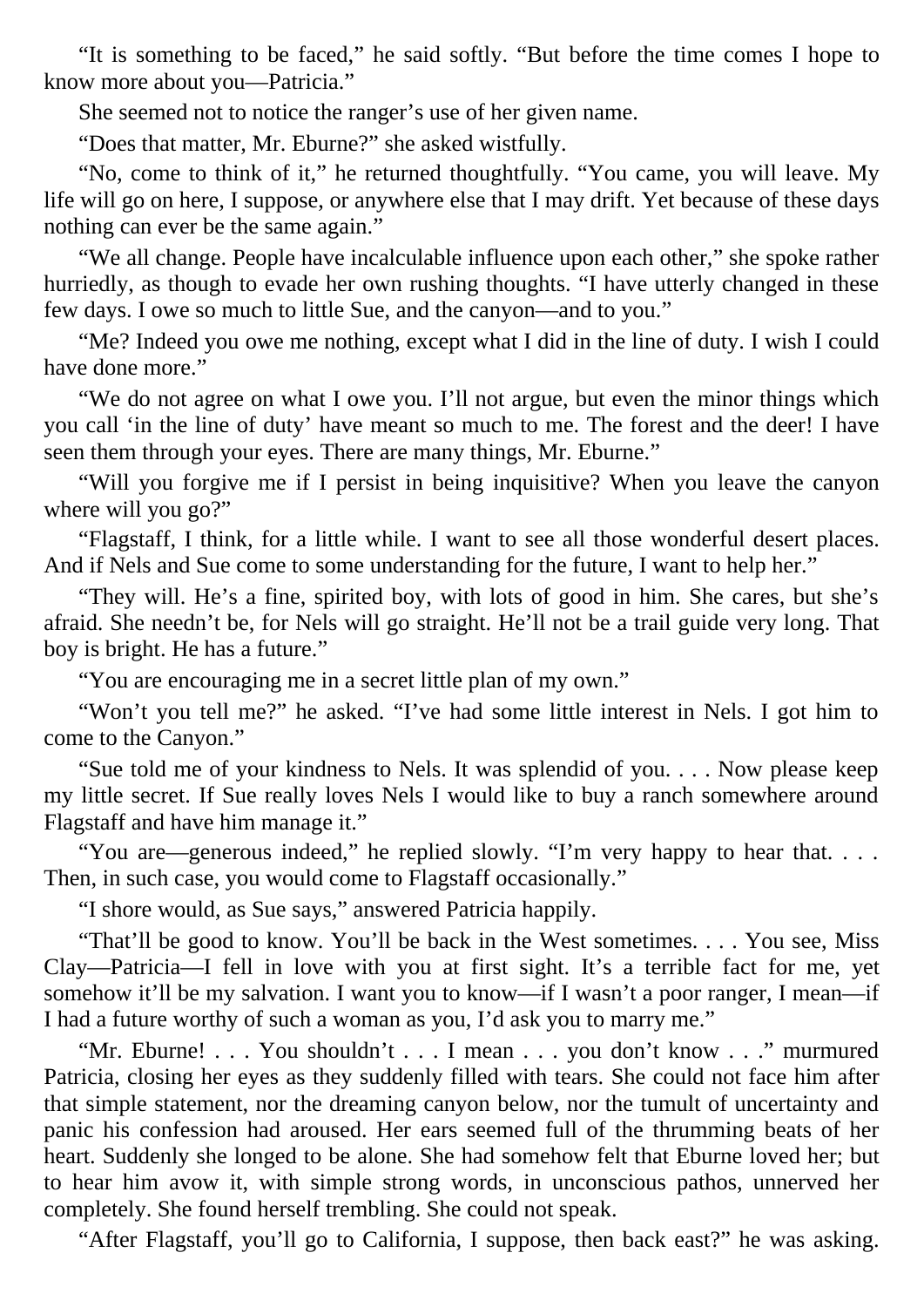His eyes were on the far-distant rim of the canyon. Suddenly she found her voice. But it was high-pitched, quavery, unsure.

"California, perhaps, but not east, unless for a brief business trip, and that not for a long time. I'm not sure. I have no plans. I can't go back . . . I can't go back to so many things in my life. . . ." The tears were welling up again. He did not appear to notice her emotion.

"But Sue told me New York was your home," he asserted in surprise.

"Yes, it was. But I gave up my home, and I shall never go back."

"Miss Clay! Your family?"

"There was only my father. He did not want me or need me."

"Wasn't there someone you—you—loved?" he went on tensely.

"Yes."

"Was it a husband?"

"No. I have never married."

"Someone—someone who died in the war—?"

"No. It was only a girl friend."

Patricia knew that the time had come. She forced herself to tell him all of the truth that was possible for her to confess, and she did it out of respect and sorrow for him, and the longing to appear as nearly as possible in his eyes as she knew herself to be. She had dismissed the past. Recalling it did not hurt, she found to her amazement, but the yoke of that past, the unalterable fact of the dishonor which she had accepted, now suddenly appeared in a different light.

"I've been out of the world," Eburne broke in, "but I'm not quite a recluse. My mother and sister write me often, send me papers, books, and magazines. So while living alone with the deer and the forest, I've still kept up pretty well with the times. I know what life is like back there, Patricia, that you're not at all like the young women I read about and whose pictures I see."

"You mean I don't bob my hair, pluck my eyebrows, paint my face, smoke, and all that sort of thing so prevalent in this so-called modern age."

Eburne laughed. "Well, I hadn't figured it all out yet as concisely as that, but I suppose it's what I meant."

"It's a queer age, Mr. Eburne, and hard to understand." She seemed suddenly eager to talk of something other than herself. "I'm for the modern woman, but there are extremes I don't care to take. Yet you'd find many sensible girls back there, and I'm sure your sister is one."

"Well, she seemed sensible enough," he said thoughtfully. "She was twelve when I left home." Eburne lapsed into silence.

After a time he spoke again. "I'm grateful to you, Miss Clay," he said, "for what you've told me of your life back where you came from. I'm grateful to you, too, for not laughing when I tried to tell you how I feel toward you. You think now that you can't go back to your old life. But you couldn't live the life that we live, that Sue lives out here. And knowing that, I had no right to tell you of my love for you. I ask you now to forget what I said. You say these days on the North Rim have meant much to you. I would never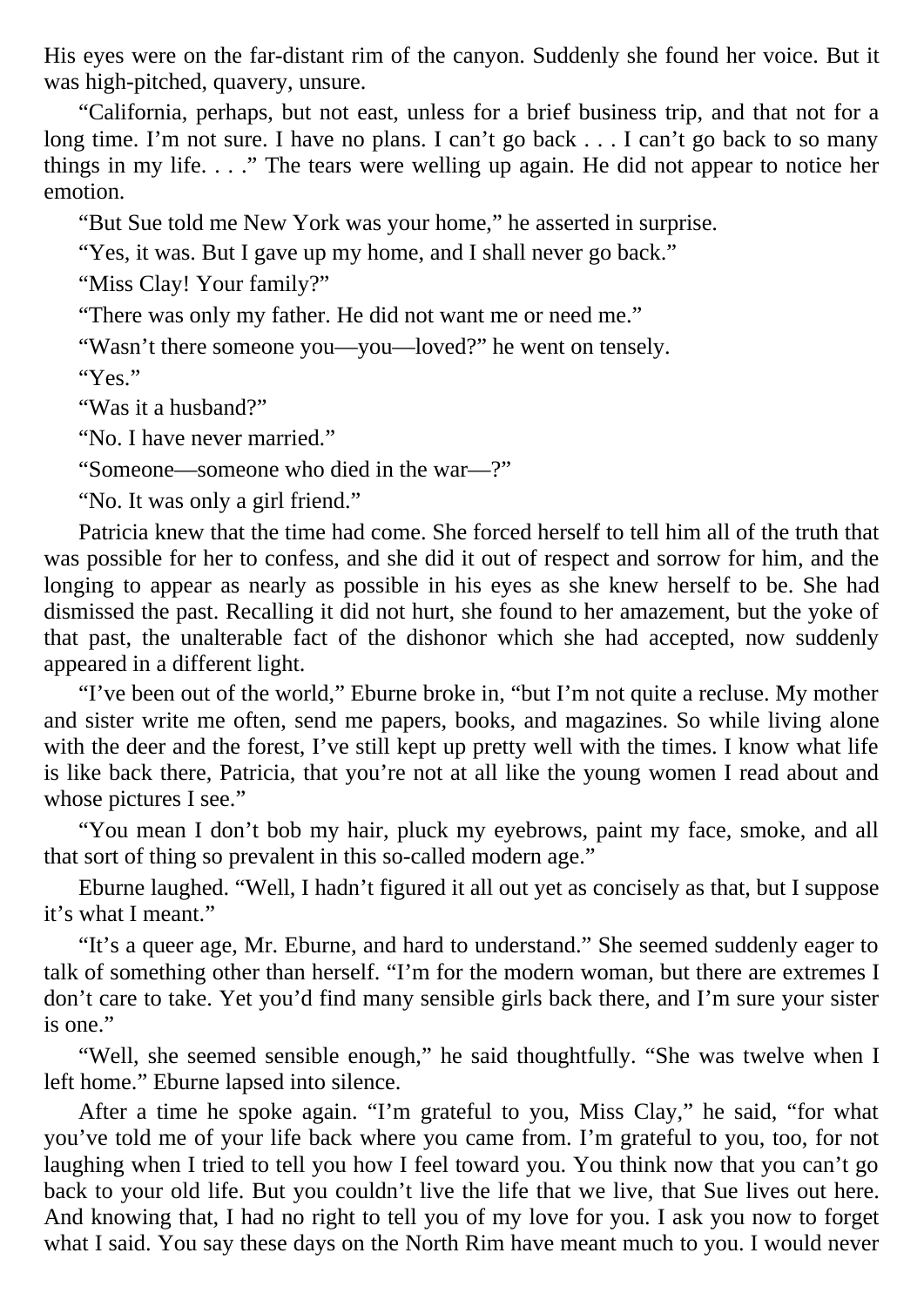forgive myself if I spoiled the rest of your stay here in the deer forest." Now he was smiling. "I'm ranger Eburne," he said, jumping to his feet and holding out his hands to help Patricia up. "This is the tourist season, and please call on me to do all I can—within the line of duty."

The sun was setting as they started back to camp. There were so many things she had wanted to say, to deny, but the words had not come. Now it was too late.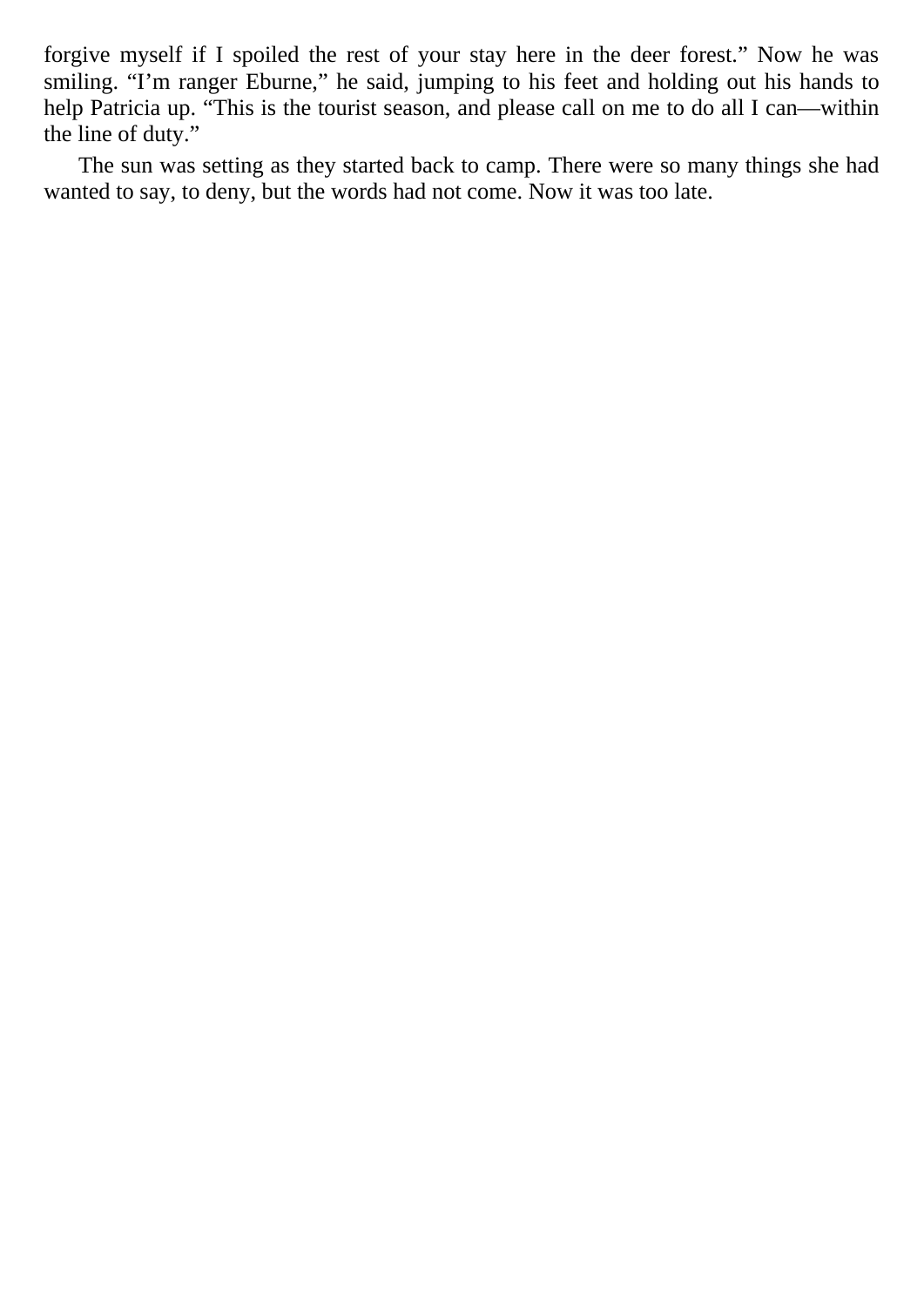### **C H A P T E R T W E LV E**

THERE came a summer storm—great white and black columnar clouds rolling over the chasm, blinding zigzag streaks of lightning, palls of gray rain, and thunderous crack and bellow, and reverberating, endless echoes that confounded the ears and froze the heart.

Patricia and Sue had watched from the rim while the grand pageant swept down upon them out of the west; and, riveted to the spot, they had been caught in the flood of rain. They were drenched to the skin and arrived at the cabin bedraggled and disheveled, but as gay as two schoolgirls returning from a picnic.

A change to warm, dry garments, a good supper, and afterward some blazing sticks and red embers in the fireplace tended to keep up their high spirits. This day marked their friendship as a settled fact. It had been a climax to many all-satisfying days. Even the Dyott incident, harrowing as it had been, had contributed its share to the close bond which had grown between the two girls.

When night set in and the rain ceased, the air grew chill, and the wind roared and rushed through the forest. The gale shook the sturdy cabin and at first was disturbing to Patricia, who feared one of the giant pines might come crashing down on the roof. It was no wonder, the eastern girl thought, that Sue crept close to her. She welcomed her, and then they lay there in the impenetrable darkness, with the roar of the gale enveloping the cabin.

"Shore this'd be great—if only I—I wasn't unhappy," said Sue, close to Patricia's ear.

"What are you unhappy over?" asked Patricia.

"Two reasons. First, this can't last forever. I'll be losing you soon."

"Sue, you'll never lose me, if you want me near you. I can't begin to tell you how much I—I care for you, how good you are for me."

Sue kissed her warmly on the cheek.

"But you'll go away?"

"Not very soon. And when I do, I'll come back. What's the other that makes you unhappy?"

Patricia felt the girl's reluctance to tell what was troubling her, and at the same time her ardent yearning to confide in her.

" $N$ els"

"Sue, you love him?"

This was harder to confess, but Patricia felt it coming like the irresistible tide of pentup water after a dam has burst. Sue hugged her close and shook as if she had a chill.

"*Yes!*"

"Oh, I'm glad, Sue. But that should make you happy."

"Patricia, I'm not unhappy because I love him. It's the worry, over everything."

"Sue, are you afraid Nels will go back to drinking and that hard life he used to lead? If so, I think you're mistaken. Thad Eburne says Nels is pretty much of a man now. Why, Sue, he was only a reckless boy. Hope of winning you has steadied him, made him older.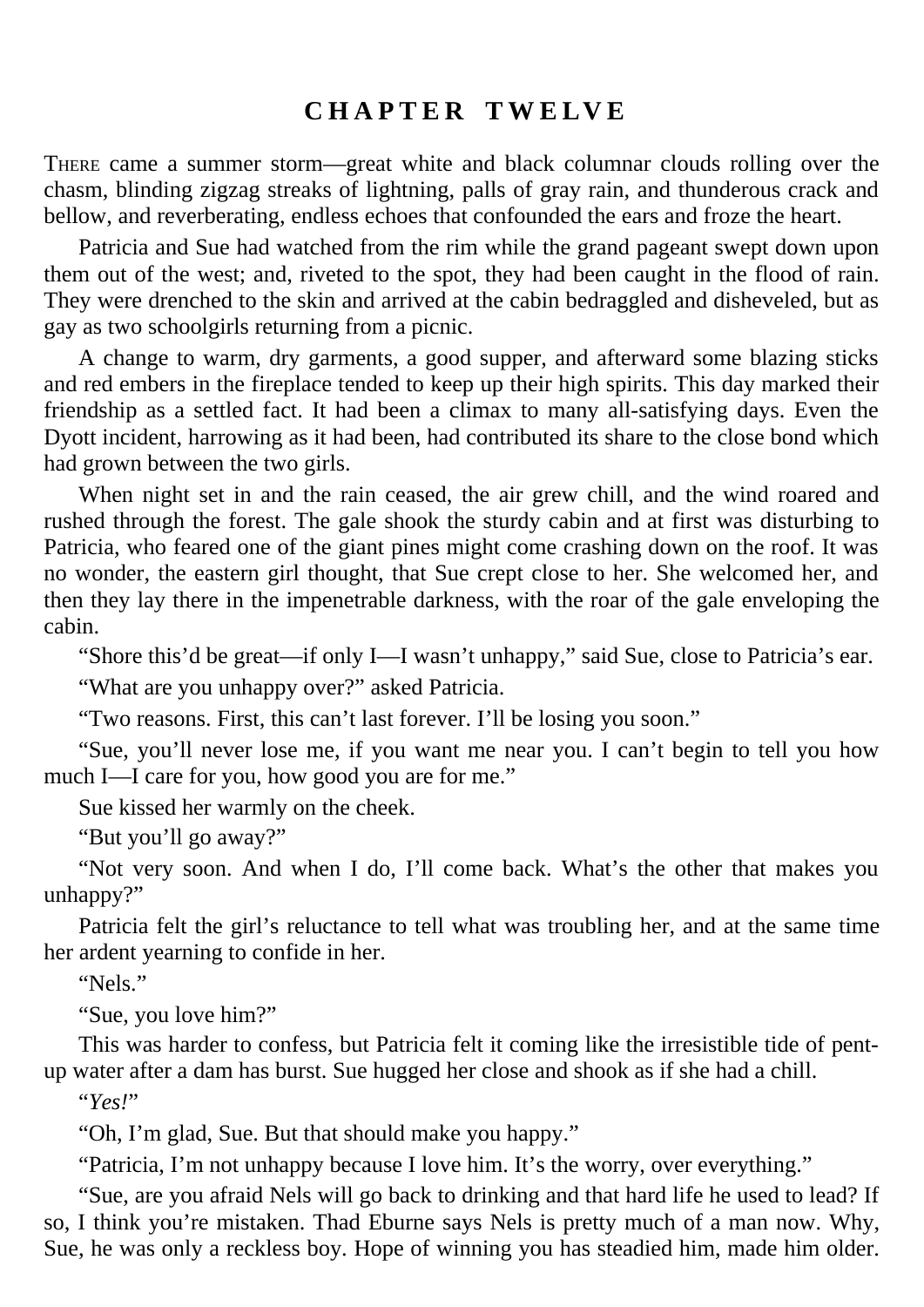You must consider that, Sue."

"Shore it's not that I don't trust Nels now and that I don't believe he has turned over a new leaf for good. I do. To be honest, he has shore made me proud of him."

"Well, then, what in the world is the matter?" queried Patricia.

"Nels wants me to be engaged to him. He swears he'll not nag me to marry him until he's saved a lot of money and got a bigger job. His dream is to own a ranch. Well, shore he'll never get one unless he goes out heah and homesteads a hundred and sixty acres of Uncle Sam's wild land. And there's the rub. I don't want Nels to live on some lonely homestead without me. I wouldn't mind the hardship of homesteading, and believe me, it's shore pioneer life. But I *can't* go. I've got my mother to take care of. She's not strong and she'd die out in some log cabin, without comfort or a doctor handy. I couldn't do my best by Mother in that way. I'll have to teach school, wherever I can get the most money. . . . And that's what's worrying me."

"Sue, that's nothing to worry about," returned Patricia. "You have a fine young man to love. You have him and your mother to make a home for. Sue, I would gladly change places with you."

"What!" cried the girl, amazed, and then dropped her head back on the pillow. "Maybe I am a selfish little beast. I thought I had a terrible problem. It has been killing me."

"Sue, dear, I don't underestimate your trouble," replied Patricia seriously. "It *is* a problem. But it has not worried me, because I have solved it for you."

"You!" cried Sue, starting up.

"Yes, I," returned Patricia. "Now Sue, please listen. The immediate present is very easy to dispose of. I want to make my headquarters at the El Tovar for this summer. I am eager to see all these wonderful places you've talked about: Rainbow Bridge, Natural Bridge, Monument Valley, Montezuma's Well, Keetsill and Betatakin, Painted Desert, Petrified Forest, and, in fact, every beautiful and interesting place you know of. I want to hire Nels to arrange these trips for me, buy our own horses, and outfits, as you call them, and get the men or guides necessary. I want you for a companion, or secretary, or chaperon, whatever you want to call it. We'll certainly take in this deer drive Thad Eburne talks so much about. Then, at some opportune time between two of these trips, I'll buy a ranch and ask Nels to run it for me, on salary or shares, or both, whatever is fairest to him. You can marry Nels, then, have your mother come to you—and live happily ever afterward.—Now what have you to say?"

"Oh! Oh! Oh!" screamed Sue wildly above the roar of the wind outside. "What a horrible temptation to spring on a poor little weak-minded girl! No! No! Patricia, I can't— I can't accept that. Oh, thank you for all you are offering me—us—but we can't accept your charity, even though I know it comes from the heart."

"Sue, don't be hasty. This is a reasonable proposition I am making you."

"Shore I can't see that. You've been carried away by this canyon. You feel sorry for Nels and me. You want to do some generous thing for us. It's wonderfully good of you, but I won't stand for it."

"Of course there is sentiment about it," rejoined Patricia persuasively. "But it is business, too. I will have to hire someone to do these things for me. I have indeed been overcome by this canyon. I want to own a place near it where I can come and have my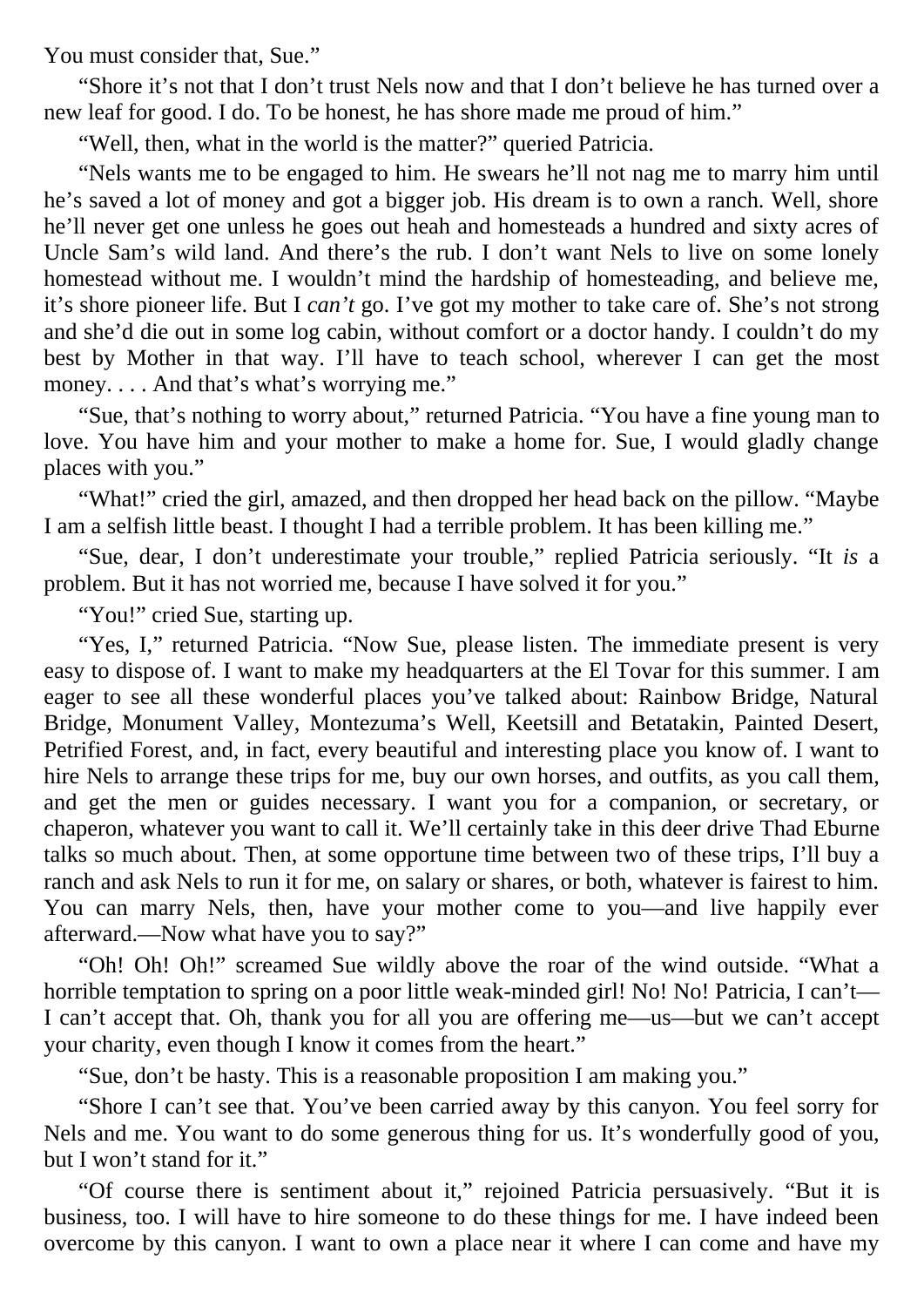own things. I am sure Nels will consider it a good business proposition."

"Patricia, have you said anything to that cowboy?" demanded Sue sharply.

"Not a word. Not a hint. I did tell Thad Eburne something of my plans and asked him to regard it as confidential."

"Aw!" breathed Sue, sinking back. "Shore, I was afraid that accounted for Nels's being out of his haid lately."

"How so?"

"Oh, he's been wanting to kiss me, and everything."

"Naturally. And of course you let him?"

"I did *not*."

"Well! Then I propose that you tell Nels of my plan and then kiss him. That'll mean acceptance, engagement, marriage, home, future. All in one fell swoop!"

"You torture me," wailed Sue. "I can't think. You've knocked my legs out from under me. . . . It all sifts down to money, and I never had any. I don't know how to figure, to judge what is right. Shore this plan of yours would cost a lot. Such a risk you'd run. Ranching is uncertain unless you can hold on."

"Sue, I have more money than I know what to do with," replied Patricia. "It's all I do have!—Surely you can see how right and good it is for me to help make two fine young people happy, and by doing it find happiness myself! Is there any doubt of that logic?"

Sue fell upon Patricia's neck and, burying her face, she began to sob, "Oh! I—love you. . . . It's too—much—for me!" She was convinced. The New York girl held her closely and felt the slow tears well from her own eyes and wet her cheeks. In this winning of Sue's consent to her plan she had won something precious for herself as well. The girl wept as if a long pent-up flood of worry and responsibility had been swept away. But gradually the storm subsided and at length ceased.

"Shore I am a—baby still," she murmured, with a tremulous little laugh and a catch in her voice. "Something broke in heah," and she pressed Patricia's hand to her breast.

"Sue, won't it be fun telling Nels?" asked Patricia, taking the young girl's hand.

"That'll shore be the grandest hour of my life," burst out Sue. "I'll begin by being terribly serious. I'll tell him I've at last been persuaded to consider his proposal of marriage. . . . Oh, gosh! Then I'll paint in vivid colors my poverty, that he'll have Mother on his hands and a lot of relatives and we'll have to live in a homestead cabin. Shore he'll be game and swallow the whole outfit. But he'll sort of sink down in his boots. When he gets way down I'll say, 'Nelson Stackhouse, do you realize you're going to marry a fortune?' I'll be proud and mysterious. Then, when he's about out of his haid, I'll spring my secret on him. . . . Oh, it's sweet, it's beautiful. . . . And you're so wonderful to me, Patricia!"

And as outside the storm raged, they talked and planned. Patricia found it romantic to picture in her mind's eye a great timbered and grazing stretch of ranch land and a rambling, picturesque ranch house, built after ideas of her own. In spite of herself, there appeared in the picture the tall, dark figure of a forest ranger.

"Shore, then you'll come often," cried Sue happily.

"It might become a home," breathed Patricia, almost to herself.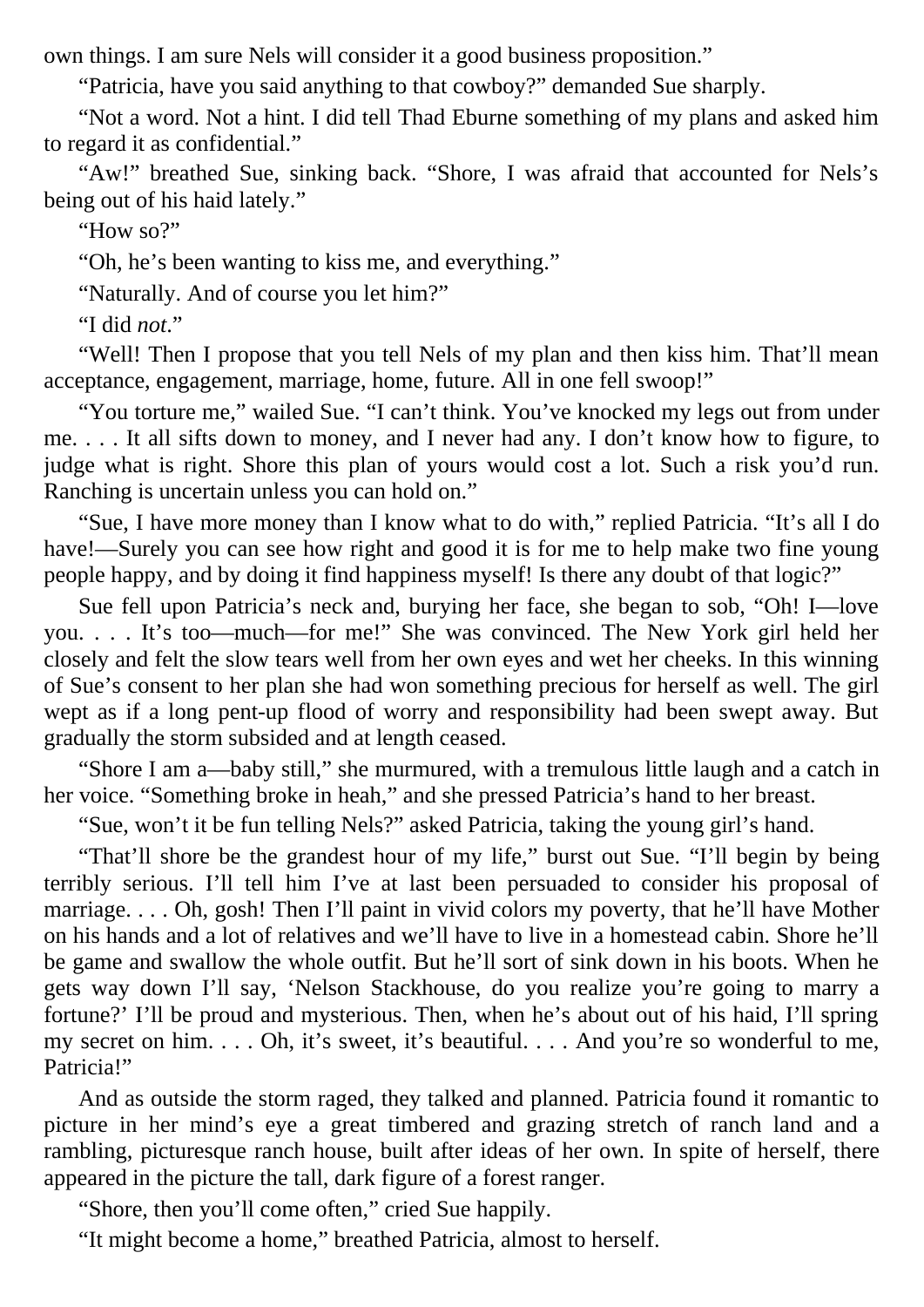"Patricia, you *must* have a home. Why, even the birds have nests and the beasts have holes. You'll love Arizona. You *must* have a home—and a man, too."

"The first, perhaps, but hardly the other."

"Isn't there someone back East?" whispered Sue. "Someone you care for?" " $N_0$ "

"Then shore there *was*."

"Not if you mean a man."

Sue nestled close to Patricia and took a long, hesitating moment before whispering, "Then, isn't there a wee little bit of a chance for Thad Eburne?"

The whisper, loving, insidious, tender, brought before her eyes again the scene at sunset beneath the ancient pine on the canyon's rim when a man had humbly told her of his love, and when she, knowing of her own unworthiness, had listened to his avowal in silence. And now the young girl beside her, in her happiness wishing those she loved to be happy too, was asking if there was no chance for Thad Eburne. But Patricia had no power to answer.

"Thad Eburne loves you," went on the temptress softly. "I said when he saw you it'd be all day with him. Well, it shore was. . . . Patricia, he's an easterner, he's educated, he comes from a good family. He's a poor ranger, I know, but what would that matter to you? He's fine, clean, strong. I wouldn't say he is wasting his life in this forest stalking deer, because he loves the woods and wild creatures. And he does good. But all the same he has no future heah. *You* could advance him, perhaps put him at the haid of the forest service. Or better, help him devote his life to conservation, independent of any petty little authorities. If Thad had the means to travel and study, in foreign countries as well as ours, he would do something big. All over the West the timber, the water, the game, are being stolen and destroyed by greedy men. It shore will take *big* men, not selfish ones, to save the West for our children. There's a future for Thad. And a wonderful one for you. Aren't you the least bit interested in that, Patricia?"

"You eloquent little matchmaker," exclaimed Patricia, trying to laugh. "You'd turn the tables on me, wouldn't you? Throw me at your ranger friend!"

"No, Patricia, I'm talking sense," declared Sue spiritedly. "Didn't I weaken when you talked sense to me? Am I not the happiest girl in the world?"

"Yes, it seems so," murmured Patricia, more afraid of Sue's logic than she dared to confess. This girl rang true. She had no false sophistication; she saw things clearly.

"You've told me a little about yourself," went on Sue. "I don't want to pry or to hurt you, but please tell me one thing. Are you free to marry?"

"Certainly I'm free. That is if not being married or engaged or promised to any man means free."

"That's enough confidence for me, Patricia," continued Sue in relieved earnestness. "Western folks are not curious. You stand or fall by what you say and do. The whole West is full of people who have come from east, south, north. Nobody out heah cares a whoop what they were back there where they came from. It's what they are heah. . . . Well, I've been close to you, and in spite of the democratic spirit I just bragged about—in westerners

—I've thought and figured over your case. You've had trouble. It's in your eyes. You've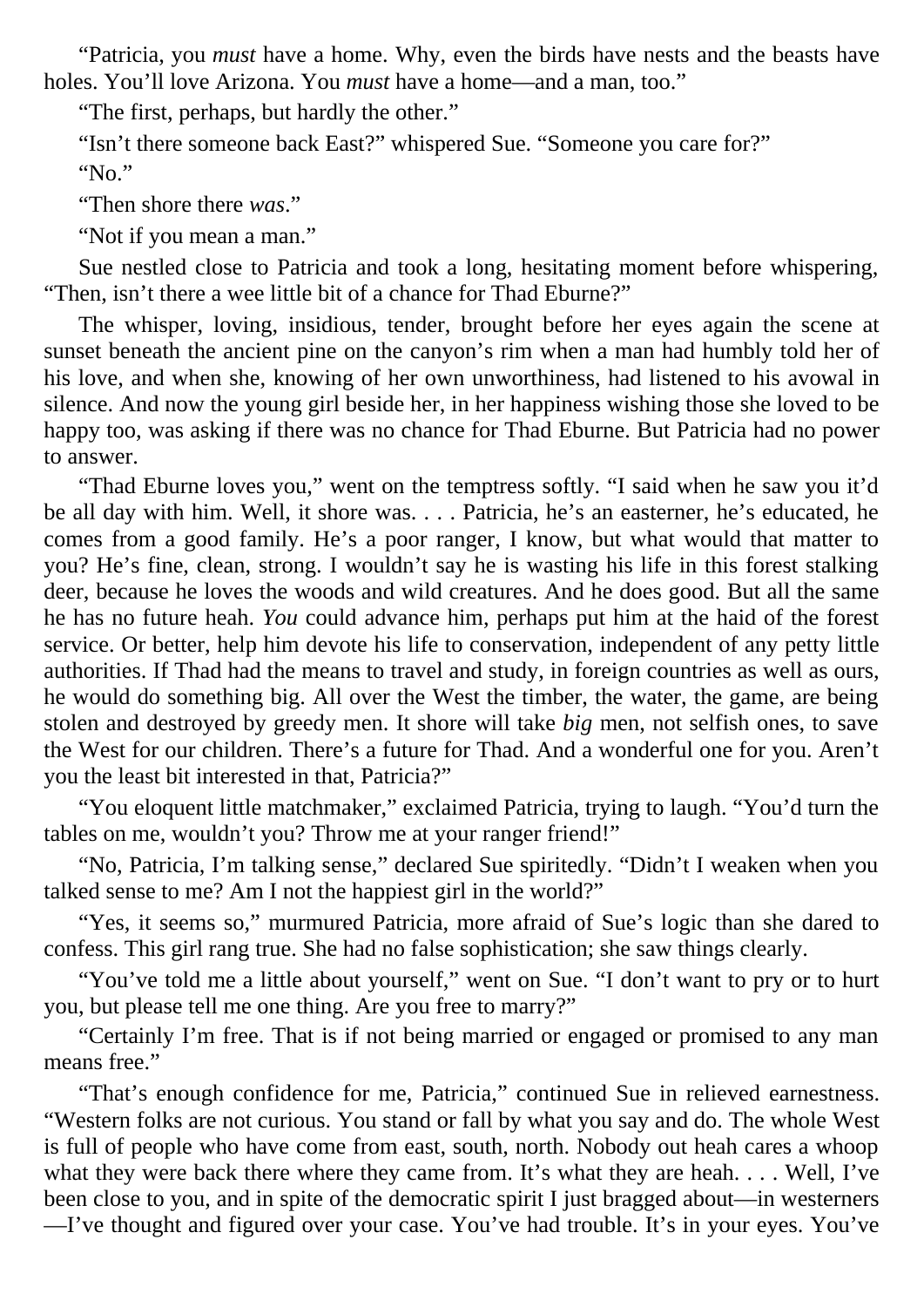the sweetest, saddest mouth I ever saw on a woman. . . . Listen to this. One day Thad, when I asked him if he'd noticed how sad your mouth was, jerked up and said: 'Great Scott! Yes. I've had the longing to kiss it once and jump into the canyon.' So you can see Thad's no mollycoddle, and he knows you've suffered. . . . Patricia, I never asked Thad, but I'll bet he figures as I do that something terrible has happened in your life, but it's not your fault. No one can tell me otherwise. If it's misfortune or disgrace—or—or dishonor, it's not from any sin in you. I *know*. Any woman would know if she could live with you a while. Well, you're young, beautiful, rich. What difference does it make *what* has happened? You're alive and your heart is not broken. If there's any chance of your caring for this ranger, tell him what your trouble was, then forget it and let yourself go. That is what I'd do, or what any western girl would do."

"But suppose to tell would violate my deepest sense of honor—my conviction of what I believe myself to be?" whispered Patricia.

"That wouldn't happen if you loved Thad," replied the girl simply. "Patricia, I always had a hunch that the shadow in your eyes came from some great sacrifice. Share your secret with Thad. Then it'll be as if it had never been."

"Oh, Sue, disgrace has a long arm," cried Patricia, torn by conflicting emotions. "A ruined woman, whether by sin or misfortune or—or sacrifice, can never change the mind or memory of the world. If I married Thad or any man, sooner or later the story would trail me down."

"Shore, that wouldn't make any difference if it did," returned Sue bluntly. "If you confided in the man you loved and he knew and understood what you'd been through, then nothing would matter. Western people would take you as Thad took you. It's a new country, Patricia, memories of the past seem to fade out heah. We do not ponder and weigh. Shore we get out and do things. With our hands! We don't have time for much social life. People are scarce and live far apart. If some woman would come to me, like that Hilton woman did, and try to gossip about you, I'd tell her to keep her nose to herself. If some man would speak ill of you to Thad or in his presence, he would knock him down. Shore. That's the West, Patricia."

Long after Sue had fallen asleep, the older girl lay there in the blackness of the cabin, wide-eyed and thoughtful. The storm had passed away with its roar and crash in the pines, and now only the usual gentle soughing of the wind broke the forest silence. There seemed to be no end to this rending of her spirit, the tearing away of old beliefs, fears, doubts. How ineradicable and monstrous the past had seemed! Yet this clear-eyed, clearsouled western girl had shaken the very foundations of her sense of values, of her perception of things, of her ideas of truth.

What had seemed crude in Sue Warren was only simplicity, a straightforward outlook upon life, an honesty of soul. Patricia faced the truth that if she could hold to the illuminating flashes of light which Sue had shed upon her morbid mood they would lead her to happiness. But life was not as simple as this western girl had stated it. One's old life could not be shucked off as easily, even in the West.

Hours passed. The moan of the night wind and the rustle of branches died away. When the first gray of dawn showed at the window, Patricia still lay awake. The long night beside the sleeping Sue had brought no relief for the strife in her soul. The long hours of probing and analyzing had only added to her confusion of mind. For in her heart she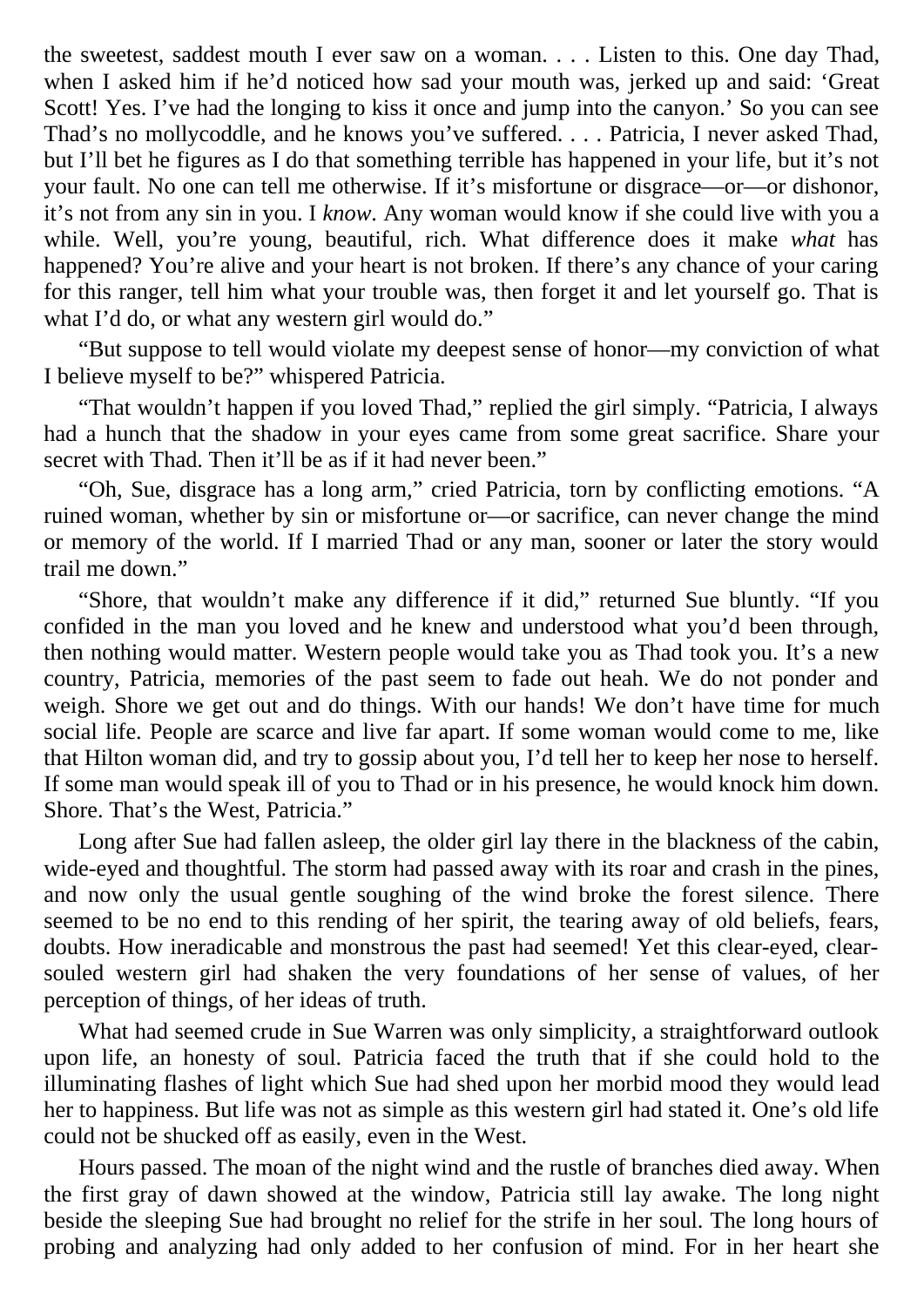realized now that she could not have prayed for any greater happiness than to live here in this little cabin as the beloved and honored wife of Thad Eburne.

Next day, Sue seemed to have been reborn. She was the incarnation of joy, radiant where she had been only smiling, and where she had been but pretty she was now beautiful. She was haughty and coy to Nels by turns, gentle and indifferent, angry and pleased. The poor fellow was in a daze, for the instant he realized and accepted a certain mood, then, in a flash, she had changed to another.

Patricia stood it as long as she could and then she declared, "You tease, you roguish little gal. Tell him or I shall!"

"Tonight, I promise," pleaded Sue.

At suppertime Tine Higgenbottom manifested a sudden keen interest in Sue. He watched her dubiously; he shook his head; he nodded it with profundity. Then suddenly he attacked a high pile of firewood that Nels had stacked. He kicked it down and sent the billets flying. Nels burst out in a most unusual fit of temper.

"Say, you pie-faced, lantern-jawed, bowlegged cowpuncher, what you mean by that?" he demanded.

"Nels, there's something screwy going on here," Tine roared.

"I don't get you, pard," rejoined Nels resignedly, but he straightway became thoughtful.

Patricia took the opportunity to tell Sue that Tine had come pretty close to guessing something of the truth and advised against letting the cowboys be alone together. Several times Tine tried unobtrusively to get Nels away from the campfire circle, but all of these attempts Sue frustrated. In desperation, Tine deliberately attempted to drag Nels away.

"Where you goin', Nels?" asked Sue, with her sweetest voice and smile.

Nels became as immovable as one of the giant pines. "I reckon I'll be goin' crazy pretty soon."

"I'm not flattered. Are you forgettin' tonight is full moon and you have a date with me to see it rise over the canyon?" returned Sue.

Patricia knew from Nels's face that there had been no arrangement of the kind and that he was struggling with a complexity beyond him, and a possibility of bliss too good to be true.

"I—we—you—'course I didn't forget," he floundered, valiantly trying to rise to the occasion, "but I thought you had."

"Get my heavy coat, please. We'll go now," she answered calmly.

As they walked away together toward the rim, Tine Higgenbottom gazed after them with an expression upon his homely face that Patricia found utterly indescribable. She burst into a peal of laughter.

"Hang it all!" he muttered under his breath. "Gurls are wild cattle."

Patricia and Eburne also took the trail for the rim, and reached the canyon at dusk. The chasm was filled with shadow; the ragged line of timber showed black above the pale gleam of cliff; the sky was dull blue, except where a silvery brightening along the horizon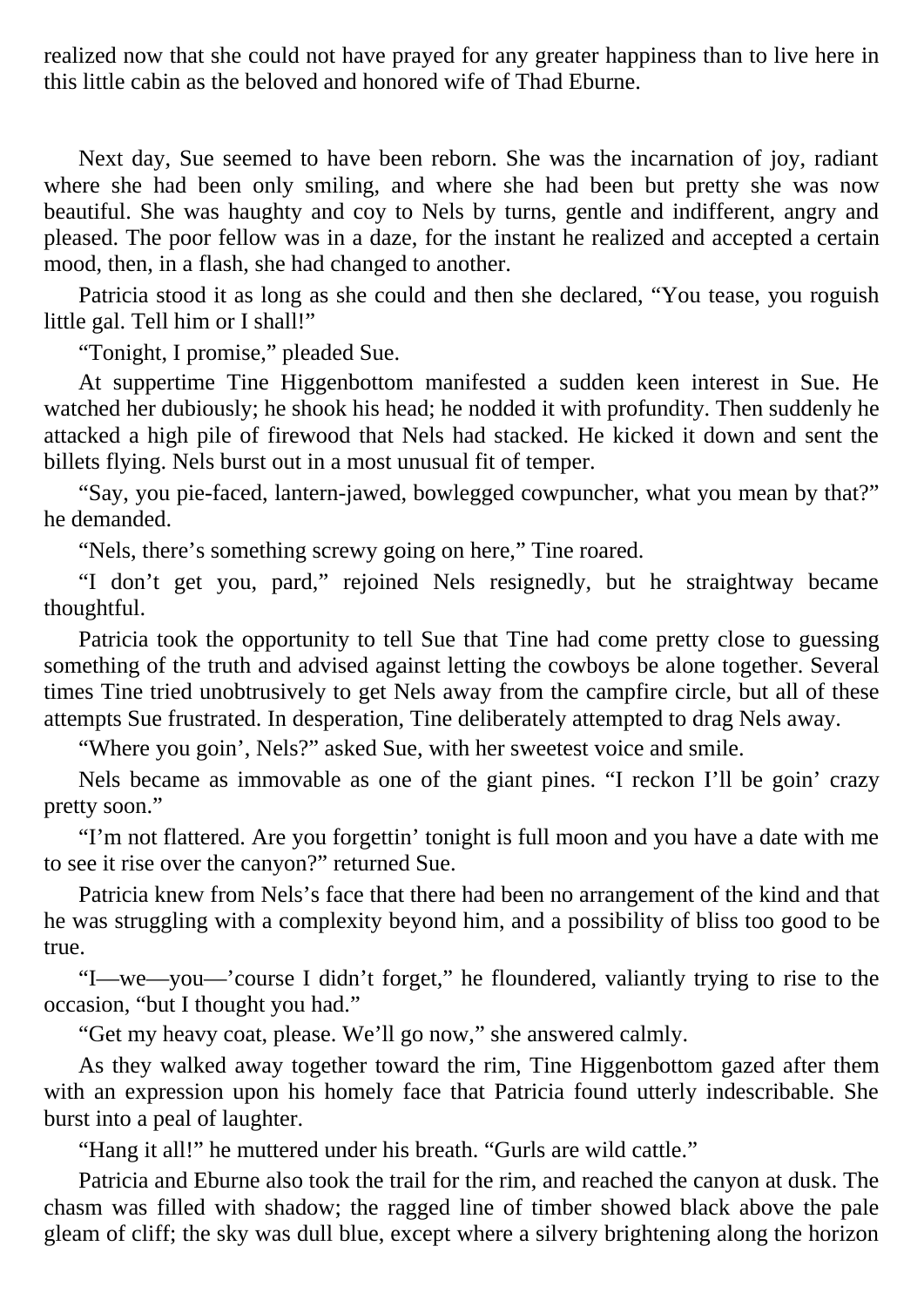heralded the advent of the moon.

They walked to a promontory, upon the point of which, indistinct in the gloom, Sue and Nels sat close together. Eburne appeared unusually quiet, even for him, and Patricia had no desire to talk. The canyon air seemed laden with its old fragrance, its mingled aroma rising from dry pine-needled capes and grassy, flower-dotted slopes.

The bright glow above the black fringe of forest lifted and spread. Soon a radiant disk of silver slipped out of the dark. It moved, it rose, it slid up into the blue—a blazing silver moon, grandly soaring, transforming that vague forest and dim canyon into beautiful realities.

Suddenly Patricia's absorbed attention was rudely broken by sounds of a scuffle, a scream from Sue, and a wild whoop from Nels. In the clear moonlight the cowboy could be seen enveloping Sue in a bearish embrace.

Then, to Patricia's amazement, Nels came bounding back over the promontory, straight toward her and Eburne. He took great, long leaps. Bearing down upon Patricia, he seized her, gave her a mighty hug, and followed it with a hearty smacking kiss on the cheek. Then, quickly as he had grasped her, he released her and made for Eburne.

"You big deer chaser!" he shouted, pounding the ranger on the back. "You Indian! You biscuit slinger! You sad old bachelor! Listen. I gotta beat you up. I owe you somethin'. A million dollars! This canyon chuck full of gold! You first, an' then this Patrescia!"

Eburne at last managed to get away from this onslaught.

"Nels, I gather that you are to be congratulated," he said, his voice rich with emotion.

"You said it, pard. Shake," returned Nels, and he wrung the ranger's hand. Then turning to Patricia, with less of violence and more of dignity, he continued, "Miss Patrescia, it's somethin' grand for a man to be loved by a girl like Sue an' trusted by friends like you an' Thad. So help me God, I will never fail none of you. An' the blessedest good I could hope for you both is that you could feel what I feel now."

Another morning dawned, the last for Patricia on the North Rim. The food supplies were exhausted, the grain for horses was gone, the snowbanks had melted away.

"Wal," drawled Tine, "you all may live on love, but me an' the cook an' the horses have to have a little more sustenance. We're breakin' camp. Reckon my work's done, an' it was a very good job, if I do say it myself."

The summer morning was balmy, sweet-scented, and the rosy sunlight tinted the silver spruces. Deer and squirrels and birds appeared in unusual numbers in the surrounding forest.

Patricia avoided gazing directly at Eburne, lest she betray what she had reserved for the very last moment. He rode beside her through the forest to the head of Bright Angel trail, a goodly distance from his cabin, and not once did he break the silence. They reached the rim. Tine and the cook drove the pack train down the trail, whistling and singing. Nels and Sue bade the ranger good-by.

Patricia gazed into the canyon. For the thousandth time the stupendous yawn of it, the black and blue and gold and red, the glory and might of it, seemed flung into her face. If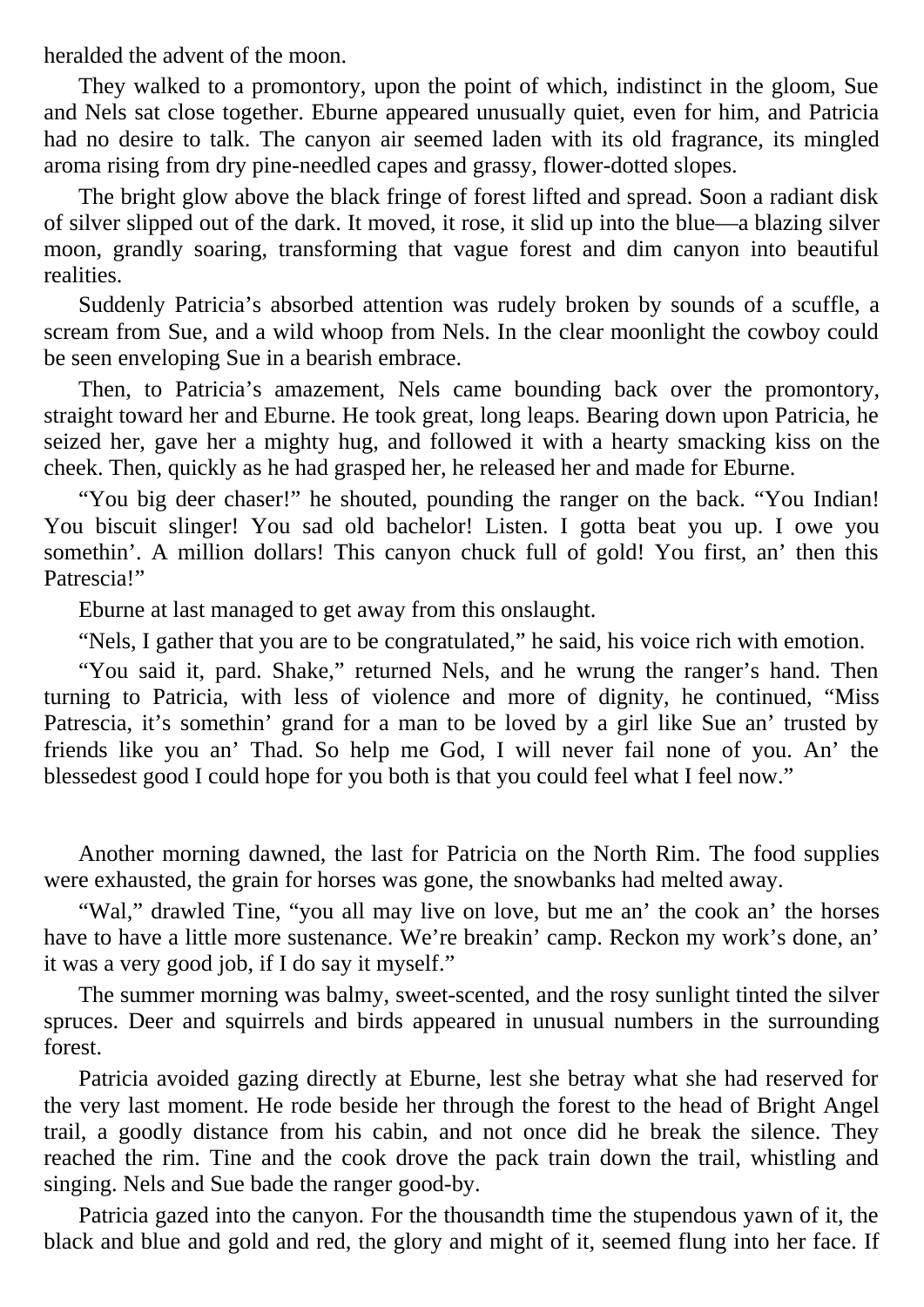she watched and listened there forever, it would be always to see more of the beauty and mystery of nature, to hear more silent voices in the rushing of the winds, to feel more of the meaning of life.

"You must not get far behind Nels," said Eburne. "The trail is bad—and it's time to say good-by."

"Not really good-by," she returned, gazing straight into his eyes. If he could but know it now, her heart was in her eyes. She sat tense and quiet upon her horse. Her face was very pale. "You will come to see me at the El Tovar when next month's work is done?"

He stared up at her, his lean dark face slowly turning white.

"Patricia, I will come, if you ask me," he said huskily.

"I do ask you," she replied.

Then she urged her horse into the trail and down. She slackened the bridle to let the horse pick his way, and for the same reason she did not look back. It would have been of no use, for she was suddenly blinded by tears.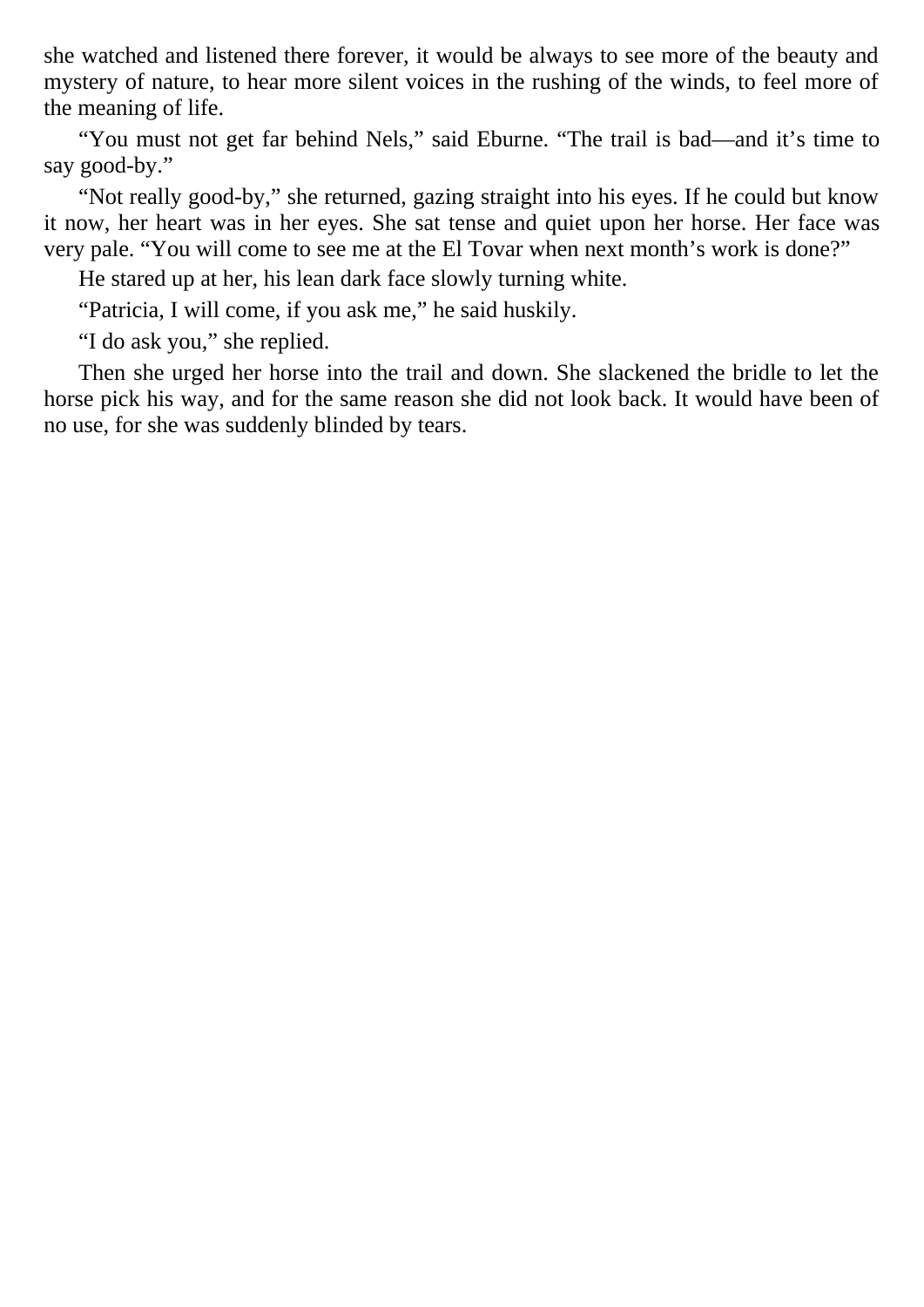## **C H A P T E R T H I R T E E N**

LATE one afternoon, Patricia returned to the hotel after a long ride along the rim. The mail clerk handed her a bulky envelope addressed to her in a bold handwriting. The postmark was dim and obscured, and the envelope was wrinkled and badly soiled, as though it had been carried in a man's pocket for some time. Wonderingly the girl removed her glove and opened the envelope. The letter was written on report sheets of the forestry service. Patricia's heart began to beat more quickly as she read:

#### Dear Miss Clay:

I had a chance to send this out by a tourist, and I don't know when it will reach you or in what condition, but I want to explain why you have not seen me on your side of the rim, especially after the gracious invitation you extended to me the day you left the North Rim with Sue and the boys.

The following week a message was brought in from the committee on wild life conservation informing me that I had been delegated to guide the group in their tour of the Buckskin Preserve. Since you seemed to be keenly interested in the problem of what is to be done with the great deer herd when you were camping in my cabin at Big Spruce in the early summer, I thought you might like to hear what progress is being made.

I met the commission (at the last moment my friend Blakener came down with a touch of fever and could not accompany me) on the evening of the sixteenth at the Big Springs range station, below the northwestern rim of the Kaibob Plateau. There were twenty-some men in the party, and I am glad to say that nearly all of them were serious-minded, competent, and practical men. A few of them were the usual visionary type, but as a group they were honestly prepared to get at the true conditions in the preserve and to report them as they saw them to the U. S. Department of Agriculture. I don't think they realized how much ground we were to cover in ten days' time nor what a rough trip it was going to be.

That evening we were briefed as to exactly what information the report to Washington was to contain.

(1) We were to arrive at a more accurate estimate than that contained in the old Biological Survey, of more than a year ago, of the number of deer comprising the Kaibob or Buckskin Mountain herd.

(2) We were to determine just how big a herd can be maintained in a thrifty condition in view of the available forage and taking into consideration the local physical conditions and the frequent occurrence of seasons of limited rainfall.

(3) We were to try to find out whether the government would be justified in reducing the number of domestic livestock grazing in the preserve to assure the safety of the deer.

(4) We were to give our recommendation, if we were convinced that a reduction in the size of the deer herd was inevitable, as to just how that reduction most effectively could be made.

As you will recall, Miss Clay, from our talks this summer, all of the answers to these problems are pretty obvious. Even a tourist driving through the preserve knows that the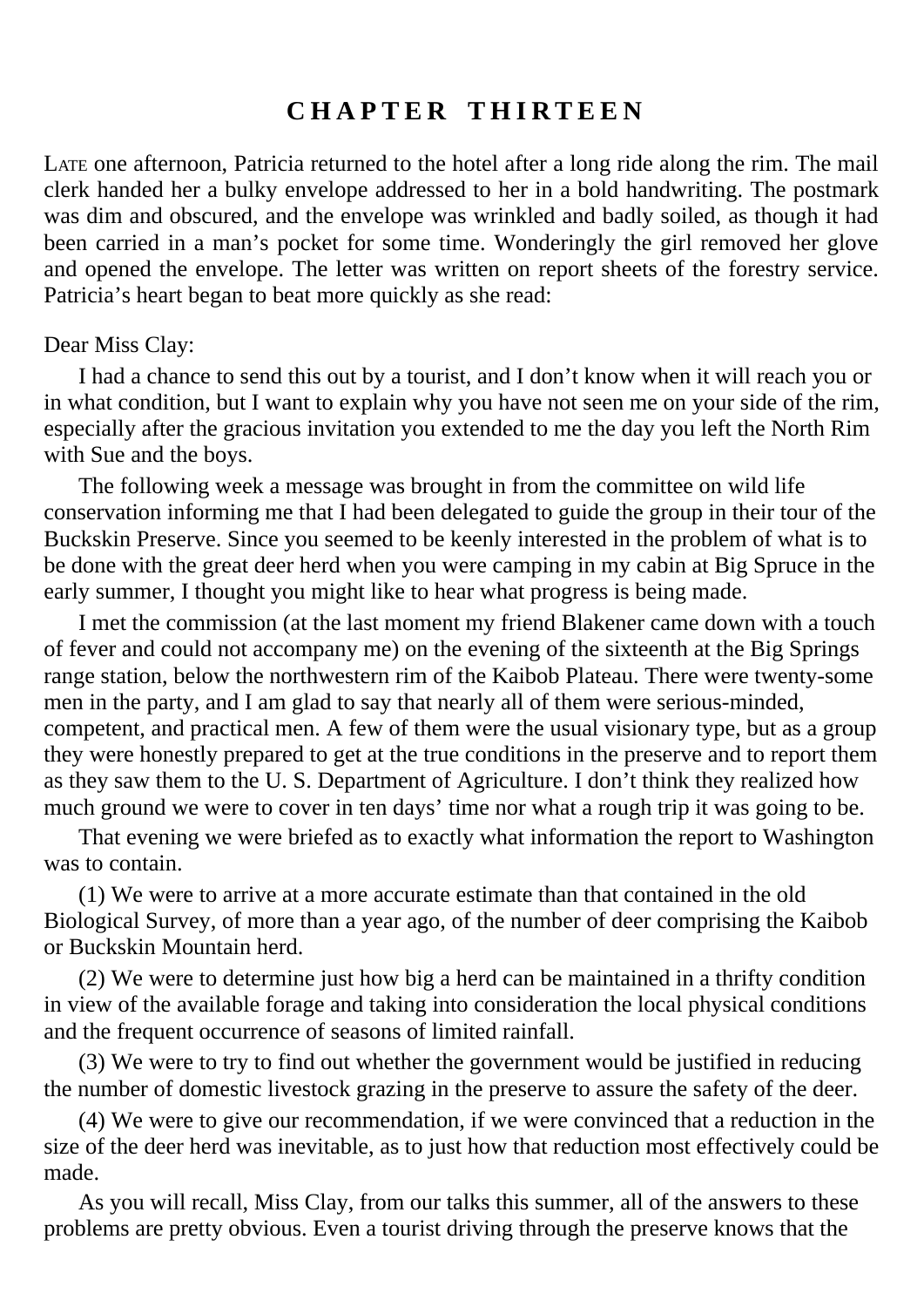herd has increased at least 50 per cent, due to a number of reasons, that there is only enough forage for about half the present deer population, that livestock grazing already has been limited if the service would enforce the restrictions, and that the only sure way to prevent the deer on the preserve from starving is by mass migration of half the herd to some other range, where grazing and browsing is plentiful.

But mine was not to reason why. Orders are orders. And I was expected to guide the expedition, twenty-some strong on horseback, with a pack train and camp supplies, from Big Springs to Indian Hollow to Quaking Asp Canyon, through the Big and Little Saddle regions, up Parishawampitts Canyon, and out on Greenland Plateau. We were to stop at Little Park, V. T. Park, Pleasant Valley, Jacob's Lake, Powell's Plateau, the Cocks Combs, Houserock Valley, and North Canyon.

On the twenty-fifth there is to be a hearing at the Rust Hotel in V. T. Park, where I hope there will be a showdown.

We have had some adventures. Some day I hope to tell you of them. Most of the men are enjoying the outdoor life and seem appreciative of our efforts to make them comfortable. I think that some of the commission were surprised to learn that grass is a very secondary source of deer food. They were under the impression that deer grazed just as horses and cattle do. But, as you know, deer are largely browsers. Their natural diet is composed of the leaves, twigs, and tender shoots of trees and shrubs. The only grazing they will do when their normal food supply is abundant is limited to certain tender weeds and grasses in the spring and a few of the more palatable plants like clover.

Well, the members of the commission are having a thorough look-see, too thorough, I'm afraid, for some of them, who have been more accustomed to office chairs than saddles. One thing that impressed them was something you observed this summer—that there are no running streams in any part of this territory. The only source of water for the herd is from twenty widely scattered springs and a few tanks or pools which hold stagnant and often polluted rain water (when there is rain).

As I read over what I have written, it all sounds terribly dry and uninspired. I have a horrible feeling that it must have sounded the same way this summer when you listened so sweetly and so patiently to my long harangues on the subject of deer and their habitat. Beware of a man with a single-track mind. I hope that you may be able to read between the lines of this letter the things that I really want to say—the things which perhaps I have no right to say.

I have thought often, often of that day we sat on the rim under the old pine when I rushed in with what was in my heart for you, when I first should have sent a scouting party of angels in to see whether the ground was all right for treading.

As soon as the hearing is over and the commission files its report, I shall avail myself of the invitation which I have been cherishing in my heart all these long days to visit you at El Tovar. While you spoke no words to give me too much hope in regard to your feelings for me, there was a look in your dear eyes when you said you would be glad to see me again that has sustained me during all these weary miles.

Sincerely,

Thad Eburne

As Patricia finished reading Thad's long letter there was a mist in her eyes which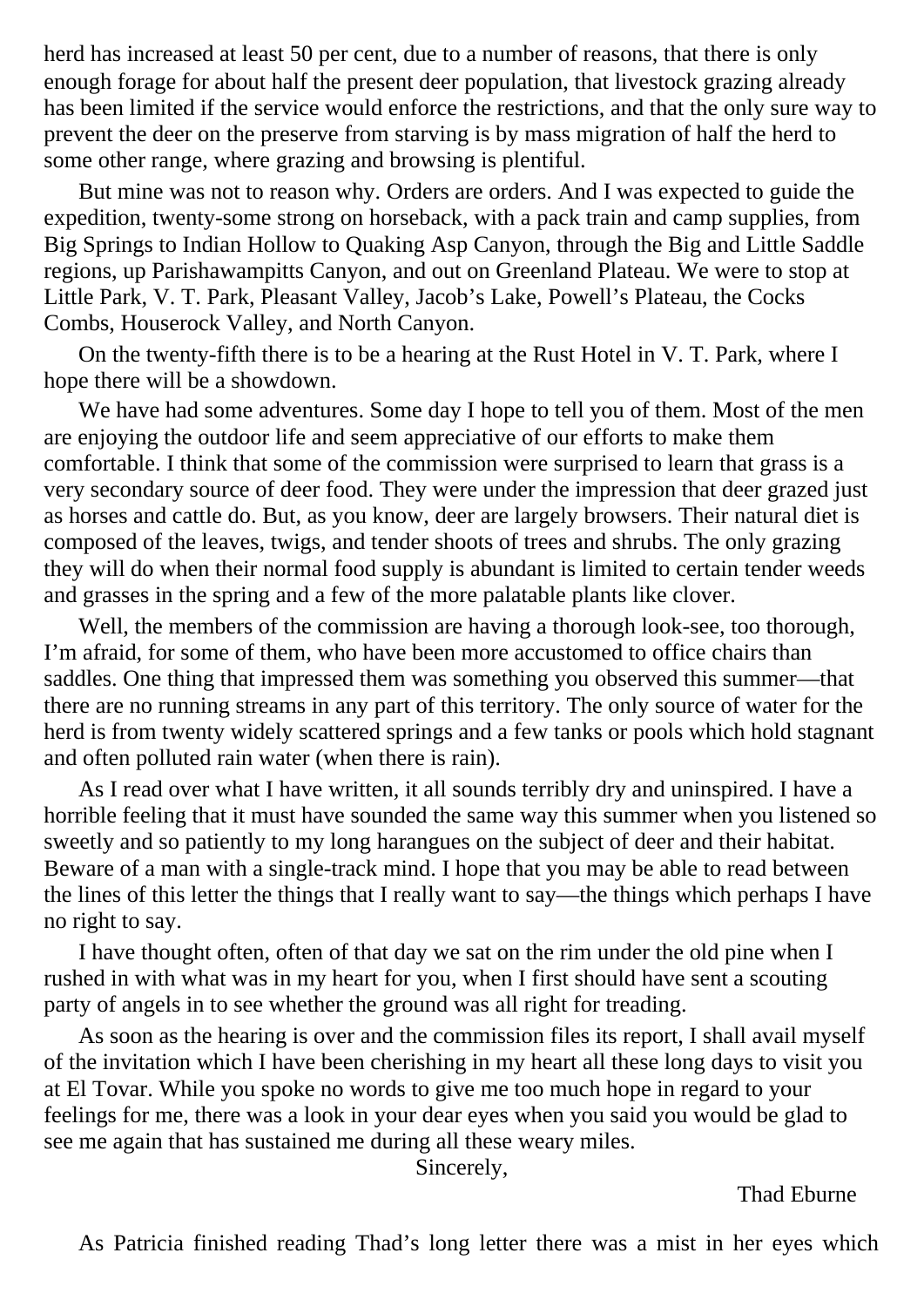made the last paragraph almost illegible. It brought back in a sweet flood of memories those weeks in the forest. How strange that her recollections of that fearful day when she had been Dyott's captive had almost faded from her mind! In their place were those long walks and talks with the deer stalker, his loyal championship of the cause of the preservation of the herd of deer, his fierce scorn of the bungling bureaucrats and the selfish cattle interests and the cold-blooded slaughterers with hunting licenses, his genuine sorrow that one by one the last lonely fastnesses of the Buckskin Preserve were being thrown open to the careless tourist.

For a long time she sat in a chair in her room with the pages of Eburne's letter held idly in her hand. The sun sank lower and dusk began to fall. Still she sat there thinking. At last there had come into her life a real man, one she could love and honor and respect. Here was a man who never questioned or doubted. Why could she not be equally straightforward and sure and candid with herself?

On a sudden impulse the eastern girl left her room and walked slowly downstairs. Through the hotel lobby she went as in a daze, out the door and down the steps. Now she was standing on the canyon rim, her eyes seeking to penetrate the darkness that she knew to be the forest beyond the Northern Rim.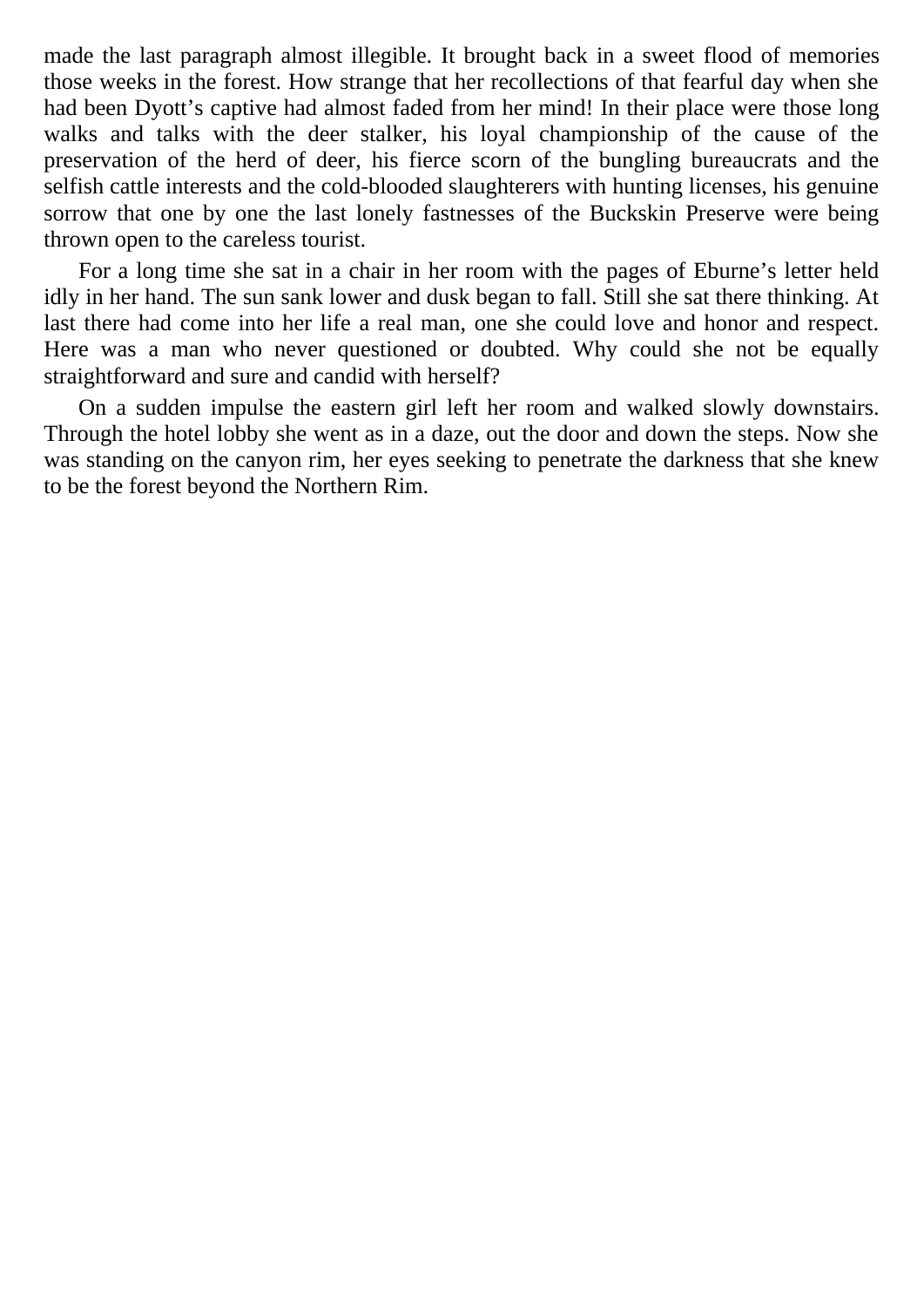## **C H A P T E R F O U R T E E N**

THERE was a chill in the air that indicated the approach of fall. A fire roared and crackled on the hearth of the ranger cabin at V. T. Park. Before it lounged Thad Eburne and his friend of many years in the service, Blakener. They had been discussing the hearing held late in August at the Rust Hotel by the committee on wild life conservation, following the committee's tour of the Buckskin Preserve. The memories of that hearing still rankled, and Thad was in a discouraged mood. Blakener, who had had to miss the tour of the commission through the deer range, did his best to cheer up his downcast fellow ranger.

"It don't do no good worryin'," he said. "You done all you could for the herd. You told them the truth. A man can't do no more."

"What hurts," replied Eburne, "is that our own service testified against us. Judson and Cassell gave all the answers they thought the commission wanted, and they are the answers that will get into the report and to the ears of the Secretary of Agriculture." He stared moodily into the fire.

"Did they give you a chance to have your say?" asked Blakener.

"Yes, in spite of Cassell, who tried his best to discredit me," replied Thad. "I told them that there had been a great herd of mule deer here even back in the days before the Indians used Buckskin Mountain as their hunting ground. And even back in those early days when predatory animals roamed the mountain, there was unequal distribution of the deer. You see, some of the committee couldn't understand why in some parts of the range where the forage was ample they saw only a few deer. You know—the Greenland Plateau."

Blakener nodded.

"Then they couldn't understand why there should be so many deer in the scrub oak belt and in the neighborhood of the open grassy parks, where the forage is all used up. I told them that they would find the same cockeyed distribution of the deer on their winter range. Even humans can starve in a land of plenty. Why, over in Europe right now foodstuffs are rotting in some places that could prevent people only a few miles away from starvation. Deer don't seek the best forage the way water seeks its level."

"Didn't you tell them how the snowfall limits the winter range of a big part of the herd to the sheltered slopes of the plateau?" asked Blakener.

"I certainly did," replied Eburne. "I told them something about cover, too, how deer normally lie up during the day, and so naturally the amount of cover available in any particular section tends to affect their distribution. Neither can you overlook the fact that natural barriers, such as steep rock walls and box canyons, limit the animals' freedom of movement and affect their distribution on a given range."

Blakener grunted. "That shore is the answer to the question why they's so blame few animals up on Greenland Plateau," he said. "Why, that plateau must be twelve miles long if it's an inch, an' it's connected to the main land only by a narrow neck, a mile wide, an' some steep rock walls."

"And don't forget," added Thad, "that Greenland Plateau projects far to the south of the general east and west direction of the drift of the deer. I showed them on my map how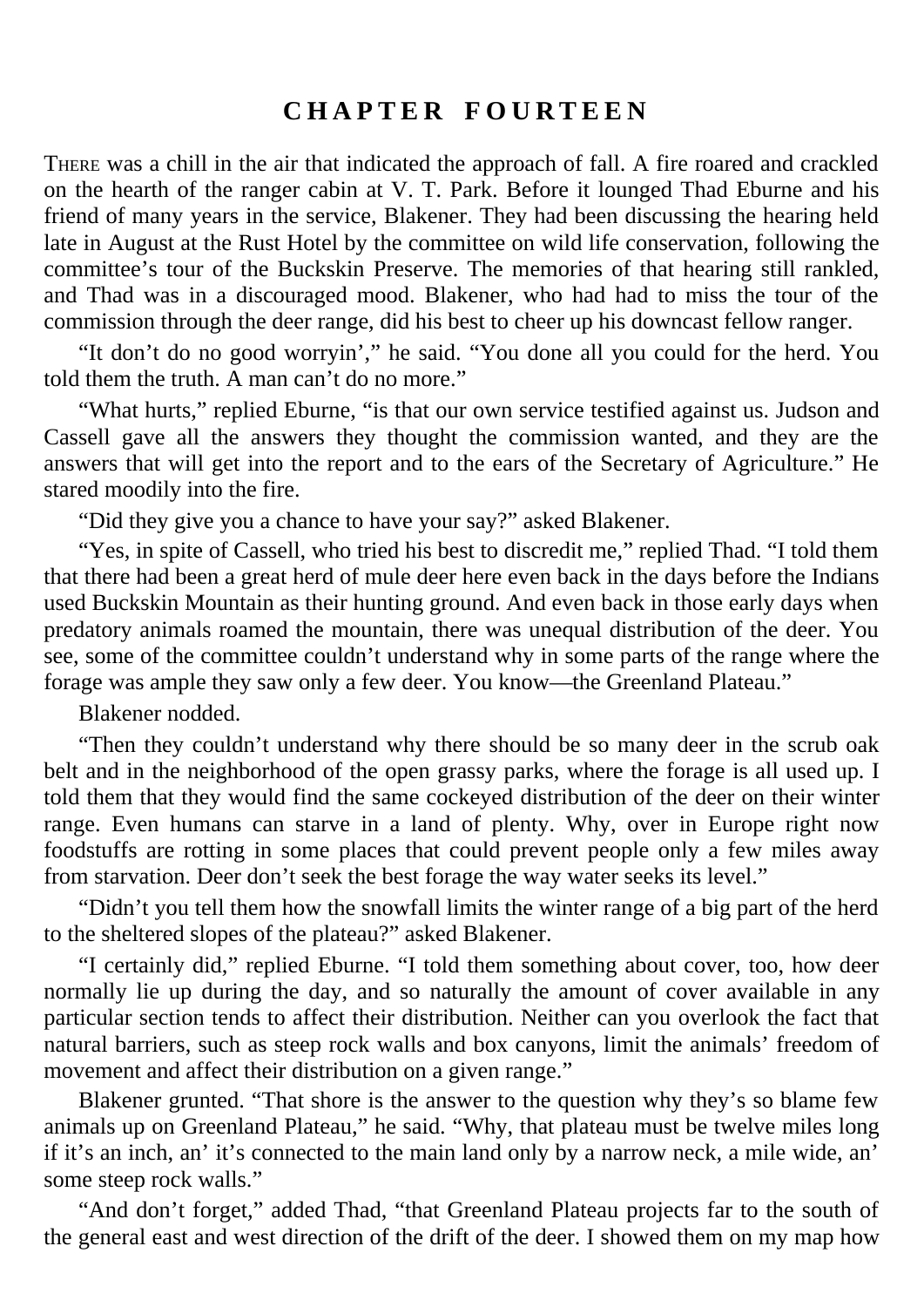the drift would leave the plateau to the south and that would explain the relatively few deer there in spite of the good forage."

"What did they have to say to that?" Blakener wanted to know.

"They seemed a little skeptical about this drift I had mentioned. But I had a chance to tell 'em about that later," said Eburne with considerable satisfaction. "I wanted to finish up with the point I was trying to make about why the deer are so badly distributed over the preserve. Deer are controlled by habit pretty much as other animals are—even humans. Take their breeding habits. You know and I know, Blakener, that deer are gregarious and tend to remain together and stay in a given locality unless compelled by natural or artificial causes to move elsewhere. Let's say that the does returning to their summer range don't get beyond the central forest before they drop their young. The inability of the young fawns to travel results in holding the herd to that region. When the fawns grow up, habit tends to keep the mature animals in the locality of their birth, or, if there is a seasonal migration, it is habit which leads them back to the same haunts and causes them to remain there throughout the season."

"Wal, you don't need to argue with me, Thad," exploded Blakener. "O' course I know habit holds deer to certain localities even when the feedin' gets slim. What happened next, Thad?"

"We had dinner," Eburne replied. "And when we got back from the dining room, the chairman of the inquest seemed to take a different tack. He got up and said something like this: 'The number of the deer in the Buckskin Mountain National Game Preserve and the methods and means of preserving a permanent herd in a thrifty condition has been made the principal consideration of this investigation; but the committee believes that the danger now threatening the range conditions is at least equal to, and just as alarming as, the danger threatening the existence or welfare of the deer herd.' "

"Man," interrupted Blakener in open-mouthed admiration, "them perfessor fellars can't seem to talk English, can they? But I bet that was the chance the cattlemen wanted!"

"As a matter of fact, they didn't rise to the bait just then," continued Eburne. "We got onto the subject of drift. They had me on the grill all afternoon. I told them that out here we used drift, as applied to the herd, in two ways. There is the seasonal drift of the deer from the winter to the summer range or the other way round."

"Everybody knows that the heavy snow—"

"Exactly," replied Thad. "I told them that deer naturally prefer the higher altitudes and would most probably remain on the Kaibob Plateau proper all through the year if it weren't for the heavy winter snows. The map you and I made shows that the summer range of our herd is roughly an oval-shaped area with its long axis north and south. Then I showed them how the summer range area is surrounded by a belt of lower ground which is the winter range."

Blakener again interrupted. "Did you point out to them dudes that the winter belt is a great deal wider on the sides, the western, specially, than on the north an' south?"

Eburne got up from his chair and placed another log on the fire and stretched his arms above his head before he sat down again.

"Of course I did," he said. "And I showed them that when the deer are forced off the high plateau when the snows come, only a few can move to the narrow strips of winter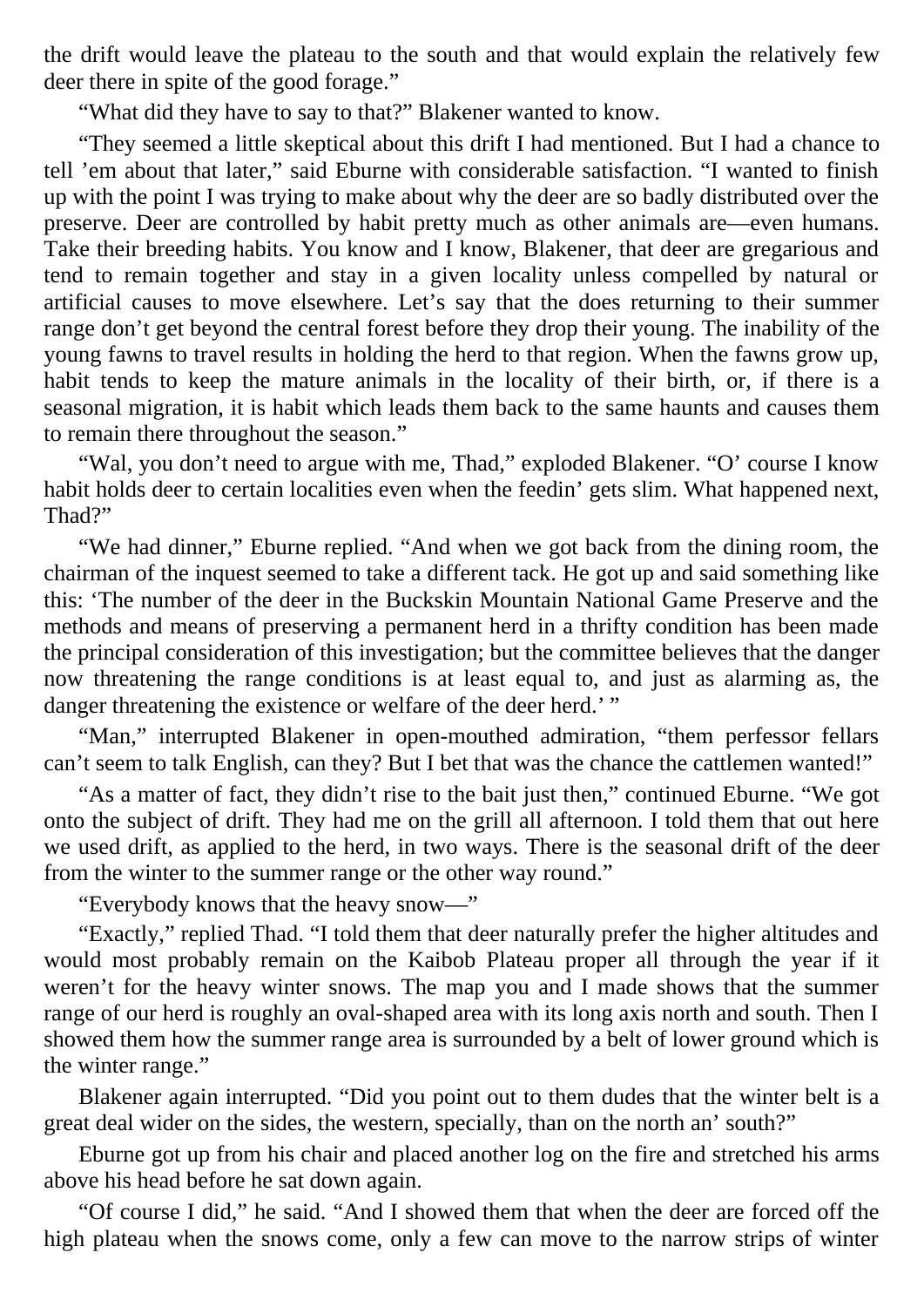range on the north and south. So the direction of their seasonal drift has to be from east to west." The ranger paused.

"But I could see," he continued, "that the commission was more interested in the longer meaning of drift. What they were looking for was the evidence of a permanent movement or migration off our range to some other range. They wanted to know whether there was any possibility of creating or accelerating an overflow of the surplus deer from Buckskin Forest to the surrounding country which might need restocking with deer. I had to spoil their little pipe dream there by telling them that no permanent drift exists because of the natural barriers, such as the desert on the north and the canyon on the south."

Blakener yawned. Eburne got up from his chair. "I guess you've heard enough for one night, old-timer," he said. "Let's hit the hay."

"Sit down, Eburne," ordered Blakener, "you can't stop now. Besides, we can sleep in the mornin'. No orders have come through whether we're to go on trappin' them poor critters or not."

"Well, all right, partner, if you fall asleep it's your own funeral," said Thad with a laugh. "One of the Utah people took exception to my claim that there was no exit from Buckskin. 'Aren't you forgetting?' he asked, 'that low ridge connecting the slopes below the northeast corner of the plateau with the higher country across the valley? Why couldn't some follow this timbered ridge to the Red Bluff Mountains in Utah?'

" 'And get shot!' I answered him. 'That's where your Mormon friends graze their sheep. And a deer has about as much chance of crossing into Utah alive as he has of reaching the North Pole!'

"Well, that ended that," continued Thad. "But right here, I thought, was a good spot to put in a plug for McKay's plan to drive a big herd south across the canyon onto the Coconino Plateau."

"What did they say to that?" asked Blakener eagerly.

"The plan seemed pretty well known," said Eburne. "The Utah people tried to make out that McKay was a crazy man and that such a wild scheme could never succeed. The Arizona delegates, however, were all for the drive. Quite a bit of heat was generated from the debate, and the chairman had to rule that a deposition would be taken from McKay and included in the report.

"Then one of the commission who had been one of my party read a paper on 'The Condition and Number of the Deer in Buckskin Mountain Preserve.' He said he had counted 1,028 deer in a drive of one hour and ten minutes along the highway between the rim and the lower end of V. T. Park. But he said the animals were in poor condition. At a time of year when they should have been in the pink of condition, he found them, even including most of the large bucks, extremely thin. In many cases hollows along the flanks and above the hip joints were very noticeable. He had found some dead deer. He spoke of the severe drought but refused to believe that the drought could account for the scarcity of forage on the preserve. To prove his point, he called attention to the Dixie National Forest and the Fishlake National Forest, which he had visited, and where, he said, the dry spell had been equally severe, but that food there was abundant for deer. It was his opinion that the number of deer on a range should be limited to the number the range could maintain in a thrifty condition on the amount of forage and browse the range afforded—"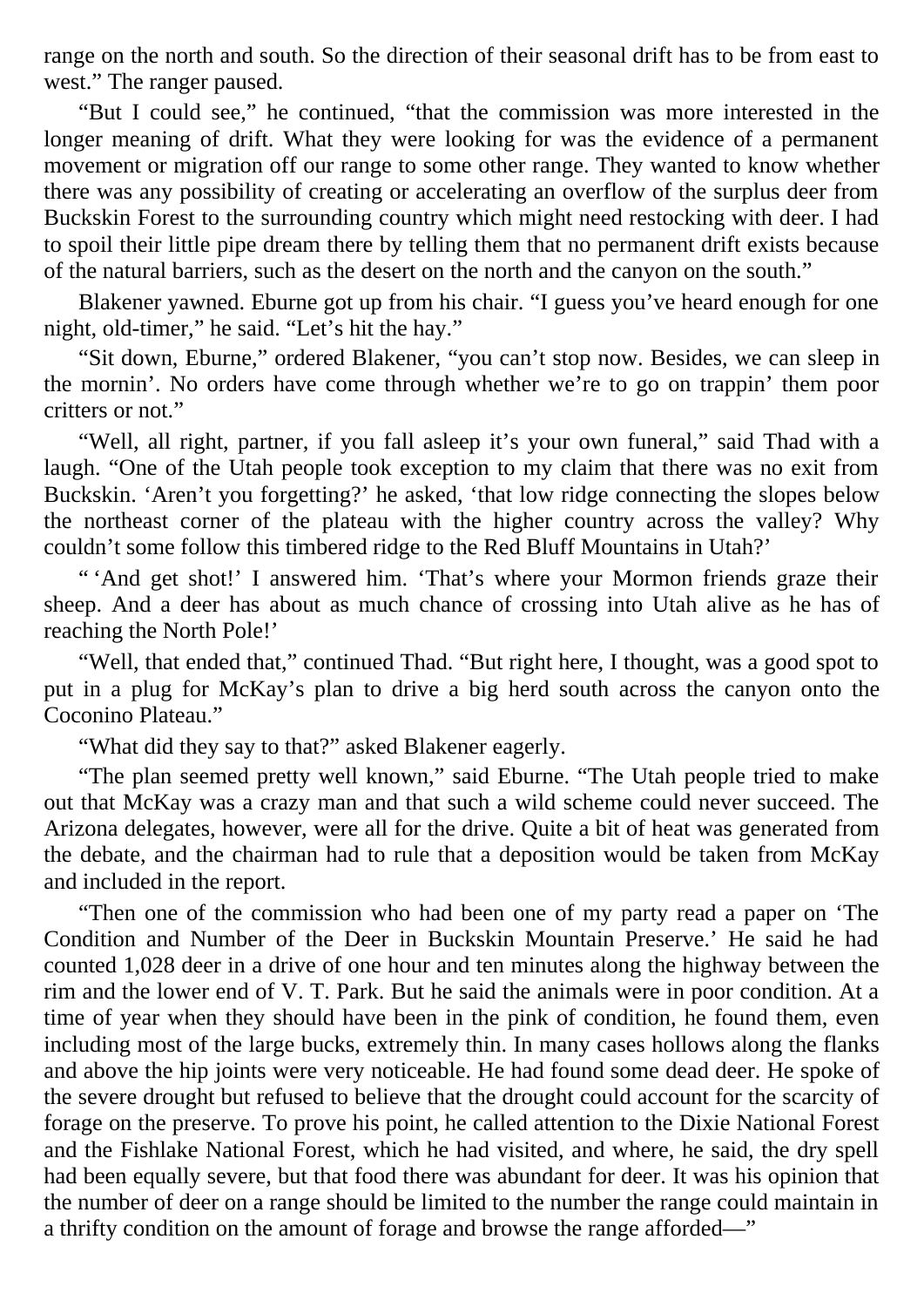"Wal, now what do you think of that?" roared Blakener, slapping his knees. "That fellar is a deep one! How many deer did he figger are in the preserve right now?"

Thad laughed shortly. "He had it all worked out on a slide rule—the annual fawn crop less the number which fail to survive plus the number of twins plus the number that survive as a result of the extermination of predatory animals minus the number killed illegally by hunters equals twenty-six thousand."

Blakener roared. "Thad, you know and I know that there are more'n fifty-thousand deer up here on Buckskin!"

"That's the number that went into the report," replied the deer stalker with grim satisfaction.

Both men sat in silence for a long time, staring into the fire. Finally Eburne spoke. "Blake, do you recall telling me about seeing Judson and Dyott together in a confab, and then later the time in the summer when Dyott went almost completely loco, when he tied up Miss Clay because he thought she had overheard him conferring with that dude in the high-pitched voice?"

The older man nodded.

"Well, Settlemire finally showed his hand at the hearing. He and his Los Angeles dude were both there. They made a great show of being patriotic citizens by insisting that their herds had been removed from the Buckskin Preserve, even though they could prove conclusively that cattle were grazers and mule deer were browsers and that cattle and deer could subsist on the same range without affecting the supply of food available to the deer. Their smooth talk might have gone over with the commission if it hadn't been for some photographs we took on the tour.

"When feed is scarce, cattle will browse too, and it is easy to distinguish their browsing from the work of the deer. They chew off and break off much larger twigs and branches than deer. When I showed Settlemire our photographs and asked him whether they showing the effect of the browsing of deer or of cattle, he said he wasn't a detective. When I flashed a photograph in which a steer had been caught in the act of pulling down a big branch of an aspen, he said, 'that doesn't prove a thing.' Then, when he saw one of his own brands on the steer's flank, he shut up mighty quick."

"What's the commission recommendin'?" asked Blakener.

"Removal of all livestock for such a period as the complete recuperation of the range may require AND the reduction of the deer herd to 50 per cent of its present numbers."

"Well, I guess that fixes Settlemire's wagon," said Blakener.

"Except that they left the usual loophole. The Grand Canyon Cattle Company, that's Settlemire, has to move out, BUT the stock belonging to local settlers may stay. All that this is going to mean is that Settlemire's stock will now be registered in southern Utah as owned by the Mormon settlers, and they'll stay on the range. The cattle will stay, but twenty-five thousand deer will have to vamoose!"

"They goin' to have the forest service carry 'em out piggy-back?" asked Blakener in disgust.

Eburne groaned. "In spite of all my reports on how impossible it was to capture deer, even little fawns, in traps, to be shipped alive to other localities, Cassell stood up there and said it could be done. He admitted that the first experiments weren't too conclusive, but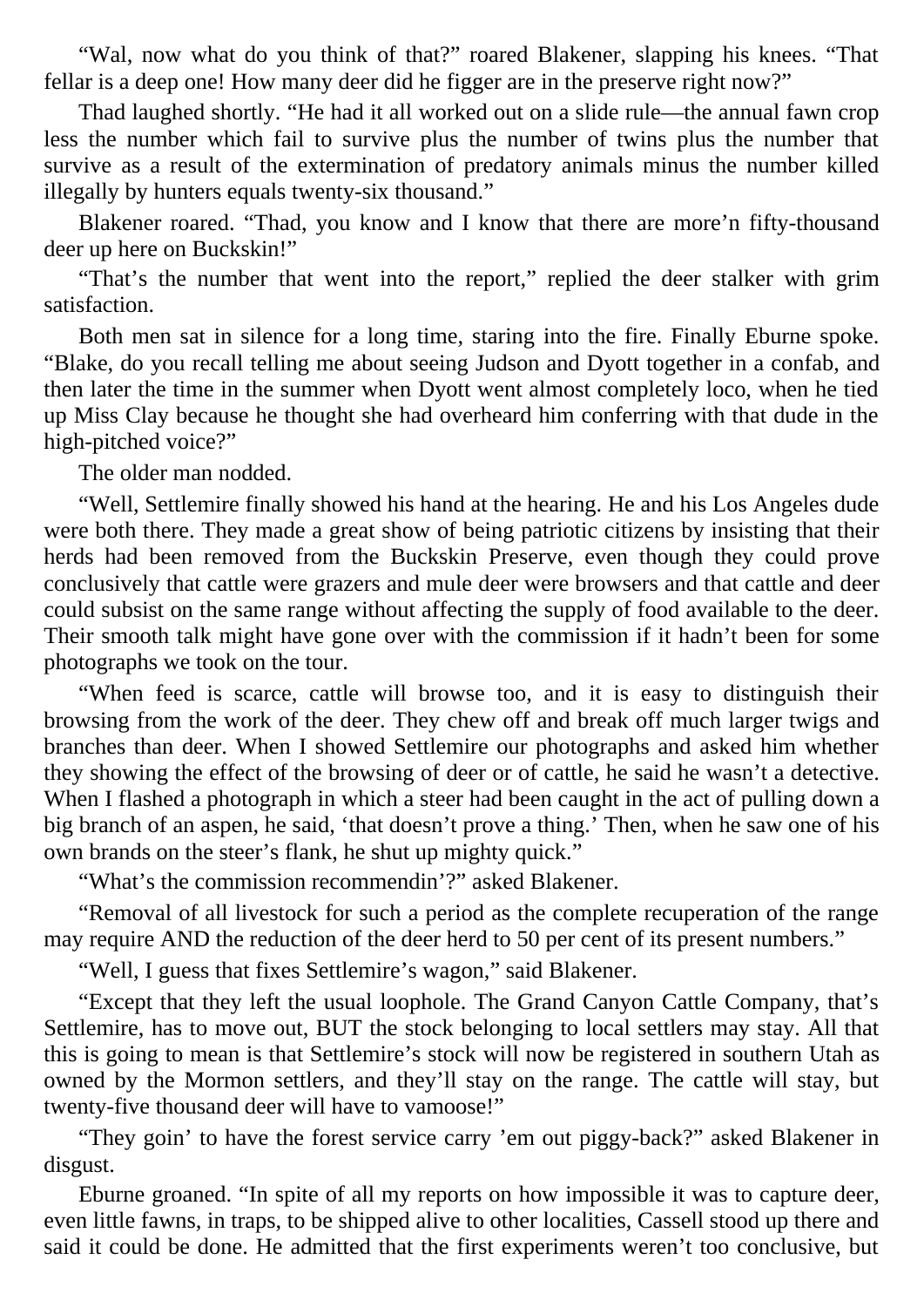with the right men in charge—and he gave me a dirty look—it would be a comparatively easy matter to trap deer in considerable numbers, crate them, and ship them to other forests, preserves, parks, or private estates for restocking purposes, and that it was his recommendation that the forest service do it free of charge except for the cost of the crates and the freight."

The older man spat disgustedly into the fire. "Judas H. Priest," he groaned. "We spent a week catchin' an' tamin' two fawns an' killed a dozen does and yearlin's in doin' so! An' these young sprouts think they can trap twenty-five thousand wild deer an' mail 'em out to their friends like Christmas postcards! Why do they need deer stalkers when they have men in charge who know so much?"

"Well, the funny thing," said Thad, "is that you would have liked some of those chaps who went on the tour with me. They listened to what I had to say and they seemed anxious to find out what the problem was all about. But it's the men like Cassell who always manage to be Johnny-on-the-spot when recommendations are to be made to Washington."

"Did they get around to givin' the Utah boys a chance for their shootin', this fall?" asked Blakener.

"Don't worry, Blake," replied the deer stalker. "If the trapping and removal of the live deer did not result in the necessary reduction, why, then the hunters were to be allowed on the preserve. Oh, yes, the killing is to be conducted in a thoroughly sane and proper manner, along the lines of modern and approved principles of game management." Eburne's voice was bitter with sarcasm.

"An' what them Utah boys don't know about the 'principles of game management,' " growled Blakener, "would fill a book! They borrow a huntin' license, drive up to a water hole, kill the first dozen tame deer they see, load 'em into their cars, an' then head back for Utah—an' read up on the 'principles of game management' later."

"Blake, as I sat there and listened to those men telling how the Secretary of Agriculture in Washington would issue regulations, eliminate licensing system abuses, open and close sections of the park regardless of state lines, prescribe where the hunters would camp, it made me feel so helpless and hopeless that I became almost physically ill. Why, to open Buckskin to hunting under the 'principles of game management' would take more men than already are on the Secretary of Agriculture's payroll. It would take an army!"

Again Eburne lapsed into moody silence. "Did I say army?" he asked bitterly. "Well, the army is the only organization in which you are permitted to commit murder legally. The last recommendation of the committee was that if by trapping and hunting the deer on Buckskin were not reduced by 50 per cent in a reasonable time, it might be necessary to have the government officially destroy a large part of the herd, 'utilizing the meat and hides to the best available economic advantage.' "

Thad's imitation of the voice of the government official who had made the suggestion brought a roar of laughter from Blakener. He rose from his chair, knocked his pipe against the stone fireplace, and said, "If we rangers don't hit the hay we won't be able to keep our eyes on the two-hundred-an'-fifty square miles of the preserve the way we oughta, an' the Secretary of Agriculture ain't goin' to like that the least bit. I'm glad, Eburne, that you've got all this off your chest. Now you can sleep. It's a mess, but what can two rangers do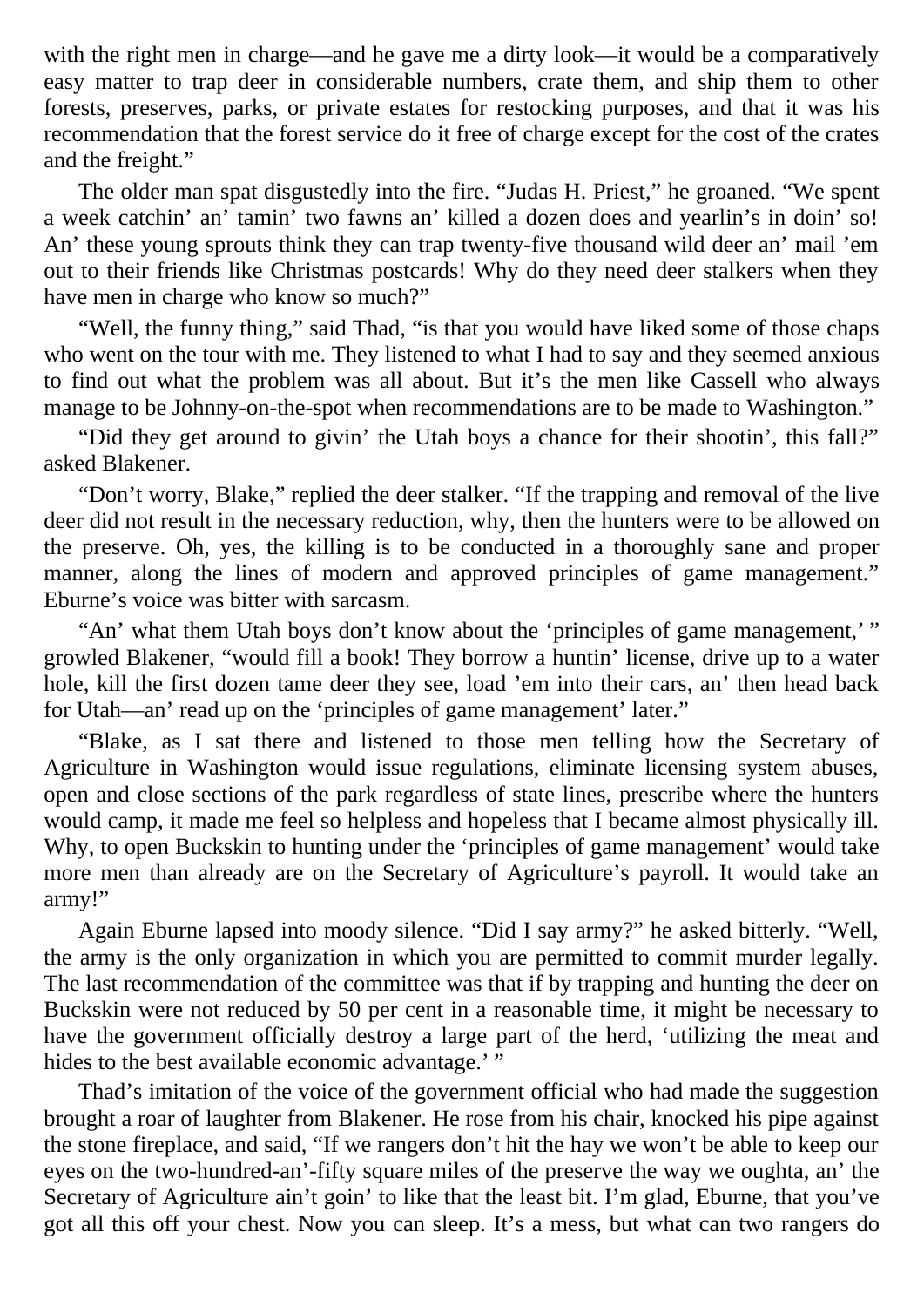about it? I'm kinda glad that I missed out on that tour last month. I couldn't've kept my mouth shut the way you could. An' as for that hearin' over to the Rust Hotel, that woulda been just too much for me to take.

"I know you're goin' to leave the service. I've told you to many's the time. As for me, I'm too old to start anythin' else. I'll stick it out till I get my pension, an' then live in Flag or some'eres. But you're young enough to make your break now—for good. Then mebbe, too, this report will be filed an' forgotten, an' things'll go along as they were. The deer will oblige by starvin' to death."

It was the longest speech the old ranger had made in all his life. Thad knew that Blakener had shared his own feeling of futility and discouragement over the recital of the commission's report. He wished that he could accept it all as philosophically as the older man.

He took off his boots and rolled up in his blanket on the floor. "Well, partner," he said, "tomorrow is another day!"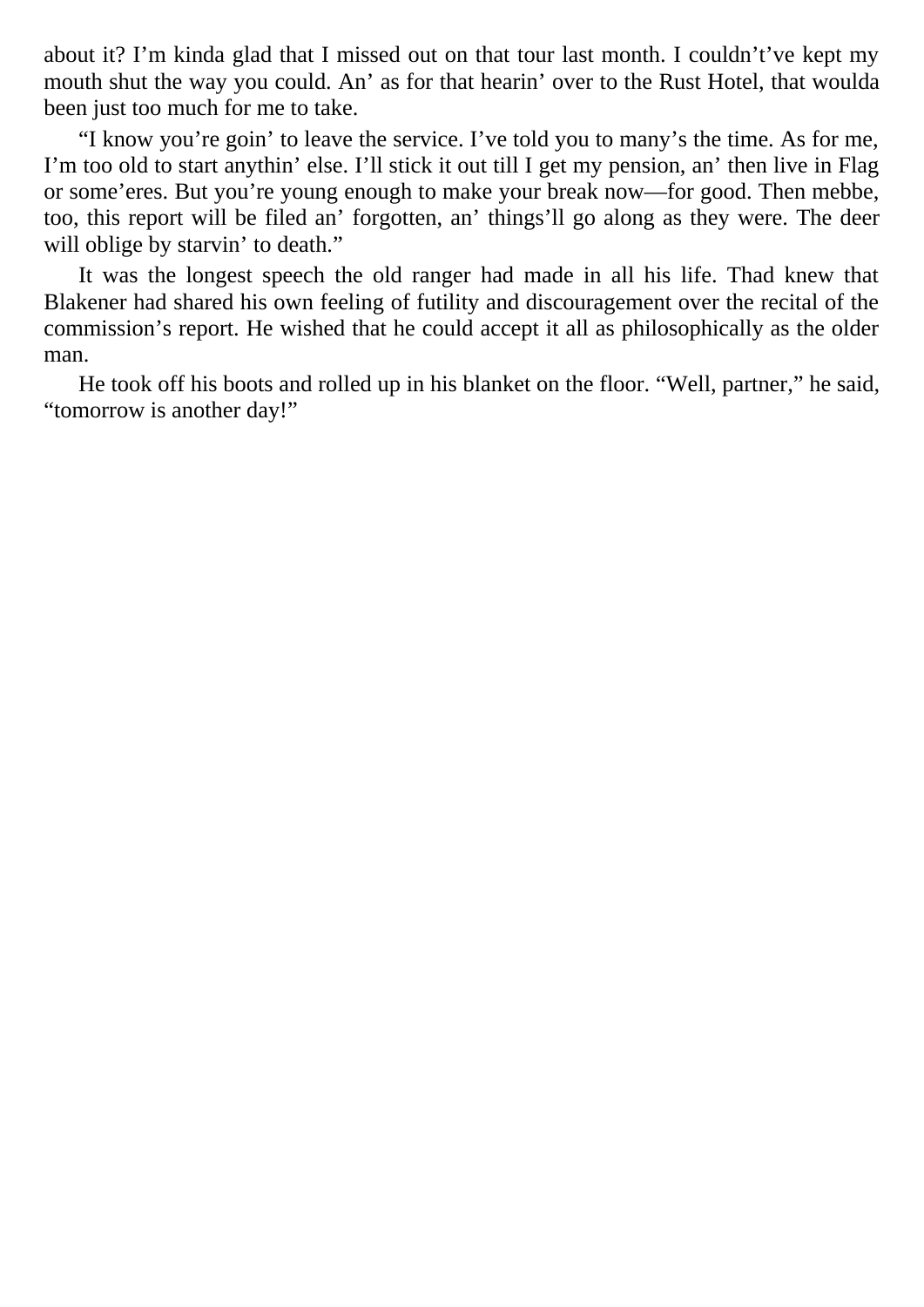# **C H A P T E R F I F T E E N**

MUCH to Eburne's disappointment and somewhat to his surprise, after the investigating committee had gone, he was ordered back to V. T. Park to resume trapping deer.

This prevented his hoped-for visit across the canyon, yet at the same time it somehow eased a strain that had steadily mounted since Patricia Clay had asked him to come to the El Tovar. Her invitation had been frank, direct, accompanied by a smile and a look which had haunted both waking and sleeping hours. But he feared that his imagination had run riot and garnered hopes far-fetched and futile. This fear dominated him; nevertheless it did not kill the clear voice of his reasoning. Patricia knew how it was with him. She was not the woman to ask him to see her again unless there were hope for him.

Thus longing and doubt, uncertainty and faith wore on his mind until he was no longer his serene self. Only one thing kept him at the experiment of deer-trapping; and it was that he felt convinced his methods and patience would be less cruel than those of anyone else.

Blakener was absent again during part of the early fall, and upon his return he was full of information and rumor about the whole question of Buckskin Forest. Only one bit of news was encouraging to Eburne. McKay's deer drive proposition had gained rather than lost ground after the investigation.

Thad went on toiling at the deer trap, and he had just built one that he believed might prove more successful than any of the former ones when an early snowstorm set in and drove all the deer on the east side of the mountain down into the lower cedar country, where buckbrush grew thickly.

In one day the snow melted off the desert and slopes, but it lingered on top of the plateau. Eburne abandoned the trapping of deer. He began to be discouraged with the work and felt that he would not be there another summer.

Mail arrived, containing both bad and good news. He was ordered to proceed at once to the west side of the preserve and patrol part of a district that was to be opened to permit the killing of deer. Eburne read the letter twice and swore roundly, to Blakener's mild amusement.

"What's fussin' you?" he queried. "I got the same orders. I'll have to go and dodge high-velocity steel-jacketed triple-expansion rifle bullets."

"Yes, but murdering these tame deer will *hurt* me. I'm irritable and perhaps morbid these days. It's quite likely I'll not be fair in my attitude toward these hunters who come in. Of course I'll obey orders and keep my mouth shut. But that's not being a good fellow"

"Thad, I've noticed that you're not your old self," replied Blakener, thoughtfully puffing his pipe. "You're thin. You don't eat and sleep as you used to. Reckon you need a change. Hang on till you've helped put McKay's deal over. And meanwhile cheer up. Everythin' always turns out for the best."

The good news that offset the bad came in shape of a letter from Nels Stackhouse. To decipher it was a task, to grasp its content was a joy. He had been guiding Miss Clay and Sue all over the cattle country. They had looked at every ranch and salable piece of land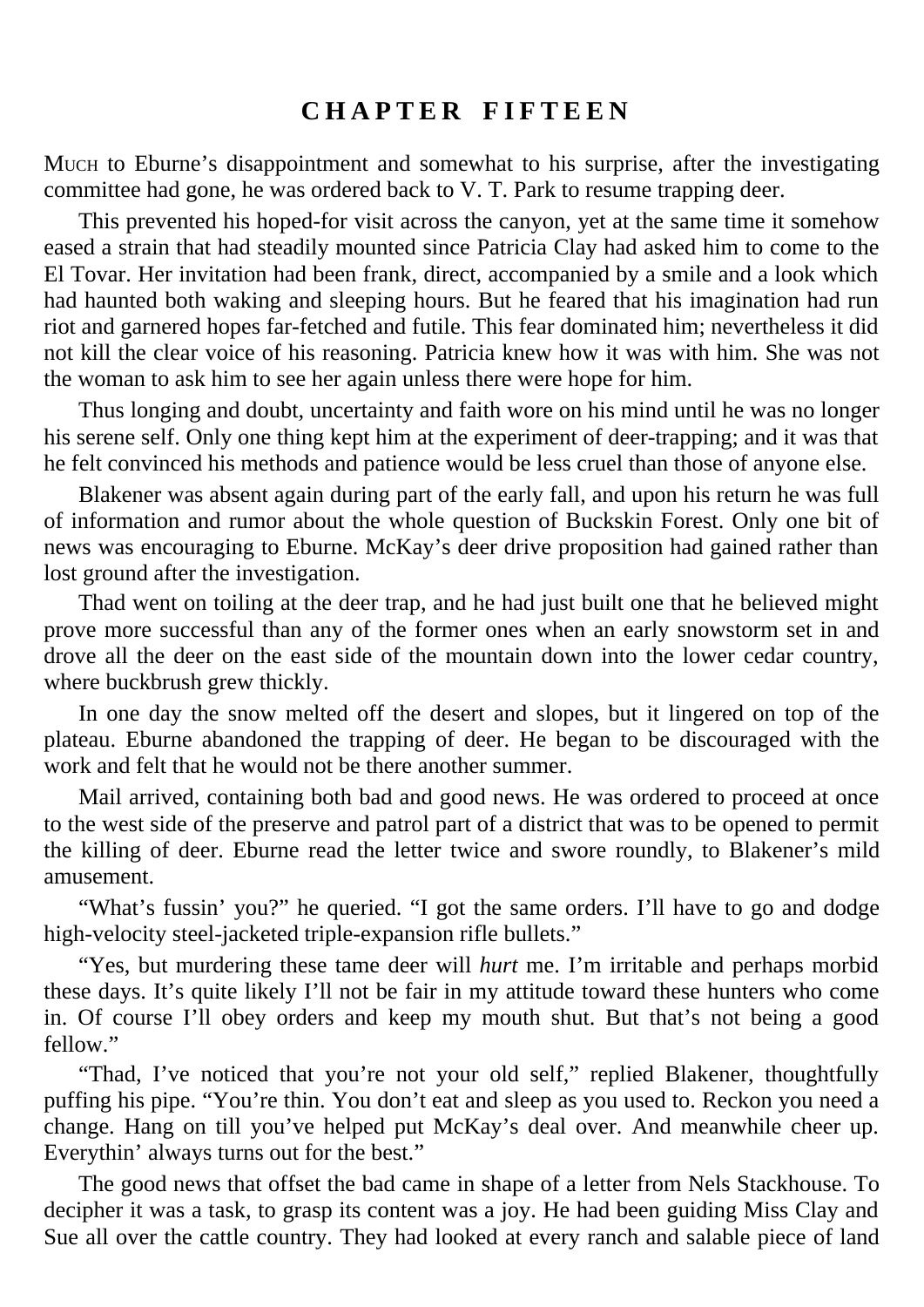around Flagstaff. Nothing entirely desirable, especially as to area, had been found as yet. At the time Nels wrote, they were going down to Oak Creek and then to the Verdi, where he believed Miss Clay would find what she wanted. He ended with the information that they would be at McKay's deer drive, if it was attempted, and if it was not, Eburne was to be invited to take a trip with them down into the Tonto Basin and southward, where the climate was mild in November.

Thad spelled the letter out a second time, and the last paragraph three times.

"Deer drive or no deer drive, it's all day with me, as Sue used to say," he muttered aloud. "I'll go!"

Eburne and Blakener with their pack-animals traveled across the plateau to the west side and somewhat north to the district described in the supervisor's order.

At Camp Ryan, where a number of forest service men had stopped on their way in, Thad learned that the deer situation had become exceedingly complex and involved.

The state governor had opposed the killing of deer on the preserve and had come out strongly in favor of McKay's driving the deer across the canyon. It appeared that McKay had met representatives of the state and forest service at Flagstaff, where plans for his big drive had been made.

There were two herds of deer during the winter season on Buckskin, one on the east, and the other on the west side. As McKay had to drive the east side, owing to the favorable topography of the land, his plan, even if successful, would not afford any relief to the congested west side herd. The state game warden, realizing the predicament in which the forest service was placed, endeavored to get the governor to permit the killing of deer. But he was unalterably opposed to such a measure, and Eburne openly championed him for it.

Thus an awkward and serious situation was precipitated. The forest service had endeavored to co-operate with the state and had secured the best possible advice on how to relieve the congestion of the herd. They determined to carry out this advice in the face of state opposition.

"That means the state game officers will try to arrest the hunters who kill deer, and we forest service men have to try to keep them from doing it," protested Eburne. He was not alone in this deduction.

"Exactly," replied one of the supervisors with a laugh. "And if you all get fired, which I suppose you will, you can qualify as first-class bootleggers."

But it was no joke to the rangers, especially Eburne, who had foreseen this situation from the beginning. He was disgusted to learn that automobile roads had been cut through to Jump Up, Bee Springs, and other points which up to now had been wild, isolated places. A crew of men were then at work clearing a road into Pine Hollow. Camps were to be made along these roads at places convenient to water, and here rangers were to be stationed to oversee the deer-hunting. They were to have native men there to rent horses, pack in dead deer, and otherwise look after the comfort of the visitors with guns.

Each camp was to be limited to about thirty hunters—to lessen the danger of their shooting one another and stampeding the herd. Rifles were to be kept sealed except during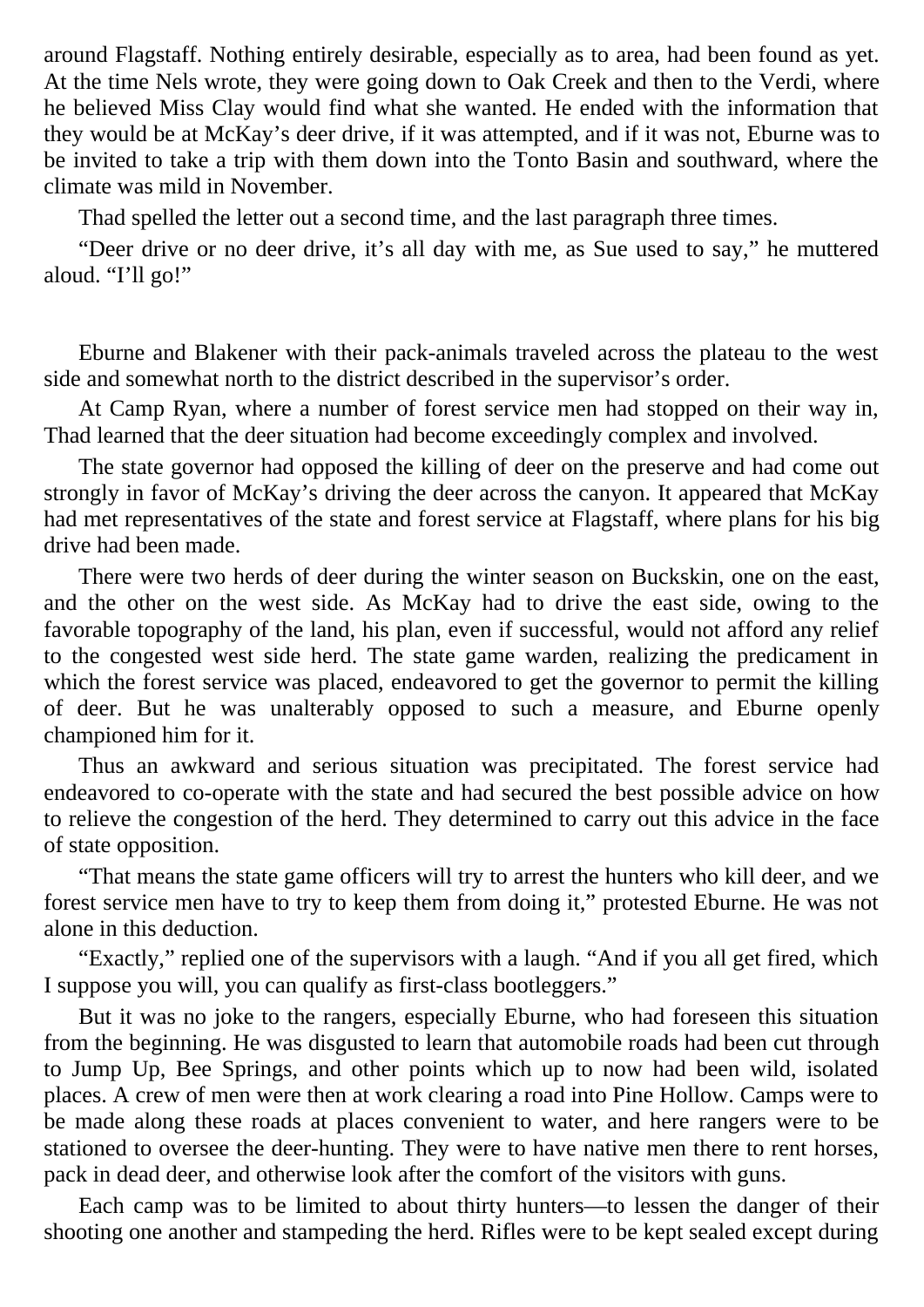the actual hunting. No shooting near waterholes or from automobiles would be permitted.

It had been thought best, by those who controlled the issue, not to broadcast the news that Buckskin Forest had been opened to hunters. Eburne heard this plan openly called a deliberate favoring of the residents of Fredonia, Kanab, and other towns north. Flagstaff and Winslow were not to be let into the secret. The hunters were to be informed at a set date that they could kill three deer apiece at a charge of five dollars.

Eburne and Blakener were sent to Jump Up, the farthest camp, where there was a cabin and good water, with droves of deer browsing around like sheep. Next day, a clear, cold November day with a frosty nip in the atmosphere, hunters began to arrive in cars. They were all hungry for venison and keen to start out on the hunt. A few of them were old native cattlemen and horsemen who had not had a piece of deer meat for years. Eburne rather got the point of view of these men.

This crowd of about twenty-five men were like a bunch of wild boys eager to get in ahead of each other before the game was scared away. Eburne took a party of them out in the woods while Blakener guided others. Favorable locations were selected, but this was really not necessary, for there were deer everywhere.

"Wait for big bucks or good-sized ones, and be careful not to cripple any," were the instructions Eburne gave these hunters when he unsealed their rifles.

But the hunters were hot to kill. They had guns in their hands, and few of them waited to pick out large, choice deer.

Hardly had the guns been unsealed when Eburne, despite all he could do to prevent it, saw the first deer killed in his district, a two-year-old spike buck that stood fifty feet from the hunter and watched him very attentively while he loaded his rifle, leveled it, and shot. He missed! The deer did not seem frightened, but it turned away, looking back over its shoulder. A second shot struck it in the flank. With convulsive high leap, head and forefeet up, always a sign of mortal wound, the deer plunged away, soon to fall.

Whooping, the hunter ran to his fallen quarry. Eburne followed. The deer flopped and skittered around, eyes distended, mouth dripping blood—a terrible sight for any man equipped with intelligence or feelings. It was dying when Eburne reached its side, and the hunter was kneeling to cut its throat. Eburne saw that the bullet had struck in the back, to range forward and tear out the whole front of the breast. Heart and lungs had been torn to shreds.

"What—caliber shell—did you use?" queried Eburne, trying to speak naturally.

"Hundred and eighty grain soft-nose thirty government. Some bullet, I'll say. Look at that hole!" replied the hunter.

Eburne looked, and realized that he was unreasonable and perhaps absurd in his reaction, but for a moment he had a savage impulse to make just such a hole in this hunter.

He saw another deer shot out of that same tame troop before they loped off. It was a doe. The hunter overshot the buck at which he was aiming and struck the doe. It dashed off into the woods, followed by its fawn. Eburne trailed it by tracks and spots of blood, eventually finding it dying, with the little fawn standing by bewildered. As Eburne approached, the fawn ran off.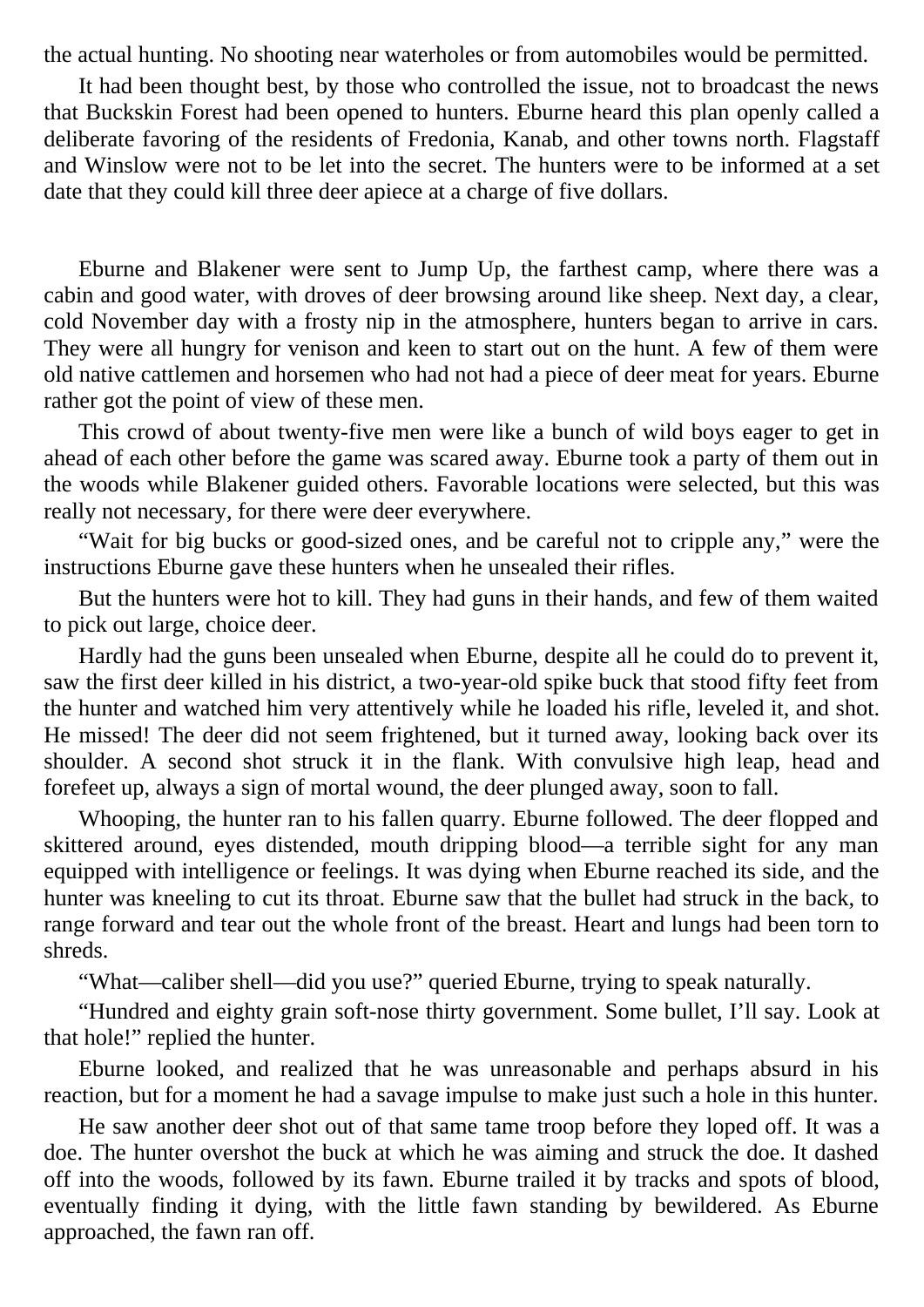It was a grim business that Eburne had to see through, and after the first day he went at it with less personal distress and decided that since it was a job to be done, he must learn all he could from the experience.

Eburne's camp was crowded with its quota of men every day. Hunters would kill their limit in a few hours, sometimes in less time, often, where there was good marksmanship, in a matter of a few moments, have their game packed to the camp, loaded into their cars, and drive away to let other hunters take their place.

These cars, on the way out, were instructed to stick to roads most unlikely to be guarded by game wardens. Hunters from Utah—and most of them were from that state were particularly liable to arrest. But many came from Fredonia, which, though mostly inhabited by Mormons, was in Arizona. Thus the state deputy wardens were embarrassed by the duty of arresting residents of their own state, and sometimes even neighbors.

Eburne received word one morning that the local deputy sheriff and two game wardens were on the way to his camp to make arrests. His orders were urgent to forestall these officers by warning all his quota of hunters and to get them started out of the woods at night. He rode all day, finding the hunters and cautioning them to hang up their game until night, then pack it into their cars and escape. Some cars left in the daylight over an old unused road and got out unmolested.

One party of hunters, not particularly worried about the muddle between state and federal authorities, left Eburne's camp next morning with nine deer. That evening others arrived with the information that the party with the nine deer had been arrested. Eburne and Blakener had to bear the brunt of much criticism and disgust over the way the affair was managed.

Another annoying circumstance for the rangers to put up with was the chagrin and complaints of hunters who hurriedly shot the first deer they saw and, after their limit, ran across much larger deer and finer heads.

Blakener summed the situation up in one terse statement: "It's a hectic mess!"

Eburne had much hard riding to do. Not only was it required of him to keep track of all hunters, to oversee their hunting wherever possible, to warn them of the imminence of officers, but he had to find the places where carcasses had been left, and he had to track the crippled ones. This last was a particularly bitter job, but he would have done it of his own accord. Fortunately not a great many deer escaped in a crippled condition, which was owing, of course, to the fact that, as they were tame and stood to be shot, most of those hit were mortally wounded.

All the hunters returned to the camp utterly amazed at the apparently innumerable deer. Old nimrods from Utah, who had hunted on Buckskin many years before, expressed astonishment and sorrow at the condition of the range and deer. This was more objective proof of the overproduction of deer and destruction of deer food.

Does and fawns were found to be very thin, in poorer condition than those on the east side of the range. The biggest bucks had fairly good flesh, and a very few of these had fat over their kidneys. The heaviest deer weighed around two hundred pounds. The report of the old native hunters was that even the largest bucks killed were much smaller than those of years ago—a very significant fact to Eburne.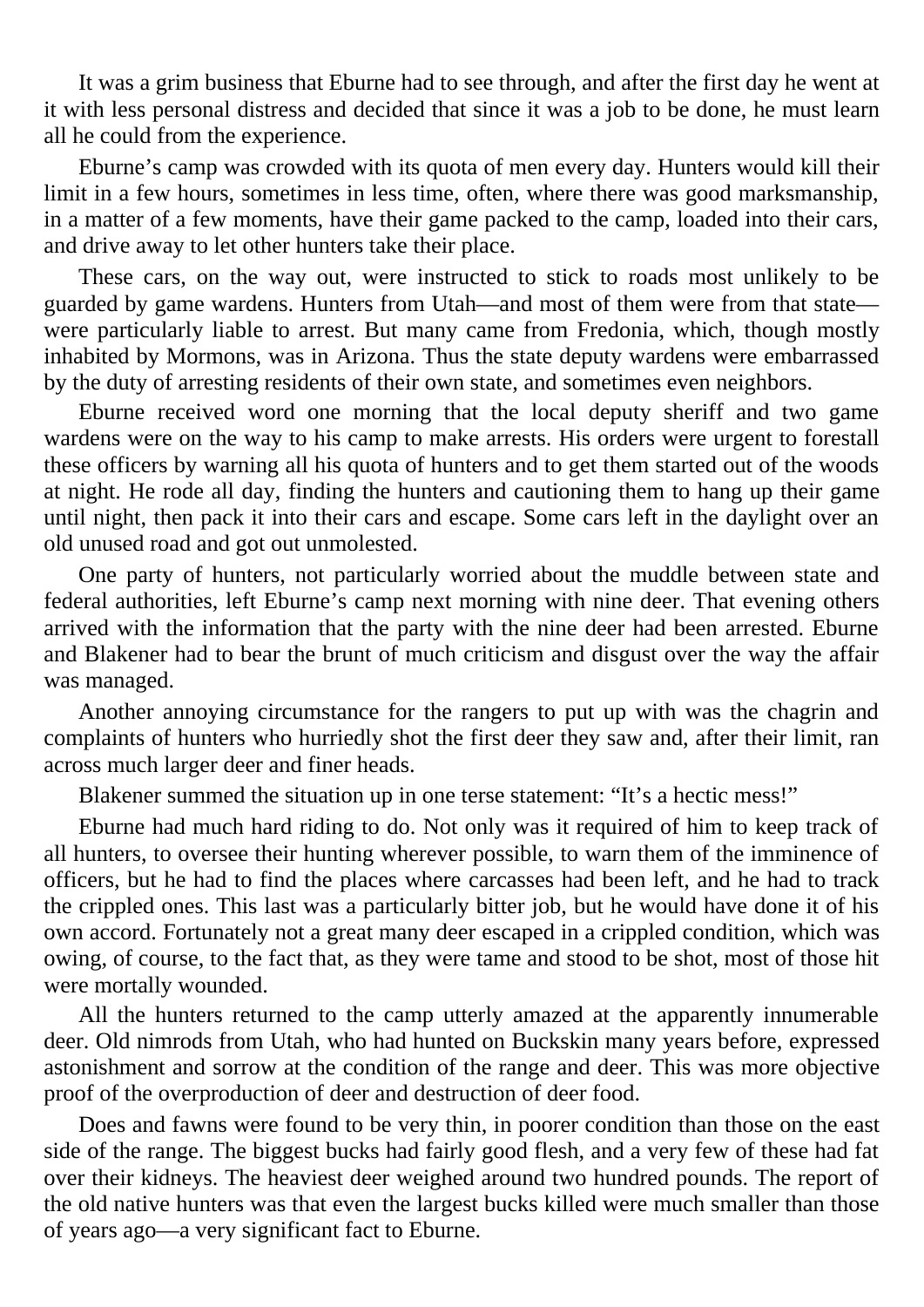Over four hundred deer, that Eburne knew of, had been taken out at the expiration of the open season for shooting. The forest service had expected four thousand to be killed. But the lack of publicity, in the first place, and then the rumors about the activity of the game wardens, kept the expected number of hunters from risking it. Eburne's opinion was that what killing was done had not in the least benefited the deer herd, but he kept this out of his report.

The forest service made a report that the killing of excess deer could be accomplished without great injury to the herd; that the value of the meat and the pleasure furnished the hunters amply justified the continuance of the hunting season.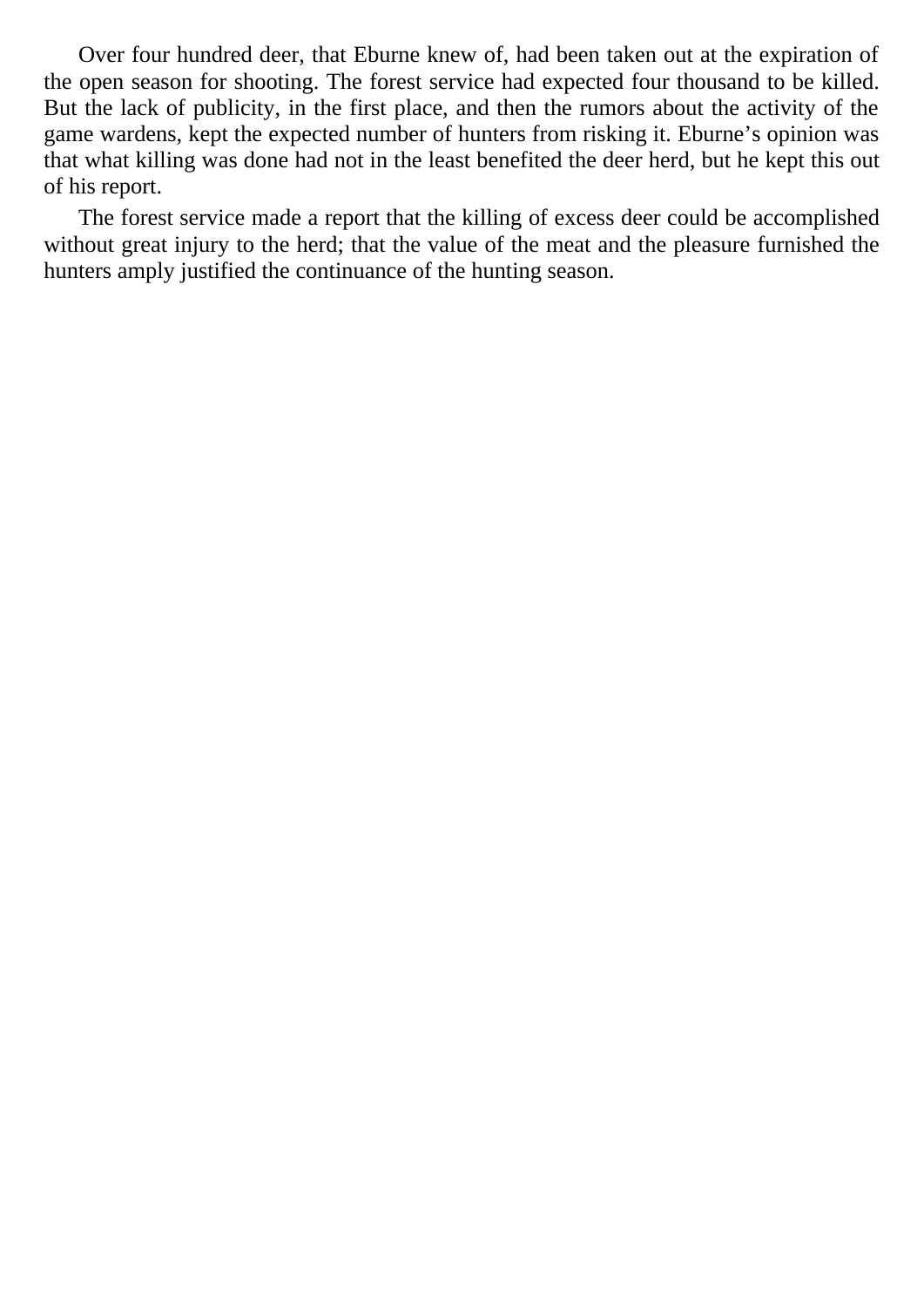# **C H A P T E R S I X T E E N**

THE rumors Eburne heard about McKay's now celebrated deer drive were not ones to inspire him with very much hope or satisfaction. Men claiming to be in close touch with the forest service officials declared that the matter had not at all been definitely settled.

Eburne left his horses and pack outfit with Blakener, who was to meet him on or about December first at Kane, on the east side of the mountain. That was the date set for the deer drive. It was Eburne's plan to catch a ride out through Kanab to the railroad, go to the El Tovar for a day, and then on to Flagstaff, where he would join McKay.

At Kanab, where he stopped overnight, he was surprised that he did not get his discharge when he asked for a few days off duty, but was given the same patrol duty for McKay's deer drive as he had just exercised among the hunters.

The little town of Kanab appeared to be full of hunters with their deer trophies, strangers, forest service men, game wardens, and cattlemen. Eburne mingled freely with them and was not afraid to ask questions. In fact, he went so far as to appear unduly curious about people's opinions. But he found out that McKay's drive was not popular over here. Five thousand dollars worth of venison had already been packed through Kanab.

One rumor, overheard accidentally, could not be traced to any authentic source. This was from the lips of a stranger to Eburne, to the effect that if the forest service and state officials did give McKay the order to make the deer drive he would find it hard sledding.

"Where'd you get that?" queried Eburne sharply of the rough-clad, hard-faced individual he had taken for a stockman. He was standing on a street corner in conversation with other men of like aspect.

"Wal, ranger, I couldn't tell you if I would," replied the man, far from civilly. "The town's full of gab."

"That's a rather queer statement you made. I'll report it," said Eburne and passed on.

This chance bit of gossip and the appearance of these men recalled to Eburne, Dyott and his gang. There were insidious underground forces at work. Eburne could not conscientiously lay it at the door of the Mormons. He tried to find out where Dyott had been during the deer shooting season, but if any of those he asked really knew, they kept it secret.

There was planted then in Eburne's mind a suspicion that McKay would have more to deal with than the raising of funds, securing of riders and Indians, and the physical obstacles to driving the deer. The ranger had an intuitive flash of the utter hopelessness of McKay's cherished plan, but he refused to credit it and would not permit himself to be swayed by doubt and discouragement.

Two hunters from Lund took Eburne in their car to the railroad, where he took passage for Williams, arriving there the next day at noon. He had an hour before the branch train left for the Canyon, during which he talked to natives about McKay's deer drive. Here in Arizona everybody was keenly enthusiastic about it, and most of them approved of the governor's stand against opening the preserve to hunting. The deer drive was the sole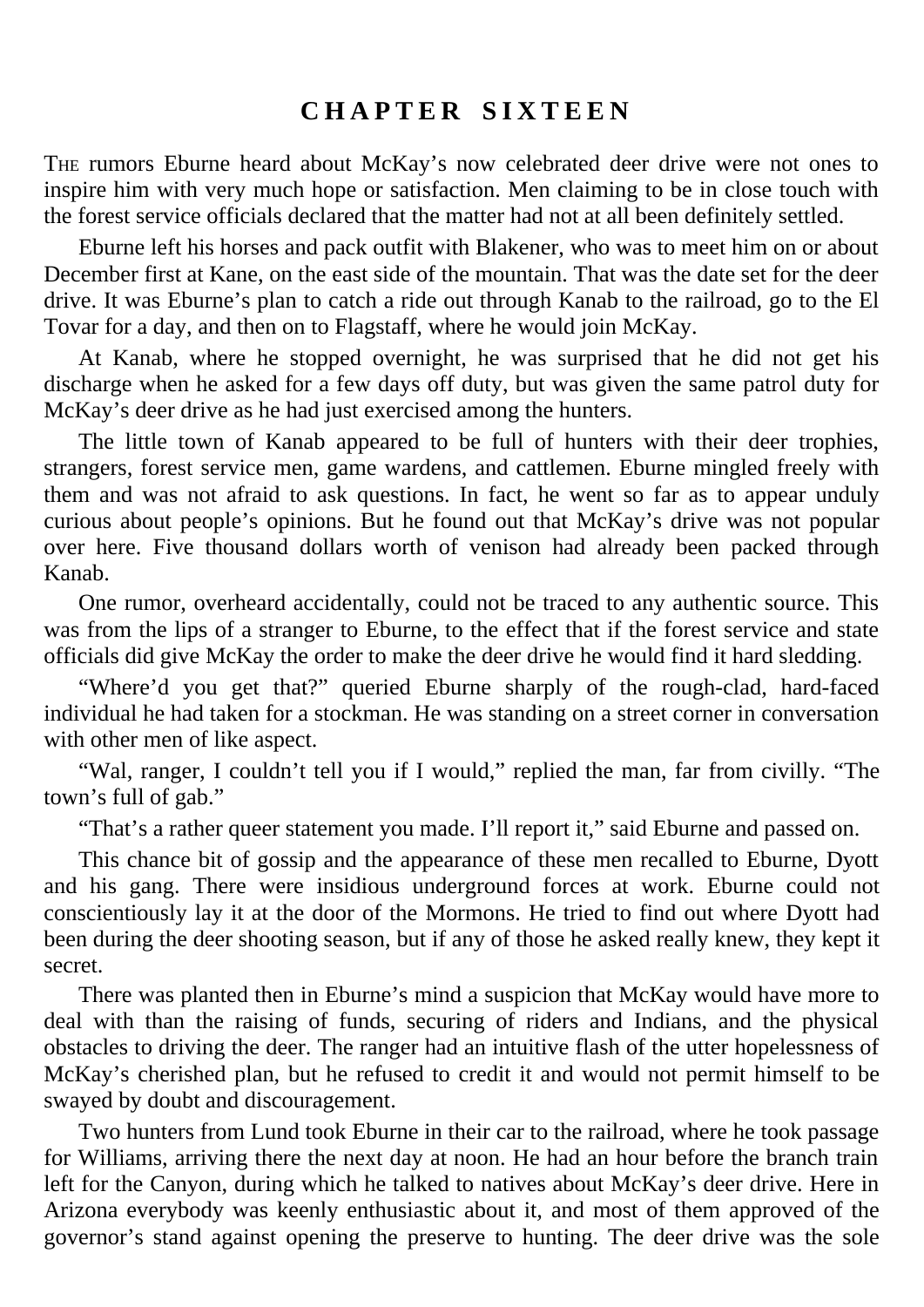topic of conversation at the station and in the stores. Feeling appeared to run rather high against those factions opposed to distributing live deer in the parts of Arizona long barren of game. One old Arizonan put it succinctly: "Thet thar Grand Canyon deer presarve is in Arizonie. It's not in Utah, an' them fellars over thar across the canyon, livin' in Utah an' votin' in Utah, oughtn't have power to do as they danged please. We hear they're most United States Government men, but thet's a lot of bull. The cowmen over thar have a lot to do about this deal."

When Eburne got on the Grand Canyon train his mood underwent a change. For weeks he had forced out of his mind certain thoughts, fancies, dreams in regard to Patricia Clay. He had learned that they were not conducive either to peace or good work. With a rush now they all returned; and he found himself face to face with the momentous query: What was he going to the Canyon for? Only one answer occurred to him, and its significance was staggering. He felt like a soldier who had done his duty and had burned the last bridge behind him.

The train puffed and labored up the grade from the flat desert country to the cedars and pines, winding along the side of a shallow valley. A thin covering of snow lay in shady places. As the train climbed, however, the snow areas increased until, at the station, the ground was all white. It was a clear, crisp winter afternoon, just cold enough to keep the snow from melting.

Eburne walked up the stairway and out to the rim before going into the hotel. Far across the haze-filled chasm he saw the jagged, fringed line of Buckskin Forest. How remote and inaccessible it seemed from this side!

As always, it gave him courage and calmness. He had not seen it for weeks and now realized what it had come to mean in his life. Even if circumstances removed him far from this cataclysm of nature, he would want to return now and then, as to a shrine. The Grand Canyon was his Mecca.

Then he went into the El Tovar. The lobby appeared comparatively deserted, most of the guests, no doubt, being out on rides and trips. Eburne had not been here for months, and the clerks were unknown to him. When he inquired for Miss Clay he was informed she was not there but had wired she would return that evening on the train. Eburne turned away from the desk, conscious of a double relief, that he was unknown, and that an ordeal both thrilling and portentous had been postponed for a few hours.

Eburne seated himself in one of the big leather armchairs in front of the open fireplace, where a bed of blazing logs gave forth a genial heat. When he stretched a palm to the warmth, he was surprised to see his fingers slightly trembling. He knew that this visit to the El Tovar was in some way, not now possible to divine, going to change his whole life. Already that life back there among the deer and the pines seemed vaguely far away. His thoughts had been like flying wheels, endlessly revolving, carrying him unconsciously far from the past. He had about settled himself comfortably, ready to surrender to these same thoughts, when a light, quick step attracted his attention, and out of the corner of his eye he saw a woman approach him.

"Why, Thad! Oh, I'm *so* glad to see you," she cried, effusively.

Eburne gazed up with a start, to see a rather handsome young woman beaming warmly down upon him. Clara Hilton! He had absolutely forgotten her. Rising, somewhat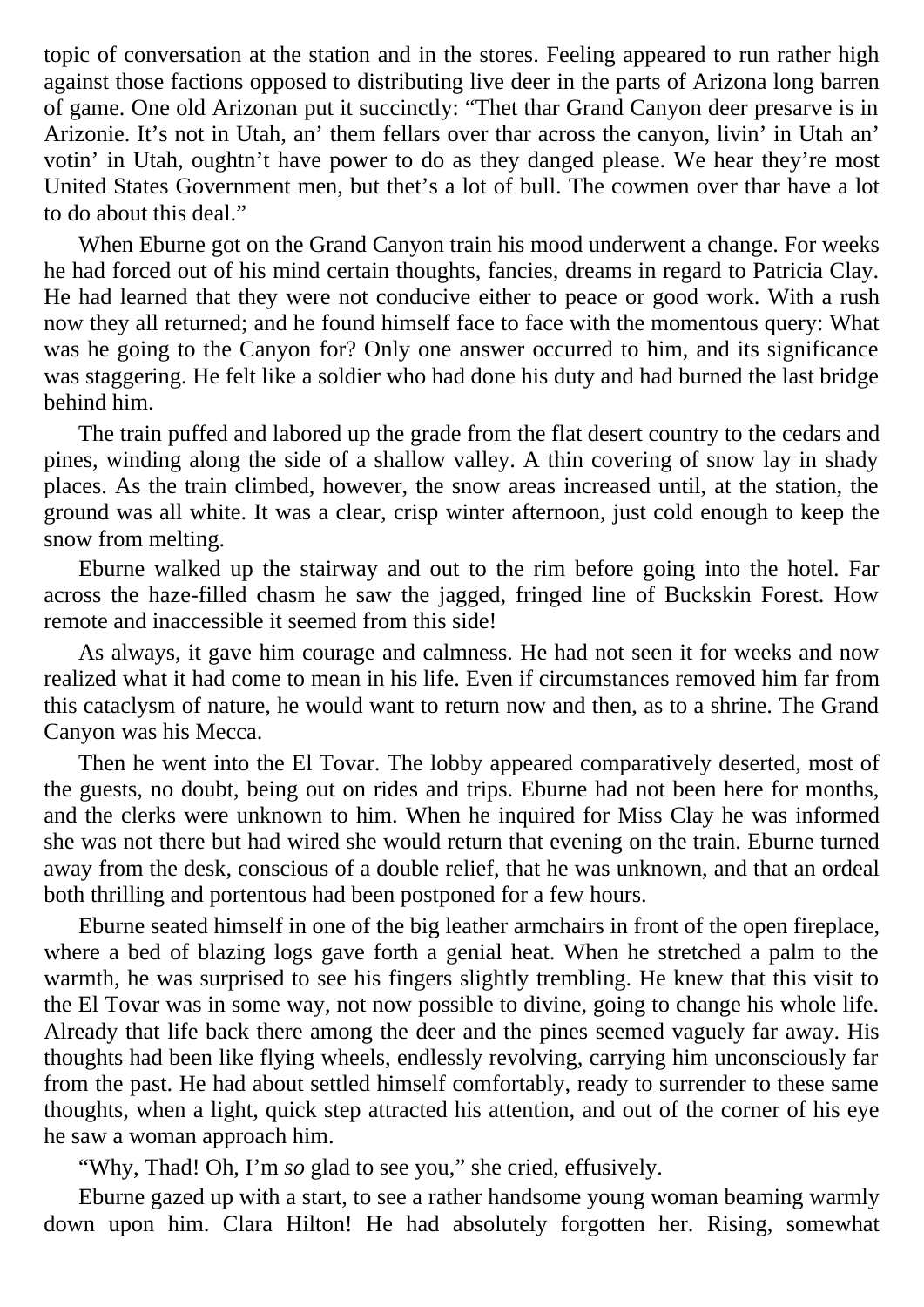confused, he reached for the hand she extended.

"Miss—Miss Hilton," he stammered. "How—do you do?"

"*Miss* Hilton?" she queried archly. "It used to be Clara."

"Well, Clara, then. You must excuse me," replied Eburne, recovering himself and shaking hands with her. "How are you?"

"Oh, I'm fine and dandy. Little sick of this job here," she returned. "I'd like to get out to California, somewhere away from this awful canyon."

"I suppose it's natural you should get tired of it. But isn't it of the job and the visitors instead of the canyon?"

"You said a lot, Thad. I sure do get weary of these tourists, especially these eastern ones who think they're so superior. What are you doing here?"

Eburne's geniality suffered a slight check and he answered rather at random:

"Well, I was just enjoying the open fireplace. Always liked that sort of thing."

"I suppose you're raving over McKay's deer drive and are on your way to meet him?" she asked rather sharply, with speculative eyes on him.

"Why, yes, I am, in a roundabout way, but my coming here has nothing to do with that."

"Come to see me, Thad?" she added, with a coquetry that did not hide a nervous, hungry eagerness.

"No, Clara, I didn't, I'm sorry to say," replied Eburne simply.

"Come to see your eastern friend," she asserted, with bitter change in tone and face.

Eburne's mind adjusted itself to the situation. How singular that he had utterly forgotten this young woman! He had been friendly with her at one time, not in a sentimental way, but kindly, and frankly glad to see her and talk with her. That she had appeared to respond more warmly than called for by his attitude had been the deciding factor in his failure to keep up the acquaintance.

"Yes, I'm here to see Miss Clay," he said, looking at her.

"*Clay?*" snapped the woman, suddenly losing her attractiveness. "Don't you know her name isn't Clay?"

"Pardon me, I don't believe I understand you," rejoined Eburne.

She flushed at his tone. "The party you mean is named Edgerton."

"No, her name is Clay. Miss Patricia Clay," he returned.

"That's what you think. And what we all thought here, for she's registered as Clay. But that's an assumed name, *I* believe."

Eburne gazed blankly at the woman. Succeeding his astonishment, there came a rush of conflicting feelings.

"Miss Hilton, you are making a serious statement," he said coldly. "Are you quite sure you can substantiate it?"

"Yes, I can," she retorted, angered at his tone. "But I don't have to. You can't bluff me, Thad Eburne. I don't see that it's any of your business, anyway. Just because you loafed around on the North Rim with this Edgerton woman and Sue Warren! She's made a fool of you. Oh, I heard all about your camping and riding—about the pet fawn Bopeep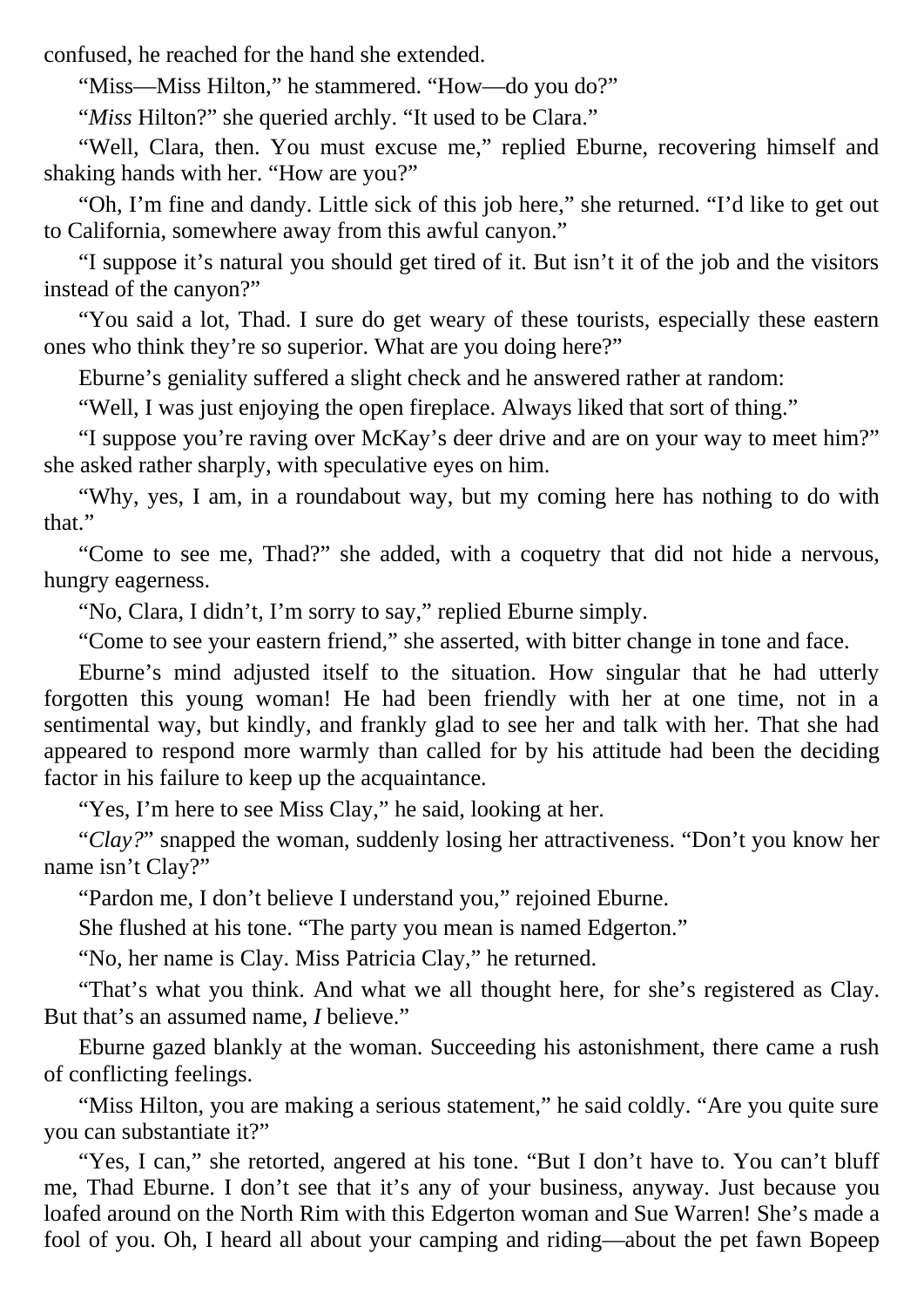you gave her. Why, Thad Eburne, you're a ranger at one twenty-five per month—a deer stalker—and this Edgerton party is a New York society woman worth millions."

"Please be lady enough to be impersonal as far as I'm concerned," returned Eburne. "You made a grave statement which I have a right to question."

"Oh, you have?" she flashed out maliciously.

"I question your right to discuss Miss Clay."

"Oh, I see. Old friends for new. You're sweet on her. You don't want to hear about her. You want to think she's sweet on you. Well, there are a lot of other sapheads who think the same as you, Thad Eburne," she added.

"You are adding insult to injury," returned Eburne, growing colder with the need to keep his temper. "I came here to ask Miss Clay to marry me. And I cannot permit you to demean yourself by any further—"

"My, but you're the ambitious ranger," she interrupted furiously. "Marry *you*? That woman! Why, you're out of your mind. And don't you insult *me*. I'm an honest girl. Nobody can even hint anything against my good name. But this woman you want to marry —why, everybody on two continents knows her disgrace. She's notorious. You poor fish of a ranger! You've mushed around your pet deer so much that you're not only out of the world but you're a love-sick fool. . . . Patricia Edgerton is a famous fashionable beauty. She's worth millions. She has had lovers galore. She ruined her reputation and had to leave New York. That's why she's parading under the name of Clay."

"You can't prove that," asserted Eburne hoarsely and low.

"I should say I can," fumed the woman. "Just you wait here." She strode, almost ran, to the stairway and started to ascend. Eburne did not move out of his tracks, but his gaze traveled to the fire and remained fixed there. He did not seem to be able to see or think clearly. He felt that he was waiting there for something dreadful to happen. Presently a touch on his arm aroused him. The woman had returned. She was panting. Her face was white. She seemed agitatedly aware of the presence of other people in the lobby, especially toward the office. She drew Eburne across the lobby and into the writing room. It was vacant. Then she halted, with one hand behind her back.

"Promise you'll give this back."

"I don't want to see what you have," he replied stiffly. "I followed you here to escape an undesired audience."

"You're afraid of the truth. Look here," she retorted and spread a newspaper before him on the desk.

Beneath his gaze lay the scandal sheet of one of the great New York dailies. Among the faces printed there shone Patricia's, the largest on the page, a likeness that struck him forcibly with its fidelity to her loveliness. No shadow of doubt! This was Patricia. She resembled a queen in royal raiment, her face proud, serene, lovely, her regal neck encircled with pearls. He had never seen her in anything save outdoor garb. Underneath the picture were printed words that he scanned with lightning-swift glance, the content of which he only half grasped before his sense of loyalty made him turn his eyes from the scandal sheet. But his reaction had been simple, natural, not the motive of a suspicious mind.

"What a vile lie!" he muttered through his teeth as he crushed the paper with firm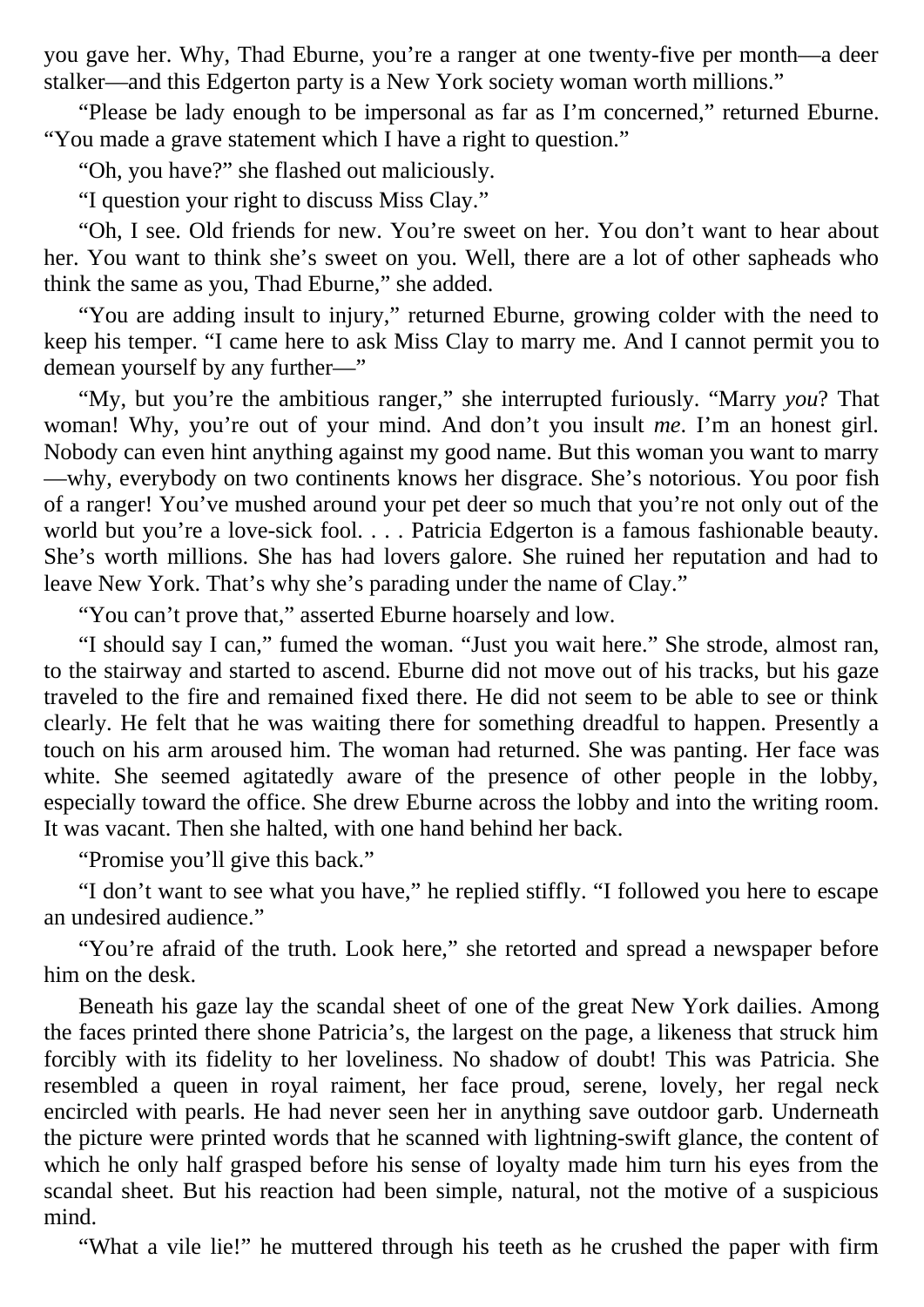hands.

Then all the tremendous forces of will and passion within him united to cast that ridiculous news story out of his mind. There was no truth in it! His code would not admit even the possibility that the girl he knew and loved ever had been involved in such a cheap scandal. He had spent hours alone on the rim of the Grand Canyon with Patricia Clay—or Edgerton, if that really was her right name; and he would have staked his life and the salvation of his soul upon her honor. The poison of yellow journalism, both in newspapers and magazines, was something of which he was fully aware, isolated as his life had been. That was why he despised them so heartily. His mind went back to those summer days on the North Rim. He recalled the shadow in her lovely eyes. He remembered that evening at sunset when she had confessed that there was something secret she could not or would not divulge. But Eburne had gazed into her eyes with the searching and spiritual power of love, and what he had seen was sorrow and renunciation. Almost she had betrayed herself to him. It was some deed of sacrifice that had made her an exile. What it was he did not care to know until she was ready to confide in him.

Presently he got up, and unclenching his fists from the crushed paper, he made it as presentable as possible and refolded it. Then he went back through the lobby to Miss Hilton's desk. When she looked up to see him her face turned white.

"Have you showed this to anyone besides me?" he inquired curtly.

"Certainly—I—have," she replied haltingly but with a courage rising with the sound of her voice.

"How long have you had it?"

"Since last night. But I saw a copy of it some time ago. I didn't pay any attention to it at the time. But when this Edgerton woman arrived here in the spring, I remembered her face."

"Well, where did you get *this* paper?" queried Eburne as she hesitated.

"From a hotel guest who arrived last night from New York."

"Woman, of course. No man would carry around a thing like that and hand it over to you."

"Wrong again, Thad. Really you should wake up and hear the birdies sing. It was a man."

"Someone you knew?"

"Perfect stranger," she replied, growing tart and showing color in her cheeks. An irresistible propulsion was at work within her. How greedily her eyes devoured his face for signs of pain!

"You couldn't have got that from a stranger," he declared incredulously. "How could you?"

"That's my affair, Thad," she returned mockingly.

"Does Miss—does she know?" he asked in a low voice.

"Not yet!" she exclaimed, with a singular gleam in her eyes. Eburne had a revelation then, new in his experience—the passion of hate and jealousy in a woman.

Abruptly Eburne whirled on his heel and strode away, biting his lips lest he speak the scorn he felt and the threat that burned within him. As he passed the office, he was aware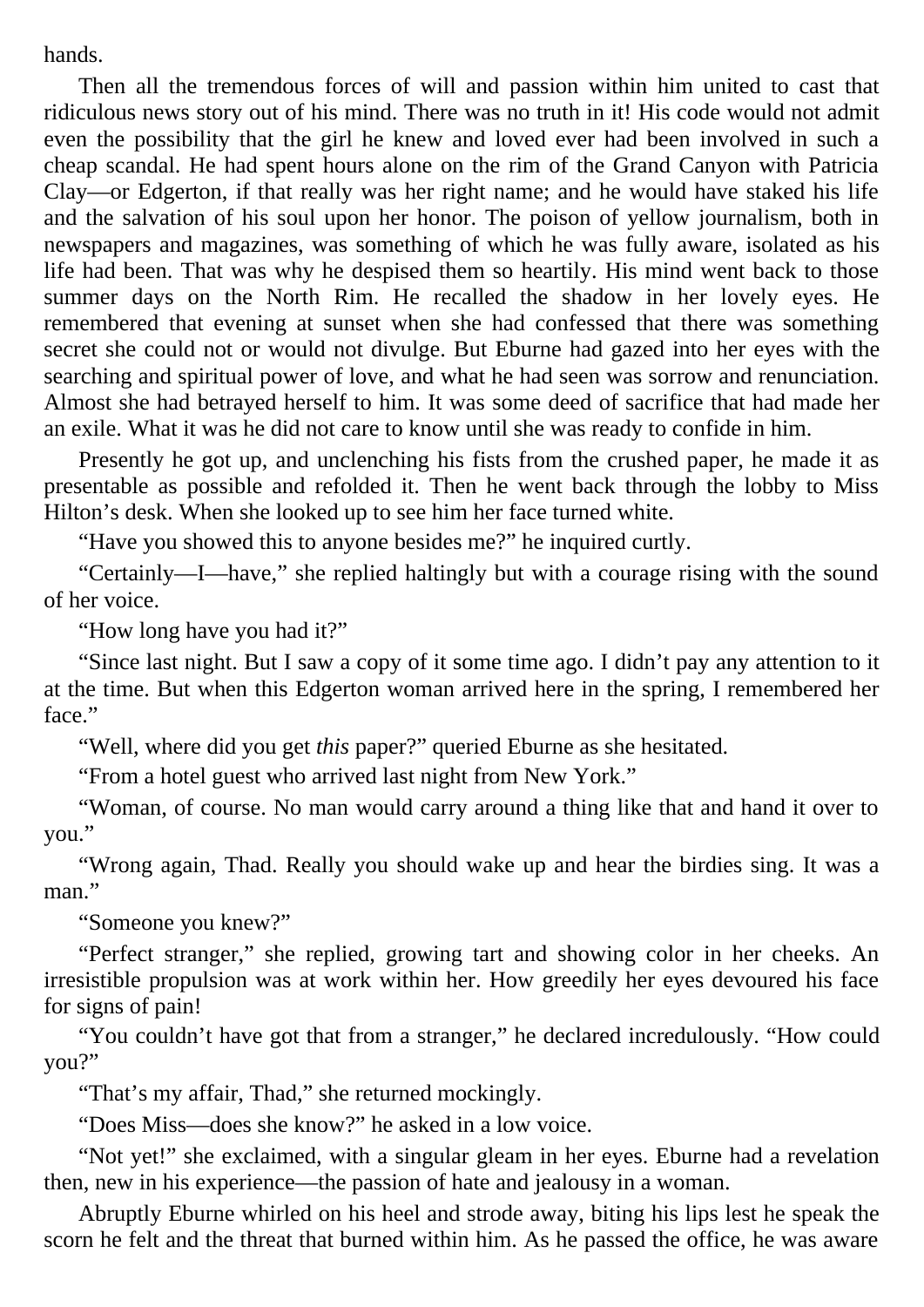of close scrutiny and whispers, the meaning of which he did not catch. He went to a far corner of an alcove-extension of the lobby, and here he sat in the shadow.

When comparative calmness returned, Eburne realized that Patricia would utterly ignore this calumny and those who chose to hear it or speak it. He could do no less. How it galled him not to be able to save her from covert, if not open, insult! But what would she care about the sneers of such persons as Clara Hilton or her chance acquaintances from the east?

As the afternoon waned to a close, guests of the hotel began to return from rides and trail trips, some of them weary, but all of them enthusiastic over some special feature of the canyon.

About dark, a motorcar stopped outside and a driver came banging in the storm door carrying bags and a robe. Then Eburne, from his corner, espied a tall, slender figure enter the lobby. Patricia! There was color in her cheeks, and there were snowflakes on the rich black fur around her neck. She walked briskly, pulling off her gloves, and she tarried a moment to extend chilled hands to the open fireplace. Then she passed on down the corridor and out of sight. Eburne became conscious of a relaxing of the tension that had bound him all day. How wonderful just to see her! He rose and went to one of the desks in the writing room—the very one upon which had been spread Miss Hilton's scandalmongering newspaper—and sat down to write:

#### Dearest Patricia:

I was a long time keeping my promise to come to the El Tovar, but I am here at last. You will be interested to hear of the rest of my experiences with the deer investigation committee and among the tame-deer murderers on the west side of Buckskin.

No doubt you will have news for me from Flagstaff. I am on my way there, and must leave on tonight's train. I must make every effort to hurry to McKay.

I have a question of tremendous import to ask you, Patricia. Wherefore won't you please take dinner with me? I am anticipating the pleasure of seeing you, not as I know you, only in outdoor garb, like a boy, really, but as a woman in one of the beautiful gowns Sue raved to me about. Indeed, I have dreamed of you so long, and have conjured you up in so many enchanting visions, it seems wonderful that I am about to have the happiness of realizing one of them. In truth, I dare say I will not recognize you at all.

> Faithfully, Thad Eburne

This note he gave to a bellboy to deliver with a request for an answer. Presently the boy returned and said, "Miss Clay says she will take dinner with you in a half hour, sir."

Eburne drew a great breath of relief. It eased the feeling of oppression in his breast. She would see him! He had not expected anything else, nevertheless the fact that she wanted to see him too set his heart to pounding.

Gradually the lobby filled with guests dressed for dinner, chattering, laughing, calling out to each other. Eburne gave his chair before the fire to an agreeable old lady, who had appreciative eyes for his stalwart figure in its close-fitting ranger uniform. Then an elderly man, evidently with the woman, spoke genially to him and stood beside him, back to the fire. Eburne welcomed a little conversation, and the next quarter of an hour saw him cool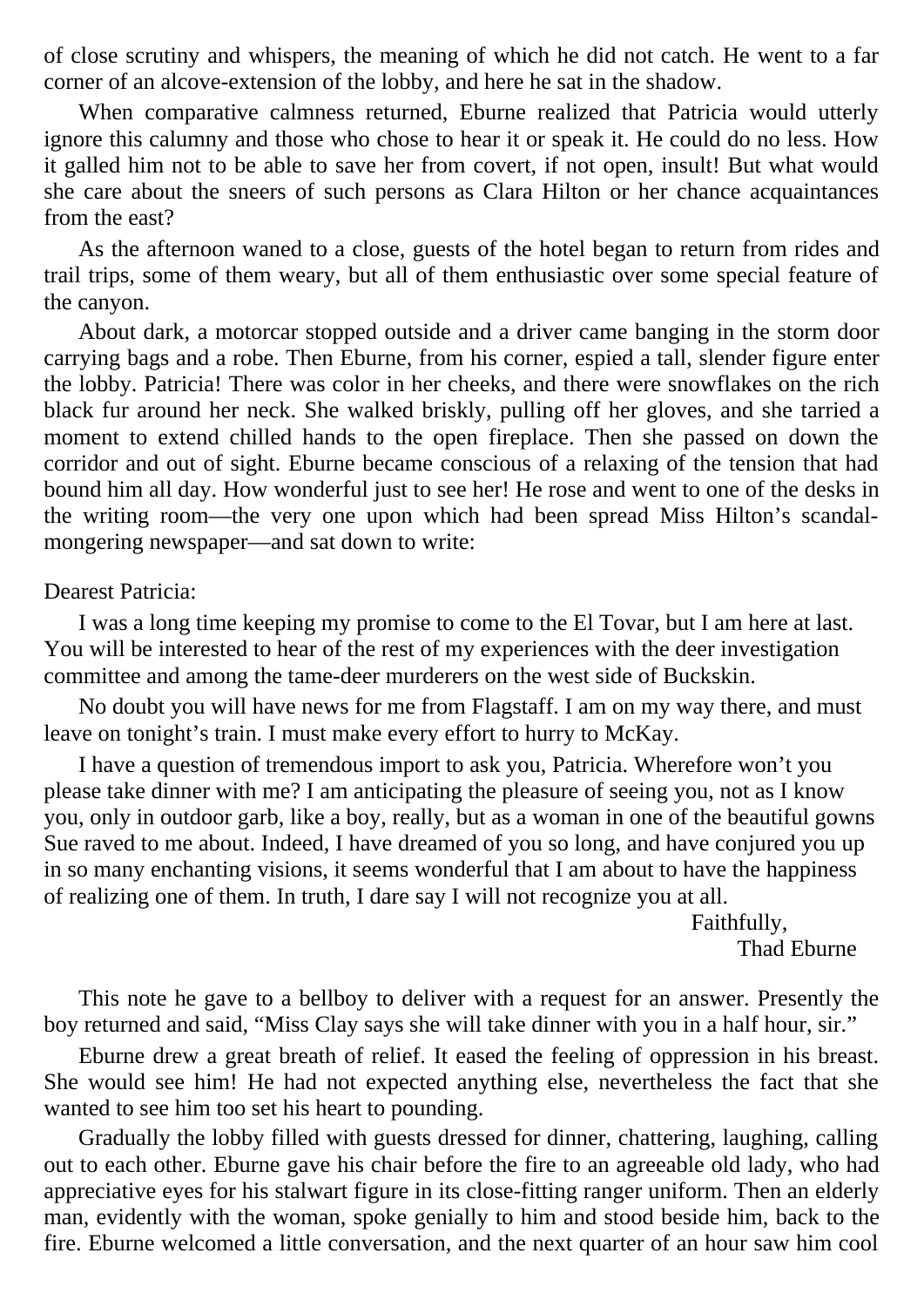and collected, confident of himself and that he could meet any situation. Meanwhile his eyes were keen to note newcomers to the lobby. And presently, when three men came sauntering down the wide stairway, easterners by the look of them and the cut of their clothes, Eburne had an intuitive flash that these were the guests he particularly wanted to observe. When they approached Miss Hilton's desk and she rose to greet them, effusively, it appeared, Eburne was sure he was on the right track. Casually moving over to the office desk, he glanced at the register until he had found listed together the names of three men from New York. Then, engaging the clerk in conversation, he took the opportunity deliberately to study the trio. Two were good-looking young men, not long out of college, with the keen, sharp, pale faces characteristic of New Yorkers. The third was older, past thirty, a well-fed, debonair person, whose smooth-shaven face bore a heat not from healthy exercise, and puffy lines not conducive to manly beauty. His hair was a little thin at the temples, his eyes were hard, his lips cynical and sensual. It was this individual who was talking to the vivacious and self-conscious Miss Hilton.

Eburne approached them in time to hear the stranger say: "Give me back that newspaper, girlie. I'm leaving tonight for Los Angeles."

"Oh, here it is," she replied, stepping back to fumble in her desk. She produced the paper and handed it to him. "Strange you should happen along—someone who knew her."

"It's a small world," he said. "I knew Patricia Edgerton had come west and rather expected to run across her at Santa Barbara, Del Monte, or San Francisco. But not here. When did she leave for the coast?"

"I never said she left," returned the woman with an enigmatic smile. "She has been here on and off all summer and fall. Makes this her headquarters and has been gadding all over the desert. She's here now. Just got in."

"Here! Tonight!" he ejaculated in amazement. Then quickly he added, "You didn't use that paper for anything except identification?"

"You showed it to me. Why shouldn't I show it too?" she retorted.

"Oh say, now, all I wanted to find out from you was whether she really had been here," he returned, evidently ill at ease and resentful.

"Well, you were sure eager to hear all I could tell you," said Miss Hilton with an air of triumph at her cleverness. "And you told me that if Patricia Edgerton was really the Miss Clay who registered here it wasn't any wonder, considering she was a ruined and notorious woman. Now didn't you?"

The man stroked his chin and frowned as he regarded her closely, evidently the first time he had taken thoughtful stock of her.

"Miss Hilton, I fear I flattered you when I called you girlie," he said bluntly.

"You bet you did," she retorted with a dark flush. "You weren't above trying to flirt with me when you found out I thought I had a line on this Edgerton woman. But I was on to you, Mr. Errol Scott."

Eburne had halted a few paces distant from them, somewhat to one side of Miss Hilton. She seemed maliciously absorbed in her little coup.

"I was going to say 'stung,' but think I'll substitute 'scratched,' " he rejoined with a careless laugh.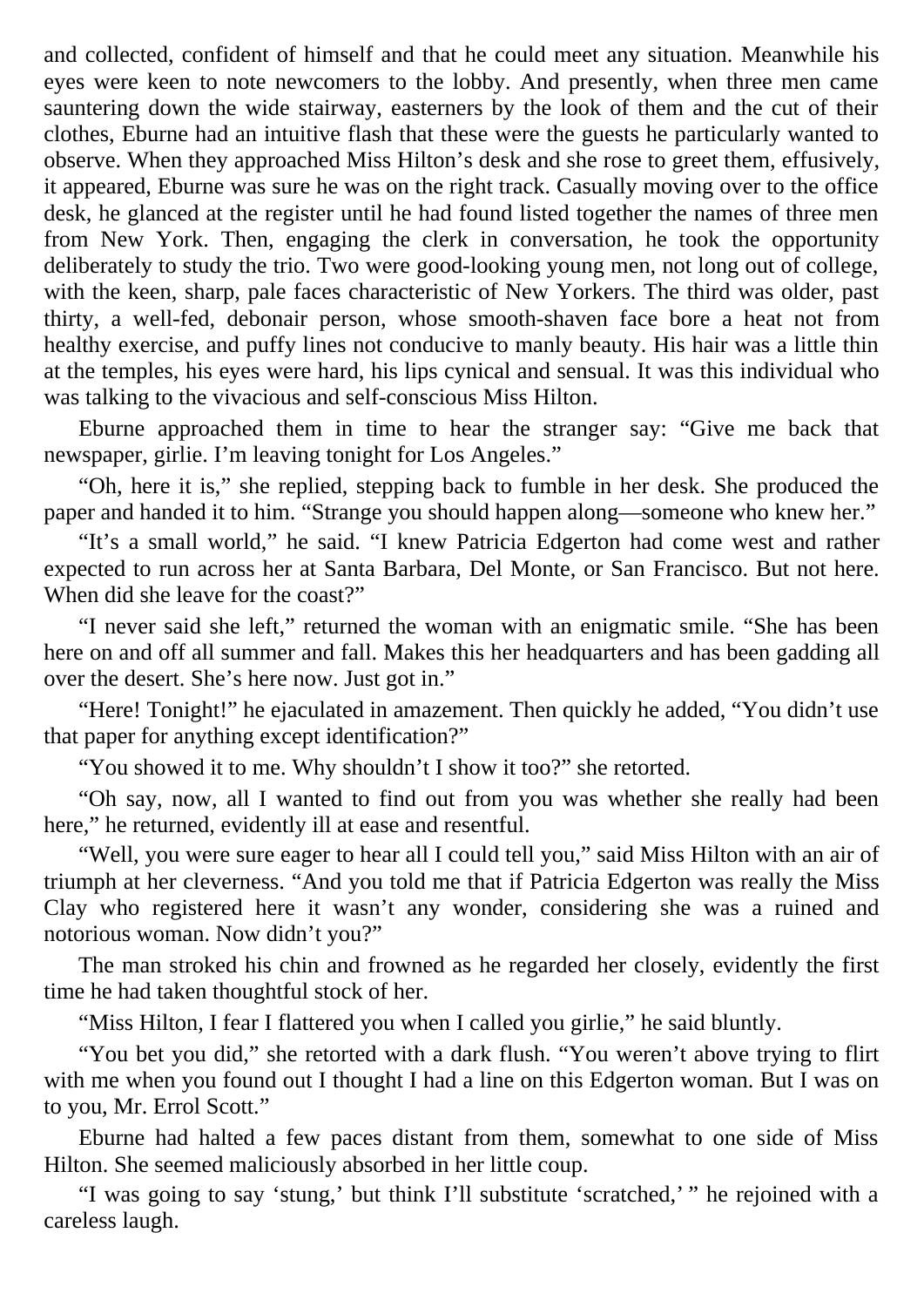Eburne moved forward, then, into range of Miss Hilton's gaze and he looked at her hard. She gave a violent start and stepped back in such manifest confusion at sight of him that Scott wheeled to see what had caused this sudden change. Eburne gave him the same steady look and then stepped out beyond the two young men, who had not, apparently, been interested in this byplay.

At this moment a tall, slender woman in a gown of silver sheen that captured radiance from every light about her came down the wide stairway into the lobby. Eburne's heart gave a great leap. He expected to see Patricia vastly different, and she was, but that lovely face was still the one of his dreams. Her free step, the poise of her head, the distinction of her carriage were the same. It was not the sight of her that lent Eburne his cool, easy command of himself, but what he knew.

Her dark gaze swept the lobby as she hesitated on the last step. Expectation and a slight smile of pleasure shone upon her face. Eburne felt a strong thrill of pride that he was the object of her search. Then she saw him—and he knew he had been right to come. As he started to advance, she stepped down to meet him.

The man Scott intercepted her as she was about to greet Eburne.

"Pat Edgerton! Well, of all people!" he burst out, with the gay suavity of one on familiar ground. "Somebody said you'd gone to Santa Barbara."

Eburne's eager step, his hand almost outstretched, were stayed as if by an invisible barrier. He saw her turn with a barely perceptible start to face the stranger from the East. She had recognized the voice before she saw the speaker. If Eburne ever was thrilled in his life it was then. Her wonderful eyes seemed to dilate with a blaze of dark fire at a shock for which she had not been prepared.

"How do you do," she returned with hauteur, and, bowing slightly, she passed him, ignoring his proffered hand, to glide serene and proud up to Eburne.

"Hello Thad," she said, and with the words there came an indefinable change of poise, expression, tone. Her perfect command of the situation and the familiarity and warmth of her greeting freed Eburne from the awkwardness of the moment. He could not fail this woman.

He greeted her in few words and bowed over the hand she gave him.

"What a surprise," she continued. "I feared you'd forgotten your visit to the El Tovar. Here it is almost December. I've had such wonderful experiences since I saw you last. . . . How are you, Thad? You seem thin and worn."

"I'm well, but pretty tired," he replied. "And how are you?"

"Thad, I never had such health. Oh, this glorious West! So much to see and do! Can't you see the change in me? I was so thin and white."

"Perhaps I shall remember presently how you looked," he laughed.

"Let us go to dinner," she said and drew him toward the brightly lighted dining room.

As they walked in together, Eburne wondered at the suspended state of his emotions. He was listening calmly to her, and presently he was seated at a table near one of the windows, gazing at her.

"Now let me look at you," he said. "I want to be sure this is no dream." And he bent his gaze upon her with thoughtful concentration.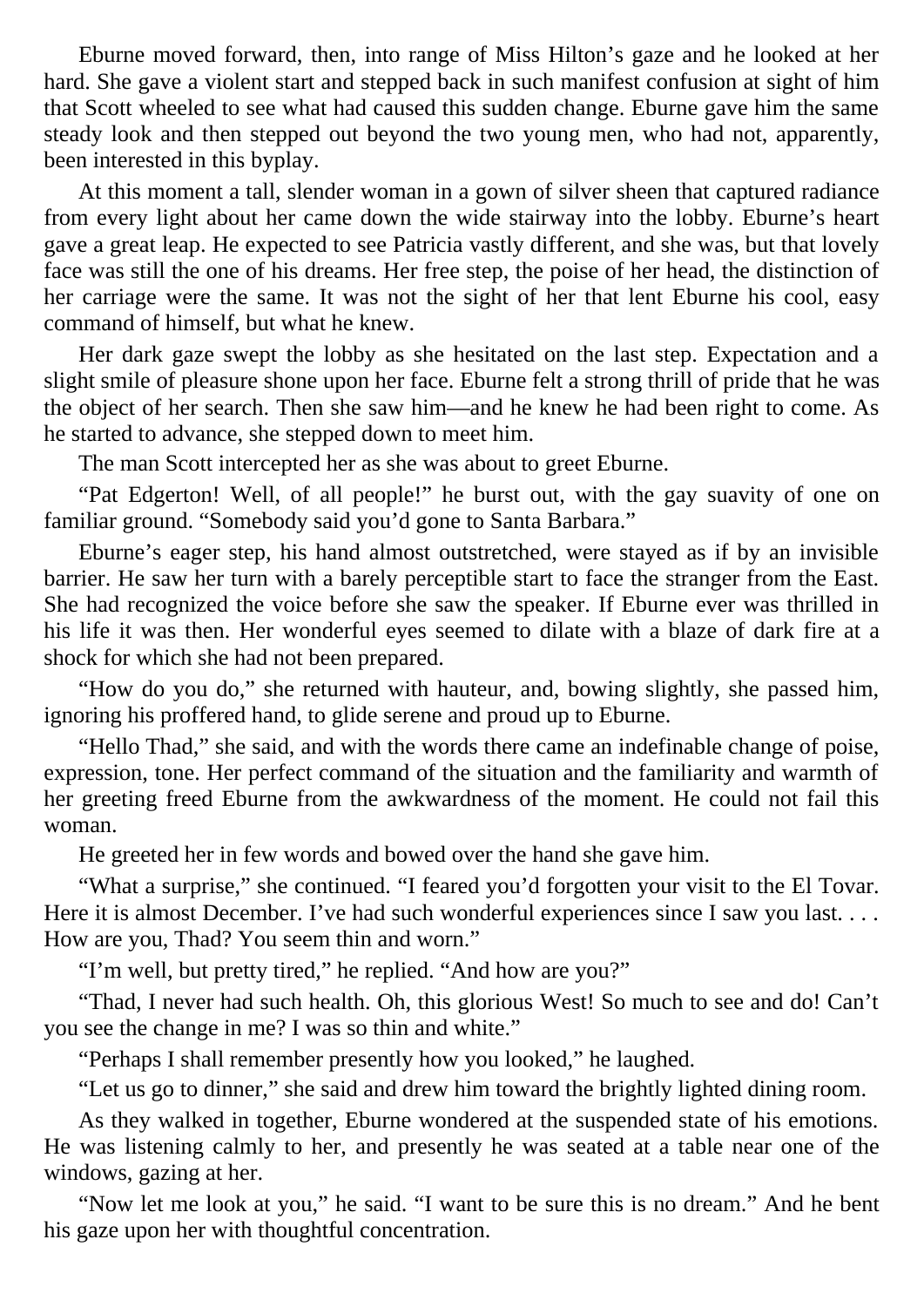"Thad, you make me blush," she protested, with heightened color, and her eyes danced.

"Sue was right," was all he said. Yet to himself he confessed that a woman's beauty was not merely the classic lines of her face, it was how her hair was groomed, it was the contrast of the bare flesh of her neck and arms with the color and material of her gown all these contributed to her loveliness.

"You might tell me what she said," declared Patricia.

"It's great to be with you," he rejoined, suddenly serious, "but before I give way to the sheer happiness of seeing you again—hearing your voice, let me ask you something. Who was the fellow you snubbed outside in the lobby? I know his name is Scott and he hails from New York. But is he someone you used to know?"

"It is Errol Scott. Yes, he belongs to a part of my life I would gladly forget. I seem to recall that he once did me the honor to ask me to become Mrs. Scott," replied Patricia. "He's a New York broker whom I met frequently in my rather mixed set. You heard him call me Pat Edgerton, did you not?"

"Yes, I did, but I assure you I was not curious about that."

"Well, it's my real name," she said frankly, with her eyes grave and dark upon his. "But he had not, nor ever had, the right to call me Pat. That was what my few real friends called me."

"Pat? How very unsuited to you! I prefer Patricia," he said, deliberately passing by the opening she gave him. "If you were called Princess Pat, like that beautiful English woman, it would be a little more felicitous." Here the waitress interrupted him, and there ensued a silence, during which Patricia withdrew her gaze from his. It thrilled him to see that she could not wholly control her agitation where he was concerned.

"I am not in the least hungry—that is, for food," he began again presently.

"Thad, you've been taking lessons from that incorrigible cowboy Nels," she said, shaking her head.

"In what?"

She did not reply.

"Patricia, you haven't forgotten how I—feel—toward you?" he asked gently.

"I'm afraid I haven't," she admitted. "But I—I believed you had gotten over it."

"One doesn't get over the kind of love I have for you, Patricia. If you could bring yourself to love me, you would know. Time and separation and silence—they only add to the *sureness* when you realize that you love a person."

Her white hands ceased movement, and she sat motionless, with downcast eyes, waiting for the words she knew were coming. Yet she made no move to check them. Leaning across the table, he took one of her cool hands in his and said in a tone that was little above a whisper:

"Patricia, will you marry me?"

She began to tremble. Her free hand came up to her face and she leaned her bare elbow on the table. Their faces were only a short distance apart. She looked straight at him with inscrutable dark eyes. But they were the eager eyes of a woman.

"No, Thad, I can't," she said simply and sadly.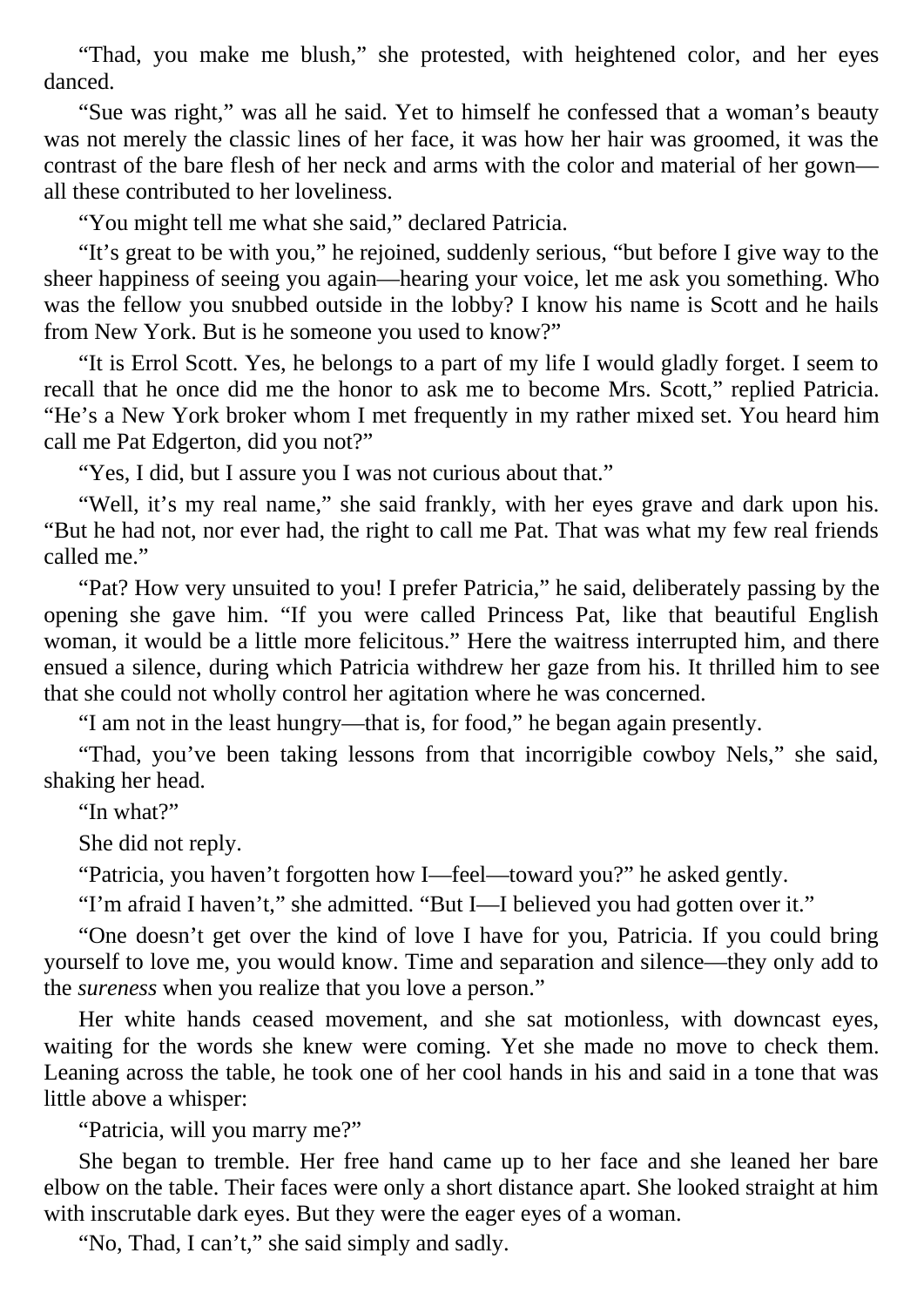"My dear, you told me over on the North Rim that you had neither husband nor lover nor ties of any kind," he protested. "Is it that I was mistaken about your caring for me—a little?"

"No. I do care. Please believe me, Thad. That was my confession when I asked you to come over. But I don't know how much."

"Patricia, even to know that you love me a little makes me the happiest and luckiest of men"

"Thad, please don't make love to me," she begged.

"I am not. I'm just asking a few simple questions and telling you some plain facts. *Why* can't you marry me?"

"It wouldn't be fair," she murmured.

"To whom?"

"You. And your mother—sister, all your family."

"Perhaps I would be the best judge of that. But I am asking you nothing, except to be my wife."

"No, Thad," she replied with white, trembling lips. "But I want you to know—you are the only man I ever wanted to marry."

"Patricia, isn't that a confession of love?" he asked.

"It must stand without any confession," she said, averting her face. "Thad, here we are in a public dining room, forgetting to eat our dinners, with people staring."

"What do I care for these people? I can't even see them. But one thing more—Patricia, I've given up my ranger work."

"You have!" she exclaimed in surprise. "When?"

"I made the decision a few moments ago. And I did it because I am going to follow you everywhere. I shall be like Nels. . . . Now forgive me for embarrassing you here. But I had to tell you."

She regarded him oddly, as if he had presented himself in a strange, new guise, but she did not offer further comment and went on with her dinner. Eburne made a pretense of eating. Presently they got back to conversation, this time about Sue and Nels and McKay's deer drive. Upon their return to the lobby, which was now well crowded with guests, Patricia said, "Let's have a look at the Canyon. I'll get my coat."

She returned bareheaded, with the black fur coat enveloping her. They went out together her hand tucked under his arm. The wind blew cold and sweet from the forest; the moon shone white through broken clouds. At the rim they halted to gaze down into the shadowy gulf. It had never seemed just like this to Eburne. He felt Patricia's hand close upon his arm. Then he turned to her as she gazed down into the depths. How pale and lovely she was! In the mystifying moonlight, standing like that, her dark hair blowing across her brow, her profile pure and cold, she seemed infinitely beyond him, yet he divined that he had won her love and some day would win her as his wife. The moment was beautiful and solemn, and when suddenly she felt impelled to lift her gaze from the Canyon to his face, life became intolerably sweet. The moment there beside that moonblanched canyon had unconsciously wrung from her what she had denied him in the hotel.

"Patricia, you are lovely," he whispered, "and you are as good and true as you are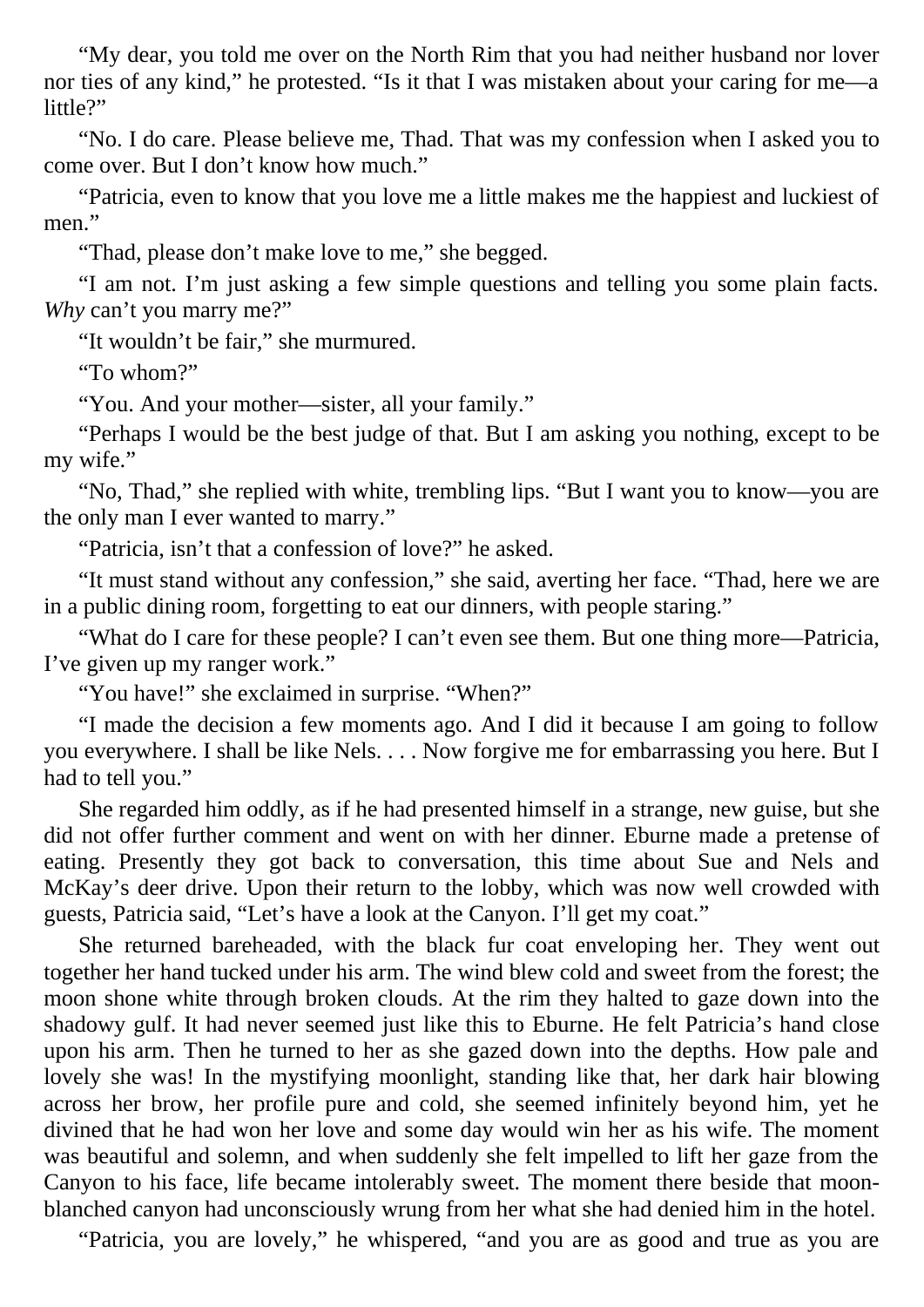lovely." He realized that he might have taken her in his arms right then, but he held back. "Come, it is too cold here for you. Besides, I have a train to catch."

She did not speak until they reached the steps of the El Tovar.

"My friend, you have made me happy—and unhappy too," she said, gravely looking down upon him with eyes like black stars. "I will see you in Flagstaff. Good night."

He bade her good night and wheeled away to stride down the plank walk to the stairway. Once he looked back. She still was standing where he had left her, but she had turned and was looking out over the moonlit canyon. His heart beat too high and full for his breast.

Below, the lights of the station gleamed on the snow; the engine puffed and steamed. Eburne reached the level of the platform.

"Talk of the devil!" exclaimed a voice. "There he is now, walking on air."

"For a deer hunter I'll say he's pretty smooth," answered a voice Eburne recognized as Scott's. "But it gets my goat that Pat should fall for him."

Eburne wheeled as in a flash and in two long strides confronted the last speaker.

"Deer hunters have sharp ears," he said caustically.

"Well, then, like all listeners they don't always hear good of themselves," retorted Scott thickly.

"I am indifferent to what I hear about myself, but about a friend—that's another matter," returned Eburne, stepping closer. "The familiar use of Miss Edgerton's pet name by you is offensive to her, and therefore to me."

"Why don't you keep your mouth shut?" demanded the man in harsh amazement.

Eburne quickly reached out and slapped him so hard that he sat down suddenly in the snow. He got up cursing and swung a cane at Eburne's head. Throwing up his arm, Eburne caught the force of the blow, snapping the cane like a pipestem. Then Eburne shot out his left hand to clutch Scott's coat collar.

"It's part of a deer hunter's work to deal with coyotes and skunks," said Eburne, shoving the man back hard against a post. "I think you're pretty much of a skunk. Packing around a dirty scandal sheet of a rotten newspaper to inspire gossip about a woman is just about as low-down as a man could get. So, Mr. Errol Scott, I'm handing you one for that!"

Eburne's wrath had gathered force with his speech, and he swung his fist in a sweeping arc, flush against the jaw of the surprised easterner. The blow sent Scott's head back with a sodden thud against the post. He dropped like an empty sack.

Eburne wiped his hands and turned to the man's companions.

"I don't think much of the company you gentlemen keep," he said curtly and strode away toward the train.

When he had found a seat inside, he looked out of the window to see the men bending over Scott's prostrate form. Just then the conductor shouted "All aboard," and the train started.

"Well, I can't say I'm sorry that post was there," muttered Eburne. "But I didn't mean to make him miss the train. I imagine, though, from the look and feel of my fist that he won't care to go back to the hotel to show his face to Patricia."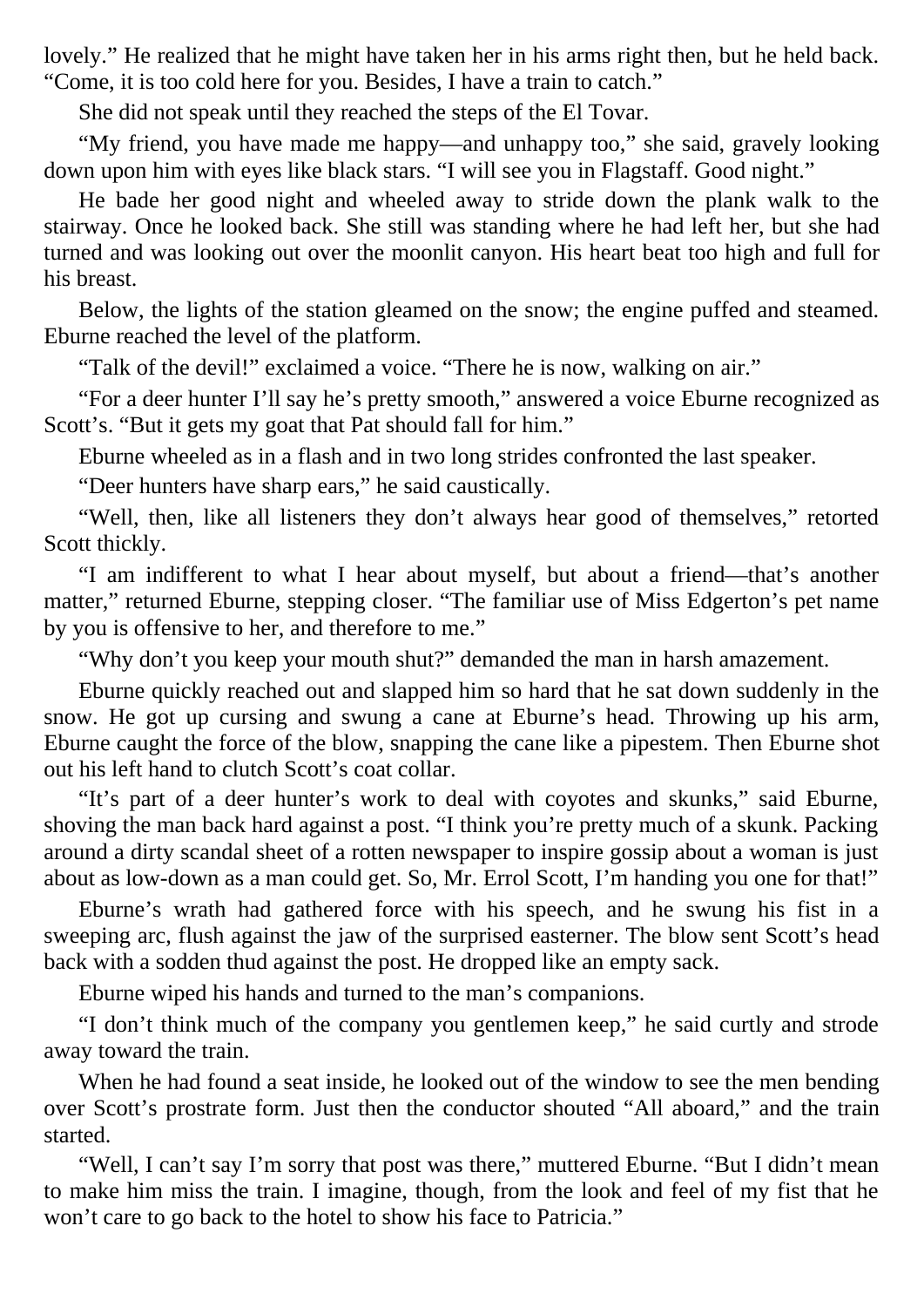# **C H A P T E R S E V E N T E E N**

EBURNE arrived in Flagstaff at six o'clock next morning, in the darkness of gray dawn. A nipping cold wind blew in his face as he made his way to the hotel. Flagstaff was situated high up on a bench of the San Francisco Mountains, and winter already had set in. Eburne reflected that McKay had no time to lose if he meant to get his deer drive under way.

The hotel was about full of guests, which was somewhat unusual for Flagstaff at this season, and Eburne had to accept what quarters were available. The snow squall ceased while he was at breakfast, and the sun came out, dazzlingly bright on a white-mantled world. After breakfast, in the lobby of the hotel, Eburne began to question every man he encountered. It did not take long to find out that Flagstaff was strong for McKay's deer drive.

Gradually the lobby filled with men, natives and business people of the town, cowboys, ranchers, taxi drivers, motion picture men, of whom there appeared to be many, motorists on the way to California and others there for the deer drive, and lastly a sprinkling of Indians.

Presently Nels Stackhouse and Tine Higgenbottom appeared, both as always picturesque in big sombreros, leather coats, overalls, and high boots. This morning, however, they were minus spurs and chaps.

"You ole deer chaser, put her there," drawled Nels, thrusting out a red paw.

"Howdy, Thad" was Tine's lazy greeting.

"Nice pert morning, boys," said Eburne, "and seeing you is good for my eyes."

"Say, Nels, he's sure rarin' full of pep," declared Tine to his comrade, and he winked.

"Thad, I'll bet you four bits you throwed your pack at the El Tovar on your way over here," drawled Nels.

"Won't bet you, Nels," returned Thad with a laugh. "Don't start anything, for you know I always get it on you."

"Wal, I reckon you're here to help McKay, an' I'll say you've rustled up some job," said Nels.

"I'm anxious to get news. But first tell me, how's Sue?"

"Just grand. She'll be runnin' in to see you sometime."

"I'll sure be glad. And tell me, did you find a ranch that Miss—Miss Clay liked?"

"I'll say we did," replied Nels with beaming face. "Two sections, twelve hundred an' eighty acres, part in grass an' the most in timber. Six miles from town. Not a shack or a fence on it. Two big never-failin' springs, an' a dandy place to dam up for a lake. There's a deep, red-walled, wild canyon she just raved about. Fine elevation to build a house, an' a swell view of the peaks an' desert."

"You don't say!" ejaculated Eburne, sharing the cowboy's delight. "That's great news. I'm glad for her, and for you and Sue."

"Thad, you can ring me in on that," spoke up Tine with a grin. "I've got a new job. An' by golly, there's enough pine woods an' deer on this place to give you a job too."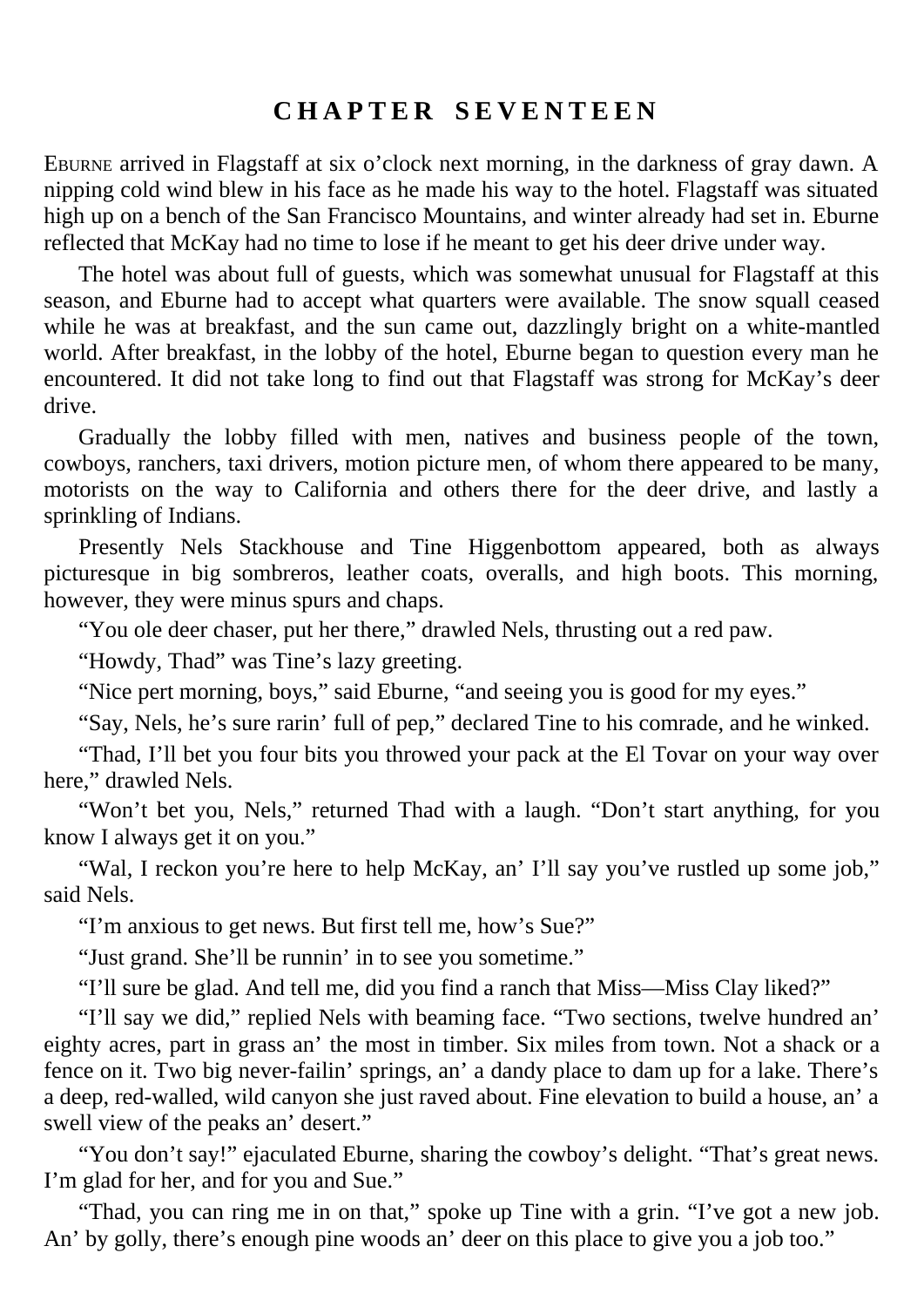Eburne joined in the hearty laugh, but could find no quick retort for the irrepressible Tine.

"Thad, you can bet I was plumb sick at first," went on Nels. "I just couldn't find a ranch she would have taken as a gift. We drove an' rode all over this country from Ash Fork to Gallup. You see I wanted to find a ranch with good roads, cleared land, fences, buildin's an' all that, so as to save Miss Clay a lot of money. Finally I got desperate an' took her out in the woods, to the wildest, roughest country around here. An' she was tickled to death. I told her it'd cost a thousand times more than it was worth to build a good road through this land, develop water, clear timber off, put up house, cabins, barns, corrals, fences, an' all the rest she wants. She never batted an eye. All she said was she could give deservin' men good jobs. An' she an' Sue have been drawin' plans to beat the hand"

"Nels, I would have taken her to the uncultivated places first," responded Eburne. "Did she buy the land?"

"I'll say she did," declared Nels shortly.

"Drawing plans," mused Eburne. "I can appreciate the fun and happiness of that, especially when it is to make others happy besides yourself. But Nels, winter has come with a whoop. You can't begin that work till spring. What are your other plans?"

"We been waitin' on this deer drive," rejoined Nels seriously. "Sue an' Miss Clay are crazy to go. An' there are other women as keen about it. Me an' Tine haven't made a kick. Been waitin' for you. Thad, you'll have to put the kibosh on this deer drive for the womenfolk, at least those we are responsible for."

"Nels, you're right," said Thad thoughtfully. "It's too far and cold. We're going to get snowed in. They'd suffer too much hardship, for something we are by no means sure of. It'll be a great disappointment to them, but I believe it's up to us to prevent their going if we can."

"Say, why don't you tell Thad the *big* plan?" blurted out Tine. "Modest an' bashful, huh? Why, you used to have more gall an' brass than any cowpuncher—"

"Tine, I think heaps of you," drawled Nels in interruption, "but, you just got to look at me with respect."

"Thad, this here pard of mine is steppin' too high," complained Tine. "Every night Sue gives him lessons in readin', writin', an' Heaven knows what else."

"What's the big plan?" inquired Thad, with his hand going to Nels's shoulder.

"Wal, I've promised to go with McKay on the deer drive," replied Nels. "My bosses— I've sure got two now, one who pays me wages an' another who takes them away from me—they want me to help McKay. After that, Sue an' I are goin' to get married. We're to take a little trip to southern Arizona. Miss Clay will join us at Tucson, an' then we'll do much the same down there as we've been doin' round Flag. Aw, Thad, I've sure got mighty poor prospects. I'm feelin' awful bad."

"Bad nuthin'," retorted Tine in disgust. "Why, Thad, he whoops in his sleep, kicks me out of bed, an' yells 'James, fetch my boots.' "

When at length Thad did pin the boys down to sober talk about McKay and the deer drive, it was to have them confirm exactly what he had suspected. McKay was not getting anywhere with his preparations. He should have had trucks with grain and supplies, and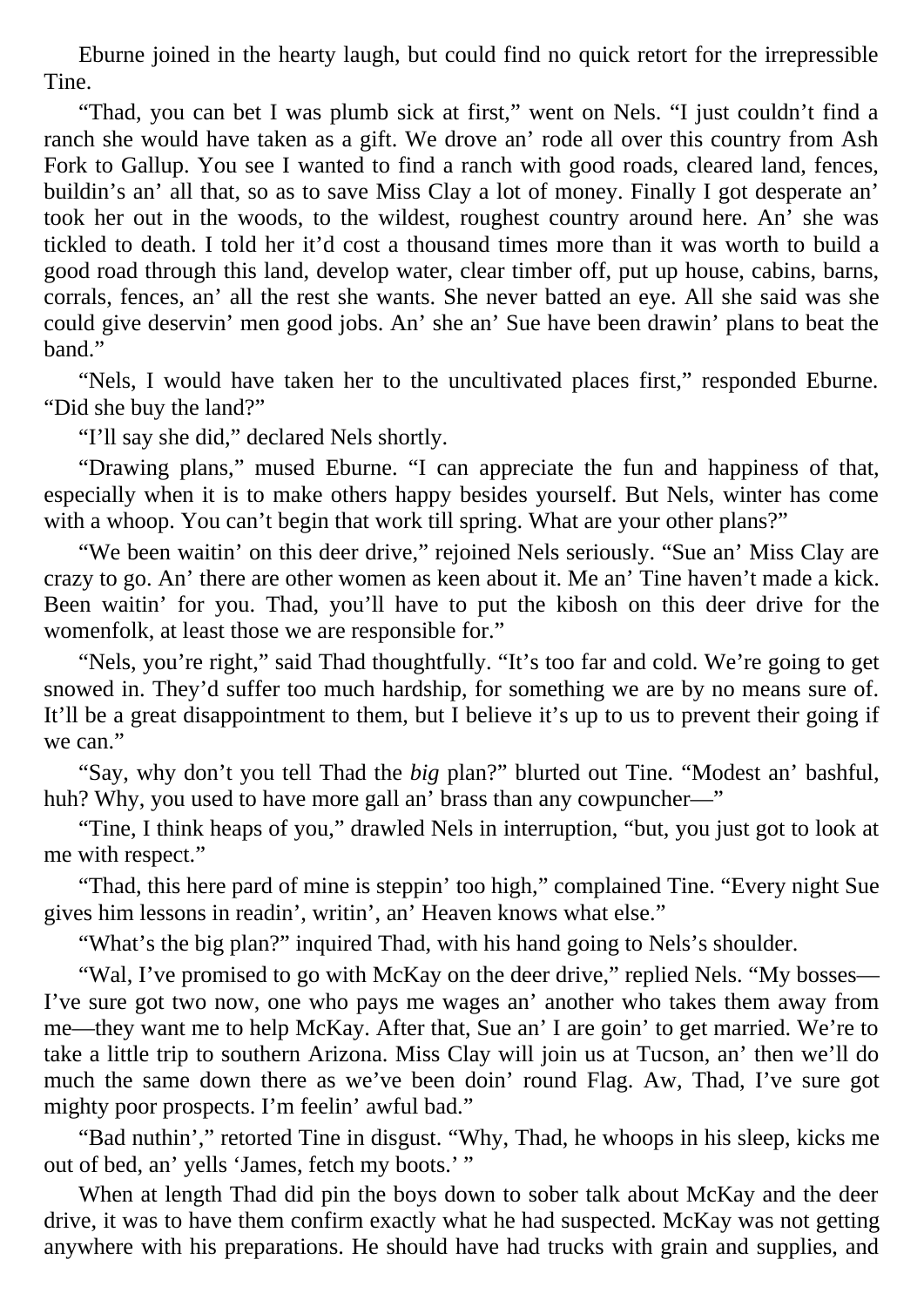saddle- and pack-horses already on the way across the desert.

While Eburne was listening to the practical opinions of the cowboys, McKay came stamping into the hotel, rough-clad and beaming, kicking snow off his boots, and bringing the breath of the winter outdoors with him.

"Mac, when do you start your drive?" began Eburne at once, drawing McKay to a corner.

"Wal, I aimed to start December first, but reckon I'll have to put it off till the fifteenth<sup>"</sup>

"Too late. You don't dare wait that long," rejoined Eburne earnestly.

"Few days more or less can't make any diff," said McKay, rubbing his bearded chin with a grimy hand. Honesty and toil seemed to sit well upon him. "I'm bein' held up by a lot of things. Sent to Globe for a truckload of wire. Have to wait for that. My brother's comin' from Kanab an' I've got to send him back to pick up Indians an' men. I'm waitin' for my son to come with another truck. I'm expectin' some of these Indian traders to talk about hirin' Indians. An' motion picture people are comin' to buy the picture rights to the drive. Then I'm tryin' to raise money."

"Mac, all this should have been done long ago," declared Eburne seriously. "You can't wait to do these things. They must be done at once."

"What's the rush, Thad?" he queried, in gruff surprise.

"If you wait till the fifteenth, you'll *never* pull off your drive. Mac, there are men working against you right now. All they need is a little time. I could not find out how or where or when they'll strike. But they don't want this deer drive to go over. Delay will be fatal. Besides there's the weather. When winter hits the east slope of Buckskin, as it has already hit here, you will be through. Absolutely. All your labor and expense for nothing."

"Eburne, I'm figgerin' on snow to help us make the drive," returned McKay stubbornly. "Besides, these here picture people want snow so the pictures of the deer will take pretty. No, the weather ain't worryin' me. Neither is that outfit over thar who's agin my drive. But a lot of things *is* worryin' me."

"Mac, have you made out a list of food supplies you'll need for your men and Indians? Grain, camp duffel, wire, burlap, gasoline, oil, cowbells, and the hundred-odd things necessary?"

"Grub for Indians?" echoed McKay, as if the idea had just struck him. "Hadn't thought of that. Wal, we'll kill a beef out thar an' give them a sack of flour."

"Mac, that would last a hundred Indians just one day," returned Eburne, trying to restrain his impatience. "It will take the Indians two days to get there from the gap, two days to get back, and say ten days for the drive. That is fourteen days, driving each and every one of which these Indians will have to eat. Besides that it is a big transportation problem to move the Indians to and fro."

McKay scratched his grizzled head. "I'll be hanged if thar ain't a lot to think of. Eburne, I'm askin' you to help me."

"You bet I will. Here's all the money I can spare," replied Eburne, handing over a roll of bills. "Buy your grub and outfit. Get these started out today. Make the best deal possible with the picture people. Be quick. Every day gone lessens the chance of our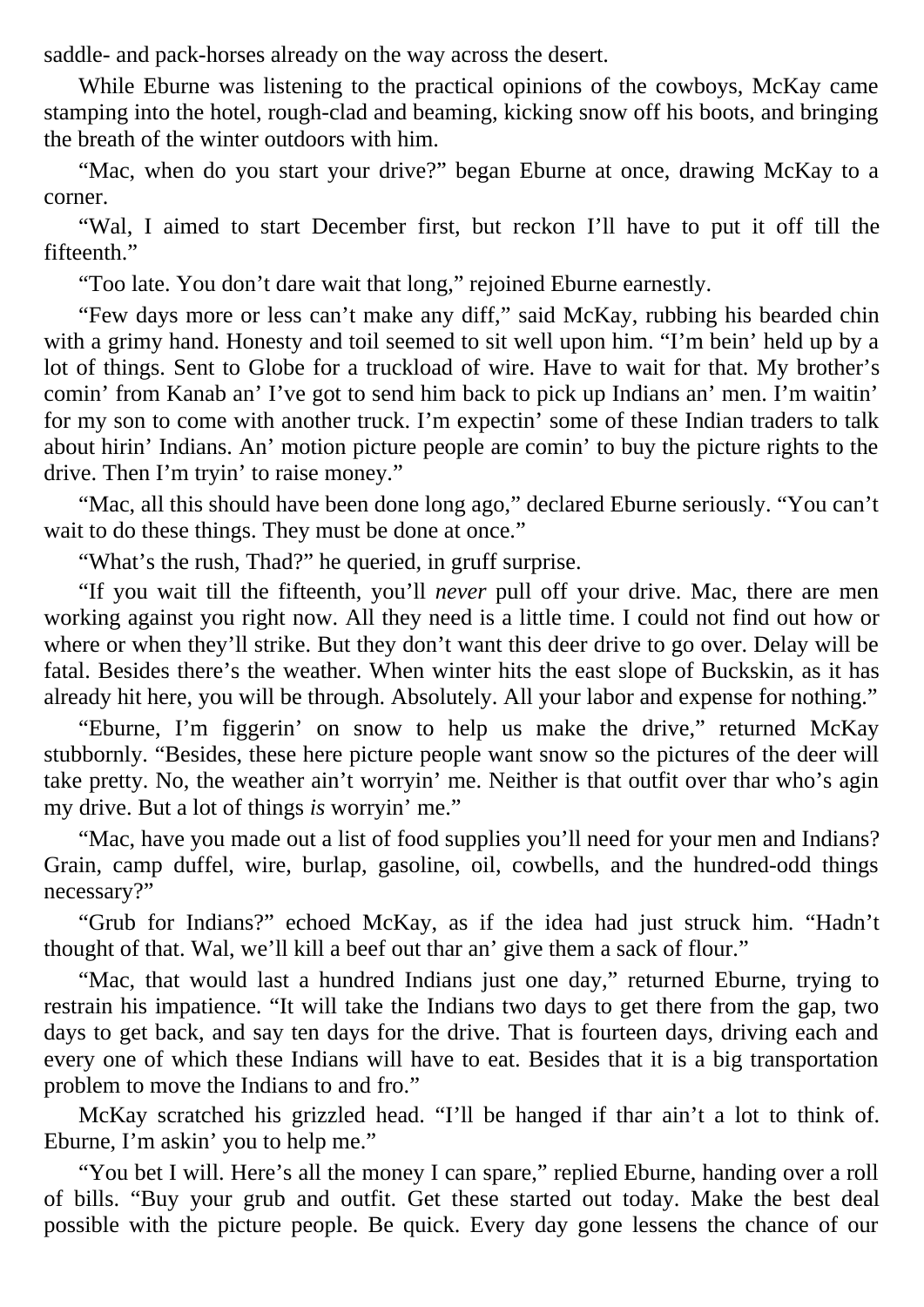success. Send trucks with grub to handle the Indians."

"But if I put off the drive till the fifteenth, I don't want the Indians out thar till then."

"You must *not* postpone the drive," declared Eburne with all the force he could muster.

"Wal, I'll see, but I reckon we can't get ready," said McKay.

"Then by all means give it up altogether. That's my advice. I know the country."

"Say, Eburne, I'll drive ten thousand deer across that canyon, an' all over the south side, an' right through the streets of Flagstaff," boomed McKay, slamming the table with a huge first.

"All right, I've had my say. Do it your own way. I'll help," said Eburne resignedly.

It was now indeed a forlorn hope. McKay was indomitable, a giant in strength, a man used to overcoming all kinds of physical obstacles, but he lacked wholly the organizing and executive ability to carry out such a tremendous project as this one.

During the next three days McKay changed his mind as many times as he listened to different persons who wanted to project their ideas into the deer drive. It was Eburne who got the machinery working. He could not, however, overcome the handicaps of unconsidered preparation and lack of funds, nor could he hurry McKay. As a matter of fact, somebody or something was holding up the trucks and the men McKay expected.

A circus in town would not have created the excitement that this deer drive did. Hundreds of people outside of Flagstaff came there to see it get under way or to participate in any way possible, but as they could not get any definite information as to the certainty of the drive coming off, or the date or place, most of them left with a conviction that the whole scheme was a fizzle.

Eburne saw how the confidence of the town people, McKay's own neighbors, was beginning to wane. Cowboys and cattlemen who had been keen to help drive the deer, just for the experience, gave up and went home. McKay had not been able to strike while the iron was hot.

At last, however, he got together twenty-five men, with horses and outfit, ready to start next morning. The plan was to travel across country to the canyon, go down Tanner's trail, cross the river, and up on the other side to the Saddle.

That day, trucks were started with supplies McKay had bought, but which Eburne knew would be pitifully inadequate. They were to go to Lee's Ferry, cross the Colorado there, continue on to Kane, and then up to the Saddle camp. They were then to return to one of the trading posts to fetch the Indians. If the roads were good, and if the drivers had unprecedented luck, all this might be accomplished in five days. McKay said in three! As a matter of fact, Eburne had a conviction that it could not be done at all. Instead of ten trucks that should have been sent, there were three, and two of them would never get as far as Kane on those desert roads.

That night a snowstorm arrived and increased in force until by morning a creditable blizzard was blowing. But McKay and his faithful followers departed, leaving some insurmountable tasks behind for Eburne to look after.

One of them was to deal with the trader Mobray, who, McKay had said, would handle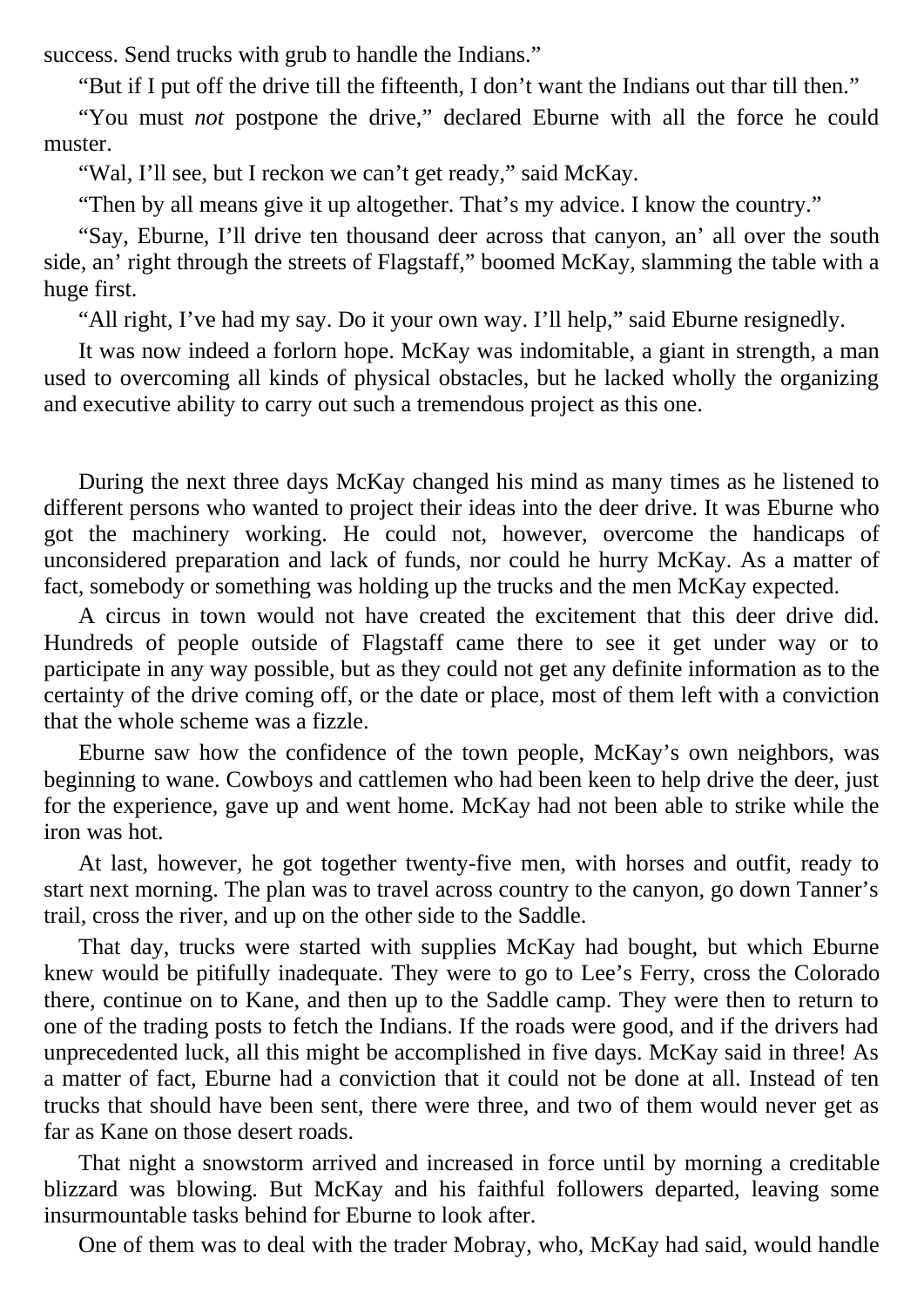the Indians.

"Mac never guaranteed nothin'," declared Mobray. "He sent me word to collect a hundred Indians an' go with them to Kane. I got the Indians bunched out at my post, eatin' me out of supplies. But I can't take them to Kane unless their pay an' keep is guaranteed. Two dollars a day, all the time they're out. An' the money's got to be sure or the superintendent of the reservation won't let them go. Here I find Mac gone, an' nothin' sure. What would you do, Eburne?"

"I'd risk it, but I certainly can't advise you to do that," replied Thad. "This sure looks like a cropper. McKay has spent all the money he could raise here in town. I think he expected to pay the Indians out of the money he got from the government for making the drive."

"But suppose he fails?" demanded Mobray in exasperation. "I'm out the grub an' clothes I've advanced. The Indians are out their wages."

At this juncture of the heated argument with the trader, Eburne became aware of several persons at his elbow, but he had been jostled by a curious crowd for days and he no longer had any interest in outsiders. It took quite a tug from a familiar hand to distract his attention. Then he turned to face Sue, rosy and bright, smiling at him. Nels and Patricia stood just behind her. Thad was immensely surprised and pleased. The worry with which he had burdened himself over this deer drive problem vanished as if by magic. It suddenly became nothing but a little work.

"Thad, I overheard some of your conversation with this man," said Patricia after the greetings were over. "You seem to be in difficulties."

The upshot of an explanation to Patricia was that she asked Mobray to go to the bank with her, where she would arrange to pay what money was due the Indians at the end of the drive.

During her short absence, the deer stalker had an argument with Sue about the inadvisability of women going on the deer drive. He had not by any means won it by the time Patricia returned.

"Thad, if you think it best, we will not go," said Patricia without hesitation. "We'll just have to swallow our disappointment. But I've had so many wonderful trips. Then I saw the deer. We must not be selfish, Sue, and handicap the men by our presence."

"It wasn't that, Patricia," whispered Sue, peering around to see where Nels was. "This cowboy friend of mine said he would show me who was boss, and that I wasn't going out there to catch pneumonia."

Eburne was tremendously busy the rest of that day, getting ready to start next morning with the motion picture men. Mobray had hurried out as soon as he was assured of his pay for the Indians. The snowstorm blew away and the sun came out warm and bright.

Thad had dinner with the girls and Nels, after which they went to the motion picture theater. When opportunity afforded, Patricia said:

"Thad, you remember the other night at the El Tovar?"

He laughed. "How could I forget it?"

"Didn't you see Errol Scott at the station before you boarded the train?"

"Why, yes, I believe I did, come to think of it," he replied slowly.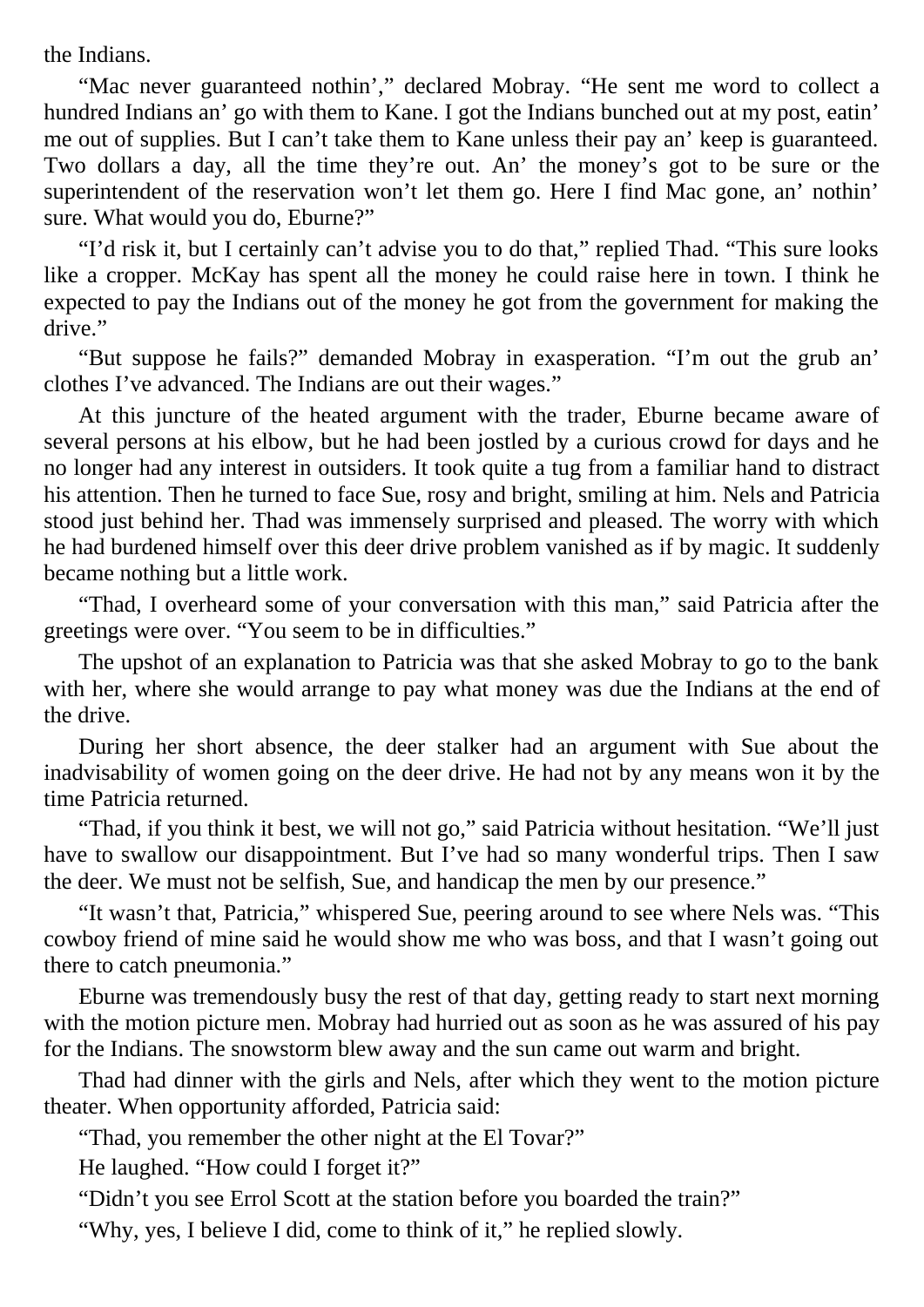"Did you not have words with him?" went on Patricia.

"I might have said good evening or some such pleasant thing."

"Thad!"

"Patricia!" he returned in the same tone of voice.

"I believe you would lie to me," she said reproachfully.

"Most men can be terrible villains at times," he returned imperturbably.

"Thad, you're not going to tell me, then?" she asked. He wasn't sure whether she was approving or disapproving.

"Tell you what?"

"About your meeting with Scott."

"Why, Patricia, it wasn't much. Certainly nothing to interest you. I seem to have had an impression that he was a cad."

"Very well, Mr. Eburne," she continued. "Listen to this. That night, Scott was badly hurt and had to be taken in an automobile to Williams. They thought he had a fractured skull. But luckily he did not, and after three days he was able to go on to California."

"Indeed. I should imagine it impossible to fracture his skull," rejoined Thad laconically. "What happened to the gentleman?"

"Nobody seemed to know. His companions rushed him to Williams without explaining."

"He was a drinking man, and there was ice on the steps. He probably fell."

"Yes, he probably *did*," declared Patricia with a low laugh. "It's a wonder he didn't fall clear into the canyon."

"That's true. A fat, heavy fellow like him, once he started to fall, might go a long way."

"Thad, you're incorrigible and also adorable," she whispered, squeezing his arm. "Listen to what I do know. That handsome young woman at the Canyon was smitten with you. She was horribly jealous, poor thing. Well, when she first saw me she suspected I was the original of a picture she had seen in a New York paper. When Scott arrived at the hotel she scraped up an acquaintance with him. And he had that paper with him. She got it from him and shoved it under everybody's nose, including yours. . . . And *you* never gave me the slightest sign you had seen it or—or knew of the notorious Pat Edgerton. . . . Oh, it was—"

"Pat," he interrupted softly, leaning close to look at her and whisper, "when I come back from this deer drive, will you marry me? I love you so desperately. . . . I want to go with you and Sue and Nels to southern Arizona."

"Oh—don't!" she faltered, and lapsed into an eloquent silence. For moments he felt the quiver of her arm against his. Then the theater was darkened and the picture flashed upon the screen. She did not speak again until after the performance was over, and then it was to take up again the subject of the deer drive.

"Patricia, I wish you'd leave the El Tovar and come over here to stay with Sue," he said anxiously at parting.

"I have come, bag and baggage," she replied. "Poor Sue will tell you. Her little house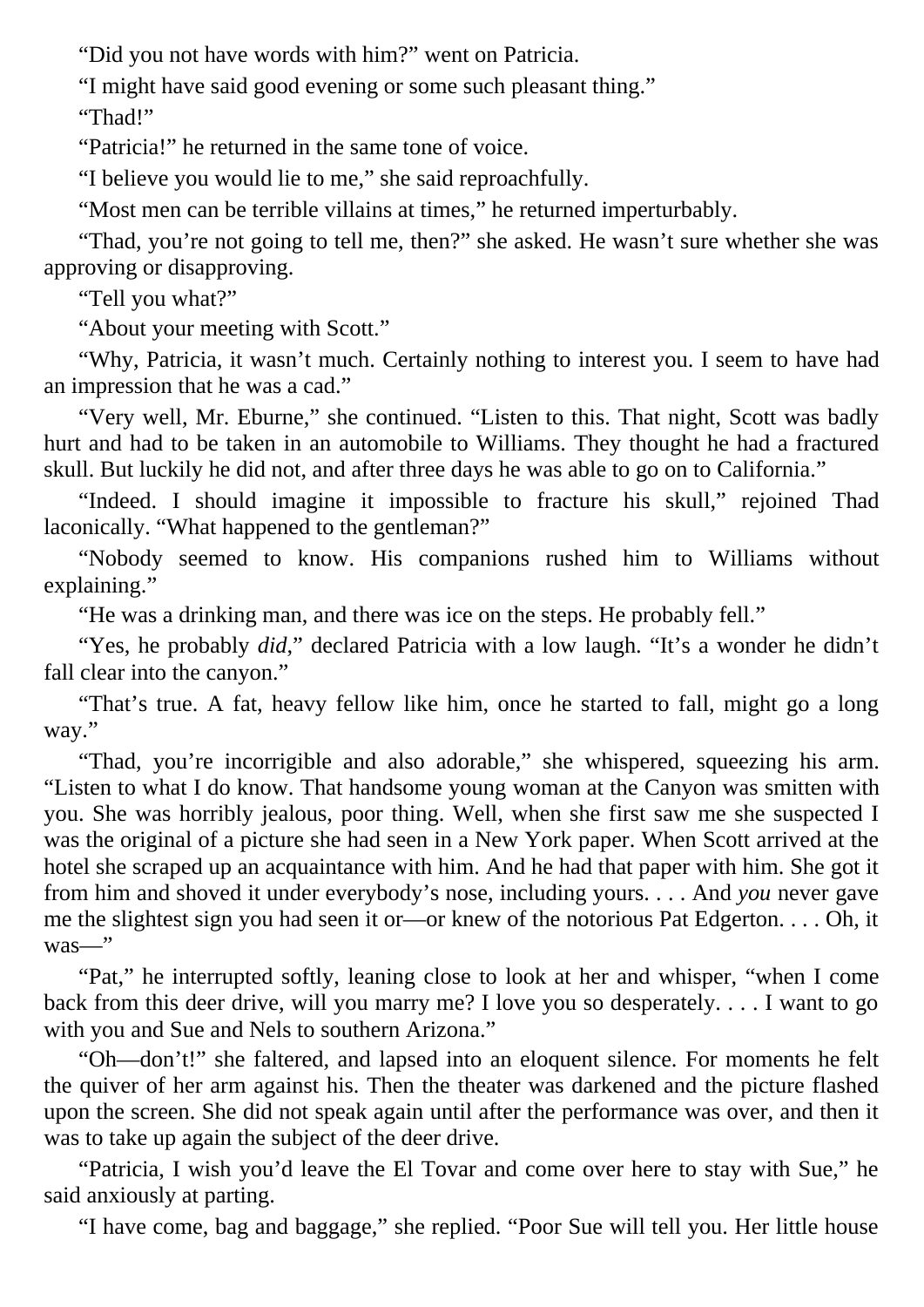won't hold my endless belongings."

"That is fine. I know you will be comfortable—and happy."

"Thad," said Sue, "we've shore got a dandy little open fireplace, a good lamp and table, and we're going to spend hours drawing plans for *two* houses, hers and mine."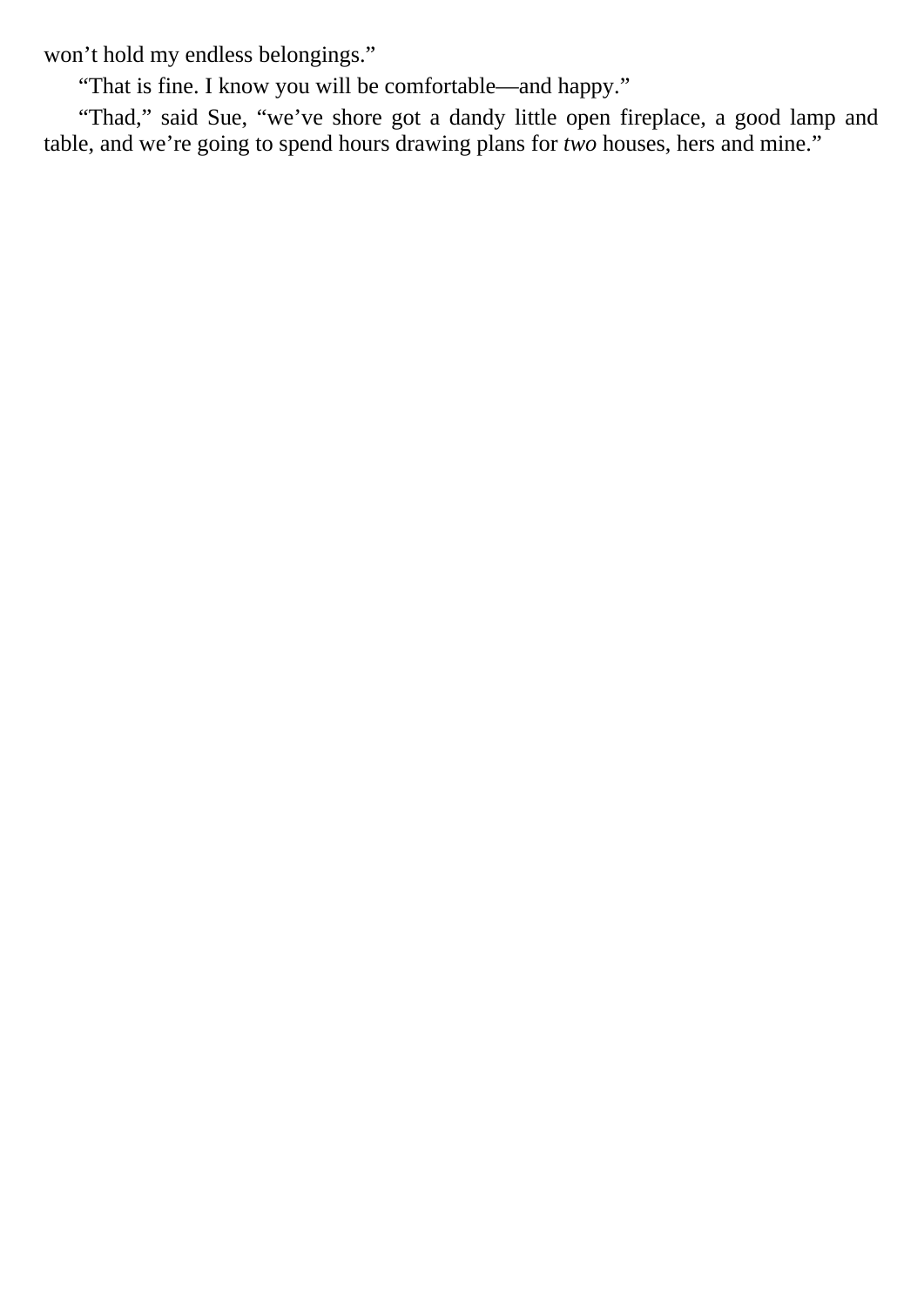## **C H A P T E R E I G H T E E N**

NEXT morning a caravan of motorcars and trucks left Flagstaff on the long detour across the Painted Desert and canyon around to the eastern slope of Buckskin Mountain.

Eburne, with Tine Higgenbottom and a driver named Conroy, led the way. Behind strung out the cars of motion picture camera men and their assistants and a number of other ambitious adventurers. The morning was wintry but bright, and the pine forest through which the road wound for twenty miles was covered with a white mantle. On the low divide between the foothills they found the snow too deep for good travel, but they made it, and as they descended on the other side, the snow thinned out and at last disappeared about the edge of the cedars.

Thad viewed the hundred-mile valley of variegated colors with a deeply appreciative eye. He was glad for this brief renewal of his acquaintance with the desert, entirely aside from his interest in McKay and his sympathy for the deer. A new life stretched before him, somehow similar to this beautiful vista of winding, beckoning road and changing slopes and the rise and heave of the purple steps. This trip would be a hard, trying, and possibly disappointing adventure. He would do his best, as he had done in the past; he would welcome extreme exertion, bitter cold, privation, and whatever came. He would have preferred to be alone on this drive, for in the solitude of the journey there would have been an opportunity to turn his thoughts in contemplation to this new life and what it held for him. He found that his very isolation from people, his years of communion with nature, instead of leaving him unprepared and unready, had given him the patience and calm maturity to meet this most important crisis in his life. They had given him the knowledge that Patricia needed time to come to her decision. A woman was different from a man. It would not have mattered in the least if the tragedy of Patricia's life had been due to some blunder of her affections or weakness of her will. He saw beyond the fatality and frailty of human life to the true meaning of it and how the greatest thing a man could do was to love and believe and hope. All his lonely hours of contemplation had filled a treasure house of emotions from which he could now draw.

Tine talked incessantly, his range of conversation being unlimited in the extreme, from driving tame deer to photographing bull buffalo, and from the political crisis in Europe to the incredible imbecility of his friend Nels.

"By gum!" he ejaculated at length in profound disgust, "Thad, you've got the same way as Nels. I've took a tumble to myself. I see there's nothin' left for me to do but travel alone, or else get me a gurl."

Thereafter he directed his irrepressible and endless verbosity at the driver Conroy.

From Dead Man's Flat the road wound down over bare yellow and red slopes, descending rapidly to the Little Colorado. Here a halt was made to wait for the trucks. Eburne strolled around the trading post among the few Indians present, and then out to the bluff above the river. The canyon of the Little Colorado began near there and had already assumed noble proportions. There was not the least sign of water anywhere; the river course was mud and sand, baked hard, and cracked. This was the first winter Thad had ever known or heard of in which the river had run dry. It brought to mind again the bitter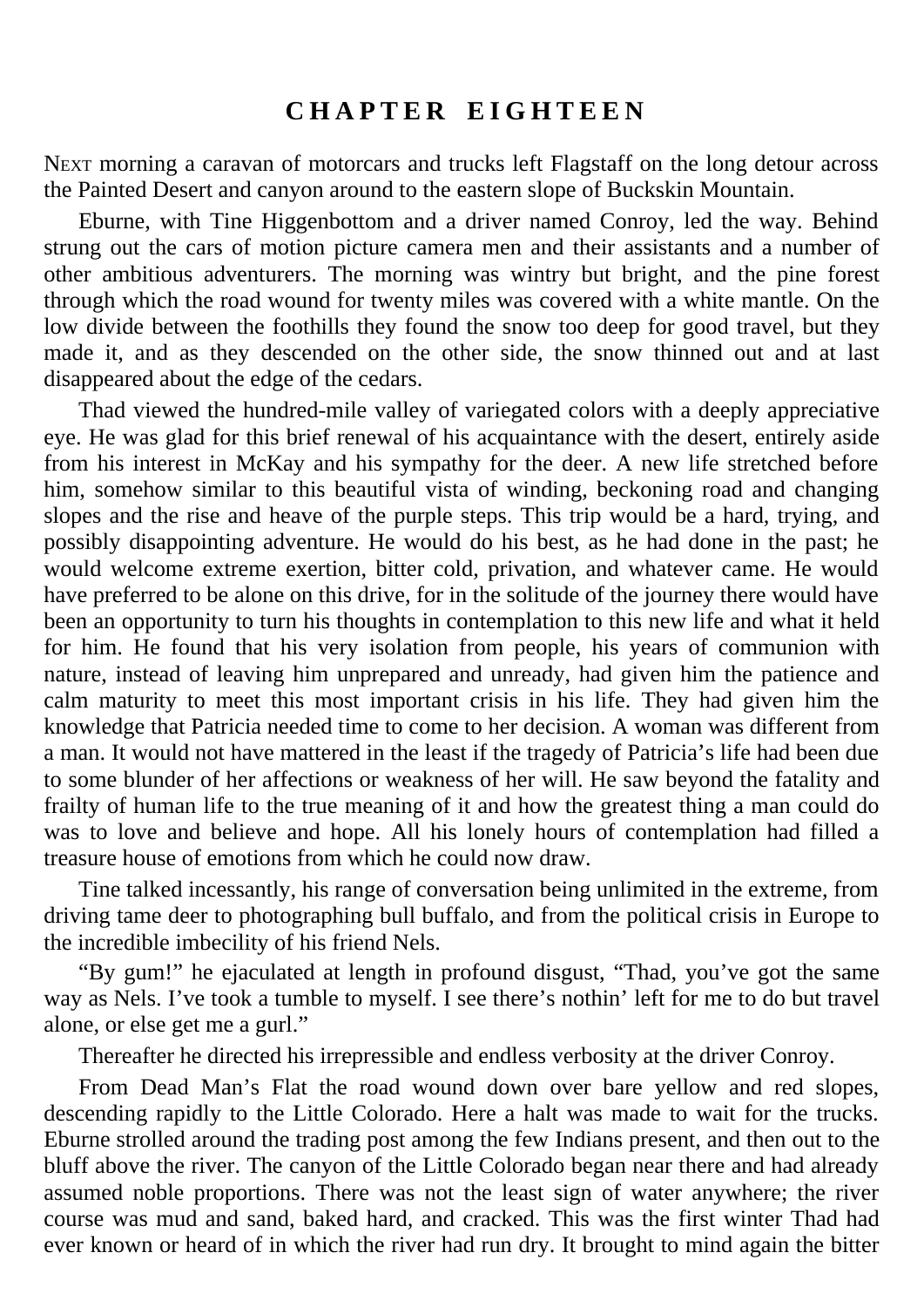drought on Buckskin, so cruel to the great herd of deer. The ranger reflected that if the deer had been left alone, free to answer to the call of nature, they would have migrated that season to another range, where water and browse were sufficient. But they had been isolated by man as well as by nature.

The trucks arrived safely, one by one, and the cavalcade once more headed across the desert. Beyond the river there lay a wide wind-swept gravel flat, miles in width, which merged in a zone of clay dunes, marvelous of hue: blue, heliotrope, lavender, purple. From there the going grew bad, so that travel became slow. Sand, rock, dry washes, slopes of adobe gave the driver all he could do to make five miles an hour. The sun began to slant to the western horizon, where the gray bulk of Kishlipie rose above the ragged red desert and the genial warmth took on a sudden chill. Northward the wandering buttes appeared slowly to sink beneath the horizon haze. There was a long two-hour stretch of sandy, gravelly, brushy desert, where the men had to walk and push and wait and try again.

Sunset brought them up out of the low wastes to a valley, bounded on the right by a great corrugated, many-hued escarpment, and on the left by an endless gray slope, dotted with the green of struggling foliage. Ahead, a ragged saw-tooth cliff poked its sharp silhouette over the bulge of the valley floor. Purple and gold clouds showed at the western horizon; to the east the sky was a magnificent spread of rose and bronze.

Soon, dusk mantled the desert, obscuring all save the high points. At dark, Conroy reached the Gap trading post, which belonged to Mobray. It got its name from a huge gap in the red barrier wall that shut out the north. Mobray was out collecting more Indians for the drive, as most of those who had been gathered there had already left in disgust. His wife and the young missionary who helped the trader gave the travelers supper and lodgings.

It was a lonely, wind-swept desert place, haunted by coyotes and visited by lean, darkfaced Navajos. Eburne made his bed out on the porch of the trading post; and found sweetness in the moan of the cold wind, and the white stars, and the bleating of the sheep.

They got started next morning before sunrise. The road climbed, at length, out of the sand and gravel, up through foothills of clay to a cedared ridge. Here, at another trading post, they found one of McKay's trucks broken down and empty. Eburne could not find out what had become of the driver and contents, but he assumed they had been taken along with the others. The incident, however, recalled his forebodings of disaster.

For hours after that, the car bowled along, now slow and then fast, upgrade through a narrow valley dominated by the jagged Echo Cliffs towering on the north. It seemed an endless road to Eburne. When they climbed out, at length, to the uplands once more, he saw again what he considered the most wonderful scene in all that country.

To the west, across the ridged ocean of bare, grassy desert, billowy and swelling, rose a horizon-long black and white plateau, standing up and out with most startling contrast to other landmarks. It was a vast cape, jutting out from the upflung red walls of Utah, and it extended far to the southward, breaking off abruptly in a wild and grand promontory that had been carved into the semblance of a riding saddle. The white was snow, the black was timber. In all the sweep of desert, these were the only colors not the stark, flaming ones of naked rock. How it thrilled Thad Eburne! For that black creeping escarpment, with its gleams and patches of white, was Buckskin Forest. If he could have turned abruptly to the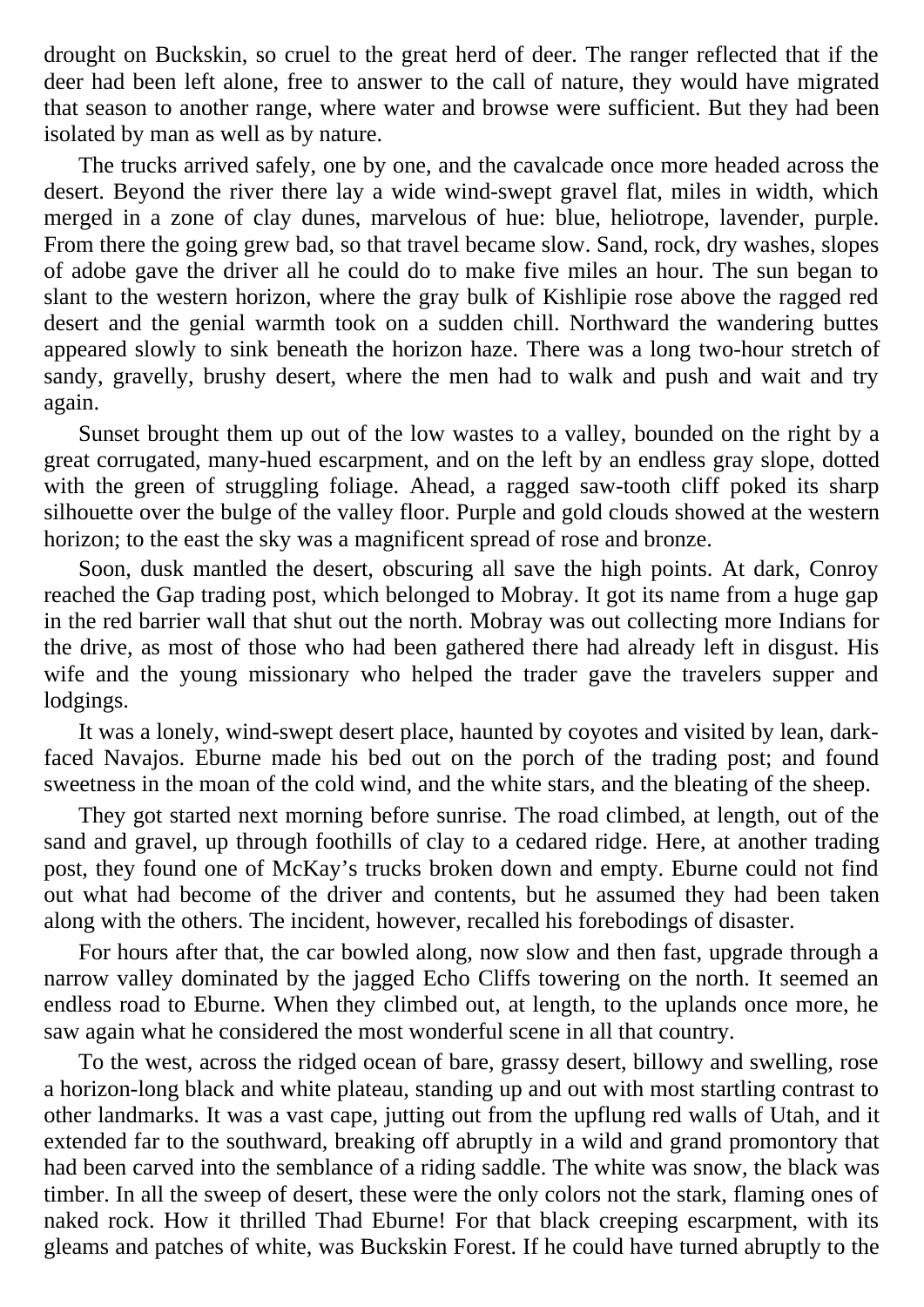left and traveled as a crow flies, he would have reached Buckskin Forest and the Saddle in an hour. But that was not possible. Somewhere in the rolling, deceiving desert between here and there yawned the upper reaches of the Grand Canyon of the Colorado.

From the northern end of Buckskin there swept and zigzagged, by mighty and mounting steps, the leagues and leagues of the Vermillion Cliffs. On Eburne's right, the Echo Cliffs turned and notched the blue and ran for thirty miles to meet the opposite barrier, closing the apex of a triangle built as if for the gods of earth and sky. That triangle sloped toward the apex, descending first by sweeping undulations, grassy as a pasture, to grow wild with rocky steppes and at last be broken and bisected by a black wandering line —the Grand Canyon.

It was a scene of unparalleled grandeur, having no counterpart in all that vast canyon country. As the car wound down the rough, tortuous road, the miles slowly fell behind this triangle of upland country, and the two sides of colossal walls magnified all their striking characteristics. Distance had lent a purple-hazed enchantment, but proximity lifted the unscalable ramparts and made clear the true proportions of that incredible notch at the apex and that wandering black line, which grew to be a walled chasm.

All afternoon the car bumped down the road that seemed always about to end and yet appeared to be endless. And as the sun slanted behind, losing heat and brilliance, the vivid reds and golds and purples took on supernatural effulgence. Eburne found the scene in harmony with the thoughts that ran through his mind. He reveled in the sublimity of the natural wonders. But how puerile were they compared to the heights and depths of the new emotions that he had come to know in the last few months.

Sunset found the car winding under the denuded red wall, around into the split where the Colorado River broke through. The river there and its environment were what might have been expected from the approach. Across the river, in an oval valley, nestled a ranch, strangely beautiful to the eye weary of desert reds and grays. This was Lee's Ferry, famous for once having been the refuge of the noted Mormon, John D. Lee, instigator of the dread Mountain Meadow Massacre.

The ferry was a huge scow, operated on a cable and moved by the current. The river was so low that a wide sand bar extended halfway across the channel. To reach the scow, the car had to plow through mud and sand. Once aboard, the muddy red water swirled and roared and bellowed around the boat. When Eburne stepped ashore on the far side, he turned to see other cars waiting, and still others creeping like snails down under the beetling bluff. As dusk fell they were still coming.

The keeper of the ferry and an employee of the government lived at the edge of the oasis in flat stone houses. Here Eburne engaged meals for all, and what rooms were available. Most of the company of deer drivers would have to sleep outside on the ground.

The last of the trucks did not cross until late at night. Thad was told that the horses for the picture people, which had been sent on ahead in charge of cowboys, could not be ferried over in the dark.

All during Eburne's waking hours, and it seemed his slumbers, too, he was conscious of the changing but incessant roar of the river, now full and clear, then sullen and low, murmuring, moaning, thundering, but always sinister and threatening. It was an evil river,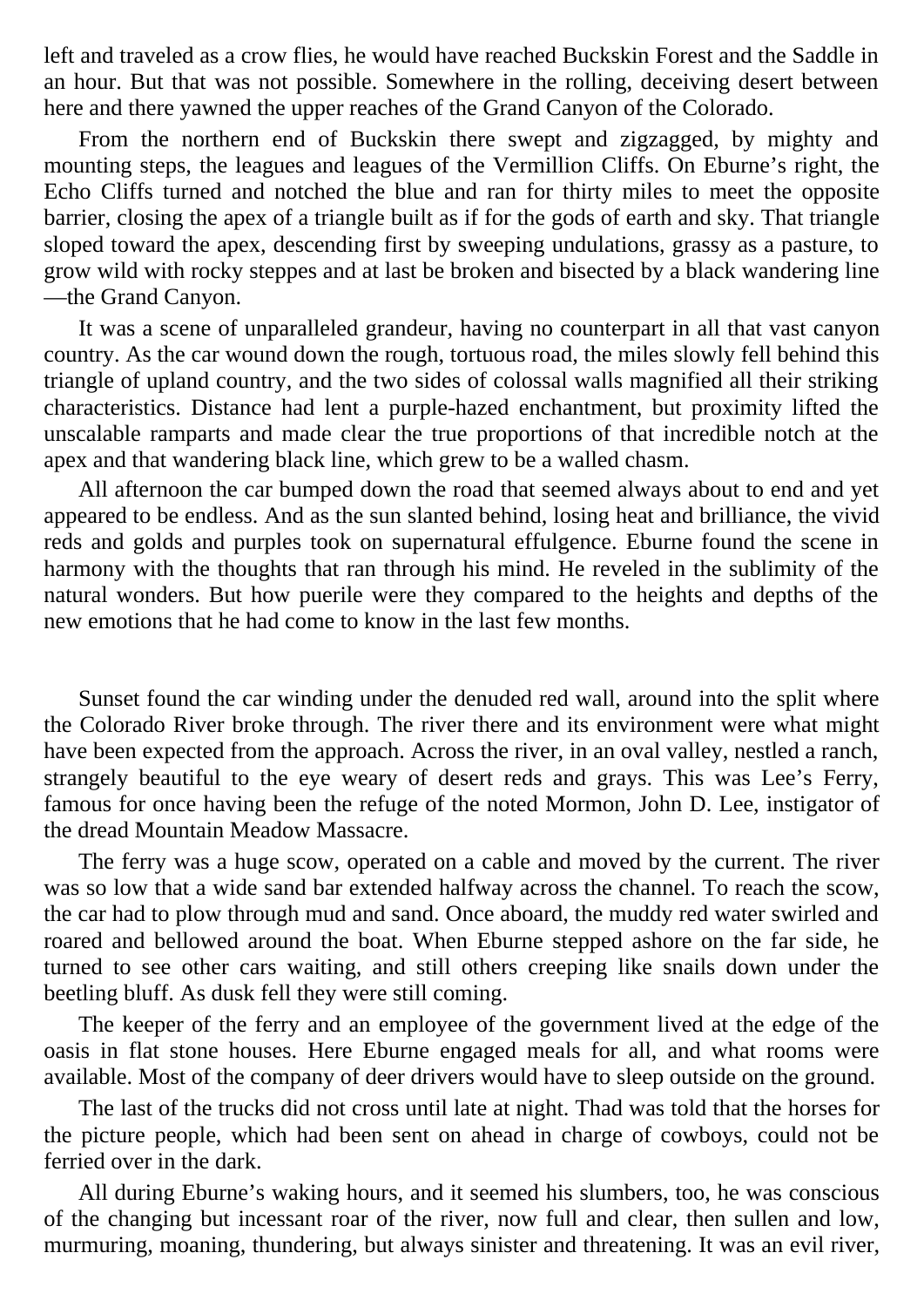a destroyer, a merciless stream of water and silt, pouring the turbid flood through the black great walls! White stars blazed like beacons on the lofty rims.

Eburne, with a promise of reaching camp that night, urged all to an early start next morning. They crossed the peaceful oasis, a place to make travelers want to linger, and turned westward along the river bluff, then out on the lifting barren desert, on under the Vermillion Cliffs, creeping around the sharp curves, winding among grotesque monuments carved by wind and sand. It did not seem the same world that Eburne had faced the day before; but what the difference was he could not define. Now they were rounding stupendous corners of canyon wall, sky-high, cracked and seamed, with tottering ledges, vast sections of weathered talus, cliffs and caves, rims and crags, all rust-stained, gold-banded, dyed in vermilion hues.

Noon found them turning the last vast jutting wall. Before them a gray bowl-shaped valley lay open and bare, dotted by lonesome cattle, drawing the eye to rising flats and slopes that soon took on a tinge of snow and spotted patches of verdure. Above, grand, glittering, black as basalt, stretched Buckskin Mountain.

By three o'clock, Conroy had crossed the Valley. Looking back, Eburne could make out a dotted line of cars and trucks doggedly hanging on.

A little farther on they encountered the second of McKay's trucks. This one had lost a wheel. The bags of grain, bales of hay and wire, and boxes of supplies stood in a pile beside the trail. Two men were camped there on guard. They reported that the driver and his helper had gone on with others to fetch a truck back to pick up the supplies. Eburne could not get any more information out of them.

"Where are you from, anyhow?" he queried impatiently. "You did not come with this outfit."

"We're from Fredonia," was the reply.

"Where's your car?"

"Didn't have no car. We was ridin' hosses," added the older of the two, waving a hand toward the desert.

Thad thought this peculiar, to say the least. He did not see saddles in camp or horses out on the desert.

"I'll send a truck back for this stuff before dark," he said briefly.

"Them drivers said they'd have to go to Kanab for a truck."

Eburne pondered over this circumstance while his car climbed the last slope of the valley and turned west under the looming bulk of the black mountain. Here for miles the road was straight and level. Conroy made fast time. But soon there followed another gradual ascent, and then a beautiful sage flat, fragrant and purple, and after that gullies and ridges, until at last the cedars.

In another hour Eburne was gazing up at the banded rims of the Cocks Combs, gold with the last rays of the setting sun. Then came thicker beds of sage and clumps of cedar and patches of buckbrush rising out of deer-tracked snow!

The road ended at the head of a gulch, at a point that was known as Warm Springs, the site of the most remote ranger station on the preserve. There was a fine spring and pool of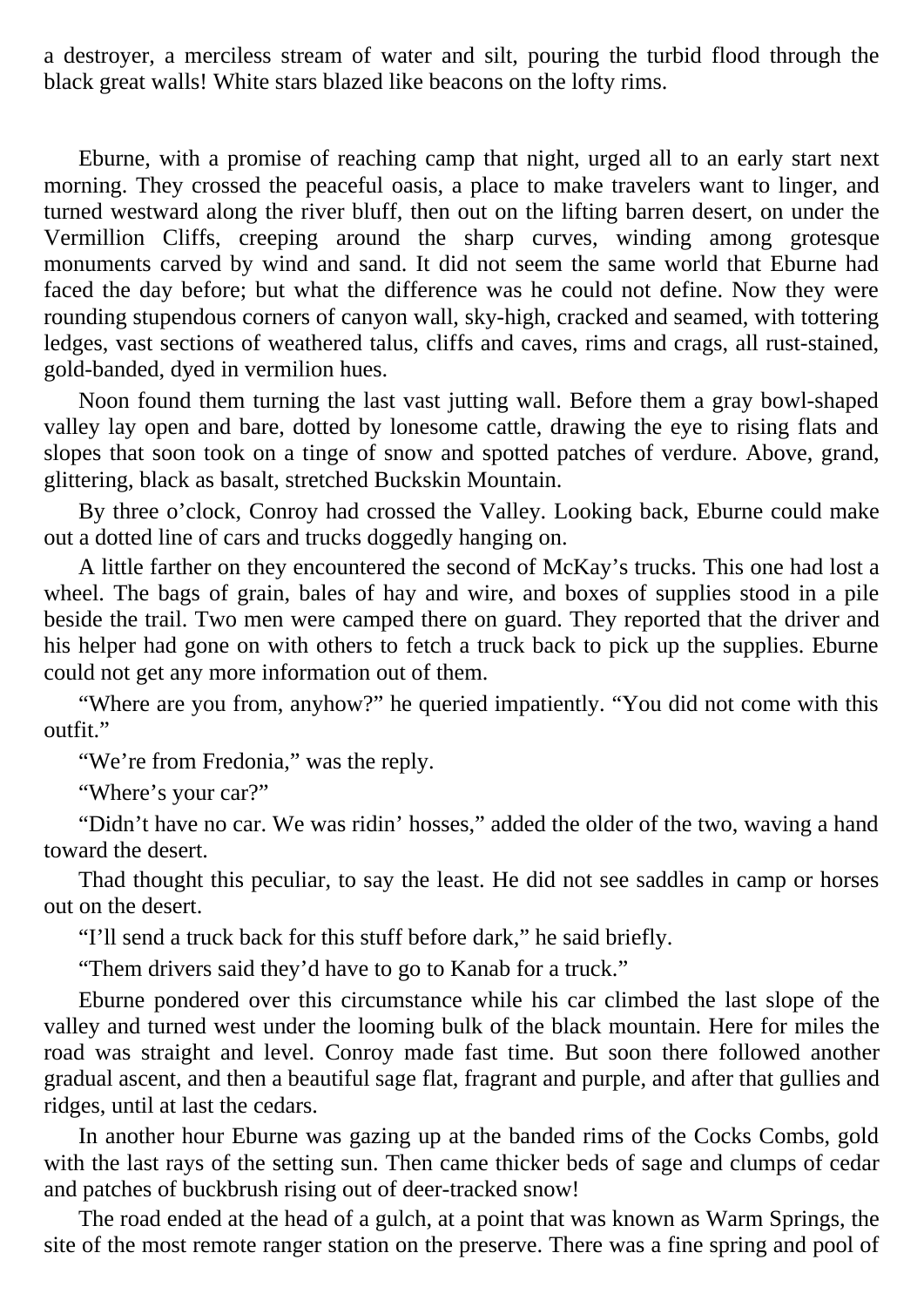water. All about were signs of a large number of deer in the vicinity.

The ranger chose a camping place for the motion picture people on top of the cedar ridge above the ranger cabins. It was an ideal place to camp, even in cold weather. The view on all sides was something calculated to still the voice and dim the eye. Behind the camp rose the long, graceful slope, dotted with cedars, white-aisled between, reaching to black foothills that stepped up to the foot of the gold-barred, black-fringed rim. Buckskin loomed there, beckoning but unscalable. The level rim stretched on under the sunsetflushed sky to the great gap called the Saddle. This was the break through which McKay expected to drive the deer.

Like a colossal opened fan, the cedar ridges and slopes fell softly away from the mountain, spreading down and down to the level gray desert, in whose deceptive floor appeared a vast rent, as sharp and zigzagged as a streak of lightning. This rent was the Grand Canyon. It disappeared under the south point of Buckskin. Beyond, on three sides of the horizon, rose the dim purple walls, the cliffs of Utah to the north and the cliffs of Arizona to the east and south. The vast panorama made a noble setting for McKay's deer drive—a wild and gigantic stage for the romantic drama which was soon to take place wherever man was to help nature undo some of the ills which man and nature together had brought upon the great herd of gentle creatures who lived there.

Thad and Tine pitched Conroy's tent in a sheltered place in the lee of a clump of cedars. Then they gathered wood for a campfire. By the time this work was done, darkness had set in. There was nothing else to do but wait for the cars and trucks. Eburne remembered that Blakener was to be at Kane. It would be necessary to send him word by one of the drivers in the morning.

The cars arrived in fairly good time, but the trucks were late. The motion picture company had a cook and an abundance of supplies. When they sat down to a ten o'clock supper, they surely were a gay and hungry crowd. Eburne enjoyed eating with them. It was midnight before all of the tents were up and beds unrolled. As Eburne stretched out, weary and aching from the jolting car ride, he was too tired even to let his thoughts range as they were wont to do to a girl who had remained behind in Flagstaff because he had told her to.

He seemed to shut his eyes only to open them at dawn. Rosy light shone into his tent. The day promised to be glorious. There was no frost, but the air had a keen nip in it and was redolent of sweet sage and cedar. He got up to begin his tasks, the most of which for the present would be waiting.

After breakfast he went in search of McKay's first truck, which had been ahead of the two that had broken down and should have reached Warm Springs yesterday. It had not arrived. Not a man there had seen any sign of a truck. This occasioned Eburne more reflection, and all the conclusion he could come to was that this truck had gone off the road somewhere to the north of Kane.

"That truck is supposed to have two loads of supplies and four men from the trucks that broke down. Looks a bit fishy to me!" said Eburne to himself. "McKay surely hired a bunch of sapheads."

McKay and his party had been scheduled to arrive the day before from across the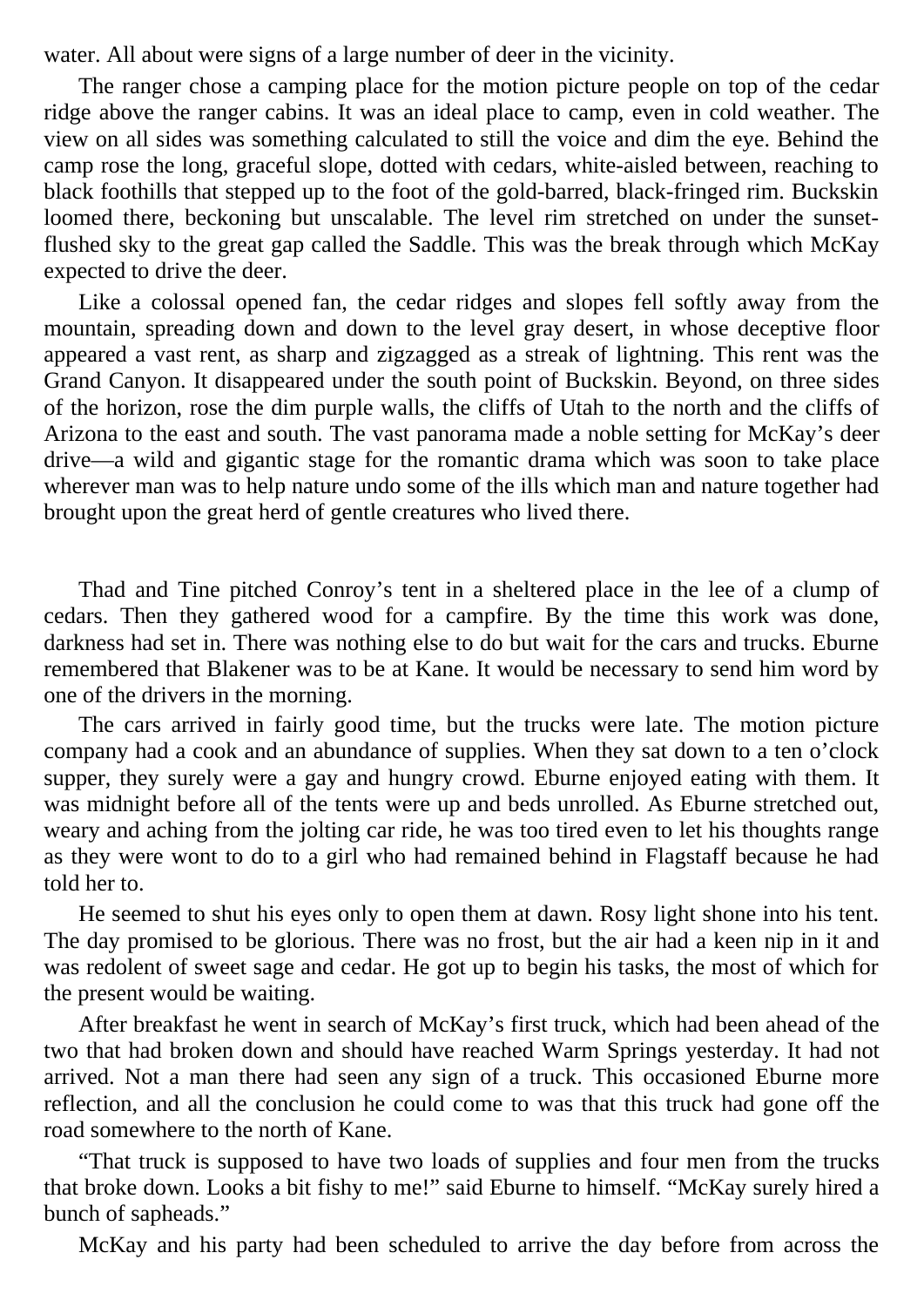canyon. Thad had not really expected them. It would not surprise him if they were days late. The ranger was primed for disaster. This deer drive had as its incentive a tragedy; it had begun tragically, and so would it end. But as he reviewed the chain of blunders and disasters, he became all the more determined to see the venture through to the end.

He walked around among the cedars adjacent to camp until he was tired. He saw numerous deer, and it struck him they were unusually wild for Buckskin deer. They were thin, too, and in poor condition. All the buckbrush he examined had been eaten bare, torn and stripped as high as a tall deer could reach. This variety of browse had been practically destroyed. Deer tracks were extraordinarily thick in the patches of snow throughout the cedars, but most of them were old. A large herd of deer evidently had been watering at Warm Springs until recently.

The next day was much like the day before, but late in the afternoon McKay with his outfit arrived.

"What a job!" he roared when he saw Eburne. "Two feet of snow on Tanner's trail. We lost three horses an' a lot of supplies. Had to relay across the river an' up to the Saddle. Where are my trucks?"

"Two broke down and the third seems to be lost," reported Eburne and briefly told the particulars as he knew them.

McKay cursed roundly, but in the main took the matter as a man to whom difficulties were omnipresent and who always came out of everything in the end. While his tired men pitched camp, he went over to try to induce the drivers of the motion picture company trucks to go back after his supplies and the Indians. They refused to start till morning.

"My brother Bill is comin' from Kanab with a truckload of stuff," said McKay. "I sent him word to fetch some Piutes an' hoss wranglers. He ought to be here. An' my son's got another truck on the way, or was to be. If we had thet wire we could put it up in a few days. Reckon there's some bad breaks I missed seein' before. Wal, I'll sure drive them deer, dinged if I don't."

Eburne reflected sadly that poor old McKay had missed many things which had been plain as daylight to the deer stalker. He was a practical miner and oil driller, cattleman and horse dealer, yet visionary in the extreme when it came to details.

Next day brought developments exasperating to McKay and more than ever indicative to Eburne. The supplies that had been guarded by the two men whom Eburne had accosted were gone. So were the men. It was impossible to tell that day whether or not McKay's first truck had picked them up. But when it finally arrived at the camp, with the two drivers in charge unable to give any information about either the missing supplies or the other drivers, the situation began to look serious to McKay.

Another day passed. That evening the truck that had gone to the Gap for the supplies and the Indians supposed to be there returned empty. The driver could not locate where the supplies had been taken, and Mobray would not be ready with the Indians for another day. So four wonderful calm and clear days passed by, utterly wasted. To Eburne it seemed to be tempting fate.

Late that night the cowboys with the troop of horses for the motion picture people arrived, all footsore and hungry. McKay had assured these men that one of his trucks would stop to leave grain and food with them. Nothing of the kind had happened—the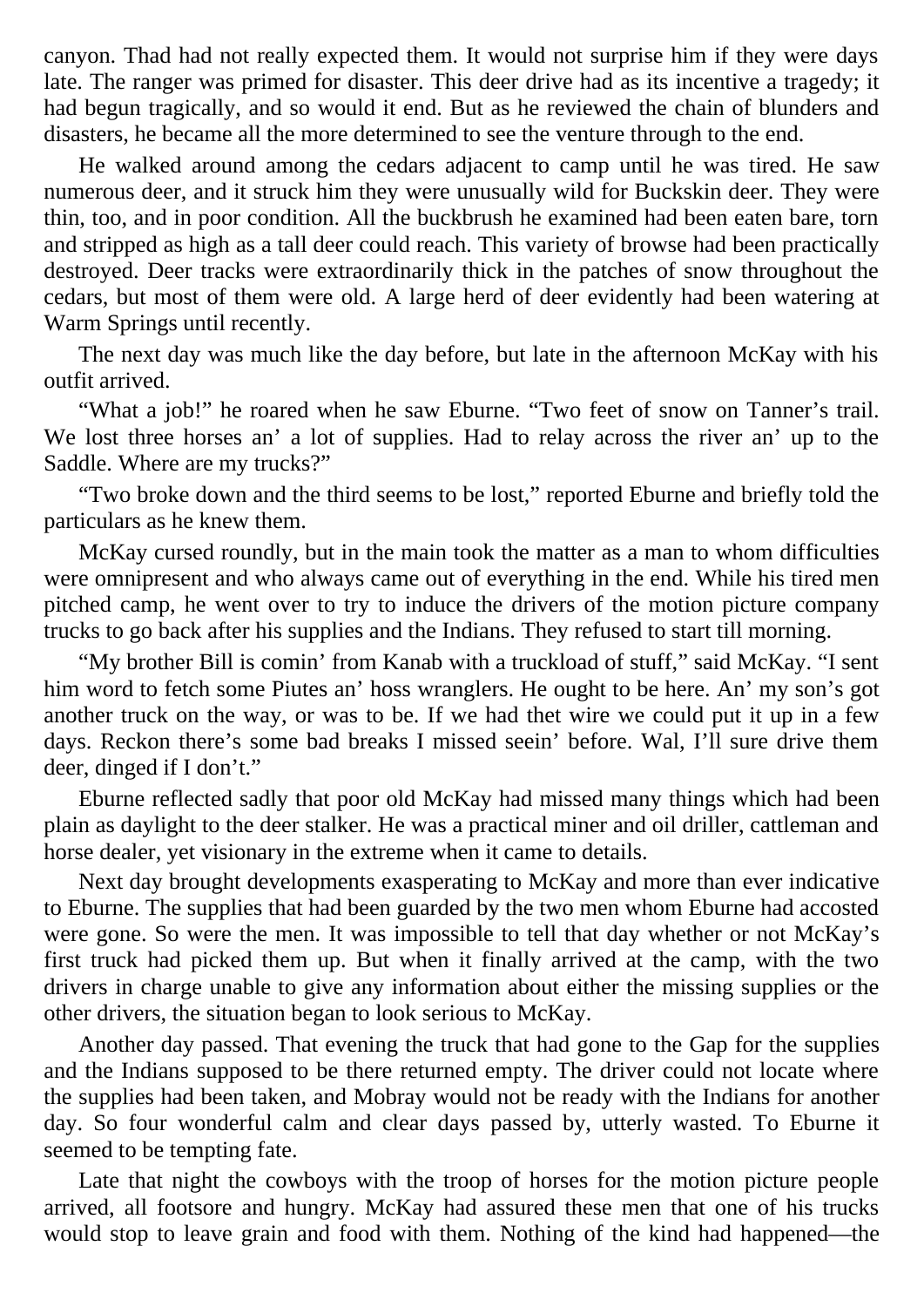drivers had not even had such instructions—and but for the kindness of the people at Mobray's, Lee's Ferry, and Kane, the cowboys would never have been able to complete the journey. They were disgruntled and pessimistic about the whole affair. Somebody at Kane had informed them there would be no deer drive.

Next morning, Thad was glad to see Blakener come riding in with Eburne's outfit.

"What made you so late, old-timer?" was the ranger's greeting.

"I was waitin' for you at Kane," replied Blakener with some irritation. "Some fellow in a car met Wilcox an' said he'd seen you at the Gap. You were goin' back to Flag. So I waited for some word."

Eburne threw up his hands. This might not be the last straw, but it was enough.

"Blakener, there's a lot of underhand work going on," he declared. "It's either just cussed maliciousness, or else it's pretty cunning propaganda. Have you run into anything queer?"

"Utah is against McKay's drive," replied Blakener. "The cattlemen are against it. All the loafin' riders an' horse hunters are against it. But I can't put my finger on any deliberate proof of their hinderin' it."

"Well, I'd gamble I can," said Eburne shortly. "But what's the use? You can't get an idea into McKay's thick head. Not to stay longer than you're talking! I can do nothing but stick along and see what happens."

"Thad, there'll be a lot of outfits comin' today to be on hand when the drive starts."

"They are in for disappointment."

"Wasn't this the day McKay set?"

"As far as I know it's no different from December first, second, third, fourth, fifth, sixth, and so on. This is the tenth. McKay assured the picture people he'd absolutely start today. But the Indians aren't here, the cowboys from Kanab are not here, the wire isn't here."

"Well, Thad, don't fret about it," replied Blakener philosophically. "You've sure done your best for the deer herd."

"I'm terribly disappointed," returned Thad. "I wanted to see this drive go through. We've had perfect weather. It can't last."

"Accordin' to the ache of my old bones there's a storm makin' now," said Blakener.

Eburne saddled his horse and, glad to be in the saddle once more, he rode out into the cedars on the scouting trip he had promised himself. First he headed down the slope toward the open sage flats. There were a few inches of snow covering most of the ground, and drifts in shady places. Tracks in snow were the same as printed words to him. There had been a considerable number of deer along this slope a week or ten days past. But they had moved. Thad found only a few fresh signs. Dead deer were numerous, most of which appeared to have starved to death. Some were bucks that had been gored to death in fighting.

When he reached the edge of the cedars, the snow failed, making tracks difficult to see, except in soft, bare earth. Everywhere he rode, the buckbrush appeared to have received the brunt of the hungry deer attack. Eburne rode south a mile and then turned west, encountering practically the same evidence he had already noted, except that he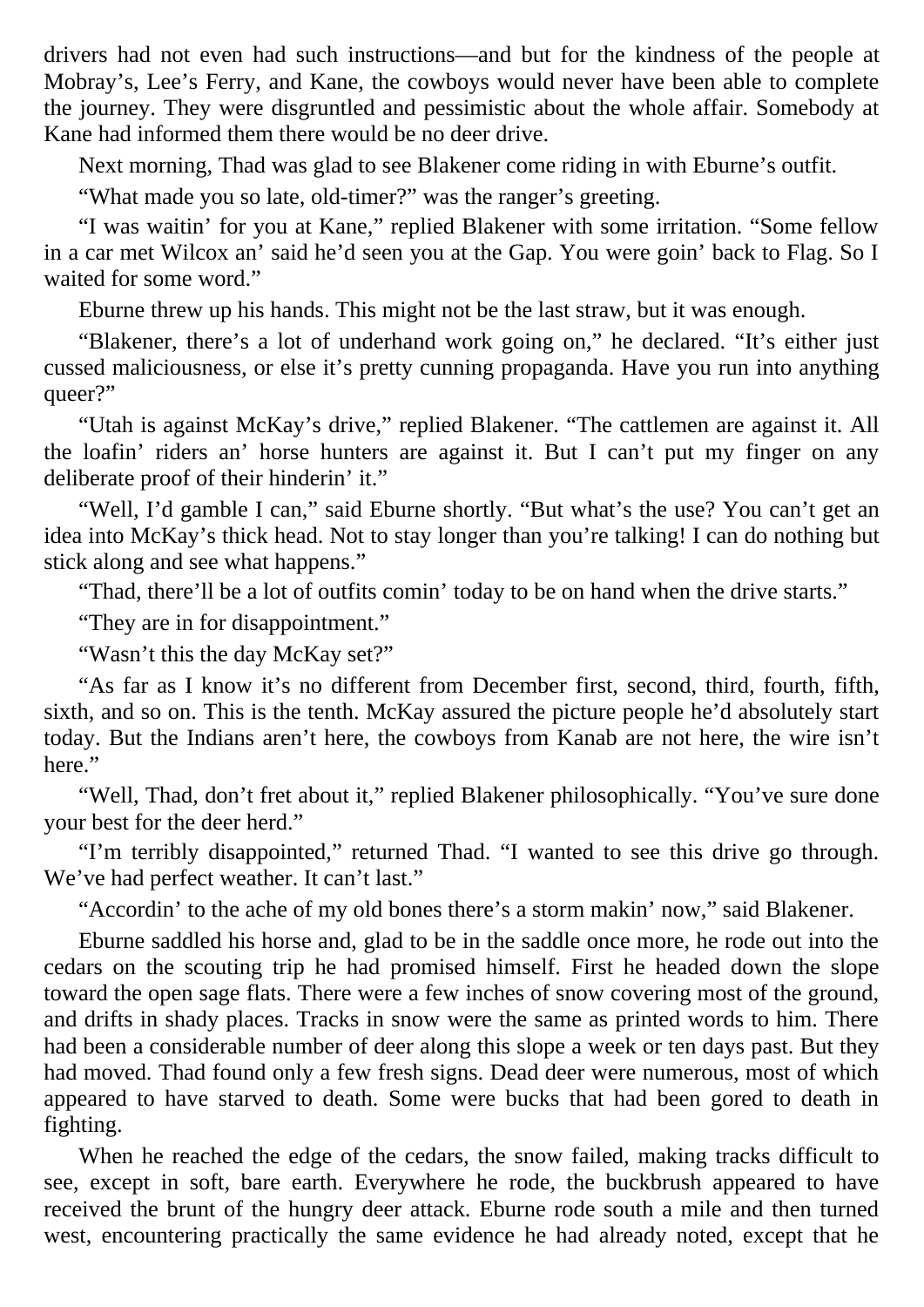espied more deer. They ran off as if they had recently been shot at. Soon after that he espied tracks of shod horses. They did not appear to be fresh, and at length he dismounted to make sure. Some that he examined were fully ten days old. This did not cause the ranger any concern until after about an hour or so he began to be convinced that they were too numerous to have been made by rangers. There were no cattle on this slope. The only cattle on that end of the preserve were a few wild steers on Saddle Mountain. Sometimes cowmen rode out there to get some fresh beef, but these tracks had not been made by cowmen.

Eburne rode five miles up into the foothills under the rim. The higher he got, the deeper the snow lay and the more deer and deer tracks he saw. Most of the deer were browsing high. They would be hard to drive out of the rough brakes and thick brush. Eburne was quite astonished to find so many deer up there, when by all calculations they should be down on the lower, warmer slopes.

"Well, I've seen about seven hundred deer," he said to himself as he turned back toward camp. "And I still have one quarter of my ground to ride. Seven hundred in a strip a mile wide and six or seven miles long. That's a lot of deer. It would augur well for McKay's drive if it wasn't for all these infernal hitches. There are twelve or fifteen thousand deer on these cedar slopes between the Cocks Combs and the Saddle. If they were all low down we might make some progress toward driving them into Saddle Canyon, and so over the pass. But most of them are high up in the breaks. It's going to take time!"

The ranger returned to camp early in the afternoon. There had been many new arrivals. McKay's brother had arrived from Kanab, bringing four Piute Indians. He had been expected to bring at least twenty-five riders. Eburne casually interviewed him.

"Wal," he said, "I had their promise to come. But lately they just backed out. Reckon the feelin's pretty much agin the drive over thet way. Somebody's done a heap of talkin', I don't know who."

So one by one the things McKay had counted on, either with or without reason, failed him. Still he went on deluding himself.

"Me an' some of the boys rode across them draws under the Saddle today," he declared in his big, lusty voice as he stood back to Eburne's campfire. "Seen a million deer, more or less. We edged them along a ways. Reckon they'll herd just like sheep, once we git them bunched an' started. We had the camera men with us, an' they shore throwed fits at the places to photograph a bunch of deer runnin' along. . . . Wal, I'll stretch a line of men an' Indians from the foothills to the edge of the cedars. Men on hosses an' Indians with bells. We'll start back here five miles or so, where the Cocks Combs begin, an' drive this way, as far as camp. Next day we'll drive five miles more. Thet ought to bunch a big herd just under the Saddle. There's a wall thet'll stop the deer from movin' on down. The third day we'll kind of corral them an' drive them up to the Saddle. Once over thet an' they've got to run down to the river. Trail or canyon. It don't make no difference to us."

"Mac, have you forgotten about the wire fence to go up in the several breaks along the trail?" queried Eburne casually.

"Jeepers, I reckon I had forgot thet," declared McKay perplexedly. "Wal, it'll take only a half day when the wire gits here. . . . I shore wish it'd come, an' them Indians, too."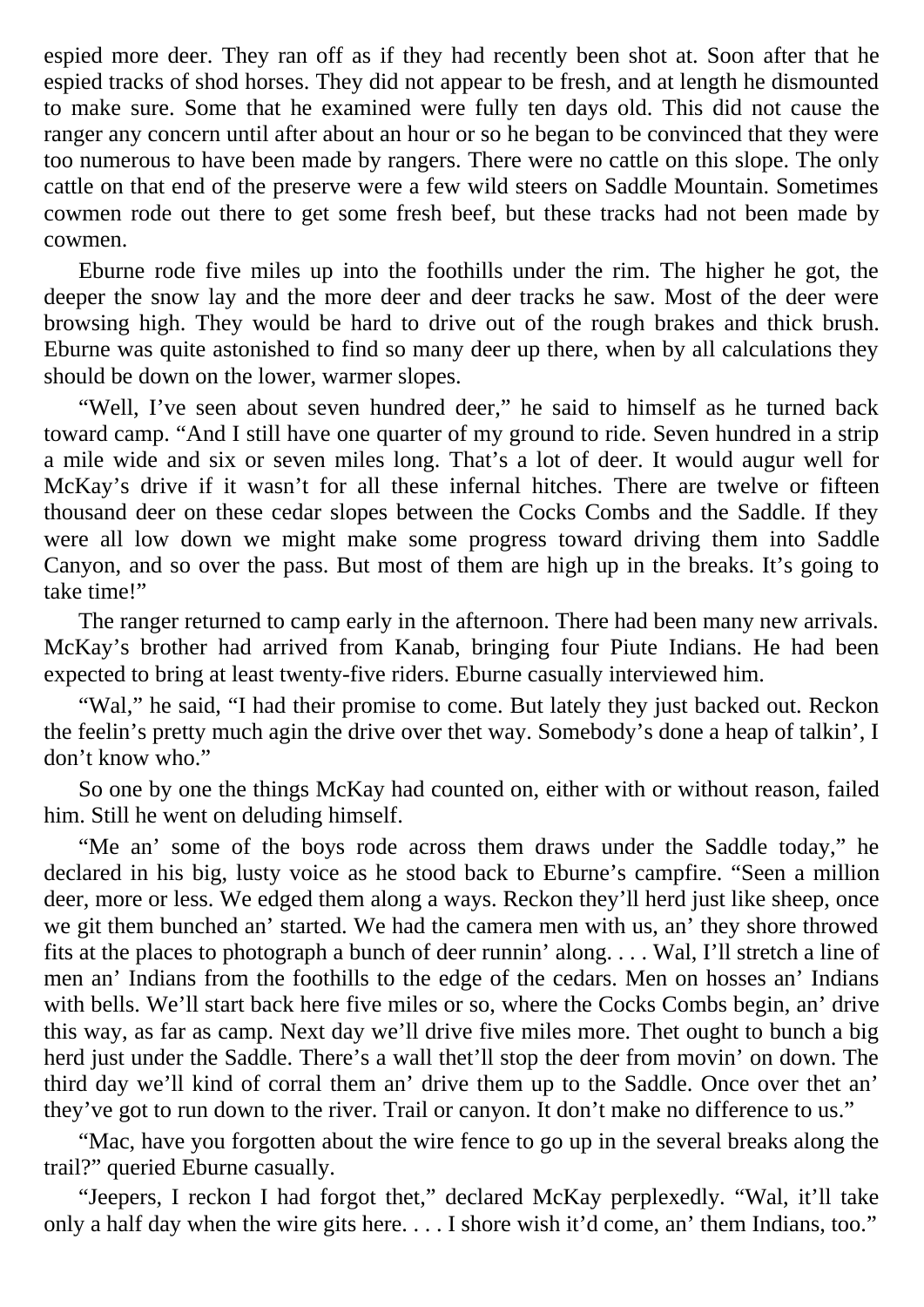## **C H A P T E R N I N E T E E N**

DECEMBER fourteenth arrived, with the unprecedented fine weather still holding.

Deer Drive Camp, as the motion picture wags called it, was a scene of color and action, noise and bustle. By the time the last truckload of Indians arrived, there were two hundred men in camp. Among them were Cassell, Judson, Settlemire, and game wardens, deputy marshals, sheriffs, tourists, rangers, wild horse hunters, cattlemen, Dyott and his gang, traders from the reservation, strangers from Utah, and last but not least, a Hopi truck driver. This Indian had spent three days and nights fetching the Navajos from the Gap.

Eburne cultivated the Hopi's acquaintance. He was an educated boy, small and sinewy, with clean-cut dark face and fine eyes. He wore a fur cap, which he set jauntily on his black hair. In the course of the ranger's friendly advances and inquiries, the fact came out that this Hopi had been approached at Lee's Ferry and Kane by strangers who made flattering offers for him to quit the job he was on and start at once on some errand for them. He said he had promised Mobray to get the Navajos to the deer drive and he was going to keep that promise.

"You're a straight shooter, boy," declared Thad with feeling, handing him a silver dollar. "You can eat at my camp. There won't be anything much to eat at your camp."

Dyott and his four men had a camp back of the Warm Springs cabin. Eburne strolled over there and up to their campfire.

"Howdy, men," he said coolly. "I see you've joined the procession."

"Yep, we reckoned it'd be some fun," replied Dyott, just as coolly, and he perked his huge head like a bird.

"The more the merrier. Of course you've got lots of friends in this crowd, and like them you're keen to help McKay make his deer drive," returned Thad with sarcasm.

"Wal, from all I hear you ain't any too popular either," said Dyott gruffly.

"Thank goodness!" declared the deer stalker fervently. "Dyott, you're an old-timer. Back in the days when you were the real thing, as cowman, or horse dealer—or just plain rustler—you'd have shied at a dirty job such as you've helped put over this fall and winter. I'll bet deep down in your heart you're ashamed of it now."

"Eburne, you shoot off your chin a lot fer a fellar who ain't got any half-hitch on his ranger job," rejoined Dyott with a leer.

"Dyott, I haven't any ranger job."

"Ha! You got fired, then, just as—"

"No. I quit. I beat them to it," interrupted Thad. "But ranger or otherwise, I still have a grudge to work out on you. *And* I'm no longer handicapped by forest service regulations. Savvy that?"

"Ahuh!" grunted Dyott, with his bushy head hanging thoughtfully. Then he looked up with a gleam in his deep-set eyes. "Eburne, I gotta hand it to you fer bein' the kind of man I like. Listen hyar. I had as dirty a deal from these cattlemen as McKay's got. An' if they didn't hev the goods on me I'd shore give you a hunch. Thet's sayin' a lot, considerin' the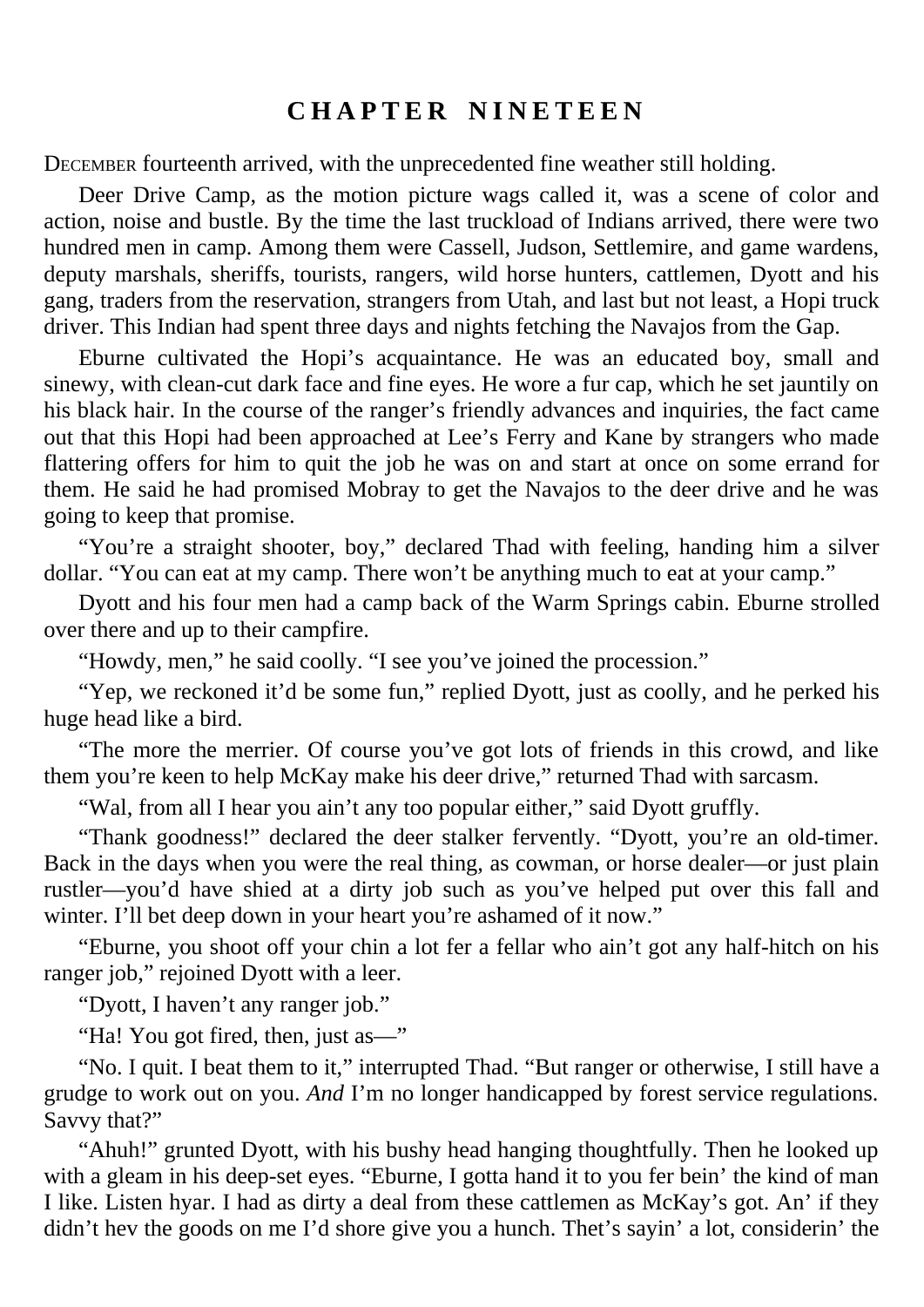whack you gave me on the head."

"Dyott, I don't want your hunch," replied Eburne, "but I'll shake hands with you on that straight talk. . . . There are a lot worse men than you."

From Dyott's camp Thad sauntered over to the ranger cabin, where Cassell, Judson, and others of the service were chatting with game wardens and deputies. Eburne found them all agreeable, pleasant to him, and full of questions about the drive. If any of them opposed McKay's plan, they assuredly were capital actors. The ranger inclined more and more to the conviction that the officials of the forest service would have been keen for the drive if only they themselves had originated it. The underground machinery of that cattle country, managing affairs at such long distance, operated perhaps a little too silently, secretly, and perfectly for them to comprehend. Eburne had the grace to give them the benefit of the doubt.

"I expected you to come to Ogden to report on the deer investigation," said Cassell.

"I mailed my report," replied Thad. "Then I got a few days' leave, went to Flagstaff, where I decided to resign from the service. Wrote you to that effect."

"You resigned!" ejaculated Cassell in surprise and heat. "Well, you saved us the trouble of dismissing you."

"Sure. I figured that. You don't want any rangers like me. I know too much about deer —and other things. Cattlemen, for instance, and how they *don't* obey the law. Tell your successor that, Mr. Cassell."

Eburne turned on his heel and went out amid complete silence. He was glad to have had an opportunity for that caustic little dig at the men who in the past had heaped so many indignities and injustices upon his head.

Then the ranger walked through the light snow up among the cedars where the Indians were encamped. They had cut large quantities of cedar and pine brush, which they heaped high in a circle, like a corral with a single opening. Around the inside edge they spread their blankets and sheepskins, and in the center they built a fire. Most of them were young stalwart men, eager for the deer drive and the big feast McKay's emissary had promised them. With their lean, dark heads and bronze, immobile faces, their blankets of bright hues, and their slow gestures and low, guttural voices, they formed picturesque and romantic groups which powerfully appealed to Thad. He wished Patricia might have seen these camps.

A vivid contrast to them was the camp of the motion picture men. It was like a prosperous little village where a circus was in progress. They had a cook and huge stores of food, tents and bales of blankets, utensils of every shape and size, and, lastly, many strange-appearing cases and stands and paraphernalia for their picture-making. This was an adventure for them, a thrilling and interesting hardship for which they had made full preparation and which they evidently were enjoying to the full. Eburne listened to their strange modern banter with amusement and with a feeling of how far and how long he had been absent from the world which they represented.

That night Thad heard McKay discuss his plans around two campfires, first with a crowd of forest service men and their visitors, and secondly with a miscellaneous group of the campers. In both cases he interrupted his harangues to stoop and draw rude maps on the ground. For some reason his first talk and map differed materially from the second.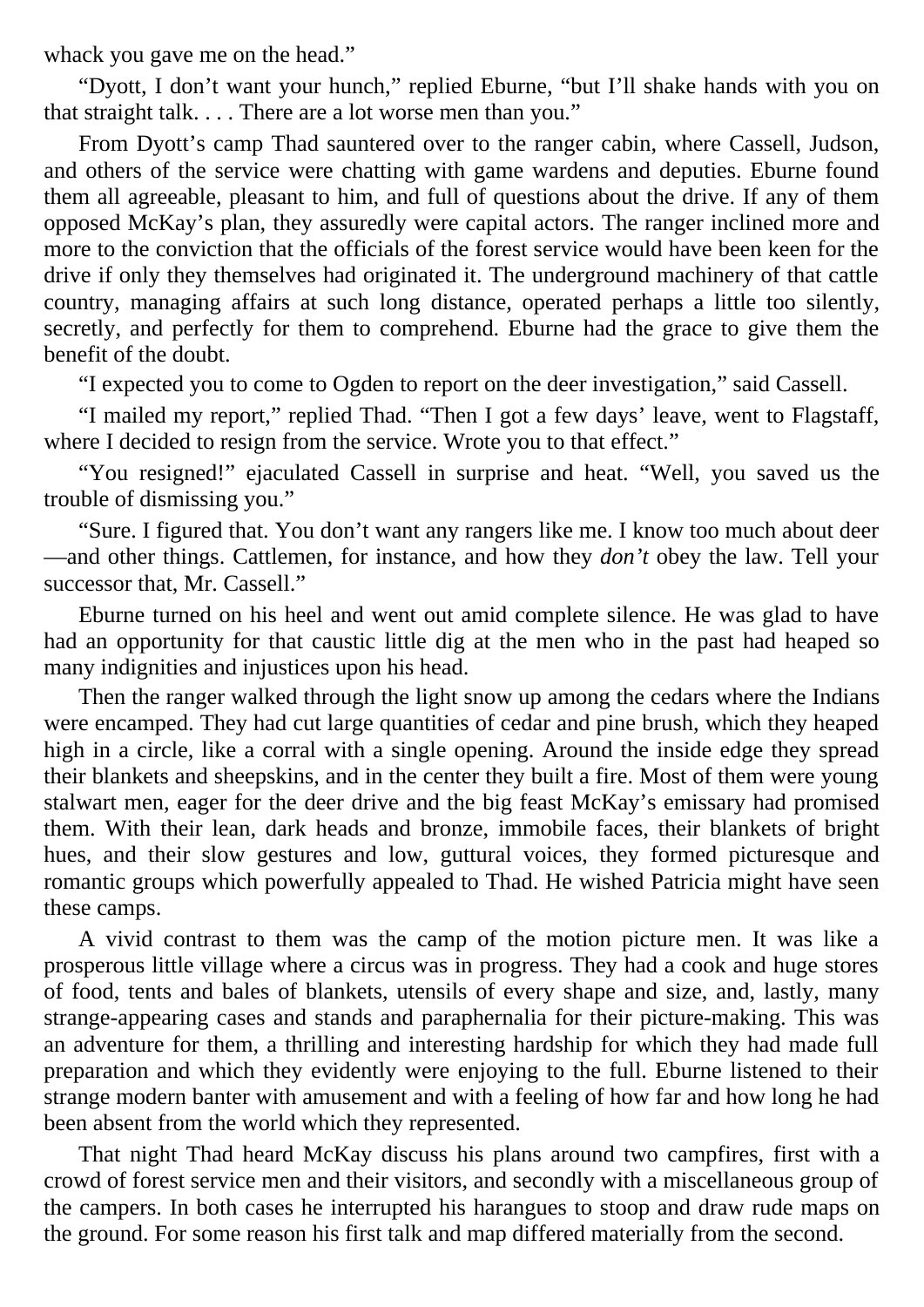Among the many remarks the silent and observant ranger heard made by disinterested men were two that stood out strikingly. An old deer hunter who had turned deputy sheriff remarked gruffly, "Wal, I come down Tanner's trail with him an' up to this Saddle. He can't do what he thinks he can. If you got a million deer started over thet Saddle, they'd all be gone out of sight before you got to Mancoweeps." The second remark was made by a thoughtful missionary who lived with Mobray and had spent years among the Navajos. "If I was doing it I'd let two of these old Indians manage this drive."

Before dawn next morning, the ring of axes awoke the echoes among the cedars, and bright fires soon blazed. The day broke clear and frosty, with a rosy east. By the time breakfast was over, the horses saddled, and Indians assembled, the sun had risen. No better day for a great drive could have been hoped for.

Mobray and the missionary had charge of the Indians. McKay led the forty or fifty horsemen; and they all went north through the cedars, making for a high green-spotted knoll that marked the northern end of the Cocks Combs. It took an hour or more of steady travel to reach it. Here McKay gave orders for Mobray and the missionary to take the Indians straight down the slope from this knoll and station a driver about every hundred yards. The men were to ride in groups up into the foothills. Eburne was given the job of climbing the knoll to shoot his rifle as a signal when all was ready and everyone in his position.

So the company parted, and Thad set out in the direction of the knoll. It was a foothill, steep on the side toward him, sloping gradually to the north. In spite of the easy climb, it proved to be higher than it looked. From the summit Eburne had a magnificent view in every direction. But withdrawing his eyes from the vast desert and the winding black canyon that bisected it, he concentrated his gaze on the topography of the ground at hand.

Between where he stood and the main slope of Buckskin there was a country so big and wild and wooded that a thousand riders could not have routed deer out of it.

Watching McKay, with a dozen or more riders, Eburne saw he was not trying to keep in line with the Indians, who had formed a picket line stretching straight down the slope.

"Haphazard in everything!" muttered Eburne. "Well, I'll give him two days for his drive. Maybe only one, for I sure don't like those hazy clouds forming over Buckskin."

Gradually the riders disappeared, but Thad could still locate many by sound of hoof and voice. At length McKay's stentorian holloa from some high point made known to Eburne that he and his men were ready.

Thad dismounted and fired his rifle. The great deer drive was on!

He saw the Indian line, stretching down through open sage flat and cedar forest, begin to move forward with a jangle of cowbells and melodious Indian yells. The sights and sounds in the early morning air stirred the ranger mightily. This vast drive was such a worthwhile, such a humane undertaking; what a pity McKay had not been able to measure up to the bigness of his idea! From the slopes above and the thickets of pine under the rim there rang out the long whoops and hoarse yells and good-natured shouts of the riders.

Eburne, calculating that it would be some little time before McKay's line worked down even with his position, remained where he was to watch and listen. And everywhere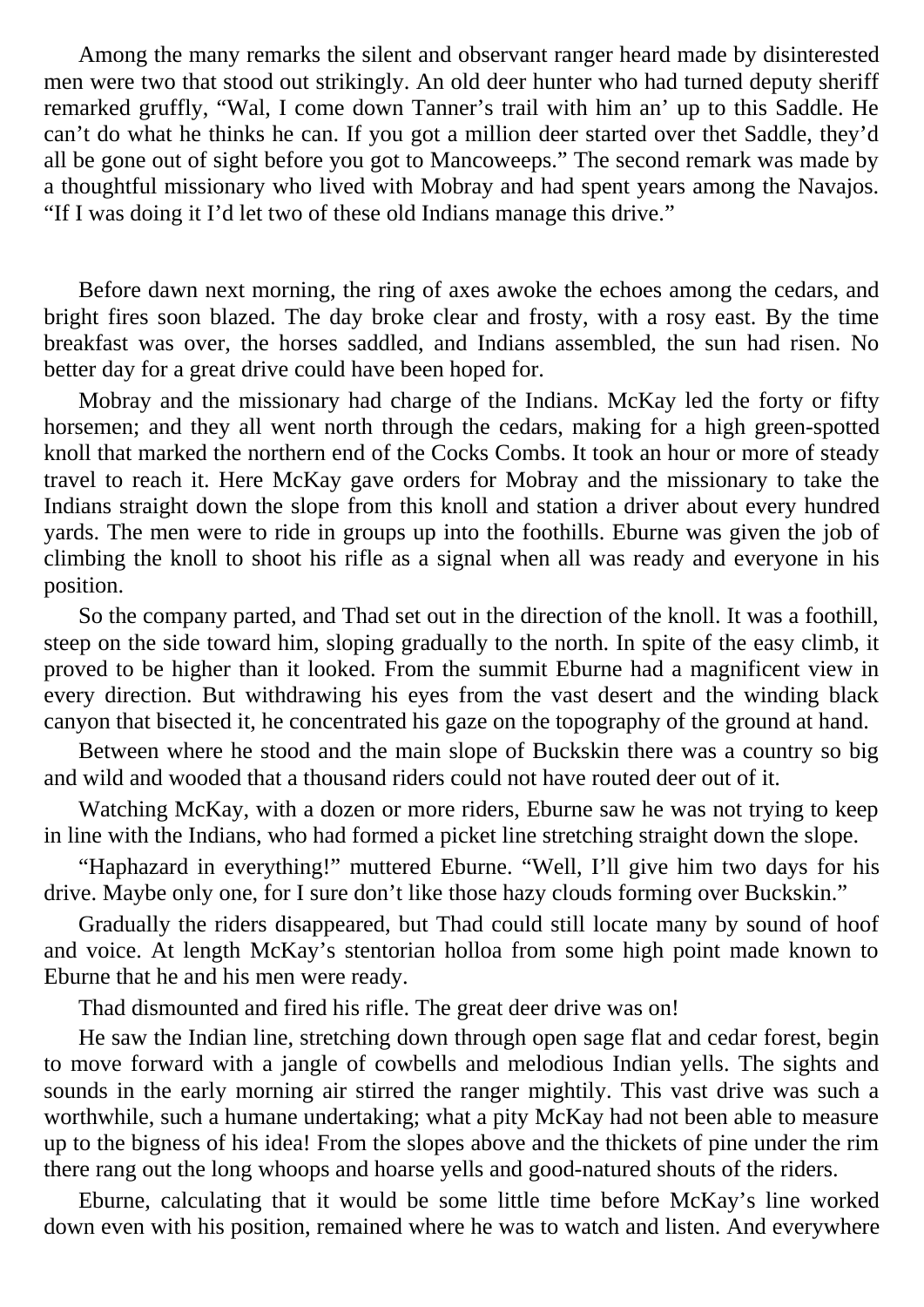he gazed he espied deer beginning to move. Perhaps many had been standing motionless gazing at him and his horse, and because of their protective coloration against that gray background he had not been able to see them. Big bucks with wide-spread horns came into open places to look. Groups of does, some with fawns, appeared on the hillsides. Down below on the gradual slope, flashes of gray crossed aisles between the cedars. Deer were moving near and far, but it appeared to Eburne that they traveled in every direction except that hoped for by the drivers.

Soon Thad heard a line of riders coming down the thickly-timbered slope opposite his position. They were throwing rocks, beating the brush, calling in every range of voice. Deer crossed in front of them going down; soon other deer ran in the opposite direction; next a mixed bunch of does and bucks moved diagonally back into the cedars.

"Looks to me like they just won't drive," muttered Eburne, his keen eyes roving everywhere.

Turning to keep in line with the Indians, who were now ahead of the riders, the ranger rode down the slope.

The first sign of deer he saw in front of the Indians was a little fawn. It evidently had lost its mother and did not know which way to go. It ran right into one of the Indians. He whooped and rang his bell, and ran quickly to try to catch the fawn. He did not succeed, but at least it appeared as though the Indians were having fun out of the drive. The next deer the ranger espied was a buck walking unconcernedly down the cedar slope, parallel with the Indians and right in front of them.

Eburne rode into a wash between the hills, where he got out of sight and sound of the drivers until he mounted the slope beyond. Along here, a chain of foothills extended steeply in the direction of the looming Cocks Combs, and more gently in the direction of the desert.

Adding his voice to the din, Eburne rode on, keeping to the highest points. He wanted to do his share of the driving, yet at the same time he wanted to see everything possible that was taking place in connection with the drive as a whole. To his dismay, he saw that McKay and his men were dropping back out of line. They could not have done otherwise, owing to the lay of the land. But even as they fell behind, they continued whooping at a great rate. The deer stalker recognized some high-pitched cowboy yells, such as were common on round-ups.

He came to a point where the ridge of the foothill sheered up and far to the right, reaching the proportions of a mountain. In one place it loomed so high that it concealed the Cocks Combs. The open sage slope changed to brushy cedars, with ravines and benches and outcroppings of ragged rock. At the base of this slope Eburne encountered a troop of deer, above him and a little to his right. They were working down almost in single file, and when they came close enough, he made them out to be bucks. He counted forty all bucks. Then, above them, appeared a line of does moving in the same general direction. The mating season had probably just ended, and bucks and does were now separating. Thad was at the extreme western end of the Indian line, and these deer were going behind it. He could not head them. So he waited to see what would happen when this large troop of deer encountered McKay's riders.

They passed within fifty yards of the ranger, coming close before he had time to ride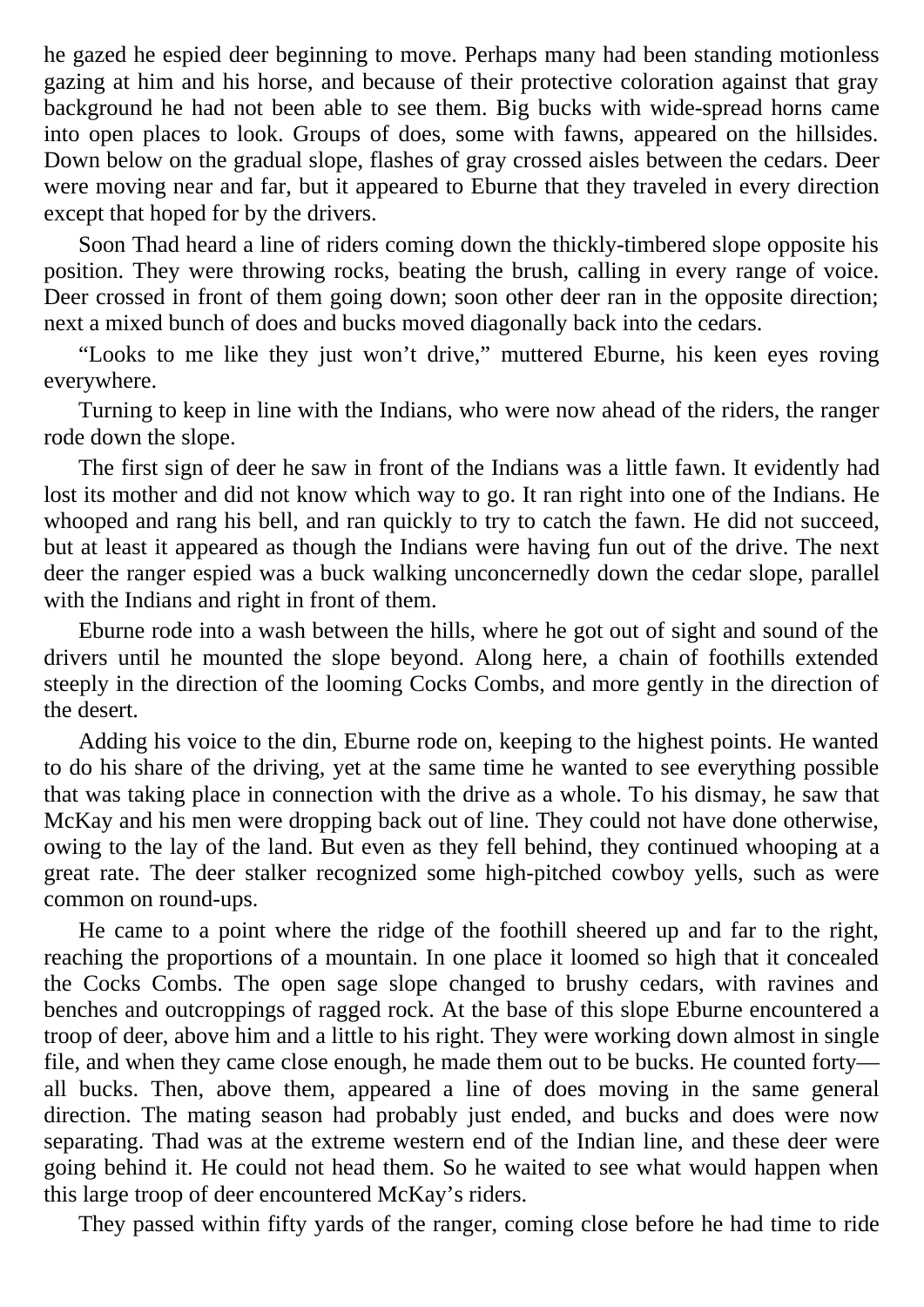up ahead of them. He calculated there were perhaps seventy in the two lines. The yelling evidently disturbed them, though they were not yet frightened. Eburne rode to an eminence so as to get a better perspective, and from there he saw more deer coming down the slope he had just crossed. Old bucks stood momentarily to gaze and then move on; groups of does, sleek and gray, yet too thin to be beautiful, nosed at the brush, walked, turned with long ears erect, distracted from the fading sounds of cowbells and Indians' yells to a new commotion closer at hand. A bunch of McKay's riders appeared in sight on a slope Eburne had just quit. They were yelling now at each other as much as to the deer. Eburne recognized McKay's booming voice, now hoarse, and strong with impatience. The deer were moving, but not forward.

Eburne was in time to see some riders race across an opening to head off half a dozen deer. They failed.

"Hyar they come!" yelled unseen riders.

"Head 'em off, boys!"

"Whoopee! All set! Let's go!"

"Ride 'em cowboy!"

So it appeared one troop of McKay's riders had raced down to the base of the steep slope, and another had gone up to the ridge, both in pursuit of bunches of deer. Eburne then saw the two lines of deer he had just watched pass him join others from the slope and all trot leisurely through the break in the line of riders and go out of sight in the cedars.

He waited for McKay to reach his position. Some of his riders arrived first. They had lost their loquacity and good humor. The work was hard, uphill and down, and inasmuch as it had been for nought, it was now becoming exasperating. Then McKay came along with six men. Eburne related briefly what he had observed.

"We can't keep up with the Indians," he shouted, his face grimy with sweat and dust. "The line's busted. Bill's lost in them brakes under the Cocks Combs. He's got ten men. I can't even hear the others. What'll we do?"

"Ride ahead. Catch up with the Indian line, and spread up the slopes as far as we can get," suggested Thad.

They rode on at a trot. McKay, with his best riders, including the cowboys, took to the slopes. Eburne, riding straight south, now with Blakener, found himself on a level sage flat, sparsely sprinkled with cedars and thinly patched with snow. They caught up with the Indian line. Deer were showing in increased numbers ahead of the Indians and working toward higher ground. Occasionally one would dash between the Indians, who now appeared close together. They had not kept their line formation.

"We'll soon have a good test of what we can do," declared Eburne.

"Looks so," called Blakener without enthusiasm or confidence.

McKay and his men had mounted the rugged slope, some of them as high as half a mile from the base. They were yelling, pointing, waving their hats, riding up and down as the exigencies of the rough ground demanded. Straggling lines of deer were moving in front of the Indians; and for a while it appeared that the drive was succeeding. As the Indians and riders forged ahead, the number of deer increased. But bucks, does and fawns, trios and sextets of deer, lines and groups, began to close in on one another; and presently Thad calculated there must be five hundred in sight.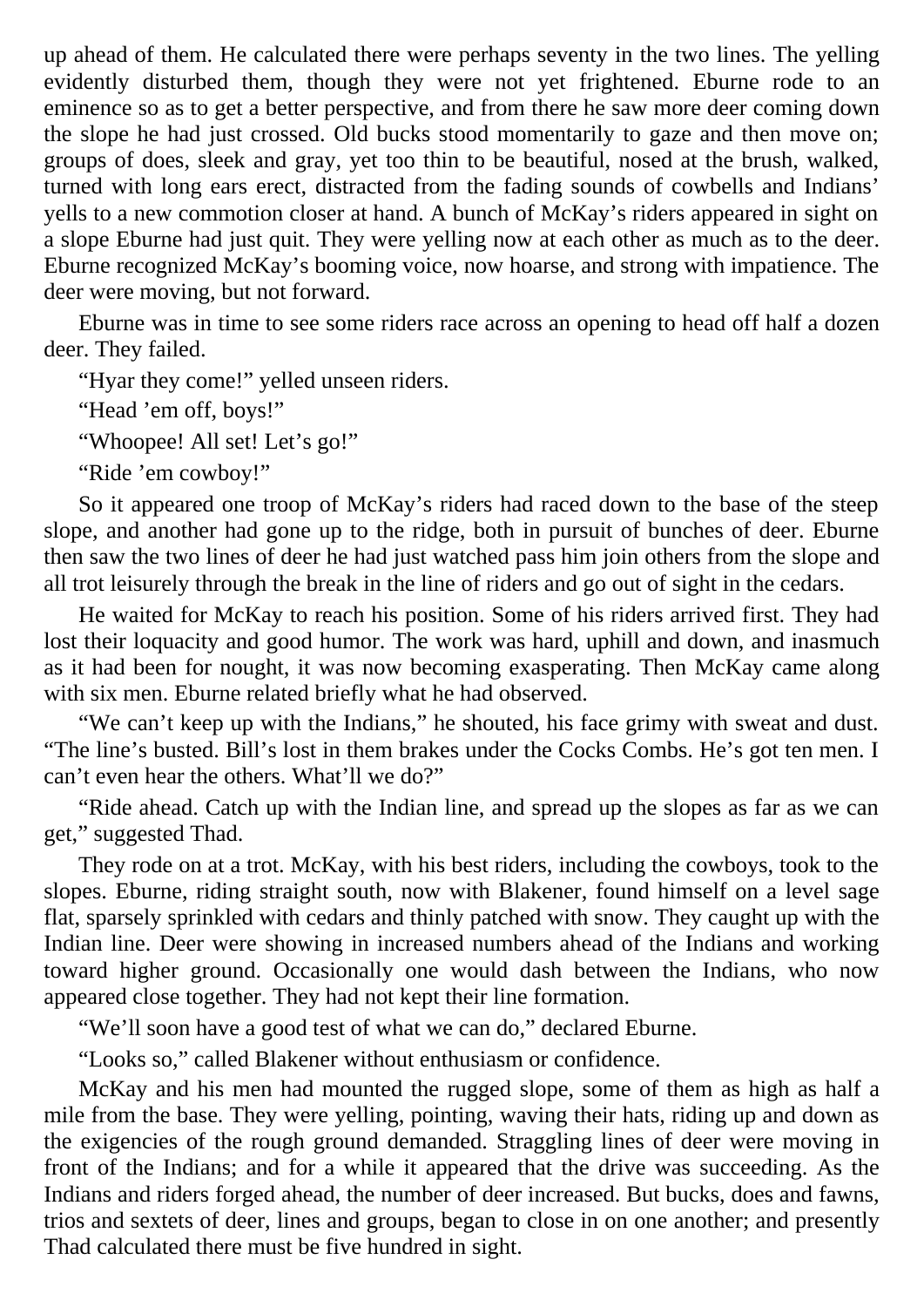"It's now or never!" yelled Eburne to the men within hearing of his voice.

The Indians at this upper end of the line seemed to realize that the test was about to come, as was evinced by the increase in volume and tone of their yells. Excitement gripped the riders. Even the horses caught the spirit of the drive. McKay's giant voice could be heard booming and echoing along the hills.

Now the wide-spread gray lines of deer were moving as if in unison and seemed about to mass. Suddenly they broke into a run, heading off the sage flat toward the slope. Indians and riders let out a yell. The sudden clamor roused the horses and frightened the deer. Reaching the slope, they bounded up and raced across the snow.

"*Head 'em off!*" pealed out McKay's stentorian voice.

The riders responded with a daring and speed that for a few moments augured well for the success of the movement. But the fleetness of the deer outdistanced the horsemen. Two thirds of that herd of deer streamed up the slope, one long bobbing line of gray and white, to pass beyond the riders; and wheeling back along the ridge, they flashed, leaped, darted in magnificent silhouette against the pale sky.

The other third, which consisted of the rear section of the herd, stampeded down the slope and straight at the riders. Eburne saw three horses narrowly escape being run down before the close-pressed mass of deer disintegrated. Blakener yelled a shrill warning to Thad and wheeled his horse. Then the ranger saw a line of antlers, heads, and ears, sharppointed above gray, sleek breasts and twinkling feet, bear swiftly down upon him. The sight was wild and beautiful, and he greeted the stampede with shrill yells of exultation.

"You won't trap! You won't drive! Run, oh! You deer! Run over the men who would steal your liberty!"

His horse became panic-stricken and, getting the bit between his teeth, he bolted and plunged forward in front of the deer. But swiftly as he ran, they soon caught and passed him. One old buck, with a forest of antlers on his head—horns with at least twenty points —passed so close to Eburne as to graze his stirrup. Then deer sped by him on both sides, bounding higher than his head, frantic to gain their freedom. For a few moments, deer appeared as thick as a herd of cattle. Then they passed on, gray rumps vanishing among the cedars. Eburne pulled his horse to a halt.

"By gum!" he panted. "That was—great—even if it was—bad for McKay."

Thad rode back to take his place in the line again. They rode on as before, McKay and his riders far up the slope, the Indians lost down among the cedars. This time the line advanced more slowly, more quietly, to flush in the next mile another troop of deer, and again to meet signal failure to drive them fifty rods consistently in the same direction. Another mile showed a like result. The deer ran up, down, through, but never before, that yelling line of men.

Gradually the Indians dropped behind the riders. There had never been a solid front presented to the deer. If there had been, it was Eburne's solemn conviction, the deer would have charged it, with perhaps serious results to the drivers.

"They are wild deer. They will not drive," he declared to Blakener, his voice ringing with finality.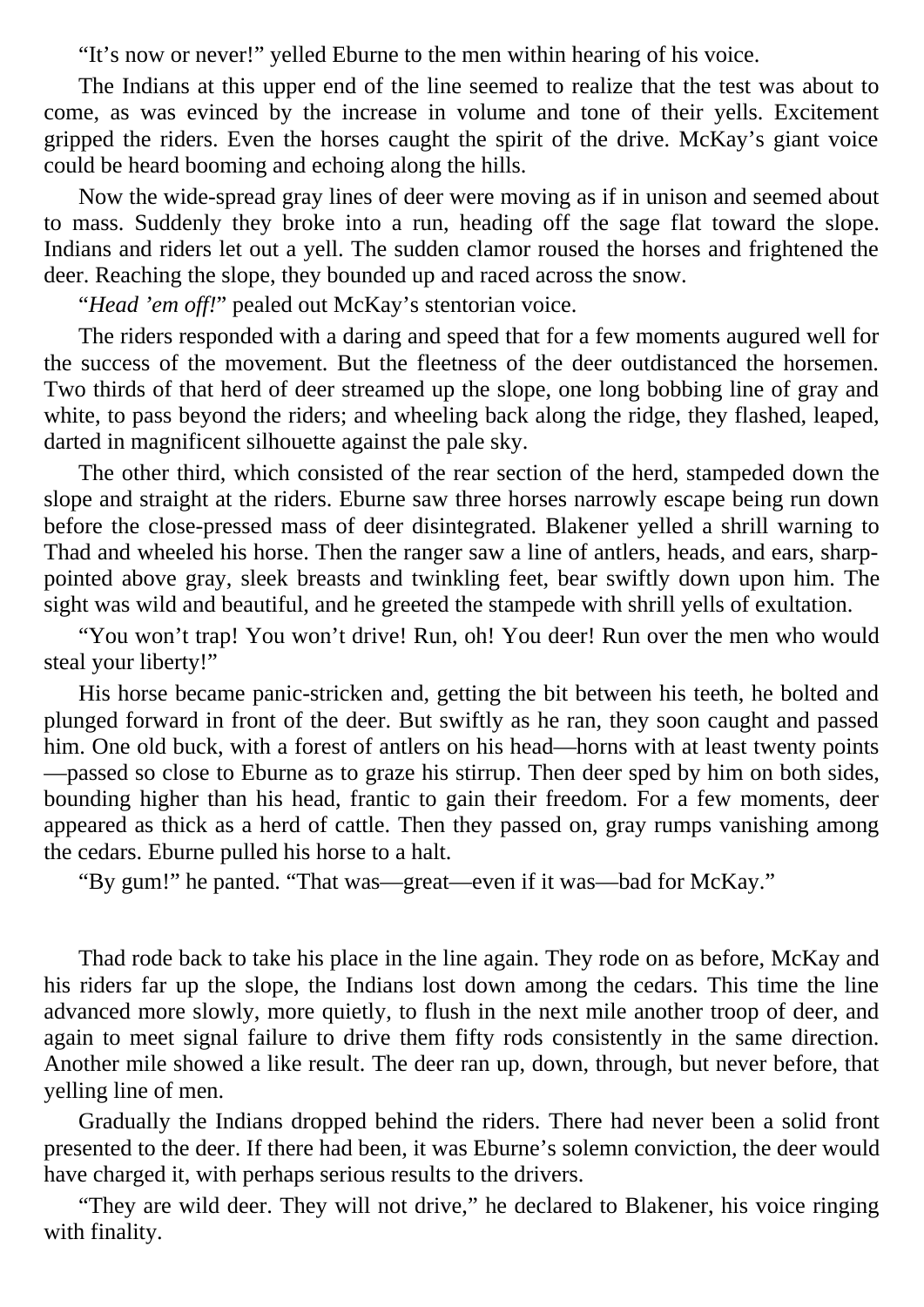But McKay drove his Indians and men to their limit; and at sunset it was a weary and disgusted cavalcade that made its way back to camp.

"We didn't do it right," roared McKay, his face black and seamed, his eyes glowing like furnaces. "We didn't keep in line an' close together. Tomorrow we'll drive them, shore as I'm a born sinner!"

Sometime late in the night Thad awoke. There was a moan out in the cedars, low, whining, mournful. The wind! The deer stalker had lain awake thousands of times listening to the music of the wind through the trees—soughing, sighing, rustling. But this was different. He raised his head and listened. It came again, accompanied by a tiny pattering on the tent. Tiny steely pellets of sleet! That wind was the storm-king of winter and it bore a menace.

Eburne had long ago resigned himself to the utter failure of McKay's drive. But because it had been such a wonderful idea, and because it might even have been accomplished with adequate preparation and a thousand Indians and cowboys, he had clung to a hope of at least partial success. That wind was now a death knell to any chance of driving a great herd. Poor McKay! He was already deeply in debt, and every day now would add to his burden.

Sleep would not come again. It was two o'clock in the morning. The wind lulled at intervals and then always returned a little stronger, with the strange irregular pattering of sleet or snow, and the desolate moans that were becoming higher and higher in pitch.

Toward morning he heard the Indians moving about, splitting dead wood. They knew. And the horses came back to camp, thudding under the cedars. They knew.

Eburne crawled out of his blankets in the gray of a winter dawn. It was bitter cold. His boots were like ice. He shook his comrade Tine rather unceremoniously.

"Wake up, you lazy deer driver," he said.

Tine sat up with sleepy eyes half opened. But in another moment his keen outdoor susceptibilities had grasped the change in the weather. "Storm, by golly! Winter has come an' the flowers lie in their graves!—Thad, my dreamy-eyed, locoed chevalier of the tall timbers—*me* for Flagstaff!"

"Tine, this seems to be a rare instance of your mind operating at an early hour," replied Thad grimly.

They bundled up in their heavy sheepskin-lined coats and went out. A cold wind was blowing in gusts, carrying fine snow, as sharp and cutting as particles of ice. The top of Buckskin Mountain was hidden in a gray pall of cloud. Far down on the desert, beyond the edge of this storm cloud, the sun was shining, and the golds and reds and bronzes were more brilliant by contrast.

Eburne stirred around while Nels, who had slept under a cedar, and Tine cooked breakfast. Some of the more friendly Navajos answered the deer stalker's greeting with an expressive gesture and the words: "*No weyno!*" The prospects indeed were no good.

McKay's men sat or squatted or stood around their fire, eating breakfast, which appeared to Thad to be rather meager. They were not a cheerful lot.

"Mac, this is what I was afraid of," said Eburne briefly. "What we *might* have done I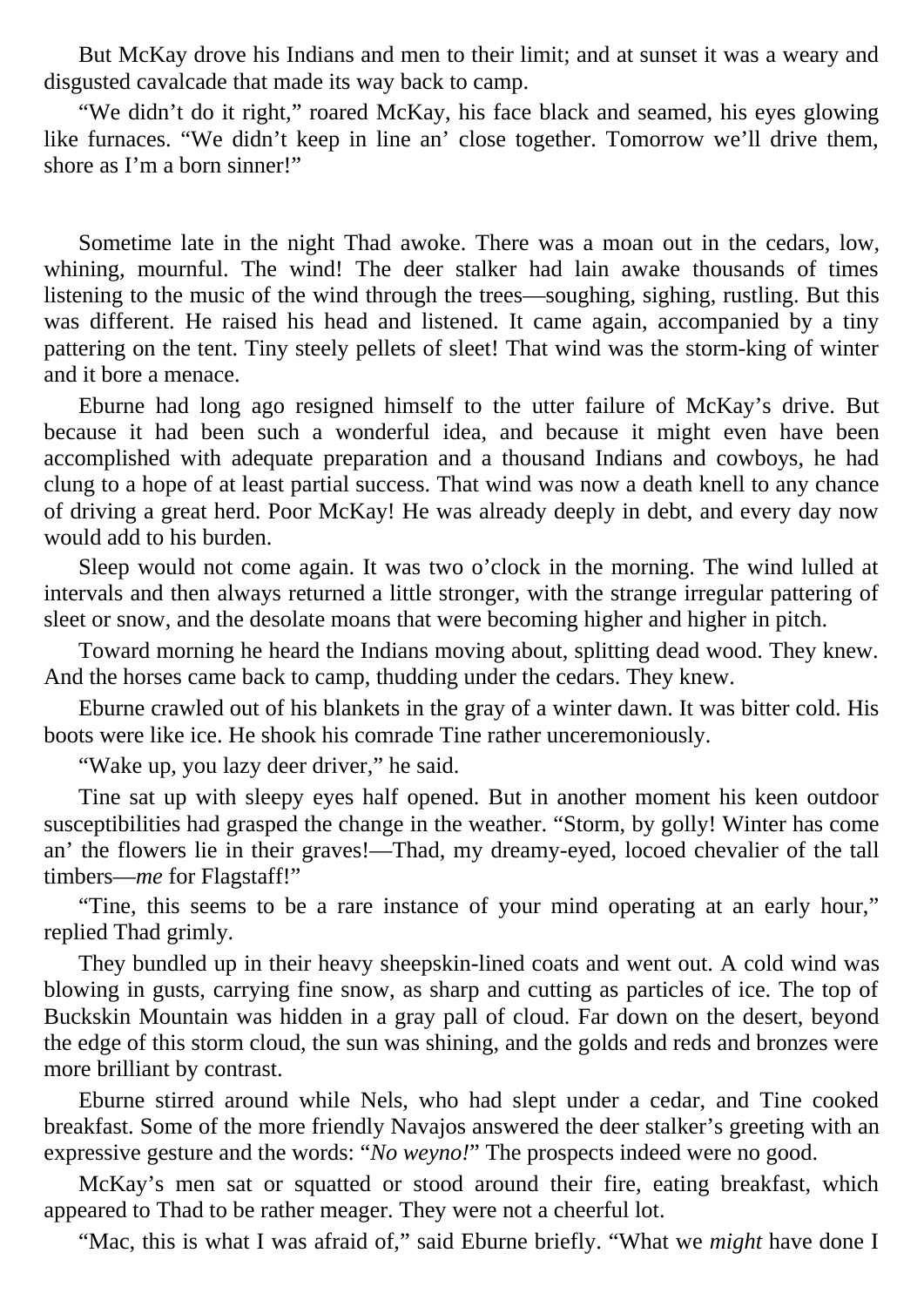suppose we'll never know, but now we're too late."

"Aw, this little squall won't matter," returned McKay gruffly.

"I know this Buckskin. You don't. Winter has come. We're in for a blizzard and then zero weather."

"Wal, I've seen nice weather here right up to Christmas."

"Yes, down in the canyon, and even out on the desert. But we're high up here. If it snows hard tonight—and I'll gamble it will—you can't get these trucks out. We haven't grub supplies enough to stand being snowed in. The Indians haven't any grub left at all."

McKay seemed silenced by the ranger's deliberate statements. He kicked the campfire with a heavy boot.

"The situation is serious," went on Eburne. "You've got these Indians here on your hands. The motion picture trucks brought them. Not *your* trucks. Out of the nine you expected, you've got one. It's imperative that you think quick and hard, or some of us will have to do it for you."

McKay was a stubborn man. He did not seem to realize the plight of the Indians. His face was black as a thundercloud.

"We're goin' to drive deer, storm or no storm," he boomed.

Thad turned on his heel, pity and sorrow in his heart for McKay. Presently he was joined by Mobray and the missionary. They were inclined to be impressed by the ranger's size-up of the situation; and together they interviewed the young manager of the motion picture company. He saw at once the predicament of the Indians.

"Bet your life we'll get the Indians out," he declared. "We had hay and grain, supplies and boxes in those trucks. Most all gone now. And we can throw away a lot of stuff to make room. We're ready to pack whenever you say."

The generous attitude of the movie people relieved the situation as far as the Indians were concerned. Then Eburne trudged from one camp to another, finding, as he had expected there would be, a quick exodus of tourists, natives, and forest service men. Already they were packing. Cassell with his party had left right after breakfast.

Meanwhile it snowed intermittently. Riders and Indians stood around the campfires, or moved from one camp to another, as if to see what the other people were going to do. McKay finally had the horses brought up from the corrals and saddled.

About nine o'clock the clouds broke, the sun came through, and the snow ceased. McKay rallied Indians and men for another drive, this time toward the Saddle. Eburne marveled at the man's indomitable spirit and also at his stupidity and lack of consideration for those he had gotten into this mess. The lull in the storm, the warm sunshine, and the glimpse of blue sky were only short-lived. That heavy black pall hung over Buckskin like a mantle. Even the Saddle was no longer visible. Eburne knew that even halfway up to the Saddle the blizzard was raging now.

Nevertheless he mounted his horse, together with Tine, Nels, and Blakener, and made ready to join McKay's forces.

By the time the Indians and riders had received more elaborate instructions than those given yesterday, the blue sky had clouded over and a hard, thin, driving snow was falling. McKay strung his riders up the slope toward the foothills and the Indians down among the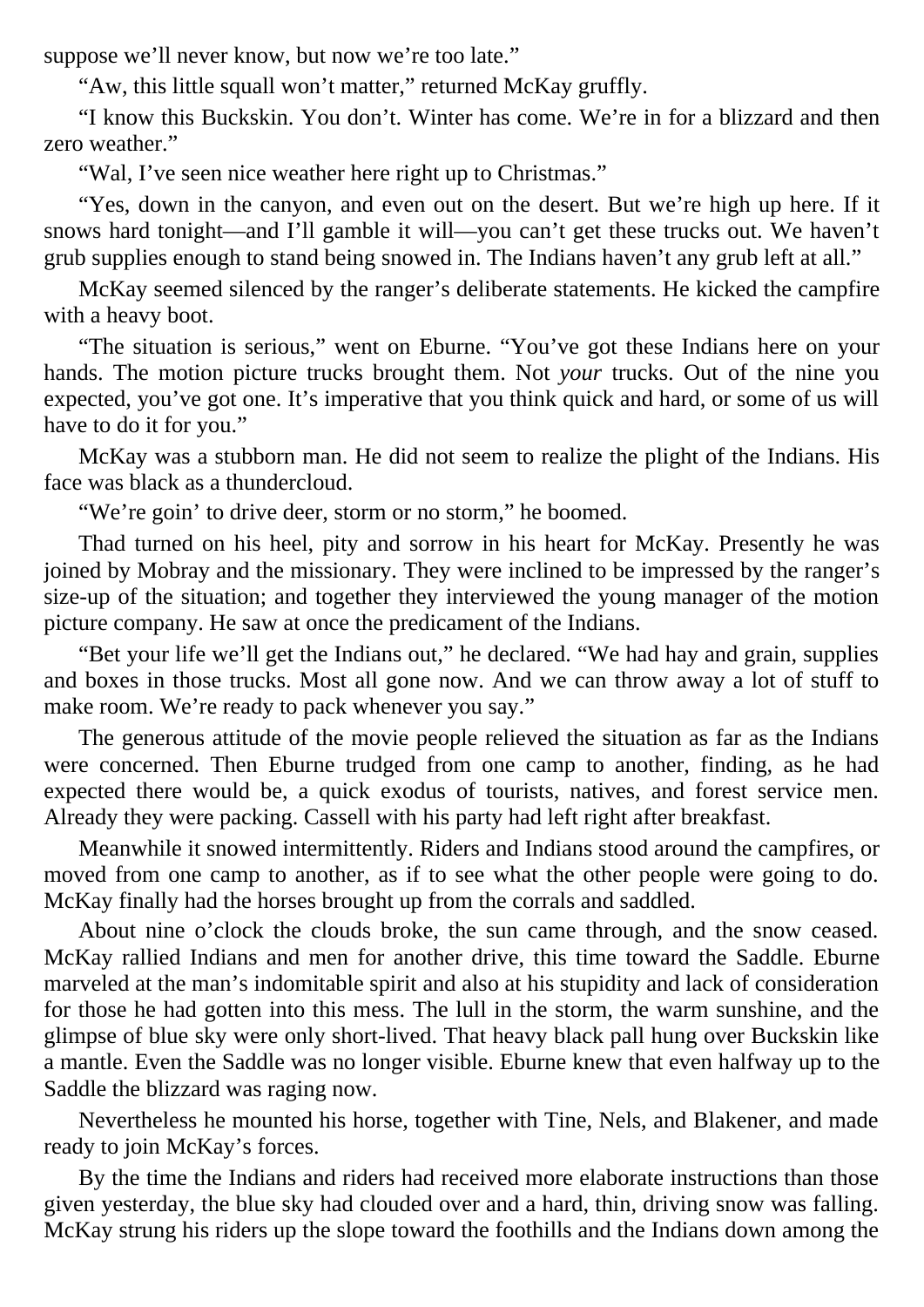cedars. And so the second day of the drive began.

Southward from camp and toward the Saddle, the lay of the ground was uphill and cut by draws and ravines that soon deepened into V-shaped canyons. It was utterly absurd and simply impossible to drive deer over such country on such a day. Nevertheless the drive started.

As riders and Indians climbed, the storm increased, so that within a mile Eburne no longer heard the yells of the riders or bells of the Indians. It was significant that the Indians did not yell as enthusiastically as yesterday.

The snow now lay a foot deep on the slope, deeper in the hollows. Deer tracks were as plentiful as horse tracks in a corral. Whenever Thad raised his face against the bitter cold wind, with its stinging snow, he saw gray forms standing or walking or running. When he reached the edge of a canyon and sought momentary shelter behind a cedar, he could see them more clearly. Everywhere he looked deer were moving. Groups paused to look back and listen. They could see and hear what was beyond Eburne's ears. He saw a troop of over a hundred running along below him on their way up the canyon. Smaller groups appeared in open places, gray-spotting the white snow. Shadowy forms flashed across openings in the forest. The higher he climbed, the deeper grew the snow, the thicker the brush and trees, the harder and colder blew the wind, the more numerous were the deer.

He passed some of the picture men turning back, muffled up in storm coats, bending over their pommels, stiff with the cold. Eburne's face and ears and hands began to feel numb.

At length he reached the rim of the third canyon he had encountered. It was wide, deep, but not rocky, and the slopes were open. Across this canyon the snow came driving down from the gray heights with an icy, stinging velocity that was impossible to face. The ranger decided it was time to seek shelter. He believed he had gotten ahead of the line of riders and Indians. The roar of the storm drowned out all other sounds. It would be folly to cross this canyon. The Indians would never even reach it. He waited and watched the deer, there were perhaps a thousand milling up and down in the canyon. He drank his fill of that beautiful wild spectacle, because he knew he would never see it again. He doubted if such a sight would ever be seen by any man again. Another winter would find most of these deer dead.

Blakener, Nels, and Tine joined him there, having met while crossing the last canyon.

"The Indians are quittin'," yelled Blakener in his ear. "Poor fellows nearly froze. Some of them almost barefoot."

Nels had information of similar import: "Seen some riders turnin' back at that second canyon."

They waited there an hour. Part of that time was spent huddled over a little fire in the lee of a cedar clump. No riders appeared up the white-patched canyon slope, nor Indians from the opposite direction. Up here, five miles from camp, the snow was too deep for easy travel. It was still four miles farther up to where the trail crossed the Saddle. They could see that the blizzard was raging all along the Saddle. Eburne would have felt sorry for rider and horse essaying to make that pass today.

"Thad, old top," drawled Nels, his lips close to Eburne's ear. "I'm an easy-goin' cuss, but this is a wild goose chase. An' I'm hankerin' for Sue an' that cosy little parlor with the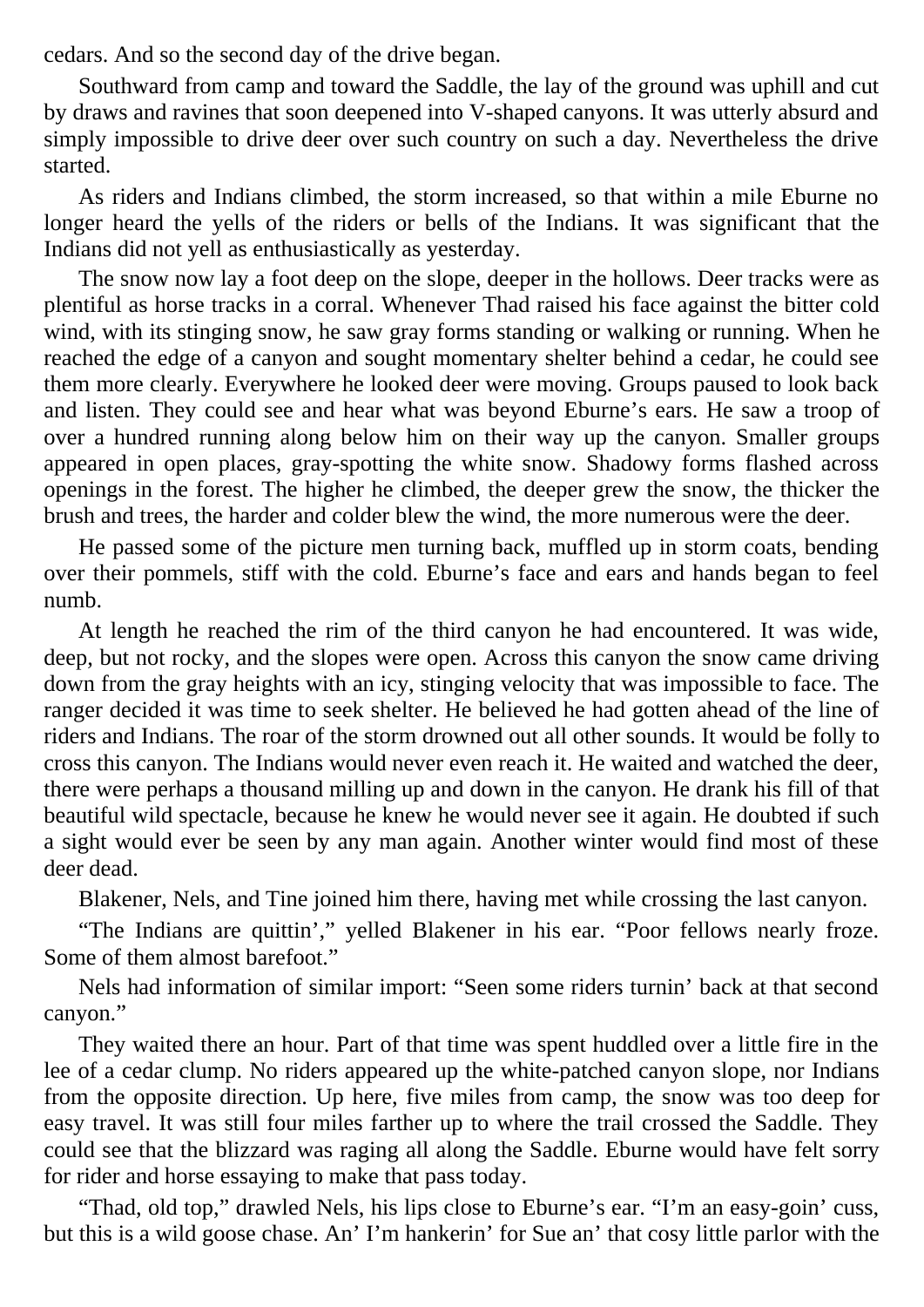open fire. Am I talkin', pard?"

"Lead the way back to camp, you horse-tracking cowboy," shouted Thad, as if shouting would hide or quell the tremendous thrill which Nels's subtle speech had stirred in his heart.

It was a long, tough ride going back, even though the wind was behind them. Nels lived up to his reputation as a rider. The most striking circumstance of the return trip was the fact that Eburne saw more deer than he had seen going out. This, perhaps, might have been because the driving snow had made clear vision difficult. They drove deer out of cedar clumps and juniper thickets; they met deer at every turn; and, as always, these deer were moving in every direction. Thad saw them run off a hundred yards and halt. Drive these deer? It would have taken an army of men.

As the riders came down off the heights, out of the fury of the storm, they began to meet Indians, some resting, others standing undecided, and still more going back. A mile from camp, Eburne met an Indian who was limping. One of his tracks showed bloodstains. His moccasins were worn through. The ranger welcomed a chance to walk, so he gave his horse to the Indian.

Upon arriving at camp, he found all the picture men back, sitting comfortably around their campfire, and most of McKay's riders as well. None of the Indians, except the one Eburne had brought in on his horse, had returned. Six inches of snow had fallen, and the storm was reaching down off the mountain. It was two o'clock in the afternoon. Thad gave Conroy word to get his car ready and then busied himself rolling his bed and packing his effects. He could get some of the Flagstaff cowboys to fetch his horse and outfit in with theirs.

Tine and Nels cooked a quick meal, after which Eburne had them carry most of their food supplies over to the camps of the Indians. Presently McKay strode up.

"Wal, Thad, I'm licked," he said, extending a huge hand. "But the storm did it.  $\dots$ Much obliged for your help. I won't forget it."

He had lost the sullen vehemence, the indomitable passion, the blind confidence that he had exhibited earlier in the day. McKay had finally realized that he was whipped, and he took his defeat like a man. Just one more vicissitude of life had left him bloody but unbowed.

When, a little later, Eburne looked out of the car to take a last glimpse at Warm Springs ranger post, he happened to espy a pile of bales of wire that had been thrown under the cedars. McKay's wire for his fences! They had arrived two days before the drive; and McKay had forgotten them or just plain neglected to use them.

An hour later, looking down the slope from the edge of the cedars, Thad saw where the white snow line failed and the gray dry desert began, where the storm cloud broke off above and the sunlight streamed down.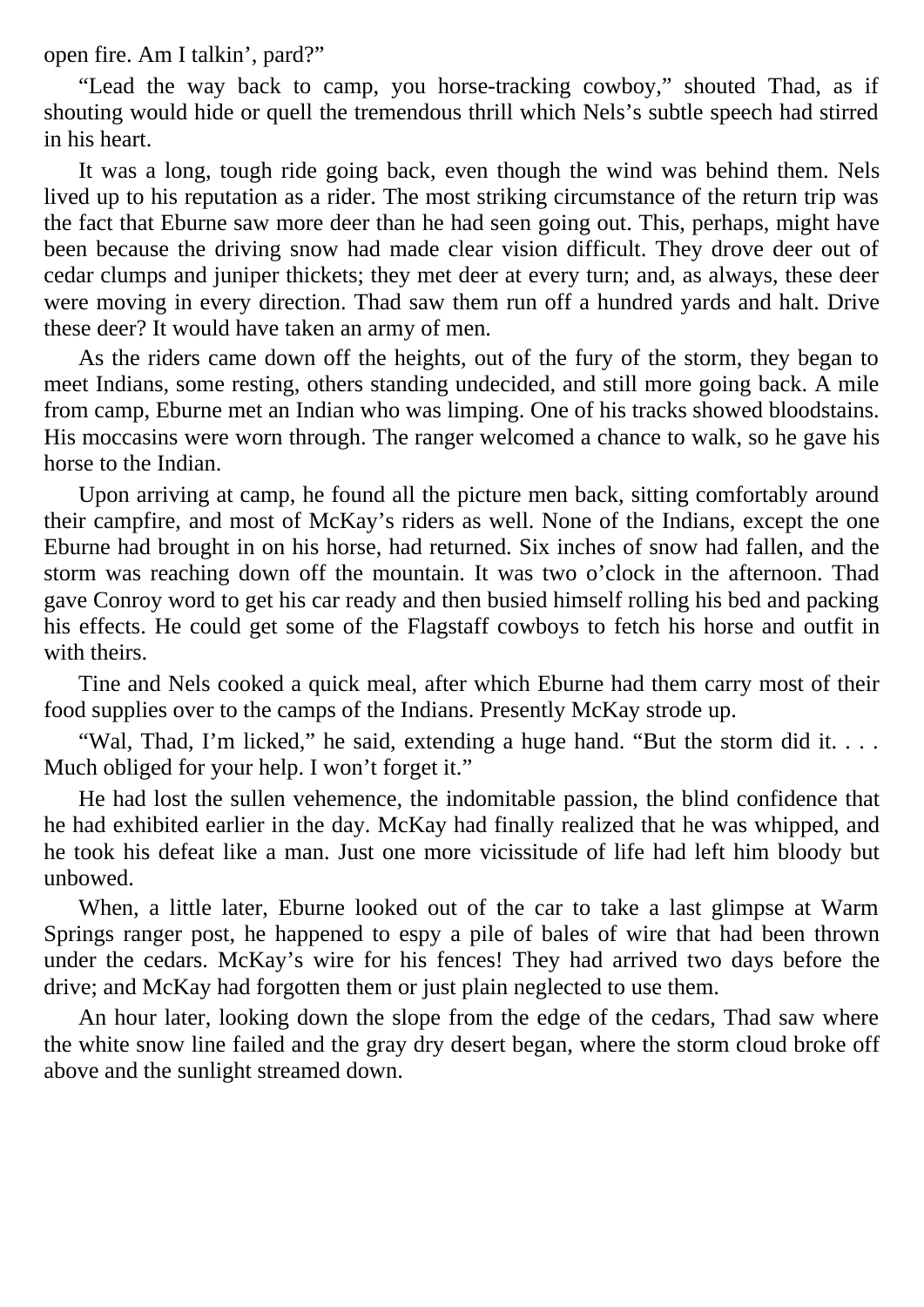## **C H A P T E R T W E N T Y**

Two days' ride across the red barren lands brought Eburne's party to the summit of a ridge from which the San Francisco Range could be seen rising from a swelling desert tableland, its magnificent black bulk partly concealed in angry storm clouds.

At two o'clock that afternoon Eburne viewed the range again, from another ridge, this time against a mass of purple and gray cloud, dropping silver veils of snow. He began to grow a little apprehensive about crossing the divide. Behind his car were seven other cars and one truck. If the snow on the divide was not too deep they might make it.

When they reached Dead Man's Flat at five o'clock, they found themselves in a whirling snowstorm, and when the pines were reached, the cavalcade ran into a howling blizzard.

Conroy knew where the road ought to lie, and somehow he managed to keep on it. One foot of snow on a level did not halt him, but in the drifts the men had to get out and shovel, wade, stamp through, then return to shove the cars, one after another. Night fell shortly after they had left Dead Man's Flat. The gale of wind blew the dry powdery snow in blinding sheets. The air grew piercing cold. It took two hours of exceedingly hard toil to cross the divide. Then downgrade helped. But the last series of drifts had worn out the endurance of the men; and it was fortunate that a high-centered road was reached, which soon led into the main highway.

Thad had never been so glad in his life as when the lights of Flagstaff gleamed through the whirling sheets of snow.

"Conroy, you're a magnificent driver," exclaimed Eburne gratefully, as he and his comrades limped out of the car in front of the hotel.

Nels tugged at Thad's sleeve. He was a ludicrous-looking snow man, with icicles on his beard.

"Thad, I'm goin' in the hotel for a little," he said. "You run around to Sue's an' get the first crack at that open fire. Tell Sue I'll be there pronto."

Eburne could not very well run, because he was too stiff with cold and cramps, but he managed to plod through the deep snow around on the side street to the house Sue had rented. The blinds were drawn, but Eburne saw that behind them a bright light burned.

He tramped up the little porch and thumped on the door. He could feel the thump of his heart, too. A door opened inside, quick steps sounded in the hall. Then the outside door opened to disclose Sue. She started back in fright.

"It's Thad," announced Eburne, stepping over the threshold. "Frozen stiff, starved to death—but happy."

"Thad Eburne!" she cried joyously, and she pulled down his snow-covered head to kiss his cheek. "Oh, you snowy bear! I'm shore glad to see you. Is Nels all right? With you?"

"He'll be here pronto, he says," replied Eburne as he closed the door. "I think he wanted to clean up a little. But I couldn't wait. I've got to *see* Patricia. Then I'll run back to the hotel and make myself presentable."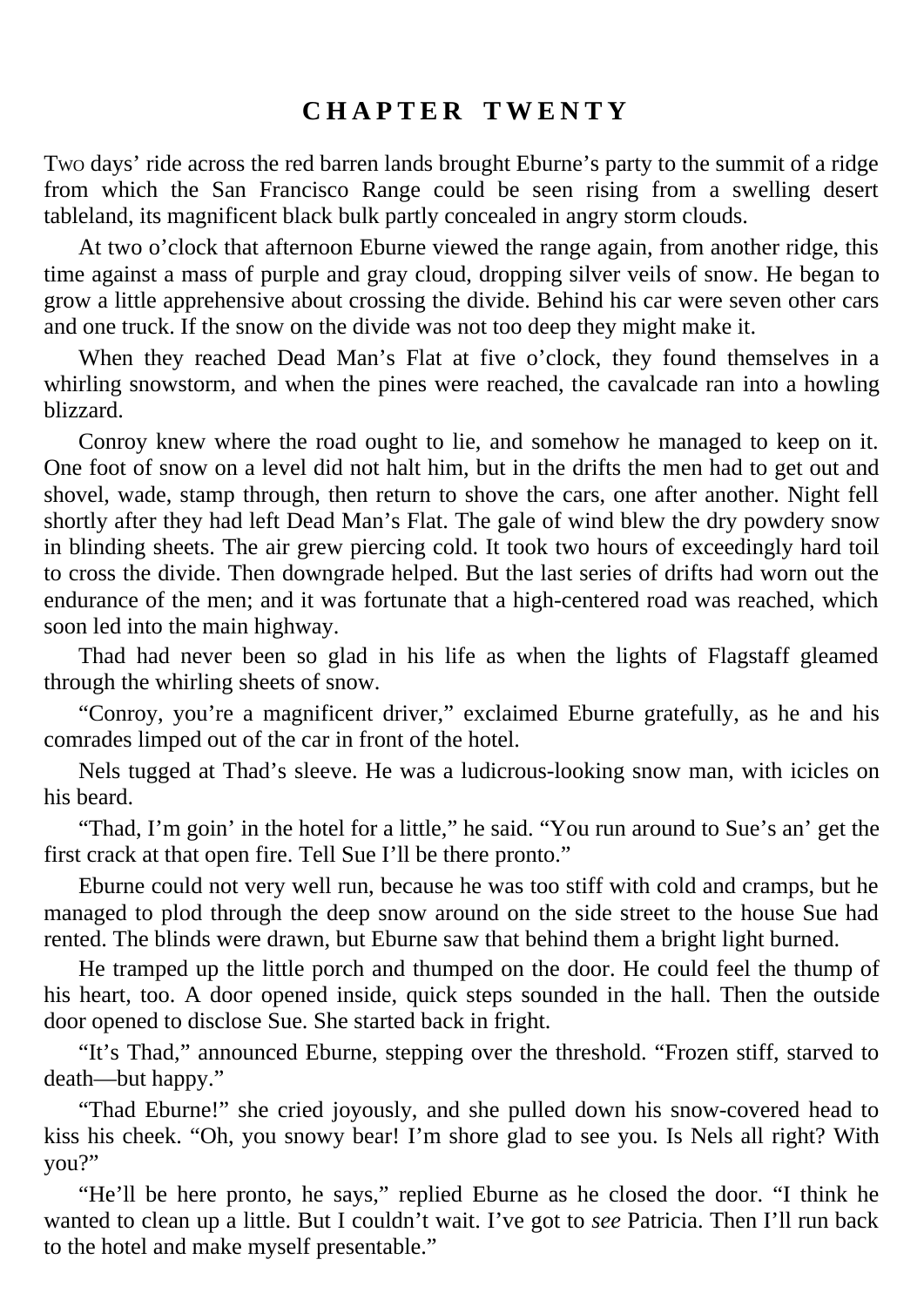"She's in heah," replied Sue, with her hand going to a door in the dimly lighted hall. Then she whispered, "Let me give you a hunch. Be shore to grab her like a cave man before she can get over her surprise."

She flung open the door, letting out a flood of light. "Patricia, look who's heah!"

Eburne strode into the room, almost blinded by the glare, while Sue shut the door without entering. He heard a quick, low exclamation. His heart had not yet left his throat where Sue's extraordinary advice had sent it. Then he saw her. She was rising, lips parted, dark eyes dilating, one white hand pressed to her bosom. A magazine fell from her lap.

"Thad—is it you?" she cried.

How the rich, well-remembered voice rang through him.

"Yes, Patricia—all that's left of me," he replied huskily, finding it suddenly hard to speak. There was something subtly different about her, something softer in her face, sweeter and less aloof. "I just want—one look at you. Then I'll go make myself presentable."

"Oh, Thad, I didn't know you," she cried, gliding to him. "Why, you muddy, snowy, grimy, terrible man."

But his frightful appearance did not keep her from clasping his hand in both of hers, and then raising them to his muffled wet shoulders while she gazed up at him in a way to make him realize what Sue had hinted was no wild dream.

"Patricia, I'm—I'm all wet—dirty," he stammered, almost struck dumb by her nearness and the joy of surprise in her eyes.

"What do I care how wet and dirty you are?" she exclaimed. "But are you well—and all right?"

"Worn out, frozen—and starved—especially for sight of you," he replied.

"Well, here I am to—to look at."

"Are *you* well—and all right?"

"Indeed yes—and happy, Thad," she said tremulously.

"I'm glad," he said. He found that his voice, too, was a bit shaky.

He felt himself standing there like a fool, unable to think or act. How lovely she was! He trembled under the touch of her hands, still on his shoulders.

"But you don't ask why I'm happy," she said, with a shyness that he did not remember in her.

"It doesn't matter, so long as you are."

"But Thad—it has to do with you—something you asked me at the El Tovar. At dinner. Do you remember?"

"Every word."

"Well, I—I have reconsidered—and—and—if your offer is still open I may—"

"*Patricia!*" he whispered hoarsely.

"It is, then! Very well," she replied, suddenly composed, though a blush mounted to her cheeks. "I have a letter from an old friend—Alice, the woman for whom I sacrificed my reputation. You must read it."

"Patricia, I don't want—don't need to read it," he returned.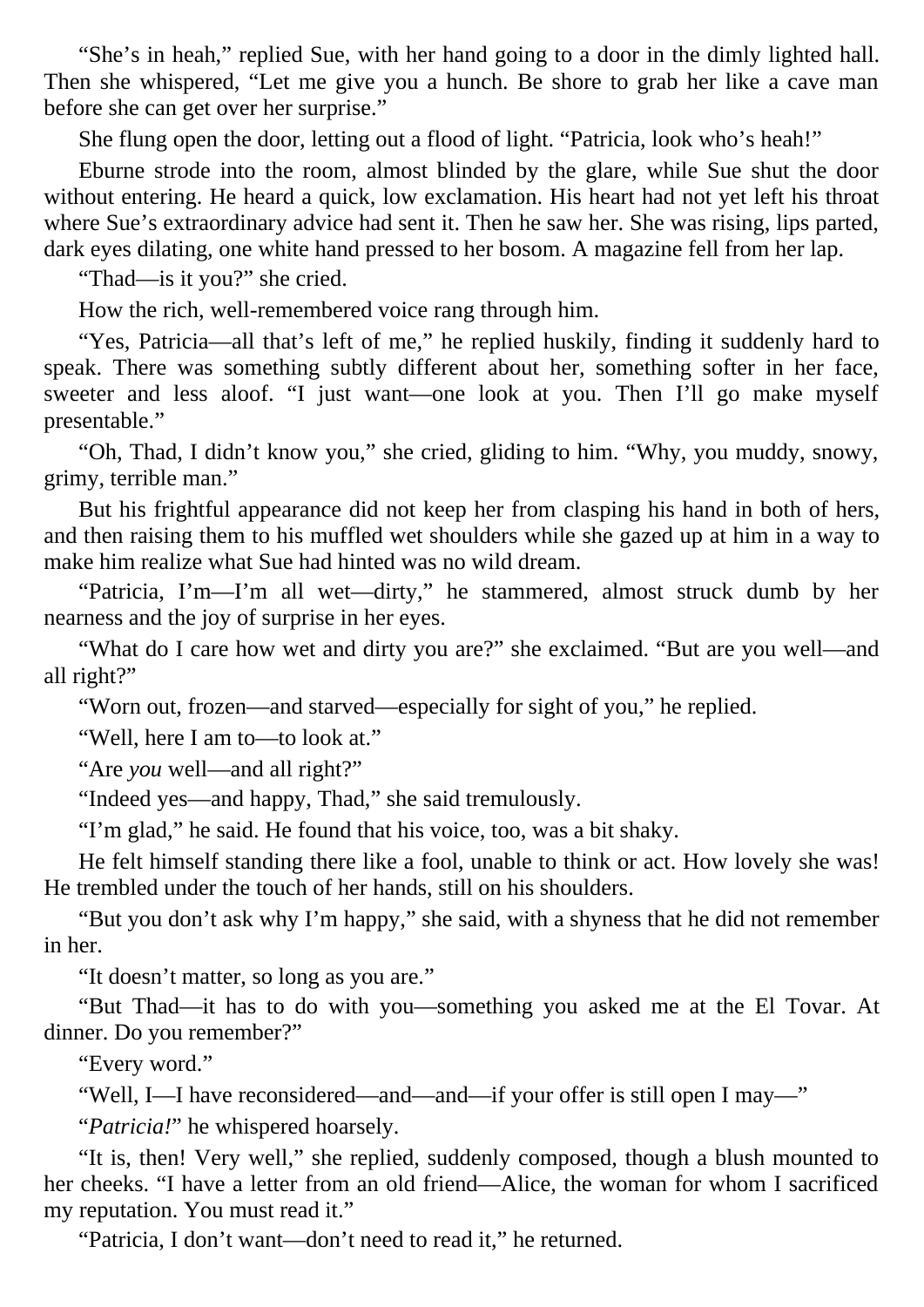She regarded him with sweet grave eyes, in which shone a light that Eburne had never seen before.

"But, Thad—" she hesitated and slipped her hands a little farther along and over his shoulders. She was lightly pressing against him now, and a mist of joyous tears suddenly came into her eyes. "But Thad, this letter makes it possible for me to marry you!"